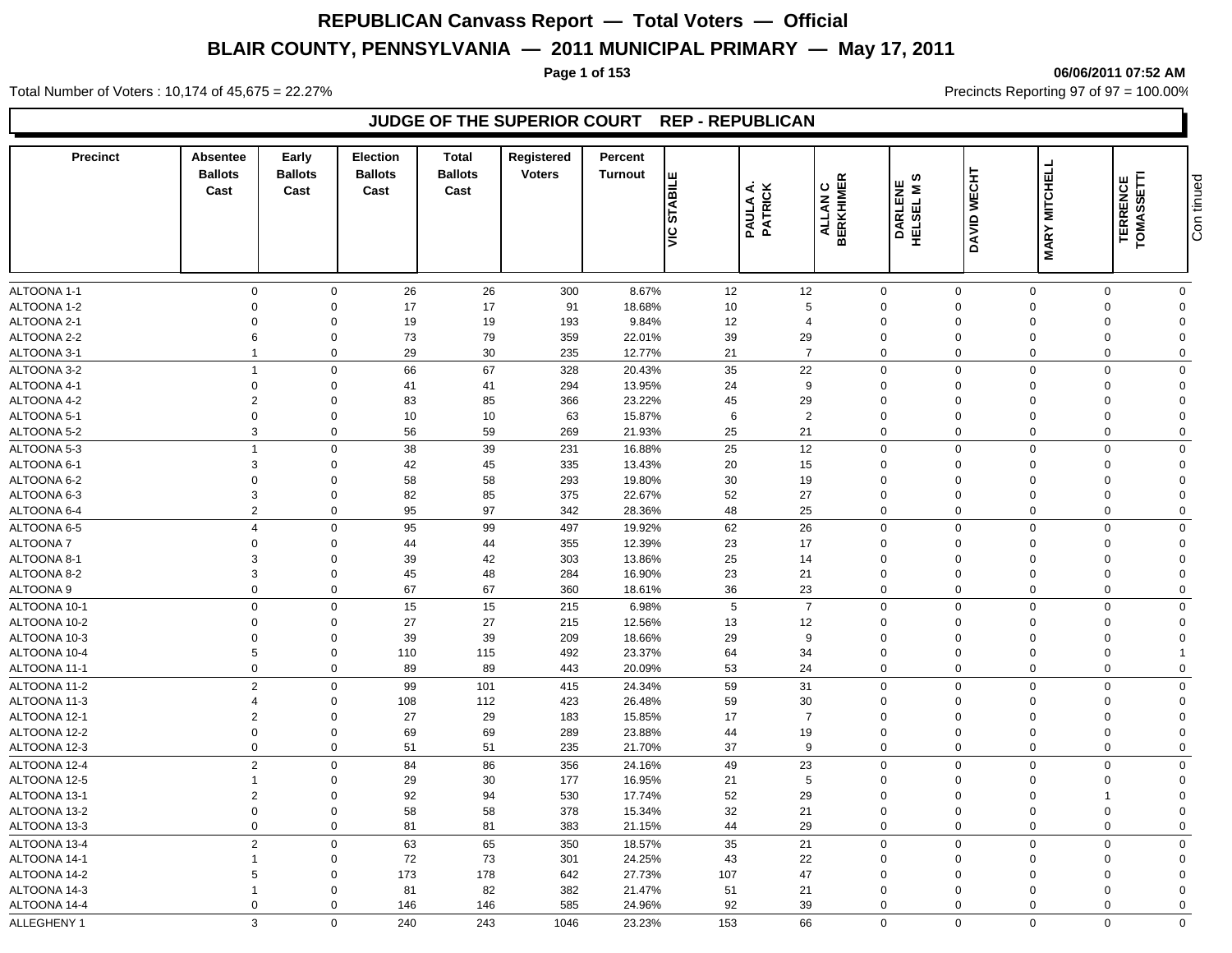**Page 2 of 153 06/06/2011 07:52 AM**

Total Number of Voters : 10,174 of 45,675 = 22.27% **Precincts Reporting 97 of 97 = 100.00%** Precincts Reporting 97 of 97 = 100.00%

## **JUDGE OF THE SUPERIOR COURT REP**

| <b>Precinct</b>                                  | Absentee<br><b>Ballots</b><br>Cast | Early<br><b>Ballots</b><br>Cast | <b>Election</b><br><b>Ballots</b><br>Cast | <b>Total</b><br><b>Ballots</b><br>Cast | Registered<br><b>Voters</b> | Percent<br><b>Turnout</b> | Щ<br><b>STABILI</b><br>lš | <b>PAULA A.<br/>PATRICK</b> | ALLAN C<br>BERKHIMER | ဖာ<br>DARLENE<br>HELSEL M S | DAVID WECHT                 | <b>MARY MITCHELL</b>       | TOMASSETTI<br><b>TERRENCE</b> |                         |
|--------------------------------------------------|------------------------------------|---------------------------------|-------------------------------------------|----------------------------------------|-----------------------------|---------------------------|---------------------------|-----------------------------|----------------------|-----------------------------|-----------------------------|----------------------------|-------------------------------|-------------------------|
|                                                  |                                    |                                 |                                           |                                        |                             |                           |                           |                             |                      |                             |                             |                            |                               |                         |
| <b>ALLEGHENY 2</b>                               | 6                                  | 0                               | 241                                       | 247                                    | 956                         | 25.84%                    | 164                       | 66                          |                      | $\mathbf 0$                 | $\mathbf{0}$                | $\mathbf 0$                | 0                             | $\Omega$                |
| <b>ALLEGHENY 3</b>                               | 11                                 | $\mathbf 0$                     | 32                                        | 43                                     | 164                         | 26.22%                    | 25                        | 15                          |                      | $\mathbf 0$                 | $\mathbf{0}$                | $\Omega$                   | $\mathbf 0$                   | $\Omega$                |
| ALLEGHENY 4<br><b>ANTIS TWP 1</b>                | 3<br>2                             | 0<br>$\mathbf 0$                | 78<br>208                                 | 81                                     | 440<br>1132                 | 18.41%                    | 53<br>128                 | 18<br>66                    |                      | $\mathbf 0$<br>$\mathbf 0$  | $\mathbf{0}$<br>$\mathbf 0$ | $\mathbf 0$<br>$\mathbf 0$ | 0<br>$\mathbf 0$              | $\Omega$<br>$\Omega$    |
|                                                  |                                    |                                 |                                           | 210                                    |                             | 18.55%                    |                           |                             |                      |                             |                             |                            |                               |                         |
| ANTIS TWP 2                                      | $\mathbf 0$<br>1                   | 0                               | 115                                       | 115                                    | 668                         | 17.22%                    | 73                        | 29                          |                      | $\mathbf 0$                 | $\mathbf 0$<br>$\Omega$     | $\overline{1}$<br>$\Omega$ | $\mathbf 0$                   | $\mathbf 0$             |
| <b>ANTIS TWP 3</b>                               |                                    | 0                               | 149                                       | 150                                    | 835                         | 17.96%                    | 98                        | 40                          |                      | $\mathbf 0$                 |                             |                            | 0                             | $\Omega$                |
| BELLWOOD BORO                                    | $\mathbf 0$<br>3                   | $\mathbf 0$                     | 105                                       | 105                                    | 690                         | 15.22%                    | 69                        | 28                          |                      | $\mathbf 0$                 | $\mathbf 0$<br>$\Omega$     | $\Omega$<br>$\Omega$       | 0<br>$\Omega$                 | $\Omega$<br>$\Omega$    |
| <b>BLAIR - CATFISH</b><br><b>BLAIR - E HOLBG</b> | 8                                  | $\mathbf 0$<br>$\mathbf 0$      | 213<br>406                                | 216<br>414                             | 731<br>1368                 | 29.55%<br>30.26%          | 143<br>216                | 49<br>150                   |                      | $\mathbf 0$<br>$\mathbf 0$  | $\mathbf 0$                 | $\overline{0}$             | $\mathbf 0$                   | $\mathbf 0$             |
|                                                  |                                    |                                 |                                           |                                        |                             |                           |                           |                             |                      |                             |                             |                            |                               |                         |
| <b>CATHARINE TWP</b>                             | $\Omega$                           | $\mathbf 0$                     | 119                                       | 119                                    | 358                         | 33.24%                    | 71                        | 35                          |                      | $\mathbf 0$                 | $\mathbf 0$                 | $\Omega$                   | $\mathbf 0$                   | $\Omega$                |
| <b>DUNCANSVILLE</b><br><b>FRANKSTOWN TWP1</b>    | -1<br>$\Omega$                     | $\mathbf 0$<br>$\Omega$         | 120<br>109                                | 121<br>109                             | 513<br>281                  | 23.59%<br>38.79%          | 61<br>69                  | 48                          |                      | $\mathbf 0$<br>$\mathbf 0$  | $\mathbf 0$<br>$\Omega$     | $\Omega$<br>$\Omega$       | $\mathbf 0$<br>$\Omega$       | $\Omega$<br>$\Omega$    |
| <b>FRANKSTOWN TWP2</b>                           | 3                                  | $\mathbf 0$                     | 430                                       | 433                                    | 1699                        | 25.49%                    | 262                       | 22<br>117                   |                      | $\mathbf 0$                 | $\Omega$                    | $\Omega$                   | $\mathbf 0$                   | $\Omega$                |
| <b>FRANKSTOWN TWP3</b>                           | 8                                  | $\mathbf 0$                     | 480                                       | 488                                    | 1815                        | 26.89%                    | 280                       | 160                         |                      | $\mathbf 0$                 | $\mathbf 0$                 | $\mathbf 0$                | $\mathbf 0$                   | $\Omega$                |
|                                                  |                                    |                                 |                                           |                                        |                             |                           |                           |                             |                      |                             |                             |                            |                               |                         |
| FREEDOM TWP 1                                    | $\overline{0}$                     | 0                               | 83                                        | 83                                     | 453                         | 18.32%                    | 45                        | 31                          |                      | $\mathbf 0$                 | $\mathbf 0$                 | $\mathbf 0$                | $\mathbf 0$                   | $\mathbf 0$             |
| FREEDOM TWP 2<br><b>GREENFIELD TWP1</b>          | 3<br>$\Omega$                      | $\mathbf 0$<br>$\Omega$         | 156                                       | 159<br>107                             | 859                         | 18.51%                    | 102                       | 41                          |                      | $\mathbf 0$<br>$\mathbf 0$  | $\Omega$<br>$\Omega$        | $\Omega$<br>$\Omega$       | 0<br>$\mathbf 0$              | $\Omega$<br>$\Omega$    |
| <b>GREENFIELD TWP2</b>                           | $\overline{0}$                     | $\Omega$                        | 107<br>24                                 | 24                                     | 549<br>71                   | 19.49%<br>33.80%          | 63<br>13                  | 33                          | 6                    | $\mathbf{1}$                | $\Omega$                    | $\Omega$                   | $\mathbf 0$                   | $\Omega$                |
| <b>GREENFIELD TWP3</b>                           | $\overline{0}$                     | $\mathbf 0$                     | 118                                       | 118                                    | 631                         | 18.70%                    | 69                        | 41                          |                      | $\mathbf 0$                 |                             | $\mathbf 0$                | $\mathbf 0$                   | $\Omega$                |
|                                                  |                                    |                                 |                                           |                                        |                             |                           |                           |                             |                      |                             |                             | $\Omega$                   |                               |                         |
| <b>HOLLIDAYSBURG 1</b>                           | $\Omega$<br>3                      | 0<br>$\Omega$                   | 52                                        | 52                                     | 235                         | 22.13%                    | 36                        | 14                          |                      | $\mathbf 0$                 | $\mathbf 0$<br>$\Omega$     |                            | $\mathbf 0$<br>$\Omega$       | $\Omega$<br>$\Omega$    |
| <b>HOLLIDAYSBURG 2</b>                           |                                    |                                 | 96                                        | 99                                     | 320                         | 30.94%                    | 57                        | 25                          |                      | $\mathbf 0$                 |                             | $\Omega$<br>$\Omega$       | $\Omega$                      |                         |
| <b>HOLLIDAYSBURG 3</b>                           | 1<br>$\mathbf 0$                   | $\mathbf 0$                     | 30                                        | 31                                     | 173                         | 17.92%                    | 16                        | 12                          |                      | $\mathbf 0$<br>$\mathbf 0$  | $\Omega$<br>$\mathbf 0$     | $\mathbf 0$                |                               | $\Omega$<br>$\mathbf 0$ |
| <b>HOLLIDAYSBURG 4</b><br><b>HOLLIDAYSBURG 5</b> | 8                                  | 0<br>0                          | 105<br>126                                | 105<br>134                             | 318<br>335                  | 33.02%<br>40.00%          | 65<br>60                  | 27<br>55                    |                      | $\mathbf 0$                 | $\mathbf 0$                 | $\mathbf 0$                | 0<br>0                        | $\mathbf 0$             |
|                                                  |                                    |                                 |                                           |                                        |                             |                           |                           |                             |                      |                             |                             |                            |                               |                         |
| <b>HOLLIDAYSBURG 6</b>                           | 13<br>3                            | $\mathbf 0$                     | 131                                       | 144                                    | 461                         | 31.24%                    | 70                        | 53                          |                      | $\mathbf 0$                 | $\mathbf 0$                 | $\mathbf 0$                | $\mathbf 0$                   | $\mathbf 0$             |
| <b>HOLLIDAYSBURG 7</b><br><b>HUSTON TWP</b>      | $\Omega$                           | $\Omega$<br>$\Omega$            | 122<br>109                                | 125<br>109                             | 341                         | 36.66%<br>19.53%          | 75<br>73                  | 34<br>30                    |                      | $\mathbf 0$<br>$\mathbf 0$  | $\Omega$<br>$\Omega$        | $\Omega$<br>$\Omega$       | $\Omega$<br>$\mathbf 0$       | $\Omega$<br>$\Omega$    |
| <b>JUNIATA TWP</b>                               | $\overline{2}$                     | $\mathbf 0$                     | 109                                       | 111                                    | 558<br>479                  | 23.17%                    | 59                        | 43                          |                      | $\mathbf 0$                 | $\Omega$                    | $\overline{0}$             | $\mathbf 0$                   | $\Omega$                |
| LOGAN TWP 1                                      | $\overline{4}$                     | $\mathbf 0$                     | 182                                       | 186                                    | 743                         | 25.03%                    | 108                       | 52                          |                      | $\mathbf{0}$                | $\Omega$                    | $\Omega$                   | $\mathbf 0$                   | $\Omega$                |
| <b>LOGAN TWP 2</b>                               | $\overline{2}$                     | $\mathbf 0$                     | 203                                       | 205                                    | 863                         | 23.75%                    | 125                       | 56                          |                      | $\mathbf 0$                 | $\mathbf 0$                 | $\Omega$                   | $\mathbf 0$                   | $\Omega$                |
| <b>LOGAN TWP 3</b>                               | $\overline{4}$                     | $\Omega$                        | 158                                       | 162                                    | 490                         | 33.06%                    | 91                        | 50                          |                      | $\mathbf 0$                 | $\Omega$                    | 1                          | $\Omega$                      | $\Omega$                |
| <b>LOGAN TWP 4</b>                               | $\overline{2}$                     | $\mathbf 0$                     | 144                                       | 146                                    | 656                         | 22.26%                    | 101                       | 36                          |                      | $\mathbf 0$                 | $\Omega$                    | $\Omega$                   | $\mathbf 0$                   | $\Omega$                |
| <b>LOGAN TWP 5</b>                               | 3                                  | $\mathbf 0$                     | 148                                       | 151                                    | 677                         | 22.30%                    | 84                        | 46                          |                      | $\mathbf 0$                 | $\mathbf 0$                 | $\overline{0}$             | $\mathbf 0$                   | $\Omega$                |
| <b>LOGAN TWP 6</b>                               | $\overline{0}$                     | $\mathbf 0$                     | 185                                       | 185                                    | 899                         | 20.58%                    | 114                       | 52                          |                      | $\mathbf 0$                 | $\mathbf 0$                 | $\overline{0}$             | $\mathbf 0$                   | $\mathbf 0$             |
| <b>LOGAN TWP 7</b>                               | $\Omega$                           | $\mathbf 0$                     | 101                                       | 101                                    |                             |                           | 66                        | 27                          |                      | $\mathbf 0$                 | $\Omega$                    | $\Omega$                   | $\mathbf 0$                   | $\Omega$                |
| <b>MARTINSBURG 1</b>                             | $\overline{2}$                     | 0                               | 105                                       | 107                                    | 300<br>402                  | 33.67%<br>26.62%          | 63                        | 27                          |                      | $\mathbf 0$                 | $\Omega$                    | $\Omega$                   | 0                             | $\Omega$                |
| <b>MARTINSBURG 2</b>                             | $\overline{1}$                     | $\mathbf 0$                     | 98                                        | 99                                     | 528                         | 18.75%                    | 57                        | 33                          |                      | $\mathbf 0$                 | $\mathbf 0$                 | $\mathbf 0$                | 0                             | $\mathbf 0$             |
| NEWRY BORO                                       | $\mathbf 0$                        | $\mathbf 0$                     | 21                                        | 21                                     | 88                          | 23.86%                    | 9                         |                             | 9                    | $\mathbf 0$                 | $\mathbf 0$                 | $\mathbf 0$                | 0                             | $\Omega$                |
| NORTH WOODBURY                                   | 5                                  | $\mathbf 0$                     | 208                                       | 213                                    | 1254                        | 16.99%                    | 132                       | 55                          |                      | $\mathbf 0$                 | $\mathbf 0$                 | $\mathbf 0$                | 0                             | $\mathbf 0$             |
| ROARING SPG 1                                    | $\Omega$                           | $\mathbf 0$                     | 45                                        | 45                                     | 249                         | 18.07%                    | 24                        | 17                          |                      | $\mathbf 0$                 | $\mathbf 0$                 | $\Omega$                   | $\mathbf 0$                   | $\Omega$                |
| <b>ROARING SPG 2</b>                             |                                    | $\Omega$                        | 99                                        | 100                                    | 432                         | 23.15%                    | 59                        | 26                          |                      | $\Omega$                    | $\mathbf 0$                 | $\mathbf 0$                | $\mathbf 0$                   | $\Omega$                |
|                                                  |                                    |                                 |                                           |                                        |                             |                           |                           |                             |                      |                             |                             |                            |                               |                         |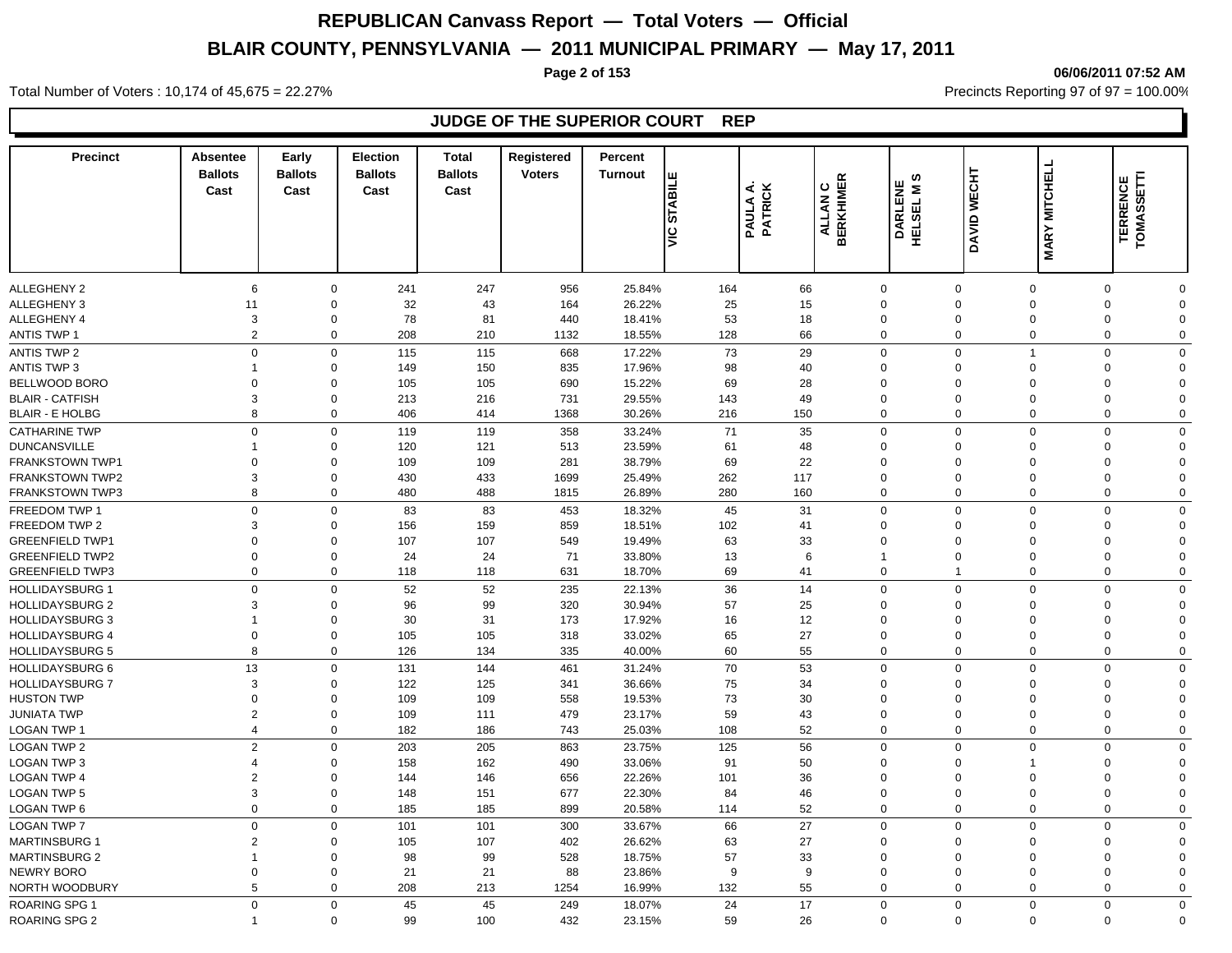**Page 3 of 153 06/06/2011 07:52 AM**

Total Number of Voters : 10,174 of 45,675 = 22.27% **Precincts Reporting 97 of 97 = 100.00%** Precincts Reporting 97 of 97 = 100.00%

## **JUDGE OF THE SUPERIOR COURT REP**

| <b>Precinct</b>      | Absentee<br><b>Ballots</b><br>Cast | Early<br><b>Ballots</b><br>Cast | Election<br><b>Ballots</b><br>Cast | Total<br><b>Ballots</b><br>Cast | Registered<br><b>Voters</b> | Percent<br>Turnout | <b>BILE</b><br>৷ব<br>١ç<br>lg | PAULA A.<br>PATRICK<br>PAULA | <b>ALLAN C<br/>BERKHIMER</b> | ဖာ<br>DARLENE<br>HELSEL M S | <b>WECHT</b><br><b>OIVAO</b> | <b>MILCHELT</b><br><b>MARY</b> | <b>TERRENCE<br/>TOMASSETTI</b> |
|----------------------|------------------------------------|---------------------------------|------------------------------------|---------------------------------|-----------------------------|--------------------|-------------------------------|------------------------------|------------------------------|-----------------------------|------------------------------|--------------------------------|--------------------------------|
| <b>ROARING SPG 3</b> |                                    | $\Omega$                        | 79                                 | 83                              | 341                         | 24.34%             | 48                            | 21                           | $\mathbf 0$                  |                             | $\Omega$                     | 0                              |                                |
| SNYDER TWP 1         |                                    | $\Omega$                        | 86                                 | 86                              | 537                         | 16.01%             | 47                            | 27                           | $\mathbf 0$                  |                             |                              |                                |                                |
| SNYDER TWP 2         | $\Omega$                           | $\Omega$                        | 133                                | 133                             | 739                         | 18.00%             | 85                            | 36                           | $\Omega$                     |                             | $\Omega$                     | 0                              |                                |
| <b>TAYLOR TWP</b>    | $\Omega$                           | $\Omega$                        | 235                                | 235                             | 1181                        | 19.90%             | 163                           | 55                           | $\mathbf 0$                  | U                           | $\Omega$                     | $\Omega$                       |                                |
| <b>TYRONE TWP 1</b>  |                                    | $\Omega$                        | 72                                 | 72                              | 373                         | 19.30%             | 43                            | 22                           | $\Omega$                     |                             |                              |                                |                                |
| TYRONE TWP 2         |                                    | ∩                               | 75                                 | 77                              | 344                         | 22.38%             | 48                            | 24                           | $\Omega$                     |                             |                              |                                |                                |
| <b>TYRONE BORO 1</b> |                                    | $\Omega$                        | 90                                 | 91                              | 346                         | 26.30%             | 56                            | 24                           | $\mathbf 0$                  |                             |                              |                                |                                |
| <b>TYRONE BORO 2</b> |                                    | $\Omega$                        | 42                                 | 42                              | 249                         | 16.87%             | 23                            | 13                           | $\mathbf 0$                  | 0                           | $\Omega$                     | 0                              |                                |
| <b>TYRONE BORO 3</b> | $\mathbf 0$                        | $\Omega$                        | 32                                 | 32                              | 213                         | 15.02%             | 10                            | 16                           | $\mathbf 0$                  | $\Omega$                    | $\mathbf 0$                  | $\mathbf 0$                    | $\Omega$                       |
| <b>TYRONE BORO 4</b> |                                    | $\Omega$                        | 24                                 | 25                              | 157                         | 15.92%             | 10                            | 11                           | $\mathbf 0$                  |                             |                              |                                |                                |
| <b>TYRONE BORO 5</b> |                                    | $\Omega$                        | 54                                 | 54                              | 208                         | 25.96%             | 22                            | 26                           | $\Omega$                     |                             |                              |                                |                                |
| TYRONE BORO 6        |                                    | $\Omega$                        | 109                                | 109                             | 399                         | 27.32%             | 58                            | 42                           | $\mathbf 0$                  |                             |                              | $\Omega$                       |                                |
| <b>TYRONE BORO 7</b> | 0                                  | 0                               | 62                                 | 62                              | 298                         | 20.81%             | 21                            | 27                           | $\mathbf 0$                  |                             | 0                            | 0                              |                                |
| WILLIAMSBURG         | $\Omega$                           | $\Omega$                        | 128                                | 128                             | 516                         | 24.81%             | 66                            | 46                           | $\mathbf 0$                  | $\Omega$                    | $\mathbf 0$                  | $\mathbf 0$                    | $\Omega$                       |
| WOODBURY TWP         |                                    | $\Omega$                        | 131                                | 132                             | 638                         | 20.69%             | 86                            | 34                           | $\mathbf 0$                  |                             |                              |                                |                                |
| <b>Totals</b>        |                                    |                                 |                                    | 10000<br>10174                  |                             |                    |                               |                              |                              |                             |                              |                                |                                |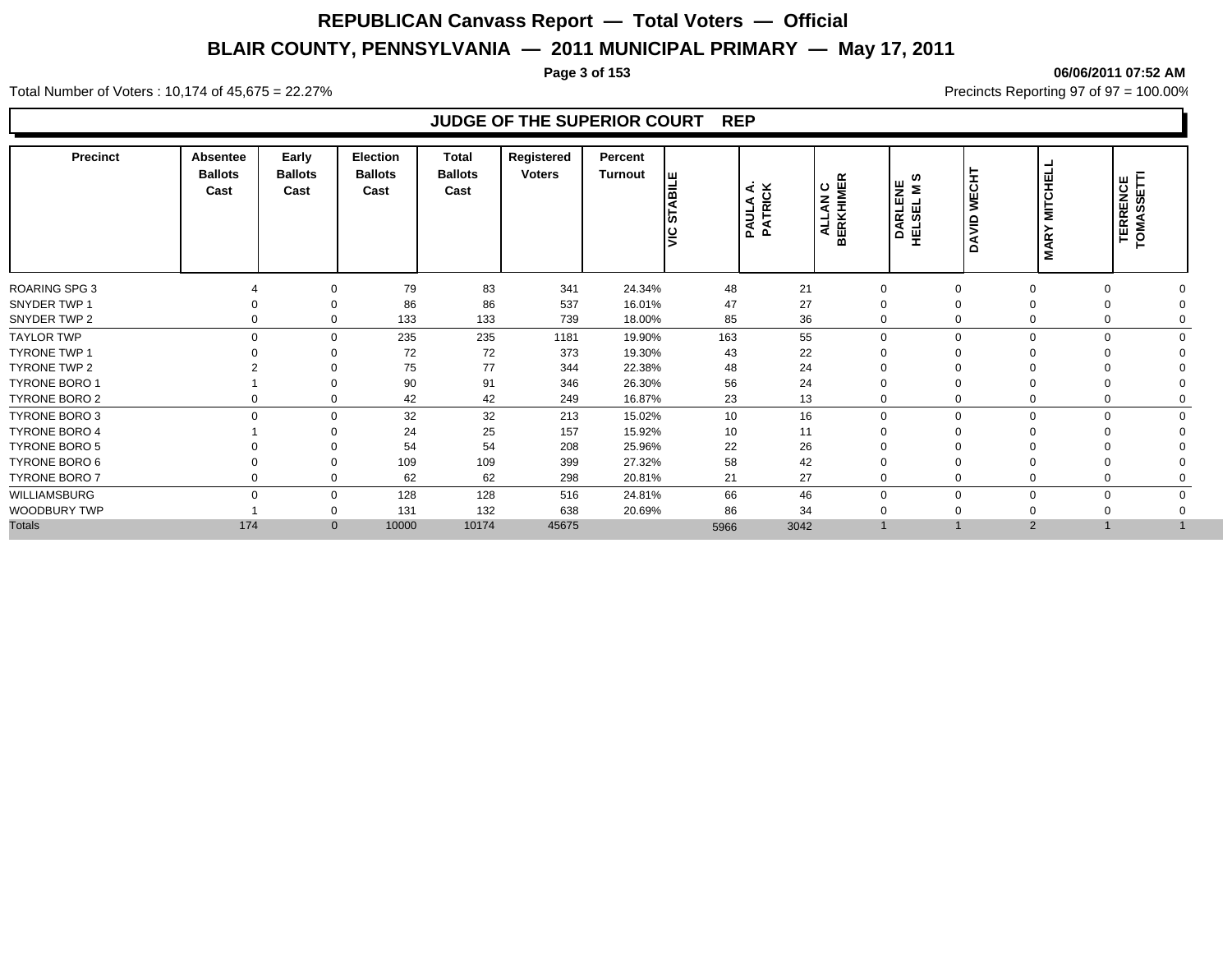**Page 4 of 153 06/06/2011 07:52 AM**

Total Number of Voters : 10,174 of 45,675 = 22.27% **Precincts Reporting 97 of 97 = 100.00%** Precincts Reporting 97 of 97 = 100.00%

### **JUDGE OF THE SUPERIOR COURT REP - REPUBLICAN**

| <b>Precinct</b> | <b>Absentee</b><br><b>Ballots</b><br>Cast | Early<br><b>Ballots</b><br>Cast | <b>Election</b><br><b>Ballots</b><br>Cast | <b>Total</b><br><b>Ballots</b><br>Cast | Registered<br><b>Voters</b> | Percent<br><b>Turnout</b> |          |
|-----------------|-------------------------------------------|---------------------------------|-------------------------------------------|----------------------------------------|-----------------------------|---------------------------|----------|
|                 |                                           |                                 |                                           |                                        |                             |                           | Totals   |
| ALTOONA 1-1     | $\pmb{0}$                                 | $\mathbf 0$                     | 26                                        | 26                                     | 300                         | 8.67%                     | 24       |
| ALTOONA 1-2     | $\Omega$                                  | $\mathsf 0$                     | 17                                        | 17                                     | 91                          | 18.68%                    | 15       |
| ALTOONA 2-1     | $\mathbf 0$                               | $\mathbf 0$                     | 19                                        | 19                                     | 193                         | 9.84%                     | 16       |
| ALTOONA 2-2     | 6                                         | $\mathbf 0$                     | 73                                        | 79                                     | 359                         | 22.01%                    | 68       |
| ALTOONA 3-1     | $\mathbf{1}$                              | $\mathbf 0$                     | 29                                        | 30                                     | 235                         | 12.77%                    | 28       |
| ALTOONA 3-2     | $\mathbf{1}$                              | $\mathbf 0$                     | 66                                        | 67                                     | 328                         | 20.43%                    | 57       |
| ALTOONA 4-1     | $\mathbf 0$                               |                                 | 41                                        | 41                                     |                             | 13.95%                    |          |
| ALTOONA 4-2     | $\boldsymbol{2}$                          | $\mathbf 0$<br>$\mathsf 0$      |                                           | 85                                     | 294                         | 23.22%                    | 33<br>74 |
| ALTOONA 5-1     | $\pmb{0}$                                 | $\mathbf 0$                     | 83<br>10                                  | 10                                     | 366<br>63                   | 15.87%                    | 8        |
|                 |                                           |                                 |                                           |                                        |                             |                           |          |
| ALTOONA 5-2     | 3                                         | $\mathbf 0$                     | 56                                        | 59                                     | 269                         | 21.93%                    | 46       |
| ALTOONA 5-3     | $\mathbf{1}$                              | $\mathbf 0$                     | 38                                        | 39                                     | 231                         | 16.88%                    | 37       |
| ALTOONA 6-1     | 3                                         | $\mathbf 0$                     | 42                                        | 45                                     | 335                         | 13.43%                    | 35       |
| ALTOONA 6-2     | $\mathbf 0$                               | $\pmb{0}$                       | 58                                        | 58                                     | 293                         | 19.80%                    | 49       |
| ALTOONA 6-3     | $\ensuremath{\mathsf{3}}$                 | $\mathbf 0$                     | 82                                        | 85                                     | 375                         | 22.67%                    | 79       |
| ALTOONA 6-4     | 2                                         | $\mathbf 0$                     | 95                                        | 97                                     | 342                         | 28.36%                    | 73       |
| ALTOONA 6-5     | $\overline{4}$                            | $\mathbf 0$                     | 95                                        | 99                                     | 497                         | 19.92%                    | 88       |
| <b>ALTOONA7</b> | $\pmb{0}$                                 | $\mathbf 0$                     | 44                                        | 44                                     | 355                         | 12.39%                    | 40       |
| ALTOONA 8-1     | 3                                         | $\mathbf 0$                     | 39                                        | 42                                     | 303                         | 13.86%                    | 39       |
| ALTOONA 8-2     | 3                                         | $\mathbf 0$                     | 45                                        | 48                                     | 284                         | 16.90%                    | 44       |
| ALTOONA 9       | $\mathbf 0$                               | $\mathbf 0$                     | 67                                        | 67                                     | 360                         | 18.61%                    | 59       |
| ALTOONA 10-1    | $\pmb{0}$                                 | $\mathbf 0$                     | 15                                        | 15                                     | 215                         | 6.98%                     | 12       |
| ALTOONA 10-2    | $\mathbf 0$                               | $\mathbf 0$                     | 27                                        | 27                                     | 215                         | 12.56%                    | 25       |
|                 |                                           |                                 |                                           |                                        |                             |                           |          |
| ALTOONA 10-3    | $\pmb{0}$<br>5                            | $\mathbf 0$<br>$\mathbf 0$      | 39                                        | 39                                     | 209                         | 18.66%                    | 38       |
| ALTOONA 10-4    |                                           |                                 | 110                                       | 115                                    | 492                         | 23.37%                    | 99       |
| ALTOONA 11-1    | $\pmb{0}$                                 | $\mathbf 0$                     | 89                                        | 89                                     | 443                         | 20.09%                    | 77       |
| ALTOONA 11-2    | $\overline{2}$                            | $\mathbf 0$                     | 99                                        | 101                                    | 415                         | 24.34%                    | 90       |
| ALTOONA 11-3    | 4                                         | $\mathbf 0$                     | 108                                       | 112                                    | 423                         | 26.48%                    | 89       |
| ALTOONA 12-1    | $\overline{2}$                            | $\mathbf 0$                     | 27                                        | 29                                     | 183                         | 15.85%                    | 24       |
| ALTOONA 12-2    | $\pmb{0}$                                 | $\mathbf 0$                     | 69                                        | 69                                     | 289                         | 23.88%                    | 63       |
| ALTOONA 12-3    | $\pmb{0}$                                 | $\mathbf 0$                     | 51                                        | 51                                     | 235                         | 21.70%                    | 46       |
| ALTOONA 12-4    | $\overline{2}$                            | $\mathbf 0$                     | 84                                        | 86                                     | 356                         | 24.16%                    | 72       |
| ALTOONA 12-5    | $\mathbf{1}$                              | $\mathbf 0$                     | 29                                        | 30                                     | 177                         | 16.95%                    | 26       |
| ALTOONA 13-1    | $\overline{2}$                            | $\mathbf 0$                     | 92                                        | 94                                     | 530                         | 17.74%                    | 82       |
| ALTOONA 13-2    | $\mathbf 0$                               | $\mathsf 0$                     | 58                                        | 58                                     | 378                         | 15.34%                    | 53       |
| ALTOONA 13-3    | $\pmb{0}$                                 | $\mathbf 0$                     | 81                                        | 81                                     | 383                         | 21.15%                    | 73       |
| ALTOONA 13-4    | $\overline{2}$                            | $\mathbf 0$                     | 63                                        | 65                                     | 350                         | 18.57%                    | 56       |
| ALTOONA 14-1    | $\mathbf{1}$                              | $\mathbf 0$                     | 72                                        | 73                                     | 301                         | 24.25%                    | 65       |
| ALTOONA 14-2    | 5                                         | $\mathbf 0$                     | 173                                       | 178                                    | 642                         | 27.73%                    | 154      |
| ALTOONA 14-3    | 1                                         | $\mathbf 0$                     | 81                                        | 82                                     | 382                         | 21.47%                    | 72       |
| ALTOONA 14-4    | $\mathbf 0$                               | $\mathsf 0$                     | 146                                       | 146                                    | 585                         | 24.96%                    | 131      |
|                 |                                           |                                 |                                           |                                        |                             |                           |          |
| ALLEGHENY 1     | 3                                         | $\mathbf 0$                     | 240                                       | 243                                    | 1046                        | 23.23%                    | 219      |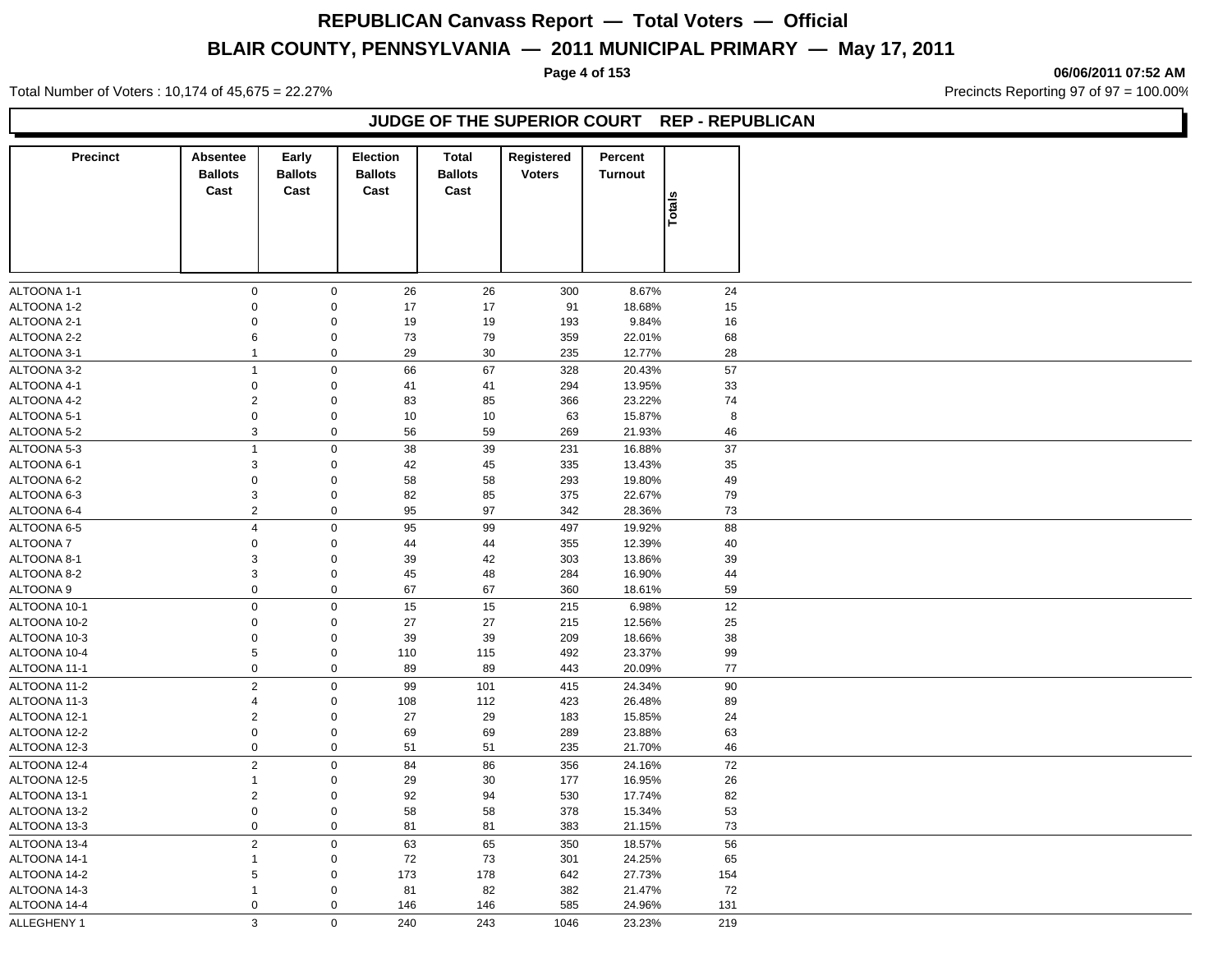**Page 5 of 153 06/06/2011 07:52 AM**

Total Number of Voters : 10,174 of 45,675 = 22.27% **Precincts Reporting 97 of 97 = 100.00%** Precincts Reporting 97 of 97 = 100.00%

### **JUDGE OF THE SUPERIOR COURT REP**

| <b>Precinct</b>                                  | Absentee<br><b>Ballots</b> | Early<br><b>Ballots</b>    | Election<br><b>Ballots</b> | <b>Total</b><br><b>Ballots</b> | Registered<br><b>Voters</b> | Percent<br>Turnout |            |
|--------------------------------------------------|----------------------------|----------------------------|----------------------------|--------------------------------|-----------------------------|--------------------|------------|
|                                                  | Cast                       | Cast                       | Cast                       | Cast                           |                             |                    |            |
|                                                  |                            |                            |                            |                                |                             |                    | Totals     |
|                                                  |                            |                            |                            |                                |                             |                    |            |
|                                                  |                            |                            |                            |                                |                             |                    |            |
|                                                  |                            |                            |                            |                                |                             |                    |            |
|                                                  |                            |                            |                            |                                |                             |                    |            |
| ALLEGHENY 2<br>ALLEGHENY 3                       | 6<br>11                    | $\mathbf 0$<br>$\mathbf 0$ | 241<br>32                  | 247<br>43                      | 956<br>164                  | 25.84%<br>26.22%   | 230<br>40  |
| ALLEGHENY 4                                      | 3                          | $\mathbf 0$                | 78                         | 81                             | 440                         | 18.41%             | 71         |
| <b>ANTIS TWP 1</b>                               | $\sqrt{2}$                 | $\mathbf 0$                | 208                        | 210                            | 1132                        | 18.55%             | 194        |
| ANTIS TWP 2                                      | $\mathsf 0$                | $\mathbf 0$                | 115                        | 115                            | 668                         | 17.22%             | 103        |
| <b>ANTIS TWP 3</b>                               | $\mathbf{1}$               | $\mathbf 0$                | 149                        | 150                            | 835                         | 17.96%             | 138        |
| BELLWOOD BORO                                    | $\mathbf 0$                | $\mathbf 0$                | 105                        |                                | 690                         | 15.22%             | 97         |
|                                                  |                            |                            |                            | 105                            |                             |                    |            |
| <b>BLAIR - CATFISH</b><br><b>BLAIR - E HOLBG</b> | 3                          | $\mathbf 0$<br>$\mathbf 0$ | 213<br>406                 | 216                            | 731                         | 29.55%<br>30.26%   | 192<br>366 |
|                                                  | 8                          |                            |                            | 414                            | 1368                        |                    |            |
| <b>CATHARINE TWP</b>                             | $\mathsf 0$                | $\mathbf 0$                | 119                        | 119                            | 358                         | 33.24%             | 106        |
| <b>DUNCANSVILLE</b>                              | $\mathbf{1}$               | $\mathbf 0$                | 120                        | 121                            | 513                         | 23.59%             | 109        |
| FRANKSTOWN TWP1                                  | 0                          | $\mathbf 0$                | 109                        | 109                            | 281                         | 38.79%             | 91         |
| <b>FRANKSTOWN TWP2</b>                           | 3                          | $\mathbf 0$                | 430                        | 433                            | 1699                        | 25.49%             | 379        |
| <b>FRANKSTOWN TWP3</b>                           | 8                          | $\mathbf 0$                | 480                        | 488                            | 1815                        | 26.89%             | 440        |
| FREEDOM TWP 1                                    | $\boldsymbol{0}$           | $\mathsf 0$                | 83                         | 83                             | 453                         | 18.32%             | 76         |
| <b>FREEDOM TWP 2</b>                             | 3                          | $\mathbf 0$                | 156                        | 159                            | 859                         | 18.51%             | 143        |
| <b>GREENFIELD TWP1</b>                           | $\mathbf 0$                | $\mathbf 0$                | 107                        | 107                            | 549                         | 19.49%             | 96         |
| <b>GREENFIELD TWP2</b>                           | $\mathbf 0$                | $\mathbf 0$                | 24                         | 24                             | 71                          | 33.80%             | 20         |
| <b>GREENFIELD TWP3</b>                           | $\mathbf 0$                | $\mathbf 0$                | 118                        | 118                            | 631                         | 18.70%             | 111        |
| <b>HOLLIDAYSBURG 1</b>                           | $\mathsf 0$                | $\pmb{0}$                  | 52                         | 52                             | 235                         | 22.13%             | 50         |
| <b>HOLLIDAYSBURG 2</b>                           | 3                          | $\mathbf 0$                | 96                         | 99                             | 320                         | 30.94%             | 82         |
| <b>HOLLIDAYSBURG 3</b>                           | 1                          | $\mathbf 0$                | 30                         | 31                             | 173                         | 17.92%             | 28         |
| <b>HOLLIDAYSBURG 4</b>                           | $\boldsymbol{0}$           | $\mathbf 0$                | 105                        | 105                            | 318                         | 33.02%             | 92         |
| <b>HOLLIDAYSBURG 5</b>                           | 8                          | $\mathbf 0$                | 126                        | 134                            | 335                         | 40.00%             | 115        |
| <b>HOLLIDAYSBURG 6</b>                           | 13                         | $\mathbf 0$                | 131                        | 144                            | 461                         | 31.24%             | 123        |
| <b>HOLLIDAYSBURG 7</b>                           | 3                          | $\mathbf 0$                | 122                        | 125                            | 341                         | 36.66%             | 109        |
| <b>HUSTON TWP</b>                                | 0                          | $\mathbf 0$                | 109                        | 109                            | 558                         | 19.53%             | 103        |
| <b>JUNIATA TWP</b>                               | $\sqrt{2}$                 | $\mathbf 0$                | 109                        | 111                            | 479                         | 23.17%             | 102        |
| LOGAN TWP 1                                      | $\overline{4}$             | $\mathbf 0$                | 182                        | 186                            | 743                         | 25.03%             | 160        |
| <b>LOGAN TWP 2</b>                               | $\overline{2}$             | $\mathbf 0$                | 203                        | 205                            | 863                         | 23.75%             | 181        |
| LOGAN TWP 3                                      | 4                          | $\mathbf 0$                | 158                        | 162                            | 490                         | 33.06%             | 142        |
| LOGAN TWP 4                                      | $\overline{c}$             | $\mathbf 0$                | 144                        | 146                            | 656                         | 22.26%             | 137        |
| <b>LOGAN TWP 5</b>                               | 3                          | $\mathbf 0$                | 148                        | 151                            | 677                         | 22.30%             | 130        |
| LOGAN TWP 6                                      | $\mathbf 0$                | $\mathbf 0$                | 185                        | 185                            | 899                         | 20.58%             | 166        |
| <b>LOGAN TWP 7</b>                               | $\mathsf 0$                | $\mathbf 0$                | 101                        | 101                            | 300                         | 33.67%             | 93         |
| <b>MARTINSBURG 1</b>                             | 2                          | $\mathbf 0$                | 105                        | 107                            | 402                         | 26.62%             | 90         |
| <b>MARTINSBURG 2</b>                             | 1                          | $\mathbf 0$                | 98                         | 99                             | 528                         | 18.75%             | 90         |
| <b>NEWRY BORO</b>                                | 0                          | $\mathbf 0$                | 21                         | 21                             | 88                          | 23.86%             | 18         |
| NORTH WOODBURY                                   | 5                          | $\mathsf{O}\xspace$        | 208                        | 213                            | 1254                        | 16.99%             | 187        |
| <b>ROARING SPG 1</b>                             | $\mathbf 0$                | $\mathbf 0$                | 45                         | 45                             | 249                         | 18.07%             | 41         |
| ROARING SPG 2                                    | 1                          | $\mathbf 0$                | 99                         | 100                            | 432                         | 23.15%             | 85         |
|                                                  |                            |                            |                            |                                |                             |                    |            |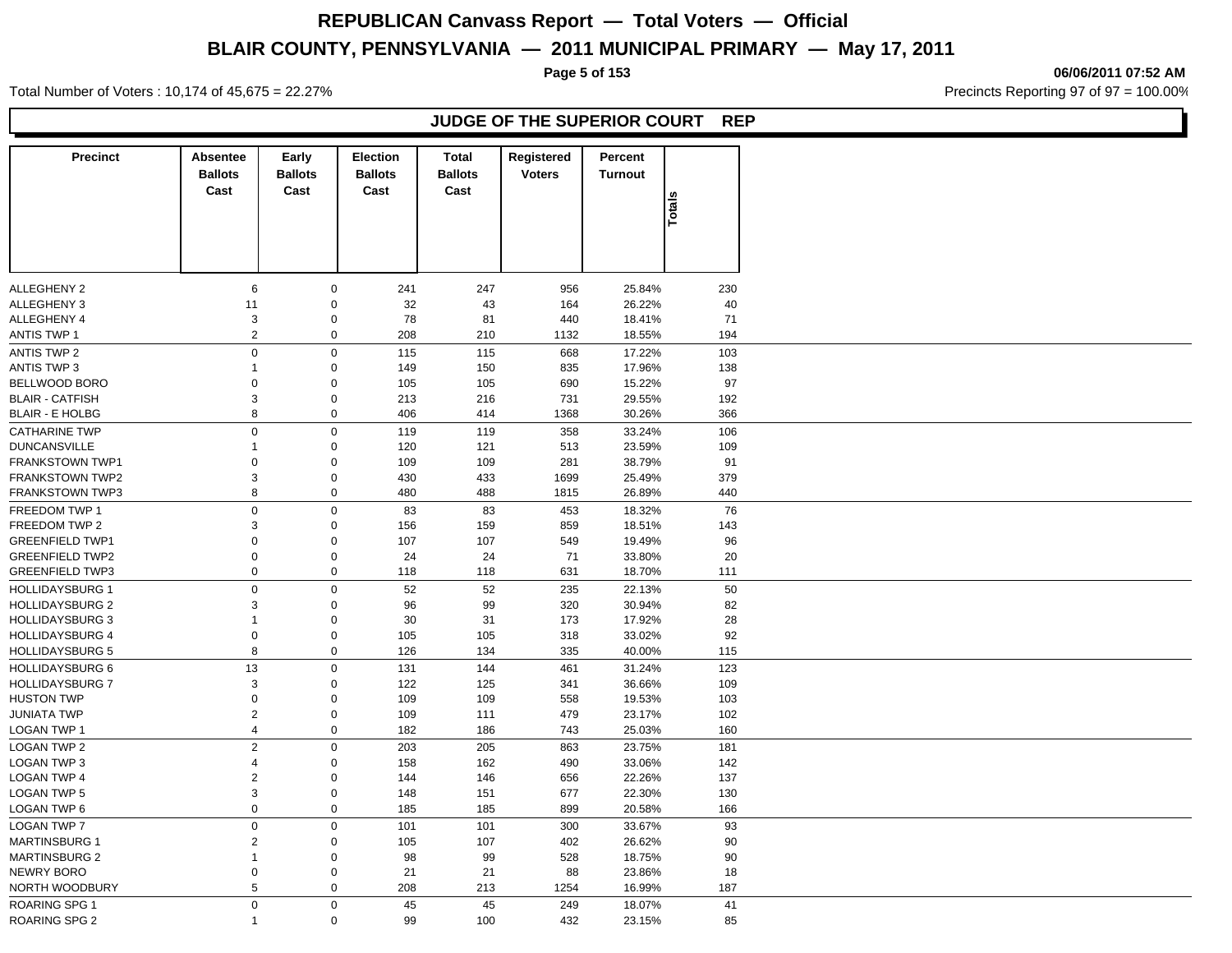Total Number of Voters : 10,174 of 45,675 = 22.27% **Precincts Reporting 97 of 97 = 100.00%** Precincts Reporting 97 of 97 = 100.00%

### **JUDGE OF THE SUPERIOR COURT REP**

| <b>Precinct</b>      | Absentee<br><b>Ballots</b><br>Cast | Early<br><b>Ballots</b><br>Cast | Election<br><b>Ballots</b><br>Cast | Total<br><b>Ballots</b><br>Cast | Registered<br><b>Voters</b> | Percent<br><b>Turnout</b> | Totals |
|----------------------|------------------------------------|---------------------------------|------------------------------------|---------------------------------|-----------------------------|---------------------------|--------|
|                      |                                    |                                 |                                    |                                 |                             |                           |        |
| ROARING SPG 3        |                                    | $\mathbf 0$                     | 79                                 | 83                              | 341                         | 24.34%                    | 69     |
| SNYDER TWP 1         |                                    | $\mathbf 0$                     | 86                                 | 86                              | 537                         | 16.01%                    | 74     |
| SNYDER TWP 2         |                                    | $\mathbf 0$                     | 133                                | 133                             | 739                         | 18.00%                    | 121    |
| <b>TAYLOR TWP</b>    | 0                                  | $\mathbf 0$                     | 235                                | 235                             | 1181                        | 19.90%                    | 218    |
| <b>TYRONE TWP 1</b>  |                                    | $\mathbf 0$                     | 72                                 | 72                              | 373                         | 19.30%                    | 65     |
| TYRONE TWP 2         |                                    | $\mathbf 0$                     | 75                                 | 77                              | 344                         | 22.38%                    | 72     |
| <b>TYRONE BORO 1</b> |                                    | 0                               | 90                                 | 91                              | 346                         | 26.30%                    | 80     |
| TYRONE BORO 2        |                                    | 0                               | 42                                 | 42                              | 249                         | 16.87%                    | 36     |
| TYRONE BORO 3        | $\Omega$                           | $\mathbf 0$                     | 32                                 | 32                              | 213                         | 15.02%                    | 26     |
| TYRONE BORO 4        |                                    | 0                               | 24                                 | 25                              | 157                         | 15.92%                    | 21     |
| TYRONE BORO 5        |                                    | $\mathbf 0$                     | 54                                 | 54                              | 208                         | 25.96%                    | 48     |
| TYRONE BORO 6        |                                    | 0                               | 109                                | 109                             | 399                         | 27.32%                    | 100    |
| TYRONE BORO 7        |                                    | 0                               | 62                                 | 62                              | 298                         | 20.81%                    | 48     |
| <b>WILLIAMSBURG</b>  | O                                  | $\mathbf 0$                     | 128                                | 128                             | 516                         | 24.81%                    | 112    |
| WOODBURY TWP         |                                    | 0                               | 131                                | 132                             | 638                         | 20.69%                    | 120    |
| <b>Totals</b>        | 174                                | $\mathbf{0}$                    | 10000                              | 10174                           | 45675                       |                           | 9014   |

**Page 6 of 153 06/06/2011 07:52 AM**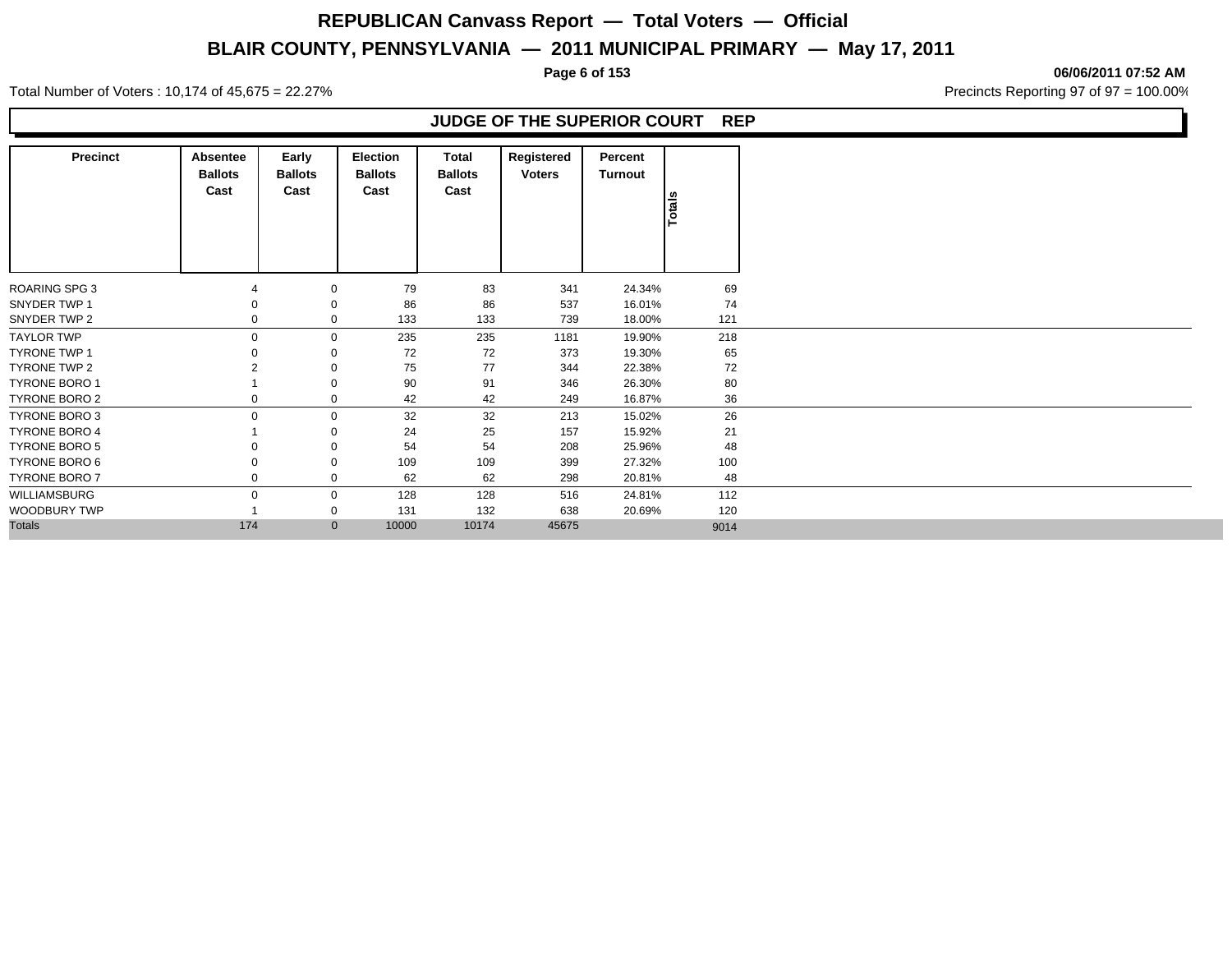**Page 7 of 153 06/06/2011 07:52 AM**

Total Number of Voters : 10,174 of 45,675 = 22.27% **Precincts Reporting 97 of 97 = 100.00%** Precincts Reporting 97 of 97 = 100.00%

### **JUDGE OF THE COMMONWEALTH COURT REP - REPUBLICAN**

| <b>Precinct</b> | Absentee<br><b>Ballots</b><br>Cast | Early<br><b>Ballots</b><br>Cast | <b>Election</b><br><b>Ballots</b><br>Cast | <b>Total</b><br><b>Ballots</b><br>Cast | Registered<br><b>Voters</b> | Percent<br><b>Turnout</b> | PANEPINTO<br><u>ام</u><br>PAUL | COVEY<br>ANNE | <b>BERKHIMER</b><br>$\mathbf C$<br><b>ALLAN</b> | ш<br>ERNSBERG<br><b>BARBARA</b><br>BEHREND | ဖာ<br>DARLENE<br>HELSEL M S | SAMUEL<br>MACKAY | Totals             |
|-----------------|------------------------------------|---------------------------------|-------------------------------------------|----------------------------------------|-----------------------------|---------------------------|--------------------------------|---------------|-------------------------------------------------|--------------------------------------------|-----------------------------|------------------|--------------------|
| ALTOONA 1-1     | 0                                  | $\mathbf 0$                     | 26                                        | 26                                     | 300                         | 8.67%                     | 10                             | 13            | $\mathbf 0$                                     | $\mathbf 0$                                |                             | $\mathbf 0$      | 23<br>$\mathbf 0$  |
| ALTOONA 1-2     | $\mathbf 0$                        | $\mathbf 0$                     | 17                                        | 17                                     | 91                          | 18.68%                    | 6                              | 8             | $\mathbf 0$                                     | $\mathbf 0$                                |                             | $\mathbf 0$      | $\mathbf 0$<br>14  |
| ALTOONA 2-1     | $\mathbf 0$                        | $\mathbf 0$                     | 19                                        | 19                                     | 193                         | 9.84%                     | 3                              | 14            | $\mathbf 0$                                     | $\mathbf 0$                                |                             | $\mathbf 0$      | $\mathbf 0$<br>17  |
| ALTOONA 2-2     | 6                                  | $\mathbf 0$                     | 73                                        | 79                                     | 359                         | 22.01%                    | 24                             | 47            | $\mathbf 0$                                     | $\mathbf 0$                                |                             | $\mathbf 0$      | $\mathbf 0$<br>71  |
| ALTOONA 3-1     | $\overline{1}$                     | $\mathbf 0$                     | 29                                        | 30                                     | 235                         | 12.77%                    | 10                             | 20            | $\mathbf 0$                                     | $\mathbf 0$                                |                             | $\mathbf 0$      | 30<br>0            |
| ALTOONA 3-2     | $\overline{1}$                     | $\mathbf 0$                     | 66                                        | 67                                     | 328                         | 20.43%                    | 16                             | 39            | $\mathbf 0$                                     | $\mathbf 0$                                |                             | $\Omega$         | 55<br>$\mathbf 0$  |
| ALTOONA 4-1     | $\Omega$                           | $\mathbf 0$                     | 41                                        | 41                                     | 294                         | 13.95%                    | 14                             | 20            | $\Omega$                                        |                                            |                             | $\Omega$         | 35<br>$\mathbf 0$  |
| ALTOONA 4-2     | $\overline{2}$                     | $\mathbf 0$                     | 83                                        | 85                                     | 366                         | 23.22%                    | 36                             | 42            | $\Omega$                                        | $\Omega$                                   |                             | $\Omega$         | 78<br>$\mathbf 0$  |
| ALTOONA 5-1     | $\mathbf 0$                        | $\mathbf 0$                     | 10                                        | 10                                     | 63                          | 15.87%                    | 3                              | 6             | $\mathbf 0$                                     | $\Omega$                                   |                             | $\Omega$         | 0<br>9             |
| ALTOONA 5-2     | 3                                  | $\mathbf 0$                     | 56                                        | 59                                     | 269                         | 21.93%                    | 11                             | 37            | $\mathbf 0$                                     | $\mathbf 0$                                |                             | $\mathbf 0$      | 0<br>48            |
| ALTOONA 5-3     | $\mathbf{1}$                       | $\mathbf 0$                     | 38                                        | 39                                     | 231                         | 16.88%                    | 12                             | 25            | $\mathbf 0$                                     | $\Omega$                                   |                             | $\Omega$         | $\mathbf 0$<br>37  |
| ALTOONA 6-1     | 3                                  | $\mathbf 0$                     | 42                                        | 45                                     | 335                         | 13.43%                    | 17                             | 21            | $\mathbf 0$                                     | $\Omega$                                   |                             | $\Omega$         | 38<br>0            |
| ALTOONA 6-2     | $\mathbf 0$                        | $\mathbf 0$                     | 58                                        | 58                                     | 293                         | 19.80%                    | 13                             | 37            | $\mathbf 0$                                     | $\Omega$                                   |                             | $\mathbf 0$      | 50<br>0            |
| ALTOONA 6-3     | 3                                  | $\mathbf 0$                     | 82                                        | 85                                     | 375                         | 22.67%                    | 28                             | 52            | $\mathbf 0$                                     | $\Omega$                                   |                             | $\mathbf 0$      | $\mathbf 0$<br>80  |
| ALTOONA 6-4     | $\overline{2}$                     | $\Omega$                        | 95                                        | 97                                     | 342                         | 28.36%                    | 35                             | 42            | $\mathsf 0$                                     | $\Omega$                                   |                             | $\Omega$         | 77<br>$\mathbf 0$  |
| ALTOONA 6-5     | $\overline{4}$                     | $\mathbf 0$                     | 95                                        | 99                                     | 497                         | 19.92%                    | 37                             | 51            | $\mathbf 0$                                     | $\mathbf 0$                                |                             | $\mathbf 0$      | 88<br>$\mathbf 0$  |
| <b>ALTOONA7</b> | $\mathbf 0$                        | $\mathbf 0$                     | 44                                        | 44                                     | 355                         | 12.39%                    | 15                             | 27            | $\mathbf 0$                                     | $\Omega$                                   |                             | $\mathbf 0$      | 42<br>0            |
| ALTOONA 8-1     | 3                                  | $\mathbf 0$                     | 39                                        | 42                                     | 303                         | 13.86%                    | 15                             | 24            | $\mathbf 0$                                     | $\mathbf 0$                                |                             | $\mathbf 0$      | $\mathbf 0$<br>39  |
| ALTOONA 8-2     | 3                                  | $\mathbf 0$                     | 45                                        | 48                                     | 284                         | 16.90%                    | 13                             | 33            | $\mathbf 0$                                     | $\mathbf 0$                                | $\mathbf 0$                 |                  | 46<br>0            |
| ALTOONA 9       | $\Omega$                           | $\mathbf 0$                     | 67                                        | 67                                     | 360                         | 18.61%                    | 24                             | 35            | $\mathbf 0$                                     | $\mathbf 0$                                |                             | $\mathbf 0$      | 59<br>$\mathbf 0$  |
| ALTOONA 10-1    | $\mathbf 0$                        | $\mathbf 0$                     | 15                                        | 15                                     | 215                         | 6.98%                     | 6                              | 6             | $\mathsf 0$                                     | $\mathbf 0$                                |                             | $\Omega$         | 12<br>$\mathbf 0$  |
| ALTOONA 10-2    | $\Omega$                           | $\mathbf 0$                     | 27                                        | 27                                     | 215                         | 12.56%                    | $\overline{7}$                 | 18            | $\Omega$                                        | $\Omega$                                   |                             | $\Omega$         | 25<br>$\mathbf 0$  |
| ALTOONA 10-3    | $\Omega$                           | 0                               | 39                                        | 39                                     | 209                         | 18.66%                    | 8                              | 31            | $\mathbf 0$                                     | $\Omega$                                   |                             | $\Omega$         | 39<br>0            |
| ALTOONA 10-4    | 5                                  | $\mathbf 0$                     | 110                                       | 115                                    | 492                         | 23.37%                    | 39                             | 63            | $\mathbf 0$                                     | $\Omega$                                   |                             | $\Omega$         | $\mathbf 0$<br>102 |
| ALTOONA 11-1    | $\Omega$                           | $\Omega$                        | 89                                        | 89                                     | 443                         | 20.09%                    | 24                             | 54            | $\mathbf 0$                                     | $\Omega$                                   |                             | $\mathbf 0$      | 78<br>$\Omega$     |
| ALTOONA 11-2    | $\overline{2}$                     | $\mathsf 0$                     | 99                                        | 101                                    | 415                         | 24.34%                    | 25                             | 64            | $\mathsf 0$                                     | $\mathbf 0$                                |                             | $\Omega$         | 89<br>$\mathbf 0$  |
| ALTOONA 11-3    | $\overline{4}$                     | $\mathbf 0$                     | 108                                       | 112                                    | 423                         | 26.48%                    | 39                             | 46            | $\mathbf 0$                                     | $\Omega$                                   |                             | $\mathbf 0$      | 85<br>0            |
| ALTOONA 12-1    | $\overline{2}$                     | $\mathbf 0$                     | 27                                        | 29                                     | 183                         | 15.85%                    | 12                             | 13            | $\mathbf 0$                                     | $\Omega$                                   |                             | $\mathbf 0$      | 25<br>0            |
| ALTOONA 12-2    | $\Omega$                           | $\mathbf 0$                     | 69                                        | 69                                     | 289                         | 23.88%                    | 22                             | 38            | $\mathbf 0$                                     | $\Omega$                                   |                             | $\mathbf 0$      | 60<br>0            |
| ALTOONA 12-3    | $\mathbf 0$                        | $\mathbf 0$                     | 51                                        | 51                                     | 235                         | 21.70%                    | 19                             | 27            | $\mathbf 0$                                     | $\mathbf 0$                                |                             | $\mathbf 0$      | $\mathbf 0$<br>46  |
| ALTOONA 12-4    | $\overline{2}$                     | $\mathbf 0$                     | 84                                        | 86                                     | 356                         | 24.16%                    | 28                             | 45            | $\mathbf 0$                                     | $\mathbf 0$                                |                             | $\mathbf 0$      | $\mathbf 0$<br>73  |
| ALTOONA 12-5    | $\mathbf{1}$                       | $\mathbf 0$                     | 29                                        | 30                                     | 177                         | 16.95%                    | 11                             | 17            | $\mathbf 0$                                     | $\Omega$                                   |                             | $\mathbf 0$      | 28<br>0            |
| ALTOONA 13-1    | $\overline{2}$                     | $\mathbf 0$                     | 92                                        | 94                                     | 530                         | 17.74%                    | 30                             | 55            | $\mathbf 0$                                     | $\Omega$                                   |                             | $\mathbf 0$      | 85<br>0            |
| ALTOONA 13-2    | $\mathbf 0$                        | $\mathbf 0$                     | 58                                        | 58                                     | 378                         | 15.34%                    | 20                             | 32            | $\mathbf 0$                                     | $\mathbf 0$                                |                             | $\mathbf 0$      | 52<br>$\mathbf 0$  |
| ALTOONA 13-3    | 0                                  | $\mathbf 0$                     | 81                                        | 81                                     | 383                         | 21.15%                    | 29                             | 45            | $\mathbf 0$                                     | $\mathbf 0$                                |                             | $\mathbf 0$      | $\mathbf 0$<br>74  |
| ALTOONA 13-4    | $\overline{2}$                     | $\mathbf 0$                     | 63                                        | 65                                     | 350                         | 18.57%                    | 19                             | 37            | $\mathbf 0$                                     | $\mathbf 0$                                |                             | $\mathbf 0$      | 56<br>$\mathbf 0$  |
| ALTOONA 14-1    | $\mathbf{1}$                       | 0                               | 72                                        | 73                                     | 301                         | 24.25%                    | 25                             | 35            | $\mathbf 0$                                     | $\Omega$                                   |                             | $\Omega$         | 0<br>60            |
| ALTOONA 14-2    | 5                                  | $\Omega$                        | 173                                       | 178                                    | 642                         | 27.73%                    | 54                             | 110           | $\Omega$                                        | $\Omega$                                   |                             | $\Omega$         | $\mathbf 0$<br>164 |
| ALTOONA 14-3    | $\mathbf{1}$                       | $\mathbf 0$                     | 81                                        | 82                                     | 382                         | 21.47%                    | 27                             | 47            | $\Omega$                                        | $\Omega$                                   |                             | $\Omega$         | 74<br>$\mathbf 0$  |
| ALTOONA 14-4    | 0                                  | 0                               | 146                                       | 146                                    | 585                         | 24.96%                    | 47                             | 86            | $\mathbf 0$                                     | $\mathbf 0$                                |                             | 0                | $\mathbf 0$<br>133 |
| ALLEGHENY 1     | 3                                  | $\Omega$                        | 240                                       | 243                                    | 1046                        | 23.23%                    | 87                             | 139           | $\Omega$                                        | $\mathbf 0$                                |                             | $\Omega$         | 226<br>$\Omega$    |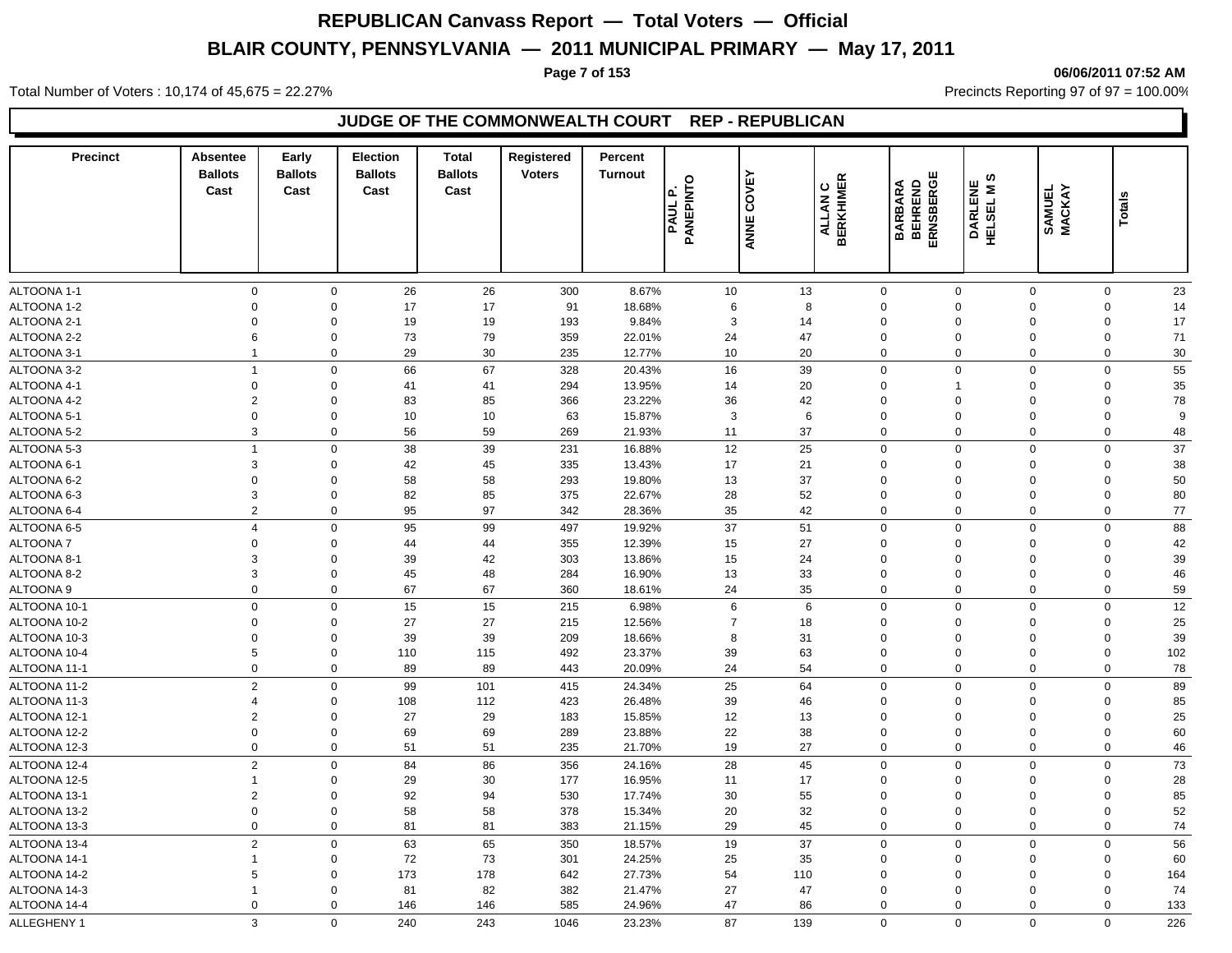**Page 8 of 153 06/06/2011 07:52 AM**

Total Number of Voters : 10,174 of 45,675 = 22.27% **Precincts Reporting 97 of 97 = 100.00%** Precincts Reporting 97 of 97 = 100.00%

### **JUDGE OF THE COMMONWEALTH COURT REP**

| <b>ALLEGHENY 2</b><br>97<br>6<br>$\Omega$<br>241<br>247<br>956<br>25.84%<br>136<br>$\mathbf 0$<br>$\Omega$<br>0<br>$\Omega$<br><b>ALLEGHENY 3</b><br>32<br>43<br>26.22%<br>15<br>26<br>$\mathbf 0$<br>11<br>0<br>164<br>$\mathbf 0$<br>$\Omega$<br>0<br>41<br><b>ALLEGHENY 4</b><br>3<br>78<br>81<br>440<br>26<br>50<br>$\mathbf 0$<br>0<br>18.41%<br>$\mathbf 0$<br>$\mathbf 0$<br>0<br>$\overline{2}$<br><b>ANTIS TWP 1</b><br>$\mathbf 0$<br>208<br>69<br>123<br>$\mathbf 0$<br>$\mathbf 0$<br>210<br>1132<br>18.55%<br>$\mathbf 0$<br>$\mathbf 0$<br>$\mathsf 0$<br>$\mathbf 0$<br>34<br>73<br>$\mathbf 0$<br>$\mathbf 0$<br>$\Omega$<br>$\mathbf 0$<br><b>ANTIS TWP 2</b><br>115<br>115<br>668<br>17.22%<br><b>ANTIS TWP 3</b><br>$\Omega$<br>150<br>835<br>17.96%<br>55<br>80<br>$\mathbf 0$<br>$\mathbf 0$<br>$\overline{1}$<br>149<br>$\Omega$<br>$\Omega$<br>33<br>97<br>BELLWOOD BORO<br>$\Omega$<br>$\Omega$<br>105<br>105<br>690<br>15.22%<br>64<br>$\mathbf 0$<br>$\Omega$<br>$\mathbf 0$<br>$\Omega$<br>56<br><b>BLAIR - CATFISH</b><br>3<br>$\mathbf 0$<br>213<br>216<br>731<br>29.55%<br>136<br>$\mathbf 0$<br>$\Omega$<br>$\Omega$<br>$\mathbf 0$<br>8<br>$\mathbf 0$<br>406<br>1368<br>30.26%<br>177<br>204<br>$\mathbf 0$<br>$\mathbf 0$<br>$\overline{0}$<br>$\mathbf 0$<br>381<br><b>BLAIR - E HOLBG</b><br>414<br>$\mathbf 0$<br>$\Omega$<br>$\mathbf 0$<br>119<br>37<br>68<br>$\mathbf 0$<br>$\Omega$<br>$\mathbf 0$<br>119<br>358<br>33.24%<br><b>CATHARINE TWP</b><br>121<br>513<br>23.59%<br>49<br>60<br>$\mathbf 0$<br>$\mathbf 0$<br>120<br>$\mathbf 0$<br>0<br>1<br>$\Omega$<br>$\overline{0}$<br>109<br>109<br>281<br>38.79%<br>33<br>59<br>$\mathbf 0$<br>$\mathbf 0$<br><b>FRANKSTOWN TWP1</b><br>$\mathbf 0$<br>$\Omega$<br>$\mathbf 0$<br>3<br>433<br>1699<br><b>FRANKSTOWN TWP2</b><br>0<br>430<br>25.49%<br>143<br>241<br>$\mathbf 0$<br>$\mathbf 0$<br>$\mathbf 0$<br>0<br>8<br>480<br>488<br>288<br>$\mathbf 0$<br>$\overline{0}$<br>$\mathbf 0$<br><b>FRANKSTOWN TWP3</b><br>0<br>1815<br>26.89%<br>157<br>$\mathbf 0$<br>$\mathbf 0$<br>$\mathbf 0$<br>$\mathbf 0$<br>83<br>83<br>35<br>$\mathbf 0$<br>$\Omega$<br>$\mathbf 0$<br>453<br>18.32%<br>44<br>50<br>FREEDOM TWP 2<br>3<br>$\mathbf 0$<br>156<br>159<br>859<br>18.51%<br>92<br>$\mathbf 0$<br>$\Omega$<br>$\Omega$<br>$\mathbf 0$<br>33<br><b>GREENFIELD TWP1</b><br>$\overline{0}$<br>$\mathbf 0$<br>107<br>107<br>549<br>19.49%<br>61<br>$\mathbf 0$<br>$\Omega$<br>$\mathbf 0$<br>$\Omega$<br><b>GREENFIELD TWP2</b><br>$\mathbf 0$<br>$\mathbf 0$<br>24<br>24<br>71<br>33.80%<br>$\overline{7}$<br>11<br>$\mathbf{1}$<br>$\Omega$<br>$\Omega$<br>0<br>$\overline{0}$<br><b>GREENFIELD TWP3</b><br>$\mathbf 0$<br>118<br>631<br>18.70%<br>60<br>48<br>$\mathbf 0$<br>$\mathbf 0$<br>0<br>118<br>$\overline{1}$<br>$\overline{0}$<br>$\mathbf 0$<br>52<br>52<br>235<br>22<br>28<br>$\mathbf 0$<br>$\mathbf 0$<br><b>HOLLIDAYSBURG 1</b><br>22.13%<br>$\mathbf 0$<br>$\Omega$<br><b>HOLLIDAYSBURG 2</b><br>3<br>96<br>99<br>320<br>30.94%<br>35<br>53<br>$\mathbf 0$<br>$\mathbf 0$<br>$\Omega$<br>$\mathbf 0$<br>0<br><b>HOLLIDAYSBURG 3</b><br>$\mathbf 0$<br>30<br>31<br>173<br>17.92%<br>13<br>17<br>$\mathbf 0$<br>$\Omega$<br>$\mathbf 0$<br>$\overline{1}$<br>$\Omega$<br>$\overline{0}$<br>318<br>33.02%<br>25<br>69<br>$\mathbf 0$<br>0<br>105<br>105<br>$\mathbf 0$<br>$\mathbf 0$<br>0<br>8<br>61<br>59<br>$\mathbf 0$<br>$\overline{0}$<br><b>HOLLIDAYSBURG 5</b><br>0<br>126<br>134<br>335<br>40.00%<br>$\mathbf 0$<br>0<br>13<br>47<br>77<br>$\mathbf 0$<br><b>HOLLIDAYSBURG 6</b><br>$\mathbf 0$<br>144<br>$\Omega$<br>$\mathbf 0$<br>131<br>461<br>31.24%<br>$\Omega$<br><b>HOLLIDAYSBURG 7</b><br>3<br>125<br>42<br>70<br>$\mathbf 0$<br>$\mathbf 0$<br>122<br>341<br>36.66%<br>$\Omega$<br>$\Omega$<br>$\mathbf 0$<br>$\Omega$<br>$\mathbf 0$<br>109<br>109<br>558<br>19.53%<br>34<br>73<br>$\mathbf 0$<br>$\Omega$<br>$\Omega$<br>0<br>$\overline{2}$<br>43<br>58<br><b>JUNIATA TWP</b><br>0<br>109<br>111<br>479<br>23.17%<br>$\mathbf 0$<br>$\mathbf 0$<br>$\Omega$<br>0<br>101<br>$\overline{4}$<br>66<br>94<br>$\mathbf 0$<br>$\Omega$<br>LOGAN TWP 1<br>0<br>182<br>186<br>743<br>25.03%<br>$\mathbf 0$<br>0<br>$\overline{2}$<br>203<br>205<br>78<br>$\mathbf 0$<br>$\mathbf 0$<br>181<br><b>LOGAN TWP 2</b><br>$\mathbf 0$<br>863<br>23.75%<br>103<br>$\mathbf 0$<br>$\Omega$<br><b>LOGAN TWP 3</b><br>158<br>162<br>490<br>33.06%<br>54<br>91<br>$\mathbf 0$<br>$\overline{4}$<br>$\mathbf 0$<br>$\Omega$<br>$\mathbf 0$<br>$\mathbf 1$<br><b>LOGAN TWP 4</b><br>$\overline{2}$<br>146<br>656<br>42<br>$\mathbf 0$<br>$\mathbf 0$<br>$\mathbf 0$<br>144<br>22.26%<br>94<br>$\Omega$<br>$\Omega$<br>3<br>677<br>22.30%<br>42<br>90<br>$\mathbf 0$<br>$\overline{0}$<br>$\mathbf 0$<br><b>LOGAN TWP 5</b><br>0<br>148<br>151<br>$\mathbf 0$<br>$\overline{0}$<br>62<br>$\mathbf 0$<br>899<br>$\mathbf 0$<br>$\overline{0}$<br><b>LOGAN TWP 6</b><br>185<br>185<br>20.58%<br>103<br>$\mathbf 0$<br>0<br>$\Omega$<br>$\mathbf 0$<br>101<br>300<br>37<br>53<br>$\mathbf 0$<br>$\Omega$<br>$\mathbf 0$<br>101<br>33.67%<br>$\mathbf 0$<br><b>MARTINSBURG 1</b><br>$\overline{2}$<br>$\Omega$<br>105<br>107<br>402<br>26.62%<br>38<br>54<br>$\mathbf 0$<br>0<br>$\Omega$<br>$\Omega$<br>528<br>28<br><b>MARTINSBURG 2</b><br>$\Omega$<br>98<br>99<br>18.75%<br>60<br>$\mathbf 0$<br>$\Omega$<br>0<br>$\overline{\mathbf{1}}$<br>$\Omega$<br>21<br>88<br>$\mathbf 0$<br>NEWRY BORO<br>$\Omega$<br>$\Omega$<br>21<br>23.86%<br>8<br>10<br>$\mathbf 0$<br>$\Omega$<br>0<br>5<br>66<br>$\mathbf 0$<br>$\Omega$<br>NORTH WOODBURY<br>$\Omega$<br>208<br>213<br>1254<br>16.99%<br>119<br>$\Omega$<br>0<br><b>ROARING SPG 1</b><br>$\Omega$<br>$\mathbf 0$<br>45<br>45<br>249<br>18.07%<br>14<br>28<br>$\mathbf 0$<br>$\mathbf 0$<br>$\mathbf 0$<br>$\mathbf 0$<br>87<br>$\mathbf 0$<br>99<br>100<br>35<br>52<br>$\Omega$<br>$\mathbf 0$<br>$\mathbf 0$<br>$\mathbf 0$<br>$\overline{1}$ | <b>Precinct</b>        | <b>Absentee</b><br><b>Ballots</b><br>Cast | Early<br><b>Ballots</b><br>Cast | <b>Election</b><br><b>Ballots</b><br>Cast | <b>Total</b><br><b>Ballots</b><br>Cast | Registered<br><b>Voters</b> | Percent<br><b>Turnout</b> | <b>PAUL P.<br/>PANEPINTO</b> | COVEY<br>ANNE | <b>ALLAN C<br/>BERKHIMER</b> | ERNSBERGE<br><b>BARBARA</b><br>BEHREND | ဖာ<br><b>DARLENE</b><br>HELSEL MS | SAMUEL<br>MACKAY | Totals |  |
|----------------------------------------------------------------------------------------------------------------------------------------------------------------------------------------------------------------------------------------------------------------------------------------------------------------------------------------------------------------------------------------------------------------------------------------------------------------------------------------------------------------------------------------------------------------------------------------------------------------------------------------------------------------------------------------------------------------------------------------------------------------------------------------------------------------------------------------------------------------------------------------------------------------------------------------------------------------------------------------------------------------------------------------------------------------------------------------------------------------------------------------------------------------------------------------------------------------------------------------------------------------------------------------------------------------------------------------------------------------------------------------------------------------------------------------------------------------------------------------------------------------------------------------------------------------------------------------------------------------------------------------------------------------------------------------------------------------------------------------------------------------------------------------------------------------------------------------------------------------------------------------------------------------------------------------------------------------------------------------------------------------------------------------------------------------------------------------------------------------------------------------------------------------------------------------------------------------------------------------------------------------------------------------------------------------------------------------------------------------------------------------------------------------------------------------------------------------------------------------------------------------------------------------------------------------------------------------------------------------------------------------------------------------------------------------------------------------------------------------------------------------------------------------------------------------------------------------------------------------------------------------------------------------------------------------------------------------------------------------------------------------------------------------------------------------------------------------------------------------------------------------------------------------------------------------------------------------------------------------------------------------------------------------------------------------------------------------------------------------------------------------------------------------------------------------------------------------------------------------------------------------------------------------------------------------------------------------------------------------------------------------------------------------------------------------------------------------------------------------------------------------------------------------------------------------------------------------------------------------------------------------------------------------------------------------------------------------------------------------------------------------------------------------------------------------------------------------------------------------------------------------------------------------------------------------------------------------------------------------------------------------------------------------------------------------------------------------------------------------------------------------------------------------------------------------------------------------------------------------------------------------------------------------------------------------------------------------------------------------------------------------------------------------------------------------------------------------------------------------------------------------------------------------------------------------------------------------------------------------------------------------------------------------------------------------------------------------------------------------------------------------------------------------------------------------------------------------------------------------------------------------------------------------------------------------------------------------------------------------------------------------------------------------------------------------------------------------------------------------------------------------------------------------------------------------------------------------------------------------------------------------------------------------------------------------------------------------------------------------------------------------------------------------------------------------------------------------------------------------------------------------------------------------------------------------------------------------------------------------------------------------------------------------------------------------------------------------------------------------------------------|------------------------|-------------------------------------------|---------------------------------|-------------------------------------------|----------------------------------------|-----------------------------|---------------------------|------------------------------|---------------|------------------------------|----------------------------------------|-----------------------------------|------------------|--------|--|
| 233<br>76<br>192<br>107<br>135<br>192<br>105<br>109<br>92<br>384<br>445<br>79<br>142<br>94<br>19<br>109<br>50<br>88<br>30<br>94<br>120<br>124<br>112<br>107<br>160<br>146<br>136<br>132<br>165<br>90<br>92<br>88<br>18<br>185<br>42                                                                                                                                                                                                                                                                                                                                                                                                                                                                                                                                                                                                                                                                                                                                                                                                                                                                                                                                                                                                                                                                                                                                                                                                                                                                                                                                                                                                                                                                                                                                                                                                                                                                                                                                                                                                                                                                                                                                                                                                                                                                                                                                                                                                                                                                                                                                                                                                                                                                                                                                                                                                                                                                                                                                                                                                                                                                                                                                                                                                                                                                                                                                                                                                                                                                                                                                                                                                                                                                                                                                                                                                                                                                                                                                                                                                                                                                                                                                                                                                                                                                                                                                                                                                                                                                                                                                                                                                                                                                                                                                                                                                                                                                                                                                                                                                                                                                                                                                                                                                                                                                                                                                                                                                                                                                                                                                                                                                                                                                                                                                                                                                                                                                                                                                                                      |                        |                                           |                                 |                                           |                                        |                             |                           |                              |               |                              |                                        |                                   |                  |        |  |
|                                                                                                                                                                                                                                                                                                                                                                                                                                                                                                                                                                                                                                                                                                                                                                                                                                                                                                                                                                                                                                                                                                                                                                                                                                                                                                                                                                                                                                                                                                                                                                                                                                                                                                                                                                                                                                                                                                                                                                                                                                                                                                                                                                                                                                                                                                                                                                                                                                                                                                                                                                                                                                                                                                                                                                                                                                                                                                                                                                                                                                                                                                                                                                                                                                                                                                                                                                                                                                                                                                                                                                                                                                                                                                                                                                                                                                                                                                                                                                                                                                                                                                                                                                                                                                                                                                                                                                                                                                                                                                                                                                                                                                                                                                                                                                                                                                                                                                                                                                                                                                                                                                                                                                                                                                                                                                                                                                                                                                                                                                                                                                                                                                                                                                                                                                                                                                                                                                                                                                                                          |                        |                                           |                                 |                                           |                                        |                             |                           |                              |               |                              |                                        |                                   |                  |        |  |
|                                                                                                                                                                                                                                                                                                                                                                                                                                                                                                                                                                                                                                                                                                                                                                                                                                                                                                                                                                                                                                                                                                                                                                                                                                                                                                                                                                                                                                                                                                                                                                                                                                                                                                                                                                                                                                                                                                                                                                                                                                                                                                                                                                                                                                                                                                                                                                                                                                                                                                                                                                                                                                                                                                                                                                                                                                                                                                                                                                                                                                                                                                                                                                                                                                                                                                                                                                                                                                                                                                                                                                                                                                                                                                                                                                                                                                                                                                                                                                                                                                                                                                                                                                                                                                                                                                                                                                                                                                                                                                                                                                                                                                                                                                                                                                                                                                                                                                                                                                                                                                                                                                                                                                                                                                                                                                                                                                                                                                                                                                                                                                                                                                                                                                                                                                                                                                                                                                                                                                                                          |                        |                                           |                                 |                                           |                                        |                             |                           |                              |               |                              |                                        |                                   |                  |        |  |
|                                                                                                                                                                                                                                                                                                                                                                                                                                                                                                                                                                                                                                                                                                                                                                                                                                                                                                                                                                                                                                                                                                                                                                                                                                                                                                                                                                                                                                                                                                                                                                                                                                                                                                                                                                                                                                                                                                                                                                                                                                                                                                                                                                                                                                                                                                                                                                                                                                                                                                                                                                                                                                                                                                                                                                                                                                                                                                                                                                                                                                                                                                                                                                                                                                                                                                                                                                                                                                                                                                                                                                                                                                                                                                                                                                                                                                                                                                                                                                                                                                                                                                                                                                                                                                                                                                                                                                                                                                                                                                                                                                                                                                                                                                                                                                                                                                                                                                                                                                                                                                                                                                                                                                                                                                                                                                                                                                                                                                                                                                                                                                                                                                                                                                                                                                                                                                                                                                                                                                                                          |                        |                                           |                                 |                                           |                                        |                             |                           |                              |               |                              |                                        |                                   |                  |        |  |
|                                                                                                                                                                                                                                                                                                                                                                                                                                                                                                                                                                                                                                                                                                                                                                                                                                                                                                                                                                                                                                                                                                                                                                                                                                                                                                                                                                                                                                                                                                                                                                                                                                                                                                                                                                                                                                                                                                                                                                                                                                                                                                                                                                                                                                                                                                                                                                                                                                                                                                                                                                                                                                                                                                                                                                                                                                                                                                                                                                                                                                                                                                                                                                                                                                                                                                                                                                                                                                                                                                                                                                                                                                                                                                                                                                                                                                                                                                                                                                                                                                                                                                                                                                                                                                                                                                                                                                                                                                                                                                                                                                                                                                                                                                                                                                                                                                                                                                                                                                                                                                                                                                                                                                                                                                                                                                                                                                                                                                                                                                                                                                                                                                                                                                                                                                                                                                                                                                                                                                                                          |                        |                                           |                                 |                                           |                                        |                             |                           |                              |               |                              |                                        |                                   |                  |        |  |
|                                                                                                                                                                                                                                                                                                                                                                                                                                                                                                                                                                                                                                                                                                                                                                                                                                                                                                                                                                                                                                                                                                                                                                                                                                                                                                                                                                                                                                                                                                                                                                                                                                                                                                                                                                                                                                                                                                                                                                                                                                                                                                                                                                                                                                                                                                                                                                                                                                                                                                                                                                                                                                                                                                                                                                                                                                                                                                                                                                                                                                                                                                                                                                                                                                                                                                                                                                                                                                                                                                                                                                                                                                                                                                                                                                                                                                                                                                                                                                                                                                                                                                                                                                                                                                                                                                                                                                                                                                                                                                                                                                                                                                                                                                                                                                                                                                                                                                                                                                                                                                                                                                                                                                                                                                                                                                                                                                                                                                                                                                                                                                                                                                                                                                                                                                                                                                                                                                                                                                                                          |                        |                                           |                                 |                                           |                                        |                             |                           |                              |               |                              |                                        |                                   |                  |        |  |
|                                                                                                                                                                                                                                                                                                                                                                                                                                                                                                                                                                                                                                                                                                                                                                                                                                                                                                                                                                                                                                                                                                                                                                                                                                                                                                                                                                                                                                                                                                                                                                                                                                                                                                                                                                                                                                                                                                                                                                                                                                                                                                                                                                                                                                                                                                                                                                                                                                                                                                                                                                                                                                                                                                                                                                                                                                                                                                                                                                                                                                                                                                                                                                                                                                                                                                                                                                                                                                                                                                                                                                                                                                                                                                                                                                                                                                                                                                                                                                                                                                                                                                                                                                                                                                                                                                                                                                                                                                                                                                                                                                                                                                                                                                                                                                                                                                                                                                                                                                                                                                                                                                                                                                                                                                                                                                                                                                                                                                                                                                                                                                                                                                                                                                                                                                                                                                                                                                                                                                                                          |                        |                                           |                                 |                                           |                                        |                             |                           |                              |               |                              |                                        |                                   |                  |        |  |
|                                                                                                                                                                                                                                                                                                                                                                                                                                                                                                                                                                                                                                                                                                                                                                                                                                                                                                                                                                                                                                                                                                                                                                                                                                                                                                                                                                                                                                                                                                                                                                                                                                                                                                                                                                                                                                                                                                                                                                                                                                                                                                                                                                                                                                                                                                                                                                                                                                                                                                                                                                                                                                                                                                                                                                                                                                                                                                                                                                                                                                                                                                                                                                                                                                                                                                                                                                                                                                                                                                                                                                                                                                                                                                                                                                                                                                                                                                                                                                                                                                                                                                                                                                                                                                                                                                                                                                                                                                                                                                                                                                                                                                                                                                                                                                                                                                                                                                                                                                                                                                                                                                                                                                                                                                                                                                                                                                                                                                                                                                                                                                                                                                                                                                                                                                                                                                                                                                                                                                                                          |                        |                                           |                                 |                                           |                                        |                             |                           |                              |               |                              |                                        |                                   |                  |        |  |
|                                                                                                                                                                                                                                                                                                                                                                                                                                                                                                                                                                                                                                                                                                                                                                                                                                                                                                                                                                                                                                                                                                                                                                                                                                                                                                                                                                                                                                                                                                                                                                                                                                                                                                                                                                                                                                                                                                                                                                                                                                                                                                                                                                                                                                                                                                                                                                                                                                                                                                                                                                                                                                                                                                                                                                                                                                                                                                                                                                                                                                                                                                                                                                                                                                                                                                                                                                                                                                                                                                                                                                                                                                                                                                                                                                                                                                                                                                                                                                                                                                                                                                                                                                                                                                                                                                                                                                                                                                                                                                                                                                                                                                                                                                                                                                                                                                                                                                                                                                                                                                                                                                                                                                                                                                                                                                                                                                                                                                                                                                                                                                                                                                                                                                                                                                                                                                                                                                                                                                                                          |                        |                                           |                                 |                                           |                                        |                             |                           |                              |               |                              |                                        |                                   |                  |        |  |
|                                                                                                                                                                                                                                                                                                                                                                                                                                                                                                                                                                                                                                                                                                                                                                                                                                                                                                                                                                                                                                                                                                                                                                                                                                                                                                                                                                                                                                                                                                                                                                                                                                                                                                                                                                                                                                                                                                                                                                                                                                                                                                                                                                                                                                                                                                                                                                                                                                                                                                                                                                                                                                                                                                                                                                                                                                                                                                                                                                                                                                                                                                                                                                                                                                                                                                                                                                                                                                                                                                                                                                                                                                                                                                                                                                                                                                                                                                                                                                                                                                                                                                                                                                                                                                                                                                                                                                                                                                                                                                                                                                                                                                                                                                                                                                                                                                                                                                                                                                                                                                                                                                                                                                                                                                                                                                                                                                                                                                                                                                                                                                                                                                                                                                                                                                                                                                                                                                                                                                                                          |                        |                                           |                                 |                                           |                                        |                             |                           |                              |               |                              |                                        |                                   |                  |        |  |
|                                                                                                                                                                                                                                                                                                                                                                                                                                                                                                                                                                                                                                                                                                                                                                                                                                                                                                                                                                                                                                                                                                                                                                                                                                                                                                                                                                                                                                                                                                                                                                                                                                                                                                                                                                                                                                                                                                                                                                                                                                                                                                                                                                                                                                                                                                                                                                                                                                                                                                                                                                                                                                                                                                                                                                                                                                                                                                                                                                                                                                                                                                                                                                                                                                                                                                                                                                                                                                                                                                                                                                                                                                                                                                                                                                                                                                                                                                                                                                                                                                                                                                                                                                                                                                                                                                                                                                                                                                                                                                                                                                                                                                                                                                                                                                                                                                                                                                                                                                                                                                                                                                                                                                                                                                                                                                                                                                                                                                                                                                                                                                                                                                                                                                                                                                                                                                                                                                                                                                                                          |                        |                                           |                                 |                                           |                                        |                             |                           |                              |               |                              |                                        |                                   |                  |        |  |
|                                                                                                                                                                                                                                                                                                                                                                                                                                                                                                                                                                                                                                                                                                                                                                                                                                                                                                                                                                                                                                                                                                                                                                                                                                                                                                                                                                                                                                                                                                                                                                                                                                                                                                                                                                                                                                                                                                                                                                                                                                                                                                                                                                                                                                                                                                                                                                                                                                                                                                                                                                                                                                                                                                                                                                                                                                                                                                                                                                                                                                                                                                                                                                                                                                                                                                                                                                                                                                                                                                                                                                                                                                                                                                                                                                                                                                                                                                                                                                                                                                                                                                                                                                                                                                                                                                                                                                                                                                                                                                                                                                                                                                                                                                                                                                                                                                                                                                                                                                                                                                                                                                                                                                                                                                                                                                                                                                                                                                                                                                                                                                                                                                                                                                                                                                                                                                                                                                                                                                                                          | <b>DUNCANSVILLE</b>    |                                           |                                 |                                           |                                        |                             |                           |                              |               |                              |                                        |                                   |                  |        |  |
|                                                                                                                                                                                                                                                                                                                                                                                                                                                                                                                                                                                                                                                                                                                                                                                                                                                                                                                                                                                                                                                                                                                                                                                                                                                                                                                                                                                                                                                                                                                                                                                                                                                                                                                                                                                                                                                                                                                                                                                                                                                                                                                                                                                                                                                                                                                                                                                                                                                                                                                                                                                                                                                                                                                                                                                                                                                                                                                                                                                                                                                                                                                                                                                                                                                                                                                                                                                                                                                                                                                                                                                                                                                                                                                                                                                                                                                                                                                                                                                                                                                                                                                                                                                                                                                                                                                                                                                                                                                                                                                                                                                                                                                                                                                                                                                                                                                                                                                                                                                                                                                                                                                                                                                                                                                                                                                                                                                                                                                                                                                                                                                                                                                                                                                                                                                                                                                                                                                                                                                                          |                        |                                           |                                 |                                           |                                        |                             |                           |                              |               |                              |                                        |                                   |                  |        |  |
|                                                                                                                                                                                                                                                                                                                                                                                                                                                                                                                                                                                                                                                                                                                                                                                                                                                                                                                                                                                                                                                                                                                                                                                                                                                                                                                                                                                                                                                                                                                                                                                                                                                                                                                                                                                                                                                                                                                                                                                                                                                                                                                                                                                                                                                                                                                                                                                                                                                                                                                                                                                                                                                                                                                                                                                                                                                                                                                                                                                                                                                                                                                                                                                                                                                                                                                                                                                                                                                                                                                                                                                                                                                                                                                                                                                                                                                                                                                                                                                                                                                                                                                                                                                                                                                                                                                                                                                                                                                                                                                                                                                                                                                                                                                                                                                                                                                                                                                                                                                                                                                                                                                                                                                                                                                                                                                                                                                                                                                                                                                                                                                                                                                                                                                                                                                                                                                                                                                                                                                                          |                        |                                           |                                 |                                           |                                        |                             |                           |                              |               |                              |                                        |                                   |                  |        |  |
|                                                                                                                                                                                                                                                                                                                                                                                                                                                                                                                                                                                                                                                                                                                                                                                                                                                                                                                                                                                                                                                                                                                                                                                                                                                                                                                                                                                                                                                                                                                                                                                                                                                                                                                                                                                                                                                                                                                                                                                                                                                                                                                                                                                                                                                                                                                                                                                                                                                                                                                                                                                                                                                                                                                                                                                                                                                                                                                                                                                                                                                                                                                                                                                                                                                                                                                                                                                                                                                                                                                                                                                                                                                                                                                                                                                                                                                                                                                                                                                                                                                                                                                                                                                                                                                                                                                                                                                                                                                                                                                                                                                                                                                                                                                                                                                                                                                                                                                                                                                                                                                                                                                                                                                                                                                                                                                                                                                                                                                                                                                                                                                                                                                                                                                                                                                                                                                                                                                                                                                                          |                        |                                           |                                 |                                           |                                        |                             |                           |                              |               |                              |                                        |                                   |                  |        |  |
|                                                                                                                                                                                                                                                                                                                                                                                                                                                                                                                                                                                                                                                                                                                                                                                                                                                                                                                                                                                                                                                                                                                                                                                                                                                                                                                                                                                                                                                                                                                                                                                                                                                                                                                                                                                                                                                                                                                                                                                                                                                                                                                                                                                                                                                                                                                                                                                                                                                                                                                                                                                                                                                                                                                                                                                                                                                                                                                                                                                                                                                                                                                                                                                                                                                                                                                                                                                                                                                                                                                                                                                                                                                                                                                                                                                                                                                                                                                                                                                                                                                                                                                                                                                                                                                                                                                                                                                                                                                                                                                                                                                                                                                                                                                                                                                                                                                                                                                                                                                                                                                                                                                                                                                                                                                                                                                                                                                                                                                                                                                                                                                                                                                                                                                                                                                                                                                                                                                                                                                                          | FREEDOM TWP 1          |                                           |                                 |                                           |                                        |                             |                           |                              |               |                              |                                        |                                   |                  |        |  |
|                                                                                                                                                                                                                                                                                                                                                                                                                                                                                                                                                                                                                                                                                                                                                                                                                                                                                                                                                                                                                                                                                                                                                                                                                                                                                                                                                                                                                                                                                                                                                                                                                                                                                                                                                                                                                                                                                                                                                                                                                                                                                                                                                                                                                                                                                                                                                                                                                                                                                                                                                                                                                                                                                                                                                                                                                                                                                                                                                                                                                                                                                                                                                                                                                                                                                                                                                                                                                                                                                                                                                                                                                                                                                                                                                                                                                                                                                                                                                                                                                                                                                                                                                                                                                                                                                                                                                                                                                                                                                                                                                                                                                                                                                                                                                                                                                                                                                                                                                                                                                                                                                                                                                                                                                                                                                                                                                                                                                                                                                                                                                                                                                                                                                                                                                                                                                                                                                                                                                                                                          |                        |                                           |                                 |                                           |                                        |                             |                           |                              |               |                              |                                        |                                   |                  |        |  |
|                                                                                                                                                                                                                                                                                                                                                                                                                                                                                                                                                                                                                                                                                                                                                                                                                                                                                                                                                                                                                                                                                                                                                                                                                                                                                                                                                                                                                                                                                                                                                                                                                                                                                                                                                                                                                                                                                                                                                                                                                                                                                                                                                                                                                                                                                                                                                                                                                                                                                                                                                                                                                                                                                                                                                                                                                                                                                                                                                                                                                                                                                                                                                                                                                                                                                                                                                                                                                                                                                                                                                                                                                                                                                                                                                                                                                                                                                                                                                                                                                                                                                                                                                                                                                                                                                                                                                                                                                                                                                                                                                                                                                                                                                                                                                                                                                                                                                                                                                                                                                                                                                                                                                                                                                                                                                                                                                                                                                                                                                                                                                                                                                                                                                                                                                                                                                                                                                                                                                                                                          |                        |                                           |                                 |                                           |                                        |                             |                           |                              |               |                              |                                        |                                   |                  |        |  |
|                                                                                                                                                                                                                                                                                                                                                                                                                                                                                                                                                                                                                                                                                                                                                                                                                                                                                                                                                                                                                                                                                                                                                                                                                                                                                                                                                                                                                                                                                                                                                                                                                                                                                                                                                                                                                                                                                                                                                                                                                                                                                                                                                                                                                                                                                                                                                                                                                                                                                                                                                                                                                                                                                                                                                                                                                                                                                                                                                                                                                                                                                                                                                                                                                                                                                                                                                                                                                                                                                                                                                                                                                                                                                                                                                                                                                                                                                                                                                                                                                                                                                                                                                                                                                                                                                                                                                                                                                                                                                                                                                                                                                                                                                                                                                                                                                                                                                                                                                                                                                                                                                                                                                                                                                                                                                                                                                                                                                                                                                                                                                                                                                                                                                                                                                                                                                                                                                                                                                                                                          |                        |                                           |                                 |                                           |                                        |                             |                           |                              |               |                              |                                        |                                   |                  |        |  |
|                                                                                                                                                                                                                                                                                                                                                                                                                                                                                                                                                                                                                                                                                                                                                                                                                                                                                                                                                                                                                                                                                                                                                                                                                                                                                                                                                                                                                                                                                                                                                                                                                                                                                                                                                                                                                                                                                                                                                                                                                                                                                                                                                                                                                                                                                                                                                                                                                                                                                                                                                                                                                                                                                                                                                                                                                                                                                                                                                                                                                                                                                                                                                                                                                                                                                                                                                                                                                                                                                                                                                                                                                                                                                                                                                                                                                                                                                                                                                                                                                                                                                                                                                                                                                                                                                                                                                                                                                                                                                                                                                                                                                                                                                                                                                                                                                                                                                                                                                                                                                                                                                                                                                                                                                                                                                                                                                                                                                                                                                                                                                                                                                                                                                                                                                                                                                                                                                                                                                                                                          |                        |                                           |                                 |                                           |                                        |                             |                           |                              |               |                              |                                        |                                   |                  |        |  |
|                                                                                                                                                                                                                                                                                                                                                                                                                                                                                                                                                                                                                                                                                                                                                                                                                                                                                                                                                                                                                                                                                                                                                                                                                                                                                                                                                                                                                                                                                                                                                                                                                                                                                                                                                                                                                                                                                                                                                                                                                                                                                                                                                                                                                                                                                                                                                                                                                                                                                                                                                                                                                                                                                                                                                                                                                                                                                                                                                                                                                                                                                                                                                                                                                                                                                                                                                                                                                                                                                                                                                                                                                                                                                                                                                                                                                                                                                                                                                                                                                                                                                                                                                                                                                                                                                                                                                                                                                                                                                                                                                                                                                                                                                                                                                                                                                                                                                                                                                                                                                                                                                                                                                                                                                                                                                                                                                                                                                                                                                                                                                                                                                                                                                                                                                                                                                                                                                                                                                                                                          |                        |                                           |                                 |                                           |                                        |                             |                           |                              |               |                              |                                        |                                   |                  |        |  |
|                                                                                                                                                                                                                                                                                                                                                                                                                                                                                                                                                                                                                                                                                                                                                                                                                                                                                                                                                                                                                                                                                                                                                                                                                                                                                                                                                                                                                                                                                                                                                                                                                                                                                                                                                                                                                                                                                                                                                                                                                                                                                                                                                                                                                                                                                                                                                                                                                                                                                                                                                                                                                                                                                                                                                                                                                                                                                                                                                                                                                                                                                                                                                                                                                                                                                                                                                                                                                                                                                                                                                                                                                                                                                                                                                                                                                                                                                                                                                                                                                                                                                                                                                                                                                                                                                                                                                                                                                                                                                                                                                                                                                                                                                                                                                                                                                                                                                                                                                                                                                                                                                                                                                                                                                                                                                                                                                                                                                                                                                                                                                                                                                                                                                                                                                                                                                                                                                                                                                                                                          |                        |                                           |                                 |                                           |                                        |                             |                           |                              |               |                              |                                        |                                   |                  |        |  |
|                                                                                                                                                                                                                                                                                                                                                                                                                                                                                                                                                                                                                                                                                                                                                                                                                                                                                                                                                                                                                                                                                                                                                                                                                                                                                                                                                                                                                                                                                                                                                                                                                                                                                                                                                                                                                                                                                                                                                                                                                                                                                                                                                                                                                                                                                                                                                                                                                                                                                                                                                                                                                                                                                                                                                                                                                                                                                                                                                                                                                                                                                                                                                                                                                                                                                                                                                                                                                                                                                                                                                                                                                                                                                                                                                                                                                                                                                                                                                                                                                                                                                                                                                                                                                                                                                                                                                                                                                                                                                                                                                                                                                                                                                                                                                                                                                                                                                                                                                                                                                                                                                                                                                                                                                                                                                                                                                                                                                                                                                                                                                                                                                                                                                                                                                                                                                                                                                                                                                                                                          |                        |                                           |                                 |                                           |                                        |                             |                           |                              |               |                              |                                        |                                   |                  |        |  |
|                                                                                                                                                                                                                                                                                                                                                                                                                                                                                                                                                                                                                                                                                                                                                                                                                                                                                                                                                                                                                                                                                                                                                                                                                                                                                                                                                                                                                                                                                                                                                                                                                                                                                                                                                                                                                                                                                                                                                                                                                                                                                                                                                                                                                                                                                                                                                                                                                                                                                                                                                                                                                                                                                                                                                                                                                                                                                                                                                                                                                                                                                                                                                                                                                                                                                                                                                                                                                                                                                                                                                                                                                                                                                                                                                                                                                                                                                                                                                                                                                                                                                                                                                                                                                                                                                                                                                                                                                                                                                                                                                                                                                                                                                                                                                                                                                                                                                                                                                                                                                                                                                                                                                                                                                                                                                                                                                                                                                                                                                                                                                                                                                                                                                                                                                                                                                                                                                                                                                                                                          | <b>HOLLIDAYSBURG 4</b> |                                           |                                 |                                           |                                        |                             |                           |                              |               |                              |                                        |                                   |                  |        |  |
|                                                                                                                                                                                                                                                                                                                                                                                                                                                                                                                                                                                                                                                                                                                                                                                                                                                                                                                                                                                                                                                                                                                                                                                                                                                                                                                                                                                                                                                                                                                                                                                                                                                                                                                                                                                                                                                                                                                                                                                                                                                                                                                                                                                                                                                                                                                                                                                                                                                                                                                                                                                                                                                                                                                                                                                                                                                                                                                                                                                                                                                                                                                                                                                                                                                                                                                                                                                                                                                                                                                                                                                                                                                                                                                                                                                                                                                                                                                                                                                                                                                                                                                                                                                                                                                                                                                                                                                                                                                                                                                                                                                                                                                                                                                                                                                                                                                                                                                                                                                                                                                                                                                                                                                                                                                                                                                                                                                                                                                                                                                                                                                                                                                                                                                                                                                                                                                                                                                                                                                                          |                        |                                           |                                 |                                           |                                        |                             |                           |                              |               |                              |                                        |                                   |                  |        |  |
|                                                                                                                                                                                                                                                                                                                                                                                                                                                                                                                                                                                                                                                                                                                                                                                                                                                                                                                                                                                                                                                                                                                                                                                                                                                                                                                                                                                                                                                                                                                                                                                                                                                                                                                                                                                                                                                                                                                                                                                                                                                                                                                                                                                                                                                                                                                                                                                                                                                                                                                                                                                                                                                                                                                                                                                                                                                                                                                                                                                                                                                                                                                                                                                                                                                                                                                                                                                                                                                                                                                                                                                                                                                                                                                                                                                                                                                                                                                                                                                                                                                                                                                                                                                                                                                                                                                                                                                                                                                                                                                                                                                                                                                                                                                                                                                                                                                                                                                                                                                                                                                                                                                                                                                                                                                                                                                                                                                                                                                                                                                                                                                                                                                                                                                                                                                                                                                                                                                                                                                                          |                        |                                           |                                 |                                           |                                        |                             |                           |                              |               |                              |                                        |                                   |                  |        |  |
|                                                                                                                                                                                                                                                                                                                                                                                                                                                                                                                                                                                                                                                                                                                                                                                                                                                                                                                                                                                                                                                                                                                                                                                                                                                                                                                                                                                                                                                                                                                                                                                                                                                                                                                                                                                                                                                                                                                                                                                                                                                                                                                                                                                                                                                                                                                                                                                                                                                                                                                                                                                                                                                                                                                                                                                                                                                                                                                                                                                                                                                                                                                                                                                                                                                                                                                                                                                                                                                                                                                                                                                                                                                                                                                                                                                                                                                                                                                                                                                                                                                                                                                                                                                                                                                                                                                                                                                                                                                                                                                                                                                                                                                                                                                                                                                                                                                                                                                                                                                                                                                                                                                                                                                                                                                                                                                                                                                                                                                                                                                                                                                                                                                                                                                                                                                                                                                                                                                                                                                                          |                        |                                           |                                 |                                           |                                        |                             |                           |                              |               |                              |                                        |                                   |                  |        |  |
|                                                                                                                                                                                                                                                                                                                                                                                                                                                                                                                                                                                                                                                                                                                                                                                                                                                                                                                                                                                                                                                                                                                                                                                                                                                                                                                                                                                                                                                                                                                                                                                                                                                                                                                                                                                                                                                                                                                                                                                                                                                                                                                                                                                                                                                                                                                                                                                                                                                                                                                                                                                                                                                                                                                                                                                                                                                                                                                                                                                                                                                                                                                                                                                                                                                                                                                                                                                                                                                                                                                                                                                                                                                                                                                                                                                                                                                                                                                                                                                                                                                                                                                                                                                                                                                                                                                                                                                                                                                                                                                                                                                                                                                                                                                                                                                                                                                                                                                                                                                                                                                                                                                                                                                                                                                                                                                                                                                                                                                                                                                                                                                                                                                                                                                                                                                                                                                                                                                                                                                                          | <b>HUSTON TWP</b>      |                                           |                                 |                                           |                                        |                             |                           |                              |               |                              |                                        |                                   |                  |        |  |
|                                                                                                                                                                                                                                                                                                                                                                                                                                                                                                                                                                                                                                                                                                                                                                                                                                                                                                                                                                                                                                                                                                                                                                                                                                                                                                                                                                                                                                                                                                                                                                                                                                                                                                                                                                                                                                                                                                                                                                                                                                                                                                                                                                                                                                                                                                                                                                                                                                                                                                                                                                                                                                                                                                                                                                                                                                                                                                                                                                                                                                                                                                                                                                                                                                                                                                                                                                                                                                                                                                                                                                                                                                                                                                                                                                                                                                                                                                                                                                                                                                                                                                                                                                                                                                                                                                                                                                                                                                                                                                                                                                                                                                                                                                                                                                                                                                                                                                                                                                                                                                                                                                                                                                                                                                                                                                                                                                                                                                                                                                                                                                                                                                                                                                                                                                                                                                                                                                                                                                                                          |                        |                                           |                                 |                                           |                                        |                             |                           |                              |               |                              |                                        |                                   |                  |        |  |
|                                                                                                                                                                                                                                                                                                                                                                                                                                                                                                                                                                                                                                                                                                                                                                                                                                                                                                                                                                                                                                                                                                                                                                                                                                                                                                                                                                                                                                                                                                                                                                                                                                                                                                                                                                                                                                                                                                                                                                                                                                                                                                                                                                                                                                                                                                                                                                                                                                                                                                                                                                                                                                                                                                                                                                                                                                                                                                                                                                                                                                                                                                                                                                                                                                                                                                                                                                                                                                                                                                                                                                                                                                                                                                                                                                                                                                                                                                                                                                                                                                                                                                                                                                                                                                                                                                                                                                                                                                                                                                                                                                                                                                                                                                                                                                                                                                                                                                                                                                                                                                                                                                                                                                                                                                                                                                                                                                                                                                                                                                                                                                                                                                                                                                                                                                                                                                                                                                                                                                                                          |                        |                                           |                                 |                                           |                                        |                             |                           |                              |               |                              |                                        |                                   |                  |        |  |
|                                                                                                                                                                                                                                                                                                                                                                                                                                                                                                                                                                                                                                                                                                                                                                                                                                                                                                                                                                                                                                                                                                                                                                                                                                                                                                                                                                                                                                                                                                                                                                                                                                                                                                                                                                                                                                                                                                                                                                                                                                                                                                                                                                                                                                                                                                                                                                                                                                                                                                                                                                                                                                                                                                                                                                                                                                                                                                                                                                                                                                                                                                                                                                                                                                                                                                                                                                                                                                                                                                                                                                                                                                                                                                                                                                                                                                                                                                                                                                                                                                                                                                                                                                                                                                                                                                                                                                                                                                                                                                                                                                                                                                                                                                                                                                                                                                                                                                                                                                                                                                                                                                                                                                                                                                                                                                                                                                                                                                                                                                                                                                                                                                                                                                                                                                                                                                                                                                                                                                                                          |                        |                                           |                                 |                                           |                                        |                             |                           |                              |               |                              |                                        |                                   |                  |        |  |
|                                                                                                                                                                                                                                                                                                                                                                                                                                                                                                                                                                                                                                                                                                                                                                                                                                                                                                                                                                                                                                                                                                                                                                                                                                                                                                                                                                                                                                                                                                                                                                                                                                                                                                                                                                                                                                                                                                                                                                                                                                                                                                                                                                                                                                                                                                                                                                                                                                                                                                                                                                                                                                                                                                                                                                                                                                                                                                                                                                                                                                                                                                                                                                                                                                                                                                                                                                                                                                                                                                                                                                                                                                                                                                                                                                                                                                                                                                                                                                                                                                                                                                                                                                                                                                                                                                                                                                                                                                                                                                                                                                                                                                                                                                                                                                                                                                                                                                                                                                                                                                                                                                                                                                                                                                                                                                                                                                                                                                                                                                                                                                                                                                                                                                                                                                                                                                                                                                                                                                                                          |                        |                                           |                                 |                                           |                                        |                             |                           |                              |               |                              |                                        |                                   |                  |        |  |
|                                                                                                                                                                                                                                                                                                                                                                                                                                                                                                                                                                                                                                                                                                                                                                                                                                                                                                                                                                                                                                                                                                                                                                                                                                                                                                                                                                                                                                                                                                                                                                                                                                                                                                                                                                                                                                                                                                                                                                                                                                                                                                                                                                                                                                                                                                                                                                                                                                                                                                                                                                                                                                                                                                                                                                                                                                                                                                                                                                                                                                                                                                                                                                                                                                                                                                                                                                                                                                                                                                                                                                                                                                                                                                                                                                                                                                                                                                                                                                                                                                                                                                                                                                                                                                                                                                                                                                                                                                                                                                                                                                                                                                                                                                                                                                                                                                                                                                                                                                                                                                                                                                                                                                                                                                                                                                                                                                                                                                                                                                                                                                                                                                                                                                                                                                                                                                                                                                                                                                                                          |                        |                                           |                                 |                                           |                                        |                             |                           |                              |               |                              |                                        |                                   |                  |        |  |
|                                                                                                                                                                                                                                                                                                                                                                                                                                                                                                                                                                                                                                                                                                                                                                                                                                                                                                                                                                                                                                                                                                                                                                                                                                                                                                                                                                                                                                                                                                                                                                                                                                                                                                                                                                                                                                                                                                                                                                                                                                                                                                                                                                                                                                                                                                                                                                                                                                                                                                                                                                                                                                                                                                                                                                                                                                                                                                                                                                                                                                                                                                                                                                                                                                                                                                                                                                                                                                                                                                                                                                                                                                                                                                                                                                                                                                                                                                                                                                                                                                                                                                                                                                                                                                                                                                                                                                                                                                                                                                                                                                                                                                                                                                                                                                                                                                                                                                                                                                                                                                                                                                                                                                                                                                                                                                                                                                                                                                                                                                                                                                                                                                                                                                                                                                                                                                                                                                                                                                                                          |                        |                                           |                                 |                                           |                                        |                             |                           |                              |               |                              |                                        |                                   |                  |        |  |
|                                                                                                                                                                                                                                                                                                                                                                                                                                                                                                                                                                                                                                                                                                                                                                                                                                                                                                                                                                                                                                                                                                                                                                                                                                                                                                                                                                                                                                                                                                                                                                                                                                                                                                                                                                                                                                                                                                                                                                                                                                                                                                                                                                                                                                                                                                                                                                                                                                                                                                                                                                                                                                                                                                                                                                                                                                                                                                                                                                                                                                                                                                                                                                                                                                                                                                                                                                                                                                                                                                                                                                                                                                                                                                                                                                                                                                                                                                                                                                                                                                                                                                                                                                                                                                                                                                                                                                                                                                                                                                                                                                                                                                                                                                                                                                                                                                                                                                                                                                                                                                                                                                                                                                                                                                                                                                                                                                                                                                                                                                                                                                                                                                                                                                                                                                                                                                                                                                                                                                                                          |                        |                                           |                                 |                                           |                                        |                             |                           |                              |               |                              |                                        |                                   |                  |        |  |
|                                                                                                                                                                                                                                                                                                                                                                                                                                                                                                                                                                                                                                                                                                                                                                                                                                                                                                                                                                                                                                                                                                                                                                                                                                                                                                                                                                                                                                                                                                                                                                                                                                                                                                                                                                                                                                                                                                                                                                                                                                                                                                                                                                                                                                                                                                                                                                                                                                                                                                                                                                                                                                                                                                                                                                                                                                                                                                                                                                                                                                                                                                                                                                                                                                                                                                                                                                                                                                                                                                                                                                                                                                                                                                                                                                                                                                                                                                                                                                                                                                                                                                                                                                                                                                                                                                                                                                                                                                                                                                                                                                                                                                                                                                                                                                                                                                                                                                                                                                                                                                                                                                                                                                                                                                                                                                                                                                                                                                                                                                                                                                                                                                                                                                                                                                                                                                                                                                                                                                                                          | <b>LOGAN TWP 7</b>     |                                           |                                 |                                           |                                        |                             |                           |                              |               |                              |                                        |                                   |                  |        |  |
|                                                                                                                                                                                                                                                                                                                                                                                                                                                                                                                                                                                                                                                                                                                                                                                                                                                                                                                                                                                                                                                                                                                                                                                                                                                                                                                                                                                                                                                                                                                                                                                                                                                                                                                                                                                                                                                                                                                                                                                                                                                                                                                                                                                                                                                                                                                                                                                                                                                                                                                                                                                                                                                                                                                                                                                                                                                                                                                                                                                                                                                                                                                                                                                                                                                                                                                                                                                                                                                                                                                                                                                                                                                                                                                                                                                                                                                                                                                                                                                                                                                                                                                                                                                                                                                                                                                                                                                                                                                                                                                                                                                                                                                                                                                                                                                                                                                                                                                                                                                                                                                                                                                                                                                                                                                                                                                                                                                                                                                                                                                                                                                                                                                                                                                                                                                                                                                                                                                                                                                                          |                        |                                           |                                 |                                           |                                        |                             |                           |                              |               |                              |                                        |                                   |                  |        |  |
|                                                                                                                                                                                                                                                                                                                                                                                                                                                                                                                                                                                                                                                                                                                                                                                                                                                                                                                                                                                                                                                                                                                                                                                                                                                                                                                                                                                                                                                                                                                                                                                                                                                                                                                                                                                                                                                                                                                                                                                                                                                                                                                                                                                                                                                                                                                                                                                                                                                                                                                                                                                                                                                                                                                                                                                                                                                                                                                                                                                                                                                                                                                                                                                                                                                                                                                                                                                                                                                                                                                                                                                                                                                                                                                                                                                                                                                                                                                                                                                                                                                                                                                                                                                                                                                                                                                                                                                                                                                                                                                                                                                                                                                                                                                                                                                                                                                                                                                                                                                                                                                                                                                                                                                                                                                                                                                                                                                                                                                                                                                                                                                                                                                                                                                                                                                                                                                                                                                                                                                                          |                        |                                           |                                 |                                           |                                        |                             |                           |                              |               |                              |                                        |                                   |                  |        |  |
|                                                                                                                                                                                                                                                                                                                                                                                                                                                                                                                                                                                                                                                                                                                                                                                                                                                                                                                                                                                                                                                                                                                                                                                                                                                                                                                                                                                                                                                                                                                                                                                                                                                                                                                                                                                                                                                                                                                                                                                                                                                                                                                                                                                                                                                                                                                                                                                                                                                                                                                                                                                                                                                                                                                                                                                                                                                                                                                                                                                                                                                                                                                                                                                                                                                                                                                                                                                                                                                                                                                                                                                                                                                                                                                                                                                                                                                                                                                                                                                                                                                                                                                                                                                                                                                                                                                                                                                                                                                                                                                                                                                                                                                                                                                                                                                                                                                                                                                                                                                                                                                                                                                                                                                                                                                                                                                                                                                                                                                                                                                                                                                                                                                                                                                                                                                                                                                                                                                                                                                                          |                        |                                           |                                 |                                           |                                        |                             |                           |                              |               |                              |                                        |                                   |                  |        |  |
|                                                                                                                                                                                                                                                                                                                                                                                                                                                                                                                                                                                                                                                                                                                                                                                                                                                                                                                                                                                                                                                                                                                                                                                                                                                                                                                                                                                                                                                                                                                                                                                                                                                                                                                                                                                                                                                                                                                                                                                                                                                                                                                                                                                                                                                                                                                                                                                                                                                                                                                                                                                                                                                                                                                                                                                                                                                                                                                                                                                                                                                                                                                                                                                                                                                                                                                                                                                                                                                                                                                                                                                                                                                                                                                                                                                                                                                                                                                                                                                                                                                                                                                                                                                                                                                                                                                                                                                                                                                                                                                                                                                                                                                                                                                                                                                                                                                                                                                                                                                                                                                                                                                                                                                                                                                                                                                                                                                                                                                                                                                                                                                                                                                                                                                                                                                                                                                                                                                                                                                                          |                        |                                           |                                 |                                           |                                        |                             |                           |                              |               |                              |                                        |                                   |                  |        |  |
|                                                                                                                                                                                                                                                                                                                                                                                                                                                                                                                                                                                                                                                                                                                                                                                                                                                                                                                                                                                                                                                                                                                                                                                                                                                                                                                                                                                                                                                                                                                                                                                                                                                                                                                                                                                                                                                                                                                                                                                                                                                                                                                                                                                                                                                                                                                                                                                                                                                                                                                                                                                                                                                                                                                                                                                                                                                                                                                                                                                                                                                                                                                                                                                                                                                                                                                                                                                                                                                                                                                                                                                                                                                                                                                                                                                                                                                                                                                                                                                                                                                                                                                                                                                                                                                                                                                                                                                                                                                                                                                                                                                                                                                                                                                                                                                                                                                                                                                                                                                                                                                                                                                                                                                                                                                                                                                                                                                                                                                                                                                                                                                                                                                                                                                                                                                                                                                                                                                                                                                                          |                        |                                           |                                 |                                           |                                        |                             |                           |                              |               |                              |                                        |                                   |                  |        |  |
|                                                                                                                                                                                                                                                                                                                                                                                                                                                                                                                                                                                                                                                                                                                                                                                                                                                                                                                                                                                                                                                                                                                                                                                                                                                                                                                                                                                                                                                                                                                                                                                                                                                                                                                                                                                                                                                                                                                                                                                                                                                                                                                                                                                                                                                                                                                                                                                                                                                                                                                                                                                                                                                                                                                                                                                                                                                                                                                                                                                                                                                                                                                                                                                                                                                                                                                                                                                                                                                                                                                                                                                                                                                                                                                                                                                                                                                                                                                                                                                                                                                                                                                                                                                                                                                                                                                                                                                                                                                                                                                                                                                                                                                                                                                                                                                                                                                                                                                                                                                                                                                                                                                                                                                                                                                                                                                                                                                                                                                                                                                                                                                                                                                                                                                                                                                                                                                                                                                                                                                                          | <b>ROARING SPG 2</b>   |                                           |                                 |                                           |                                        | 432                         | 23.15%                    |                              |               |                              |                                        |                                   |                  |        |  |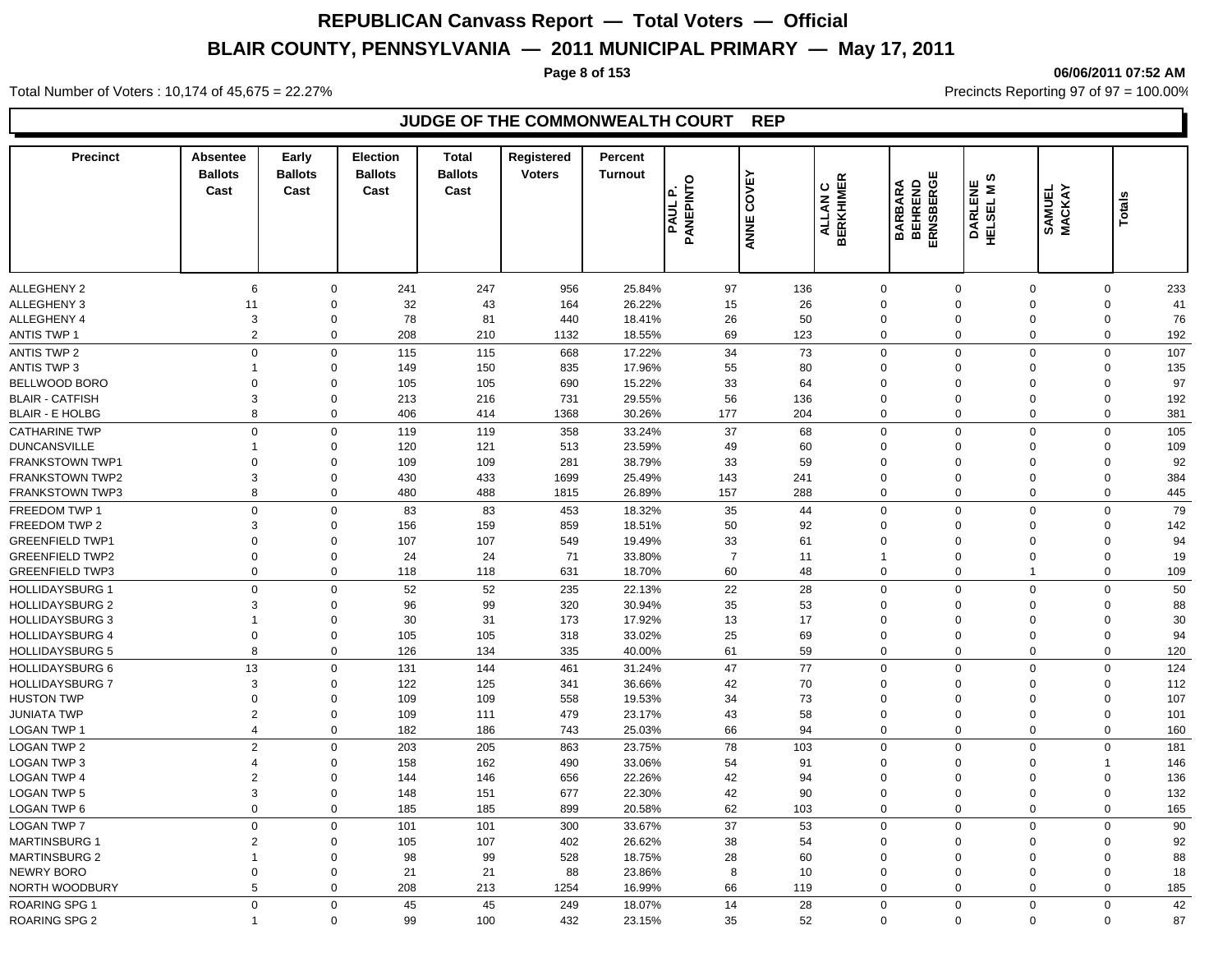**Page 9 of 153 06/06/2011 07:52 AM**

Total Number of Voters : 10,174 of 45,675 = 22.27% **Precincts Reporting 97 of 97 = 100.00%** Precincts Reporting 97 of 97 = 100.00%

### **JUDGE OF THE COMMONWEALTH COURT REP**

| <b>Precinct</b>      | <b>Absentee</b><br><b>Ballots</b><br>Cast | Early<br><b>Ballots</b><br>Cast | <b>Election</b><br><b>Ballots</b><br>Cast | <b>Total</b><br><b>Ballots</b><br>Cast | Registered<br><b>Voters</b> | Percent<br><b>Turnout</b> | $\circ$<br>눌<br>ے ا<br><b>PAUL</b><br>௨<br><b>ANEI</b><br>n | <b>COVE</b><br>ANNE | <b>ALLAN C<br/>BERKHIMER</b> | <b>BARBARA</b><br>BEHREND<br>ERNSBERGE | ທ<br>DARLENE<br>HELSEL M S | SAMUEL<br>MACKAY | Totals             |    |
|----------------------|-------------------------------------------|---------------------------------|-------------------------------------------|----------------------------------------|-----------------------------|---------------------------|-------------------------------------------------------------|---------------------|------------------------------|----------------------------------------|----------------------------|------------------|--------------------|----|
| <b>ROARING SPG 3</b> |                                           | $\Omega$                        | 79                                        | 83                                     | 341                         | 24.34%                    | 24                                                          | 45                  | $\mathbf 0$                  |                                        | 0                          |                  | 0                  | 69 |
| SNYDER TWP 1         |                                           | $\Omega$                        | 86                                        | 86                                     | 537                         | 16.01%                    | 29                                                          | 46                  | $\Omega$                     |                                        |                            |                  | $\Omega$           | 75 |
| SNYDER TWP 2         |                                           | 0<br>$\mathbf 0$                | 133                                       | 133                                    | 739                         | 18.00%                    | 47                                                          | 74                  | $\Omega$                     |                                        | 0                          |                  | 121<br>$\Omega$    |    |
| <b>TAYLOR TWP</b>    |                                           | 0<br>$\mathbf 0$                | 235                                       | 235                                    | 1181                        | 19.90%                    | 69                                                          | 146                 | $\mathbf 0$                  | $\Omega$                               |                            | $\mathbf 0$      | 215<br>$\mathbf 0$ |    |
| <b>TYRONE TWP 1</b>  |                                           | $\Omega$                        | 72                                        | 72                                     | 373                         | 19.30%                    | 16                                                          | 50                  | $\Omega$                     |                                        |                            |                  |                    | 66 |
| <b>TYRONE TWP 2</b>  |                                           | $\Omega$                        | 75                                        | 77                                     | 344                         | 22.38%                    | 28                                                          | 43                  | $\Omega$                     |                                        |                            |                  | $\Omega$           | 71 |
| <b>TYRONE BORO 1</b> |                                           | $\Omega$                        | 90                                        | 91                                     | 346                         | 26.30%                    | 21                                                          | 62                  | $\Omega$                     |                                        |                            |                  | $\Omega$           | 83 |
| <b>TYRONE BORO 2</b> |                                           | 0<br>0                          | 42                                        | 42                                     | 249                         | 16.87%                    | 12                                                          | 23                  | $\mathbf 0$                  |                                        | $\Omega$                   |                  | 0                  | 35 |
| <b>TYRONE BORO 3</b> |                                           | $\mathbf 0$<br>$\mathbf 0$      | 32                                        | 32                                     | 213                         | 15.02%                    | 4                                                           | 20                  | $\mathbf 0$                  | $\Omega$                               |                            | $\mathbf 0$      | $\mathbf 0$        | 24 |
| <b>TYRONE BORO 4</b> |                                           | $\Omega$                        | 24                                        | 25                                     | 157                         | 15.92%                    | 6                                                           | 18                  | $\Omega$                     |                                        |                            |                  | $\Omega$           | 24 |
| <b>TYRONE BORO 5</b> |                                           | $\Omega$                        | 54                                        | 54                                     | 208                         | 25.96%                    | 23                                                          | 25                  | $\Omega$                     |                                        |                            |                  |                    | 48 |
| TYRONE BORO 6        |                                           | $\Omega$                        | 109                                       | 109                                    | 399                         | 27.32%                    | 38                                                          | 57                  | $\Omega$                     |                                        |                            |                  | $\Omega$           | 95 |
| <b>TYRONE BORO 7</b> |                                           | $\mathbf 0$<br>0                | 62                                        | 62                                     | 298                         | 20.81%                    | 27                                                          | 26                  | $\Omega$                     |                                        |                            |                  | 0                  | 53 |
| WILLIAMSBURG         |                                           | $\Omega$<br>$\mathbf 0$         | 128                                       | 128                                    | 516                         | 24.81%                    | 48                                                          | 61                  | $\Omega$                     | O                                      | $\Omega$                   |                  | 109<br>$\mathbf 0$ |    |
| WOODBURY TWP         |                                           | 0                               | 131                                       | 132                                    | 638                         | 20.69%                    | 53                                                          | 69                  | $\mathbf 0$                  |                                        |                            |                  | 122                |    |
| <b>Totals</b>        | 174                                       | $\mathbf{0}$                    | 10000                                     | 10174                                  | 45675                       |                           | 3423                                                        | 5685                |                              |                                        |                            |                  | 9112               |    |
|                      |                                           |                                 |                                           |                                        |                             |                           |                                                             |                     |                              |                                        |                            |                  |                    |    |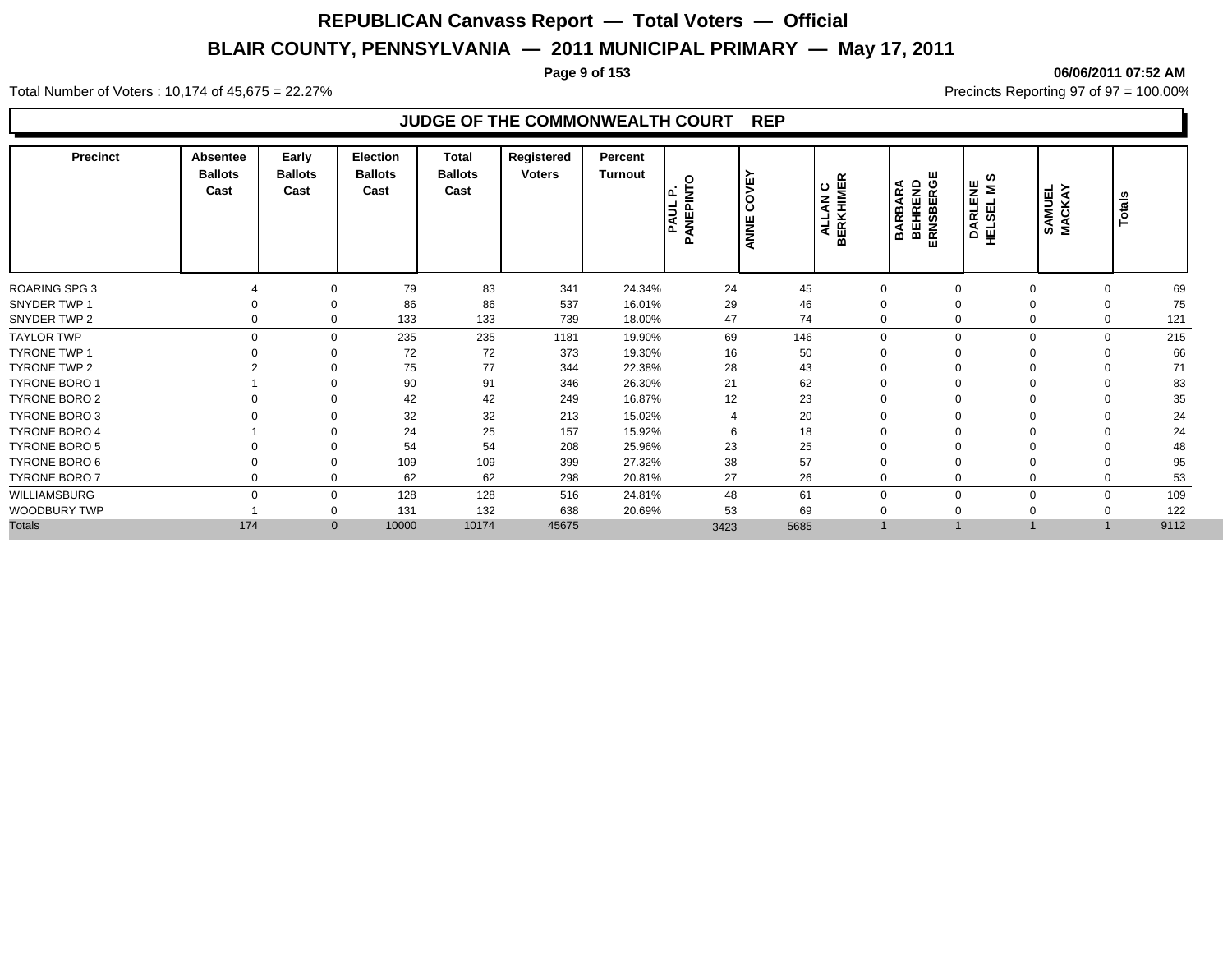### **Page 10 of 153 06/06/2011 07:52 AM**

Total Number of Voters : 10,174 of 45,675 = 22.27% **Precincts Reporting 97 of 97 = 100.00%** Precincts Reporting 97 of 97 = 100.00%

### **COMMISSIONER, 4 YEAR TERM REP - REPUBLICAN**

| 26<br>26<br>300<br>18<br>15<br>$\mathbf 0$<br>$\mathbf 0$<br>8.67%<br>10<br>$\overline{1}$<br>$\Omega$<br>$\mathbf 0$<br>17<br>18.68%<br>$\Omega$<br>$\mathbf 0$<br>17<br>91<br>6<br>10 <sup>1</sup><br>$\Omega$<br>$\Omega$<br>$\Omega$<br>11<br>$\Omega$<br>19<br>$\overline{7}$<br>12<br>12<br>$\Omega$<br>$\Omega$<br>19<br>193<br>9.84%<br>$\mathbf 0$<br>$\Omega$<br>$\Omega$<br>$\Omega$<br>79<br>6<br>$\mathbf 0$<br>73<br>359<br>22.01%<br>35<br>53<br>43<br>$\overline{2}$<br>$\overline{1}$<br>29<br>30<br>12<br>23<br>$\overline{1}$<br>$\mathbf 0$<br>235<br>12.77%<br>16<br>$\mathbf 0$<br>$\Omega$<br>$\mathbf 0$<br>$\Omega$<br>66<br>67<br>45<br>34<br>$\overline{1}$<br>$\Omega$<br>328<br>20.43%<br>30<br>$\mathbf 0$<br>2<br>$\mathbf 0$<br>$\Omega$<br>$\mathbf 0$<br>$\Omega$<br>41<br>41<br>13.95%<br>15<br>33<br>22<br>$\overline{0}$<br>294<br>$\Omega$<br>$\Omega$<br>$\overline{2}$<br>$\mathbf 0$<br>83<br>85<br>366<br>23.22%<br>34<br>64<br>45<br>$\mathbf 0$<br>$\Omega$<br>$\Omega$<br>$\mathbf 0$<br>$\mathbf 0$<br>10<br>10<br>$\overline{7}$<br>63<br>15.87%<br>$\overline{4}$<br>$\overline{4}$<br>$\mathbf 0$<br>$\Omega$<br>$\mathbf 0$<br>$\Omega$<br>$\mathbf{3}$<br>59<br>$\mathbf 0$<br>56<br>269<br>21.93%<br>32<br>33<br>28<br>$\mathbf 0$<br>3<br>$\mathbf 0$<br>$\overline{1}$<br>$20\,$<br>ALTOONA 5-3<br>$\overline{1}$<br>$\Omega$<br>38<br>39<br>32<br>$\mathbf 0$<br>$\mathbf 0$<br>231<br>16.88%<br>20<br>$\Omega$<br>$\Omega$<br>ALTOONA 6-1<br>3<br>42<br>45<br>13.43%<br>19<br>$\mathbf 0$<br>335<br>16<br>34<br>$\Omega$<br>$\Omega$<br>$\Omega$<br>$\Omega$<br>$\mathbf 0$<br>58<br>58<br>22<br>45<br>29<br>$\mathbf 0$<br>293<br>19.80%<br>$\Omega$<br>$\Omega$<br>$\Omega$<br>$\Omega$<br>$\mathbf{3}$<br>$\mathbf 0$<br>82<br>85<br>375<br>22.67%<br>33<br>62<br>51<br>$\mathbf 0$<br>$\Omega$<br>$\mathbf 0$<br>$\Omega$<br>$\overline{2}$<br>$\Omega$<br>95<br>97<br>40<br>58<br>$\mathbf 0$<br>342<br>28.36%<br>51<br>$\mathbf 0$<br>$\mathbf{1}$<br>$\mathbf 0$<br>99<br>56<br>$\overline{4}$<br>$\mathbf 0$<br>95<br>19.92%<br>39<br>76<br>$\mathbf 0$<br>$\mathbf 0$<br>497<br>$\overline{1}$<br>$\Omega$<br>$\mathbf 0$<br>$\mathbf 0$<br>44<br>44<br>355<br>12.39%<br>14<br>31<br>26<br>$\mathbf 0$<br>$\Omega$<br>$\Omega$<br>$\Omega$<br>$\mathbf{3}$<br>42<br>18<br>ALTOONA 8-1<br>$\mathbf 0$<br>39<br>303<br>13.86%<br>19<br>32<br>$\Omega$<br>$\Omega$<br>$\Omega$<br>$\mathbf{3}$<br>48<br>35<br>$\mathbf 0$<br>45<br>284<br>16.90%<br>19<br>28<br>$\overline{0}$<br>$\mathbf{0}$<br>$\Omega$<br>$\Omega$<br>$\mathbf 0$<br>$\mathbf 0$<br>67<br>67<br>50<br>37<br>360<br>29<br>$\mathbf 0$<br>$\Omega$<br>$\Omega$<br>$\mathbf{0}$<br>18.61%<br>$\mathbf 0$<br>15<br>15<br>9<br>10<br>$5\phantom{.0}$<br>$\mathbf 0$<br>$\mathbf 0$<br>215<br>6.98%<br>$\overline{0}$<br>$\Omega$<br>$\Omega$<br>27<br>ALTOONA 10-2<br>$\mathbf 0$<br>$\mathbf 0$<br>27<br>215<br>12.56%<br>10<br>23<br>12<br>$\mathbf 0$<br>$\Omega$<br>$\Omega$<br>$\Omega$<br>39<br>ALTOONA 10-3<br>$\mathbf 0$<br>$\mathbf 0$<br>39<br>209<br>18.66%<br>20<br>30<br>19<br>$\overline{0}$<br>$\Omega$<br>$\Omega$<br>$\Omega$<br>5<br>$\mathbf 0$<br>80<br>71<br>$\overline{2}$<br>110<br>115<br>23.37%<br>44<br>$\mathbf 0$<br>492<br>$\Omega$<br>$\mathbf 0$<br>$\mathbf 0$<br>89<br>89<br>31<br>56<br>64<br>$\mathbf 0$<br>$\Omega$<br>$\mathbf 0$<br>443<br>20.09%<br>$\Omega$<br>$\overline{2}$<br>99<br>101<br>38<br>77<br>61<br>$\mathbf 0$<br>$\mathbf 0$<br>$\mathbf 0$<br>415<br>24.34%<br>$\Omega$<br>$\Omega$<br>112<br>26.48%<br>42<br>82<br>65<br>$\overline{4}$<br>$\mathbf 0$<br>108<br>423<br>$\mathbf 0$<br>$\mathbf 0$<br>$\overline{0}$<br>$\Omega$<br>$\overline{2}$<br>29<br>25<br>12<br>ALTOONA 12-1<br>$\mathbf 0$<br>27<br>183<br>15.85%<br>13<br>$\mathbf 0$<br>$\Omega$<br>$\mathbf{0}$<br>$\Omega$<br>$\mathbf 0$<br>$\mathbf 0$<br>69<br>69<br>289<br>23.88%<br>28<br>54<br>38<br>$\mathbf 0$<br>$\Omega$<br>$\Omega$<br>$\mathbf{0}$<br>$\mathbf 0$<br>$\mathbf 0$<br>51<br>51<br>23<br>34<br>30<br>3<br>235<br>$\mathbf 0$<br>$\mathbf 0$<br>$\mathbf 0$<br>21.70%<br>$\overline{2}$<br>84<br>86<br>37<br>67<br>49<br>$\Omega$<br>$\mathbf 0$<br>$\mathbf 0$<br>356<br>24.16%<br>$\Omega$<br>$\Omega$<br>30<br>$\mathbf 0$<br>29<br>177<br>16.95%<br>12<br>19<br>20<br>$\Omega$<br>$\Omega$<br>$\overline{1}$<br>$\Omega$<br>$\Omega$<br>$\overline{2}$<br>92<br>94<br>67<br>52<br>$\mathbf 0$<br>530<br>17.74%<br>41<br>$\mathbf 0$<br>$\Omega$<br>$\mathbf 0$<br>$\Omega$<br>58<br>$\mathbf 0$<br>$\mathbf 0$<br>58<br>35<br>34<br>$\mathbf 0$<br>378<br>15.34%<br>29<br>$\Omega$<br>$\mathbf 0$<br>$\overline{0}$<br>$\mathbf 0$<br>$\mathbf 0$<br>81<br>81<br>383<br>21.15%<br>32<br>55<br>49<br>$\mathbf 0$<br>$\mathbf 0$<br>$\mathbf 0$<br>$\mathbf 0$<br>$\overline{2}$<br>65<br>$\mathbf 0$<br>63<br>350<br>18.57%<br>22<br>48<br>42<br>$\mathbf 0$<br>$\Omega$<br>$\mathbf 0$<br>$\Omega$<br>72<br>73<br>$\mathbf 0$<br>301<br>24.25%<br>22<br>55<br>38<br>$\overline{2}$<br>$\mathbf 0$<br>$\overline{1}$<br>$\Omega$<br>$\Omega$<br>5<br>173<br>178<br>$\Omega$<br>27.73%<br>65<br>139<br>103<br>$\mathbf 0$<br>642<br>$\Omega$<br>$\Omega$<br>$\Omega$<br>82<br>55<br>$\Omega$<br>81<br>382<br>21.47%<br>21<br>66<br>$\Omega$<br>$\Omega$<br>$\overline{1}$<br>$\Omega$<br>$\mathbf 0$<br>$\Omega$<br>585<br>46<br>121<br>93<br>146<br>146<br>24.96%<br>$\Omega$<br>$\Omega$<br>$\mathbf 0$<br>$\mathbf 0$<br>3<br>$\Omega$<br>174<br>$\Omega$<br>$\overline{1}$<br>$\overline{1}$ | <b>Precinct</b>  | <b>Absentee</b><br><b>Ballots</b><br>Cast | Early<br><b>Ballots</b><br>Cast | <b>Election</b><br><b>Ballots</b><br>Cast | <b>Total</b><br><b>Ballots</b><br>Cast | Registered<br><b>Voters</b> | Percent<br><b>Turnout</b> | GER<br><b>BOBBI</b><br>LENBERG<br>YODER<br>긊 | <b>TERRY</b><br>TOMASSETTI | <b>MELING</b><br><b>DIANE</b> | <b>MINGLE</b><br><b>BECKY</b> | <b>BEAM</b><br>白 | <b>JO ANN<br/>NARDELLI</b> | <b>DENNIS P<br/>HALLINAN</b> | Con tinued  |
|-------------------------------------------------------------------------------------------------------------------------------------------------------------------------------------------------------------------------------------------------------------------------------------------------------------------------------------------------------------------------------------------------------------------------------------------------------------------------------------------------------------------------------------------------------------------------------------------------------------------------------------------------------------------------------------------------------------------------------------------------------------------------------------------------------------------------------------------------------------------------------------------------------------------------------------------------------------------------------------------------------------------------------------------------------------------------------------------------------------------------------------------------------------------------------------------------------------------------------------------------------------------------------------------------------------------------------------------------------------------------------------------------------------------------------------------------------------------------------------------------------------------------------------------------------------------------------------------------------------------------------------------------------------------------------------------------------------------------------------------------------------------------------------------------------------------------------------------------------------------------------------------------------------------------------------------------------------------------------------------------------------------------------------------------------------------------------------------------------------------------------------------------------------------------------------------------------------------------------------------------------------------------------------------------------------------------------------------------------------------------------------------------------------------------------------------------------------------------------------------------------------------------------------------------------------------------------------------------------------------------------------------------------------------------------------------------------------------------------------------------------------------------------------------------------------------------------------------------------------------------------------------------------------------------------------------------------------------------------------------------------------------------------------------------------------------------------------------------------------------------------------------------------------------------------------------------------------------------------------------------------------------------------------------------------------------------------------------------------------------------------------------------------------------------------------------------------------------------------------------------------------------------------------------------------------------------------------------------------------------------------------------------------------------------------------------------------------------------------------------------------------------------------------------------------------------------------------------------------------------------------------------------------------------------------------------------------------------------------------------------------------------------------------------------------------------------------------------------------------------------------------------------------------------------------------------------------------------------------------------------------------------------------------------------------------------------------------------------------------------------------------------------------------------------------------------------------------------------------------------------------------------------------------------------------------------------------------------------------------------------------------------------------------------------------------------------------------------------------------------------------------------------------------------------------------------------------------------------------------------------------------------------------------------------------------------------------------------------------------------------------------------------------------------------------------------------------------------------------------------------------------------------------------------------------------------------------------------------------------------------------------------------------------------------------------------------------------------------------------------------------------------------------------------------------------------------------------------------------------------------------------------------------------------------------------------------------|------------------|-------------------------------------------|---------------------------------|-------------------------------------------|----------------------------------------|-----------------------------|---------------------------|----------------------------------------------|----------------------------|-------------------------------|-------------------------------|------------------|----------------------------|------------------------------|-------------|
|                                                                                                                                                                                                                                                                                                                                                                                                                                                                                                                                                                                                                                                                                                                                                                                                                                                                                                                                                                                                                                                                                                                                                                                                                                                                                                                                                                                                                                                                                                                                                                                                                                                                                                                                                                                                                                                                                                                                                                                                                                                                                                                                                                                                                                                                                                                                                                                                                                                                                                                                                                                                                                                                                                                                                                                                                                                                                                                                                                                                                                                                                                                                                                                                                                                                                                                                                                                                                                                                                                                                                                                                                                                                                                                                                                                                                                                                                                                                                                                                                                                                                                                                                                                                                                                                                                                                                                                                                                                                                                                                                                                                                                                                                                                                                                                                                                                                                                                                                                                                                                                                                                                                                                                                                                                                                                                                                                                                                                                                                                                                                                               | ALTOONA 1-1      |                                           |                                 |                                           |                                        |                             |                           |                                              |                            |                               |                               |                  |                            |                              |             |
|                                                                                                                                                                                                                                                                                                                                                                                                                                                                                                                                                                                                                                                                                                                                                                                                                                                                                                                                                                                                                                                                                                                                                                                                                                                                                                                                                                                                                                                                                                                                                                                                                                                                                                                                                                                                                                                                                                                                                                                                                                                                                                                                                                                                                                                                                                                                                                                                                                                                                                                                                                                                                                                                                                                                                                                                                                                                                                                                                                                                                                                                                                                                                                                                                                                                                                                                                                                                                                                                                                                                                                                                                                                                                                                                                                                                                                                                                                                                                                                                                                                                                                                                                                                                                                                                                                                                                                                                                                                                                                                                                                                                                                                                                                                                                                                                                                                                                                                                                                                                                                                                                                                                                                                                                                                                                                                                                                                                                                                                                                                                                                               | ALTOONA 1-2      |                                           |                                 |                                           |                                        |                             |                           |                                              |                            |                               |                               |                  |                            |                              |             |
|                                                                                                                                                                                                                                                                                                                                                                                                                                                                                                                                                                                                                                                                                                                                                                                                                                                                                                                                                                                                                                                                                                                                                                                                                                                                                                                                                                                                                                                                                                                                                                                                                                                                                                                                                                                                                                                                                                                                                                                                                                                                                                                                                                                                                                                                                                                                                                                                                                                                                                                                                                                                                                                                                                                                                                                                                                                                                                                                                                                                                                                                                                                                                                                                                                                                                                                                                                                                                                                                                                                                                                                                                                                                                                                                                                                                                                                                                                                                                                                                                                                                                                                                                                                                                                                                                                                                                                                                                                                                                                                                                                                                                                                                                                                                                                                                                                                                                                                                                                                                                                                                                                                                                                                                                                                                                                                                                                                                                                                                                                                                                                               | ALTOONA 2-1      |                                           |                                 |                                           |                                        |                             |                           |                                              |                            |                               |                               |                  |                            |                              |             |
|                                                                                                                                                                                                                                                                                                                                                                                                                                                                                                                                                                                                                                                                                                                                                                                                                                                                                                                                                                                                                                                                                                                                                                                                                                                                                                                                                                                                                                                                                                                                                                                                                                                                                                                                                                                                                                                                                                                                                                                                                                                                                                                                                                                                                                                                                                                                                                                                                                                                                                                                                                                                                                                                                                                                                                                                                                                                                                                                                                                                                                                                                                                                                                                                                                                                                                                                                                                                                                                                                                                                                                                                                                                                                                                                                                                                                                                                                                                                                                                                                                                                                                                                                                                                                                                                                                                                                                                                                                                                                                                                                                                                                                                                                                                                                                                                                                                                                                                                                                                                                                                                                                                                                                                                                                                                                                                                                                                                                                                                                                                                                                               | ALTOONA 2-2      |                                           |                                 |                                           |                                        |                             |                           |                                              |                            |                               |                               |                  |                            |                              |             |
|                                                                                                                                                                                                                                                                                                                                                                                                                                                                                                                                                                                                                                                                                                                                                                                                                                                                                                                                                                                                                                                                                                                                                                                                                                                                                                                                                                                                                                                                                                                                                                                                                                                                                                                                                                                                                                                                                                                                                                                                                                                                                                                                                                                                                                                                                                                                                                                                                                                                                                                                                                                                                                                                                                                                                                                                                                                                                                                                                                                                                                                                                                                                                                                                                                                                                                                                                                                                                                                                                                                                                                                                                                                                                                                                                                                                                                                                                                                                                                                                                                                                                                                                                                                                                                                                                                                                                                                                                                                                                                                                                                                                                                                                                                                                                                                                                                                                                                                                                                                                                                                                                                                                                                                                                                                                                                                                                                                                                                                                                                                                                                               | ALTOONA 3-1      |                                           |                                 |                                           |                                        |                             |                           |                                              |                            |                               |                               |                  |                            |                              |             |
|                                                                                                                                                                                                                                                                                                                                                                                                                                                                                                                                                                                                                                                                                                                                                                                                                                                                                                                                                                                                                                                                                                                                                                                                                                                                                                                                                                                                                                                                                                                                                                                                                                                                                                                                                                                                                                                                                                                                                                                                                                                                                                                                                                                                                                                                                                                                                                                                                                                                                                                                                                                                                                                                                                                                                                                                                                                                                                                                                                                                                                                                                                                                                                                                                                                                                                                                                                                                                                                                                                                                                                                                                                                                                                                                                                                                                                                                                                                                                                                                                                                                                                                                                                                                                                                                                                                                                                                                                                                                                                                                                                                                                                                                                                                                                                                                                                                                                                                                                                                                                                                                                                                                                                                                                                                                                                                                                                                                                                                                                                                                                                               | ALTOONA 3-2      |                                           |                                 |                                           |                                        |                             |                           |                                              |                            |                               |                               |                  |                            |                              |             |
|                                                                                                                                                                                                                                                                                                                                                                                                                                                                                                                                                                                                                                                                                                                                                                                                                                                                                                                                                                                                                                                                                                                                                                                                                                                                                                                                                                                                                                                                                                                                                                                                                                                                                                                                                                                                                                                                                                                                                                                                                                                                                                                                                                                                                                                                                                                                                                                                                                                                                                                                                                                                                                                                                                                                                                                                                                                                                                                                                                                                                                                                                                                                                                                                                                                                                                                                                                                                                                                                                                                                                                                                                                                                                                                                                                                                                                                                                                                                                                                                                                                                                                                                                                                                                                                                                                                                                                                                                                                                                                                                                                                                                                                                                                                                                                                                                                                                                                                                                                                                                                                                                                                                                                                                                                                                                                                                                                                                                                                                                                                                                                               | ALTOONA 4-1      |                                           |                                 |                                           |                                        |                             |                           |                                              |                            |                               |                               |                  |                            |                              |             |
|                                                                                                                                                                                                                                                                                                                                                                                                                                                                                                                                                                                                                                                                                                                                                                                                                                                                                                                                                                                                                                                                                                                                                                                                                                                                                                                                                                                                                                                                                                                                                                                                                                                                                                                                                                                                                                                                                                                                                                                                                                                                                                                                                                                                                                                                                                                                                                                                                                                                                                                                                                                                                                                                                                                                                                                                                                                                                                                                                                                                                                                                                                                                                                                                                                                                                                                                                                                                                                                                                                                                                                                                                                                                                                                                                                                                                                                                                                                                                                                                                                                                                                                                                                                                                                                                                                                                                                                                                                                                                                                                                                                                                                                                                                                                                                                                                                                                                                                                                                                                                                                                                                                                                                                                                                                                                                                                                                                                                                                                                                                                                                               | ALTOONA 4-2      |                                           |                                 |                                           |                                        |                             |                           |                                              |                            |                               |                               |                  |                            |                              |             |
|                                                                                                                                                                                                                                                                                                                                                                                                                                                                                                                                                                                                                                                                                                                                                                                                                                                                                                                                                                                                                                                                                                                                                                                                                                                                                                                                                                                                                                                                                                                                                                                                                                                                                                                                                                                                                                                                                                                                                                                                                                                                                                                                                                                                                                                                                                                                                                                                                                                                                                                                                                                                                                                                                                                                                                                                                                                                                                                                                                                                                                                                                                                                                                                                                                                                                                                                                                                                                                                                                                                                                                                                                                                                                                                                                                                                                                                                                                                                                                                                                                                                                                                                                                                                                                                                                                                                                                                                                                                                                                                                                                                                                                                                                                                                                                                                                                                                                                                                                                                                                                                                                                                                                                                                                                                                                                                                                                                                                                                                                                                                                                               | ALTOONA 5-1      |                                           |                                 |                                           |                                        |                             |                           |                                              |                            |                               |                               |                  |                            |                              |             |
|                                                                                                                                                                                                                                                                                                                                                                                                                                                                                                                                                                                                                                                                                                                                                                                                                                                                                                                                                                                                                                                                                                                                                                                                                                                                                                                                                                                                                                                                                                                                                                                                                                                                                                                                                                                                                                                                                                                                                                                                                                                                                                                                                                                                                                                                                                                                                                                                                                                                                                                                                                                                                                                                                                                                                                                                                                                                                                                                                                                                                                                                                                                                                                                                                                                                                                                                                                                                                                                                                                                                                                                                                                                                                                                                                                                                                                                                                                                                                                                                                                                                                                                                                                                                                                                                                                                                                                                                                                                                                                                                                                                                                                                                                                                                                                                                                                                                                                                                                                                                                                                                                                                                                                                                                                                                                                                                                                                                                                                                                                                                                                               | ALTOONA 5-2      |                                           |                                 |                                           |                                        |                             |                           |                                              |                            |                               |                               |                  |                            |                              |             |
|                                                                                                                                                                                                                                                                                                                                                                                                                                                                                                                                                                                                                                                                                                                                                                                                                                                                                                                                                                                                                                                                                                                                                                                                                                                                                                                                                                                                                                                                                                                                                                                                                                                                                                                                                                                                                                                                                                                                                                                                                                                                                                                                                                                                                                                                                                                                                                                                                                                                                                                                                                                                                                                                                                                                                                                                                                                                                                                                                                                                                                                                                                                                                                                                                                                                                                                                                                                                                                                                                                                                                                                                                                                                                                                                                                                                                                                                                                                                                                                                                                                                                                                                                                                                                                                                                                                                                                                                                                                                                                                                                                                                                                                                                                                                                                                                                                                                                                                                                                                                                                                                                                                                                                                                                                                                                                                                                                                                                                                                                                                                                                               |                  |                                           |                                 |                                           |                                        |                             |                           |                                              |                            |                               |                               |                  |                            |                              |             |
|                                                                                                                                                                                                                                                                                                                                                                                                                                                                                                                                                                                                                                                                                                                                                                                                                                                                                                                                                                                                                                                                                                                                                                                                                                                                                                                                                                                                                                                                                                                                                                                                                                                                                                                                                                                                                                                                                                                                                                                                                                                                                                                                                                                                                                                                                                                                                                                                                                                                                                                                                                                                                                                                                                                                                                                                                                                                                                                                                                                                                                                                                                                                                                                                                                                                                                                                                                                                                                                                                                                                                                                                                                                                                                                                                                                                                                                                                                                                                                                                                                                                                                                                                                                                                                                                                                                                                                                                                                                                                                                                                                                                                                                                                                                                                                                                                                                                                                                                                                                                                                                                                                                                                                                                                                                                                                                                                                                                                                                                                                                                                                               |                  |                                           |                                 |                                           |                                        |                             |                           |                                              |                            |                               |                               |                  |                            |                              |             |
|                                                                                                                                                                                                                                                                                                                                                                                                                                                                                                                                                                                                                                                                                                                                                                                                                                                                                                                                                                                                                                                                                                                                                                                                                                                                                                                                                                                                                                                                                                                                                                                                                                                                                                                                                                                                                                                                                                                                                                                                                                                                                                                                                                                                                                                                                                                                                                                                                                                                                                                                                                                                                                                                                                                                                                                                                                                                                                                                                                                                                                                                                                                                                                                                                                                                                                                                                                                                                                                                                                                                                                                                                                                                                                                                                                                                                                                                                                                                                                                                                                                                                                                                                                                                                                                                                                                                                                                                                                                                                                                                                                                                                                                                                                                                                                                                                                                                                                                                                                                                                                                                                                                                                                                                                                                                                                                                                                                                                                                                                                                                                                               | ALTOONA 6-2      |                                           |                                 |                                           |                                        |                             |                           |                                              |                            |                               |                               |                  |                            |                              |             |
|                                                                                                                                                                                                                                                                                                                                                                                                                                                                                                                                                                                                                                                                                                                                                                                                                                                                                                                                                                                                                                                                                                                                                                                                                                                                                                                                                                                                                                                                                                                                                                                                                                                                                                                                                                                                                                                                                                                                                                                                                                                                                                                                                                                                                                                                                                                                                                                                                                                                                                                                                                                                                                                                                                                                                                                                                                                                                                                                                                                                                                                                                                                                                                                                                                                                                                                                                                                                                                                                                                                                                                                                                                                                                                                                                                                                                                                                                                                                                                                                                                                                                                                                                                                                                                                                                                                                                                                                                                                                                                                                                                                                                                                                                                                                                                                                                                                                                                                                                                                                                                                                                                                                                                                                                                                                                                                                                                                                                                                                                                                                                                               | ALTOONA 6-3      |                                           |                                 |                                           |                                        |                             |                           |                                              |                            |                               |                               |                  |                            |                              |             |
|                                                                                                                                                                                                                                                                                                                                                                                                                                                                                                                                                                                                                                                                                                                                                                                                                                                                                                                                                                                                                                                                                                                                                                                                                                                                                                                                                                                                                                                                                                                                                                                                                                                                                                                                                                                                                                                                                                                                                                                                                                                                                                                                                                                                                                                                                                                                                                                                                                                                                                                                                                                                                                                                                                                                                                                                                                                                                                                                                                                                                                                                                                                                                                                                                                                                                                                                                                                                                                                                                                                                                                                                                                                                                                                                                                                                                                                                                                                                                                                                                                                                                                                                                                                                                                                                                                                                                                                                                                                                                                                                                                                                                                                                                                                                                                                                                                                                                                                                                                                                                                                                                                                                                                                                                                                                                                                                                                                                                                                                                                                                                                               | ALTOONA 6-4      |                                           |                                 |                                           |                                        |                             |                           |                                              |                            |                               |                               |                  |                            |                              |             |
|                                                                                                                                                                                                                                                                                                                                                                                                                                                                                                                                                                                                                                                                                                                                                                                                                                                                                                                                                                                                                                                                                                                                                                                                                                                                                                                                                                                                                                                                                                                                                                                                                                                                                                                                                                                                                                                                                                                                                                                                                                                                                                                                                                                                                                                                                                                                                                                                                                                                                                                                                                                                                                                                                                                                                                                                                                                                                                                                                                                                                                                                                                                                                                                                                                                                                                                                                                                                                                                                                                                                                                                                                                                                                                                                                                                                                                                                                                                                                                                                                                                                                                                                                                                                                                                                                                                                                                                                                                                                                                                                                                                                                                                                                                                                                                                                                                                                                                                                                                                                                                                                                                                                                                                                                                                                                                                                                                                                                                                                                                                                                                               | ALTOONA 6-5      |                                           |                                 |                                           |                                        |                             |                           |                                              |                            |                               |                               |                  |                            |                              |             |
|                                                                                                                                                                                                                                                                                                                                                                                                                                                                                                                                                                                                                                                                                                                                                                                                                                                                                                                                                                                                                                                                                                                                                                                                                                                                                                                                                                                                                                                                                                                                                                                                                                                                                                                                                                                                                                                                                                                                                                                                                                                                                                                                                                                                                                                                                                                                                                                                                                                                                                                                                                                                                                                                                                                                                                                                                                                                                                                                                                                                                                                                                                                                                                                                                                                                                                                                                                                                                                                                                                                                                                                                                                                                                                                                                                                                                                                                                                                                                                                                                                                                                                                                                                                                                                                                                                                                                                                                                                                                                                                                                                                                                                                                                                                                                                                                                                                                                                                                                                                                                                                                                                                                                                                                                                                                                                                                                                                                                                                                                                                                                                               | <b>ALTOONA 7</b> |                                           |                                 |                                           |                                        |                             |                           |                                              |                            |                               |                               |                  |                            |                              |             |
|                                                                                                                                                                                                                                                                                                                                                                                                                                                                                                                                                                                                                                                                                                                                                                                                                                                                                                                                                                                                                                                                                                                                                                                                                                                                                                                                                                                                                                                                                                                                                                                                                                                                                                                                                                                                                                                                                                                                                                                                                                                                                                                                                                                                                                                                                                                                                                                                                                                                                                                                                                                                                                                                                                                                                                                                                                                                                                                                                                                                                                                                                                                                                                                                                                                                                                                                                                                                                                                                                                                                                                                                                                                                                                                                                                                                                                                                                                                                                                                                                                                                                                                                                                                                                                                                                                                                                                                                                                                                                                                                                                                                                                                                                                                                                                                                                                                                                                                                                                                                                                                                                                                                                                                                                                                                                                                                                                                                                                                                                                                                                                               |                  |                                           |                                 |                                           |                                        |                             |                           |                                              |                            |                               |                               |                  |                            |                              |             |
|                                                                                                                                                                                                                                                                                                                                                                                                                                                                                                                                                                                                                                                                                                                                                                                                                                                                                                                                                                                                                                                                                                                                                                                                                                                                                                                                                                                                                                                                                                                                                                                                                                                                                                                                                                                                                                                                                                                                                                                                                                                                                                                                                                                                                                                                                                                                                                                                                                                                                                                                                                                                                                                                                                                                                                                                                                                                                                                                                                                                                                                                                                                                                                                                                                                                                                                                                                                                                                                                                                                                                                                                                                                                                                                                                                                                                                                                                                                                                                                                                                                                                                                                                                                                                                                                                                                                                                                                                                                                                                                                                                                                                                                                                                                                                                                                                                                                                                                                                                                                                                                                                                                                                                                                                                                                                                                                                                                                                                                                                                                                                                               | ALTOONA 8-2      |                                           |                                 |                                           |                                        |                             |                           |                                              |                            |                               |                               |                  |                            |                              |             |
|                                                                                                                                                                                                                                                                                                                                                                                                                                                                                                                                                                                                                                                                                                                                                                                                                                                                                                                                                                                                                                                                                                                                                                                                                                                                                                                                                                                                                                                                                                                                                                                                                                                                                                                                                                                                                                                                                                                                                                                                                                                                                                                                                                                                                                                                                                                                                                                                                                                                                                                                                                                                                                                                                                                                                                                                                                                                                                                                                                                                                                                                                                                                                                                                                                                                                                                                                                                                                                                                                                                                                                                                                                                                                                                                                                                                                                                                                                                                                                                                                                                                                                                                                                                                                                                                                                                                                                                                                                                                                                                                                                                                                                                                                                                                                                                                                                                                                                                                                                                                                                                                                                                                                                                                                                                                                                                                                                                                                                                                                                                                                                               | ALTOONA 9        |                                           |                                 |                                           |                                        |                             |                           |                                              |                            |                               |                               |                  |                            |                              |             |
|                                                                                                                                                                                                                                                                                                                                                                                                                                                                                                                                                                                                                                                                                                                                                                                                                                                                                                                                                                                                                                                                                                                                                                                                                                                                                                                                                                                                                                                                                                                                                                                                                                                                                                                                                                                                                                                                                                                                                                                                                                                                                                                                                                                                                                                                                                                                                                                                                                                                                                                                                                                                                                                                                                                                                                                                                                                                                                                                                                                                                                                                                                                                                                                                                                                                                                                                                                                                                                                                                                                                                                                                                                                                                                                                                                                                                                                                                                                                                                                                                                                                                                                                                                                                                                                                                                                                                                                                                                                                                                                                                                                                                                                                                                                                                                                                                                                                                                                                                                                                                                                                                                                                                                                                                                                                                                                                                                                                                                                                                                                                                                               | ALTOONA 10-1     |                                           |                                 |                                           |                                        |                             |                           |                                              |                            |                               |                               |                  |                            |                              |             |
|                                                                                                                                                                                                                                                                                                                                                                                                                                                                                                                                                                                                                                                                                                                                                                                                                                                                                                                                                                                                                                                                                                                                                                                                                                                                                                                                                                                                                                                                                                                                                                                                                                                                                                                                                                                                                                                                                                                                                                                                                                                                                                                                                                                                                                                                                                                                                                                                                                                                                                                                                                                                                                                                                                                                                                                                                                                                                                                                                                                                                                                                                                                                                                                                                                                                                                                                                                                                                                                                                                                                                                                                                                                                                                                                                                                                                                                                                                                                                                                                                                                                                                                                                                                                                                                                                                                                                                                                                                                                                                                                                                                                                                                                                                                                                                                                                                                                                                                                                                                                                                                                                                                                                                                                                                                                                                                                                                                                                                                                                                                                                                               |                  |                                           |                                 |                                           |                                        |                             |                           |                                              |                            |                               |                               |                  |                            |                              |             |
|                                                                                                                                                                                                                                                                                                                                                                                                                                                                                                                                                                                                                                                                                                                                                                                                                                                                                                                                                                                                                                                                                                                                                                                                                                                                                                                                                                                                                                                                                                                                                                                                                                                                                                                                                                                                                                                                                                                                                                                                                                                                                                                                                                                                                                                                                                                                                                                                                                                                                                                                                                                                                                                                                                                                                                                                                                                                                                                                                                                                                                                                                                                                                                                                                                                                                                                                                                                                                                                                                                                                                                                                                                                                                                                                                                                                                                                                                                                                                                                                                                                                                                                                                                                                                                                                                                                                                                                                                                                                                                                                                                                                                                                                                                                                                                                                                                                                                                                                                                                                                                                                                                                                                                                                                                                                                                                                                                                                                                                                                                                                                                               |                  |                                           |                                 |                                           |                                        |                             |                           |                                              |                            |                               |                               |                  |                            |                              |             |
|                                                                                                                                                                                                                                                                                                                                                                                                                                                                                                                                                                                                                                                                                                                                                                                                                                                                                                                                                                                                                                                                                                                                                                                                                                                                                                                                                                                                                                                                                                                                                                                                                                                                                                                                                                                                                                                                                                                                                                                                                                                                                                                                                                                                                                                                                                                                                                                                                                                                                                                                                                                                                                                                                                                                                                                                                                                                                                                                                                                                                                                                                                                                                                                                                                                                                                                                                                                                                                                                                                                                                                                                                                                                                                                                                                                                                                                                                                                                                                                                                                                                                                                                                                                                                                                                                                                                                                                                                                                                                                                                                                                                                                                                                                                                                                                                                                                                                                                                                                                                                                                                                                                                                                                                                                                                                                                                                                                                                                                                                                                                                                               | ALTOONA 10-4     |                                           |                                 |                                           |                                        |                             |                           |                                              |                            |                               |                               |                  |                            |                              |             |
|                                                                                                                                                                                                                                                                                                                                                                                                                                                                                                                                                                                                                                                                                                                                                                                                                                                                                                                                                                                                                                                                                                                                                                                                                                                                                                                                                                                                                                                                                                                                                                                                                                                                                                                                                                                                                                                                                                                                                                                                                                                                                                                                                                                                                                                                                                                                                                                                                                                                                                                                                                                                                                                                                                                                                                                                                                                                                                                                                                                                                                                                                                                                                                                                                                                                                                                                                                                                                                                                                                                                                                                                                                                                                                                                                                                                                                                                                                                                                                                                                                                                                                                                                                                                                                                                                                                                                                                                                                                                                                                                                                                                                                                                                                                                                                                                                                                                                                                                                                                                                                                                                                                                                                                                                                                                                                                                                                                                                                                                                                                                                                               | ALTOONA 11-1     |                                           |                                 |                                           |                                        |                             |                           |                                              |                            |                               |                               |                  |                            |                              |             |
|                                                                                                                                                                                                                                                                                                                                                                                                                                                                                                                                                                                                                                                                                                                                                                                                                                                                                                                                                                                                                                                                                                                                                                                                                                                                                                                                                                                                                                                                                                                                                                                                                                                                                                                                                                                                                                                                                                                                                                                                                                                                                                                                                                                                                                                                                                                                                                                                                                                                                                                                                                                                                                                                                                                                                                                                                                                                                                                                                                                                                                                                                                                                                                                                                                                                                                                                                                                                                                                                                                                                                                                                                                                                                                                                                                                                                                                                                                                                                                                                                                                                                                                                                                                                                                                                                                                                                                                                                                                                                                                                                                                                                                                                                                                                                                                                                                                                                                                                                                                                                                                                                                                                                                                                                                                                                                                                                                                                                                                                                                                                                                               | ALTOONA 11-2     |                                           |                                 |                                           |                                        |                             |                           |                                              |                            |                               |                               |                  |                            |                              |             |
|                                                                                                                                                                                                                                                                                                                                                                                                                                                                                                                                                                                                                                                                                                                                                                                                                                                                                                                                                                                                                                                                                                                                                                                                                                                                                                                                                                                                                                                                                                                                                                                                                                                                                                                                                                                                                                                                                                                                                                                                                                                                                                                                                                                                                                                                                                                                                                                                                                                                                                                                                                                                                                                                                                                                                                                                                                                                                                                                                                                                                                                                                                                                                                                                                                                                                                                                                                                                                                                                                                                                                                                                                                                                                                                                                                                                                                                                                                                                                                                                                                                                                                                                                                                                                                                                                                                                                                                                                                                                                                                                                                                                                                                                                                                                                                                                                                                                                                                                                                                                                                                                                                                                                                                                                                                                                                                                                                                                                                                                                                                                                                               | ALTOONA 11-3     |                                           |                                 |                                           |                                        |                             |                           |                                              |                            |                               |                               |                  |                            |                              |             |
|                                                                                                                                                                                                                                                                                                                                                                                                                                                                                                                                                                                                                                                                                                                                                                                                                                                                                                                                                                                                                                                                                                                                                                                                                                                                                                                                                                                                                                                                                                                                                                                                                                                                                                                                                                                                                                                                                                                                                                                                                                                                                                                                                                                                                                                                                                                                                                                                                                                                                                                                                                                                                                                                                                                                                                                                                                                                                                                                                                                                                                                                                                                                                                                                                                                                                                                                                                                                                                                                                                                                                                                                                                                                                                                                                                                                                                                                                                                                                                                                                                                                                                                                                                                                                                                                                                                                                                                                                                                                                                                                                                                                                                                                                                                                                                                                                                                                                                                                                                                                                                                                                                                                                                                                                                                                                                                                                                                                                                                                                                                                                                               |                  |                                           |                                 |                                           |                                        |                             |                           |                                              |                            |                               |                               |                  |                            |                              |             |
|                                                                                                                                                                                                                                                                                                                                                                                                                                                                                                                                                                                                                                                                                                                                                                                                                                                                                                                                                                                                                                                                                                                                                                                                                                                                                                                                                                                                                                                                                                                                                                                                                                                                                                                                                                                                                                                                                                                                                                                                                                                                                                                                                                                                                                                                                                                                                                                                                                                                                                                                                                                                                                                                                                                                                                                                                                                                                                                                                                                                                                                                                                                                                                                                                                                                                                                                                                                                                                                                                                                                                                                                                                                                                                                                                                                                                                                                                                                                                                                                                                                                                                                                                                                                                                                                                                                                                                                                                                                                                                                                                                                                                                                                                                                                                                                                                                                                                                                                                                                                                                                                                                                                                                                                                                                                                                                                                                                                                                                                                                                                                                               | ALTOONA 12-2     |                                           |                                 |                                           |                                        |                             |                           |                                              |                            |                               |                               |                  |                            |                              |             |
|                                                                                                                                                                                                                                                                                                                                                                                                                                                                                                                                                                                                                                                                                                                                                                                                                                                                                                                                                                                                                                                                                                                                                                                                                                                                                                                                                                                                                                                                                                                                                                                                                                                                                                                                                                                                                                                                                                                                                                                                                                                                                                                                                                                                                                                                                                                                                                                                                                                                                                                                                                                                                                                                                                                                                                                                                                                                                                                                                                                                                                                                                                                                                                                                                                                                                                                                                                                                                                                                                                                                                                                                                                                                                                                                                                                                                                                                                                                                                                                                                                                                                                                                                                                                                                                                                                                                                                                                                                                                                                                                                                                                                                                                                                                                                                                                                                                                                                                                                                                                                                                                                                                                                                                                                                                                                                                                                                                                                                                                                                                                                                               | ALTOONA 12-3     |                                           |                                 |                                           |                                        |                             |                           |                                              |                            |                               |                               |                  |                            |                              |             |
|                                                                                                                                                                                                                                                                                                                                                                                                                                                                                                                                                                                                                                                                                                                                                                                                                                                                                                                                                                                                                                                                                                                                                                                                                                                                                                                                                                                                                                                                                                                                                                                                                                                                                                                                                                                                                                                                                                                                                                                                                                                                                                                                                                                                                                                                                                                                                                                                                                                                                                                                                                                                                                                                                                                                                                                                                                                                                                                                                                                                                                                                                                                                                                                                                                                                                                                                                                                                                                                                                                                                                                                                                                                                                                                                                                                                                                                                                                                                                                                                                                                                                                                                                                                                                                                                                                                                                                                                                                                                                                                                                                                                                                                                                                                                                                                                                                                                                                                                                                                                                                                                                                                                                                                                                                                                                                                                                                                                                                                                                                                                                                               | ALTOONA 12-4     |                                           |                                 |                                           |                                        |                             |                           |                                              |                            |                               |                               |                  |                            |                              |             |
|                                                                                                                                                                                                                                                                                                                                                                                                                                                                                                                                                                                                                                                                                                                                                                                                                                                                                                                                                                                                                                                                                                                                                                                                                                                                                                                                                                                                                                                                                                                                                                                                                                                                                                                                                                                                                                                                                                                                                                                                                                                                                                                                                                                                                                                                                                                                                                                                                                                                                                                                                                                                                                                                                                                                                                                                                                                                                                                                                                                                                                                                                                                                                                                                                                                                                                                                                                                                                                                                                                                                                                                                                                                                                                                                                                                                                                                                                                                                                                                                                                                                                                                                                                                                                                                                                                                                                                                                                                                                                                                                                                                                                                                                                                                                                                                                                                                                                                                                                                                                                                                                                                                                                                                                                                                                                                                                                                                                                                                                                                                                                                               | ALTOONA 12-5     |                                           |                                 |                                           |                                        |                             |                           |                                              |                            |                               |                               |                  |                            |                              |             |
|                                                                                                                                                                                                                                                                                                                                                                                                                                                                                                                                                                                                                                                                                                                                                                                                                                                                                                                                                                                                                                                                                                                                                                                                                                                                                                                                                                                                                                                                                                                                                                                                                                                                                                                                                                                                                                                                                                                                                                                                                                                                                                                                                                                                                                                                                                                                                                                                                                                                                                                                                                                                                                                                                                                                                                                                                                                                                                                                                                                                                                                                                                                                                                                                                                                                                                                                                                                                                                                                                                                                                                                                                                                                                                                                                                                                                                                                                                                                                                                                                                                                                                                                                                                                                                                                                                                                                                                                                                                                                                                                                                                                                                                                                                                                                                                                                                                                                                                                                                                                                                                                                                                                                                                                                                                                                                                                                                                                                                                                                                                                                                               | ALTOONA 13-1     |                                           |                                 |                                           |                                        |                             |                           |                                              |                            |                               |                               |                  |                            |                              |             |
|                                                                                                                                                                                                                                                                                                                                                                                                                                                                                                                                                                                                                                                                                                                                                                                                                                                                                                                                                                                                                                                                                                                                                                                                                                                                                                                                                                                                                                                                                                                                                                                                                                                                                                                                                                                                                                                                                                                                                                                                                                                                                                                                                                                                                                                                                                                                                                                                                                                                                                                                                                                                                                                                                                                                                                                                                                                                                                                                                                                                                                                                                                                                                                                                                                                                                                                                                                                                                                                                                                                                                                                                                                                                                                                                                                                                                                                                                                                                                                                                                                                                                                                                                                                                                                                                                                                                                                                                                                                                                                                                                                                                                                                                                                                                                                                                                                                                                                                                                                                                                                                                                                                                                                                                                                                                                                                                                                                                                                                                                                                                                                               | ALTOONA 13-2     |                                           |                                 |                                           |                                        |                             |                           |                                              |                            |                               |                               |                  |                            |                              |             |
|                                                                                                                                                                                                                                                                                                                                                                                                                                                                                                                                                                                                                                                                                                                                                                                                                                                                                                                                                                                                                                                                                                                                                                                                                                                                                                                                                                                                                                                                                                                                                                                                                                                                                                                                                                                                                                                                                                                                                                                                                                                                                                                                                                                                                                                                                                                                                                                                                                                                                                                                                                                                                                                                                                                                                                                                                                                                                                                                                                                                                                                                                                                                                                                                                                                                                                                                                                                                                                                                                                                                                                                                                                                                                                                                                                                                                                                                                                                                                                                                                                                                                                                                                                                                                                                                                                                                                                                                                                                                                                                                                                                                                                                                                                                                                                                                                                                                                                                                                                                                                                                                                                                                                                                                                                                                                                                                                                                                                                                                                                                                                                               | ALTOONA 13-3     |                                           |                                 |                                           |                                        |                             |                           |                                              |                            |                               |                               |                  |                            |                              |             |
|                                                                                                                                                                                                                                                                                                                                                                                                                                                                                                                                                                                                                                                                                                                                                                                                                                                                                                                                                                                                                                                                                                                                                                                                                                                                                                                                                                                                                                                                                                                                                                                                                                                                                                                                                                                                                                                                                                                                                                                                                                                                                                                                                                                                                                                                                                                                                                                                                                                                                                                                                                                                                                                                                                                                                                                                                                                                                                                                                                                                                                                                                                                                                                                                                                                                                                                                                                                                                                                                                                                                                                                                                                                                                                                                                                                                                                                                                                                                                                                                                                                                                                                                                                                                                                                                                                                                                                                                                                                                                                                                                                                                                                                                                                                                                                                                                                                                                                                                                                                                                                                                                                                                                                                                                                                                                                                                                                                                                                                                                                                                                                               | ALTOONA 13-4     |                                           |                                 |                                           |                                        |                             |                           |                                              |                            |                               |                               |                  |                            |                              |             |
|                                                                                                                                                                                                                                                                                                                                                                                                                                                                                                                                                                                                                                                                                                                                                                                                                                                                                                                                                                                                                                                                                                                                                                                                                                                                                                                                                                                                                                                                                                                                                                                                                                                                                                                                                                                                                                                                                                                                                                                                                                                                                                                                                                                                                                                                                                                                                                                                                                                                                                                                                                                                                                                                                                                                                                                                                                                                                                                                                                                                                                                                                                                                                                                                                                                                                                                                                                                                                                                                                                                                                                                                                                                                                                                                                                                                                                                                                                                                                                                                                                                                                                                                                                                                                                                                                                                                                                                                                                                                                                                                                                                                                                                                                                                                                                                                                                                                                                                                                                                                                                                                                                                                                                                                                                                                                                                                                                                                                                                                                                                                                                               | ALTOONA 14-1     |                                           |                                 |                                           |                                        |                             |                           |                                              |                            |                               |                               |                  |                            |                              |             |
|                                                                                                                                                                                                                                                                                                                                                                                                                                                                                                                                                                                                                                                                                                                                                                                                                                                                                                                                                                                                                                                                                                                                                                                                                                                                                                                                                                                                                                                                                                                                                                                                                                                                                                                                                                                                                                                                                                                                                                                                                                                                                                                                                                                                                                                                                                                                                                                                                                                                                                                                                                                                                                                                                                                                                                                                                                                                                                                                                                                                                                                                                                                                                                                                                                                                                                                                                                                                                                                                                                                                                                                                                                                                                                                                                                                                                                                                                                                                                                                                                                                                                                                                                                                                                                                                                                                                                                                                                                                                                                                                                                                                                                                                                                                                                                                                                                                                                                                                                                                                                                                                                                                                                                                                                                                                                                                                                                                                                                                                                                                                                                               | ALTOONA 14-2     |                                           |                                 |                                           |                                        |                             |                           |                                              |                            |                               |                               |                  |                            |                              |             |
|                                                                                                                                                                                                                                                                                                                                                                                                                                                                                                                                                                                                                                                                                                                                                                                                                                                                                                                                                                                                                                                                                                                                                                                                                                                                                                                                                                                                                                                                                                                                                                                                                                                                                                                                                                                                                                                                                                                                                                                                                                                                                                                                                                                                                                                                                                                                                                                                                                                                                                                                                                                                                                                                                                                                                                                                                                                                                                                                                                                                                                                                                                                                                                                                                                                                                                                                                                                                                                                                                                                                                                                                                                                                                                                                                                                                                                                                                                                                                                                                                                                                                                                                                                                                                                                                                                                                                                                                                                                                                                                                                                                                                                                                                                                                                                                                                                                                                                                                                                                                                                                                                                                                                                                                                                                                                                                                                                                                                                                                                                                                                                               | ALTOONA 14-3     |                                           |                                 |                                           |                                        |                             |                           |                                              |                            |                               |                               |                  |                            |                              |             |
|                                                                                                                                                                                                                                                                                                                                                                                                                                                                                                                                                                                                                                                                                                                                                                                                                                                                                                                                                                                                                                                                                                                                                                                                                                                                                                                                                                                                                                                                                                                                                                                                                                                                                                                                                                                                                                                                                                                                                                                                                                                                                                                                                                                                                                                                                                                                                                                                                                                                                                                                                                                                                                                                                                                                                                                                                                                                                                                                                                                                                                                                                                                                                                                                                                                                                                                                                                                                                                                                                                                                                                                                                                                                                                                                                                                                                                                                                                                                                                                                                                                                                                                                                                                                                                                                                                                                                                                                                                                                                                                                                                                                                                                                                                                                                                                                                                                                                                                                                                                                                                                                                                                                                                                                                                                                                                                                                                                                                                                                                                                                                                               | ALTOONA 14-4     |                                           |                                 |                                           |                                        |                             |                           |                                              |                            |                               |                               |                  |                            |                              |             |
|                                                                                                                                                                                                                                                                                                                                                                                                                                                                                                                                                                                                                                                                                                                                                                                                                                                                                                                                                                                                                                                                                                                                                                                                                                                                                                                                                                                                                                                                                                                                                                                                                                                                                                                                                                                                                                                                                                                                                                                                                                                                                                                                                                                                                                                                                                                                                                                                                                                                                                                                                                                                                                                                                                                                                                                                                                                                                                                                                                                                                                                                                                                                                                                                                                                                                                                                                                                                                                                                                                                                                                                                                                                                                                                                                                                                                                                                                                                                                                                                                                                                                                                                                                                                                                                                                                                                                                                                                                                                                                                                                                                                                                                                                                                                                                                                                                                                                                                                                                                                                                                                                                                                                                                                                                                                                                                                                                                                                                                                                                                                                                               | ALLEGHENY 1      |                                           |                                 | 240                                       | 243                                    | 1046                        | 23.23%                    | 149                                          |                            |                               | 107                           |                  |                            |                              | $\mathbf 0$ |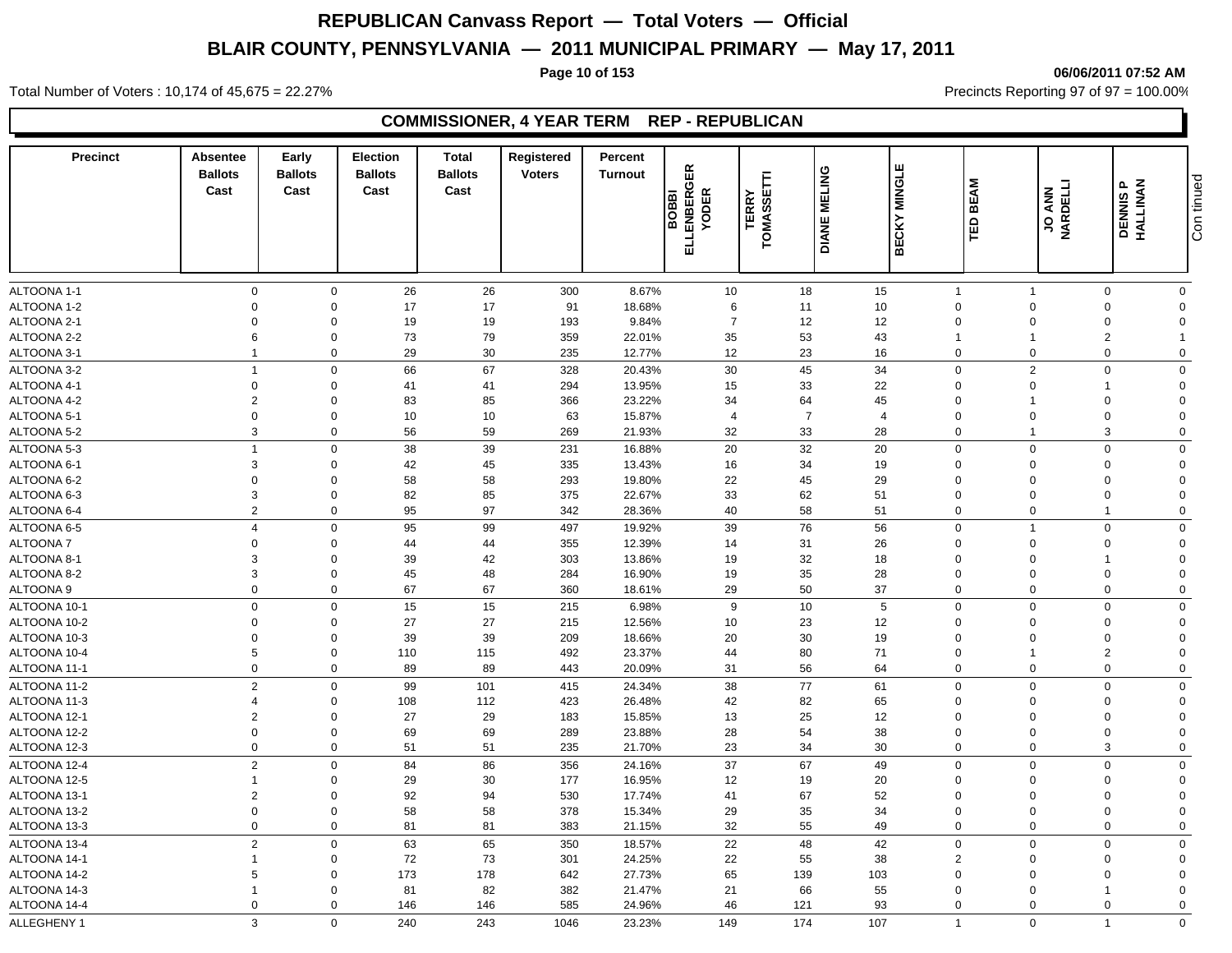**Page 11 of 153 06/06/2011 07:52 AM**

#### Total Number of Voters : 10,174 of 45,675 = 22.27% **Precincts Reporting 97 of 97 = 100.00%** Precincts Reporting 97 of 97 = 100.00%

| <b>Precinct</b>        | <b>Absentee</b><br><b>Ballots</b><br>Cast | Early<br><b>Ballots</b><br>Cast | Election<br><b>Ballots</b><br>Cast | <b>Total</b><br><b>Ballots</b><br>Cast | Registered<br><b>Voters</b> | Percent<br><b>Turnout</b> | 띥<br>ত<br><b>ENBERG</b><br>YODER<br><b>BOBI</b><br>긊 | Ē<br>ய<br><b>TERRY</b><br>TOMASSET | <b>DIANE MELING</b> | <b>BECKY MINGLE</b> | <b>BEAM</b><br>١e                             | <b>TIBONVN</b><br>MVOC | <b>DENNISP</b><br>HALLINAN          |  |
|------------------------|-------------------------------------------|---------------------------------|------------------------------------|----------------------------------------|-----------------------------|---------------------------|------------------------------------------------------|------------------------------------|---------------------|---------------------|-----------------------------------------------|------------------------|-------------------------------------|--|
|                        |                                           |                                 |                                    |                                        |                             |                           |                                                      |                                    |                     |                     |                                               |                        |                                     |  |
| <b>ALLEGHENY 2</b>     | 6                                         | 0                               | 241                                | 247                                    | 956                         | 25.84%                    | 147                                                  | 179                                | 109                 |                     | $\overline{2}$                                | $\overline{2}$         | $\mathbf 0$<br>$\Omega$             |  |
| <b>ALLEGHENY 3</b>     | 11                                        | 0                               | 32                                 | 43                                     | 164                         | 26.22%                    | 15                                                   | 35                                 | 23                  |                     | $\Omega$<br>$\mathbf 0$                       |                        | $\Omega$<br>$\Omega$                |  |
| ALLEGHENY 4            | 3                                         | 0                               | 78                                 | 81                                     | 440                         | 18.41%                    | 47                                                   | 56                                 | 41                  |                     | $\mathbf 0$<br>$\mathbf{1}$                   |                        | $\mathbf 0$<br>$\Omega$             |  |
| <b>ANTIS TWP 1</b>     | $\overline{2}$                            | $\mathbf 0$                     | 208                                | 210                                    | 1132                        | 18.55%                    | 78                                                   | 158                                | 137                 |                     | $\mathbf 0$                                   | $\mathbf 0$            | $\Omega$<br>1                       |  |
| <b>ANTIS TWP 2</b>     | 0                                         | $\mathbf 0$                     | 115                                | 115                                    | 668                         | 17.22%                    | 35                                                   | 88                                 | 73                  |                     | $\mathbf 0$                                   | $\mathbf 0$            | $\Omega$<br>$\Omega$                |  |
| <b>ANTIS TWP 3</b>     |                                           | 0                               | 149                                | 150                                    | 835                         | 17.96%                    | 66                                                   | 113                                | 87                  |                     | $\Omega$<br>1                                 |                        | $\Omega$<br>$\Omega$                |  |
| BELLWOOD BORO          | $\Omega$                                  | 0                               | 105                                | 105                                    | 690                         | 15.22%                    | 54                                                   | 76                                 | 56                  |                     | $\overline{0}$<br>$\mathbf 0$                 |                        | 0<br>O                              |  |
| <b>BLAIR - CATFISH</b> | 3                                         | 0                               | 213                                | 216                                    | 731                         | 29.55%                    | 116                                                  | 149                                | 101                 |                     | $\mathbf 0$<br>$\overline{4}$                 |                        | $\mathbf 0$<br>$\Omega$             |  |
| <b>BLAIR - E HOLBG</b> | 8                                         | $\mathbf 0$                     | 406                                | 414                                    | 1368                        | 30.26%                    | 166                                                  | 322                                | 233                 |                     | $\mathbf 0$                                   | $\mathbf 0$            | $\overline{2}$<br>$\mathbf 0$       |  |
| <b>CATHARINE TWP</b>   | $\Omega$                                  | $\mathbf 0$                     | 119                                | 119                                    | 358                         | 33.24%                    | 42                                                   | 78                                 | 70                  |                     | $\overline{4}$                                | $\mathbf 0$            | $\mathbf 0$<br>$\Omega$             |  |
| <b>DUNCANSVILLE</b>    |                                           | $\mathbf 0$                     | 120                                | 121                                    | 513                         | 23.59%                    | 62                                                   | 89                                 | 60                  |                     | $\Omega$<br>$\Omega$                          |                        | $\Omega$<br>$\Omega$                |  |
| <b>FRANKSTOWN TWP1</b> | $\Omega$                                  | $\mathbf 0$                     | 109                                | 109                                    | 281                         | 38.79%                    | 55                                                   | 66                                 | 65                  |                     | $\Omega$<br>$\Omega$                          |                        | $\Omega$<br>$\Omega$                |  |
| <b>FRANKSTOWN TWP2</b> | 3                                         | $\mathbf 0$                     | 430                                | 433                                    | 1699                        | 25.49%                    | 229                                                  | 289                                | 202                 |                     | $\overline{2}$<br>1                           |                        | $\Omega$                            |  |
| <b>FRANKSTOWN TWP3</b> | 8                                         | $\mathbf 0$                     | 480                                | 488                                    | 1815                        | 26.89%                    | 189                                                  | 378                                | 304                 |                     | $\mathbf 0$                                   | $\mathsf{O}\xspace$    | $\Omega$<br>$\Omega$                |  |
| FREEDOM TWP 1          | $\Omega$                                  | $\mathbf 0$                     | 83                                 | 83                                     | 453                         | 18.32%                    | 43                                                   | 52                                 | 52                  |                     | $\mathbf{1}$<br>$\overline{1}$                |                        | $\overline{2}$<br>$\Omega$          |  |
| FREEDOM TWP 2          | 3                                         | 0                               | 156                                | 159                                    | 859                         | 18.51%                    | 95                                                   | 103                                | 71                  |                     | $\overline{0}$<br>$\mathbf 0$                 |                        | $\mathbf 0$<br>$\Omega$             |  |
| <b>GREENFIELD TWP1</b> | $\Omega$                                  | 0                               | 107                                | 107                                    | 549                         | 19.49%                    | 88                                                   | 49                                 | 28                  |                     | $\Omega$<br>$\mathbf{1}$                      |                        | $\Omega$<br>$\Omega$                |  |
| <b>GREENFIELD TWP2</b> | $\Omega$                                  | $\mathbf 0$                     | 24                                 | 24                                     | 71                          | 33.80%                    | 14                                                   | 14                                 | 14                  |                     | $\overline{0}$                                | $\mathbf 0$            | $\Omega$<br>$\Omega$                |  |
| <b>GREENFIELD TWP3</b> | $\Omega$                                  | $\mathbf 0$                     | 118                                | 118                                    | 631                         | 18.70%                    | 83                                                   | 64                                 | 44                  |                     | $\mathbf 0$                                   | $\mathbf 0$            | $\mathbf 0$<br>$\mathbf 0$          |  |
| <b>HOLLIDAYSBURG 1</b> | $\Omega$                                  | $\mathbf 0$                     | 52                                 | 52                                     | 235                         | 22.13%                    | 18                                                   | 38                                 | 31                  |                     | $\mathbf 0$                                   | $\mathbf 0$            | $\Omega$<br>$\overline{\mathbf{1}}$ |  |
| <b>HOLLIDAYSBURG 2</b> | 3                                         | $\Omega$                        | 96                                 | 99                                     | 320                         | 30.94%                    | 53                                                   | 67                                 | 53                  |                     | $\Omega$<br>$\Omega$                          |                        | $\overline{2}$<br>$\Omega$          |  |
| <b>HOLLIDAYSBURG 3</b> |                                           | $\mathbf 0$                     | 30                                 | 31                                     | 173                         | 17.92%                    | 17                                                   | 19                                 | 15                  |                     | $\overline{0}$<br>$\Omega$                    |                        | $\Omega$<br>$\Omega$                |  |
| <b>HOLLIDAYSBURG 4</b> | $\mathbf 0$                               | $\mathbf 0$                     | 105                                | 105                                    | 318                         | 33.02%                    | 32                                                   | 77                                 | 71                  |                     | $\mathbf 0$<br>$\mathbf 0$                    |                        |                                     |  |
| <b>HOLLIDAYSBURG 5</b> | 8                                         | $\mathbf 0$                     | 126                                | 134                                    | 335                         | 40.00%                    | 57                                                   | 102                                | 80                  |                     | $\mathbf 0$                                   | $\mathbf 0$            | $\mathbf 0$<br>$\overline{1}$       |  |
| <b>HOLLIDAYSBURG 6</b> | 13                                        | $\mathbf 0$                     | 131                                | 144                                    | 461                         | 31.24%                    | 67                                                   | 93                                 | 77                  |                     | $\overline{1}$                                | $\mathbf 0$            | $\Omega$<br>$\overline{1}$          |  |
| <b>HOLLIDAYSBURG 7</b> | 3                                         | $\mathbf 0$                     | 122                                | 125                                    | 341                         | 36.66%                    | 49                                                   | 100                                | 65                  |                     | 1<br>$\Omega$                                 |                        | $\Omega$                            |  |
| <b>HUSTON TWP</b>      | $\Omega$                                  | $\mathbf 0$                     | 109                                | 109                                    | 558                         | 19.53%                    | 31                                                   | 96                                 | 81                  |                     | $\Omega$<br>$\Omega$                          |                        | $\Omega$<br>$\Omega$                |  |
| <b>JUNIATA TWP</b>     | $\overline{2}$                            | $\mathbf 0$                     | 109                                | 111                                    | 479                         | 23.17%                    | 59                                                   | 68                                 | 56                  |                     | $\overline{0}$                                | $\mathbf 0$            | $\mathbf 0$<br>$\Omega$             |  |
| LOGAN TWP 1            | $\overline{4}$                            | 0                               | 182                                | 186                                    | 743                         | 25.03%                    | 59                                                   | 133                                | 120                 |                     | $\mathbf 0$                                   | $\mathbf 0$            | $\overline{2}$<br>$\Omega$          |  |
| <b>LOGAN TWP 2</b>     | $\overline{2}$                            | $\mathbf 0$                     | 203                                | 205                                    | 863                         | 23.75%                    | 80                                                   | 136                                | 123                 |                     | $\Omega$<br>$\mathbf 0$                       |                        | $\overline{1}$<br>$\Omega$          |  |
| <b>LOGAN TWP 3</b>     | $\overline{4}$                            | $\mathbf 0$                     | 158                                | 162                                    | 490                         | 33.06%                    | 51                                                   | 112                                | 120                 |                     | $\overline{0}$<br>$\Omega$                    |                        | $\Omega$<br>$\Omega$                |  |
| <b>LOGAN TWP 4</b>     | $\overline{2}$                            | $\mathbf 0$                     | 144                                | 146                                    | 656                         | 22.26%                    | 59                                                   | 106                                | 95                  |                     | $\overline{0}$                                | 0                      | $\overline{0}$<br>$\Omega$          |  |
| <b>LOGAN TWP 5</b>     | 3                                         | $\mathbf 0$                     | 148                                | 151                                    | 677                         | 22.30%                    | 65                                                   | 101                                | 75                  |                     | $\overline{0}$<br>$\mathbf 0$                 |                        | $\overline{2}$<br>$\Omega$          |  |
| LOGAN TWP 6            | $\mathbf 0$                               | $\mathbf 0$                     | 185                                | 185                                    | 899                         | 20.58%                    | 57                                                   | 145                                | 129                 |                     | $\overline{1}$<br>$\mathbf{1}$                |                        | $\mathbf 0$<br>$\mathbf 0$          |  |
|                        | $\Omega$                                  | $\mathbf 0$                     |                                    |                                        |                             |                           |                                                      |                                    |                     |                     |                                               |                        | $\Omega$<br>$\Omega$                |  |
| <b>LOGAN TWP 7</b>     | 2                                         |                                 | 101                                | 101                                    | 300                         | 33.67%                    | 32                                                   | 78                                 | 57                  |                     | $\mathbf 0$<br>$\mathbf 0$<br>$\Omega$        | $\Omega$               | $\Omega$<br>$\Omega$                |  |
| <b>MARTINSBURG 1</b>   |                                           | 0                               | 105                                | 107                                    | 402                         | 26.62%                    | 39                                                   | 87                                 | 65                  |                     |                                               |                        |                                     |  |
| <b>MARTINSBURG 2</b>   | 1                                         | 0                               | 98                                 | 99                                     | 528                         | 18.75%                    | 49                                                   | 67                                 | 64                  |                     | $\overline{0}$<br>$\mathbf 0$                 |                        | $\Omega$<br>$\Omega$<br>-1          |  |
| NEWRY BORO             | $\mathbf 0$                               | 0                               | 21                                 | 21                                     | 88                          | 23.86%                    | 9                                                    | 15                                 | 13                  |                     | $\overline{0}$<br>$\mathbf 0$<br>$\mathbf{1}$ |                        | 0<br>$\mathbf 0$<br>$\Omega$        |  |
| NORTH WOODBURY         | 5                                         | 0                               | 208                                | 213                                    | 1254                        | 16.99%                    | 90                                                   | 166                                | 132                 |                     |                                               | 0                      |                                     |  |
| ROARING SPG 1          | $\Omega$                                  | $\mathbf 0$                     | 45                                 | 45                                     | 249                         | 18.07%                    | 21                                                   | 30                                 | 31                  |                     | $\overline{1}$                                | $\mathbf 0$            | $\Omega$<br>$\Omega$                |  |
| <b>ROARING SPG 2</b>   |                                           | $\mathbf 0$                     | 99                                 | 100                                    | 432                         | 23.15%                    | 56                                                   | 67                                 | 53                  |                     | $\mathbf 0$                                   | $\mathbf 0$            | $\Omega$<br>$\Omega$                |  |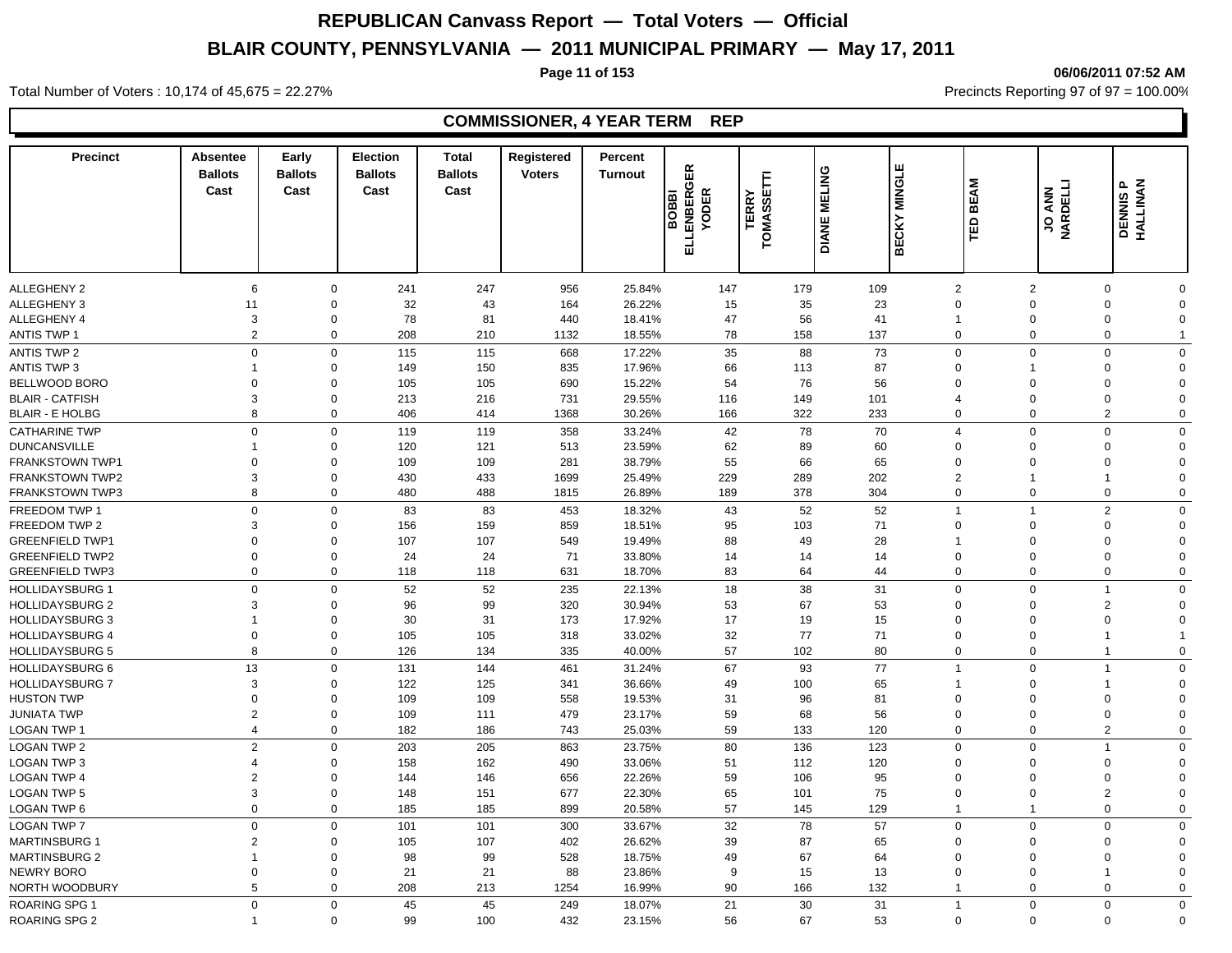**Page 12 of 153 06/06/2011 07:52 AM**

### Total Number of Voters : 10,174 of 45,675 = 22.27% **Precincts Reporting 97 of 97 = 100.00%** Precincts Reporting 97 of 97 = 100.00%

| <b>Precinct</b>      | <b>Absentee</b><br><b>Ballots</b><br>Cast | Early<br><b>Ballots</b><br>Cast | Election<br><b>Ballots</b><br>Cast | Total<br><b>Ballots</b><br>Cast | Registered<br><b>Voters</b> | Percent<br>Turnout | 띥<br>$\sim$<br>ENBERO<br>YODER<br><b>BOBD</b><br>ш | <b>TERRY</b><br>MASSET<br>O | <b>BNU</b><br>픻<br>쁮<br>ΔIΑ | <b>MINGLE</b><br>š<br>ш<br>ᄒ | ξ<br>ш<br>⋒<br>≏<br>ш | <b>JO ANN<br/>NARDELLI</b> | <b>DENNISP</b><br>HALLINAN |  |
|----------------------|-------------------------------------------|---------------------------------|------------------------------------|---------------------------------|-----------------------------|--------------------|----------------------------------------------------|-----------------------------|-----------------------------|------------------------------|-----------------------|----------------------------|----------------------------|--|
| <b>ROARING SPG 3</b> |                                           | $\Omega$                        | 79                                 | 83                              | 341                         | 24.34%             | 36                                                 | 58                          | 42                          | 0                            |                       |                            |                            |  |
| SNYDER TWP 1         |                                           | $\Omega$                        | 86                                 | 86                              | 537                         | 16.01%             | 30                                                 | 60                          | 61                          | 0                            |                       |                            |                            |  |
| SNYDER TWP 2         | 0                                         | $\mathbf 0$                     | 133                                | 133                             | 739                         | 18.00%             | 50                                                 | 95                          | 83                          | $\mathbf 0$                  |                       |                            |                            |  |
| <b>TAYLOR TWP</b>    | $\Omega$                                  | $\mathbf 0$                     | 235                                | 235                             | 1181                        | 19.90%             | 147                                                | 161                         | 104                         | $\mathbf 0$                  | $\Omega$              |                            |                            |  |
| <b>TYRONE TWP 1</b>  |                                           |                                 | 72                                 | 72                              | 373                         | 19.30%             | 31                                                 | 46                          | 55                          |                              |                       |                            |                            |  |
| TYRONE TWP 2         |                                           | $\Omega$                        | 75                                 | 77                              | 344                         | 22.38%             | 29                                                 | 53                          | 56                          |                              |                       |                            |                            |  |
| <b>TYRONE BORO 1</b> |                                           | $\Omega$                        | 90                                 | 91                              | 346                         | 26.30%             | 32                                                 | 69                          | 61                          | 0                            |                       |                            |                            |  |
| TYRONE BORO 2        | $\Omega$                                  | $\Omega$                        | 42                                 | 42                              | 249                         | 16.87%             | 18                                                 | 29                          | 26                          | 0                            |                       |                            |                            |  |
| TYRONE BORO 3        | $\Omega$                                  | $\mathbf 0$                     | 32                                 | 32                              | 213                         | 15.02%             | 13                                                 | 15                          | 18                          | $\mathbf 0$                  | $\Omega$              | $\Omega$                   |                            |  |
| <b>TYRONE BORO 4</b> |                                           | $\Omega$                        | 24                                 | 25                              | 157                         | 15.92%             | 8                                                  | 20                          | 17                          |                              |                       |                            |                            |  |
| <b>TYRONE BORO 5</b> |                                           |                                 | 54                                 | 54                              | 208                         | 25.96%             | 21                                                 | 41                          | 31                          |                              |                       |                            |                            |  |
| TYRONE BORO 6        |                                           | $\Omega$                        | 109                                | 109                             | 399                         | 27.32%             | 40                                                 | 76                          | 70                          |                              |                       |                            |                            |  |
| <b>TYRONE BORO 7</b> | 0                                         | $\mathbf 0$                     | 62                                 | 62                              | 298                         | 20.81%             | 18                                                 | 44                          | 40                          | $\mathbf 0$                  |                       |                            |                            |  |
| WILLIAMSBURG         | $\Omega$                                  | $\Omega$                        | 128                                | 128                             | 516                         | 24.81%             | 39                                                 | 91                          | 75                          | 6                            | $\mathbf 0$           |                            |                            |  |
| WOODBURY TWP         |                                           | $\mathbf 0$                     | 131                                | 132                             | 638                         | 20.69%             | 42                                                 | 85                          | 84                          | 8                            |                       |                            |                            |  |
| <b>Totals</b>        | 174                                       | $\mathbf{0}$                    | 10000                              | 10174                           | 45675                       |                    | 4398                                               | 7275                        | 5782                        | 39                           | 14                    | 35                         |                            |  |
|                      |                                           |                                 |                                    |                                 |                             |                    |                                                    |                             |                             |                              |                       |                            |                            |  |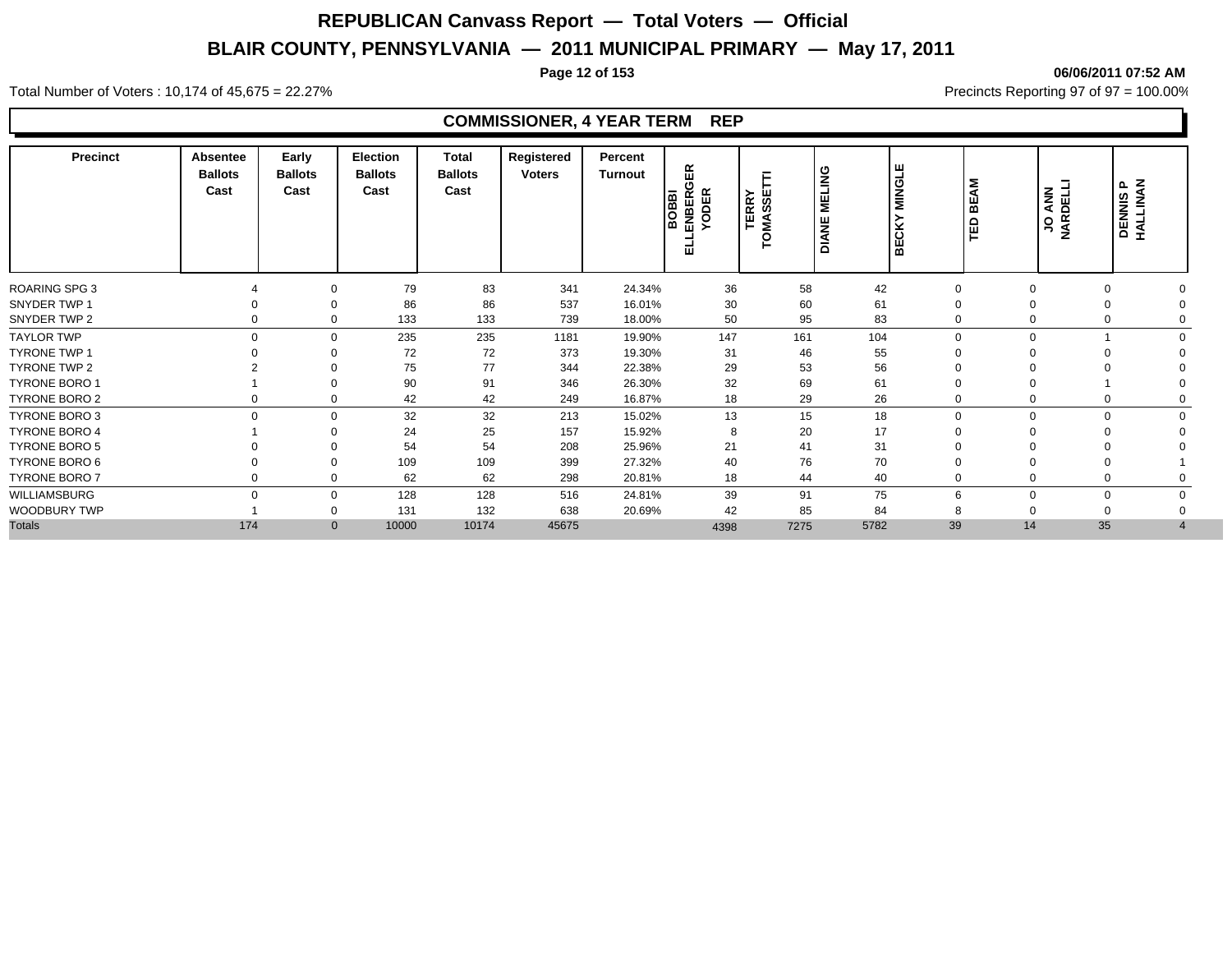**Page 13 of 153 06/06/2011 07:52 AM**

Total Number of Voters : 10,174 of 45,675 = 22.27% **Precincts Reporting 97 of 97 = 100.00%** Precincts Reporting 97 of 97 = 100.00%

### **COMMISSIONER, 4 YEAR TERM REP - REPUBLICAN**

| <b>Precinct</b> | Absentee<br><b>Ballots</b><br>Cast | Early<br><b>Ballots</b><br>Cast | <b>Election</b><br><b>Ballots</b><br>Cast | <b>Total</b><br><b>Ballots</b><br>Cast | Registered<br><b>Voters</b> | Percent<br><b>Turnout</b> | <b>JOHN KASUN</b> | <b>BARGER</b><br><b>DAVE</b> | <b>TRAVIS<br/>YARNELL</b> | WAYNE HIPPO    | DAVID S<br>ANDERS | <b>BETTWY</b><br><b>STEVE</b> | <b>BUCHANAN</b><br>SCOTT | Con tinued     |
|-----------------|------------------------------------|---------------------------------|-------------------------------------------|----------------------------------------|-----------------------------|---------------------------|-------------------|------------------------------|---------------------------|----------------|-------------------|-------------------------------|--------------------------|----------------|
|                 |                                    |                                 |                                           |                                        |                             |                           |                   |                              |                           |                |                   |                               |                          |                |
| ALTOONA 1-1     | $\mathbf 0$                        | $\mathbf 0$                     | 26                                        | 26                                     | 300                         | 8.67%                     | $\mathbf 0$       |                              | $\mathbf 0$               | $\mathbf 0$    | $\mathbf 0$       | $\mathbf 0$                   | $\mathbf 0$              | $\mathbf 0$    |
| ALTOONA 1-2     | $\mathbf 0$                        | $\mathbf 0$                     | 17                                        | 17                                     | 91                          | 18.68%                    | 0                 | $\mathbf 0$                  |                           | $\mathbf 0$    | $\mathbf 0$       | $\Omega$                      | $\Omega$                 | $\Omega$       |
| ALTOONA 2-1     | $\overline{0}$                     | $\Omega$                        | 19                                        | 19                                     | 193                         | 9.84%                     | $\mathbf 0$       | $\mathbf 0$                  |                           | $\mathbf 0$    | $\Omega$          | $\Omega$                      | $\Omega$                 | $\Omega$       |
| ALTOONA 2-2     | 6                                  | $\mathbf 0$                     | 73                                        | 79                                     | 359                         | 22.01%                    | $\mathbf 0$       | $\mathbf 0$                  |                           | $\mathbf 0$    | $\mathbf 0$       | $\Omega$                      | $\Omega$                 | $\Omega$       |
| ALTOONA 3-1     | $\overline{1}$                     | $\mathbf 0$                     | 29                                        | 30                                     | 235                         | 12.77%                    | 0                 | $\mathbf 0$                  |                           | $\mathbf 0$    | $\mathbf 0$       | $\Omega$                      | $\Omega$                 | $\Omega$       |
| ALTOONA 3-2     | $\overline{1}$                     | $\mathbf 0$                     | 66                                        | 67                                     | 328                         | 20.43%                    | 0                 | $\mathbf 0$                  |                           | $\mathbf 0$    | $\mathbf 0$       | $\mathbf 0$                   | $\mathbf 0$              | $\mathbf 0$    |
| ALTOONA 4-1     | $\mathbf 0$                        | $\mathbf 0$                     | 41                                        | 41                                     | 294                         | 13.95%                    | 0                 | $\mathbf 0$                  |                           | $\mathbf 0$    | $\mathbf 0$       | $\Omega$                      | $\Omega$                 | $\Omega$       |
| ALTOONA 4-2     | $\overline{2}$                     | $\mathbf 0$                     | 83                                        | 85                                     | 366                         | 23.22%                    | $\mathbf 0$       | $\mathbf 0$                  |                           | $\mathbf 0$    | $\mathbf 0$       | $\Omega$                      | $\Omega$                 | $\Omega$       |
| ALTOONA 5-1     | $\mathbf 0$                        | $\mathbf 0$                     | 10                                        | 10                                     | 63                          | 15.87%                    | $\mathbf 0$       | $\mathbf 0$                  |                           | $\mathbf 0$    | $\mathbf 0$       | $\Omega$                      | $\Omega$                 | $\Omega$       |
| ALTOONA 5-2     | $\mathbf{3}$                       | $\mathbf 0$                     | 56                                        | 59                                     | 269                         | 21.93%                    | $\Omega$          | $\mathbf 0$                  |                           | $\mathbf 0$    | $\mathbf 0$       | $\Omega$                      | $\Omega$                 | $\mathbf 0$    |
| ALTOONA 5-3     | $\overline{1}$                     | $\mathbf 0$                     | 38                                        | 39                                     | 231                         | 16.88%                    | 0                 | $\mathbf 0$                  |                           | $\mathbf 0$    | $\mathbf 0$       | $\mathbf 0$                   | $\Omega$                 | $\mathbf 0$    |
| ALTOONA 6-1     | $\mathbf{3}$                       | $\mathbf 0$                     | 42                                        | 45                                     | 335                         | 13.43%                    | $\mathbf 0$       | $\mathbf 0$                  |                           | $\mathbf 0$    | $\mathbf 0$       | $\Omega$                      | $\Omega$                 | $\Omega$       |
| ALTOONA 6-2     | $\mathbf 0$                        | $\mathbf 0$                     | 58                                        | 58                                     | 293                         | 19.80%                    | $\mathbf 0$       | $\Omega$                     |                           | $\mathbf 0$    | $\Omega$          | $\Omega$                      | $\Omega$                 | $\Omega$       |
| ALTOONA 6-3     | $\mathbf{3}$                       | $\Omega$                        | 82                                        | 85                                     | 375                         | 22.67%                    | $\mathbf 0$       | $\mathbf 0$                  |                           | $\mathbf 0$    | $\mathbf 0$       | $\Omega$                      | $\Omega$                 | $\Omega$       |
| ALTOONA 6-4     | $\overline{2}$                     | $\mathbf 0$                     | 95                                        | 97                                     | 342                         | 28.36%                    | $\mathbf 0$       | $\mathbf 0$                  |                           | $\mathbf 0$    | $\Omega$          | $\Omega$                      | $\Omega$                 | $\mathbf 0$    |
| ALTOONA 6-5     | $\overline{4}$                     | $\mathbf 0$                     | 95                                        | 99                                     | 497                         | 19.92%                    | 0                 | $\boldsymbol{0}$             |                           | $\overline{1}$ | $\mathbf 0$       | $\mathbf 0$                   | $\mathbf 0$              | $\mathbf 0$    |
| ALTOONA 7       | $\mathbf 0$                        | $\mathbf 0$                     | 44                                        | 44                                     | 355                         | 12.39%                    | $\mathbf 0$       | $\mathbf 0$                  |                           | $\mathbf 0$    | $\mathbf 0$       | $\Omega$                      | $\Omega$                 | $\Omega$       |
| ALTOONA 8-1     | $\mathbf{3}$                       | $\Omega$                        | 39                                        | 42                                     | 303                         | 13.86%                    | $\mathbf 0$       | $\Omega$                     |                           | $\mathbf 0$    | $\mathbf 0$       | $\Omega$                      | $\Omega$                 | $\Omega$       |
| ALTOONA 8-2     | 3                                  | $\mathbf 0$                     | 45                                        | 48                                     | 284                         | 16.90%                    | $\mathbf 0$       | $\mathbf 0$                  |                           | $\mathbf 0$    | $\mathbf 0$       | $\Omega$                      | $\Omega$                 | $\Omega$       |
| ALTOONA 9       | $\mathbf 0$                        | $\mathbf 0$                     | 67                                        | 67                                     | 360                         | 18.61%                    | 0                 | $\mathbf 0$                  |                           | $\mathbf 0$    | $\mathbf 0$       | $\mathbf 0$                   | $\Omega$                 | $\mathbf 0$    |
| ALTOONA 10-1    | $\mathbf 0$                        | $\mathbf 0$                     | 15                                        | 15                                     | 215                         | 6.98%                     | 0                 | $\mathbf 0$                  |                           | $\mathbf 0$    | $\mathbf 0$       | $\Omega$                      | $\Omega$                 | $\mathbf 0$    |
| ALTOONA 10-2    | $\mathbf 0$                        | $\Omega$                        | 27                                        | 27                                     | 215                         | 12.56%                    | $\mathbf 0$       | $\Omega$                     |                           | $\mathbf 0$    | $\mathbf 0$       | $\Omega$                      | $\Omega$                 | $\Omega$       |
| ALTOONA 10-3    | $\mathbf 0$                        | $\mathbf 0$                     | 39                                        | 39                                     | 209                         | 18.66%                    | $\mathbf 0$       | $\mathbf 0$                  |                           | $\mathbf 0$    | $\mathbf 0$       | $\Omega$                      | $\Omega$                 | $\Omega$       |
| ALTOONA 10-4    | 5                                  | $\mathbf 0$                     | 110                                       | 115                                    | 492                         | 23.37%                    | $\mathbf 0$       | $\mathbf 0$                  |                           | $\mathbf 0$    | $\mathbf 0$       | $\Omega$                      | $\Omega$                 | $\Omega$       |
| ALTOONA 11-1    | $\mathbf 0$                        | $\mathbf 0$                     | 89                                        | 89                                     | 443                         | 20.09%                    | 0                 | $\mathbf 0$                  |                           | $\mathbf 0$    | $\mathbf 0$       | $\Omega$                      | $\Omega$                 | $\mathbf 0$    |
| ALTOONA 11-2    | $\overline{2}$                     | $\Omega$                        | 99                                        | 101                                    | 415                         | 24.34%                    | $\Omega$          | $\Omega$                     |                           | $\mathbf 0$    | $\Omega$          | $\Omega$                      | $\Omega$                 | $\Omega$       |
| ALTOONA 11-3    | $\overline{4}$                     | $\mathbf 0$                     | 108                                       | 112                                    | 423                         | 26.48%                    | 0                 | $\Omega$                     |                           | $\mathbf 0$    | $\Omega$          | $\Omega$                      | $\Omega$                 | $\Omega$       |
| ALTOONA 12-1    | $\overline{2}$                     | $\mathbf 0$                     | 27                                        | 29                                     | 183                         | 15.85%                    | $\mathbf 0$       | $\mathbf 0$                  |                           | $\mathbf 0$    | $\mathbf 0$       | $\Omega$                      | $\Omega$                 | $\overline{0}$ |
| ALTOONA 12-2    | $\mathbf 0$                        | $\mathbf 0$                     | 69                                        | 69                                     | 289                         | 23.88%                    | $\mathbf 0$       | $\mathbf 0$                  |                           | $\mathbf 0$    | $\mathbf 0$       | $\Omega$                      | $\mathbf 0$              | $\overline{0}$ |
| ALTOONA 12-3    | $\mathbf 0$                        | $\mathbf 0$                     | 51                                        | 51                                     | 235                         | 21.70%                    | $\mathbf 0$       | $\mathbf 0$                  |                           | $\mathbf 0$    | $\mathbf 0$       | $\mathbf 0$                   | $\mathbf 0$              | $\mathbf 0$    |
| ALTOONA 12-4    | $\overline{2}$                     | $\Omega$                        | 84                                        | 86                                     | 356                         | 24.16%                    | $\Omega$          | $\Omega$                     |                           | $\mathbf 0$    | $\Omega$          | $\Omega$                      | $\Omega$                 | $\mathbf 0$    |
| ALTOONA 12-5    | $\overline{1}$                     | $\mathbf 0$                     | 29                                        | 30                                     | 177                         | 16.95%                    | $\Omega$          | $\Omega$                     |                           | $\mathbf 0$    | $\Omega$          | $\Omega$                      | $\Omega$                 | $\Omega$       |
| ALTOONA 13-1    | $\overline{2}$                     | $\mathbf 0$                     |                                           | 94                                     | 530                         |                           | $\mathbf 0$       | $\mathbf 0$                  |                           | $\mathbf 0$    | $\mathbf 0$       |                               | $\Omega$                 | $\Omega$       |
| ALTOONA 13-2    | $\mathbf 0$                        | $\mathbf 0$                     | 92<br>58                                  | 58                                     | 378                         | 17.74%<br>15.34%          | $\mathbf 0$       | $\mathbf 0$                  |                           | $\mathbf 0$    | $\mathbf 0$       | $\Omega$                      | $\mathbf 0$              | $\overline{0}$ |
| ALTOONA 13-3    | $\mathbf 0$                        | $\mathbf 0$                     | 81                                        | 81                                     | 383                         | 21.15%                    | $\mathbf 0$       | $\mathbf 0$                  |                           | $\mathbf 0$    | $\mathbf 0$       | $\Omega$                      | $\Omega$                 | $\mathbf 0$    |
|                 |                                    |                                 |                                           |                                        |                             |                           |                   |                              |                           |                |                   |                               |                          |                |
| ALTOONA 13-4    | $\overline{2}$                     | $\mathbf 0$                     | 63                                        | 65                                     | 350                         | 18.57%                    | $\Omega$          | $\Omega$                     |                           | $\mathbf 0$    | $\mathbf 0$       | $\Omega$                      | $\Omega$                 | $\mathbf 0$    |
| ALTOONA 14-1    | $\overline{1}$                     | $\mathbf 0$                     | 72                                        | 73                                     | 301                         | 24.25%                    | $\Omega$          | $\Omega$                     |                           | $\mathbf 0$    | $\Omega$          | $\Omega$                      | $\Omega$                 | $\Omega$       |
| ALTOONA 14-2    | 5                                  | $\mathbf 0$                     | 173                                       | 178                                    | 642                         | 27.73%                    | $\Omega$          | 0                            |                           | $\mathbf 0$    | 1                 | $\Omega$                      | $\Omega$                 | $\Omega$       |
| ALTOONA 14-3    | $\overline{1}$                     | $\mathbf 0$                     | 81                                        | 82                                     | 382                         | 21.47%                    | 0                 | $\mathbf 0$                  |                           | $\mathbf 0$    | $\Omega$          | $\Omega$                      |                          | $\Omega$       |
| ALTOONA 14-4    | $\mathbf 0$                        | $\Omega$                        | 146                                       | 146                                    | 585                         | 24.96%                    | $\mathbf 0$       | $\mathbf 0$                  |                           | $\mathbf 0$    | $\mathbf 0$       | $\Omega$                      | $\Omega$                 | $\mathbf 0$    |
| ALLEGHENY 1     | 3                                  | $\Omega$                        | 240                                       | 243                                    | 1046                        | 23.23%                    | $\overline{2}$    | $\Omega$                     |                           | $\Omega$       | $\Omega$          | $\Omega$                      | $\Omega$                 | $\mathbf 0$    |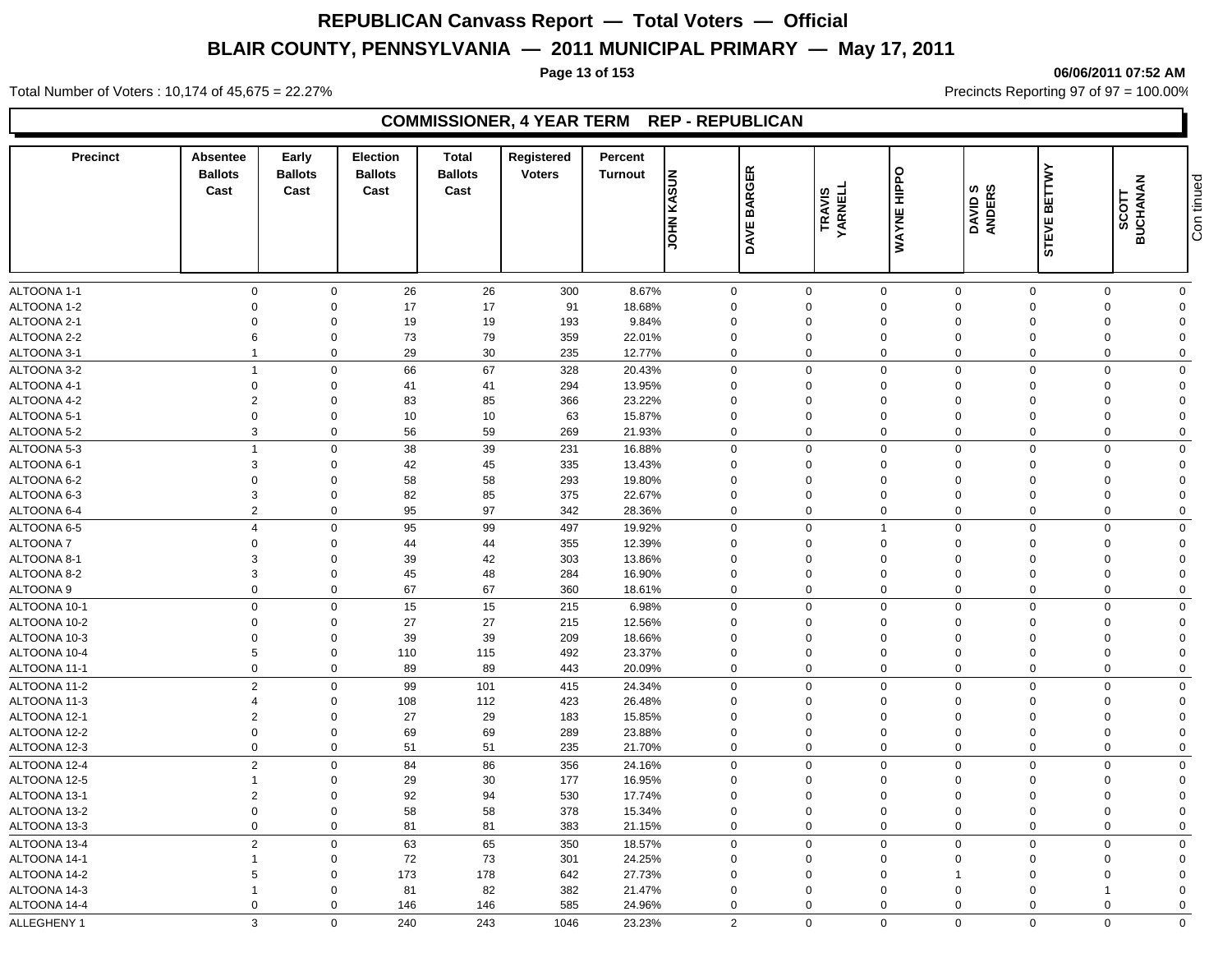**Page 14 of 153 06/06/2011 07:52 AM**

### Total Number of Voters : 10,174 of 45,675 = 22.27% **Precincts Reporting 97 of 97 = 100.00%** Precincts Reporting 97 of 97 = 100.00%

| <b>Precinct</b>                                  | Absentee<br><b>Ballots</b><br>Cast | Early<br><b>Ballots</b><br>Cast | <b>Election</b><br><b>Ballots</b><br>Cast | <b>Total</b><br><b>Ballots</b><br>Cast | Registered<br><b>Voters</b> | Percent<br><b>Turnout</b> | <b>JOHN KASUN</b>       | <b>BARGER</b><br><b>DAVE</b> | <b>TRAVIS<br/>YARNELL</b> | <b>WAYNE HIPPO</b>         | DAVID S<br>ANDERS    | ETTWY<br>⋒<br><b>STEVE</b> | <b>BUCHANAN</b><br><b>SCOTT</b> |                      |
|--------------------------------------------------|------------------------------------|---------------------------------|-------------------------------------------|----------------------------------------|-----------------------------|---------------------------|-------------------------|------------------------------|---------------------------|----------------------------|----------------------|----------------------------|---------------------------------|----------------------|
|                                                  |                                    |                                 |                                           |                                        |                             |                           |                         |                              |                           |                            |                      |                            |                                 |                      |
| <b>ALLEGHENY 2</b>                               | 6                                  | $\mathbf 0$                     | 241                                       | 247                                    | 956                         | 25.84%                    | $\mathbf 0$             | $\mathbf 0$                  |                           | $\mathbf 0$                | $\mathbf 0$          | 0                          | $\mathbf 0$                     | O                    |
| <b>ALLEGHENY 3</b>                               | 11                                 | $\mathbf 0$                     | 32                                        | 43                                     | 164                         | 26.22%                    | $\Omega$                | $\mathbf 0$                  |                           | $\Omega$                   | $\mathbf 0$          | 0                          | $\Omega$                        | $\Omega$             |
| ALLEGHENY 4                                      | 3                                  | $\mathbf 0$                     | 78                                        | 81                                     | 440                         | 18.41%                    | $\mathbf 0$             | $\mathbf 0$                  |                           | $\mathbf 0$<br>$\mathbf 0$ | $\mathbf 0$          | 0                          | 0<br>$\mathbf 0$                | 0                    |
| <b>ANTIS TWP 1</b>                               | 2                                  | $\mathbf 0$                     | 208                                       | 210                                    | 1132                        | 18.55%                    | $\mathbf 0$             | $\mathbf 0$                  |                           |                            | $\mathbf 0$          | $\mathbf 0$                |                                 | $\mathbf 0$          |
| <b>ANTIS TWP 2</b>                               | $\mathbf 0$                        | $\mathbf 0$                     | 115                                       | 115                                    | 668                         | 17.22%                    | $\mathbf 0$             | $\mathbf 0$                  |                           | $\Omega$                   | $\mathbf 0$          | $\mathbf 0$                | $\Omega$                        | $\Omega$             |
| <b>ANTIS TWP 3</b>                               |                                    | $\mathbf 0$                     | 149                                       | 150                                    | 835                         | 17.96%                    | $\Omega$                | $\mathbf 0$                  |                           | $\Omega$                   | $\Omega$             | $\Omega$                   | $\Omega$                        | $\Omega$             |
| BELLWOOD BORO                                    | $\Omega$                           | $\mathbf 0$<br>$\mathbf 0$      | 105                                       | 105                                    | 690                         | 15.22%                    | $\Omega$                | $\Omega$                     |                           | $\Omega$<br>$\Omega$       | $\Omega$<br>$\Omega$ | $\Omega$<br>$\Omega$       | $\Omega$<br>$\Omega$            | 0                    |
| <b>BLAIR - CATFISH</b><br><b>BLAIR - E HOLBG</b> | 3<br>8                             | $\mathbf 0$                     | 213<br>406                                | 216<br>414                             | 731<br>1368                 | 29.55%<br>30.26%          | $\Omega$<br>$\mathbf 0$ | $\mathbf 0$<br>$\mathbf 0$   |                           | $\Omega$                   | $\mathbf 0$          | $\mathbf 0$                | $\Omega$                        | $\Omega$<br>$\Omega$ |
|                                                  |                                    |                                 |                                           |                                        |                             |                           |                         |                              |                           |                            |                      |                            |                                 |                      |
| <b>CATHARINE TWP</b>                             | $\mathbf 0$                        | $\mathbf 0$                     | 119                                       | 119                                    | 358                         | 33.24%                    | $\mathbf 0$             | $\mathbf 0$                  |                           | $\Omega$                   | $\mathbf 0$          | $\mathbf 0$                | $\mathbf 0$                     | $\Omega$             |
| <b>DUNCANSVILLE</b>                              |                                    | $\mathbf 0$                     | 120                                       | 121                                    | 513                         | 23.59%                    | $\mathbf 0$             | $\mathbf{0}$                 |                           | $\Omega$                   | $\mathbf 0$          | 0                          | $\Omega$                        | $\Omega$             |
| <b>FRANKSTOWN TWP1</b>                           | $\Omega$                           | $\mathbf 0$                     | 109                                       | 109                                    | 281                         | 38.79%                    | $\Omega$                |                              |                           | $\Omega$                   | $\mathbf 0$          | $\Omega$                   | $\Omega$                        | 0                    |
| <b>FRANKSTOWN TWP2</b>                           | 3                                  | $\mathbf 0$                     | 430                                       | 433                                    | 1699                        | 25.49%                    | $\mathbf 0$             | $\mathbf 0$                  |                           | $\mathbf 0$                | $\overline{0}$       | 0                          | $\Omega$                        | 0                    |
| <b>FRANKSTOWN TWP3</b>                           | 8                                  | $\mathbf 0$                     | 480                                       | 488                                    | 1815                        | 26.89%                    | $\mathbf 0$             | $\mathbf 0$                  |                           | $\mathbf 0$                | $\mathbf 0$          | 0                          | $\mathbf 0$                     | $\mathbf 0$          |
| FREEDOM TWP 1                                    | $\mathbf{0}$                       | $\mathbf 0$                     | 83                                        | 83                                     | 453                         | 18.32%                    | $\mathbf 0$             | $\mathbf 0$                  |                           | $\Omega$                   | $\Omega$             | $\mathbf 0$                | $\Omega$                        | $\Omega$             |
| FREEDOM TWP 2                                    | 3                                  | $\mathbf 0$                     | 156                                       | 159                                    | 859                         | 18.51%                    | $\Omega$                | $\Omega$                     |                           | $\Omega$                   | $\Omega$             | $\Omega$                   | $\Omega$                        | 0                    |
| <b>GREENFIELD TWP1</b>                           | $\Omega$                           | $\mathbf 0$                     | 107                                       | 107                                    | 549                         | 19.49%                    | $\Omega$                | $\mathbf 0$                  |                           | $\Omega$                   | $\Omega$             | $\Omega$                   | $\Omega$                        | $\Omega$             |
| <b>GREENFIELD TWP2</b>                           | $\Omega$                           | $\mathbf 0$                     | 24                                        | 24                                     | 71                          | 33.80%                    | $\Omega$                | $\mathbf 0$                  |                           | $\Omega$                   | $\Omega$             | $\Omega$                   | $\Omega$                        | $\Omega$             |
| <b>GREENFIELD TWP3</b>                           | $\mathbf 0$                        | $\mathbf 0$                     | 118                                       | 118                                    | 631                         | 18.70%                    | $\mathbf 0$             | $\mathbf 0$                  |                           | $\Omega$                   | $\mathbf 0$          | 0                          | $\Omega$                        | $\Omega$             |
| <b>HOLLIDAYSBURG 1</b>                           | $\mathbf 0$                        | $\mathbf 0$                     | 52                                        | 52                                     | 235                         | 22.13%                    | $\mathbf 0$             | $\mathbf 0$                  |                           | $\Omega$                   | $\mathbf 0$          | $\mathbf 0$                | $\mathbf 0$                     | $\Omega$             |
| <b>HOLLIDAYSBURG 2</b>                           | 3                                  | $\mathbf 0$                     | 96                                        | 99                                     | 320                         | 30.94%                    | $\Omega$                | $\Omega$                     |                           | $\Omega$                   | $\mathbf 0$          | $\mathbf 0$                | $\Omega$                        | $\Omega$             |
| <b>HOLLIDAYSBURG 3</b>                           | 1                                  | $\mathbf 0$                     | 30                                        | 31                                     | 173                         | 17.92%                    | $\Omega$                | $\Omega$                     |                           | $\Omega$                   | $\Omega$             | $\Omega$                   | $\Omega$                        | $\Omega$             |
| <b>HOLLIDAYSBURG 4</b>                           | $\mathbf 0$                        | $\mathbf 0$                     | 105                                       | 105                                    | 318                         | 33.02%                    | $\mathbf 0$             | $\mathbf 0$                  |                           | $\mathbf 0$                | $\mathbf 0$          | 0                          | $\overline{0}$                  | $\Omega$             |
| <b>HOLLIDAYSBURG 5</b>                           | 8                                  | $\mathbf 0$                     | 126                                       | 134                                    | 335                         | 40.00%                    | $\mathbf 0$             | $\overline{1}$               |                           | $\mathbf 0$                | $\mathbf 0$          | 0                          | $\mathbf 0$                     | $\mathbf 0$          |
| <b>HOLLIDAYSBURG 6</b>                           | 13                                 | $\mathbf 0$                     | 131                                       | 144                                    | 461                         | 31.24%                    | $\mathbf 0$             | $\mathbf 0$                  |                           | $\Omega$                   | $\Omega$             | $\mathbf 0$                | $\Omega$                        | 1                    |
| HOLLIDAYSBURG 7                                  | 3                                  | $\mathbf 0$                     | 122                                       | 125                                    | 341                         | 36.66%                    | $\Omega$                | $\Omega$                     |                           | $\Omega$                   | $\Omega$             | $\Omega$                   | $\Omega$                        | $\Omega$             |
| <b>HUSTON TWP</b>                                | $\Omega$                           | $\mathbf 0$                     | 109                                       | 109                                    | 558                         | 19.53%                    | $\Omega$                | $\mathbf 0$                  |                           | $\Omega$                   | $\Omega$             | $\Omega$                   | $\Omega$                        | $\Omega$             |
| <b>JUNIATA TWP</b>                               | $\overline{2}$                     | $\boldsymbol{0}$                | 109                                       | 111                                    | 479                         | 23.17%                    | $\Omega$                | $\mathbf 0$                  |                           | $\Omega$                   | $\Omega$             | $\Omega$                   | $\Omega$                        | $\Omega$             |
| LOGAN TWP 1                                      | $\overline{4}$                     | $\mathbf 0$                     | 182                                       | 186                                    | 743                         | 25.03%                    | $\mathbf 0$             | $\mathbf 0$                  |                           | $\mathbf 0$                | $\mathbf 0$          | 0                          | $\mathbf 0$                     | $\mathbf 0$          |
| <b>LOGAN TWP 2</b>                               | $\overline{2}$                     | $\mathbf 0$                     | 203                                       | 205                                    | 863                         | 23.75%                    | $\mathbf 0$             | $\mathbf 0$                  |                           | $\Omega$                   | $\Omega$             | $\mathbf 0$                | $\Omega$                        | $\Omega$             |
| <b>LOGAN TWP 3</b>                               | $\overline{\mathbf{4}}$            | $\mathbf 0$                     | 158                                       | 162                                    | 490                         | 33.06%                    | $\Omega$                | $\mathbf 0$                  |                           | $\Omega$                   | $\Omega$             | $\Omega$                   | $\Omega$                        | $\Omega$             |
| <b>LOGAN TWP 4</b>                               | $\overline{2}$                     | $\mathbf 0$                     | 144                                       | 146                                    | 656                         | 22.26%                    | $\Omega$                | $\mathbf 0$                  |                           | $\Omega$                   | $\Omega$             | $\Omega$                   | $\Omega$                        | $\Omega$             |
| <b>LOGAN TWP 5</b>                               | 3                                  | $\mathbf 0$                     | 148                                       | 151                                    | 677                         | 22.30%                    | $\mathbf 0$             | $\mathbf 0$                  |                           | $\Omega$                   | $\overline{0}$       | $\mathbf 0$                | $\Omega$                        | $\Omega$             |
| LOGAN TWP 6                                      | $\mathbf 0$                        | $\mathbf 0$                     | 185                                       | 185                                    | 899                         | 20.58%                    | $\mathbf 0$             | $\mathbf 0$                  |                           | $\mathbf 0$                | $\mathbf 0$          | $\mathbf 0$                | $\mathbf 0$                     | $\mathbf 0$          |
| <b>LOGAN TWP 7</b>                               | $\mathbf 0$                        | $\mathbf 0$                     | 101                                       | 101                                    | 300                         | 33.67%                    | $\mathbf 0$             | $\mathbf 0$                  |                           | $\Omega$                   | $\mathbf 0$          | $\mathbf 0$                | $\Omega$                        | $\Omega$             |
| <b>MARTINSBURG 1</b>                             | 2                                  | $\mathbf 0$                     | 105                                       | 107                                    | 402                         | 26.62%                    | $\Omega$                | $\mathbf 0$                  |                           | $\mathbf 0$                | $\overline{0}$       | 0                          | $\Omega$                        | $\Omega$             |
| <b>MARTINSBURG 2</b>                             | 1                                  | $\mathbf 0$                     | 98                                        | 99                                     | 528                         | 18.75%                    | $\mathbf 0$             | $\mathbf 0$                  |                           | $\mathbf 0$                | $\mathbf 0$          | 0                          | $\Omega$                        | $\Omega$             |
| <b>NEWRY BORO</b>                                | 0                                  | $\mathbf 0$                     | 21                                        | 21                                     | 88                          | 23.86%                    | $\Omega$                | $\mathbf 0$                  |                           | $\mathbf 0$                | $\overline{0}$       | 0                          | $\mathbf 0$                     | $\Omega$             |
| NORTH WOODBURY                                   | 5                                  | $\mathbf 0$                     | 208                                       | 213                                    | 1254                        | 16.99%                    | $\mathbf 0$             | $\mathbf 0$                  |                           | $\mathbf 0$                | $\mathbf 0$          | 0                          | $\mathbf 0$                     | 0                    |
| ROARING SPG 1                                    | $\Omega$                           | $\mathbf 0$                     | 45                                        | 45                                     | 249                         | 18.07%                    | $\Omega$                | $\mathbf 0$                  |                           | $\Omega$                   | $\mathbf 0$          | $\mathbf 0$                | $\mathbf 0$                     | $\mathbf{0}$         |
| <b>ROARING SPG 2</b>                             | 1                                  | $\Omega$                        | 99                                        | 100                                    | 432                         | 23.15%                    | $\Omega$                | $\Omega$                     |                           | $\Omega$                   | $\mathbf 0$          | $\Omega$                   | $\Omega$                        | $\Omega$             |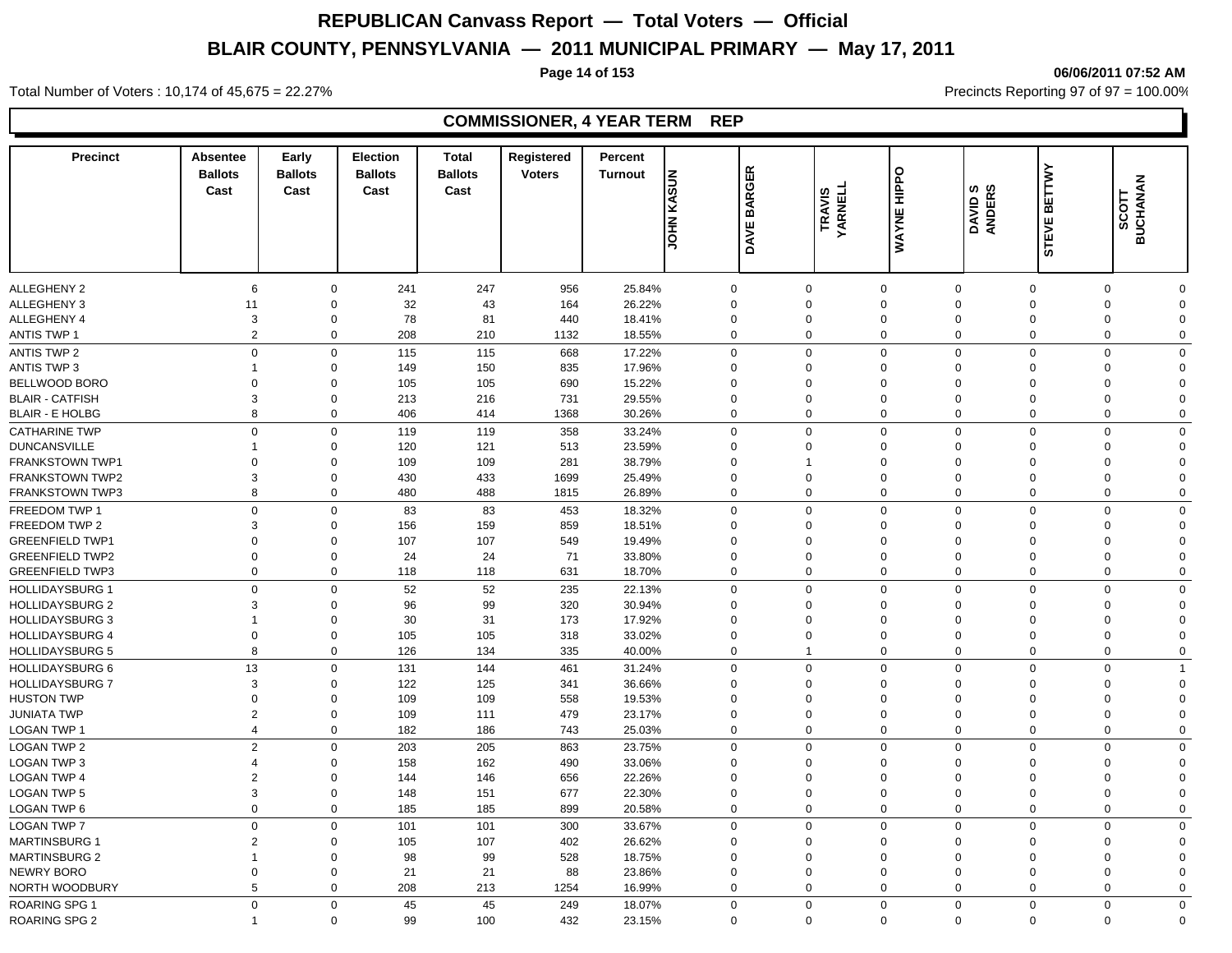### **Page 15 of 153 06/06/2011 07:52 AM**

#### Total Number of Voters : 10,174 of 45,675 = 22.27% **Precincts Reporting 97 of 97 = 100.00%** Precincts Reporting 97 of 97 = 100.00%

| <b>Precinct</b>      | <b>Absentee</b><br><b>Ballots</b><br>Cast | Early<br><b>Ballots</b><br>Cast | Election<br><b>Ballots</b><br>Cast | Total<br><b>Ballots</b><br>Cast | Registered<br><b>Voters</b> | Percent<br>Turnout | KASUN<br><b>NHOL</b> | <b>BARGER</b><br><b>DAVE</b> | <b>TRAVIS<br/>YARNELL</b> | O<br>흪<br>YNE<br>$\tilde{\bm{z}}$ | DAVID S<br>ANDERS | ш<br>⋒<br>ш<br>><br><b>in</b> | <b>BUCHANAN</b><br>SCOTT |  |
|----------------------|-------------------------------------------|---------------------------------|------------------------------------|---------------------------------|-----------------------------|--------------------|----------------------|------------------------------|---------------------------|-----------------------------------|-------------------|-------------------------------|--------------------------|--|
| <b>ROARING SPG 3</b> |                                           | $\mathbf 0$                     | 79                                 | 83                              | 341                         | 24.34%             | $\mathbf 0$          | $\mathbf 0$                  |                           |                                   |                   |                               |                          |  |
| SNYDER TWP 1         |                                           | $\Omega$                        | 86                                 | 86                              | 537                         | 16.01%             |                      | 0                            |                           |                                   |                   |                               |                          |  |
| SNYDER TWP 2         | $\Omega$                                  | $\Omega$                        | 133                                | 133                             | 739                         | 18.00%             | $\mathbf 0$          | 0                            |                           | 0                                 | $\mathbf 0$       |                               |                          |  |
| <b>TAYLOR TWP</b>    | $\Omega$                                  | $\mathbf 0$                     | 235                                | 235                             | 1181                        | 19.90%             | $\mathbf 0$          | $\Omega$                     |                           | $\Omega$                          | $\mathbf 0$       | $\Omega$                      |                          |  |
| TYRONE TWP 1         |                                           |                                 | 72                                 | 72                              | 373                         | 19.30%             |                      |                              |                           |                                   |                   |                               |                          |  |
| TYRONE TWP 2         |                                           |                                 | 75                                 | 77                              | 344                         | 22.38%             |                      |                              |                           |                                   |                   |                               |                          |  |
| <b>TYRONE BORO 1</b> |                                           | $\Omega$                        | 90                                 | 91                              | 346                         | 26.30%             |                      |                              |                           |                                   |                   |                               |                          |  |
| TYRONE BORO 2        | 0                                         | $\mathbf 0$                     | 42                                 | 42                              | 249                         | 16.87%             | 0                    |                              |                           | 0                                 | $\mathbf 0$       |                               |                          |  |
| TYRONE BORO 3        | $\Omega$                                  | $\mathbf 0$                     | 32                                 | 32                              | 213                         | 15.02%             | $\mathbf 0$          | $\Omega$                     |                           | 0                                 | $\mathbf 0$       | $\Omega$<br>0                 |                          |  |
| <b>TYRONE BORO 4</b> |                                           | $\Omega$                        | 24                                 | 25                              | 157                         | 15.92%             |                      |                              |                           |                                   |                   |                               |                          |  |
| <b>TYRONE BORO 5</b> |                                           |                                 | 54                                 | 54                              | 208                         | 25.96%             |                      |                              |                           |                                   |                   |                               |                          |  |
| TYRONE BORO 6        |                                           | $\mathbf 0$                     | 109                                | 109                             | 399                         | 27.32%             |                      |                              |                           |                                   |                   |                               |                          |  |
| TYRONE BORO 7        | 0                                         | $\mathbf 0$                     | 62                                 | 62                              | 298                         | 20.81%             | $\mathbf 0$          | $\Omega$                     |                           | 0                                 | $\mathbf 0$       |                               |                          |  |
| WILLIAMSBURG         | $\Omega$                                  | $\mathbf 0$                     | 128                                | 128                             | 516                         | 24.81%             | $\Omega$             | $\Omega$                     |                           | $\Omega$                          | $\Omega$          | 0<br>0                        |                          |  |
| WOODBURY TWP         |                                           | $\mathbf 0$                     | 131                                | 132                             | 638                         | 20.69%             |                      |                              |                           |                                   |                   |                               |                          |  |
| <b>Totals</b>        | 174                                       | $\mathbf 0$                     | 10000                              | 10174                           | 45675                       |                    | $\overline{2}$       | $\overline{2}$               |                           |                                   |                   |                               |                          |  |
|                      |                                           |                                 |                                    |                                 |                             |                    |                      |                              |                           |                                   |                   |                               |                          |  |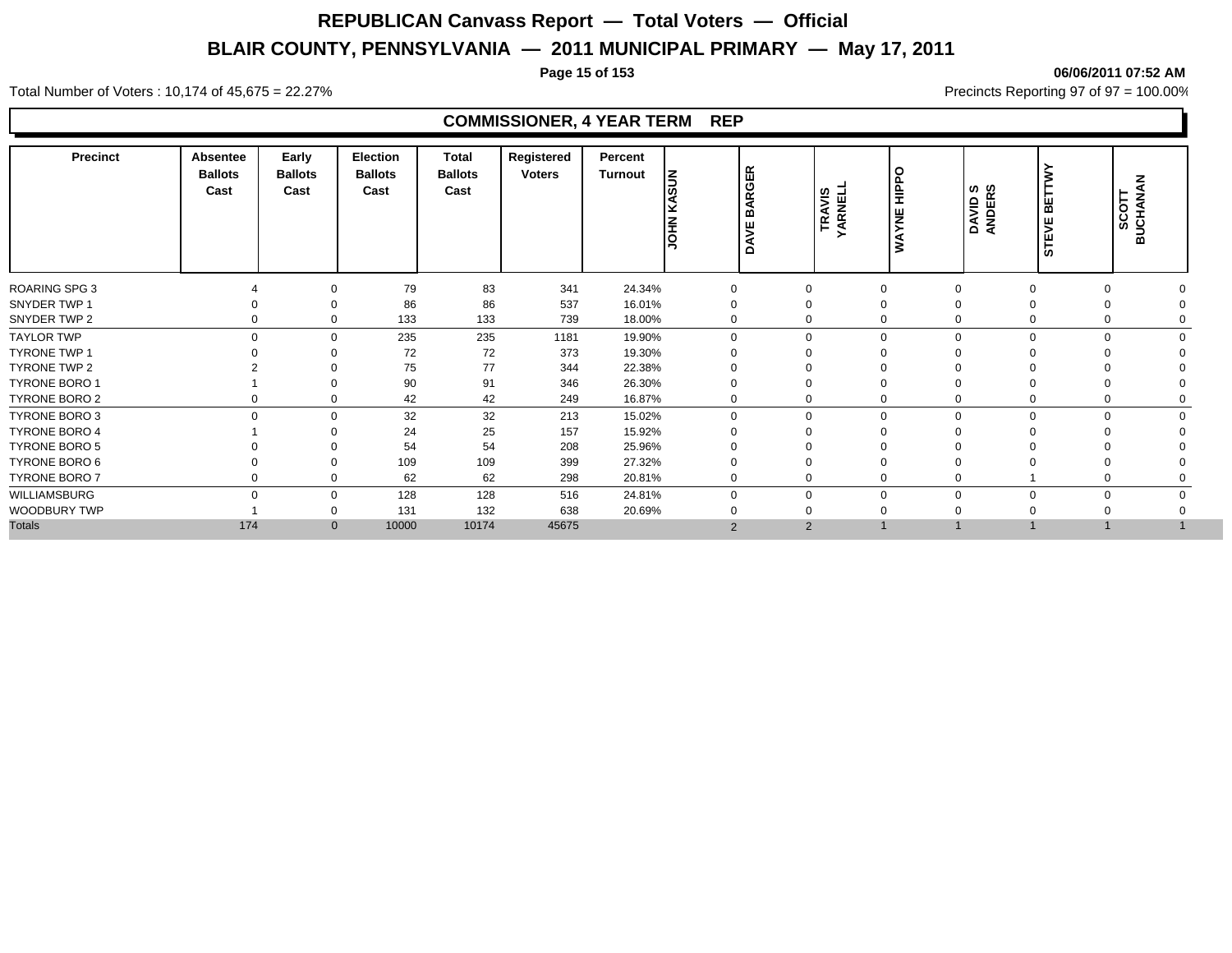**Page 16 of 153 06/06/2011 07:52 AM**

Total Number of Voters : 10,174 of 45,675 = 22.27% **Precincts Reporting 97 of 97 = 100.00%** Precincts Reporting 97 of 97 = 100.00%

### **COMMISSIONER, 4 YEAR TERM REP - REPUBLICAN**

| <b>Precinct</b> | Absentee<br><b>Ballots</b><br>Cast | Early<br><b>Ballots</b><br>Cast | <b>Election</b><br><b>Ballots</b><br>Cast | <b>Total</b><br><b>Ballots</b><br>Cast | Registered<br><b>Voters</b> | Percent<br><b>Turnout</b> | GARY<br>CALDWELL           | GEORGE<br>COSTANZA | HAUENSTINE<br><b>SPENCE</b> | <b>HENCK</b><br>SCOTT      | <b>JAMESBALDWIN</b>              | <b>MIKE JOHNSTON</b>    | ┙<br><b>PATRICIA</b><br>KRIER | Con tinued              |
|-----------------|------------------------------------|---------------------------------|-------------------------------------------|----------------------------------------|-----------------------------|---------------------------|----------------------------|--------------------|-----------------------------|----------------------------|----------------------------------|-------------------------|-------------------------------|-------------------------|
|                 |                                    |                                 |                                           |                                        |                             |                           |                            |                    |                             |                            |                                  |                         |                               |                         |
| ALTOONA 1-1     | $\mathbf 0$<br>$\Omega$            | $\mathbf 0$                     | 26                                        | 26                                     | 300                         | 8.67%                     | $\mathbf 0$<br>$\Omega$    |                    | $\mathbf 0$                 | $\mathbf 0$                | $\mathbf 0$                      | $\mathbf 0$<br>$\Omega$ | $\Omega$<br>$\Omega$          | $\mathbf 0$<br>$\Omega$ |
| ALTOONA 1-2     | $\Omega$                           | $\mathbf 0$                     | 17                                        | 17                                     | 91                          | 18.68%                    |                            |                    | $\mathbf 0$                 | $\mathbf 0$                | $\overline{0}$                   |                         | $\Omega$                      | $\Omega$                |
| ALTOONA 2-1     | 6                                  | $\mathbf 0$<br>$\Omega$         | 19<br>73                                  | 19<br>79                               | 193<br>359                  | 9.84%                     | $\mathbf 0$<br>$\mathbf 0$ |                    | $\mathbf 0$<br>$\mathbf 0$  | $\mathbf 0$<br>$\mathbf 0$ | $\overline{0}$<br>$\overline{0}$ | $\Omega$<br>$\Omega$    | $\Omega$                      | $\Omega$                |
| ALTOONA 2-2     |                                    | $\mathbf 0$                     |                                           |                                        |                             | 22.01%                    | $\mathbf 0$                |                    | $\mathbf 0$                 | $\mathbf 0$                | $\overline{0}$                   | $\Omega$                | $\Omega$                      | $\Omega$                |
| ALTOONA 3-1     |                                    |                                 | 29                                        | 30                                     | 235                         | 12.77%                    |                            |                    |                             |                            |                                  |                         |                               |                         |
| ALTOONA 3-2     | $\overline{1}$                     | $\mathbf 0$                     | 66                                        | 67                                     | 328                         | 20.43%                    | $\mathbf 0$                |                    | $\mathbf 0$                 | $\mathbf 0$                | $\mathbf 0$                      | $\mathbf 0$             | $\Omega$                      | $\mathbf 0$             |
| ALTOONA 4-1     | $\mathbf 0$                        | $\mathbf 0$                     | 41                                        | 41                                     | 294                         | 13.95%                    | $\Omega$                   |                    | $\Omega$                    | $\mathbf 0$                | $\Omega$                         | $\Omega$                | $\Omega$                      | $\Omega$                |
| ALTOONA 4-2     | $\overline{2}$                     | $\Omega$                        | 83                                        | 85                                     | 366                         | 23.22%                    | $\Omega$                   |                    | $\Omega$                    | $\mathbf 0$                | $\Omega$                         | $\Omega$                | $\Omega$                      | $\Omega$                |
| ALTOONA 5-1     | $\Omega$                           | $\Omega$                        | 10                                        | 10                                     | 63                          | 15.87%                    | $\mathbf 0$                |                    | $\Omega$                    | $\mathbf 0$                | $\Omega$                         | $\Omega$                | $\Omega$                      | $\Omega$                |
| ALTOONA 5-2     | 3                                  | $\mathbf 0$                     | 56                                        | 59                                     | 269                         | 21.93%                    | $\mathbf 0$                |                    | $\mathbf 0$                 | $\mathbf 0$                | $\mathbf 0$                      | $\Omega$                | $\Omega$                      | $\Omega$                |
| ALTOONA 5-3     | $\overline{1}$                     | $\mathbf 0$                     | 38                                        | 39                                     | 231                         | 16.88%                    | $\mathbf{0}$               |                    | $\mathbf 0$                 | $\mathbf 0$                | $\mathbf 0$                      | $\mathbf 0$             | $\Omega$                      | $\mathbf 0$             |
| ALTOONA 6-1     | 3                                  | $\mathbf 0$                     | 42                                        | 45                                     | 335                         | 13.43%                    | $\mathbf 0$                |                    | $\mathbf 0$                 | $\mathbf 0$                | $\Omega$                         | $\Omega$                | $\Omega$                      | $\Omega$                |
| ALTOONA 6-2     | $\Omega$                           | $\Omega$                        | 58                                        | 58                                     | 293                         | 19.80%                    | $\Omega$                   |                    | $\Omega$                    | $\mathbf 0$                | $\Omega$                         | $\Omega$                | $\Omega$                      | $\Omega$                |
| ALTOONA 6-3     | 3                                  | $\Omega$                        | 82                                        | 85                                     | 375                         | 22.67%                    | $\Omega$                   |                    | $\Omega$                    | $\mathbf 0$                | $\Omega$                         | $\Omega$                | $\Omega$                      | $\Omega$                |
| ALTOONA 6-4     | 2                                  | $\mathbf 0$                     | 95                                        | 97                                     | 342                         | 28.36%                    | $\Omega$                   |                    | $\mathbf 0$                 | $\mathbf 0$                | $\Omega$                         | $\Omega$                | $\Omega$                      | $\mathbf 0$             |
| ALTOONA 6-5     | $\overline{4}$                     | $\mathbf 0$                     | 95                                        | 99                                     | 497                         | 19.92%                    | $\mathbf 0$                |                    | $\mathbf 0$                 | $\mathbf 0$                | $\mathbf 0$                      | $\mathbf 0$             | $\Omega$                      | $\mathbf 0$             |
| ALTOONA 7       | $\Omega$                           | $\Omega$                        | 44                                        | 44                                     | 355                         | 12.39%                    | $\mathbf 0$                |                    | $\Omega$                    | $\mathbf 0$                | $\Omega$                         | $\Omega$                | $\Omega$                      | $\Omega$                |
| ALTOONA 8-1     | 3                                  | $\Omega$                        | 39                                        | 42                                     | 303                         | 13.86%                    | $\Omega$                   |                    | $\Omega$                    | $\Omega$                   | $\Omega$                         | $\Omega$                | O                             | $\Omega$                |
| ALTOONA 8-2     | 3                                  | $\mathbf 0$                     | 45                                        | 48                                     | 284                         | 16.90%                    | $\Omega$                   |                    | $\mathbf 0$                 | $\mathbf 0$                | $\overline{0}$                   | $\Omega$                | $\Omega$                      | $\Omega$                |
| ALTOONA 9       | $\mathbf 0$                        | $\mathbf 0$                     | 67                                        | 67                                     | 360                         | 18.61%                    | $\mathbf 0$                |                    | $\mathbf 0$                 | $\mathbf 0$                | $\overline{0}$                   | $\Omega$                | $\Omega$                      | $\Omega$                |
| ALTOONA 10-1    | $\mathbf 0$                        | $\mathbf 0$                     | 15                                        | 15                                     | 215                         | 6.98%                     | $\mathbf 0$                |                    | $\mathbf 0$                 | $\mathbf 0$                | $\overline{0}$                   | $\Omega$                | $\Omega$                      | $\mathbf 0$             |
| ALTOONA 10-2    | $\Omega$                           | $\Omega$                        | 27                                        | 27                                     | 215                         | 12.56%                    | $\mathbf 0$                |                    | $\Omega$                    | $\mathbf 0$                | $\overline{0}$                   | $\Omega$                | $\Omega$                      | $\Omega$                |
| ALTOONA 10-3    | $\Omega$                           | $\Omega$                        | 39                                        | 39                                     | 209                         | 18.66%                    | $\Omega$                   |                    | $\mathbf 0$                 | $\mathbf 0$                | $\overline{0}$                   | $\Omega$                | $\Omega$                      | $\Omega$                |
| ALTOONA 10-4    | 5                                  | $\mathbf 0$                     | 110                                       | 115                                    | 492                         | 23.37%                    | $\mathbf{1}$               |                    | $\mathbf 0$                 | $\mathbf 0$                | $\overline{0}$                   | $\Omega$                | $\Omega$                      | $\Omega$                |
| ALTOONA 11-1    | $\mathbf 0$                        | $\mathbf 0$                     | 89                                        | 89                                     | 443                         | 20.09%                    | $\mathbf 0$                |                    | $\mathbf 0$                 | $\mathbf 0$                | $\overline{0}$                   |                         | $\Omega$                      | $\Omega$                |
| ALTOONA 11-2    | $\sqrt{2}$                         | $\mathbf 0$                     | 99                                        | 101                                    | 415                         | 24.34%                    | $\mathbf 0$                |                    | $\mathbf 0$                 | $\mathbf 0$                | $\mathbf 0$                      | $\Omega$                | $\Omega$                      | $\Omega$                |
| ALTOONA 11-3    | $\overline{4}$                     | $\Omega$                        | 108                                       | 112                                    | 423                         | 26.48%                    | $\mathbf 0$                |                    | $\mathbf 0$                 | $\mathbf 0$                | $\overline{0}$                   | $\Omega$                | $\Omega$                      | $\Omega$                |
| ALTOONA 12-1    | $\overline{2}$                     | $\mathbf 0$                     | 27                                        | 29                                     | 183                         | 15.85%                    | $\mathbf 0$                |                    | $\mathbf 0$                 | $\mathbf 0$                | $\overline{0}$                   | $\Omega$                | $\Omega$                      | $\Omega$                |
| ALTOONA 12-2    | $\Omega$                           | $\mathbf 0$                     | 69                                        | 69                                     | 289                         | 23.88%                    | $\mathbf 0$                |                    | $\mathbf 0$                 | $\mathbf 0$                | $\overline{0}$                   | $\Omega$                | $\Omega$                      | $\Omega$                |
| ALTOONA 12-3    | $\mathbf 0$                        | $\mathbf 0$                     | 51                                        | 51                                     | 235                         | 21.70%                    | $\mathbf 0$                |                    | $\mathbf 0$                 | $\mathbf 0$                | $\overline{0}$                   | $\mathbf 0$             | $\mathbf 0$                   | $\Omega$                |
| ALTOONA 12-4    | $\overline{2}$                     | $\mathbf 0$                     | 84                                        | 86                                     | 356                         | 24.16%                    | $\Omega$                   |                    | $\mathbf 0$                 | $\mathbf 0$                | $\Omega$                         | $\Omega$                | $\Omega$                      | $\Omega$                |
| ALTOONA 12-5    | $\overline{1}$                     | $\mathbf 0$                     | 29                                        | 30                                     | 177                         | 16.95%                    | $\Omega$                   |                    | $\Omega$                    | $\mathbf 0$                | 1                                | $\Omega$                | $\Omega$                      | $\Omega$                |
| ALTOONA 13-1    | $\overline{2}$                     | $\mathbf 0$                     | 92                                        | 94                                     | 530                         | 17.74%                    | $\mathbf 0$                |                    | $\mathbf 0$                 | $\mathbf 0$                | $\overline{0}$                   | $\Omega$                | $\Omega$                      |                         |
| ALTOONA 13-2    | $\mathbf 0$                        | $\mathbf 0$                     | 58                                        | 58                                     | 378                         | 15.34%                    | $\mathbf 0$                |                    | $\mathbf 0$                 | $\mathbf 0$                | $\overline{0}$                   | $\Omega$                | $\mathbf 0$                   | $\Omega$                |
| ALTOONA 13-3    | $\mathbf 0$                        | $\mathbf 0$                     | 81                                        | 81                                     | 383                         | 21.15%                    | $\mathbf 0$                |                    | $\boldsymbol{0}$            | $\mathbf 0$                | $\overline{0}$                   | $\Omega$                | $\Omega$                      | $\mathbf 0$             |
| ALTOONA 13-4    | 2                                  | $\mathbf 0$                     | 63                                        | 65                                     | 350                         | 18.57%                    | $\Omega$                   |                    | $\mathbf{0}$                | $\mathbf 0$                | $\mathbf{0}$                     | $\Omega$                | $\Omega$                      | $\mathbf 0$             |
| ALTOONA 14-1    |                                    | $\mathbf 0$                     | 72                                        | 73                                     | 301                         | 24.25%                    | $\Omega$                   |                    | $\mathbf 0$                 | $\mathbf 0$                | $\Omega$                         | $\Omega$                | $\Omega$                      | $\Omega$                |
| ALTOONA 14-2    | 5                                  | $\mathbf 0$                     | 173                                       | 178                                    | 642                         | 27.73%                    | $\Omega$                   |                    | $\Omega$                    | $\mathbf 0$                | $\Omega$                         | $\Omega$                | $\Omega$                      | $\Omega$                |
| ALTOONA 14-3    | $\overline{1}$                     | $\mathbf 0$                     | 81                                        | 82                                     | 382                         | 21.47%                    | $\mathbf 0$                |                    | $\mathbf 0$                 | $\mathbf 0$                | $\Omega$                         | $\Omega$                | $\Omega$                      | $\Omega$                |
| ALTOONA 14-4    | $\mathbf 0$                        | $\mathbf 0$                     | 146                                       | 146                                    | 585                         | 24.96%                    | $\mathbf 0$                |                    | $\overline{1}$              | $\mathbf 0$                | $\mathbf 0$                      | $\Omega$                | $\Omega$                      | $\mathbf 0$             |
| ALLEGHENY 1     | 3                                  | $\Omega$                        | 240                                       | 243                                    | 1046                        | 23.23%                    | $\Omega$                   |                    | $\mathbf 0$                 | $\Omega$                   | $\Omega$                         | $\Omega$                | $\Omega$                      | $\Omega$                |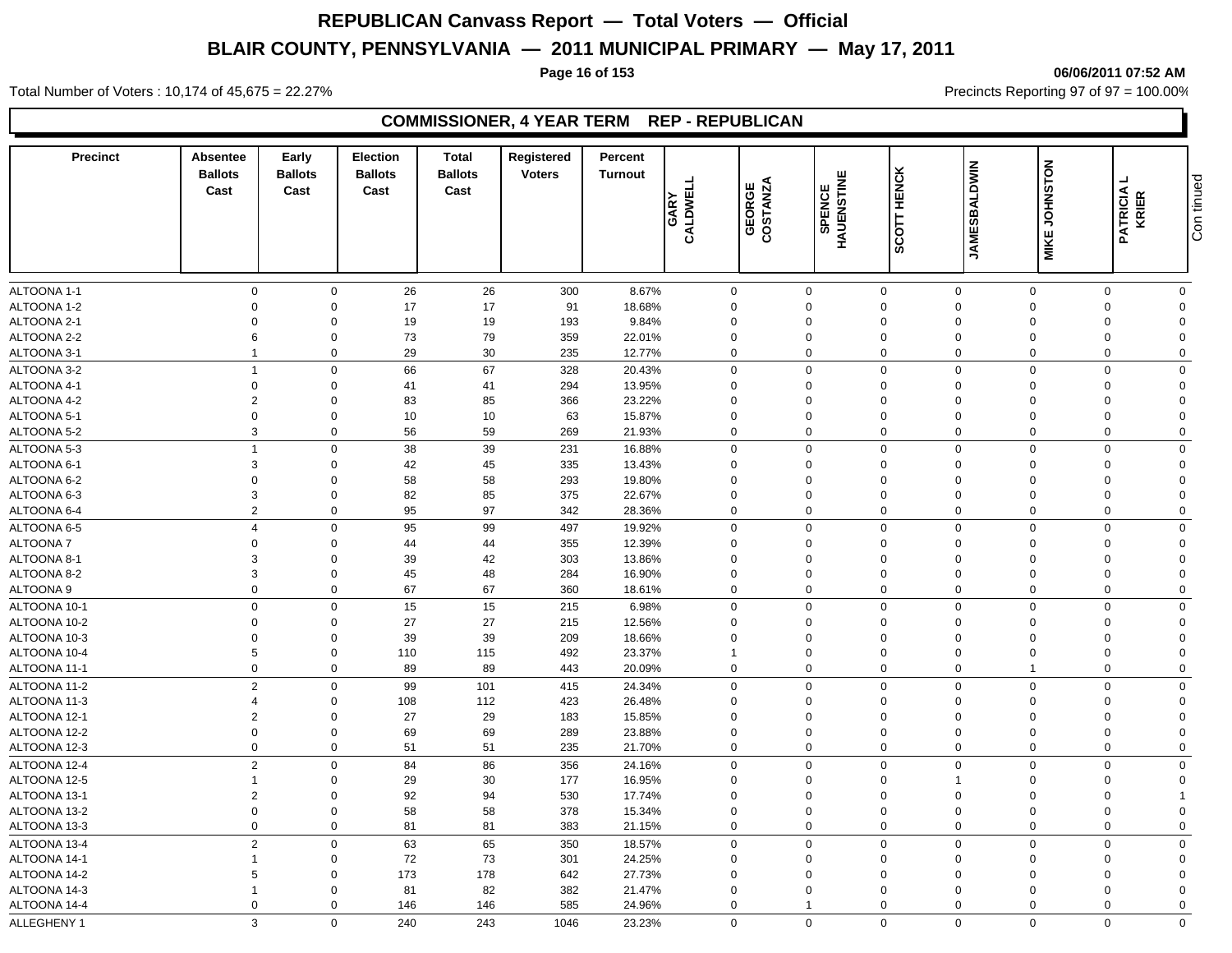#### **Precinct Absentee Ballots Cast Cast Early Ballots Election Ballots**  Cast **Cast Total Registered Ballots**  FREED COSTANZA<br>
CALDWELL<br>
CALDWELL<br>
COSTANZA<br>
COSTANZA<br>
SCOTT HENCK<br>
MIKE JOHNSTON<br>
MIKE JOHNSTON<br>
PATRICIA L<br>
PATRICIA L **Turnout Percent THE CALDWELL<br>CALDWELL<br>GEORGE<br>COSTANZA<br>SPENCE** ALLEGHENY 2 6 0 241 247 956 25.84% 0 0 0 0 0 0 ALLEGHENY 3 11 0 32 43 164 26.22% 0 0 0 0 0 0 0 ALLEGHENY 4 3 0 78 81 440 18.41% 0 0 0 0 0 ANTIS TWP 1 2 0 208 210 1132 18.55% 0 0 0 0 0 0 0 ANTIS TWP 2 0 0 115 668 17.22% 0 0 0 0 0 0 ANTIS TWP 3 1 0 149 150 835 17.96% 0 0 1 0 0 0 0 BELLWOOD BORO 0 0 105 105 690 15.22% 0 0 0 0 0 0 0 BLAIR - CATFISH 3 0 213 216 731 29.55% 0 0 0 0 0 0 0 BLAIR - E HOLBG 8 0 406 414 1368 30.26% 0 0 0 0 0 0 0 CATHARINE TWP 0 0 119 119 358 33.24% 0 0 0 0 0 0 0 DUNCANSVILLE 1 0 120 121 513 23.59% 0 0 0 0 0 0 0 FRANKSTOWN TWP1 0 0 109 109 281 38.79% 0 0 0 0 0 0 0 FRANKSTOWN TWP2 3 0 430 433 1699 25.49% 0 0 0 0 0 0 0 FRANKSTOWN TWP3 8 0 480 488 1815 26.89% 0 0 0 0 0 0 0 FREEDOM TWP 1 0 0 83 83 453 18.32% 0 0 0 0 0 0 0 FREEDOM TWP 2 3 0 156 159 859 18.51% 0 0 0 0 0 0 0 GREENFIELD TWP1 0 0 107 107 549 19.49% 0 0 0 0 0 0 0 GREENFIELD TWP2 0 0 24 24 71 33.80% 0 0 0 0 0 0 0 GREENFIELD TWP3 0 0 118 118 631 18.70% 0 0 0 0 0 0 0 HOLLIDAYSBURG 1 0 0 52 52 235 22.13% 0 0 0 0 0 0 0 HOLLIDAYSBURG 2 3 0 96 99 320 30.94% 0 0 0 0 0 0 0 HOLLIDAYSBURG 3 1 0 30 31 173 17.92% 0 0 0 0 0 0 0 HOLLIDAYSBURG 4 0 0 105 105 318 33.02% 0 0 0 0 0 0 0 HOLLIDAYSBURG 5 8 0 126 134 335 40.00% 0 0 0 0 0 0 0 HOLLIDAYSBURG 6 13 0 131 144 461 31.24% 0 0 0 0 0 0 HOLLIDAYSBURG 7 3 0 122 125 341 36.66% 0 0 0 0 0 0 HUSTON TWP 0 0 109 109 558 19.53% 0 0 0 0 0 0 0 JUNIATA TWP 2 0 109 111 479 23.17% 0 0 0 0 0 0 0 LOGAN TWP 1 4 0 182 186 743 25.03% 0 0 0 0 0 0 0 LOGAN TWP 2 2 0 203 205 863 23.75% 0 0 0 0 0 0 0 LOGAN TWP 3 4 0 158 162 490 33.06% 0 0 0 0 0 0 0 LOGAN TWP 4 2 0 144 146 656 22.26% 0 0 0 0 0 0 0 LOGAN TWP 5 3 0 148 151 677 22.30% 0 0 0 0 0 0 0 LOGAN TWP 6 0 0 185 185 899 20.58% 0 0 0 0 0 0 0 LOGAN TWP 7 0 0 101 101 300 33.67% 0 0 0 0 0 0 0 MARTINSBURG 1 2 0 105 107 402 26.62% 0 0 0 0 0 0 0 MARTINSBURG 2 1 0 98 99 528 18.75% 0 0 0 0 0 0 0 NEWRY BORO 0 0 21 21 88 23.86% 0 0 0 0 0 0 0 NORTH WOODBURY 5 0 208 213 1254 16.99% 0 0 0 0 1 0

ROARING SPG 1 0 0 45 45 249 18.07% 0 0 0 0 0 0 0

ROARING SPG 2 1 0 99 100 432 23.15% 0 0 0 0 0 0 0

Total Number of Voters : 10,174 of 45,675 = 22.27% Precincts Reporting 97 of 97 = 100.00%

### **COMMISSIONER, 4 YEAR TERM REP**

**Page 17 of 153 06/06/2011 07:52 AM**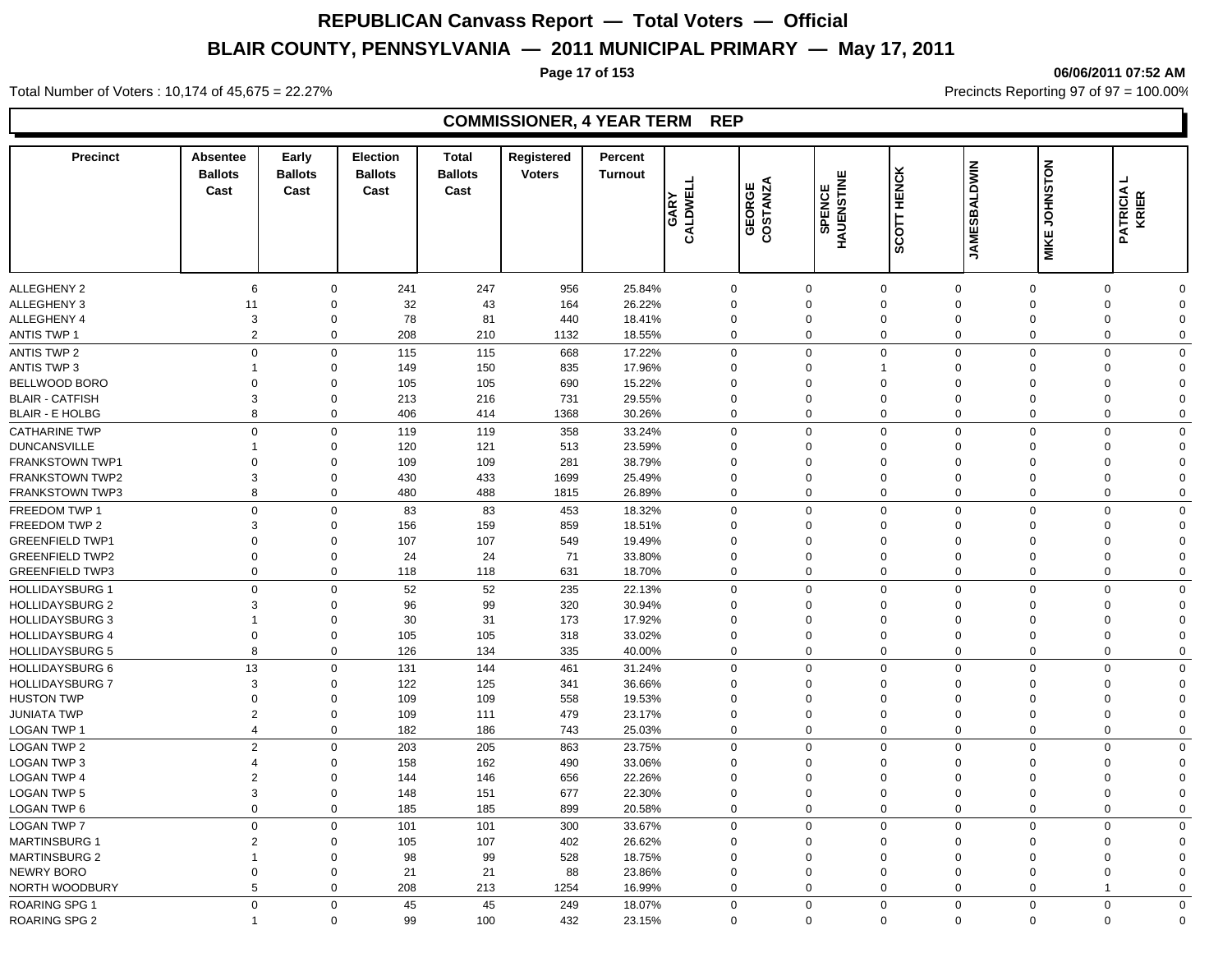**Page 18 of 153 06/06/2011 07:52 AM**

#### Total Number of Voters : 10,174 of 45,675 = 22.27% **Precincts Reporting 97 of 97 = 100.00%** Precincts Reporting 97 of 97 = 100.00%

| <b>Precinct</b>      | Absentee<br><b>Ballots</b><br>Cast | Early<br><b>Ballots</b><br>Cast | <b>Election</b><br><b>Ballots</b><br>Cast | Total<br><b>Ballots</b><br>Cast | Registered<br><b>Voters</b> | Percent<br>Turnout | GARY<br>ALDWEI<br>ئ | GEORGE<br>COSTANZA | <b>SPENCE</b><br>AUENSTINE<br>Î | <b>HENCK</b><br>Ω<br>ခြ | $\frac{2}{5}$<br>≏<br>m<br>ທ<br>ш<br>Σ | $\overline{5}$<br>i¥<br>≆<br>$\overline{c}$<br>ш<br><b>MIKI</b> | <b>ATRICIA</b><br>KRIER<br>$\mathbf{a}$ |  |
|----------------------|------------------------------------|---------------------------------|-------------------------------------------|---------------------------------|-----------------------------|--------------------|---------------------|--------------------|---------------------------------|-------------------------|----------------------------------------|-----------------------------------------------------------------|-----------------------------------------|--|
| <b>ROARING SPG 3</b> |                                    | 0                               | 79                                        | 83                              | 341                         | 24.34%             | $\mathbf 0$         | $\Omega$           |                                 |                         | $\Omega$                               |                                                                 |                                         |  |
| SNYDER TWP 1         |                                    | $\Omega$                        | 86                                        | 86                              | 537                         | 16.01%             |                     | $\Omega$           |                                 | 0                       | $\Omega$                               |                                                                 |                                         |  |
| SNYDER TWP 2         | $\Omega$                           | $\mathbf 0$                     | 133                                       | 133                             | 739                         | 18.00%             | $\Omega$            | $\Omega$           |                                 | $\mathbf 0$             | $\mathbf 0$                            |                                                                 |                                         |  |
| <b>TAYLOR TWP</b>    | $\Omega$                           | $\mathbf 0$                     | 235                                       | 235                             | 1181                        | 19.90%             | $\Omega$            | $\Omega$           |                                 | $\Omega$                | 0                                      | $\Omega$                                                        |                                         |  |
| <b>TYRONE TWP 1</b>  |                                    | $\Omega$                        | 72                                        | 72                              | 373                         | 19.30%             |                     |                    |                                 |                         |                                        |                                                                 |                                         |  |
| TYRONE TWP 2         |                                    | $\Omega$                        | 75                                        | 77                              | 344                         | 22.38%             |                     |                    |                                 |                         |                                        |                                                                 |                                         |  |
| <b>TYRONE BORO 1</b> |                                    | $\Omega$                        | 90                                        | 91                              | 346                         | 26.30%             |                     |                    |                                 |                         |                                        |                                                                 |                                         |  |
| TYRONE BORO 2        | $\Omega$                           | 0                               | 42                                        | 42                              | 249                         | 16.87%             | $\mathbf 0$         |                    |                                 | 0                       | 0                                      |                                                                 |                                         |  |
| TYRONE BORO 3        | $\Omega$                           | $\mathbf 0$                     | 32                                        | 32                              | 213                         | 15.02%             | $\mathbf 0$         | $\Omega$           |                                 | $\mathbf 0$             | $\mathbf 0$                            | $\Omega$                                                        | O                                       |  |
| TYRONE BORO 4        |                                    | $\Omega$                        | 24                                        | 25                              | 157                         | 15.92%             |                     |                    |                                 | $\Omega$                | $\Omega$                               |                                                                 |                                         |  |
| TYRONE BORO 5        |                                    | $\Omega$                        | 54                                        | 54                              | 208                         | 25.96%             |                     |                    |                                 |                         |                                        |                                                                 |                                         |  |
| TYRONE BORO 6        |                                    | 0                               | 109                                       | 109                             | 399                         | 27.32%             |                     |                    |                                 | 0                       |                                        |                                                                 |                                         |  |
| <b>TYRONE BORO 7</b> | $\Omega$                           | $\mathbf 0$                     | 62                                        | 62                              | 298                         | 20.81%             | $\mathbf 0$         | $\Omega$           |                                 | 0                       | $\mathbf 0$                            |                                                                 |                                         |  |
| WILLIAMSBURG         | $\Omega$                           | $\mathbf 0$                     | 128                                       | 128                             | 516                         | 24.81%             | $\Omega$            | $\Omega$           |                                 | 0                       | $\mathbf 0$                            | $\Omega$                                                        | 0                                       |  |
| WOODBURY TWP         |                                    | 0                               | 131                                       | 132                             | 638                         | 20.69%             |                     |                    |                                 |                         |                                        |                                                                 |                                         |  |
| <b>Totals</b>        | 174                                | $\mathbf{0}$                    | 10000                                     | 10174                           | 45675                       |                    |                     |                    |                                 |                         |                                        |                                                                 |                                         |  |
|                      |                                    |                                 |                                           |                                 |                             |                    |                     |                    |                                 |                         |                                        |                                                                 |                                         |  |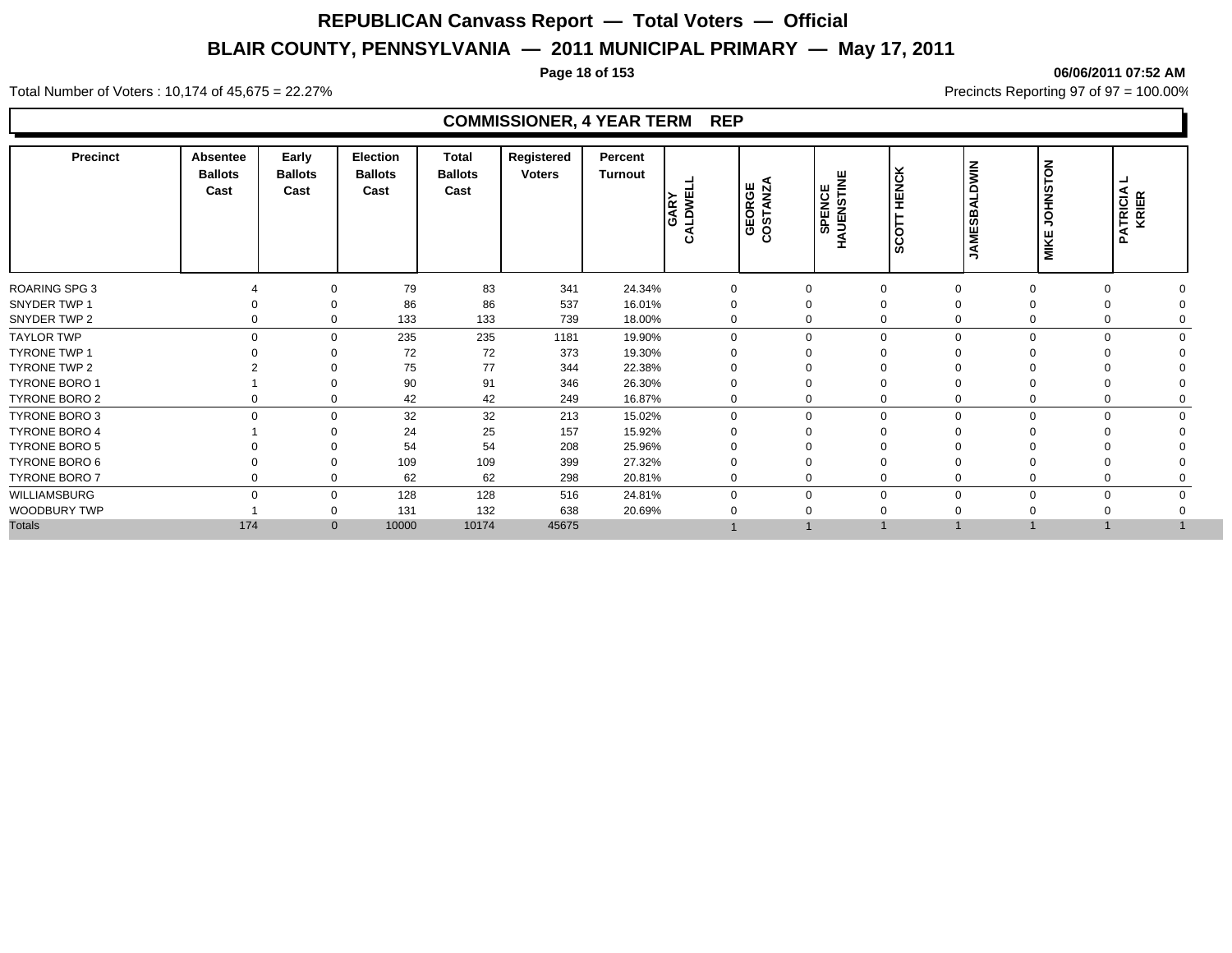### **Page 19 of 153 06/06/2011 07:52 AM**

Total Number of Voters : 10,174 of 45,675 = 22.27% **Precincts Reporting 97 of 97 = 100.00%** Precincts Reporting 97 of 97 = 100.00%

### **COMMISSIONER, 4 YEAR TERM REP - REPUBLICAN**

| <b>Precinct</b> | Absentee<br><b>Ballots</b><br>Cast | Early<br><b>Ballots</b><br>Cast | <b>Election</b><br><b>Ballots</b><br>Cast | Total<br><b>Ballots</b><br>Cast | Registered<br><b>Voters</b> | Percent<br><b>Turnout</b> | <b>LEYDIG</b><br>KERRY | <b>LUTHER</b><br><b>PAUL</b> | FRITZ<br>MAXWEL | ERIK MENTZER                | <b>METZGAR</b><br><b>JOE</b> | PEACHMAN<br>DON | ALAN SMITHEE         | Con tinued           |
|-----------------|------------------------------------|---------------------------------|-------------------------------------------|---------------------------------|-----------------------------|---------------------------|------------------------|------------------------------|-----------------|-----------------------------|------------------------------|-----------------|----------------------|----------------------|
|                 |                                    |                                 |                                           |                                 |                             |                           |                        |                              |                 |                             |                              |                 |                      |                      |
| ALTOONA 1-1     | $\mathbf 0$                        | $\mathbf 0$                     | 26                                        | 26                              | 300                         | 8.67%                     | $\mathbf 0$            | $\mathbf 0$                  |                 | $\mathbf 0$                 | $\mathbf 0$                  | $\mathbf 0$     | 0                    | $\mathbf 0$          |
| ALTOONA 1-2     | $\Omega$                           | $\mathbf 0$                     | 17                                        | 17                              | 91                          | 18.68%                    | $\Omega$               | $\mathbf 0$                  |                 | $\mathbf 0$                 | $\overline{0}$               | $\Omega$        | $\Omega$             | $\Omega$             |
| ALTOONA 2-1     | $\Omega$                           | $\mathbf 0$                     | 19                                        | 19                              | 193                         | 9.84%                     | $\mathbf 0$            | $\mathbf 0$                  |                 | $\mathbf 0$                 | $\overline{0}$               | $\Omega$        | $\Omega$             | $\Omega$             |
| ALTOONA 2-2     | 6                                  | $\Omega$                        | 73                                        | 79                              | 359                         | 22.01%                    | $\mathbf 0$            | $\mathbf 0$                  |                 | $\mathbf 0$                 | $\overline{0}$               | $\Omega$        | $\Omega$             | $\Omega$             |
| ALTOONA 3-1     |                                    | $\mathbf 0$                     | 29                                        | 30                              | 235                         | 12.77%                    | $\mathbf 0$            | $\mathbf 0$                  |                 | $\mathbf 0$                 | $\overline{0}$               | $\Omega$        | $\Omega$             | $\Omega$             |
| ALTOONA 3-2     | $\overline{1}$                     | $\mathbf 0$                     | 66                                        | 67                              | 328                         | 20.43%                    | $\mathbf 0$            | $\mathbf 0$                  |                 | $\mathbf 0$                 | $\mathbf 0$                  | $\mathbf 0$     | $\Omega$             | $\mathbf 0$          |
| ALTOONA 4-1     | $\mathbf 0$                        | $\mathbf 0$                     | 41                                        | 41                              | 294                         | 13.95%                    | $\Omega$               | $\Omega$                     |                 | $\mathbf 0$                 | $\Omega$                     | $\Omega$        | $\Omega$             | $\Omega$             |
| ALTOONA 4-2     | $\overline{2}$                     | $\mathbf 0$                     | 83                                        | 85                              | 366                         | 23.22%                    | $\Omega$               | $\Omega$                     |                 | $\mathbf 0$                 | $\Omega$                     | $\Omega$        | $\Omega$             | $\Omega$             |
| ALTOONA 5-1     | $\Omega$                           | $\Omega$                        | 10                                        | 10                              | 63                          | 15.87%                    | $\mathbf 0$            | $\Omega$                     |                 | $\mathbf 0$                 | $\Omega$                     | $\Omega$        | $\Omega$             | $\Omega$             |
| ALTOONA 5-2     | $\mathbf{3}$                       | $\mathbf 0$                     | 56                                        | 59                              | 269                         | 21.93%                    | $\mathbf 0$            | $\mathbf 0$                  |                 | $\mathbf 0$                 | $\mathbf 0$                  | $\Omega$        | $\Omega$             | $\Omega$             |
| ALTOONA 5-3     | $\overline{1}$                     | $\mathbf 0$                     | 38                                        | 39                              | 231                         | 16.88%                    | $\mathbf{0}$           | $\mathbf 0$                  |                 | $\mathbf 0$                 | $\mathbf 0$                  | $\mathbf 0$     | $\Omega$             | $\mathbf 0$          |
| ALTOONA 6-1     | 3                                  | $\mathbf 0$                     | 42                                        | 45                              | 335                         | 13.43%                    | $\mathbf 0$            | $\mathbf 0$                  |                 | $\mathbf 0$                 | $\Omega$                     | $\Omega$        | $\Omega$             | $\Omega$             |
| ALTOONA 6-2     | $\Omega$                           | $\Omega$                        | 58                                        | 58                              | 293                         | 19.80%                    | $\Omega$               | $\Omega$                     |                 | $\mathbf 0$                 | $\Omega$                     | $\Omega$        | $\Omega$             | $\Omega$             |
| ALTOONA 6-3     | 3                                  | $\Omega$                        | 82                                        | 85                              | 375                         | 22.67%                    | $\Omega$               | $\Omega$                     |                 | $\mathbf 0$                 | $\Omega$                     | $\Omega$        | $\Omega$             | $\Omega$             |
| ALTOONA 6-4     | $\overline{2}$                     | $\mathbf 0$                     | 95                                        | 97                              | 342                         | 28.36%                    | $\Omega$               | $\mathbf 0$                  |                 | $\mathbf 0$                 | $\Omega$                     | $\Omega$        | $\Omega$             | $\Omega$             |
| ALTOONA 6-5     | $\overline{4}$                     | $\mathbf 0$                     | 95                                        | 99                              | 497                         | 19.92%                    | $\mathbf 0$            | $\mathbf 0$                  |                 | $\mathbf 0$                 | $\mathbf 0$                  | $\mathbf 0$     | $\Omega$             | $\mathbf 0$          |
| ALTOONA 7       | $\Omega$                           | $\Omega$                        | 44                                        | 44                              | 355                         | 12.39%                    | $\mathbf 0$            | $\Omega$                     |                 | $\mathbf 0$                 | $\Omega$                     | $\Omega$        | $\Omega$             | $\Omega$             |
| ALTOONA 8-1     | 3                                  | $\Omega$                        | 39                                        | 42                              | 303                         | 13.86%                    | $\Omega$               | $\Omega$                     |                 | $\mathbf 0$                 |                              | $\Omega$        | O                    | $\Omega$             |
| ALTOONA 8-2     | 3                                  | $\mathbf 0$                     | 45                                        | 48                              | 284                         | 16.90%                    | $\Omega$               | $\mathbf 0$                  |                 | $\mathbf 0$                 | $\overline{0}$               | $\Omega$        | $\Omega$             | $\Omega$             |
| ALTOONA 9       | $\mathbf 0$                        | $\mathbf 0$                     | 67                                        | 67                              | 360                         | 18.61%                    | $\mathbf 0$            | $\mathbf 0$                  |                 | $\mathbf 0$                 | $\overline{0}$               | $\Omega$        | $\Omega$             | $\Omega$             |
| ALTOONA 10-1    | $\mathbf 0$                        | $\mathbf 0$                     | 15                                        | 15                              | 215                         | 6.98%                     | $\mathbf 0$            | $\mathbf 0$                  |                 | $\mathbf 0$                 | $\overline{0}$               | $\Omega$        | $\Omega$             | $\mathbf 0$          |
| ALTOONA 10-2    | $\Omega$                           | $\Omega$                        | 27                                        | 27                              | 215                         | 12.56%                    | $\mathbf 0$            | $\Omega$                     |                 | $\mathbf 0$                 | $\overline{0}$               | $\Omega$        | $\Omega$             | $\Omega$             |
| ALTOONA 10-3    | $\Omega$                           | $\Omega$                        | 39                                        | 39                              | 209                         | 18.66%                    | $\Omega$               | $\mathbf 0$                  |                 | $\mathbf 0$                 | $\Omega$                     | $\Omega$        | $\Omega$             | $\Omega$             |
| ALTOONA 10-4    | 5                                  | $\mathbf 0$                     | 110                                       | 115                             | 492                         | 23.37%                    | $\mathbf 0$            | $\mathbf 0$                  |                 | $\mathbf 0$                 | $\overline{0}$               | $\Omega$        | $\Omega$             | $\Omega$             |
| ALTOONA 11-1    | $\mathbf 0$                        | $\mathbf 0$                     | 89                                        | 89                              | 443                         | 20.09%                    | $\mathbf 0$            | $\mathbf 0$                  |                 | $\mathbf 0$                 | $\overline{0}$               | $\Omega$        | $\Omega$             | $\Omega$             |
| ALTOONA 11-2    | $\sqrt{2}$                         | $\mathbf 0$                     | 99                                        | 101                             | 415                         | 24.34%                    | $\mathbf 0$            | $\mathbf 0$                  |                 | $\mathbf 0$                 | $\mathbf 0$                  | $\Omega$        | $\Omega$             | $\Omega$             |
| ALTOONA 11-3    | $\overline{4}$                     | $\mathbf 0$                     | 108                                       | 112                             | 423                         | 26.48%                    | $\mathbf 0$            | $\mathbf 0$                  |                 | $\mathbf 0$                 | $\overline{0}$               | $\Omega$        | $\Omega$             | $\Omega$             |
| ALTOONA 12-1    | $\overline{2}$                     | $\mathbf 0$                     | 27                                        | 29                              | 183                         | 15.85%                    | $\mathbf 0$            | $\mathbf 0$                  |                 | $\mathbf 0$                 | $\overline{0}$               | $\Omega$        | $\Omega$             | $\Omega$             |
| ALTOONA 12-2    | $\Omega$                           | $\mathbf 0$                     | 69                                        | 69                              | 289                         | 23.88%                    | $\mathbf 0$            | $\mathbf 0$                  |                 | $\mathbf 0$                 | $\overline{0}$               | $\Omega$        | $\Omega$             | $\Omega$             |
| ALTOONA 12-3    | $\mathbf 0$                        | $\mathbf 0$                     | 51                                        | 51                              | 235                         | 21.70%                    | $\mathbf 0$            | $\mathbf 0$                  |                 | $\mathbf 0$                 | $\overline{0}$               | $\mathbf 0$     | $\mathbf 0$          | $\Omega$             |
| ALTOONA 12-4    | $\overline{2}$                     | $\mathbf 0$                     | 84                                        | 86                              | 356                         | 24.16%                    | $\Omega$               | $\mathbf 0$                  |                 | $\mathbf 0$                 | $\Omega$                     | $\Omega$        | $\Omega$             | $\Omega$             |
| ALTOONA 12-5    | $\overline{1}$                     | $\mathbf 0$                     | 29                                        | 30                              | 177                         | 16.95%                    | $\Omega$               | $\Omega$                     |                 | $\mathbf 0$                 | $\Omega$                     | $\Omega$        | $\Omega$             | $\Omega$             |
| ALTOONA 13-1    | $\overline{2}$                     | $\mathbf 0$                     | 92                                        | 94                              | 530                         | 17.74%                    | $\mathbf 0$            | $\mathbf 0$                  |                 | $\mathbf 0$                 | $\overline{0}$               | $\Omega$        | $\Omega$             | $\Omega$             |
| ALTOONA 13-2    | $\mathbf 0$                        | $\mathbf 0$                     | 58                                        | 58                              | 378                         | 15.34%                    | $\mathbf 0$            | $\mathbf 0$                  |                 | $\mathbf 0$                 | $\overline{0}$               | $\Omega$        | $\mathbf 0$          |                      |
| ALTOONA 13-3    | $\mathbf 0$                        | $\mathbf 0$                     | 81                                        | 81                              | 383                         | 21.15%                    | $\mathbf 0$            | $\boldsymbol{0}$             |                 | $\mathbf 0$                 | $\overline{0}$               | $\Omega$        | $\Omega$             | $\mathbf 0$          |
| ALTOONA 13-4    | 2                                  | $\mathbf 0$                     | 63                                        | 65                              |                             | 18.57%                    | $\Omega$               | $\mathbf{0}$                 |                 | $\mathbf 0$                 | $\mathbf{0}$                 | $\Omega$        | $\Omega$             | $\mathbf 0$          |
|                 |                                    |                                 |                                           |                                 | 350                         |                           |                        |                              |                 |                             |                              |                 |                      |                      |
| ALTOONA 14-1    | 5                                  | $\mathbf 0$                     | 72                                        | 73                              | 301                         | 24.25%                    | $\Omega$<br>$\Omega$   | $\mathbf 0$<br>$\Omega$      |                 | $\mathbf 0$<br>$\mathbf{1}$ | $\Omega$<br>$\Omega$         | $\Omega$        | $\Omega$<br>$\Omega$ | $\Omega$<br>$\Omega$ |
| ALTOONA 14-2    | $\overline{1}$                     | $\mathbf 0$                     | 173                                       | 178                             | 642                         | 27.73%                    |                        |                              |                 |                             | $\Omega$                     | $\Omega$        | $\Omega$             | $\Omega$             |
| ALTOONA 14-3    |                                    | $\mathbf 0$                     | 81                                        | 82                              | 382                         | 21.47%                    | 0                      | $\mathbf 0$                  |                 | $\mathbf 0$                 |                              | $\Omega$        |                      |                      |
| ALTOONA 14-4    | $\mathbf 0$                        | $\mathbf 0$                     | 146                                       | 146                             | 585                         | 24.96%                    | $\mathbf 0$            | $\mathbf 0$                  |                 | $\mathbf 0$                 | $\mathbf 0$                  | $\Omega$        | $\Omega$             | $\mathbf 0$          |
| ALLEGHENY 1     | 3                                  | $\Omega$                        | 240                                       | 243                             | 1046                        | 23.23%                    | $\Omega$               | $\mathbf{0}$                 |                 | $\Omega$                    | $\Omega$                     | $\Omega$        | $\Omega$             | $\Omega$             |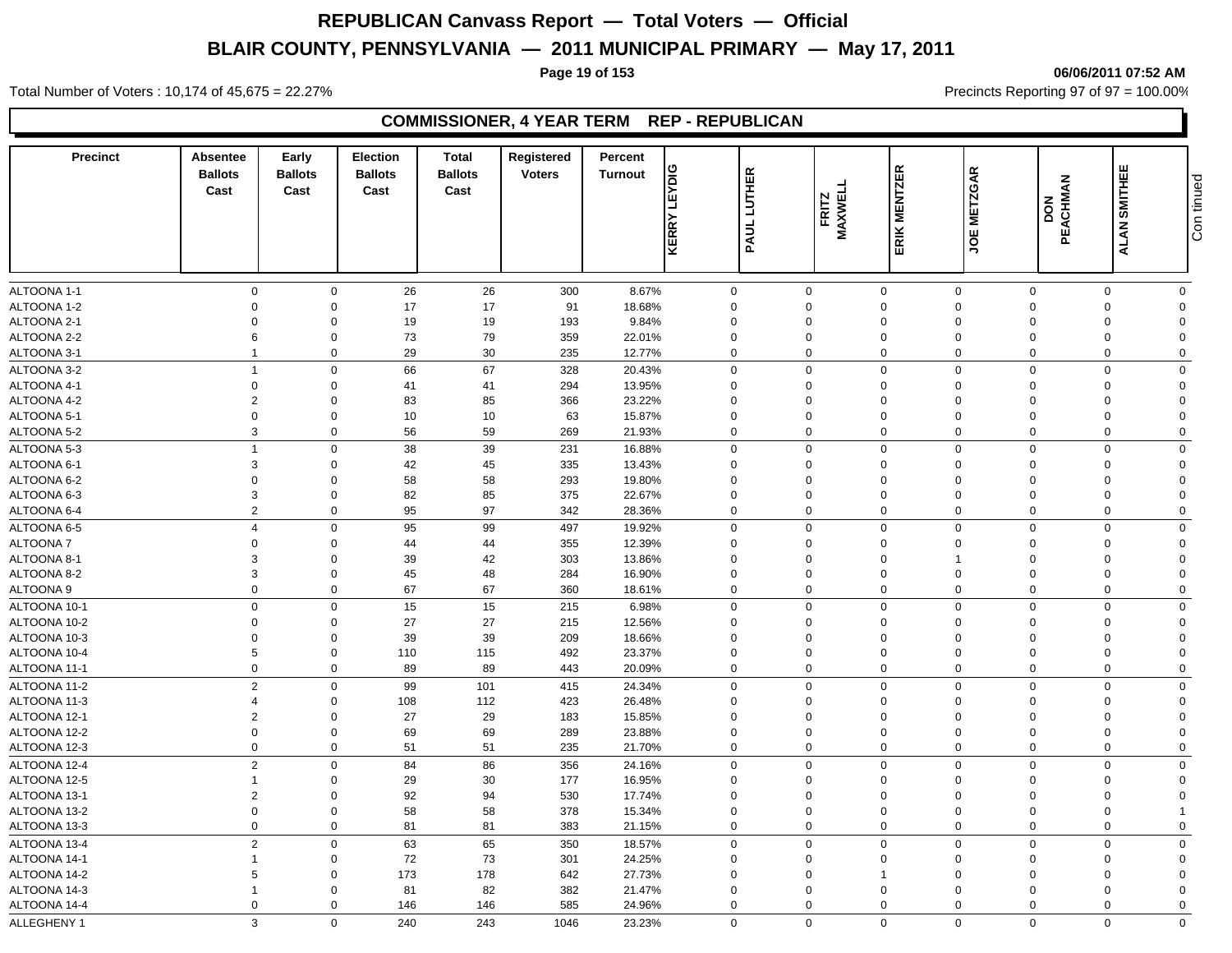**Page 20 of 153 06/06/2011 07:52 AM**

#### Total Number of Voters : 10,174 of 45,675 = 22.27% **Precincts Reporting 97 of 97 = 100.00%** Precincts Reporting 97 of 97 = 100.00%

| <b>Precinct</b>                                  | Absentee<br><b>Ballots</b><br>Cast | Early<br><b>Ballots</b><br>Cast | <b>Election</b><br><b>Ballots</b><br>Cast | <b>Total</b><br><b>Ballots</b><br>Cast | Registered<br><b>Voters</b> | Percent<br><b>Turnout</b> | <b>EYDIG</b><br>□<br>KERRY | <b>LUTHER</b><br>PAUL | FRITZ<br>MAXWELL | <b>ERIK MENTZER</b> | <b>METZGAR</b><br>ξ | PEACHMAN<br><b>NOQ</b> | <b>ALAN SMITHEE</b>     |                         |
|--------------------------------------------------|------------------------------------|---------------------------------|-------------------------------------------|----------------------------------------|-----------------------------|---------------------------|----------------------------|-----------------------|------------------|---------------------|---------------------|------------------------|-------------------------|-------------------------|
|                                                  |                                    |                                 |                                           |                                        |                             |                           |                            |                       |                  |                     |                     |                        |                         |                         |
| <b>ALLEGHENY 2</b>                               | 6                                  | 0                               | 241                                       | 247                                    | 956                         | 25.84%                    |                            | $\mathbf 0$           | 0                | $\mathbf 0$         | $\mathbf 0$         | $\mathbf 0$            | 0                       | $\Omega$                |
| <b>ALLEGHENY 3</b>                               | 11                                 | $\mathbf 0$                     | 32                                        | 43                                     | 164                         | 26.22%                    |                            | $\Omega$              | $\Omega$         | $\mathbf 0$         | $\Omega$            | $\Omega$               | 0                       | $\Omega$                |
| ALLEGHENY 4                                      | 3                                  | 0                               | 78                                        | 81                                     | 440                         | 18.41%                    |                            | $\Omega$              | $\Omega$         | $\mathbf 0$         | $\mathbf{0}$        | $\mathbf 0$            | 0                       | $\Omega$                |
| <b>ANTIS TWP 1</b>                               | 2                                  | $\mathbf 0$                     | 208                                       | 210                                    | 1132                        | 18.55%                    |                            | $\Omega$              | $\Omega$         | $\mathbf 0$         | $\mathbf 0$         | $\mathbf 0$            | $\mathbf 0$             | $\Omega$                |
| ANTIS TWP 2                                      | $\mathbf 0$                        | 0                               | 115                                       | 115                                    | 668                         | 17.22%                    |                            | $\mathbf 0$           | 0                | $\mathbf 0$         | $\mathbf 0$         | $\Omega$               | $\mathbf 0$             | $\Omega$                |
| <b>ANTIS TWP 3</b>                               | 1                                  | 0                               | 149                                       | 150                                    | 835                         | 17.96%                    |                            | $\Omega$              | $\Omega$         | $\mathbf 0$         | $\Omega$            | $\Omega$               | 0                       | $\Omega$                |
| BELLWOOD BORO                                    | $\mathbf 0$                        | 0                               | 105                                       | 105                                    | 690                         | 15.22%                    |                            | $\Omega$              | $\Omega$         | $\mathbf 0$         | $\mathbf 0$         | $\Omega$               | 0                       | $\Omega$                |
| <b>BLAIR - CATFISH</b>                           | 3                                  | $\mathbf 0$                     | 213                                       | 216                                    | 731                         | 29.55%                    |                            | $\Omega$              | $\Omega$         | $\mathbf 0$         | $\Omega$            | $\Omega$               | $\Omega$                | $\Omega$                |
| <b>BLAIR - E HOLBG</b>                           | 8                                  | $\mathbf 0$                     | 406                                       | 414                                    | 1368                        | 30.26%                    |                            | $\mathbf 0$           | 0                | $\mathbf 0$         | $\mathbf 0$         | $\overline{0}$         | $\mathbf 0$             | $\mathbf 0$             |
| <b>CATHARINE TWP</b>                             | $\Omega$                           | $\mathbf 0$                     | 119                                       | 119                                    | 358                         | 33.24%                    |                            | $\Omega$              | $\mathbf 0$      | $\mathbf{0}$        | $\mathbf 0$         | $\Omega$               | $\mathbf 0$             | $\Omega$                |
| <b>DUNCANSVILLE</b>                              | -1                                 | $\mathbf 0$                     | 120                                       | 121                                    | 513                         | 23.59%                    |                            | $\Omega$              | $\Omega$         | $\mathbf 0$         | $\mathbf 0$         | $\Omega$               | $\mathbf 0$             | $\Omega$                |
| <b>FRANKSTOWN TWP1</b>                           | $\Omega$                           | $\Omega$                        | 109                                       | 109                                    | 281                         | 38.79%                    | $\Omega$                   |                       | -1               | $\mathbf 0$         | $\Omega$            | $\Omega$               | $\Omega$                | $\Omega$                |
| <b>FRANKSTOWN TWP2</b>                           | 3                                  | $\mathbf 0$                     | 430                                       | 433                                    | 1699                        | 25.49%                    |                            | $\Omega$              | $\Omega$         | $\mathbf 0$         | $\Omega$            | $\Omega$               | $\mathbf 0$             | $\Omega$                |
| <b>FRANKSTOWN TWP3</b>                           | 8                                  | $\mathbf 0$                     | 480                                       | 488                                    | 1815                        | 26.89%                    |                            | $\Omega$              | $\mathbf 0$      | $\mathbf 0$         | $\mathbf 0$         | $\mathbf 0$            | $\mathbf 0$             | $\Omega$                |
| FREEDOM TWP 1                                    | $\overline{0}$                     | $\mathbf 0$                     | 83                                        | 83                                     | 453                         | 18.32%                    |                            | $\mathbf 0$           | 0                | $\mathbf 0$         | $\mathbf 0$         | $\mathbf 0$            | $\mathbf 0$             | $\mathbf 0$             |
| FREEDOM TWP 2                                    | 3                                  | $\mathbf 0$                     | 156                                       | 159                                    | 859                         | 18.51%                    |                            | $\Omega$              | $\Omega$         | $\mathbf 0$         | $\Omega$            | $\Omega$               | 0                       | $\Omega$                |
| <b>GREENFIELD TWP1</b>                           | $\Omega$                           | $\mathbf 0$                     | 107                                       | 107                                    | 549                         | 19.49%                    | $\Omega$                   |                       | $\Omega$         | $\mathbf 0$         | $\Omega$            | $\Omega$               | $\mathbf 0$             | $\Omega$                |
| <b>GREENFIELD TWP2</b>                           | $\overline{0}$                     | $\Omega$                        | 24                                        | 24                                     | 71                          | 33.80%                    |                            | $\Omega$              | $\Omega$         | $\mathbf 0$         | $\Omega$            | $\Omega$               | $\mathbf 0$             | $\Omega$                |
| <b>GREENFIELD TWP3</b>                           | $\overline{0}$                     | $\mathbf 0$                     | 118                                       | 118                                    | 631                         | 18.70%                    |                            | $\Omega$              | 0                | $\mathbf 0$         | $\Omega$            | $\mathbf 0$            | $\mathbf 0$             | $\Omega$                |
| <b>HOLLIDAYSBURG 1</b>                           | $\Omega$                           | 0                               | 52                                        | 52                                     | 235                         | 22.13%                    |                            | $\Omega$              | $\Omega$         | $\mathbf 0$         | $\mathbf 0$         | $\Omega$               | $\mathbf 0$             | $\Omega$                |
| <b>HOLLIDAYSBURG 2</b>                           | 3                                  | $\Omega$                        | 96                                        | 99                                     | 320                         | 30.94%                    |                            | $\Omega$              | $\Omega$         | $\mathbf 0$         | $\Omega$            | $\Omega$               | $\Omega$                | $\Omega$                |
| <b>HOLLIDAYSBURG 3</b>                           | 1                                  | $\mathbf 0$                     | 30                                        | 31                                     | 173                         | 17.92%                    | $\Omega$                   |                       | 0                | $\mathbf 0$         | $\Omega$            | $\Omega$               | $\Omega$                | $\Omega$                |
| <b>HOLLIDAYSBURG 4</b>                           | $\mathbf 0$                        | 0                               | 105                                       | 105                                    | 318                         | 33.02%                    |                            | $\mathbf 0$           | $\mathbf 0$      | $\mathbf 0$         | $\mathbf 0$         | $\mathbf 0$            | 0                       | $\mathbf 0$             |
| <b>HOLLIDAYSBURG 5</b>                           | 8                                  | 0                               | 126                                       | 134                                    | 335                         | 40.00%                    |                            | $\mathbf 0$           | $\mathbf 0$      | $\mathbf 0$         | $\mathbf 0$         | $\mathbf 0$            | 0                       | $\mathbf 0$             |
|                                                  | 13                                 |                                 |                                           | 144                                    |                             |                           |                            |                       | $\mathbf 0$      | $\mathbf 0$         | $\mathbf 0$         | $\mathbf 0$            |                         |                         |
| <b>HOLLIDAYSBURG 6</b><br><b>HOLLIDAYSBURG 7</b> | 3                                  | $\mathbf 0$<br>$\Omega$         | 131<br>122                                | 125                                    | 461<br>341                  | 31.24%<br>36.66%          | $\Omega$                   |                       | $\Omega$         | $\mathbf 0$         | $\Omega$            | $\Omega$               | $\mathbf 0$<br>$\Omega$ | $\mathbf 0$<br>$\Omega$ |
| <b>HUSTON TWP</b>                                | $\Omega$                           | $\Omega$                        | 109                                       | 109                                    |                             | 19.53%                    | $\Omega$                   |                       | $\Omega$         | $\mathbf 0$         | $\Omega$            | $\Omega$               | $\mathbf 0$             | $\Omega$                |
| <b>JUNIATA TWP</b>                               | $\overline{2}$                     | $\mathbf 0$                     | 109                                       | 111                                    | 558<br>479                  | 23.17%                    |                            | $\Omega$              | $\Omega$         | $\mathbf 0$         | $\Omega$            | $\overline{0}$         | $\mathbf 0$             | $\Omega$                |
| LOGAN TWP 1                                      | $\overline{4}$                     | $\mathbf 0$                     | 182                                       | 186                                    | 743                         | 25.03%                    |                            | $\Omega$              | $\mathbf 0$      | $\mathbf{0}$        | $\Omega$            | $\Omega$               | $\mathbf 0$             | $\Omega$                |
|                                                  |                                    |                                 |                                           |                                        |                             |                           |                            |                       |                  |                     |                     |                        |                         |                         |
| <b>LOGAN TWP 2</b>                               | $\overline{2}$                     | $\mathbf 0$                     | 203                                       | 205                                    | 863                         | 23.75%                    |                            | $\Omega$              | $\Omega$         | $\mathbf 0$         | $\mathbf 0$         | $\Omega$               | $\mathbf 0$             | $\Omega$                |
| <b>LOGAN TWP 3</b>                               | $\overline{4}$                     | $\Omega$                        | 158                                       | 162                                    | 490                         | 33.06%                    | $\Omega$                   |                       | $\Omega$         | $\mathbf 0$         | $\Omega$            | 1                      | $\Omega$                | $\Omega$                |
| <b>LOGAN TWP 4</b>                               | $\overline{2}$                     | $\mathbf 0$                     | 144                                       | 146                                    | 656                         | 22.26%                    |                            | $\mathbf 0$           | $\Omega$         | $\mathbf 0$         | $\Omega$            | $\Omega$               | $\mathbf 1$             | $\Omega$                |
| <b>LOGAN TWP 5</b>                               | 3                                  | $\mathbf 0$                     | 148                                       | 151                                    | 677                         | 22.30%                    |                            | $\mathbf 0$           | $\mathbf 0$      | $\mathbf 0$         | $\mathbf 0$         | $\overline{0}$         | $\mathbf 0$             | $\Omega$                |
| LOGAN TWP 6                                      | $\overline{0}$                     | $\mathbf 0$                     | 185                                       | 185                                    | 899                         | 20.58%                    |                            | $\mathbf 0$           | $\mathbf 0$      | $\mathbf 0$         | $\mathbf 0$         | $\overline{0}$         | $\mathbf 0$             | $\mathbf 0$             |
| <b>LOGAN TWP 7</b>                               | $\mathsf 0$                        | $\mathbf 0$                     | 101                                       | 101                                    | 300                         | 33.67%                    |                            | $\Omega$              | $\Omega$         | $\mathbf 0$         | $\Omega$            | $\Omega$               | $\mathbf 0$             | $\Omega$                |
| <b>MARTINSBURG 1</b>                             | $\overline{2}$                     | 0                               | 105                                       | 107                                    | 402                         | 26.62%                    |                            | $\Omega$              | $\Omega$         | $\mathbf 0$         | $\Omega$            | $\Omega$               | 0                       | $\Omega$                |
| <b>MARTINSBURG 2</b>                             | $\overline{1}$                     | $\mathbf 0$                     | 98                                        | 99                                     | 528                         | 18.75%                    |                            | $\mathbf 0$           | $\mathbf 0$      | $\mathbf 0$         | $\mathbf 0$         | $\mathbf 0$            | 0                       | $\Omega$                |
| NEWRY BORO                                       | $\mathbf 0$                        | $\mathbf 0$                     | 21                                        | 21                                     | 88                          | 23.86%                    |                            | $\mathbf 0$           | $\mathbf 0$      | $\mathbf 0$         | $\mathbf 0$         | $\mathbf 0$            | 0                       | $\Omega$                |
| NORTH WOODBURY                                   | 5                                  | $\mathbf 0$                     | 208                                       | 213                                    | 1254                        | 16.99%                    |                            | 0                     | $\mathbf 0$      | $\mathbf 0$         | $\mathbf 0$         | $\mathbf 0$            | 0                       | 0                       |
| ROARING SPG 1                                    | $\mathbf 0$                        | $\mathbf 0$                     | 45                                        | 45                                     | 249                         | 18.07%                    |                            | $\Omega$              | $\Omega$         | $\mathbf 0$         | $\mathbf 0$         | $\mathbf 0$            | $\mathbf 0$             | $\Omega$                |
| <b>ROARING SPG 2</b>                             |                                    | $\Omega$                        | 99                                        | 100                                    | 432                         | 23.15%                    |                            | $\Omega$              | $\mathbf 0$      | $\Omega$            | $\mathbf 0$         | $\mathbf 0$            | $\Omega$                | $\Omega$                |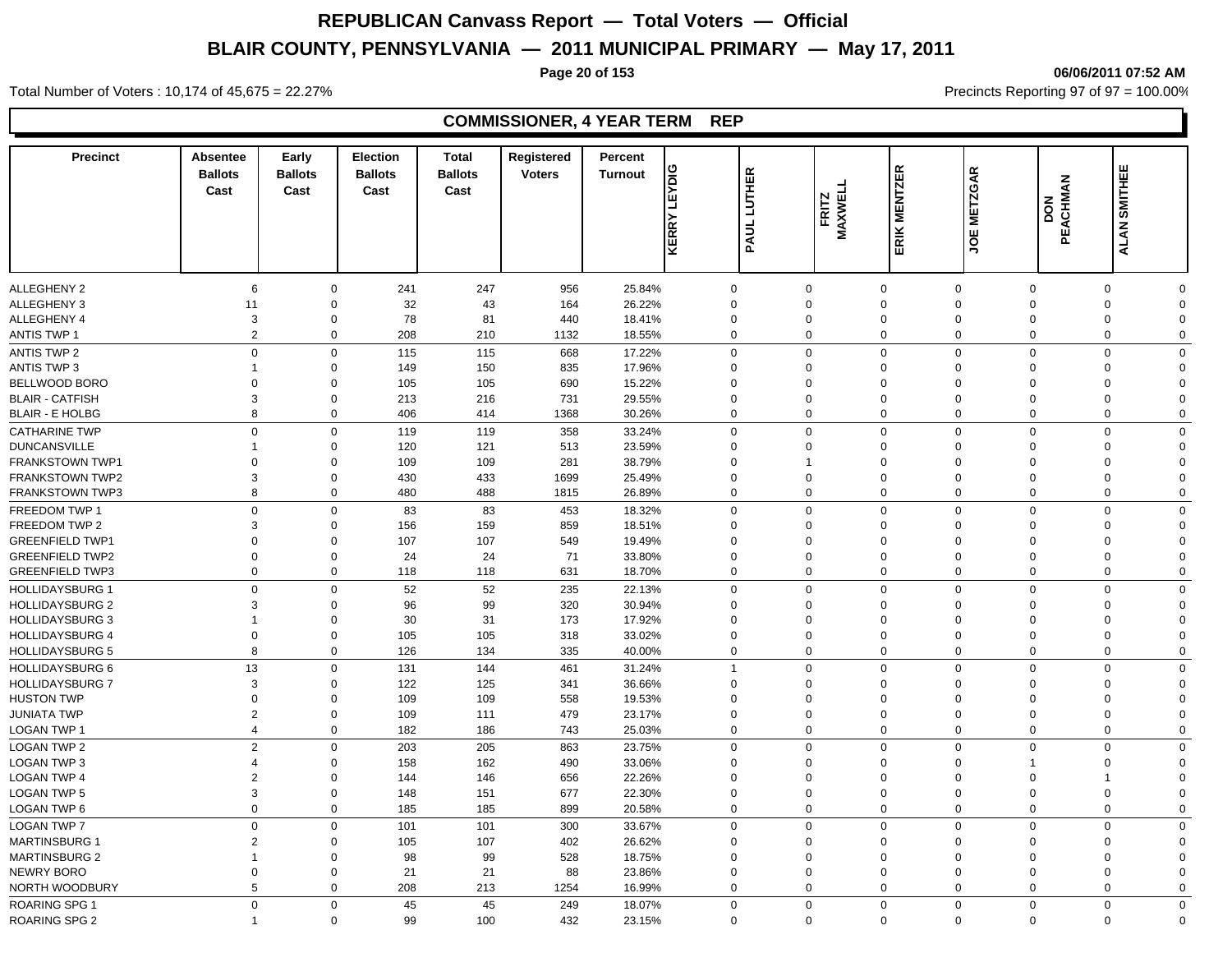**Page 21 of 153 06/06/2011 07:52 AM**

#### Total Number of Voters : 10,174 of 45,675 = 22.27% **Precincts Reporting 97 of 97 = 100.00%** Precincts Reporting 97 of 97 = 100.00%

| <b>Precinct</b>      | <b>Absentee</b><br><b>Ballots</b><br>Cast | Early<br><b>Ballots</b><br>Cast | <b>Election</b><br><b>Ballots</b><br>Cast | <b>Total</b><br><b>Ballots</b><br>Cast | Registered<br><b>Voters</b> | Percent<br>Turnout | ١g<br>KERRY | <b>LUTHER</b><br><b>PAUL</b> | FRITZ<br>MAXWELI | $\propto$<br><b>MENTZE</b><br>ERIK | <b>METZGAR</b><br><b>JOE</b> | ACHMAN<br>DON<br>ピ | <b>SMITHEE</b><br><b>ALAN</b> |  |
|----------------------|-------------------------------------------|---------------------------------|-------------------------------------------|----------------------------------------|-----------------------------|--------------------|-------------|------------------------------|------------------|------------------------------------|------------------------------|--------------------|-------------------------------|--|
| <b>ROARING SPG 3</b> |                                           | 0                               | 79                                        | 83                                     | 341                         | 24.34%             | 0           | 0                            |                  | $\mathbf 0$                        | 0                            |                    | $\mathbf 0$                   |  |
| SNYDER TWP 1         |                                           | $\Omega$                        | 86                                        | 86                                     | 537                         | 16.01%             |             | 0                            |                  | $\Omega$                           |                              |                    | $\Omega$                      |  |
| SNYDER TWP 2         | 0                                         | $\mathbf 0$                     | 133                                       | 133                                    | 739                         | 18.00%             | 0           | 0                            |                  | $\Omega$                           | 0                            |                    | 0                             |  |
| <b>TAYLOR TWP</b>    | $\Omega$                                  | $\mathbf 0$                     | 235                                       | 235                                    | 1181                        | 19.90%             | $\Omega$    | $\mathbf 0$                  |                  | $\Omega$                           | $\Omega$<br>$\Omega$         |                    | $\Omega$<br>$\Omega$          |  |
| <b>TYRONE TWP 1</b>  |                                           | $\Omega$                        | 72                                        | 72                                     | 373                         | 19.30%             |             | $\Omega$                     |                  |                                    |                              |                    |                               |  |
| TYRONE TWP 2         |                                           | $\Omega$                        | 75                                        | 77                                     | 344                         | 22.38%             |             | 0                            |                  |                                    |                              |                    |                               |  |
| <b>TYRONE BORO 1</b> |                                           |                                 | 90                                        | 91                                     | 346                         | 26.30%             |             | 0                            |                  |                                    |                              |                    |                               |  |
| TYRONE BORO 2        | 0                                         | 0                               | 42                                        | 42                                     | 249                         | 16.87%             | 0           | 0                            |                  | $\Omega$                           | 0                            |                    | 0                             |  |
| TYRONE BORO 3        | $\Omega$                                  | $\Omega$                        | 32                                        | 32                                     | 213                         | 15.02%             | 0           | 0                            |                  | $\Omega$                           | $\Omega$<br>∩                |                    | $\Omega$                      |  |
| <b>TYRONE BORO 4</b> |                                           | $\Omega$                        | 24                                        | 25                                     | 157                         | 15.92%             |             | 0                            |                  | $\Omega$                           |                              |                    |                               |  |
| <b>TYRONE BORO 5</b> |                                           | $\Omega$                        | 54                                        | 54                                     | 208                         | 25.96%             |             |                              |                  |                                    |                              |                    |                               |  |
| TYRONE BORO 6        |                                           | $\Omega$                        | 109                                       | 109                                    | 399                         | 27.32%             |             | 0                            |                  | $\Omega$                           |                              |                    | $\Omega$                      |  |
| <b>TYRONE BORO 7</b> | 0                                         | 0                               | 62                                        | 62                                     | 298                         | 20.81%             | $\mathbf 0$ | 0                            |                  | $\mathbf 0$                        |                              |                    | $\mathbf 0$                   |  |
| WILLIAMSBURG         | $\Omega$                                  | $\mathbf 0$                     | 128                                       | 128                                    | 516                         | 24.81%             | $\Omega$    | 0                            |                  | $\Omega$                           | $\Omega$<br>$\Omega$         |                    | $\mathbf 0$                   |  |
| WOODBURY TWP         |                                           | $\Omega$                        | 131                                       | 132                                    | 638                         | 20.69%             |             | $\Omega$                     |                  |                                    |                              |                    |                               |  |
| <b>Totals</b>        | 174                                       | $\mathbf{0}$                    | 10000                                     | 10174                                  | 45675                       |                    |             |                              |                  |                                    |                              |                    |                               |  |
|                      |                                           |                                 |                                           |                                        |                             |                    |             |                              |                  |                                    |                              |                    |                               |  |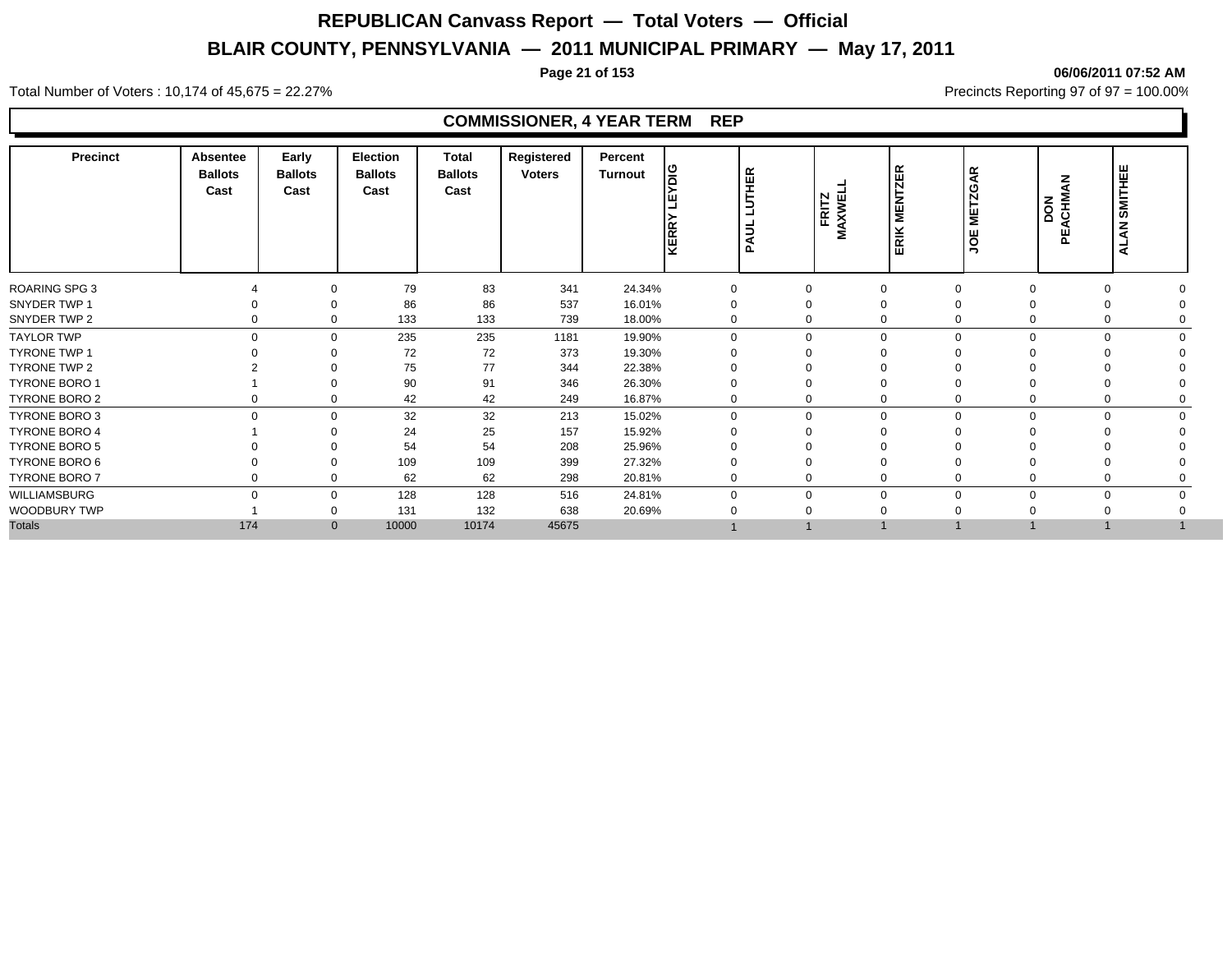**Page 22 of 153 06/06/2011 07:52 AM**

Total Number of Voters : 10,174 of 45,675 = 22.27% **Precincts Reporting 97 of 97 = 100.00%** Precincts Reporting 97 of 97 = 100.00%

### **COMMISSIONER, 4 YEAR TERM REP - REPUBLICAN**

| <b>Precinct</b> | <b>Absentee</b><br><b>Ballots</b> | Early<br><b>Ballots</b> | <b>Election</b><br><b>Ballots</b> | <b>Total</b><br><b>Ballots</b> | Registered<br><b>Voters</b> | Percent<br><b>Turnout</b> |              |                              |                            |             |                            |        |  |
|-----------------|-----------------------------------|-------------------------|-----------------------------------|--------------------------------|-----------------------------|---------------------------|--------------|------------------------------|----------------------------|-------------|----------------------------|--------|--|
|                 | Cast                              | Cast                    | Cast                              | Cast                           |                             | RT DENNIS                 | SR           | <b>NANCY ROSE</b><br>VINCENT | ARIANNE<br>WADDINGTON      | AMYJO WHITE | BRETT WILSON               | Totals |  |
|                 |                                   |                         |                                   |                                |                             | ROBEI                     |              |                              |                            |             |                            |        |  |
| ALTOONA 1-1     | 0                                 | $\mathbf 0$             |                                   |                                | 300                         | 8.67%                     | $\mathbf 0$  | $\mathbf 0$                  |                            | $\mathbf 0$ | $\mathbf 0$                | 45     |  |
| ALTOONA 1-2     | $\mathbf 0$                       | $\mathbf 0$             | 26<br>17                          | 26<br>17                       | 91                          | 18.68%                    | 0            | $\mathbf 0$                  | $\mathbf 0$<br>$\mathbf 0$ | 0           | $\mathbf 0$                | 27     |  |
| ALTOONA 2-1     | $\mathbf 0$                       | $\mathbf 0$             | 19                                | 19                             | 193                         | 9.84%                     | 0            | $\mathbf 0$                  | $\mathbf 0$                | $\Omega$    | $\mathbf 0$                | 31     |  |
| ALTOONA 2-2     | 6                                 | $\Omega$                | 73                                | 79                             | 359                         | 22.01%                    | 0            | $\mathbf 0$                  | $\mathbf 0$                | $\mathbf 0$ | $\mathbf 0$                | 136    |  |
| ALTOONA 3-1     | $\mathbf{1}$                      | $\mathbf 0$             | 29                                | 30                             | 235                         | 12.77%                    | 0            | $\mathbf 0$                  | $\mathbf 0$                | 0           | $\mathbf 0$                | 51     |  |
| ALTOONA 3-2     | $\mathbf{1}$                      | $\mathbf 0$             | 66                                | 67                             | 328                         | 20.43%                    | $\mathbf 0$  | $\mathbf 0$                  | $\mathbf 0$                | 0           | $\mathbf 0$                | 111    |  |
| ALTOONA 4-1     | $\mathsf 0$                       | $\mathbf 0$             | 41                                | 41                             | 294                         | 13.95%                    | $\mathbf 0$  | $\mathbf 0$                  | $\mathbf 0$                | $\mathbf 0$ | $\mathsf 0$                | 71     |  |
| ALTOONA 4-2     | $\overline{2}$                    | $\Omega$                | 83                                | 85                             | 366                         | 23.22%                    | 0            | -1                           | $\mathbf 0$                | $\Omega$    | $\Omega$                   | 145    |  |
| ALTOONA 5-1     | $\mathbf 0$                       | $\mathbf 0$             | 10                                | 10                             | 63                          | 15.87%                    | 0            | $\mathbf 0$                  | $\mathbf 0$                | $\mathbf 0$ | $\mathbf 0$                | 15     |  |
| ALTOONA 5-2     | 3                                 | $\mathbf 0$             | 56                                | 59                             | 269                         | 21.93%                    | 0            | $\mathbf 0$                  | $\mathbf 0$                | 0           | $\mathbf 0$                | 97     |  |
|                 |                                   |                         |                                   |                                |                             |                           |              |                              |                            |             |                            |        |  |
| ALTOONA 5-3     | $\mathbf{1}$                      | $\mathsf 0$<br>$\Omega$ | 38                                | 39                             | 231                         | 16.88%                    | $\mathbf{1}$ | $\mathbf 0$<br>$\Omega$      | $\mathbf 0$                | $\mathbf 0$ | $\overline{1}$<br>$\Omega$ | 74     |  |
| ALTOONA 6-1     | 3                                 |                         | 42                                | 45                             | 335                         | 13.43%                    | 0            |                              | $\mathbf 0$                | $\mathbf 0$ |                            | 69     |  |
| ALTOONA 6-2     | $\mathbf 0$                       | $\Omega$                | 58                                | 58                             | 293                         | 19.80%                    | 0            | $\Omega$                     | $\mathbf 0$                | $\Omega$    | $\mathbf 0$                | 96     |  |
| ALTOONA 6-3     | 3                                 | $\Omega$                | 82                                | 85                             | 375                         | 22.67%                    | 0            | $\Omega$                     | $\mathbf 0$                | 0           | $\mathbf 0$                | 146    |  |
| ALTOONA 6-4     | $\overline{c}$                    | 0                       | 95                                | 97                             | 342                         | 28.36%                    | 0            | 0                            | $\mathbf 0$                | 0           | 0                          | 150    |  |
| ALTOONA 6-5     | $\overline{4}$                    | $\mathbf 0$             | 95                                | 99                             | 497                         | 19.92%                    | $\mathbf 0$  | $\mathbf 0$                  | $\mathbf 0$                | $\mathbf 0$ | $\mathbf 0$                | 173    |  |
| <b>ALTOONA7</b> | $\mathbf 0$                       | $\Omega$                | 44                                | 44                             | 355                         | 12.39%                    | 0            | $\Omega$                     | $\pmb{0}$                  | $\mathbf 0$ | $\mathbf 0$                | 71     |  |
| ALTOONA 8-1     | 3                                 | 0                       | 39                                | 42                             | 303                         | 13.86%                    | 0            | $\mathbf 0$                  | $\mathbf 0$                | $\mathbf 0$ | $\mathbf 0$                | 71     |  |
| ALTOONA 8-2     | 3                                 | $\mathbf 0$             | 45                                | 48                             | 284                         | 16.90%                    | 0            | $\mathbf 0$                  | $\mathbf 0$                | 0           | $\mathbf 0$                | 82     |  |
| ALTOONA 9       | $\mathbf 0$                       | $\mathbf 0$             | 67                                | 67                             | 360                         | 18.61%                    | 0            | $\Omega$                     | $\mathbf 0$                | 0           | $\mathbf 0$                | 116    |  |
| ALTOONA 10-1    | $\mathbf 0$                       | $\mathbf 0$             | 15                                | 15                             | 215                         | 6.98%                     | $\mathbf 0$  | $\mathbf 0$                  | $\mathbf 0$                | $\mathbf 0$ | $\mathbf 0$                | 24     |  |
| ALTOONA 10-2    | 0                                 | 0                       | 27                                | 27                             | 215                         | 12.56%                    | 0            | $\mathbf 0$                  | $\mathbf 0$                | 0           | $\mathbf 0$                | 45     |  |
| ALTOONA 10-3    | $\mathbf 0$                       | $\mathbf 0$             | 39                                | 39                             | 209                         | 18.66%                    | 0            | $\mathbf 0$                  | $\mathbf 0$                | 0           | $\mathbf 0$                | 69     |  |
| ALTOONA 10-4    | 5                                 | $\mathbf 0$             | 110                               | 115                            | 492                         | 23.37%                    | 0            | $\Omega$                     | $\mathbf 0$                | $\mathbf 0$ | $\mathbf 0$                | 199    |  |
| ALTOONA 11-1    | $\mathbf 0$                       | $\Omega$                | 89                                | 89                             | 443                         | 20.09%                    | $\mathbf 0$  | $\Omega$                     | $\mathbf 0$                | $\mathbf 0$ | $\Omega$                   | 152    |  |
| ALTOONA 11-2    | 2                                 | $\mathbf 0$             | 99                                | 101                            | 415                         | 24.34%                    | $\mathbf 0$  | $\mathbf 0$                  | $\mathbf 0$                | 0           | $\mathbf 0$                | 176    |  |
| ALTOONA 11-3    | $\overline{4}$                    | $\mathbf 0$             | 108                               | 112                            | 423                         | 26.48%                    | 0            | $\mathbf 0$                  | $\mathbf 0$                | 0           | $\mathbf 0$                | 189    |  |
| ALTOONA 12-1    | $\overline{2}$                    | $\Omega$                | 27                                | 29                             | 183                         | 15.85%                    | $\Omega$     | $\Omega$                     | $\mathbf 0$                | $\Omega$    | $\mathbf 0$                | 50     |  |
| ALTOONA 12-2    | $\Omega$                          | $\Omega$                | 69                                | 69                             | 289                         | 23.88%                    | $\Omega$     | $\Omega$                     | $\mathbf 0$                | $\Omega$    | $\mathbf 0$                | 120    |  |
| ALTOONA 12-3    | $\mathbf 0$                       | $\mathbf 0$             | 51                                | 51                             | 235                         | 21.70%                    | 0            | $\mathbf 0$                  | $\mathbf 0$                | 0           | $\mathbf 0$                | 90     |  |
| ALTOONA 12-4    | $\overline{2}$                    | $\overline{0}$          | 84                                | 86                             | 356                         | 24.16%                    | $\mathbf 0$  | $\mathbf 0$                  | $\mathbf 0$                | 0           | $\mathbf 0$                | 153    |  |
| ALTOONA 12-5    | $\mathbf{1}$                      | $\Omega$                | 29                                | 30                             | 177                         | 16.95%                    | $\Omega$     | $\Omega$                     | $\mathbf 0$                | $\Omega$    | $\Omega$                   | 52     |  |
| ALTOONA 13-1    | $\overline{2}$                    | $\Omega$                | 92                                | 94                             | 530                         | 17.74%                    | $\Omega$     | $\Omega$                     | $\mathbf 0$                | $\Omega$    | $\mathbf 0$                | 161    |  |
| ALTOONA 13-2    | $\mathbf 0$                       | $\mathbf 0$             | 58                                | 58                             | 378                         | 15.34%                    | 0            | $\mathbf 0$                  | $\mathbf 0$                | $\Omega$    | $\mathsf 0$                | 99     |  |
| ALTOONA 13-3    | $\mathbf 0$                       | $\mathbf 0$             | 81                                | 81                             | 383                         | 21.15%                    | 0            | $\Omega$                     | $\Omega$                   | 0           | $\Omega$                   | 136    |  |
| ALTOONA 13-4    | 2                                 | $\mathbf 0$             | 63                                | 65                             | 350                         | 18.57%                    | 0            | $\Omega$                     | $\mathbf 0$                | $\mathbf 0$ | $\mathbf 0$                | 112    |  |
| ALTOONA 14-1    | $\mathbf{1}$                      | $\Omega$                | 72                                | 73                             | 301                         | 24.25%                    | $\Omega$     | $\Omega$                     | $\mathbf 0$                | $\Omega$    | $\Omega$                   | 117    |  |
| ALTOONA 14-2    | 5                                 | $\Omega$                | 173                               | 178                            | 642                         | 27.73%                    | $\Omega$     | $\mathbf 0$                  | $\mathbf 0$                | $\Omega$    | $\mathbf 0$                | 309    |  |
| ALTOONA 14-3    | $\mathbf{1}$                      | $\mathbf 0$             | 81                                | 82                             | 382                         | 21.47%                    | 0            | $\Omega$                     | $\mathbf 0$                | $\mathbf 0$ | $\Omega$                   | 144    |  |
| ALTOONA 14-4    | 0                                 | $\boldsymbol{0}$        | 146                               | 146                            | 585                         | 24.96%                    | 0            | $\mathbf 0$                  | $\mathbf 0$                | 0           | $\mathbf 0$                | 261    |  |
| ALLEGHENY 1     | 3                                 | $\Omega$                | 240                               | 243                            | 1046                        | 23.23%                    | $\Omega$     | $\Omega$                     | $\Omega$                   | $\Omega$    | $\Omega$                   | 434    |  |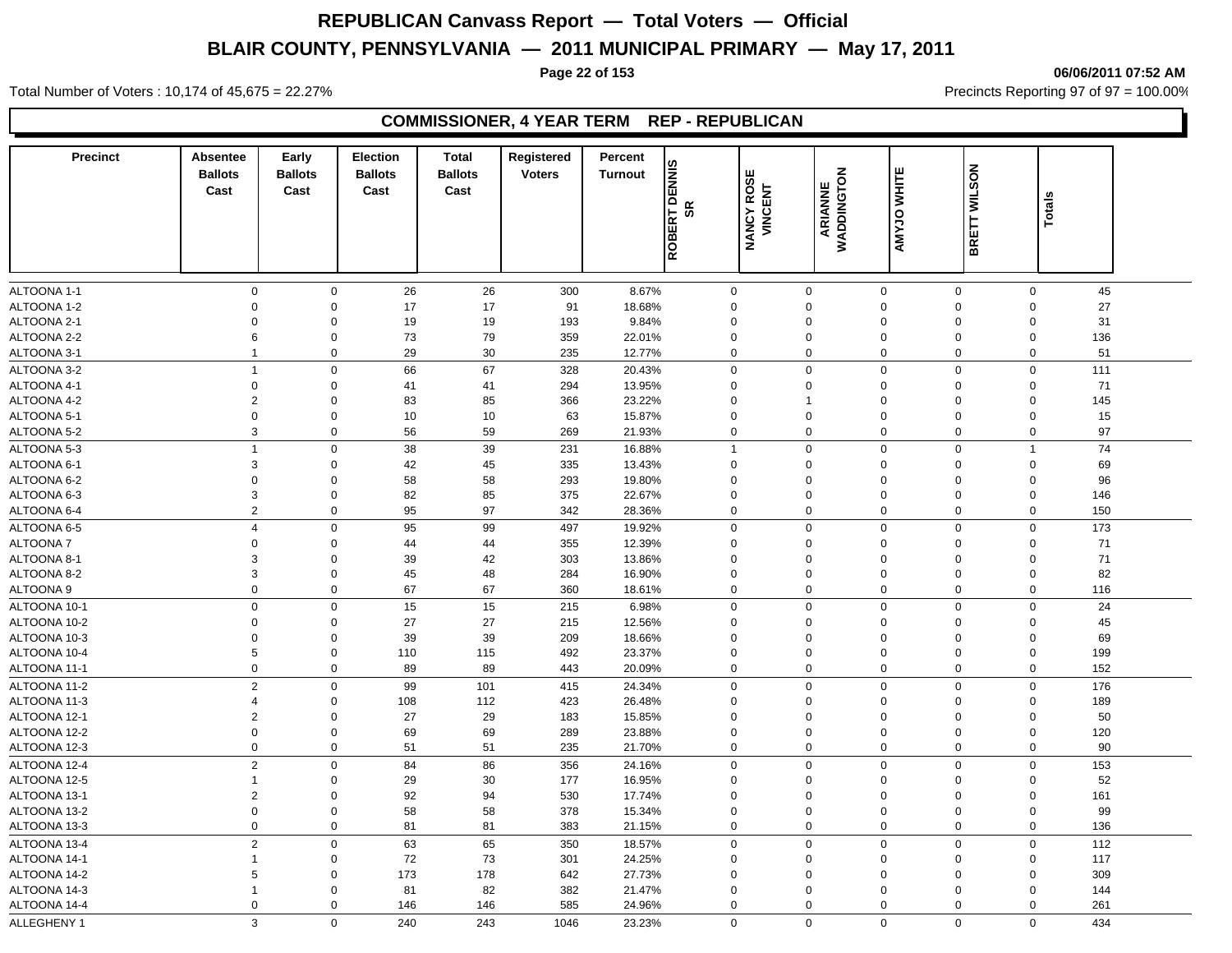**COMMISSIONER, 4 YEAR TERM REP**

**Page 23 of 153 06/06/2011 07:52 AM**

#### **Precinct Absentee Ballots Cast Cast Early Ballots Election Ballots**  Cast **Cast Total Registered Ballots**  Voters<br>
Cast<br>
Cast<br>
Cast<br>
Cast<br>
Cast<br>
Cast<br>
Cast<br>
Cast<br>
Cast<br>
Cast<br>
Cast<br>
Cast<br>
Cast<br>
Cast<br>
Cast<br>
Cast<br>
Cast<br>
Cast<br>
Cast<br>
Cast<br>
Cast<br>
Cast<br>
Cast<br>
Cast<br>
Cast<br>
Cast<br>
Cast<br>
Cast<br>
Cast<br>
Cast<br>
Cast<br>
Cast<br>
Cast<br>
Cast<br>
Cast<br>
Cast **Turnout**<br> **Turnout**<br> **ROBERT DENNIS Percent SR<br>
MANCY ROSE<br>
VINCENT<br>
ARIANNE<br>
ARIANNE** ALLEGHENY 2 6 0 241 247 956 25.84% 0 0 0 0 0 439 ALLEGHENY 3 11 0 32 43 164 26.22% 0 0 0 0 0 73 ALLEGHENY 4 3 0 78 81 440 18.41% 0 0 0 0 0 145 ANTIS TWP 1 2 0 208 210 1132 18.55% 0 0 0 0 0 374 ANTIS TWP 2 0 0 115 668 17.22% 0 0 0 196 ANTIS TWP 3 1 0 149 150 835 17.96% 0 0 0 0 268 BELLWOOD BORO 0 0 105 105 690 15.22% 0 0 0 0 0 186 BLAIR - CATFISH 3 0 213 216 731 29.55% 0 0 0 0 0 370 BLAIR - E HOLBG 8 0 406 414 1368 30.26% 0 0 0 0 0 723 CATHARINE TWP 0 0 119 119 358 33.24% 0 0 1 1 0 196 DUNCANSVILLE 1 0 120 121 513 23.59% 0 0 0 0 0 211 FRANKSTOWN TWP1 0 0 109 109 281 38.79% 0 0 0 0 0 188 FRANKSTOWN TWP2 3 0 430 433 1699 25.49% 0 0 0 0 0 724 FRANKSTOWN TWP3 8 0 480 488 1815 26.89% 0 0 0 0 0 871 FREEDOM TWP 1 0 0 83 83 453 18.32% 0 0 0 0 0 151 FREEDOM TWP 2 3 0 156 159 859 18.51% 0 0 0 0 0 269 GREENFIELD TWP1 0 0 107 107 549 19.49% 0 0 0 0 0 166 GREENFIELD TWP2 0 0 24 24 71 33.80% 0 0 0 0 0 42 GREENFIELD TWP3 0 0 118 118 631 18.70% 0 0 0 0 0 191 HOLLIDAYSBURG 1 0 0 52 52 235 22.13% 0 0 0 0 0 88 HOLLIDAYSBURG 2 3 0 96 99 320 30.94% 0 0 0 0 0 175 HOLLIDAYSBURG 3 1 0 30 31 173 17.92% 0 0 0 0 0 51 HOLLIDAYSBURG 4 0 0 105 105 318 33.02% 0 0 0 0 0 182 HOLLIDAYSBURG 5 8 0 126 134 335 40.00% 0 0 0 0 0 241 HOLLIDAYSBURG 6 13 0 131 144 461 31.24% 0 0 0 0 0 241 HOLLIDAYSBURG 7 3 0 122 125 341 36.66% 0 0 0 0 0 216 HUSTON TWP 0 0 109 109 558 19.53% 0 0 0 0 0 208 JUNIATA TWP 2 0 109 111 479 23.17% 0 0 0 0 0 183 LOGAN TWP 1 4 0 182 186 743 25.03% 0 0 0 0 0 314 LOGAN TWP 2 2 0 203 205 863 23.75% 0 0 0 0 0 340 LOGAN TWP 3 4 0 158 162 490 33.06% 0 0 0 0 0 284 LOGAN TWP 4 2 0 144 146 656 22.26% 0 0 0 0 0 261 LOGAN TWP 5 3 0 148 151 677 22.30% 0 0 0 0 0 243 LOGAN TWP 6 0 0 185 185 899 20.58% 0 0 0 0 0 333 LOGAN TWP 7 0 0 101 101 300 33.67% 0 0 0 0 0 167 MARTINSBURG 1 2 0 105 107 402 26.62% 0 0 0 0 0 191 MARTINSBURG 2 1 0 98 99 528 18.75% 0 0 0 0 0 180 NEWRY BORO 0 0 21 21 88 23.86% 0 0 0 0 0 38

NORTH WOODBURY 5 0 208 213 1254 16.99% 0 0 0 0 0 390 ROARING SPG 1 0 0 45 45 249 18.07% 0 0 0 0 83

ROARING SPG 2 1 0 99 100 432 23.15% 0 0 0 0 176

Total Number of Voters : 10,174 of 45,675 = 22.27% Precincts Reporting 97 of 97 = 100.00%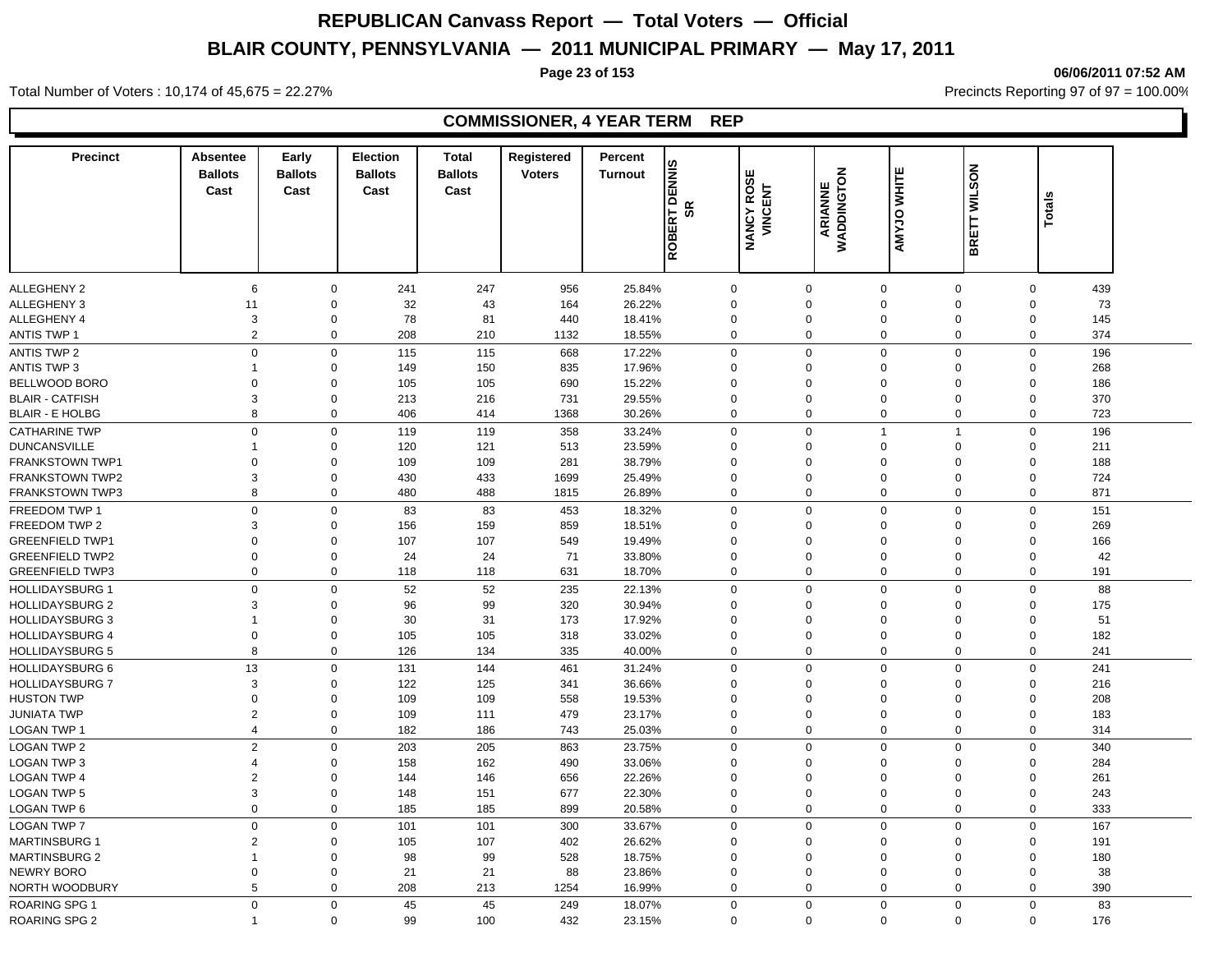**Page 24 of 153 06/06/2011 07:52 AM**

#### Total Number of Voters : 10,174 of 45,675 = 22.27% **Precincts Reporting 97 of 97 = 100.00%** Precincts Reporting 97 of 97 = 100.00%

| <b>Precinct</b>      | Absentee<br><b>Ballots</b><br>Cast | Early<br><b>Ballots</b><br>Cast | <b>Election</b><br><b>Ballots</b><br>Cast | Total<br><b>Ballots</b><br>Cast | Registered<br><b>Voters</b> | Percent<br>Turnout | <b>SINN</b><br>o<br><b>SR</b><br>호<br>ROBEF | <b>NANCY ROSE</b><br>VINCENT | ARIANNE<br>WADDINGTON | <b>WHITE</b><br>orx<br>ξ | SON<br>ŠΡ<br>BRET           | Totals |  |
|----------------------|------------------------------------|---------------------------------|-------------------------------------------|---------------------------------|-----------------------------|--------------------|---------------------------------------------|------------------------------|-----------------------|--------------------------|-----------------------------|--------|--|
| ROARING SPG 3        |                                    |                                 | 79                                        | 83                              | 341                         | 24.34%             |                                             | $\Omega$                     | $\Omega$              |                          | $\Omega$<br>$\Omega$        | 136    |  |
| SNYDER TWP 1         |                                    |                                 | 86                                        | 86                              | 537                         | 16.01%             |                                             | $\Omega$                     | $\Omega$              |                          | 0<br>$\Omega$               | 151    |  |
| SNYDER TWP 2         | $\Omega$                           | 0                               | 133                                       | 133                             | 739                         | 18.00%             |                                             |                              | $\Omega$<br>$\Omega$  |                          | $\mathbf 0$<br>$\Omega$     | 228    |  |
| <b>TAYLOR TWP</b>    | $\Omega$                           | 0                               | 235                                       | 235                             | 1181                        | 19.90%             | $\Omega$                                    |                              | $\Omega$<br>$\Omega$  |                          | $\mathbf 0$<br>$\mathbf{0}$ | 413    |  |
| <b>TYRONE TWP 1</b>  |                                    | 0                               | 72                                        | 72                              | 373                         | 19.30%             |                                             | $\Omega$                     | $\Omega$              |                          | $\Omega$<br>$\Omega$        | 132    |  |
| TYRONE TWP 2         |                                    | $\Omega$                        | 75                                        | 77                              | 344                         | 22.38%             |                                             | $\Omega$                     | $\Omega$              |                          | 0<br>$\Omega$               | 138    |  |
| <b>TYRONE BORO 1</b> |                                    | $\Omega$                        | 90                                        | 91                              | 346                         | 26.30%             |                                             | $\Omega$                     |                       |                          | $\mathbf 0$<br>$\Omega$     | 163    |  |
| TYRONE BORO 2        |                                    | 0                               | 42                                        | 42                              | 249                         | 16.87%             | 0                                           | $\Omega$                     |                       |                          | 0<br>0                      | 73     |  |
| TYRONE BORO 3        | $\Omega$                           | $\Omega$                        | 32                                        | 32                              | 213                         | 15.02%             | $\Omega$                                    | $\Omega$                     | $\Omega$              |                          | $\mathbf 0$<br>$\Omega$     | 46     |  |
| <b>TYRONE BORO 4</b> |                                    |                                 | 24                                        | 25                              | 157                         | 15.92%             |                                             | $\Omega$                     |                       |                          | 0                           | 45     |  |
| <b>TYRONE BORO 5</b> |                                    |                                 | 54                                        | 54                              | 208                         | 25.96%             |                                             |                              |                       |                          |                             | 93     |  |
| TYRONE BORO 6        |                                    |                                 | 109                                       | 109                             | 399                         | 27.32%             |                                             |                              |                       |                          |                             | 187    |  |
| <b>TYRONE BORO 7</b> |                                    | 0                               | 62                                        | 62                              | 298                         | 20.81%             |                                             | $\Omega$                     | $\Omega$              |                          | 0<br>$\Omega$               | 103    |  |
| WILLIAMSBURG         | $\Omega$                           | 0                               | 128                                       | 128                             | 516                         | 24.81%             | $\Omega$                                    | $\Omega$                     | $\mathbf 0$           |                          | $\mathbf 0$<br>$\mathbf 0$  | 211    |  |
| <b>WOODBURY TWP</b>  |                                    | 0                               | 131                                       | 132                             | 638                         | 20.69%             |                                             |                              | $\mathbf 0$           |                          | 0<br>$\Omega$               | 219    |  |
| <b>Totals</b>        | 174                                | $\mathbf{0}$                    | 10000                                     | 10174                           | 45675                       |                    |                                             |                              |                       |                          |                             | 17575  |  |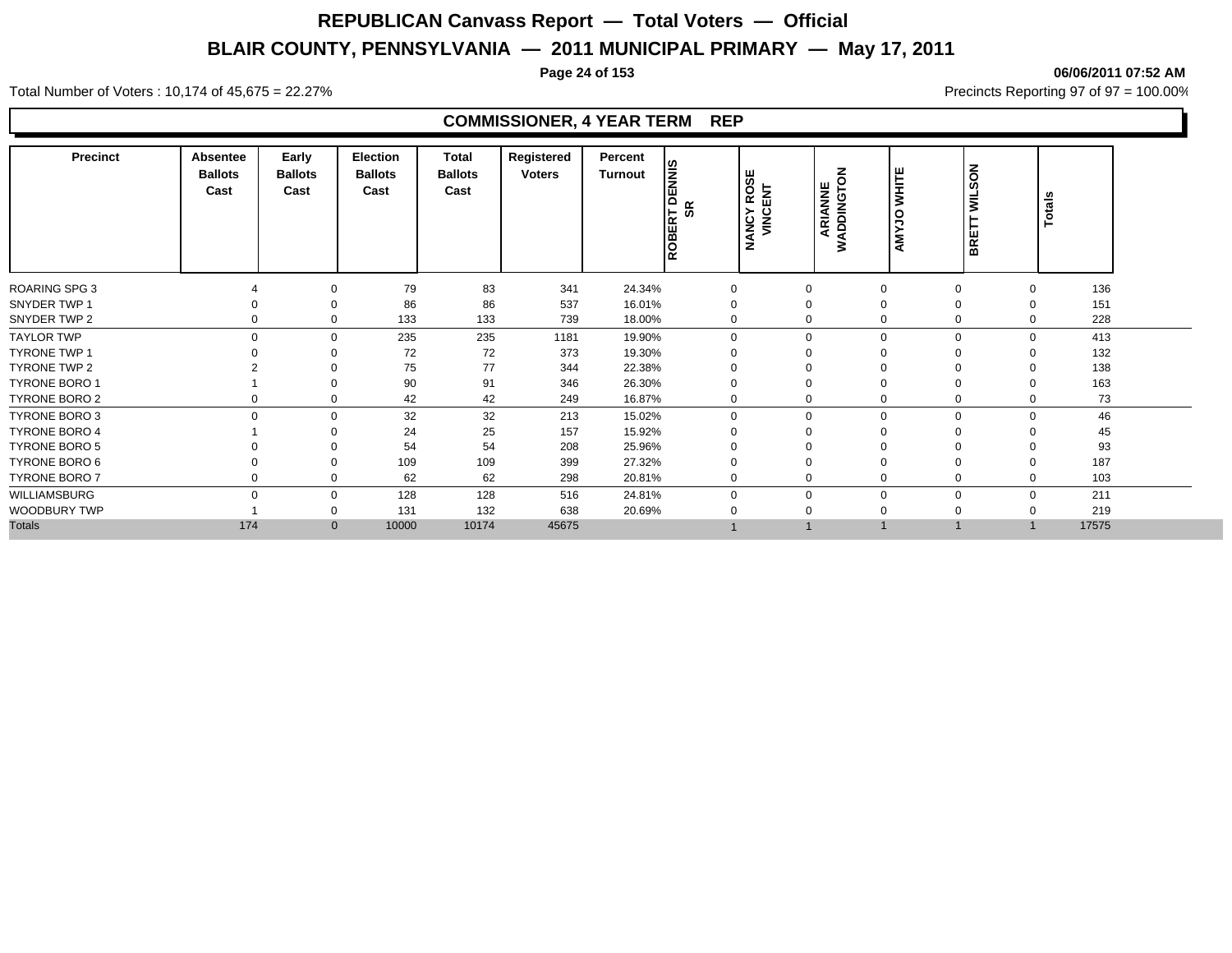### **Page 25 of 153 06/06/2011 07:52 AM**

Total Number of Voters : 10,174 of 45,675 = 22.27% **Precincts Reporting 97 of 97 = 100.00%** Precincts Reporting 97 of 97 = 100.00%

## **CONTROLLER, 4 YEAR TERM REP - REPUBLICAN**

| <b>Precinct</b> | Absentee<br><b>Ballots</b><br>Cast | Early<br><b>Ballots</b><br>Cast | <b>Election</b><br><b>Ballots</b><br>Cast | <b>Total</b><br><b>Ballots</b><br>Cast | Registered<br><b>Voters</b> | Percent<br><b>Turnout</b> | O<br>回<br>⇒<br>RICHARD | THOMAS<br>LOUCKS | ≤ ن<br>AUGUST | <b>ROBERT KUNTZ</b>      | <b>HABERSTROH</b><br><b>PIRE</b><br>$\tilde{\mathbf{r}}$ | <b>ROBERT<br/>HABERSTROH</b><br>$\tilde{\mathbf{r}}$ | <b>ROBERT<br/>HABERSTROH<br/>SR</b> | Con tinued   |
|-----------------|------------------------------------|---------------------------------|-------------------------------------------|----------------------------------------|-----------------------------|---------------------------|------------------------|------------------|---------------|--------------------------|----------------------------------------------------------|------------------------------------------------------|-------------------------------------|--------------|
|                 |                                    |                                 |                                           |                                        |                             |                           |                        |                  |               |                          |                                                          |                                                      |                                     |              |
| ALTOONA 1-1     | $\mathbf 0$                        | $\mathbf 0$                     | 26                                        | 26                                     | 300                         | 8.67%                     | 22                     |                  | $\mathbf 0$   | $\mathbf 0$              | $\mathbf 0$                                              | $\mathbf 0$                                          | $\mathbf 0$                         | $\mathbf 0$  |
| ALTOONA 1-2     | $\Omega$                           | $\mathbf 0$                     | 17                                        | 17                                     | 91                          | 18.68%                    | 13                     |                  | $\mathbf 0$   | $\mathbf 0$              | $\Omega$                                                 | $\Omega$                                             | $\Omega$                            | $\mathbf 0$  |
| ALTOONA 2-1     | $\Omega$                           | $\Omega$                        | 19                                        | 19                                     | 193                         | 9.84%                     | 18                     |                  | $\Omega$      | $\mathbf 0$              | $\Omega$                                                 | $\Omega$                                             | $\Omega$                            | $\Omega$     |
| ALTOONA 2-2     | 6                                  | $\mathbf 0$                     | 73                                        | 79                                     | 359                         | 22.01%                    | 69                     |                  | $\Omega$      | $\mathbf 0$              | $\Omega$                                                 | $\Omega$                                             | $\Omega$                            | $\Omega$     |
| ALTOONA 3-1     | -1                                 | $\mathbf 0$                     | 29                                        | 30                                     | 235                         | 12.77%                    | 25                     |                  | $\Omega$      | 2                        | $\Omega$                                                 | $\Omega$                                             | $\Omega$                            | $\mathbf 0$  |
| ALTOONA 3-2     | $\overline{1}$                     | $\mathbf 0$                     | 66                                        | 67                                     | 328                         | 20.43%                    | 57                     |                  | $\mathbf 0$   | $\mathbf 0$              | $\mathbf 0$                                              | $\Omega$                                             | $\Omega$                            | $\Omega$     |
| ALTOONA 4-1     | $\mathbf 0$                        | $\mathbf 0$                     | 41                                        | 41                                     | 294                         | 13.95%                    | 35                     |                  | $\mathbf 0$   | $\mathbf 0$              | $\Omega$                                                 | $\Omega$                                             | $\Omega$                            | $\Omega$     |
| ALTOONA 4-2     | $\overline{2}$                     | $\Omega$                        | 83                                        | 85                                     | 366                         | 23.22%                    | 73                     |                  | $\Omega$      | $\overline{\phantom{a}}$ | $\Omega$                                                 | $\Omega$                                             | $\Omega$                            | $\Omega$     |
| ALTOONA 5-1     | $\mathbf 0$                        | $\mathbf 0$                     | 10                                        | 10                                     | 63                          | 15.87%                    | 9                      |                  | $\mathbf 0$   | $\mathbf 0$              | $\Omega$                                                 | $\Omega$                                             | $\Omega$                            | $\Omega$     |
| ALTOONA 5-2     | $\mathbf{3}$                       | $\mathbf 0$                     | 56                                        | 59                                     | 269                         | 21.93%                    | 50                     |                  | $\mathbf{1}$  | $\mathbf 0$              | $\Omega$                                                 | $\mathbf 0$                                          | $\Omega$                            | $\mathbf 0$  |
| ALTOONA 5-3     | $\overline{1}$                     | $\mathbf 0$                     | 38                                        | 39                                     | 231                         | 16.88%                    | 38                     |                  | $\mathbf 0$   | $\mathbf 0$              | $\mathbf 0$                                              | $\Omega$                                             | $\Omega$                            | $\mathbf 0$  |
| ALTOONA 6-1     | 3                                  | $\Omega$                        | 42                                        | 45                                     | 335                         | 13.43%                    | 41                     |                  | 0             | $\mathbf{0}$             | $\Omega$                                                 | $\Omega$                                             | $\Omega$                            | $\Omega$     |
| ALTOONA 6-2     | $\mathbf 0$                        | $\mathbf 0$                     | 58                                        | 58                                     | 293                         | 19.80%                    | 48                     |                  | $\Omega$      | $\mathbf 0$              | $\Omega$                                                 | $\Omega$                                             | $\Omega$                            | $\Omega$     |
| ALTOONA 6-3     | 3                                  | $\mathbf 0$                     | 82                                        | 85                                     | 375                         | 22.67%                    | 79                     |                  | $\Omega$      | $\mathbf 0$              | $\Omega$                                                 | $\Omega$                                             | $\Omega$                            | $\Omega$     |
| ALTOONA 6-4     | $\overline{2}$                     | $\mathbf 0$                     | 95                                        | 97                                     | 342                         | 28.36%                    | 74                     |                  | $\mathbf 0$   | $\overline{1}$           | $\Omega$                                                 | $\mathbf 0$                                          | $\Omega$                            | $\mathbf 0$  |
| ALTOONA 6-5     | $\overline{4}$                     | $\mathbf 0$                     | 95                                        | 99                                     | 497                         | 19.92%                    | 82                     |                  | $\mathbf 0$   | $\overline{1}$           | $\mathbf 0$                                              | $\Omega$                                             | $\Omega$                            | $\mathbf 0$  |
| ALTOONA 7       | $\mathbf 0$                        | $\mathbf 0$                     | 44                                        | 44                                     | 355                         | 12.39%                    | 39                     |                  | $\mathbf 0$   | $\mathbf 0$              | $\Omega$                                                 | $\Omega$                                             | $\Omega$                            | $\Omega$     |
| ALTOONA 8-      | 3                                  | $\mathbf 0$                     | 39                                        | 42                                     | 303                         | 13.86%                    | 34                     |                  | 1             | $\mathbf 0$              | $\Omega$                                                 | $\Omega$                                             | $\Omega$                            | $\Omega$     |
| ALTOONA 8-2     | 3                                  | $\mathbf 0$                     | 45                                        | 48                                     | 284                         | 16.90%                    | 43                     |                  | $\mathbf 0$   | $\mathbf 0$              | $\mathbf 0$                                              | $\Omega$                                             | $\Omega$                            | $\Omega$     |
| ALTOONA 9       | $\mathbf 0$                        | $\mathbf 0$                     | 67                                        | 67                                     | 360                         | 18.61%                    | 59                     |                  | $\mathbf 0$   | $\mathbf 0$              | $\mathbf 0$                                              | $\Omega$                                             | $\Omega$                            | $\mathbf 0$  |
| ALTOONA 10-1    | $\mathbf 0$                        | $\mathbf 0$                     | 15                                        | 15                                     | 215                         | 6.98%                     | 11                     |                  | $\mathbf 0$   | $\mathbf 0$              | $\Omega$                                                 | $\Omega$                                             | $\Omega$                            | $\mathbf 0$  |
| ALTOONA 10-2    | $\Omega$                           | $\mathbf 0$                     | 27                                        | 27                                     | 215                         | 12.56%                    | 24                     |                  | $\Omega$      | $\mathbf 0$              | $\Omega$                                                 | $\Omega$                                             | $\Omega$                            | $\Omega$     |
| ALTOONA 10-3    | $\mathbf 0$                        | $\mathbf 0$                     | 39                                        | 39                                     | 209                         | 18.66%                    | 35                     |                  | $\mathbf 0$   | $\mathbf 0$              | $\Omega$                                                 | $\Omega$                                             | $\Omega$                            | $\Omega$     |
| ALTOONA 10-4    | 5                                  | $\mathbf 0$                     | 110                                       | 115                                    | 492                         | 23.37%                    | 104                    |                  | $\mathbf 0$   | $\mathbf 0$              | $\mathbf 0$                                              | $\Omega$                                             | $\Omega$                            | $\Omega$     |
| ALTOONA 11-1    | $\Omega$                           | $\mathbf 0$                     | 89                                        | 89                                     | 443                         | 20.09%                    | 74                     |                  | $\mathbf 0$   | $\mathbf 0$              | $\mathbf 0$                                              | $\mathbf 0$                                          | $\Omega$                            | $\mathbf 0$  |
| ALTOONA 11-2    | $\overline{2}$                     | $\mathbf 0$                     | 99                                        | 101                                    | 415                         | 24.34%                    | 89                     |                  | $\Omega$      | $\mathbf 0$              | $\Omega$                                                 | $\Omega$                                             | $\Omega$                            | $\mathbf 0$  |
| ALTOONA 11-3    | $\overline{4}$                     | $\mathbf 0$                     | 108                                       | 112                                    | 423                         | 26.48%                    | 93                     |                  | $\mathbf 0$   | $\mathbf 0$              | $\mathbf 0$                                              | $\Omega$                                             | $\Omega$                            | $\Omega$     |
| ALTOONA 12-1    | $\overline{2}$                     | $\mathbf 0$                     | 27                                        | 29                                     | 183                         | 15.85%                    | 25                     |                  | $\mathbf 0$   | $\mathbf 0$              | $\Omega$                                                 | $\Omega$                                             | $\Omega$                            | $\mathbf 0$  |
| ALTOONA 12-2    | $\mathbf 0$                        | $\mathbf 0$                     | 69                                        | 69                                     | 289                         | 23.88%                    | 60                     |                  | $\mathbf 0$   | $\mathbf 0$              | $\mathbf 0$                                              | $\Omega$                                             | $\Omega$                            | $\Omega$     |
| ALTOONA 12-3    | $\mathbf 0$                        | $\mathbf 0$                     | 51                                        | 51                                     | 235                         | 21.70%                    | 41                     |                  | $\mathbf 0$   | $\mathbf{3}$             | $\mathbf 0$                                              | $\mathbf 0$                                          | $\mathbf 0$                         | $\mathbf 0$  |
| ALTOONA 12-4    | $\overline{2}$                     | $\mathbf 0$                     | 84                                        | 86                                     | 356                         | 24.16%                    | 72                     |                  | $\mathbf 0$   | $\mathbf 0$              | $\mathbf 0$                                              | $\Omega$                                             | $\Omega$                            | $\mathbf 0$  |
| ALTOONA 12-5    | $\overline{1}$                     | $\mathbf 0$                     | 29                                        | 30                                     | 177                         | 16.95%                    | 28                     |                  | 0             | $\mathbf 0$              | $\mathbf 0$                                              | $\Omega$                                             | $\Omega$                            | $\Omega$     |
| ALTOONA 13-1    | $\overline{2}$                     | $\mathbf 0$                     | 92                                        | 94                                     | 530                         | 17.74%                    | 83                     |                  | $\mathbf 0$   | $\mathbf 0$              | $\mathbf 0$                                              | $\Omega$                                             | $\Omega$                            | $\Omega$     |
| ALTOONA 13-2    | $\mathbf 0$                        | $\mathbf 0$                     | 58                                        | 58                                     | 378                         | 15.34%                    | 53                     |                  | $\mathbf 0$   | $\mathbf 0$              | $\mathbf 0$                                              | $\Omega$                                             | $\Omega$                            | $\Omega$     |
| ALTOONA 13-3    | $\mathbf 0$                        | $\mathbf 0$                     | 81                                        | 81                                     | 383                         | 21.15%                    | 70                     |                  | $\Omega$      | $\mathbf 0$              | $\Omega$                                                 | $\Omega$                                             | $\mathbf 0$                         | $\mathbf 0$  |
| ALTOONA 13-4    | $\overline{2}$                     | $\mathbf 0$                     |                                           |                                        |                             |                           |                        |                  | $\mathbf 0$   | $\mathbf 0$              | $\mathbf 0$                                              | $\mathbf 0$                                          | $\mathbf 0$                         | $\mathbf 0$  |
| ALTOONA 14-1    | $\overline{1}$                     | $\mathbf 0$                     | 63                                        | 65                                     | 350                         | 18.57%<br>24.25%          | 53<br>60               |                  | $\mathbf 0$   | $\mathbf{1}$             | $\mathbf 0$                                              | $\Omega$                                             | $\Omega$                            | $\Omega$     |
| ALTOONA 14-2    | 5                                  | $\mathbf 0$                     | 72<br>173                                 | 73<br>178                              | 301<br>642                  |                           |                        |                  | $\mathbf 0$   | 3                        | $\Omega$                                                 | $\Omega$                                             | $\Omega$                            | $\Omega$     |
| ALTOONA 14-3    | -1                                 | $\mathbf 0$                     | 81                                        | 82                                     | 382                         | 27.73%<br>21.47%          | 156<br>70              |                  | $\mathbf 0$   | $\mathbf 0$              | $\Omega$                                                 | $\Omega$                                             | $\Omega$                            | $\Omega$     |
| ALTOONA 14-4    | $\mathbf 0$                        | $\mathbf 0$                     | 146                                       | 146                                    | 585                         | 24.96%                    | 128                    |                  | $\Omega$      | $\mathbf 0$              | $\Omega$                                                 | $\Omega$                                             | $\mathbf 0$                         | $\mathbf{0}$ |
|                 |                                    |                                 |                                           |                                        |                             |                           |                        |                  |               |                          |                                                          |                                                      |                                     |              |
| ALLEGHENY 1     | 3                                  | $\Omega$                        | 240                                       | 243                                    | 1046                        | 23.23%                    | 216                    |                  | $\Omega$      | $\Omega$                 | $\Omega$                                                 | $\Omega$                                             | $\Omega$                            | $\Omega$     |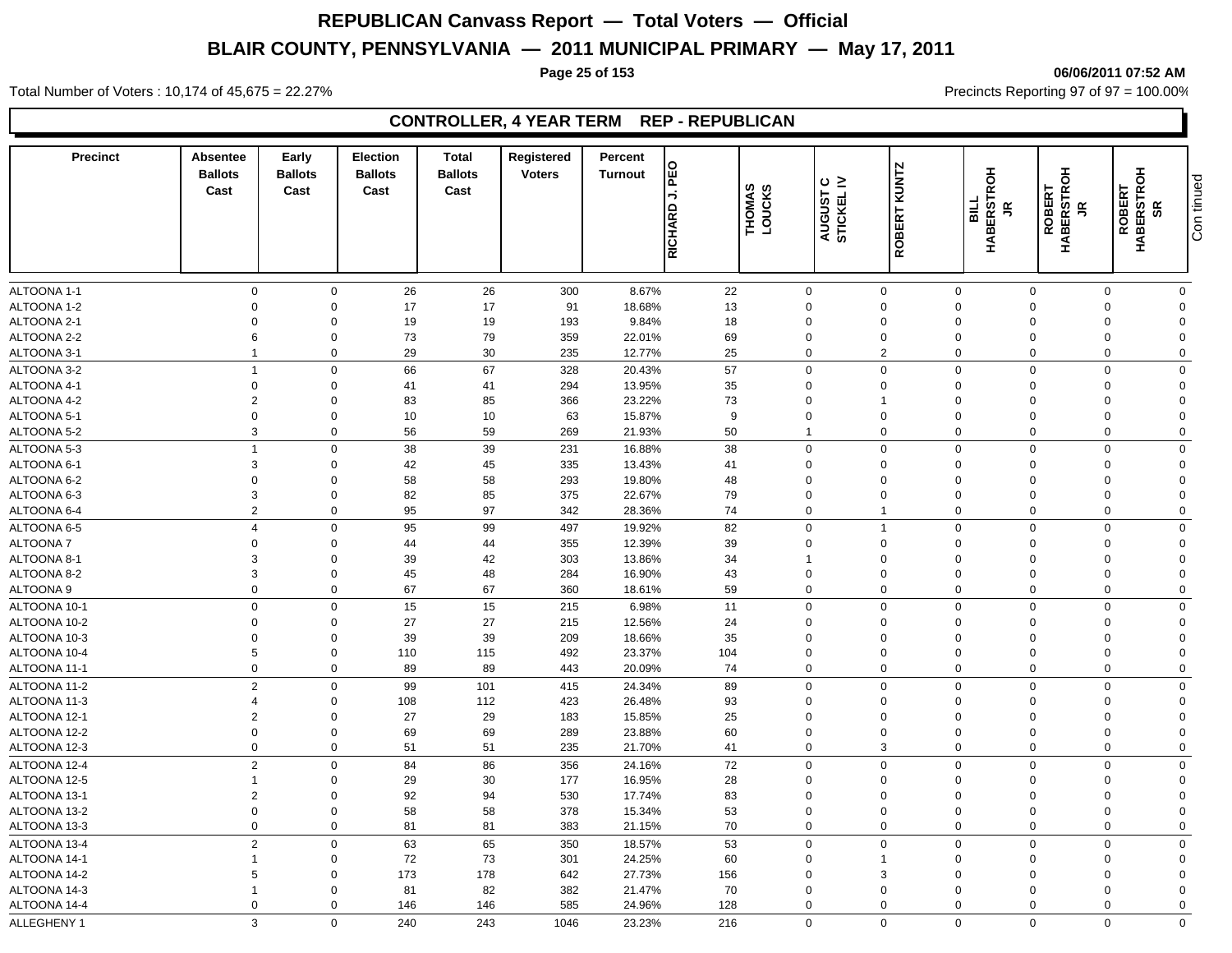### **Page 26 of 153 06/06/2011 07:52 AM**

Total Number of Voters : 10,174 of 45,675 = 22.27% **Precincts Reporting 97 of 97 = 100.00%** Precincts Reporting 97 of 97 = 100.00%

## **CONTROLLER, 4 YEAR TERM REP**

| <b>Precinct</b>        | <b>Absentee</b><br><b>Ballots</b><br>Cast | Early<br><b>Ballots</b><br>Cast | <b>Election</b><br><b>Ballots</b><br>Cast | <b>Total</b><br><b>Ballots</b><br>Cast | Registered<br><b>Voters</b> | Percent<br><b>Turnout</b> | 읣<br>→  | THOMAS<br>LOUCKS | $\circ$ $\ge$<br>AUGUST<br>STICKEL | ROBERT KUNTZ | 동<br>Ñ<br>ERST<br><b>TIRE</b> | <b>HABERSTROH</b><br><b>OBERT</b><br>š | <b>ROBERT<br/>HABERSTROH<br/>SR</b><br>$\tilde{\vec{r}}$ |                |
|------------------------|-------------------------------------------|---------------------------------|-------------------------------------------|----------------------------------------|-----------------------------|---------------------------|---------|------------------|------------------------------------|--------------|-------------------------------|----------------------------------------|----------------------------------------------------------|----------------|
|                        |                                           |                                 |                                           |                                        |                             |                           | RICHARD |                  |                                    |              | н<br>Аві                      | œ                                      |                                                          |                |
| <b>ALLEGHENY 2</b>     | 6                                         | $\mathbf 0$                     | 241                                       | 247                                    | 956                         | 25.84%                    | 220     | $\Omega$         |                                    | $\Omega$     | $\Omega$                      | $\mathbf 0$                            | $\overline{2}$                                           | $\Omega$       |
| ALLEGHENY 3            | 11                                        | $\Omega$                        | 32                                        | 43                                     | 164                         | 26.22%                    | 35      | $\Omega$         |                                    | $\Omega$     | $\Omega$                      | $\Omega$                               | $\Omega$                                                 | $\mathbf{0}$   |
| ALLEGHENY 4            | 3                                         | $\Omega$                        | 78                                        | 81                                     | 440                         | 18.41%                    | 68      | $\Omega$         |                                    | $\Omega$     | $\Omega$                      | $\Omega$                               | $\Omega$                                                 | $\mathbf{0}$   |
| <b>ANTIS TWP 1</b>     | $\overline{2}$                            | $\Omega$                        | 208                                       | 210                                    | 1132                        | 18.55%                    | 186     | $\Omega$         |                                    | $\Omega$     | $\mathbf 0$                   | $\mathbf 0$                            | $\Omega$                                                 | $\mathbf{0}$   |
| <b>ANTIS TWP 2</b>     | $\Omega$                                  | $\Omega$                        | 115                                       | 115                                    | 668                         | 17.22%                    | 105     | $\Omega$         |                                    | $\Omega$     | $\mathbf 0$                   | $\mathbf 0$                            | $\Omega$                                                 | $\mathbf 0$    |
| <b>ANTIS TWP 3</b>     |                                           | $\Omega$                        | 149                                       | 150                                    | 835                         | 17.96%                    | 141     | $\Omega$         |                                    | $\Omega$     | $\Omega$                      | $\mathbf 0$                            | $\Omega$                                                 | $\mathbf 0$    |
| BELLWOOD BORO          | $\Omega$                                  | $\Omega$                        | 105                                       | 105                                    | 690                         | 15.22%                    | 98      | $\Omega$         |                                    | $\Omega$     | $\Omega$                      | $\Omega$                               | $\Omega$                                                 | $\mathbf 0$    |
| <b>BLAIR - CATFISH</b> | 3                                         | $\Omega$                        | 213                                       | 216                                    | 731                         | 29.55%                    | 185     | $\Omega$         |                                    | $\Omega$     | $\mathbf 0$                   | $\mathbf 0$                            | $\mathbf 0$                                              | $\mathbf 0$    |
| <b>BLAIR - E HOLBG</b> | 8                                         | $\mathbf 0$                     | 406                                       | 414                                    | 1368                        | 30.26%                    | 362     | 0                |                                    | $\Omega$     | $\mathbf 0$                   | $\mathbf 0$                            | 0                                                        | $\mathbf 0$    |
| <b>CATHARINE TWP</b>   | $\Omega$                                  | $\Omega$                        | 119                                       | 119                                    | 358                         | 33.24%                    | 100     | $\Omega$         |                                    | $\Omega$     | $\mathbf 0$                   | $\Omega$                               | $\Omega$                                                 | $\mathbf 0$    |
| <b>DUNCANSVILLE</b>    |                                           | $\Omega$                        | 120                                       | 121                                    | 513                         | 23.59%                    | 107     | $\Omega$         |                                    | $\Omega$     | $\Omega$                      | $\Omega$                               | 0                                                        | $\mathbf 0$    |
| <b>FRANKSTOWN TWP1</b> | $\Omega$                                  | $\Omega$                        | 109                                       | 109                                    | 281                         | 38.79%                    | 88      | $\Omega$         |                                    | $\Omega$     | $\Omega$                      | $\Omega$                               | $\Omega$                                                 | $\mathbf 0$    |
| <b>FRANKSTOWN TWP2</b> | 3                                         | $\Omega$                        | 430                                       | 433                                    | 1699                        | 25.49%                    | 368     | $\Omega$         |                                    |              | 1                             | -1                                     | $\mathbf 0$                                              | $\mathbf 0$    |
| <b>FRANKSTOWN TWP3</b> | 8                                         | $\Omega$                        | 480                                       | 488                                    | 1815                        | 26.89%                    | 414     | $\Omega$         |                                    | $\Omega$     | $\mathbf 0$                   | $\Omega$                               | $\Omega$                                                 | $\mathbf 0$    |
| FREEDOM TWP 1          | $\Omega$                                  | $\Omega$                        | 83                                        | 83                                     | 453                         | 18.32%                    | 76      | $\Omega$         |                                    | $\Omega$     | $\mathbf 0$                   | $\mathbf 0$                            | $\Omega$                                                 | $\mathbf 0$    |
| FREEDOM TWP 2          | 3                                         | $\Omega$                        | 156                                       | 159                                    | 859                         | 18.51%                    | 141     | $\Omega$         |                                    | ∩            | $\Omega$                      | $\Omega$                               | $\Omega$                                                 | $\mathbf 0$    |
| <b>GREENFIELD TWP1</b> | $\Omega$                                  | $\Omega$                        | 107                                       | 107                                    | 549                         | 19.49%                    | 90      | $\Omega$         |                                    | $\Omega$     | $\mathbf 0$                   | $\mathbf 0$                            | $\mathbf 0$                                              | $\mathbf 0$    |
| <b>GREENFIELD TWP2</b> | $\Omega$                                  | $\Omega$                        | 24                                        | 24                                     | 71                          | 33.80%                    | 19      | $\Omega$         |                                    | $\Omega$     | $\mathbf 0$                   | $\mathbf 0$                            | 0                                                        | $\mathbf 0$    |
| <b>GREENFIELD TWP3</b> | $\Omega$                                  | $\mathbf 0$                     | 118                                       | 118                                    | 631                         | 18.70%                    | 106     | $\mathbf 0$      |                                    | $\Omega$     | $\mathbf 0$                   | $\mathbf 0$                            | 0                                                        | $\mathbf 0$    |
| <b>HOLLIDAYSBURG 1</b> | $\Omega$                                  | $\Omega$                        | 52                                        | 52                                     | 235                         | 22.13%                    | 48      | $\Omega$         |                                    | $\Omega$     | $\mathbf 0$                   | $\Omega$                               | $\Omega$                                                 | $\mathbf 0$    |
| <b>HOLLIDAYSBURG 2</b> | 3                                         | $\Omega$                        | 96                                        | 99                                     | 320                         | 30.94%                    | 82      | $\Omega$         |                                    | $\Omega$     | $\Omega$                      | $\Omega$                               | $\Omega$                                                 | $\mathbf 0$    |
| <b>HOLLIDAYSBURG 3</b> |                                           | $\Omega$                        | 30                                        | 31                                     | 173                         | 17.92%                    | 27      | $\Omega$         |                                    | $\Omega$     | $\Omega$                      | $\Omega$                               | $\Omega$                                                 | $\mathbf 0$    |
| <b>HOLLIDAYSBURG 4</b> | $\Omega$                                  | $\Omega$                        | 105                                       | 105                                    | 318                         | 33.02%                    | 89      | $\Omega$         |                                    | $\Omega$     | $\overline{2}$                | $\mathbf 0$                            | $\Omega$                                                 | $\mathbf 0$    |
| <b>HOLLIDAYSBURG 5</b> | 8                                         | $\Omega$                        | 126                                       | 134                                    | 335                         | 40.00%                    | 115     | $\Omega$         |                                    | $\Omega$     | $\mathbf 0$                   | $\mathbf 0$                            | $\Omega$                                                 | $\mathbf 0$    |
| <b>HOLLIDAYSBURG 6</b> | 13                                        | $\Omega$                        | 131                                       | 144                                    | 461                         | 31.24%                    | 119     | $\Omega$         |                                    | $\Omega$     | $\mathbf 0$                   | $\mathbf 0$                            | $\Omega$                                                 | $\mathbf 0$    |
| <b>HOLLIDAYSBURG 7</b> | 3                                         | $\Omega$                        | 122                                       | 125                                    | 341                         | 36.66%                    | 107     | $\Omega$         |                                    | $\Omega$     | $\Omega$                      | $\Omega$                               | $\Omega$                                                 | $\mathbf 0$    |
| <b>HUSTON TWP</b>      | $\Omega$                                  | $\Omega$                        | 109                                       | 109                                    | 558                         | 19.53%                    | 100     | $\mathbf 0$      |                                    | $\Omega$     | $\mathbf 0$                   | $\mathbf 0$                            | 0                                                        | $\mathbf 0$    |
| <b>JUNIATA TWP</b>     | $\overline{2}$                            | $\Omega$                        | 109                                       | 111                                    | 479                         | 23.17%                    | 97      | $\mathbf 0$      |                                    | $\Omega$     | $\mathbf 0$                   | $\mathbf 0$                            | $\mathbf 0$                                              | $\mathbf 0$    |
| <b>LOGAN TWP 1</b>     | $\overline{4}$                            | $\Omega$                        | 182                                       | 186                                    | 743                         | 25.03%                    | 162     | $\mathbf 0$      |                                    | $\Omega$     | $\mathbf 0$                   | $\mathbf 0$                            | 0                                                        | $\mathbf 0$    |
| <b>LOGAN TWP 2</b>     | $\mathcal{P}$                             | $\Omega$                        | 203                                       | 205                                    | 863                         | 23.75%                    | 173     | $\Omega$         |                                    | $\Omega$     | $\Omega$                      | $\Omega$                               | $\Omega$                                                 | $\mathbf 0$    |
| <b>LOGAN TWP 3</b>     | 4                                         | $\Omega$                        | 158                                       | 162                                    | 490                         | 33.06%                    | 144     | $\Omega$         |                                    | $\Omega$     | $\Omega$                      | $\Omega$                               |                                                          | $\mathbf 0$    |
| <b>LOGAN TWP 4</b>     |                                           | $\Omega$                        | 144                                       | 146                                    | 656                         | 22.26%                    | 134     | $\Omega$         |                                    | $\Omega$     | $\Omega$                      | $\Omega$                               | $\Omega$                                                 | $\mathbf 0$    |
| <b>LOGAN TWP 5</b>     | 3                                         | $\Omega$                        | 148                                       | 151                                    | 677                         | 22.30%                    | 130     | $\Omega$         |                                    | $\Omega$     | $\mathbf 0$                   | $\Omega$                               | $\Omega$                                                 | $\mathbf 0$    |
| LOGAN TWP 6            | $\Omega$                                  | $\Omega$                        | 185                                       | 185                                    | 899                         | 20.58%                    | 164     | $\Omega$         |                                    | $\Omega$     | $\mathbf 0$                   | $\mathbf 0$                            | $\mathbf 0$                                              | $\overline{1}$ |
| <b>LOGAN TWP 7</b>     | $\Omega$                                  | $\Omega$                        | 101                                       | 101                                    | 300                         | 33.67%                    | 85      | $\Omega$         |                                    | $\Omega$     | $\Omega$                      | $\mathbf 0$                            | $\Omega$                                                 | $\mathbf 0$    |
| <b>MARTINSBURG 1</b>   | $\mathcal{P}$                             | $\Omega$                        | 105                                       | 107                                    | 402                         | 26.62%                    | 91      | $\Omega$         |                                    | $\Omega$     | $\mathbf 0$                   | $\mathbf 0$                            | $\mathbf 0$                                              | $\mathbf 0$    |
| <b>MARTINSBURG 2</b>   |                                           | $\Omega$                        | 98                                        | 99                                     | 528                         | 18.75%                    | 89      | $\Omega$         |                                    | $\Omega$     | $\mathbf 0$                   | $\mathbf 0$                            | $\mathbf 0$                                              | $\mathbf 0$    |
| <b>NEWRY BORO</b>      | $\Omega$                                  | $\Omega$                        | 21                                        | 21                                     | 88                          | 23.86%                    | 17      | $\mathbf 0$      |                                    | $\Omega$     | $\mathbf 0$                   | $\mathbf 0$                            | 0                                                        | $\mathbf 0$    |
| NORTH WOODBURY         | 5                                         | $\mathbf 0$                     | 208                                       | 213                                    | 1254                        | 16.99%                    | 192     | $\Omega$         |                                    | $\mathbf 1$  | $\mathbf 0$                   | $\mathbf 0$                            | 0                                                        | $\mathbf 0$    |
| <b>ROARING SPG 1</b>   | $\Omega$                                  | $\Omega$                        | 45                                        | 45                                     | 249                         | 18.07%                    | 40      | $\Omega$         |                                    | $\Omega$     | $\mathbf 0$                   | $\mathbf 0$                            | $\Omega$                                                 | $\mathbf 0$    |
| <b>ROARING SPG 2</b>   |                                           | $\Omega$                        | 99                                        | 100                                    | 432                         | 23.15%                    | 82      | $\Omega$         |                                    | $\Omega$     | $\mathbf 0$                   | $\Omega$                               | $\Omega$                                                 | $\mathbf 0$    |
|                        |                                           |                                 |                                           |                                        |                             |                           |         |                  |                                    |              |                               |                                        |                                                          |                |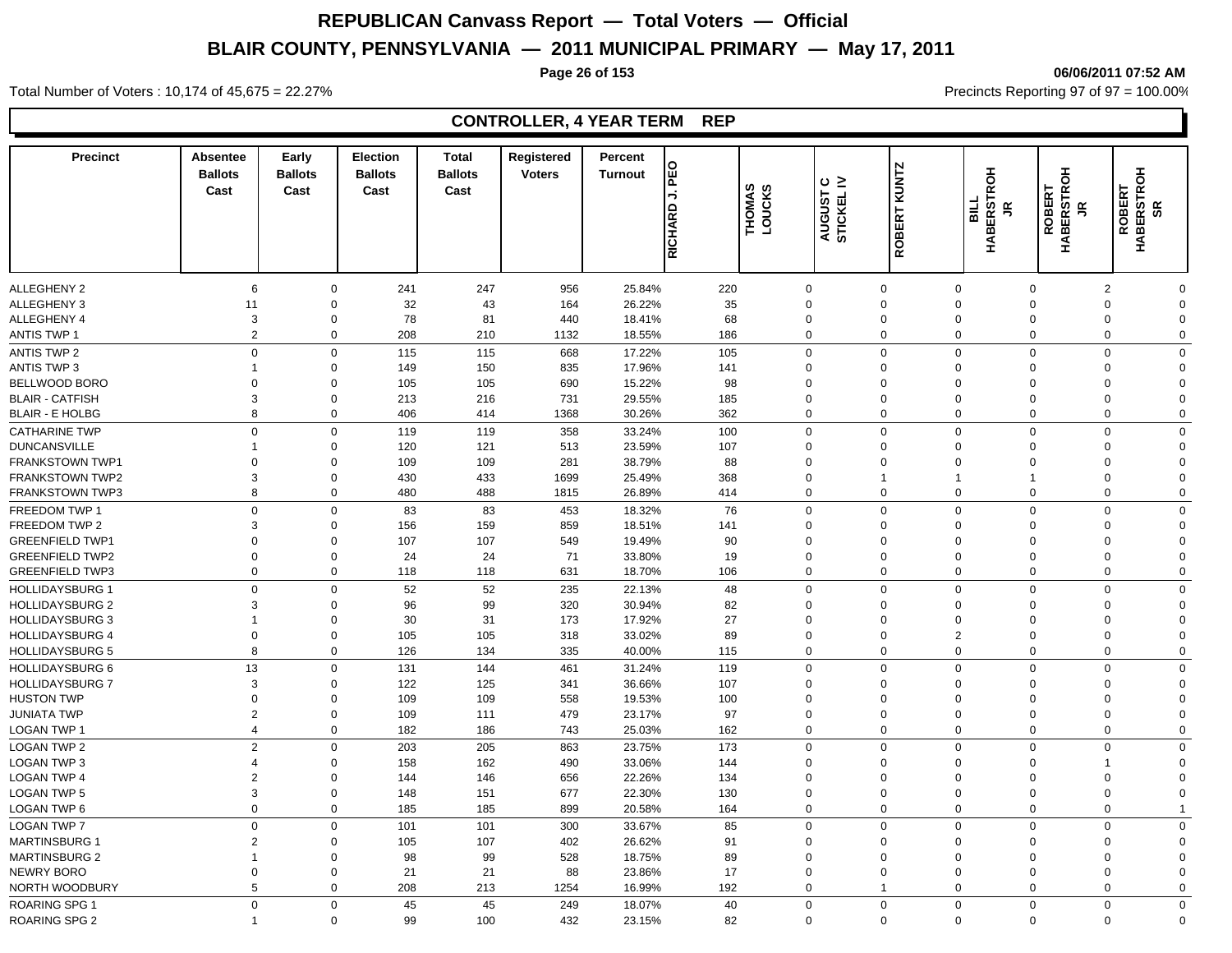### **Page 27 of 153 06/06/2011 07:52 AM**

Total Number of Voters : 10,174 of 45,675 = 22.27% **Precincts Reporting 97 of 97 = 100.00%** Precincts Reporting 97 of 97 = 100.00%

## **CONTROLLER, 4 YEAR TERM REP**

| <b>Precinct</b>      | Absentee<br><b>Ballots</b><br>Cast | Early<br><b>Ballots</b><br>Cast | <b>Election</b><br><b>Ballots</b><br>Cast | Total<br><b>Ballots</b><br>Cast | Registered<br><b>Voters</b> | Percent<br><b>Turnout</b> | ᇣ<br>RICHARD | THOMAS<br>LOUCKS | ≤ ن<br>AUGUST | ROBERT KUNTZ | 풍<br>BILL<br>ក្ដី ។<br>ក<br>⋒<br>┯ | 풍<br>ROBERT<br><b>HABERSTRO</b><br>JR | 동<br><b>ROBERT<br/>BERSTRO</b><br>SR<br>₹ |  |
|----------------------|------------------------------------|---------------------------------|-------------------------------------------|---------------------------------|-----------------------------|---------------------------|--------------|------------------|---------------|--------------|------------------------------------|---------------------------------------|-------------------------------------------|--|
| <b>ROARING SPG 3</b> |                                    | $\Omega$                        | 79                                        | 83                              | 341                         | 24.34%                    | 70           | $\Omega$         |               | $\Omega$     | $\Omega$                           |                                       |                                           |  |
| SNYDER TWP 1         |                                    | 0                               | 86                                        | 86                              | 537                         | 16.01%                    | 72           |                  |               |              | $\Omega$                           |                                       |                                           |  |
| SNYDER TWP 2         |                                    | 0                               | 133                                       | 133                             | 739                         | 18.00%                    | 117          | $\Omega$         |               | $\Omega$     | $\Omega$                           |                                       | $\Omega$                                  |  |
| <b>TAYLOR TWP</b>    | $\Omega$                           | $\mathbf 0$                     | 235                                       | 235                             | 1181                        | 19.90%                    | 213          |                  | $\Omega$      | $\Omega$     | $\mathbf 0$                        | $\Omega$                              | $\Omega$                                  |  |
| <b>TYRONE TWP 1</b>  |                                    | $\Omega$                        | 72                                        | 72                              | 373                         | 19.30%                    | 67           |                  |               |              |                                    |                                       |                                           |  |
| TYRONE TWP 2         |                                    |                                 | 75                                        | 77                              | 344                         | 22.38%                    | 68           |                  |               |              |                                    |                                       |                                           |  |
| <b>TYRONE BORO 1</b> |                                    | $\Omega$                        | 90                                        | 91                              | 346                         | 26.30%                    | 82           |                  |               |              |                                    |                                       |                                           |  |
| <b>TYRONE BORO 2</b> |                                    | 0                               | 42                                        | 42                              | 249                         | 16.87%                    | 37           |                  |               | $\Omega$     |                                    |                                       | 0                                         |  |
| TYRONE BORO 3        | $\Omega$                           | $\mathbf 0$                     | 32                                        | 32                              | 213                         | 15.02%                    | 25           | $\Omega$         |               | $\Omega$     | $\Omega$                           | $\Omega$                              | $\Omega$                                  |  |
| <b>TYRONE BORO 4</b> |                                    | $\Omega$                        | 24                                        | 25                              | 157                         | 15.92%                    | 22           |                  |               |              |                                    |                                       |                                           |  |
| TYRONE BORO 5        |                                    |                                 | 54                                        | 54                              | 208                         | 25.96%                    | 48           |                  |               |              |                                    |                                       |                                           |  |
| TYRONE BORO 6        |                                    | 0                               | 109                                       | 109                             | 399                         | 27.32%                    | 92           |                  |               |              |                                    |                                       |                                           |  |
| TYRONE BORO 7        |                                    | $\mathbf{0}$                    | 62                                        | 62                              | 298                         | 20.81%                    | 51           |                  |               | $\Omega$     |                                    |                                       | $\Omega$                                  |  |
| WILLIAMSBURG         |                                    | 0                               | 128                                       | 128                             | 516                         | 24.81%                    | 112          | $\Omega$         |               | $\Omega$     | $\Omega$                           |                                       | $\Omega$                                  |  |
| WOODBURY TWP         |                                    | $\Omega$                        | 131                                       | 132                             | 638                         | 20.69%                    | 118          |                  |               |              |                                    |                                       |                                           |  |
| <b>Totals</b>        | 174                                | $\mathbf{0}$                    | 10000                                     | 10174                           | 45675                       |                           | 8843         |                  | 2             | 15           | 3                                  |                                       | $\overline{3}$                            |  |
|                      |                                    |                                 |                                           |                                 |                             |                           |              |                  |               |              |                                    |                                       |                                           |  |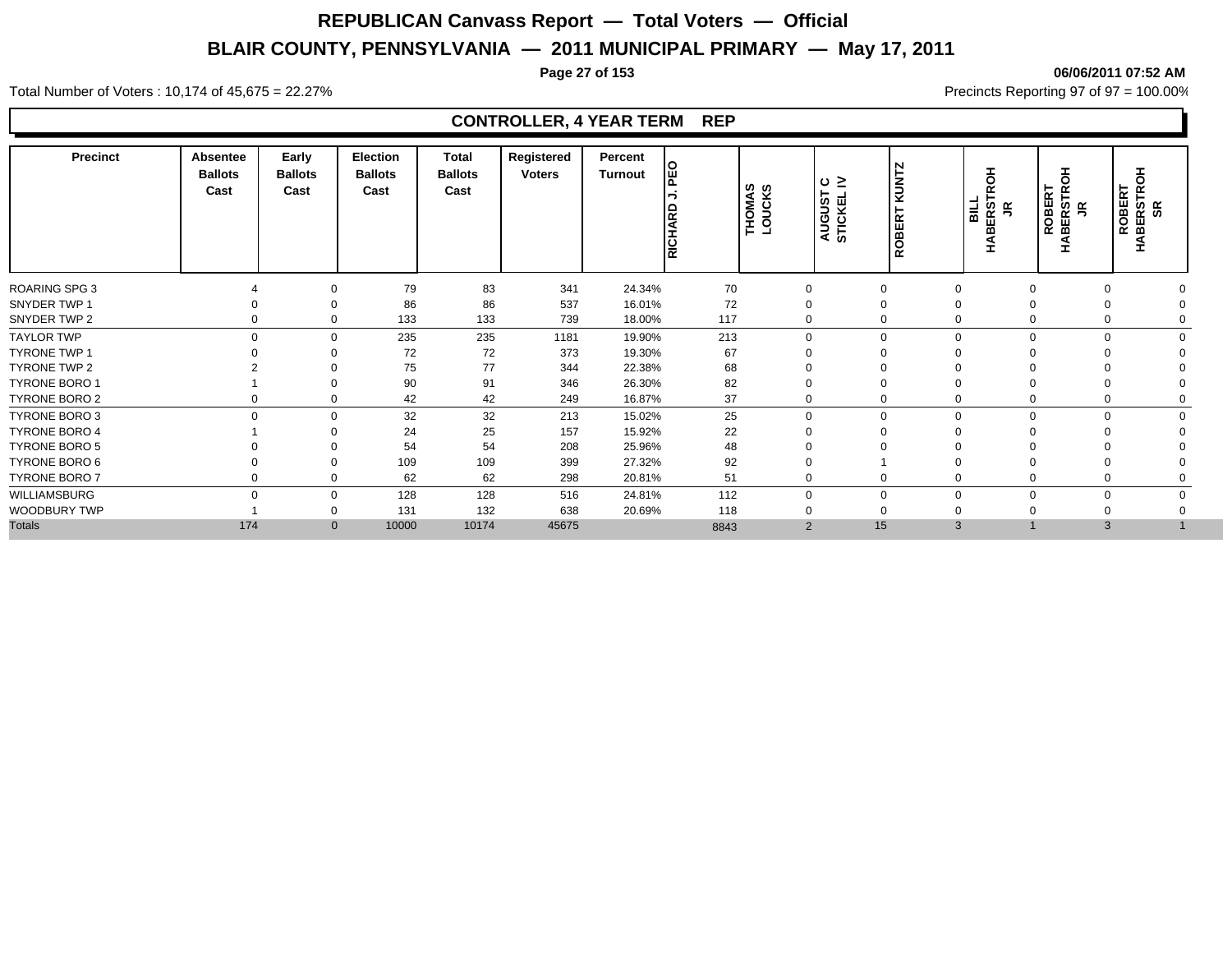### **Page 28 of 153 06/06/2011 07:52 AM**

Total Number of Voters : 10,174 of 45,675 = 22.27% **Precincts Reporting 97 of 97 = 100.00%** Precincts Reporting 97 of 97 = 100.00%

## **CONTROLLER, 4 YEAR TERM REP - REPUBLICAN**

| <b>Precinct</b>            | Absentee<br><b>Ballots</b><br>Cast | Early<br><b>Ballots</b><br>Cast | <b>Election</b><br><b>Ballots</b><br>Cast | <b>Total</b><br><b>Ballots</b><br>Cast | Registered<br><b>Voters</b> | Percent<br><b>Turnout</b> | ANDREW<br>BROWN      | <b>AUGUSTINE</b><br>HIPPO | ERB<br><b>BRUCE</b>     | CHRIS MORNING              | <b>BARGER</b><br>DAVE | <b>DAVID MOSES</b>      | <b>DEAN DODSON</b> | Con tinued              |
|----------------------------|------------------------------------|---------------------------------|-------------------------------------------|----------------------------------------|-----------------------------|---------------------------|----------------------|---------------------------|-------------------------|----------------------------|-----------------------|-------------------------|--------------------|-------------------------|
| ALTOONA 1-1                | $\mathbf 0$                        | $\mathbf 0$                     | 26                                        | 26                                     | 300                         | 8.67%                     | $\mathbf 0$          |                           | $\mathbf 0$             | $\mathbf 0$                | $\overline{0}$        | $\mathbf 0$             | $\mathbf 0$        | $\mathbf 0$             |
| ALTOONA 1-2                | $\mathbf 0$                        | $\Omega$                        | 17                                        | 17                                     | 91                          | 18.68%                    | $\Omega$             |                           | $\Omega$                | $\mathbf 0$                | $\Omega$              | $\Omega$                | $\Omega$           | $\Omega$                |
| ALTOONA 2-1                | $\mathbf 0$                        | $\Omega$                        | 19                                        | $19$                                   | 193                         | 9.84%                     | $\Omega$             |                           | $\Omega$                | $\mathbf 0$                | $\Omega$              | $\Omega$                | $\Omega$           | $\Omega$                |
| ALTOONA 2-2                | 6                                  | $\mathbf 0$                     | 73                                        | 79                                     | 359                         | 22.01%                    | $\Omega$             |                           | $\Omega$                | $\mathbf 0$                | $\Omega$              | $\Omega$                | $\Omega$           | $\Omega$                |
| ALTOONA 3-1                | $\overline{1}$                     | $\mathbf 0$                     | 29                                        | 30                                     | 235                         | 12.77%                    | $\mathbf 0$          |                           | $\Omega$                | $\mathbf 0$                | $\Omega$              | $\Omega$                | $\Omega$           | $\Omega$                |
|                            | $\overline{1}$                     | $\mathbf 0$                     |                                           |                                        |                             |                           |                      |                           |                         |                            |                       |                         | $\Omega$           | $\Omega$                |
| ALTOONA 3-2                |                                    |                                 | 66                                        | 67                                     | 328                         | 20.43%                    | 0                    |                           | $\mathbf 0$<br>$\Omega$ | $\mathbf 0$                | $\mathbf 0$           | $\mathbf 0$<br>$\Omega$ | $\Omega$           |                         |
| ALTOONA 4-1                | $\mathbf 0$                        | $\mathbf 0$<br>$\Omega$         | 41                                        | 41                                     | 294                         | 13.95%                    | $\Omega$<br>$\Omega$ |                           | $\Omega$                | $\mathbf 0$<br>$\mathbf 0$ | $\Omega$<br>$\Omega$  |                         | $\Omega$           | $\mathbf 0$<br>$\Omega$ |
| ALTOONA 4-2<br>ALTOONA 5-1 | $\overline{2}$<br>$\mathbf 0$      | $\mathbf 0$                     | 83<br>10                                  | 85<br>10                               | 366<br>63                   | 23.22%                    | $\mathbf 0$          |                           | $\mathbf 0$             | $\mathbf 0$                | $\Omega$              | $\Omega$                | $\Omega$           | $\Omega$                |
|                            | 3                                  | $\mathbf 0$                     | 56                                        | 59                                     |                             | 15.87%<br>21.93%          | $\mathbf 0$          |                           | $\Omega$                | $\mathbf 0$                | $\mathbf 0$           | $\Omega$<br>$\mathbf 0$ | $\Omega$           | $\mathbf 0$             |
| ALTOONA 5-2                |                                    |                                 |                                           |                                        | 269                         |                           |                      |                           |                         |                            |                       |                         |                    |                         |
| ALTOONA 5-3                | $\overline{1}$                     | $\mathbf 0$                     | 38                                        | 39                                     | 231                         | 16.88%                    | 0                    |                           | $\mathbf 0$             | $\mathbf 0$                | $\mathbf 0$           | $\mathbf 0$             | $\Omega$           | $\mathbf 0$             |
| ALTOONA 6-1                | 3                                  | $\mathbf 0$                     | 42                                        | 45                                     | 335                         | 13.43%                    | $\mathbf 0$          |                           | $\mathbf 0$             | $\mathbf 0$                | $\mathbf 0$           | $\Omega$                | $\Omega$           | $\Omega$                |
| ALTOONA 6-2                | $\overline{0}$                     | $\mathbf 0$                     | 58                                        | 58                                     | 293                         | 19.80%                    | $\mathbf 0$          |                           | $\Omega$                | $\mathbf 0$                | $\Omega$              | $\Omega$                | $\Omega$           | $\Omega$                |
| ALTOONA 6-3                | 3                                  | $\mathbf 0$                     | 82                                        | 85                                     | 375                         | 22.67%                    | $\mathbf 0$          |                           | $\mathbf 0$             | $\mathbf 0$                | $\mathbf 0$           | $\Omega$                | $\Omega$           | $\Omega$                |
| ALTOONA 6-4                | $\overline{2}$                     | $\mathbf 0$                     | 95                                        | 97                                     | 342                         | 28.36%                    | 0                    |                           | $\mathbf 0$             | $\mathbf 0$                | $\mathbf 0$           | $\Omega$                | $\Omega$           | $\mathbf 0$             |
| ALTOONA 6-5                | $\overline{4}$                     | $\mathbf 0$                     | 95                                        | 99                                     | 497                         | 19.92%                    | $\Omega$             |                           | $\Omega$                | $\mathbf 0$                | $\mathbf 0$           | $\Omega$                | $\Omega$           | $\Omega$                |
| ALTOONA 7                  | $\mathbf 0$                        | $\Omega$                        | 44                                        | 44                                     | 355                         | 12.39%                    | $\Omega$             |                           | $\Omega$                | $\mathbf 0$                | $\Omega$              | $\Omega$                | $\Omega$           | $\Omega$                |
| ALTOONA 8-1                | 3                                  | $\Omega$                        | 39                                        | 42                                     | 303                         | 13.86%                    | $\mathbf 0$          |                           | $\mathbf 0$             | $\mathbf 0$                | $\mathbf 0$           | $\Omega$                | $\Omega$           | $\Omega$                |
| ALTOONA 8-2                | 3                                  | $\mathbf 0$                     | 45                                        | 48                                     | 284                         | 16.90%                    | $\mathbf 0$          |                           | $\mathbf 0$             | $\mathbf 0$                | $\mathbf 0$           | $\Omega$                | $\Omega$           | $\overline{0}$          |
| ALTOONA 9                  | $\mathbf 0$                        | $\mathbf 0$                     | 67                                        | 67                                     | 360                         | 18.61%                    | 0                    |                           | $\mathbf 0$             | $\mathbf 0$                | $\mathbf 0$           | $\mathbf 0$             | $\mathbf 0$        | $\overline{0}$          |
| ALTOONA 10-1               | $\mathbf 0$                        | $\mathbf 0$                     | 15                                        | 15                                     | 215                         | 6.98%                     | $\mathbf 0$          |                           | $\mathbf 0$             | $\mathbf 0$                | $\mathbf 0$           | $\Omega$                | $\Omega$           | $\mathbf 0$             |
| ALTOONA 10-2               | $\mathbf 0$                        | $\Omega$                        | $27\,$                                    | 27                                     | 215                         | 12.56%                    | $\Omega$             |                           | $\Omega$                | $\mathbf 0$                | $\Omega$              | $\Omega$                | $\Omega$           | $\Omega$                |
| ALTOONA 10-3               | $\Omega$                           | $\mathbf 0$                     | 39                                        | 39                                     | 209                         | 18.66%                    | $\Omega$             |                           | $\Omega$                | $\mathbf 0$                | $\Omega$              | $\Omega$                | $\Omega$           | $\Omega$                |
| ALTOONA 10-4               | 5                                  | $\mathbf 0$                     | 110                                       | 115                                    | 492                         | 23.37%                    | $\mathbf 0$          |                           | $\mathbf 0$             | $\mathbf 0$                | $\mathbf 0$           | $\Omega$                | $\Omega$           | $\Omega$                |
| ALTOONA 11-1               | $\mathbf 0$                        | $\mathbf 0$                     | 89                                        | 89                                     | 443                         | 20.09%                    | 0                    |                           | $\mathbf 0$             | $\mathbf 0$                | $\Omega$              | $\Omega$                | $\Omega$           | $\Omega$                |
| ALTOONA 11-2               | $\overline{2}$                     | $\Omega$                        | 99                                        | 101                                    | 415                         | 24.34%                    | $\Omega$             |                           | $\Omega$                | $\mathbf 0$                | $\mathbf 0$           | $\Omega$                | $\Omega$           | $\Omega$                |
| ALTOONA 11-3               | $\overline{4}$                     | $\mathbf 0$                     | 108                                       | 112                                    | 423                         | 26.48%                    | $\mathbf 0$          |                           | $\mathbf 0$             | $\mathbf 0$                | $\Omega$              | $\Omega$                | $\Omega$           | $\Omega$                |
| ALTOONA 12-1               | $\overline{2}$                     | $\mathbf 0$                     | 27                                        | 29                                     | 183                         | 15.85%                    | $\mathbf 0$          |                           | $\mathbf 0$             | $\mathbf 0$                | $\Omega$              | $\Omega$                | $\Omega$           | $\Omega$                |
| ALTOONA 12-2               | $\mathbf 0$                        | $\mathbf 0$                     | 69                                        | 69                                     | 289                         | 23.88%                    | $\mathbf 0$          |                           | $\mathbf 0$             | $\mathbf 0$                | $\overline{0}$        | $\Omega$                | $\Omega$           | $\Omega$                |
| ALTOONA 12-3               | $\mathbf 0$                        | $\mathbf 0$                     | 51                                        | 51                                     | 235                         | 21.70%                    | $\mathbf 0$          |                           | $\mathbf 0$             | $\mathbf 0$                | $\mathbf 0$           | $\mathbf 0$             | $\Omega$           | $\mathbf 0$             |
| ALTOONA 12-4               | $\overline{2}$                     | $\mathbf 0$                     | 84                                        | 86                                     | 356                         | 24.16%                    | $\mathbf 0$          |                           | $\mathbf 0$             | $\mathsf 0$                | $\mathbf 0$           | $\Omega$                | $\Omega$           | $\mathbf 0$             |
| ALTOONA 12-5               | $\overline{1}$                     | $\mathbf 0$                     | 29                                        | 30                                     | 177                         | 16.95%                    | $\mathbf 0$          |                           | $\mathbf 0$             | $\mathbf 0$                | $\mathbf 0$           | $\Omega$                | $\Omega$           | $\Omega$                |
| ALTOONA 13-1               | $\overline{2}$                     | $\mathbf 0$                     | 92                                        | 94                                     | 530                         | 17.74%                    | $\mathbf 0$          |                           | $\mathbf 0$             | $\mathbf 0$                | $\mathbf 0$           | $\Omega$                | $\Omega$           | $\Omega$                |
| ALTOONA 13-2               | $\mathbf 0$                        | $\mathbf 0$                     | 58                                        | 58                                     | 378                         | 15.34%                    | $\mathbf 0$          |                           | $\mathbf 0$             | $\mathbf 0$                | $\mathbf 0$           | $\Omega$                | $\mathbf 0$        | $\Omega$                |
| ALTOONA 13-3               | $\mathbf 0$                        | $\mathbf 0$                     | 81                                        | 81                                     | 383                         | 21.15%                    | $\mathbf 0$          |                           | $\mathbf 0$             | $\mathbf 0$                | $\mathbf 0$           | $\Omega$                | $\Omega$           | $\mathbf 0$             |
| ALTOONA 13-4               | $\overline{2}$                     | $\mathbf 0$                     | 63                                        | 65                                     | 350                         | 18.57%                    | $\mathbf 0$          |                           | $\Omega$                | $\mathbf 0$                | $\mathbf 0$           | $\Omega$                | $\Omega$           | $\mathbf 0$             |
| ALTOONA 14-1               | $\overline{1}$                     | $\mathbf 0$                     | 72                                        | 73                                     | 301                         | 24.25%                    | $\Omega$             |                           | $\Omega$                | $\mathbf 0$                | $\Omega$              | $\Omega$                | $\Omega$           | $\Omega$                |
| ALTOONA 14-2               | 5                                  | $\mathbf 0$                     | 173                                       | 178                                    | 642                         | 27.73%                    | $\Omega$             |                           | $\Omega$                | $\mathbf 0$                | $\Omega$              |                         | $\Omega$           | $\Omega$                |
| ALTOONA 14-3               | $\overline{1}$                     | $\mathbf 0$                     | 81                                        | 82                                     | 382                         | 21.47%                    | $\mathbf 0$          |                           | $\mathbf 0$             | $\mathbf 0$                | $\mathbf 0$           | $\Omega$                | $\Omega$           | $\Omega$                |
| ALTOONA 14-4               | $\mathbf 0$                        | $\Omega$                        | 146                                       | 146                                    | 585                         | 24.96%                    | $\mathbf 0$          |                           | $\mathbf 0$             | $\mathbf 0$                | $\mathbf 0$           | $\Omega$                | $\Omega$           | $\mathbf 0$             |
| ALLEGHENY 1                | 3                                  | $\Omega$                        | 240                                       | 243                                    | 1046                        | 23.23%                    | $\Omega$             |                           | $\Omega$                | $\Omega$                   | $\Omega$              | $\Omega$                | $\Omega$           | $\mathbf 0$             |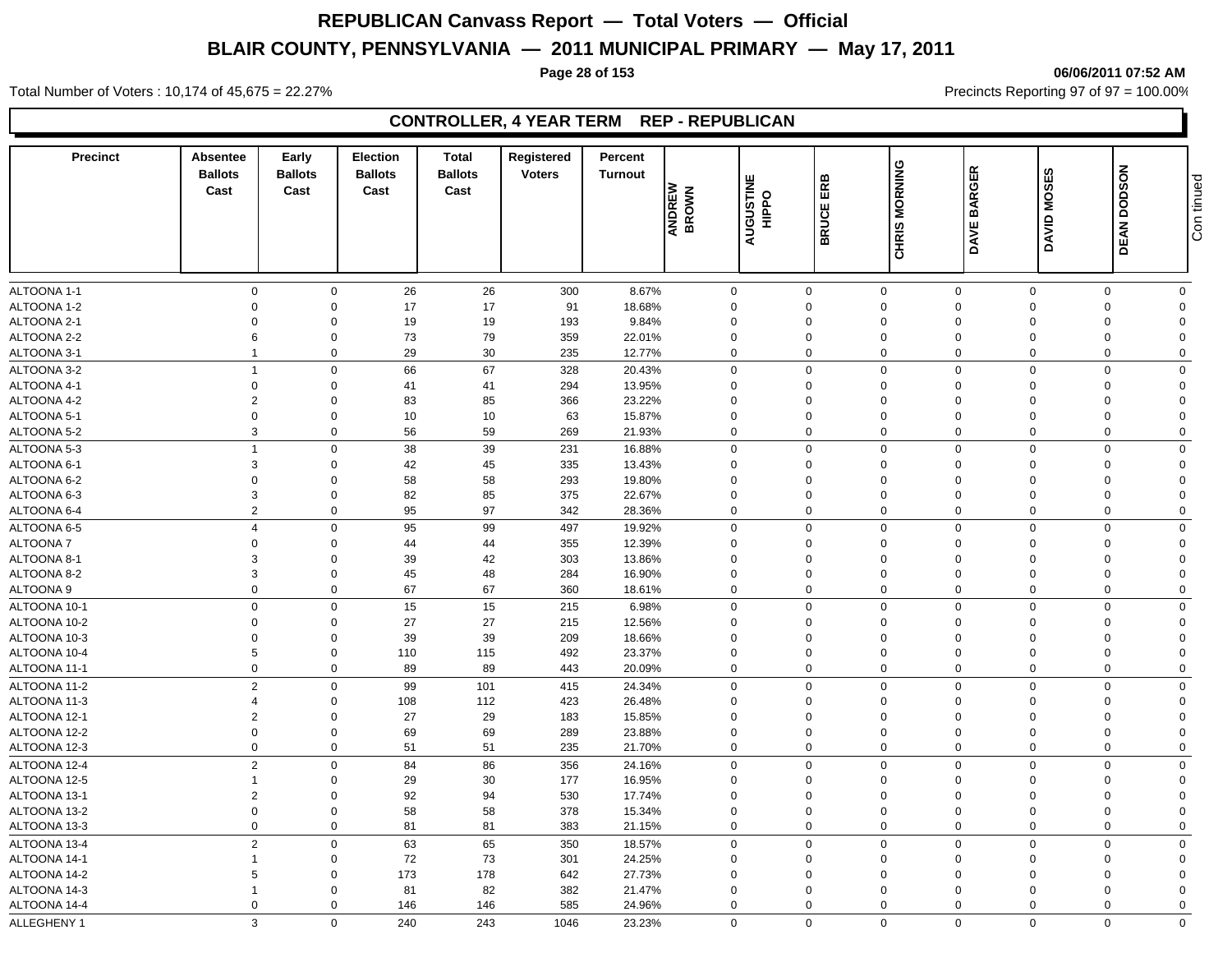### **Page 29 of 153 06/06/2011 07:52 AM**

Total Number of Voters : 10,174 of 45,675 = 22.27% **Precincts Reporting 97 of 97 = 100.00%** Precincts Reporting 97 of 97 = 100.00%

## **CONTROLLER, 4 YEAR TERM REP**

| <b>Precinct</b>                         | Absentee<br><b>Ballots</b><br>Cast | Early<br><b>Ballots</b><br>Cast | <b>Election</b><br><b>Ballots</b><br>Cast | Total<br><b>Ballots</b><br>Cast | Registered<br><b>Voters</b> | Percent<br><b>Turnout</b> | ANDREW<br>BROWN      | <b>AUGUSTINE</b><br>HIPPO | ERB<br><b>BRUCE</b>     | CHRIS MORNING              | DAVE BARGER          | DAVID MOSES          | <b>DEAN DODSON</b>   |                      |
|-----------------------------------------|------------------------------------|---------------------------------|-------------------------------------------|---------------------------------|-----------------------------|---------------------------|----------------------|---------------------------|-------------------------|----------------------------|----------------------|----------------------|----------------------|----------------------|
|                                         |                                    |                                 |                                           |                                 |                             |                           |                      |                           |                         |                            |                      |                      |                      |                      |
| ALLEGHENY 2                             | 6                                  |                                 | 241<br>$\mathbf 0$                        | 247                             | 956                         | 25.84%                    | $\mathbf 0$          |                           | $\mathbf 0$             | $\mathbf 0$                | $\mathbf 0$          | $\mathbf 0$          | 0                    | $\Omega$             |
| ALLEGHENY 3                             | 11                                 | $\mathbf 0$                     | 32                                        | 43                              | 164                         | 26.22%                    | $\Omega$             |                           | $\mathbf 0$             | $\mathbf 0$                | $\Omega$             | $\Omega$             | $\mathbf 0$          | $\Omega$             |
| ALLEGHENY 4                             | 3                                  | $\mathbf 0$                     | 78                                        | 81                              | 440                         | 18.41%                    | $\mathbf 0$          |                           | $\mathbf 0$             | $\mathbf 0$                | $\Omega$             | $\Omega$             | 0                    | $\Omega$             |
| <b>ANTIS TWP 1</b>                      | $\overline{2}$                     | $\mathbf 0$                     | 208                                       | 210                             | 1132                        | 18.55%                    | $\Omega$             |                           | $\Omega$                | $\mathbf 0$                | $\mathbf 0$          | $\Omega$             | $\mathbf 0$          | $\Omega$             |
| <b>ANTIS TWP 2</b>                      | $\mathbf 0$                        |                                 | 0<br>115                                  | 115                             | 668                         | 17.22%                    | $\mathbf 0$          |                           | $\Omega$                | $\mathbf 0$                | $\mathbf 0$          | $\Omega$             | $\mathbf 0$          | $\mathbf 0$          |
| ANTIS TWP 3                             | $\overline{1}$                     | $\Omega$                        | 149                                       | 150                             | 835                         | 17.96%                    | $\Omega$             |                           | $\Omega$                | $\mathbf 0$                | $\Omega$             | $\Omega$             | 0                    | $\Omega$             |
| BELLWOOD BORO                           | $\Omega$                           | $\mathbf 0$                     | 105                                       | 105                             | 690                         | 15.22%                    | $\Omega$             |                           | 0                       | $\mathbf 0$                | $\Omega$             | $\Omega$             | 0                    | $\Omega$             |
| <b>BLAIR - CATFISH</b>                  | 3                                  | $\mathbf 0$                     | 213                                       | 216                             | 731                         | 29.55%                    | $\Omega$             |                           | $\Omega$                | $\mathbf 0$                |                      | 1                    | $\mathbf 0$          | $\Omega$             |
| <b>BLAIR - E HOLBG</b>                  | 8                                  |                                 | 406<br>0                                  | 414                             | 1368                        | 30.26%                    | $\Omega$             |                           | $\mathbf 0$             | $\mathbf 0$                | $\Omega$             | $\overline{0}$       | $\mathbf 0$          | $\mathbf 0$          |
| <b>CATHARINE TWP</b>                    | $\overline{0}$                     |                                 | $\mathbf 0$<br>119                        | 119                             | 358                         | 33.24%                    | $\Omega$             |                           | $\Omega$                | $\mathbf 0$                | $\mathbf 0$          | $\Omega$             | $\mathbf 0$          | $\Omega$             |
| <b>DUNCANSVILLE</b>                     | -1                                 | 0                               | 120                                       | 121                             | 513                         | 23.59%                    | $\Omega$             |                           | $\Omega$                | $\mathbf 0$                | $\Omega$             | $\Omega$             | $\mathbf 0$          | $\Omega$             |
| <b>FRANKSTOWN TWP1</b>                  | $\Omega$                           | $\mathbf 0$                     | 109                                       | 109                             | 281                         | 38.79%                    | $\Omega$             |                           | $\Omega$                | $\mathbf 0$                | $\Omega$             | $\Omega$             | $\Omega$             | $\Omega$             |
| <b>FRANKSTOWN TWP2</b>                  | 3                                  | $\mathbf 0$                     | 430                                       | 433                             | 1699                        | 25.49%                    | $\Omega$             |                           | $\Omega$                | $\mathbf 0$                | $\Omega$             | $\Omega$             | $\mathbf 0$          | $\Omega$             |
| <b>FRANKSTOWN TWP3</b>                  | 8                                  |                                 | $\mathbf 0$<br>480                        | 488                             | 1815                        | 26.89%                    | $\Omega$             |                           | $\mathbf 1$             | $\mathbf 0$                | $\mathbf 0$          | $\Omega$             | $\mathbf 0$          | $\Omega$             |
| FREEDOM TWP 1                           | $\mathbf 0$                        |                                 | 83<br>0                                   | 83                              | 453                         | 18.32%                    | $\mathbf 0$          |                           | $\mathbf 0$             | $\mathbf 0$                | $\mathbf 0$          | $\Omega$             | $\mathbf 0$          | $\mathbf 0$          |
| FREEDOM TWP 2                           | 3                                  | $\mathbf 0$                     | 156                                       | 159                             | 859                         | 18.51%                    | $\Omega$             |                           | 0                       | $\mathbf 0$                | $\Omega$             | $\Omega$             | $\mathbf 0$          | $\Omega$             |
| <b>GREENFIELD TWP1</b>                  | $\Omega$                           | $\mathbf 0$                     | 107                                       | 107                             | 549                         | 19.49%                    | $\Omega$             |                           | $\Omega$                | $\mathbf 0$                | $\Omega$             | $\Omega$             | $\mathbf 0$          | $\Omega$             |
| <b>GREENFIELD TWP2</b>                  | $\mathbf 0$                        | $\mathbf 0$                     | 24                                        | 24                              | 71                          | 33.80%                    | $\Omega$             |                           | $\Omega$                | $\mathbf 0$                | $\Omega$             | $\Omega$             | $\Omega$             | $\Omega$             |
| <b>GREENFIELD TWP3</b>                  | $\mathbf 0$                        |                                 | $\mathbf 0$<br>118                        | 118                             | 631                         | 18.70%                    | $\Omega$             |                           | $\mathbf 0$             | $\mathbf 0$                | $\Omega$             | $\Omega$             | $\mathbf 0$          | $\Omega$             |
| <b>HOLLIDAYSBURG 1</b>                  | $\Omega$                           |                                 | 52<br>0                                   | 52                              | 235                         | 22.13%                    | $\Omega$             |                           | $\Omega$                | $\mathbf 0$                | $\Omega$             | $\Omega$             | $\mathbf 0$          | $\Omega$             |
| <b>HOLLIDAYSBURG 2</b>                  | 3                                  | $\Omega$                        | 96                                        | 99                              | 320                         | 30.94%                    | $\Omega$             |                           | $\Omega$                | $\mathbf 0$                | $\Omega$             | $\Omega$             | $\Omega$             | $\Omega$             |
| <b>HOLLIDAYSBURG 3</b>                  | $\overline{1}$                     | $\mathbf 0$                     | 30                                        | 31                              | 173                         | 17.92%                    | $\Omega$             |                           | 0                       | $\mathbf 0$                | $\Omega$             | $\Omega$             | $\Omega$             | $\Omega$             |
| <b>HOLLIDAYSBURG 4</b>                  | $\mathbf 0$                        | $\mathbf 0$                     | 105                                       | 105                             | 318                         | 33.02%                    | $\mathbf 0$          |                           | $\mathbf 0$             | $\overline{2}$             | $\mathbf 0$          | $\mathbf 0$          | 0                    | $\mathbf 0$          |
| <b>HOLLIDAYSBURG 5</b>                  | 8                                  |                                 | 0<br>126                                  | 134                             | 335                         | 40.00%                    | $\mathbf 0$          |                           | $\mathbf 0$             | $\mathbf 0$                | $\mathbf 0$          | $\mathbf 0$          | 0                    | $\mathbf 0$          |
|                                         |                                    |                                 |                                           |                                 |                             |                           |                      |                           |                         |                            |                      |                      |                      |                      |
| <b>HOLLIDAYSBURG 6</b>                  | 13                                 |                                 | $\mathbf 0$<br>131                        | 144                             | 461                         | 31.24%                    | $\mathbf 0$          |                           | $\Omega$                | $\mathbf 0$                | $\mathbf 0$          | $\Omega$             | $\mathbf 0$          | $\mathbf 0$          |
| <b>HOLLIDAYSBURG 7</b>                  | 3                                  | $\Omega$                        | 122                                       | 125                             | 341                         | 36.66%                    |                      |                           | $\Omega$                | $\mathbf 0$                | $\Omega$             | $\Omega$<br>$\Omega$ | $\Omega$<br>$\Omega$ | $\Omega$             |
| <b>HUSTON TWP</b><br><b>JUNIATA TWP</b> | $\mathbf 0$<br>$\overline{2}$      | 0<br>$\mathbf 0$                | 109<br>109                                | 109                             | 558<br>479                  | 19.53%<br>23.17%          | $\Omega$<br>$\Omega$ |                           | $\Omega$<br>$\mathbf 0$ | $\mathbf 0$<br>$\mathbf 0$ | $\Omega$<br>$\Omega$ | $\overline{0}$       | $\mathbf 0$          | $\Omega$<br>$\Omega$ |
|                                         | $\overline{4}$                     | $\Omega$                        |                                           | 111                             |                             |                           | $\Omega$             |                           | $\Omega$                | $\mathbf 0$                | $\Omega$             | $\Omega$             | $\mathbf 0$          | $\Omega$             |
| LOGAN TWP 1                             |                                    |                                 | 182                                       | 186                             | 743                         | 25.03%                    |                      |                           |                         |                            |                      |                      |                      |                      |
| <b>LOGAN TWP 2</b>                      | $\overline{2}$                     | $\mathbf 0$                     | 203                                       | 205                             | 863                         | 23.75%                    | $\Omega$             |                           | $\mathbf 0$             | $\mathbf 0$                | $\mathbf 0$          | $\Omega$             | $\mathbf 0$          | $\Omega$             |
| <b>LOGAN TWP 3</b>                      | $\overline{4}$                     | $\mathbf 0$                     | 158                                       | 162                             | 490                         | 33.06%                    | $\Omega$             |                           | $\Omega$                | $\mathbf 0$                | $\Omega$             | $\Omega$             | $\mathbf 1$          | $\Omega$             |
| <b>LOGAN TWP 4</b>                      | $\overline{2}$                     | $\mathbf 0$                     | 144                                       | 146                             | 656                         | 22.26%                    | $\Omega$             |                           | $\mathbf 0$             | $\mathbf 0$                | $\Omega$             | $\Omega$             | $\mathbf 0$          | $\Omega$             |
| <b>LOGAN TWP 5</b>                      | 3                                  | $\mathbf 0$                     | 148                                       | 151                             | 677                         | 22.30%                    | $\Omega$             |                           | $\mathbf 0$             | $\mathbf 0$                | $\Omega$             | $\overline{0}$       | $\mathbf 0$          | $\Omega$             |
| <b>LOGAN TWP 6</b>                      | $\mathbf 0$                        | $\mathbf 0$                     | 185                                       | 185                             | 899                         | 20.58%                    | $\mathbf 0$          |                           | $\mathbf 0$             | $\mathbf 0$                | $\mathbf 0$          | $\overline{0}$       | $\mathbf 0$          | $\mathbf 0$          |
| <b>LOGAN TWP 7</b>                      | $\mathbf 0$                        | $\Omega$                        | 101                                       | 101                             | 300                         | 33.67%                    | $\Omega$             |                           | $\Omega$                | $\mathbf 0$                | $\Omega$             | $\Omega$             | $\Omega$             | $\Omega$             |
| <b>MARTINSBURG 1</b>                    | $\overline{2}$                     | $\Omega$                        | 105                                       | 107                             | 402                         | 26.62%                    | $\Omega$             |                           | $\Omega$                | $\mathbf 0$                | $\Omega$             | $\Omega$             | 0                    | $\Omega$             |
| <b>MARTINSBURG 2</b>                    | $\overline{1}$                     | $\mathbf 0$                     | 98                                        | 99                              | 528                         | 18.75%                    | $\mathbf 0$          |                           | $\mathbf 0$             | $\mathbf 0$                | $\Omega$             | $\mathbf 0$          | 0                    | $\Omega$             |
| NEWRY BORO                              | $\mathbf 0$                        | $\mathbf 0$                     | 21                                        | 21                              | 88                          | 23.86%                    | $\mathbf 0$          |                           | $\mathbf 0$             | $\mathbf 0$                | $\mathbf 0$          | $\mathbf 0$          | 0                    | $\Omega$             |
| NORTH WOODBURY                          | 5                                  | $\mathbf 0$                     | 208                                       | 213                             | 1254                        | 16.99%                    | $\mathbf 0$          |                           | $\mathbf 0$             | $\mathbf 0$                | $\mathbf 0$          | $\overline{0}$       | 0                    | $\Omega$             |
| <b>ROARING SPG 1</b>                    | $\overline{0}$                     |                                 | $\mathbf 0$<br>45                         | 45                              | 249                         | 18.07%                    | $\Omega$             |                           | $\Omega$                | $\mathbf 0$                | $\mathbf 0$          | $\Omega$             | $\mathbf 0$          | $\Omega$             |
| <b>ROARING SPG 2</b>                    |                                    |                                 | $\mathbf 0$<br>99                         | 100                             | 432                         | 23.15%                    | $\Omega$             |                           | $\Omega$                | $\Omega$                   | $\Omega$             | $\Omega$             | $\mathbf 0$          |                      |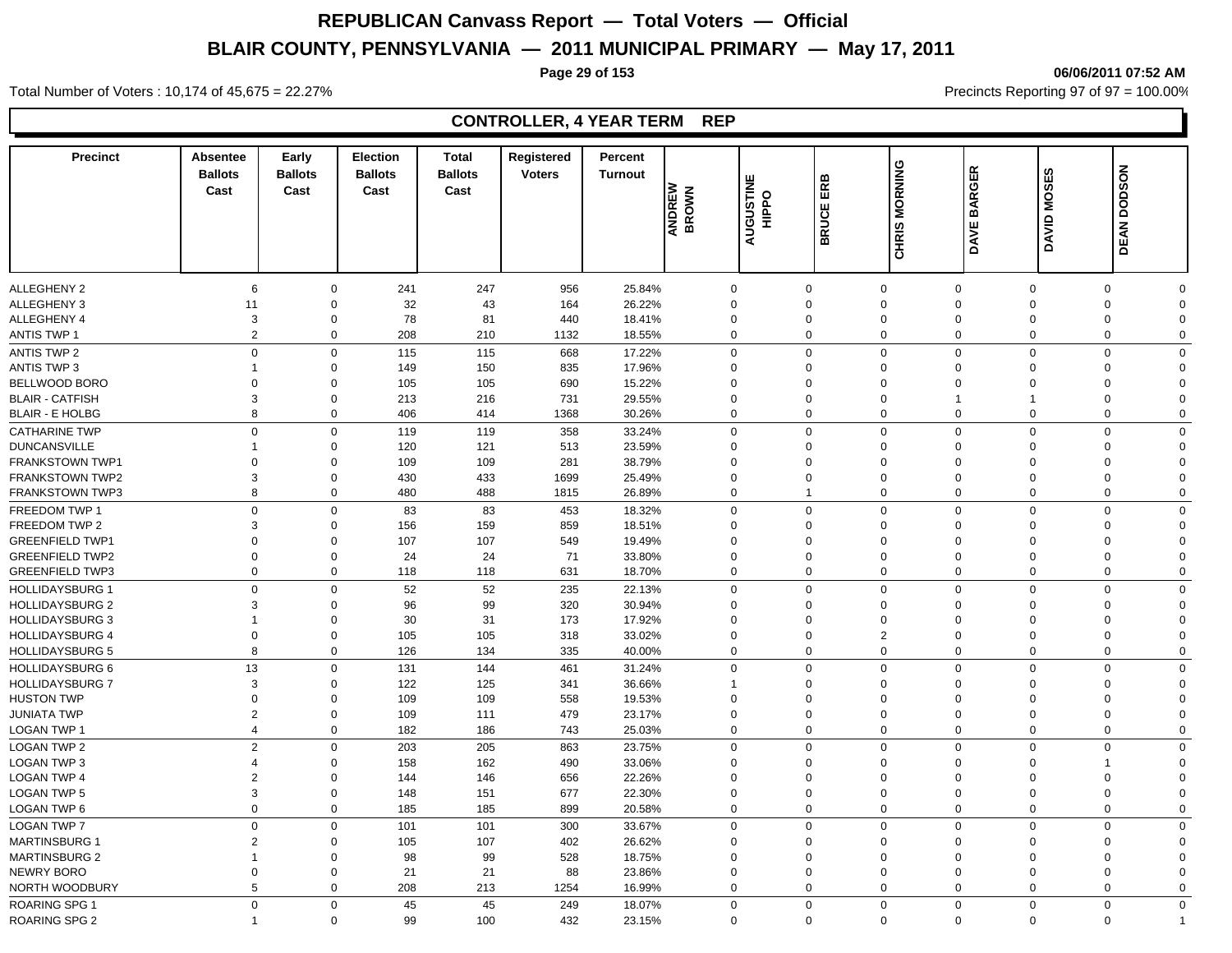### **Page 30 of 153 06/06/2011 07:52 AM**

Total Number of Voters : 10,174 of 45,675 = 22.27% **Precincts Reporting 97 of 97 = 100.00%** Precincts Reporting 97 of 97 = 100.00%

### **CONTROLLER, 4 YEAR TERM REP**

| <b>Precinct</b>      | Absentee<br><b>Ballots</b><br>Cast | Early<br><b>Ballots</b><br>Cast | Election<br><b>Ballots</b><br>Cast | <b>Total</b><br><b>Ballots</b><br>Cast | Registered<br><b>Voters</b> | Percent<br>Turnout | ANDREW<br>BROWN | <b>NIGUSTINE</b><br>⋖ | ERB<br><b>BRUCE</b> | <b>MORNING</b><br>HRIS<br>$\overline{O}$ | <b>BARGER</b><br>DAVE | ၯ<br>₩,<br>Š<br>DAVID | <b>DEAN DODSON</b> |
|----------------------|------------------------------------|---------------------------------|------------------------------------|----------------------------------------|-----------------------------|--------------------|-----------------|-----------------------|---------------------|------------------------------------------|-----------------------|-----------------------|--------------------|
| <b>ROARING SPG 3</b> |                                    | $\Omega$                        | 79                                 | 83                                     | 341                         | 24.34%             | $\Omega$        | $\Omega$              | $\Omega$            |                                          | $\Omega$              | $\Omega$              |                    |
| SNYDER TWP 1         |                                    | $\Omega$                        | 86                                 | 86                                     | 537                         | 16.01%             |                 | 0                     | $\Omega$            |                                          |                       |                       |                    |
| SNYDER TWP 2         | 0                                  | $\Omega$                        | 133                                | 133                                    | 739                         | 18.00%             | 0               | 0                     | $\mathbf 0$         |                                          | $\Omega$              |                       |                    |
| <b>TAYLOR TWP</b>    | $\Omega$                           | $\Omega$                        | 235                                | 235                                    | 1181                        | 19.90%             | $\Omega$        | 0                     |                     | $\mathbf 0$                              | $\Omega$              | $\Omega$              |                    |
| <b>TYRONE TWP 1</b>  |                                    | $\Omega$                        | 72                                 | 72                                     | 373                         | 19.30%             |                 | $\Omega$              | $\Omega$            |                                          |                       |                       |                    |
| TYRONE TWP 2         |                                    | $\Omega$                        | 75                                 | 77                                     | 344                         | 22.38%             |                 | 0                     | $\Omega$            |                                          |                       |                       |                    |
| TYRONE BORO 1        |                                    | $\Omega$                        | 90                                 | 91                                     | 346                         | 26.30%             |                 | $\Omega$              | $\Omega$            |                                          |                       |                       |                    |
| TYRONE BORO 2        |                                    | $\Omega$                        | 42                                 | 42                                     | 249                         | 16.87%             | 0               | 0                     | $\mathbf 0$         |                                          | 0                     | 0                     |                    |
| <b>TYRONE BORO 3</b> | $\mathbf 0$                        | $\Omega$                        | 32                                 | 32                                     | 213                         | 15.02%             | $\Omega$        | 0                     |                     | $\mathbf 0$<br>$\Omega$                  | $\mathbf 0$           | $\mathbf 0$           |                    |
| <b>TYRONE BORO 4</b> |                                    | ∩                               | 24                                 | 25                                     | 157                         | 15.92%             |                 | 0                     | $\Omega$            |                                          |                       |                       |                    |
| TYRONE BORO 5        |                                    |                                 | 54                                 | 54                                     | 208                         | 25.96%             |                 |                       |                     |                                          |                       |                       |                    |
| TYRONE BORO 6        |                                    | $\Omega$                        | 109                                | 109                                    | 399                         | 27.32%             |                 |                       | $\mathbf 0$         |                                          |                       |                       |                    |
| TYRONE BORO 7        |                                    | $\Omega$                        | 62                                 | 62                                     | 298                         | 20.81%             | $\Omega$        | 0                     | $\Omega$            |                                          |                       |                       |                    |
| WILLIAMSBURG         | $\Omega$                           | $\Omega$                        | 128                                | 128                                    | 516                         | 24.81%             |                 | 0                     | $\mathbf 0$         |                                          | $\Omega$              | $\Omega$              |                    |
| WOODBURY TWP         |                                    | $\Omega$                        | 131                                | 132                                    | 638                         | 20.69%             |                 |                       | $\mathbf 0$         |                                          |                       |                       |                    |
| <b>Totals</b>        | 174                                | $\mathbf{0}$                    | 10000                              | 10174                                  | 45675                       |                    |                 |                       | $\overline{2}$      |                                          |                       |                       |                    |
|                      |                                    |                                 |                                    |                                        |                             |                    |                 |                       |                     |                                          |                       |                       |                    |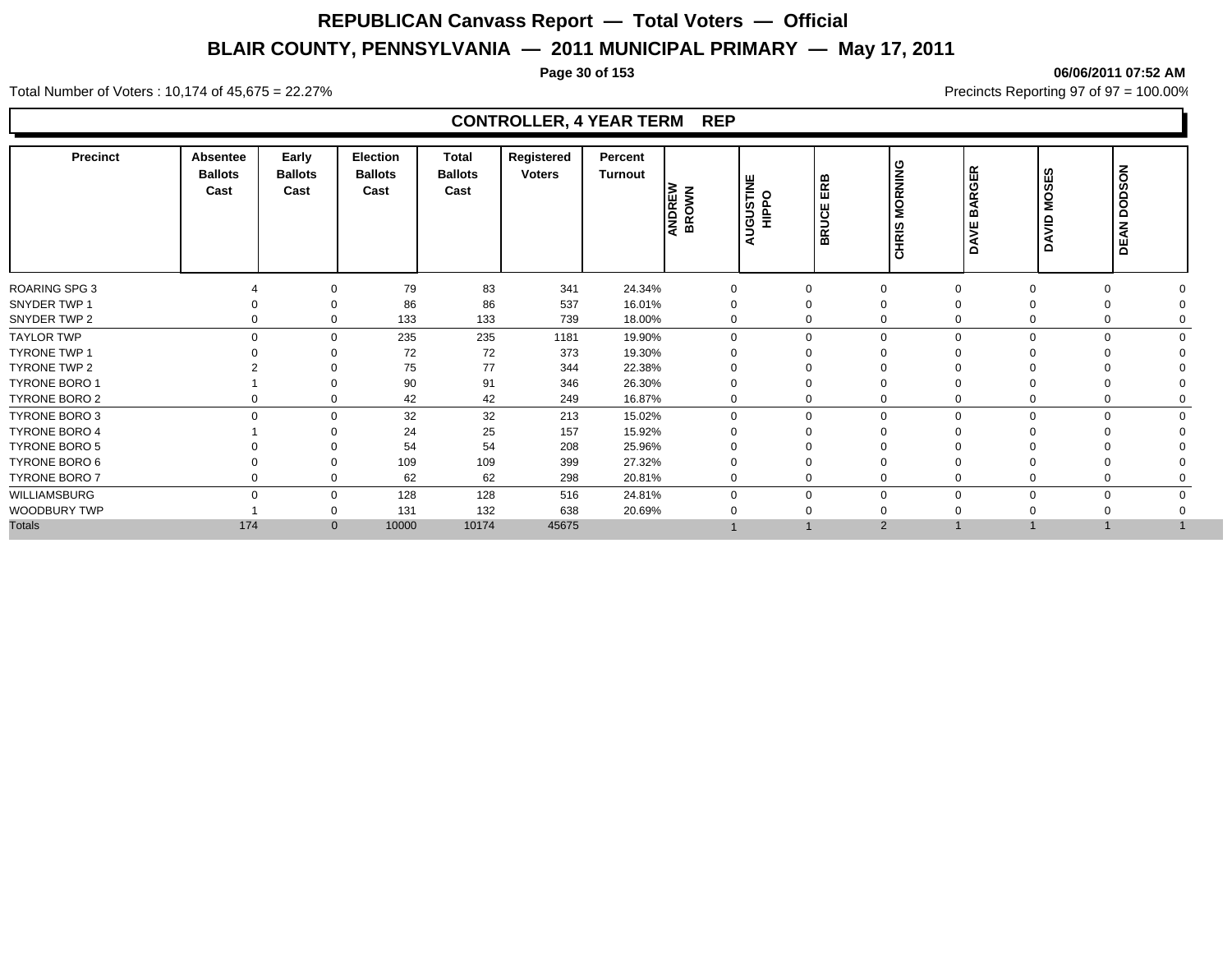**Page 31 of 153 06/06/2011 07:52 AM**

Total Number of Voters : 10,174 of 45,675 = 22.27% **Precincts Reporting 97 of 97 = 100.00%** Precincts Reporting 97 of 97 = 100.00%

## **CONTROLLER, 4 YEAR TERM REP - REPUBLICAN**

| <b>Precinct</b>  | <b>Absentee</b><br><b>Ballots</b><br>Cast | Early<br><b>Ballots</b><br>Cast | <b>Election</b><br><b>Ballots</b><br>Cast | <b>Total</b><br><b>Ballots</b><br>Cast | Registered<br><b>Voters</b> | Percent<br><b>Turnout</b> |                     |                 |                    |                               |                  |                         |         |
|------------------|-------------------------------------------|---------------------------------|-------------------------------------------|----------------------------------------|-----------------------------|---------------------------|---------------------|-----------------|--------------------|-------------------------------|------------------|-------------------------|---------|
|                  |                                           |                                 |                                           |                                        |                             |                           | PRENDERGAST<br>ERIC | LANDOLFI<br>SUY | JOSEPH<br>EBERSOLE | <b>LUKE J KELLY</b>           | THOMAS<br>HOFFER | <b>Totals</b>           |         |
| ALTOONA 1-1      | $\mathbf 0$                               | 0                               | 26                                        | 26                                     |                             | 8.67%                     |                     | $\mathbf 0$     | $\mathbf 0$        |                               | 0                | $\mathbf 0$             | 22      |
| ALTOONA 1-2      | $\Omega$                                  | $\Omega$                        | 17                                        | 17                                     | 300<br>91                   | 18.68%                    |                     | $\mathbf 0$     | $\Omega$           | $\mathbf 0$<br>$\overline{0}$ | $\mathbf 0$      | $\Omega$                | 13      |
| ALTOONA 2-1      | $\Omega$                                  | $\Omega$                        | 19                                        | 19                                     | 193                         | 9.84%                     |                     | $\mathbf 0$     | $\Omega$           | $\overline{0}$                | $\Omega$         | $\mathbf 0$             | 18      |
| ALTOONA 2-2      | 6                                         | $\Omega$                        | 73                                        | 79                                     | 359                         | 22.01%                    |                     | 0               | $\mathbf 0$        | $\mathbf 0$                   | $\mathbf 0$      | $\mathbf 0$             | 69      |
| ALTOONA 3-1      | $\mathbf{1}$                              | 0                               | 29                                        | 30                                     | 235                         | 12.77%                    |                     | 0               | 0                  | $\mathbf 0$                   | 0                | 0                       | 27      |
| ALTOONA 3-2      | $\mathbf{1}$                              | $\mathbf{0}$                    | 66                                        | 67                                     |                             | 20.43%                    |                     | $\mathbf 0$     | $\mathbf 0$        | $\mathbf 0$                   | $\mathbf 0$      | $\mathbf 0$             | 57      |
| ALTOONA 4-1      | $\mathsf 0$                               | $\Omega$                        |                                           |                                        | 328<br>294                  | 13.95%                    |                     | $\mathbf 0$     | $\Omega$           | $\overline{0}$                | $\mathbf 0$      | $\mathbf 0$             | 35      |
|                  | $\sqrt{2}$                                | $\Omega$                        | 41                                        | 41                                     |                             | 23.22%                    |                     | $\mathbf 0$     | $\Omega$           | $\overline{0}$                | $\mathbf 0$      | $\Omega$                | 74      |
| ALTOONA 4-2      | $\mathbf 0$                               | $\Omega$                        | 83                                        | 85                                     | 366                         |                           |                     | $\mathbf 0$     | $\mathbf 0$        | $\Omega$                      | $\mathbf 0$      | $\Omega$                |         |
| ALTOONA 5-1      | 3                                         | 0                               | 10                                        | 10<br>59                               | 63                          | 15.87%<br>21.93%          |                     | 0               | $\mathbf 0$        | $\mathbf 0$                   |                  | 0                       | 9<br>51 |
| ALTOONA 5-2      |                                           |                                 | 56                                        |                                        | 269                         |                           |                     |                 |                    |                               | 0                |                         |         |
| ALTOONA 5-3      | $\mathbf{1}$                              | $\mathbf 0$                     | 38                                        | 39                                     | 231                         | 16.88%                    |                     | 0               | $\mathbf 0$        | $\overline{0}$                | $\mathbf 0$      | $\mathbf 0$             | 38      |
| ALTOONA 6-1      | 3                                         | $\Omega$                        | 42                                        | 45                                     | 335                         | 13.43%                    |                     | 0               | $\Omega$           | $\overline{0}$                | 0                | $\Omega$                | 41      |
| ALTOONA 6-2      | $\Omega$                                  | $\Omega$                        | 58                                        | 58                                     | 293                         | 19.80%                    |                     | $\mathbf 0$     | $\Omega$           | $\Omega$                      | $\mathbf 0$      | $\Omega$                | 48      |
| ALTOONA 6-3      | 3                                         | $\Omega$                        | 82                                        | 85                                     | 375                         | 22.67%                    |                     | 0               | $\Omega$           | $\Omega$                      | 0                | $\Omega$                | 79      |
| ALTOONA 6-4      | $\overline{2}$                            | $\mathbf 0$                     | 95                                        | 97                                     | 342                         | 28.36%                    |                     | 0               | 0                  | $\mathbf 0$                   | 0                | $\mathbf 0$             | 75      |
| ALTOONA 6-5      | $\overline{4}$                            | $\mathbf{0}$                    | 95                                        | 99                                     | 497                         | 19.92%                    |                     | $\mathbf 0$     | $\mathbf 0$        | $\mathbf 0$                   | 0                | $\mathbf 0$             | 83      |
| <b>ALTOONA7</b>  | $\mathbf 0$                               | $\Omega$                        | 44                                        | 44                                     | 355                         | 12.39%                    |                     | $\mathbf 0$     | $\Omega$           | $\Omega$                      | 0                | $\mathbf 0$             | 39      |
| ALTOONA 8-1      | 3                                         | $\Omega$                        | 39                                        | 42                                     | 303                         | 13.86%                    | $\Omega$            |                 | $\Omega$           | $\Omega$                      | $\mathbf 0$      | $\Omega$                | 35      |
| ALTOONA 8-2      | 3                                         | $\Omega$                        | 45                                        | 48                                     | 284                         | 16.90%                    |                     | 0               | $\Omega$           | $\mathbf 0$                   | 0                | $\Omega$                | 43      |
| <b>ALTOONA 9</b> | $\Omega$                                  | 0                               | 67                                        | 67                                     | 360                         | 18.61%                    |                     | 0               | $\Omega$           | $\Omega$                      | 0                | 0                       | 59      |
| ALTOONA 10-1     | $\mathbf 0$                               | $\mathbf 0$                     | 15                                        | 15                                     | 215                         | 6.98%                     |                     | 0               | $\mathbf 0$        | $\overline{0}$                | 0                | $\mathbf 0$             | 11      |
| ALTOONA 10-2     | $\mathbf 0$                               | $\Omega$                        | 27                                        | 27                                     | 215                         | 12.56%                    |                     | $\mathbf 0$     | $\Omega$           | $\Omega$                      | $\mathbf 0$      | $\Omega$                | 24      |
| ALTOONA 10-3     | $\Omega$                                  | $\Omega$                        | 39                                        | 39                                     | 209                         | 18.66%                    | $\Omega$            |                 | $\Omega$           | $\mathbf 0$                   | $\Omega$         | $\Omega$                | 35      |
| ALTOONA 10-4     | 5                                         | $\Omega$                        | 110                                       | 115                                    | 492                         | 23.37%                    |                     | $\mathbf 0$     | $\Omega$           | $\Omega$                      | $\Omega$         | $\overline{\mathbf{1}}$ | 105     |
| ALTOONA 11-1     | $\mathsf 0$                               | 0                               | 89                                        | 89                                     | 443                         | 20.09%                    |                     | 0               | $\mathbf 0$        | $\overline{0}$                | 0                | $\mathbf 0$             | 74      |
| ALTOONA 11-2     | $\overline{2}$                            | $\Omega$                        | 99                                        | 101                                    | 415                         | 24.34%                    |                     | 0               | $\mathbf 0$        | $\Omega$                      | $\overline{1}$   | $\mathbf 0$             | 90      |
| ALTOONA 11-3     | $\overline{4}$                            | $\Omega$                        | 108                                       | 112                                    | 423                         | 26.48%                    |                     | $\mathbf 0$     | $\Omega$           | $\overline{0}$                | 0                | $\mathbf{0}$            | 93      |
| ALTOONA 12-1     | $\sqrt{2}$                                | $\Omega$                        | 27                                        | 29                                     | 183                         | 15.85%                    |                     | $\mathbf 0$     | $\Omega$           | $\Omega$                      | $\mathbf 0$      | $\Omega$                | 25      |
| ALTOONA 12-2     | $\mathsf 0$                               | $\Omega$                        | 69                                        | 69                                     | 289                         | 23.88%                    |                     | 0               | $\Omega$           | $\mathbf 0$                   | 0                | $\Omega$                | 60      |
| ALTOONA 12-3     | $\mathsf 0$                               | 0                               | 51                                        | 51                                     | 235                         | 21.70%                    |                     | 0               | $\mathbf 0$        | $\mathbf 0$                   | 0                | 0                       | 44      |
| ALTOONA 12-4     | $\overline{2}$                            | $\Omega$                        | 84                                        | 86                                     | 356                         | 24.16%                    |                     | 0               | $\Omega$           | $\overline{0}$                | 0                | $\Omega$                | 72      |
| ALTOONA 12-5     | $\mathbf{1}$                              | $\Omega$                        | 29                                        | 30                                     | 177                         | 16.95%                    |                     | $\mathbf 0$     | $\Omega$           | $\Omega$                      | $\Omega$         | $\Omega$                | 28      |
| ALTOONA 13-1     | $\sqrt{2}$                                | $\Omega$                        | 92                                        | 94                                     | 530                         | 17.74%                    |                     | $\mathbf 0$     | $\Omega$           | $\overline{0}$                | $\mathbf 0$      | $\Omega$                | 83      |
| ALTOONA 13-2     | $\mathbf 0$                               | $\Omega$                        | 58                                        | 58                                     | 378                         | 15.34%                    |                     | 0               | $\Omega$           | $\mathbf 0$                   | $\Omega$         | $\mathbf 0$             | 53      |
| ALTOONA 13-3     | $\mathbf 0$                               | $\mathbf 0$                     | 81                                        | 81                                     | 383                         | 21.15%                    |                     | 0               | $\mathbf 0$        | $\mathbf 0$                   | 0                | $\mathbf 0$             | 70      |
| ALTOONA 13-4     | $\overline{2}$                            | $\Omega$                        | 63                                        | 65                                     | 350                         | 18.57%                    |                     | $\mathbf 0$     | $\Omega$           | $\mathbf 0$                   | $\mathbf 0$      | $\mathbf 0$             | 53      |
| ALTOONA 14-1     | $\overline{1}$                            | $\Omega$                        | 72                                        | 73                                     | 301                         | 24.25%                    |                     | $\mathbf 0$     | $\Omega$           | $\mathbf 0$                   | $\mathbf 0$      | $\Omega$                | 61      |
| ALTOONA 14-2     | 5                                         | $\Omega$                        | 173                                       | 178                                    | 642                         | 27.73%                    |                     | $\mathbf 0$     | $\Omega$           | $\overline{0}$                | $\Omega$         | $\mathbf{0}$            | 159     |
| ALTOONA 14-3     | $\overline{1}$                            | $\Omega$                        | 81                                        | 82                                     | 382                         | 21.47%                    |                     | 0               | $\Omega$           | $\mathbf 0$                   | 0                | $\Omega$                | 70      |
| ALTOONA 14-4     | $\mathbf 0$                               | 0                               | 146                                       | 146                                    | 585                         | 24.96%                    |                     | 0               | $\mathbf 0$        | $\mathbf 0$                   | 0                | $\mathbf 0$             | 128     |
| ALLEGHENY 1      | 3                                         | $\Omega$                        | 240                                       | 243                                    | 1046                        | 23.23%                    |                     | $\Omega$        | $\Omega$           | $\Omega$                      | $\Omega$         | $\Omega$                | 216     |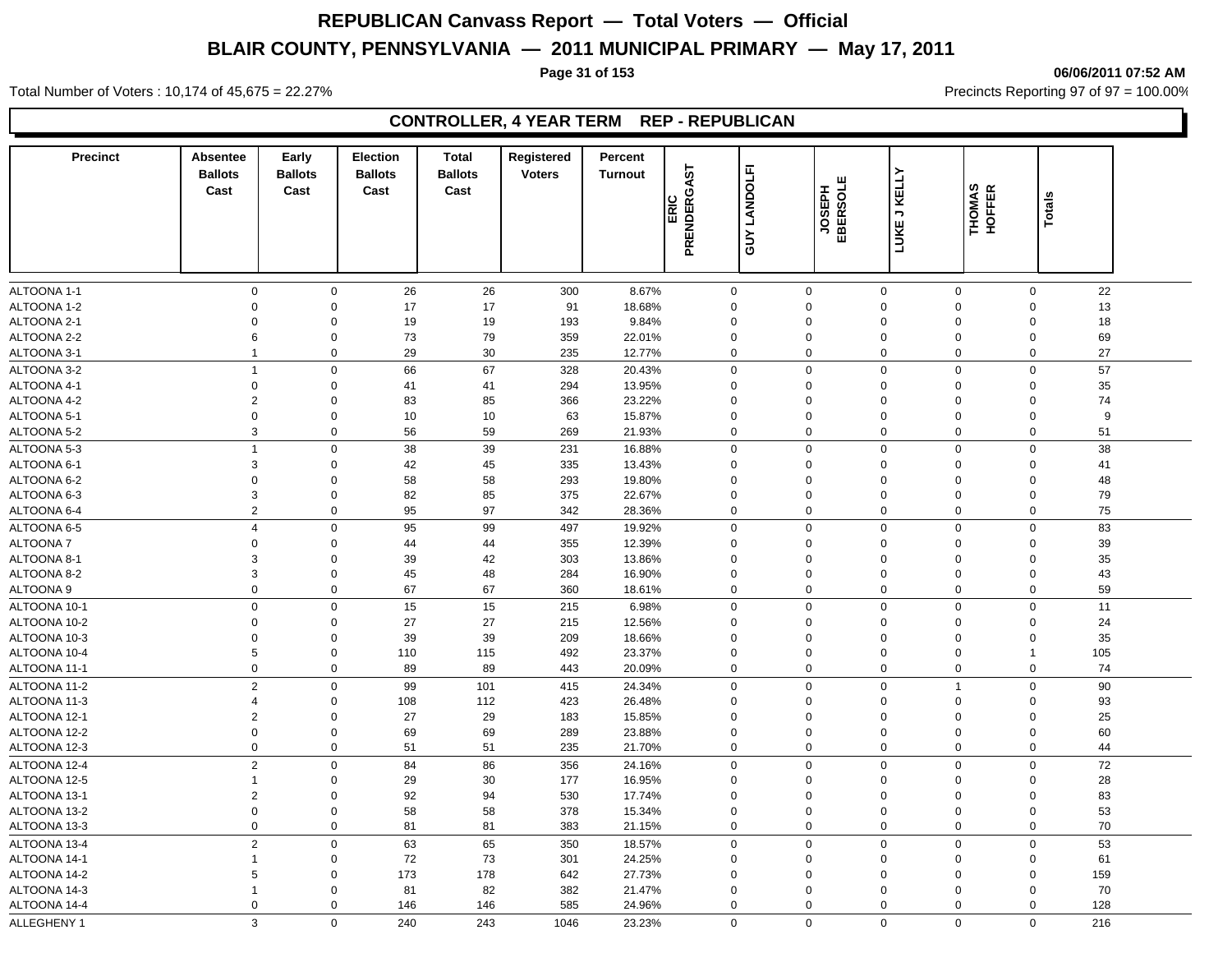**Page 32 of 153 06/06/2011 07:52 AM**

#### Total Number of Voters : 10,174 of 45,675 = 22.27% **Precincts Reporting 97 of 97 = 100.00%** Precincts Reporting 97 of 97 = 100.00%

## **CONTROLLER, 4 YEAR TERM REP**

| <b>Precinct</b>        | <b>Absentee</b><br><b>Ballots</b> | Early<br><b>Ballots</b> | <b>Election</b><br><b>Ballots</b> | <b>Total</b><br><b>Ballots</b> | Registered<br><b>Voters</b> | Percent<br><b>Turnout</b> |                     |                 |                    |                     |                  |               |     |
|------------------------|-----------------------------------|-------------------------|-----------------------------------|--------------------------------|-----------------------------|---------------------------|---------------------|-----------------|--------------------|---------------------|------------------|---------------|-----|
|                        | Cast                              | Cast                    | Cast                              | Cast                           |                             |                           | PRENDERGAST<br>ERIC | LANDOLFI<br>SUY | JOSEPH<br>EBERSOLE | <b>LUKE J KELLY</b> | THOMAS<br>HOFFER | <b>Totals</b> |     |
|                        |                                   |                         |                                   |                                |                             |                           |                     |                 |                    |                     |                  |               |     |
| <b>ALLEGHENY 2</b>     | 6                                 | $\mathbf 0$             | 241                               | 247                            | 956                         | 25.84%                    |                     | 0               | 2                  | $\mathbf 0$         | 0                | $\mathbf 0$   | 224 |
| ALLEGHENY 3            | 11                                | $\Omega$                | 32                                | 43                             | 164                         | 26.22%                    | $\Omega$            |                 | $\Omega$           | $\Omega$            | $\Omega$         | $\Omega$      | 35  |
| ALLEGHENY 4            | 3                                 | $\mathbf 0$             | 78                                | 81                             | 440                         | 18.41%                    | $\mathbf 0$         |                 | $\mathbf 0$        | $\mathbf 0$         | 0                | $\mathbf 0$   | 68  |
| <b>ANTIS TWP 1</b>     | $\overline{2}$                    | $\mathbf 0$             | 208                               | 210                            | 1132                        | 18.55%                    |                     | 0               | $\Omega$           | $\mathbf 0$         | $\mathbf 0$      | $\mathbf 0$   | 186 |
| ANTIS TWP 2            | $\mathbf 0$                       | $\mathbf 0$             | 115                               | 115                            | 668                         | 17.22%                    | $\mathbf 0$         |                 | $\mathbf 0$        | $\mathbf 0$         | 0                | $\mathbf 0$   | 105 |
| <b>ANTIS TWP 3</b>     | -1                                | $\Omega$                | 149                               | 150                            | 835                         | 17.96%                    | $\Omega$            |                 | $\Omega$           | $\Omega$            | 0                | $\Omega$      | 141 |
| BELLWOOD BORO          | $\Omega$                          | $\Omega$                | 105                               | 105                            | 690                         | 15.22%                    | $\Omega$            |                 | $\Omega$           | $\Omega$            | $\Omega$         | $\mathbf 0$   | 98  |
| <b>BLAIR - CATFISH</b> | 3                                 | $\Omega$                | 213                               | 216                            | 731                         | 29.55%                    | $\mathbf 0$         |                 | $\Omega$           | $\mathbf 0$         | $\Omega$         | $\mathbf 0$   | 187 |
| <b>BLAIR - E HOLBG</b> | 8                                 | 0                       | 406                               | 414                            | 1368                        | 30.26%                    |                     | 0               | $\Omega$           | $\mathbf 0$         | 0                | 0             | 362 |
| <b>CATHARINE TWP</b>   | $\mathbf 0$                       | $\Omega$                | 119                               | 119                            | 358                         | 33.24%                    | $\mathbf 0$         |                 | $\mathbf 0$        | $\mathbf 0$         | $\mathbf 0$      | $\mathbf 0$   | 100 |
| <b>DUNCANSVILLE</b>    | $\mathbf{1}$                      | $\Omega$                | 120                               | 121                            | 513                         | 23.59%                    | $\Omega$            |                 | $\Omega$           | $\Omega$            | $\mathbf 0$      | $\Omega$      | 107 |
| <b>FRANKSTOWN TWP1</b> | $\Omega$                          | $\Omega$                | 109                               | 109                            | 281                         | 38.79%                    | $\Omega$            |                 | $\Omega$           | $\Omega$            | $\Omega$         | $\Omega$      | 88  |
| <b>FRANKSTOWN TWP2</b> | 3                                 | $\Omega$                | 430                               | 433                            | 1699                        | 25.49%                    | 1                   |                 | $\Omega$           | $\mathbf 0$         | $\Omega$         | $\Omega$      | 372 |
| <b>FRANKSTOWN TWP3</b> | 8                                 | $\Omega$                | 480                               | 488                            | 1815                        | 26.89%                    |                     | 0               | $\Omega$           | $\mathbf 0$         | $\mathbf 0$      | $\mathbf 0$   | 415 |
| FREEDOM TWP 1          | $\mathbf 0$                       | $\mathbf 0$             | 83                                | 83                             | 453                         | 18.32%                    | $\mathbf 0$         |                 | $\mathbf 0$        | $\mathbf 0$         | 0                | $\mathbf 0$   | 76  |
| FREEDOM TWP 2          | 3                                 | $\mathbf 0$             | 156                               | 159                            | 859                         | 18.51%                    | 0                   |                 | $\Omega$           | $\Omega$            | $\Omega$         | $\Omega$      | 141 |
| <b>GREENFIELD TWP1</b> | $\Omega$                          | $\Omega$                | 107                               | 107                            | 549                         | 19.49%                    | $\Omega$            |                 | $\Omega$           | $\mathbf 0$         | $\Omega$         | $\Omega$      | 90  |
| <b>GREENFIELD TWP2</b> | $\Omega$                          | $\Omega$                | 24                                | 24                             | 71                          | 33.80%                    | $\Omega$            |                 | $\Omega$           | $\Omega$            | $\Omega$         | $\Omega$      | 19  |
| <b>GREENFIELD TWP3</b> | $\mathbf 0$                       | 0                       | 118                               | 118                            | 631                         | 18.70%                    |                     | 0               | $\Omega$           | $\mathbf 0$         | 0                | $\mathbf 0$   | 106 |
| <b>HOLLIDAYSBURG 1</b> | $\Omega$                          | $\Omega$                | 52                                | 52                             | 235                         | 22.13%                    |                     | 0               | $\Omega$           | $\Omega$            | 0                | $\Omega$      | 48  |
| <b>HOLLIDAYSBURG 2</b> | 3                                 | $\Omega$                | 96                                | 99                             | 320                         | 30.94%                    | $\Omega$            |                 | $\Omega$           | $\Omega$            | $\Omega$         | $\Omega$      | 82  |
| <b>HOLLIDAYSBURG 3</b> |                                   | $\mathbf 0$             | 30                                | 31                             | 173                         | 17.92%                    | $\mathbf 0$         |                 | $\Omega$           | $\Omega$            | $\Omega$         | $\mathbf 0$   | 27  |
| <b>HOLLIDAYSBURG 4</b> | $\mathbf 0$                       | 0                       | 105                               | 105                            | 318                         | 33.02%                    | 0                   |                 | $\mathbf 0$        | $\mathbf 0$         | 0                | $\mathbf 0$   | 93  |
| <b>HOLLIDAYSBURG 5</b> | 8                                 | 0                       | 126                               | 134                            | 335                         | 40.00%                    |                     | 0               | $\mathbf 0$        | $\overline{1}$      | 0                | 0             | 116 |
| <b>HOLLIDAYSBURG 6</b> | 13                                | $\Omega$                | 131                               | 144                            | 461                         | 31.24%                    |                     | $\mathbf 0$     | $\mathbf 0$        | $\mathbf 0$         | $\mathbf 0$      | $\mathbf 0$   | 119 |
| <b>HOLLIDAYSBURG 7</b> | 3                                 | $\Omega$                | 122                               | 125                            | 341                         | 36.66%                    | $\Omega$            |                 | $\Omega$           | $\mathbf 0$         | $\Omega$         | $\Omega$      | 108 |
| <b>HUSTON TWP</b>      | $\Omega$                          | $\Omega$                | 109                               | 109                            | 558                         | 19.53%                    | $\Omega$            |                 | $\Omega$           | $\mathbf 0$         | $\Omega$         | $\Omega$      | 100 |
| <b>JUNIATA TWP</b>     | 2                                 | $\Omega$                | 109                               | 111                            | 479                         | 23.17%                    |                     | 0               | $\Omega$           | $\mathbf 0$         | $\Omega$         | $\Omega$      | 97  |
| LOGAN TWP 1            | $\overline{4}$                    | $\Omega$                | 182                               | 186                            | 743                         | 25.03%                    |                     | 0               | $\mathbf 0$        | $\Omega$            | $\mathbf 0$      | $\mathbf 0$   | 162 |
| LOGAN TWP 2            | $\overline{2}$                    | $\Omega$                | 203                               | 205                            | 863                         | 23.75%                    |                     | 0               | $\Omega$           | $\Omega$            | $\mathbf 0$      | $\Omega$      | 173 |
| LOGAN TWP 3            | $\overline{4}$                    | $\Omega$                | 158                               | 162                            | 490                         | 33.06%                    | $\Omega$            |                 | $\Omega$           | $\mathbf 0$         | $\Omega$         | $\Omega$      | 146 |
| <b>LOGAN TWP 4</b>     | $\overline{2}$                    | $\Omega$                | 144                               | 146                            | 656                         | 22.26%                    | $\mathbf 0$         |                 | $\Omega$           | $\mathbf 0$         | $\Omega$         | $\mathbf 0$   | 134 |
| <b>LOGAN TWP 5</b>     | 3                                 | $\mathbf 0$             | 148                               | 151                            | 677                         | 22.30%                    |                     | 0               | $\mathbf 0$        | $\mathbf 0$         | 0                | $\mathbf 0$   | 130 |
| LOGAN TWP 6            | $\mathsf 0$                       | 0                       | 185                               | 185                            | 899                         | 20.58%                    |                     | 0               | $\mathbf 0$        | $\mathbf 0$         | 0                | 0             | 165 |
| <b>LOGAN TWP 7</b>     | $\mathbf 0$                       | $\Omega$                | 101                               | 101                            | 300                         | 33.67%                    | $\Omega$            |                 | $\Omega$           | $\mathbf 0$         | 0                | $\Omega$      | 85  |
| <b>MARTINSBURG 1</b>   | $\overline{2}$                    | $\Omega$                |                                   | 107                            | 402                         | 26.62%                    | $\Omega$            |                 | $\Omega$           | $\mathbf 0$         | $\Omega$         | $\Omega$      | 91  |
| <b>MARTINSBURG 2</b>   | $\mathbf{1}$                      | 0                       | 105<br>98                         | 99                             | 528                         | 18.75%                    | 0                   |                 | $\Omega$           | $\mathbf 0$         | $\mathbf 0$      | $\mathbf 0$   | 89  |
| <b>NEWRY BORO</b>      | $\mathbf 0$                       | 0                       | 21                                |                                | 88                          | 23.86%                    | 0                   |                 | $\mathbf 0$        | $\mathbf 0$         | $\mathbf 0$      | $\mathbf 0$   | 17  |
|                        | 5                                 | 0                       |                                   | 21                             |                             |                           |                     | 0               | $\mathbf 0$        | $\mathbf 0$         | 0                | $\mathbf 0$   |     |
| NORTH WOODBURY         |                                   |                         | 208                               | 213                            | 1254                        | 16.99%                    |                     |                 |                    |                     |                  |               | 193 |
| <b>ROARING SPG 1</b>   | $\Omega$                          | $\mathbf 0$             | 45                                | 45                             | 249                         | 18.07%                    |                     | $\mathbf 0$     | $\Omega$           | $\Omega$            | $\mathbf 0$      | $\Omega$      | 40  |
| <b>ROARING SPG 2</b>   |                                   | $\Omega$                | 99                                | 100                            | 432                         | 23.15%                    |                     | $\Omega$        | $\Omega$           | $\Omega$            | $\Omega$         | $\Omega$      | 83  |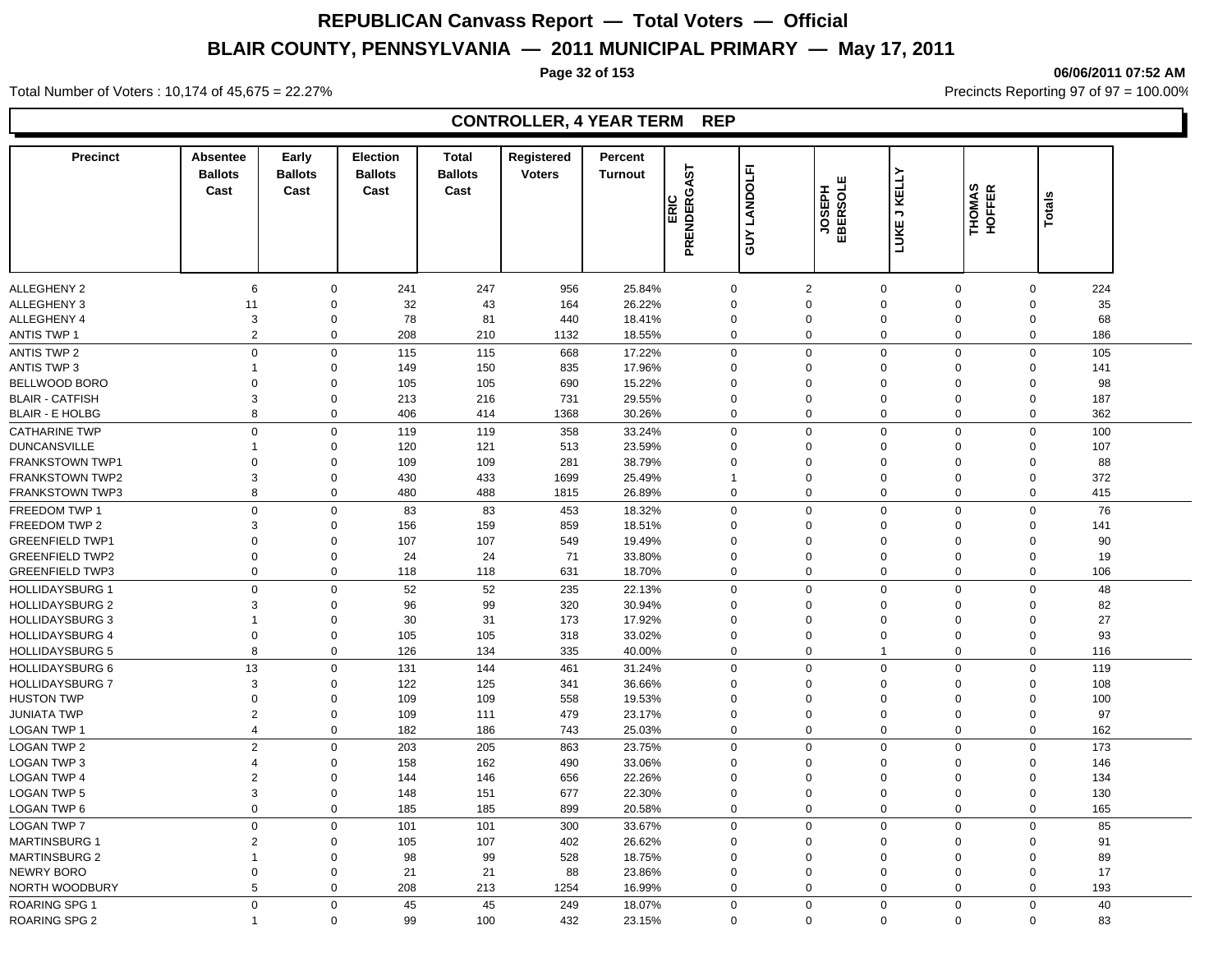**Page 33 of 153 06/06/2011 07:52 AM**

#### Total Number of Voters : 10,174 of 45,675 = 22.27% **Precincts Reporting 97 of 97 = 100.00%** Precincts Reporting 97 of 97 = 100.00%

## **CONTROLLER, 4 YEAR TERM REP**

| <b>Precinct</b>      | Absentee<br><b>Ballots</b><br>Cast | Early<br><b>Ballots</b><br>Cast | <b>Election</b><br><b>Ballots</b><br>Cast | Total<br><b>Ballots</b><br>Cast | Registered<br><b>Voters</b> | Percent<br>Turnout | 5<br>໐<br>ERIC<br>PRENDER | ட<br>$\circ$<br>ě<br>ခြ | JOSEPH<br>EBERSOLE | KELLY<br>っ<br>LUKE | THOMAS<br>HOFFER           | <b>Totals</b> |  |
|----------------------|------------------------------------|---------------------------------|-------------------------------------------|---------------------------------|-----------------------------|--------------------|---------------------------|-------------------------|--------------------|--------------------|----------------------------|---------------|--|
| <b>ROARING SPG 3</b> |                                    | 0                               | 79                                        | 83                              | 341                         | 24.34%             |                           |                         | $\Omega$           | $\mathbf 0$        | $\Omega$<br>0              | 70            |  |
| SNYDER TWP 1         |                                    | 0                               | 86                                        | 86                              | 537                         | 16.01%             |                           |                         | $\Omega$           | 0<br>$\Omega$      | $\Omega$                   | 72            |  |
| SNYDER TWP 2         | $\Omega$                           | $\Omega$                        | 133                                       | 133                             | 739                         | 18.00%             |                           | 0                       | $\Omega$           | $\Omega$           | 0<br>$\mathbf 0$           | 117           |  |
| <b>TAYLOR TWP</b>    | $\Omega$                           | $\Omega$                        | 235                                       | 235                             | 1181                        | 19.90%             |                           | $\Omega$                | $\Omega$           | $\Omega$           | $\mathbf 0$<br>$\Omega$    | 213           |  |
| <b>TYRONE TWP 1</b>  |                                    | O                               | 72                                        | 72                              | 373                         | 19.30%             |                           |                         | $\Omega$           | $\Omega$           | $\Omega$                   | 67            |  |
| TYRONE TWP 2         |                                    | 0                               | 75                                        | 77                              | 344                         | 22.38%             |                           |                         |                    |                    | 0<br>$\Omega$              | 68            |  |
| <b>TYRONE BORO 1</b> |                                    |                                 | 90                                        | 91                              | 346                         | 26.30%             |                           |                         |                    | 0                  |                            | 82            |  |
| TYRONE BORO 2        |                                    | 0                               | 42                                        | 42                              | 249                         | 16.87%             |                           |                         | $\Omega$           |                    | 0<br>$\Omega$              | 37            |  |
| TYRONE BORO 3        | $\Omega$                           | $\Omega$                        | 32                                        | 32                              | 213                         | 15.02%             |                           | $\Omega$                | $\Omega$           | $\Omega$           | $\mathbf 0$<br>$\Omega$    | 25            |  |
| <b>TYRONE BORO 4</b> |                                    | $\Omega$                        | 24                                        | 25                              | 157                         | 15.92%             |                           |                         | $\Omega$           | 0<br>$\Omega$      | $\Omega$                   | 22            |  |
| <b>TYRONE BORO 5</b> |                                    |                                 | 54                                        | 54                              | 208                         | 25.96%             |                           |                         |                    | $\Omega$           | $\Omega$                   | 48            |  |
| TYRONE BORO 6        |                                    | 0                               | 109                                       | 109                             | 399                         | 27.32%             |                           |                         | $\Omega$           | $\Omega$           | $\Omega$                   | 93            |  |
| TYRONE BORO 7        |                                    | 0                               | 62                                        | 62                              | 298                         | 20.81%             |                           | 0                       | $\Omega$           | $\mathbf 0$        | 0<br>0                     | 51            |  |
| WILLIAMSBURG         | $\Omega$                           | $\Omega$                        | 128                                       | 128                             | 516                         | 24.81%             |                           |                         | $\Omega$           | $\Omega$           | $\mathbf 0$<br>$\mathbf 0$ | 112           |  |
| <b>WOODBURY TWP</b>  |                                    |                                 | 131                                       | 132                             | 638                         | 20.69%             |                           |                         |                    | $\Omega$           | $\Omega$<br>$\Omega$       | 118           |  |
| <b>Totals</b>        | 174                                | $\mathbf{0}$                    | 10000                                     | 10174                           | 45675                       |                    |                           |                         | 2                  |                    |                            | 8882          |  |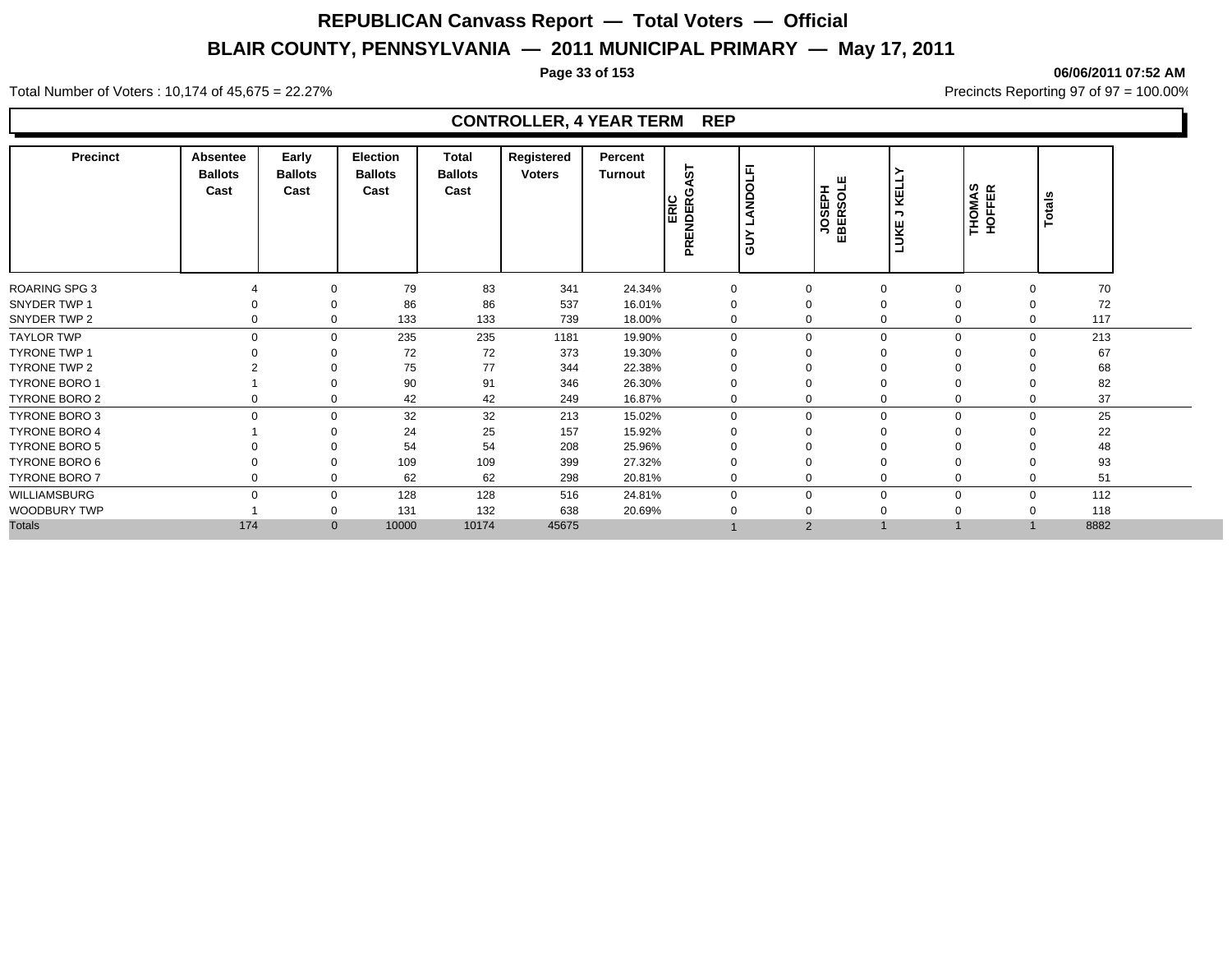**Page 34 of 153 06/06/2011 07:52 AM**

Total Number of Voters : 10,174 of 45,675 = 22.27% **Precincts Reporting 97 of 97 = 100.00%** Precincts Reporting 97 of 97 = 100.00%

## **TREASURER, 4 YEAR TERM REP - REPUBLICAN**

| <b>Precinct</b> | Absentee<br><b>Ballots</b><br>Cast | Early<br><b>Ballots</b><br>Cast | <b>Election</b><br><b>Ballots</b><br>Cast | Total<br><b>Ballots</b><br>Cast | Registered<br><b>Voters</b> | Percent<br><b>Turnout</b> | <b>JAMES R.<br/>CAROTHERS</b> | ANDREW<br>BROWN | <b>GARY BONSELL</b> | <b>LYGNANI</b><br>HASPH | <b>KEVIN T<br/>WALTERS</b> | ⋖<br><b>KIMBERLY</b><br><b>BEARD</b> | <b>MICHELE</b><br>GARMAN | Con tinued     |
|-----------------|------------------------------------|---------------------------------|-------------------------------------------|---------------------------------|-----------------------------|---------------------------|-------------------------------|-----------------|---------------------|-------------------------|----------------------------|--------------------------------------|--------------------------|----------------|
|                 |                                    |                                 |                                           |                                 |                             |                           |                               |                 |                     |                         |                            |                                      |                          |                |
| ALTOONA 1-1     | $\mathbf 0$                        | $\mathsf 0$                     | 26                                        | 26                              | 300                         | 8.67%                     | 22                            |                 | $\mathsf 0$         | $\mathsf{O}\xspace$     | $\mathsf{O}\xspace$        | $\Omega$                             | $\mathbf 0$              | $\mathbf 0$    |
| ALTOONA 1-2     | $\mathbf 0$                        | $\mathbf 0$                     | 17                                        | 17                              | 91                          | 18.68%                    | 14                            |                 | $\mathbf 0$         | $\mathbf 0$             | $\Omega$                   | $\Omega$                             | $\Omega$                 | $\mathbf 0$    |
| ALTOONA 2-1     | $\mathbf 0$                        | $\mathbf 0$                     | 19                                        | 19                              | 193                         | 9.84%                     | 18                            |                 | $\mathbf 0$         | $\mathbf 0$             | $\mathbf 0$                | $\Omega$                             | $\Omega$                 | $\Omega$       |
| ALTOONA 2-2     | 6                                  | $\mathbf 0$                     | 73                                        | 79                              | 359                         | 22.01%                    | 66                            |                 | $\mathbf 0$         | $\mathbf 0$             | $\mathbf 0$                | $\Omega$                             | $\Omega$                 | $\Omega$       |
| ALTOONA 3-1     | $\overline{1}$                     | $\mathbf 0$                     | 29                                        | 30                              | 235                         | 12.77%                    | 27                            |                 | $\mathbf 0$         | $\mathbf 0$             | $\mathbf 0$                | $\Omega$                             | $\Omega$                 | $\mathbf 0$    |
| ALTOONA 3-2     | $\overline{1}$                     | $\mathbf 0$                     | 66                                        | 67                              | 328                         | 20.43%                    | 60                            |                 | $\mathbf 0$         | $\mathbf 0$             | $\mathbf 0$                | $\mathbf 0$                          | $\mathbf 0$              | $\mathbf 0$    |
| ALTOONA 4-1     | $\boldsymbol{0}$                   | $\mathbf 0$                     | 41                                        | 41                              | 294                         | 13.95%                    | 36                            |                 | $\mathbf 0$         | $\mathbf 0$             | $\mathbf 0$                | $\Omega$                             | $\Omega$                 | $\overline{0}$ |
| ALTOONA 4-2     | $\overline{2}$                     | $\mathbf 0$                     | 83                                        | 85                              | 366                         | 23.22%                    | 73                            |                 | $\mathbf 0$         | $\mathbf 0$             | $\mathbf 0$                | $\Omega$                             | $\Omega$                 | $\mathbf 0$    |
| ALTOONA 5-1     | $\mathbf 0$                        | $\mathbf 0$                     | 10                                        | 10                              | 63                          | 15.87%                    | 9                             |                 | $\mathbf 0$         | $\mathbf 0$             | $\mathbf 0$                | $\Omega$                             | $\Omega$                 | $\Omega$       |
| ALTOONA 5-2     | $\mathbf{3}$                       | $\mathbf 0$                     | 56                                        | 59                              | 269                         | 21.93%                    | 51                            |                 | $\mathbf 0$         | $\mathsf 0$             | $\mathbf 0$                | $\Omega$                             | $\Omega$                 | $\mathbf 0$    |
| ALTOONA 5-3     | $\overline{1}$                     | $\mathbf 0$                     | 38                                        | 39                              | 231                         | 16.88%                    | 38                            |                 | $\mathbf 0$         | $\mathsf 0$             | $\mathbf 0$                | $\mathbf 0$                          | $\mathbf 0$              | $\mathbf 0$    |
| ALTOONA 6-1     | 3                                  | $\mathbf 0$                     | 42                                        | 45                              | 335                         | 13.43%                    | 41                            |                 | $\mathbf 0$         | $\mathbf 0$             | $\mathbf 0$                | $\Omega$                             | $\Omega$                 | $\mathbf 0$    |
| ALTOONA 6-2     | $\mathbf 0$                        | $\mathbf 0$                     | 58                                        | 58                              | 293                         | 19.80%                    | 52                            |                 | $\mathbf 0$         | $\mathbf 0$             | $\Omega$                   | $\Omega$                             | $\Omega$                 | $\Omega$       |
| ALTOONA 6-3     | 3                                  | $\Omega$                        | 82                                        | 85                              | 375                         | 22.67%                    | 79                            |                 | $\mathbf 0$         | $\mathbf 0$             | $\mathbf 0$                | $\Omega$                             | $\Omega$                 | $\Omega$       |
| ALTOONA 6-4     | 2                                  | $\mathbf 0$                     | 95                                        | 97                              | 342                         | 28.36%                    | 81                            |                 | $\Omega$            | $\mathbf 0$             | $\Omega$                   | $\Omega$                             | $\Omega$                 | $\mathbf 0$    |
| ALTOONA 6-5     | $\overline{4}$                     | $\mathbf 0$                     | 95                                        | 99                              | 497                         | 19.92%                    | 90                            |                 | $\mathbf 0$         | $\mathbf 0$             | $\mathbf 0$                | $\Omega$                             | $\Omega$                 | $\mathbf 0$    |
| ALTOONA 7       | $\mathbf 0$                        | $\Omega$                        | 44                                        | 44                              | 355                         | 12.39%                    | 39                            |                 | $\Omega$            | $\mathbf 0$             | $\Omega$                   | $\Omega$                             | $\Omega$                 | $\Omega$       |
| ALTOONA 8-1     | $\mathbf{3}$                       | $\Omega$                        | 39                                        | 42                              | 303                         | 13.86%                    | 36                            |                 | $\Omega$            | $\mathbf 0$             | $\Omega$                   |                                      | $\Omega$                 | $\Omega$       |
| ALTOONA 8-2     | 3                                  | $\mathsf 0$                     | 45                                        | 48                              | 284                         | 16.90%                    | 45                            |                 | $\Omega$            | $\mathbf 0$             | $\Omega$                   | $\Omega$                             | $\Omega$                 | $\Omega$       |
| ALTOONA 9       | $\mathbf 0$                        | $\mathbf 0$                     | 67                                        | 67                              | 360                         | 18.61%                    | 61                            |                 | $\mathbf 0$         | $\mathbf 0$             | $\mathbf 0$                | $\Omega$                             | $\Omega$                 | $\mathbf 0$    |
| ALTOONA 10-1    | $\mathbf{0}$                       | $\Omega$                        | 15                                        | 15                              | 215                         | 6.98%                     | 15                            |                 | $\mathbf 0$         | $\mathbf 0$             | $\mathbf 0$                | $\Omega$                             | $\Omega$                 | $\mathbf 0$    |
| ALTOONA 10-2    | $\mathbf 0$                        | $\Omega$                        | 27                                        | 27                              | 215                         | 12.56%                    | 23                            |                 | $\Omega$            | $\mathbf 0$             | $\Omega$                   | $\Omega$                             | $\Omega$                 | $\mathbf 0$    |
| ALTOONA 10-3    | $\Omega$                           | $\mathbf 0$                     | 39                                        | 39                              | 209                         | 18.66%                    | 36                            |                 | $\mathbf 0$         | $\mathbf 0$             | $\Omega$                   | $\Omega$                             | $\Omega$                 | $\Omega$       |
| ALTOONA 10-4    | 5                                  | $\mathbf 0$                     | 110                                       | 115                             | 492                         | 23.37%                    | 107                           |                 | 0                   | $\mathbf 0$             | $\mathbf 0$                | $\Omega$                             | $\mathbf 0$              | $\Omega$       |
| ALTOONA 11-1    | $\mathbf 0$                        | $\mathbf 0$                     | 89                                        | 89                              | 443                         | 20.09%                    | 79                            |                 | $\mathbf 0$         | $\mathbf 0$             | $\mathbf 0$                | $\Omega$                             | $\Omega$                 | $\mathbf 0$    |
| ALTOONA 11-2    | $\overline{2}$                     | $\Omega$                        | 99                                        | 101                             | 415                         | 24.34%                    | 92                            |                 | $\Omega$            | $\mathbf 0$             | $\Omega$                   | $\Omega$                             | $\Omega$                 | $\Omega$       |
| ALTOONA 11-3    | $\overline{4}$                     | $\mathbf 0$                     | 108                                       | 112                             | 423                         | 26.48%                    | 91                            |                 | $\Omega$            | $\mathbf 0$             | $\Omega$                   | $\Omega$                             | $\Omega$                 | $\Omega$       |
| ALTOONA 12-1    | $\overline{2}$                     | $\mathbf 0$                     | 27                                        | 29                              | 183                         | 15.85%                    | 26                            |                 | $\mathbf 0$         | $\mathbf 0$             | $\mathbf 0$                | $\Omega$                             | $\Omega$                 | $\Omega$       |
| ALTOONA 12-2    | $\mathbf 0$                        | $\mathbf 0$                     | 69                                        | 69                              | 289                         | 23.88%                    | 61                            |                 | $\mathbf 0$         | $\mathbf 0$             | $\overline{0}$             | $\Omega$                             | $\Omega$                 | $\Omega$       |
| ALTOONA 12-3    | $\mathbf 0$                        | $\mathbf 0$                     | 51                                        | 51                              | 235                         | 21.70%                    | 46                            |                 | $\mathbf 0$         | $\mathbf 0$             | $\mathbf 0$                | $\mathbf 0$                          | $\Omega$                 | $\mathbf 0$    |
| ALTOONA 12-4    | $\overline{2}$                     | $\mathbf 0$                     | 84                                        | 86                              | 356                         | 24.16%                    | 77                            |                 | $\mathbf 0$         | $\mathbf 0$             | $\Omega$                   | $\Omega$                             | $\Omega$                 | $\mathbf 0$    |
| ALTOONA 12-5    | $\overline{1}$                     | $\mathbf 0$                     | 29                                        | 30                              | 177                         | 16.95%                    | 28                            |                 | $\mathbf 0$         | $\mathbf 0$             | $\mathbf 0$                | $\Omega$                             | $\mathbf 0$              | $\Omega$       |
| ALTOONA 13-1    | $\overline{2}$                     | $\mathbf 0$                     | 92                                        | 94                              | 530                         | 17.74%                    | 83                            |                 | $\mathbf 0$         | $\mathbf 0$             | $\mathbf 0$                | $\Omega$                             | $\Omega$                 | $\Omega$       |
| ALTOONA 13-2    | $\mathbf 0$                        | $\mathbf 0$                     | 58                                        | 58                              | 378                         | 15.34%                    | 54                            |                 | $\mathbf 0$         | $\mathbf 0$             | $\mathbf 0$                | $\Omega$                             | $\Omega$                 | $\Omega$       |
| ALTOONA 13-3    | $\mathbf 0$                        | $\mathbf 0$                     | 81                                        | 81                              | 383                         | 21.15%                    | 77                            |                 | $\mathbf 0$         | $\mathbf 0$             | $\Omega$                   | $\Omega$                             | $\Omega$                 | $\mathbf 0$    |
| ALTOONA 13-4    | $\overline{2}$                     | $\mathbf 0$                     | 63                                        | 65                              | 350                         | 18.57%                    | 62                            |                 | $\mathbf 0$         | $\mathbf 0$             | $\mathbf 0$                | $\mathbf 0$                          | $\mathbf 0$              | $\mathbf 0$    |
| ALTOONA 14-1    | $\overline{1}$                     | $\mathbf 0$                     | 72                                        | 73                              | 301                         | 24.25%                    | 62                            |                 | $\mathbf 0$         | $\mathbf 0$             | $\overline{0}$             | $\Omega$                             | $\Omega$                 | $\Omega$       |
| ALTOONA 14-2    | 5                                  | $\mathbf 0$                     | 173                                       | 178                             | 642                         | 27.73%                    | 166                           |                 | $\mathbf 0$         | $\mathbf 0$             | $\mathbf 0$                | $\Omega$                             | $\Omega$                 | $\Omega$       |
| ALTOONA 14-3    | $\overline{1}$                     | $\mathbf 0$                     | 81                                        | 82                              | 382                         | 21.47%                    | 73                            |                 | $\mathbf 0$         | $\mathbf 0$             | $\Omega$                   | $\Omega$                             | $\Omega$                 | $\Omega$       |
| ALTOONA 14-4    | $\mathbf 0$                        | $\mathbf 0$                     | 146                                       | 146                             | 585                         | 24.96%                    | 134                           |                 | $\mathbf 0$         | $\mathbf 0$             | $\overline{1}$             | $\Omega$                             | $\mathbf 0$              | $\mathbf 0$    |
|                 |                                    |                                 |                                           |                                 |                             |                           |                               |                 |                     |                         |                            |                                      |                          |                |
| ALLEGHENY 1     | 3                                  | $\Omega$                        | 240                                       | 243                             | 1046                        | 23.23%                    | 217                           |                 | $\mathbf 0$         | $\Omega$                | $\mathbf 0$                | $\Omega$                             | $\Omega$                 | $\mathbf 0$    |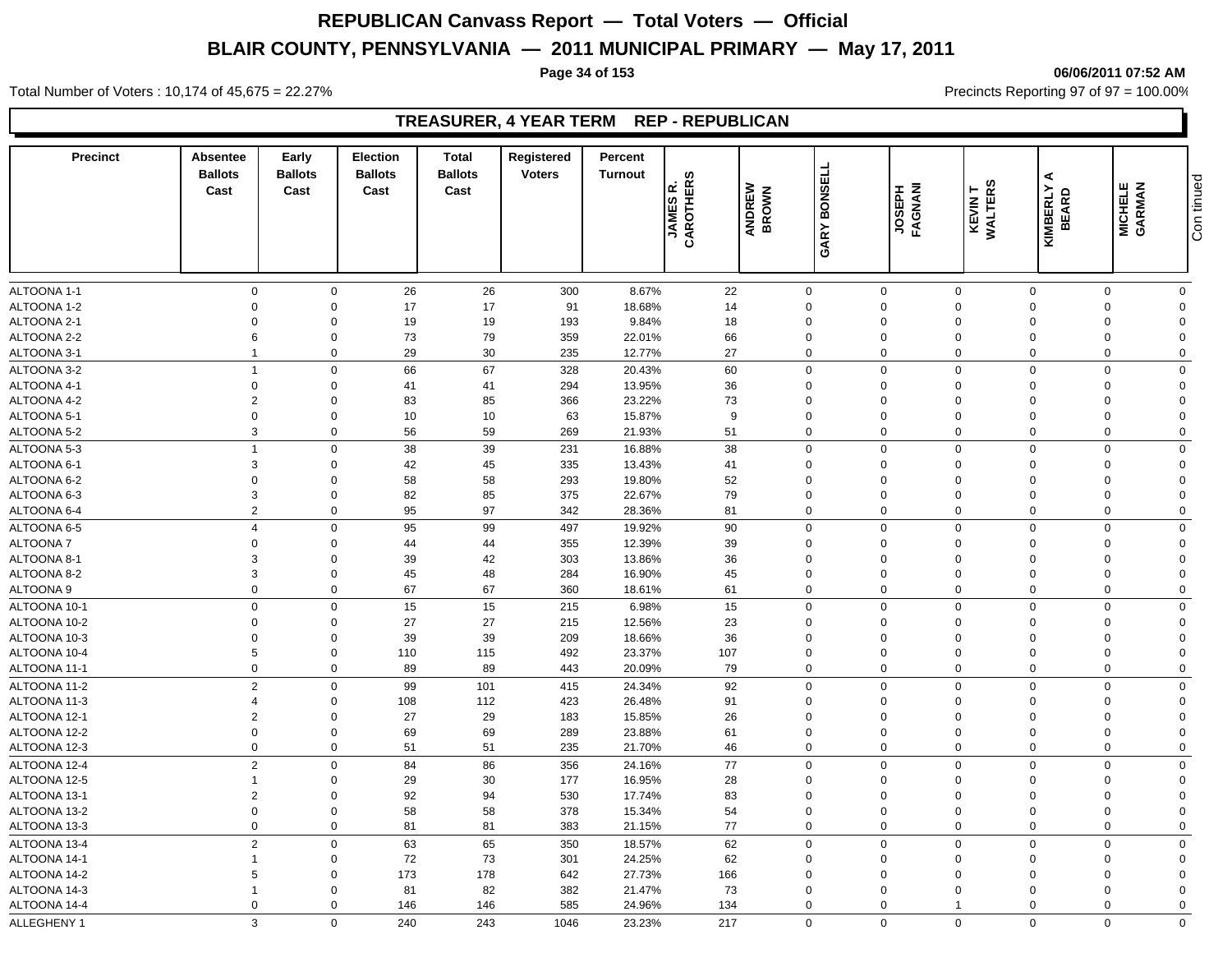### **Page 35 of 153 06/06/2011 07:52 AM**

Total Number of Voters : 10,174 of 45,675 = 22.27% **Precincts Reporting 97 of 97 = 100.00%** Precincts Reporting 97 of 97 = 100.00%

## **TREASURER, 4 YEAR TERM REP**

| <b>Precinct</b>        | <b>Absentee</b><br><b>Ballots</b><br>Cast | Early<br><b>Ballots</b><br>Cast | Election<br><b>Ballots</b><br>Cast | <b>Total</b><br><b>Ballots</b><br>Cast | Registered<br><b>Voters</b> | Percent<br><b>Turnout</b> | CAROTHERS<br>Ιœ<br><b>JAMES</b> | ANDREW<br>BROWN | <b>GARY BONSELL</b> | <b>LAGNANI</b><br>FAGNANI | KEVINT<br>WALTERS | ⋖<br>KIMBERLY<br>BEARD | <b>MICHELE</b><br>GARMAN |              |
|------------------------|-------------------------------------------|---------------------------------|------------------------------------|----------------------------------------|-----------------------------|---------------------------|---------------------------------|-----------------|---------------------|---------------------------|-------------------|------------------------|--------------------------|--------------|
|                        |                                           |                                 |                                    |                                        |                             |                           |                                 |                 |                     |                           |                   |                        |                          |              |
| <b>ALLEGHENY 2</b>     | 6                                         | $\mathbf 0$                     | 241                                | 247                                    | 956                         | 25.84%                    | 227                             | $\mathbf 0$     |                     | $\Omega$                  | $\mathbf 0$       | -1                     | $\Omega$                 | $\Omega$     |
| ALLEGHENY 3            | 11                                        | $\mathbf 0$                     | 32                                 | 43                                     | 164                         | 26.22%                    | 36                              | $\mathbf 0$     |                     | $\Omega$                  | $\Omega$          | $\Omega$               | $\Omega$                 | $\Omega$     |
| ALLEGHENY 4            | 3                                         | $\mathbf 0$                     | 78                                 | 81                                     | 440                         | 18.41%                    | 73                              | $\mathbf 0$     |                     | $\mathbf 0$               | $\mathbf 0$       | $\mathbf 0$            | $\Omega$                 | $\Omega$     |
| <b>ANTIS TWP 1</b>     | $\overline{2}$                            | $\mathbf 0$                     | 208                                | 210                                    | 1132                        | 18.55%                    | 192                             | $\mathbf 0$     |                     | $\mathbf 0$               | $\mathbf 0$       | $\mathbf 0$            | $\mathbf 0$              | $\mathbf 0$  |
| ANTIS TWP 2            | $\mathbf 0$                               | $\mathbf 0$                     | 115                                | 115                                    | 668                         | 17.22%                    | 102                             | $\mathbf 0$     |                     | $\Omega$                  | $\Omega$          | $\Omega$               | $\Omega$                 | $\Omega$     |
| ANTIS TWP 3            | 1                                         | $\mathbf 0$                     | 149                                | 150                                    | 835                         | 17.96%                    | 142                             | $\mathbf 0$     |                     | $\Omega$                  | $\Omega$          | $\Omega$               | $\Omega$                 | $\Omega$     |
| BELLWOOD BORO          | $\mathbf 0$                               | $\mathbf 0$                     | 105                                | 105                                    | 690                         | 15.22%                    | 96                              | $\mathbf 0$     |                     | $\Omega$                  | $\Omega$          | $\Omega$               | $\Omega$                 | $\Omega$     |
| <b>BLAIR - CATFISH</b> | 3                                         | $\mathbf 0$                     | 213                                | 216                                    | 731                         | 29.55%                    | 187                             | $\mathbf 0$     |                     | $\Omega$                  | $\Omega$          | $\Omega$               | $\Omega$                 | $\Omega$     |
| <b>BLAIR - E HOLBG</b> | 8                                         | $\mathbf 0$                     | 406                                | 414                                    | 1368                        | 30.26%                    | 357                             | $\Omega$        |                     | $\Omega$                  | $\mathbf 0$       | $\mathbf 0$            | $\Omega$                 | $\Omega$     |
| <b>CATHARINE TWP</b>   | $\Omega$                                  | $\mathsf 0$                     | 119                                | 119                                    | 358                         | 33.24%                    | 102                             | $\mathbf 0$     |                     | $\Omega$                  | $\mathbf 0$       | $\mathbf 0$            | $\Omega$                 | $\Omega$     |
| <b>DUNCANSVILLE</b>    | 1                                         | $\mathbf 0$                     | 120                                | 121                                    | 513                         | 23.59%                    | 109                             | $\mathbf 0$     |                     | $\Omega$                  | $\Omega$          | $\Omega$               | $\Omega$                 | $\Omega$     |
| <b>FRANKSTOWN TWP1</b> | $\mathbf 0$                               | $\mathbf 0$                     | 109                                | 109                                    | 281                         | 38.79%                    | 92                              | $\mathbf 0$     |                     | $\Omega$                  | $\Omega$          | $\Omega$               | $\Omega$                 | $\Omega$     |
| <b>FRANKSTOWN TWP2</b> | 3                                         | $\mathbf 0$                     | 430                                | 433                                    | 1699                        | 25.49%                    | 379                             | $\mathbf 0$     |                     | $\mathbf 0$               | $\mathbf 0$       | $\mathbf 0$            | $\mathbf 0$              | 0            |
| <b>FRANKSTOWN TWP3</b> | 8                                         | $\mathbf 0$                     | 480                                | 488                                    | 1815                        | 26.89%                    | 434                             | $\mathbf 0$     |                     | $\mathbf 0$               | $\mathbf 0$       | $\mathbf 0$            | $\mathbf 0$              | $\mathbf 0$  |
| FREEDOM TWP 1          | $\mathbf 0$                               | $\mathsf 0$                     | 83                                 | 83                                     | 453                         | 18.32%                    | 77                              | $\mathbf 0$     |                     | $\Omega$                  | $\mathbf 0$       | $\Omega$               | $\Omega$                 | $\Omega$     |
| FREEDOM TWP 2          | 3                                         | $\mathbf 0$                     | 156                                | 159                                    | 859                         | 18.51%                    | 142                             | $\Omega$        |                     | $\Omega$                  | $\Omega$          | $\Omega$               | $\Omega$                 | $\Omega$     |
| <b>GREENFIELD TWP1</b> | $\mathbf 0$                               | $\mathbf 0$                     | 107                                | 107                                    | 549                         | 19.49%                    | 94                              | $\mathbf 0$     |                     | $\Omega$                  | $\Omega$          | $\mathbf 0$            | $\Omega$                 | $\Omega$     |
| <b>GREENFIELD TWP2</b> | $\mathbf 0$                               | $\mathbf 0$                     | 24                                 | 24                                     | 71                          | 33.80%                    | 21                              | $\mathbf 0$     |                     | $\Omega$                  | $\Omega$          | $\Omega$               | $\Omega$                 | $\Omega$     |
| <b>GREENFIELD TWP3</b> | $\Omega$                                  | $\mathbf 0$                     | 118                                | 118                                    | 631                         | 18.70%                    | 104                             | $\Omega$        |                     | $\Omega$                  | $\mathbf 0$       | $\mathbf 0$            | $\Omega$                 | 0            |
| <b>HOLLIDAYSBURG 1</b> | $\mathbf 0$                               | $\mathbf 0$                     | 52                                 | 52                                     | 235                         | 22.13%                    | 49                              | $\mathbf 0$     |                     | $\Omega$                  | $\Omega$          | $\Omega$               | $\Omega$                 | $\Omega$     |
| <b>HOLLIDAYSBURG 2</b> | 3                                         | $\mathbf 0$                     | 96                                 | 99                                     | 320                         | 30.94%                    | 86                              | $\mathbf 0$     |                     | $\mathbf 0$               | $\mathbf 0$       | $\mathbf 0$            | $\Omega$                 | $\Omega$     |
| <b>HOLLIDAYSBURG 3</b> | $\overline{1}$                            | $\mathbf 0$                     | 30                                 | 31                                     | 173                         | 17.92%                    | 28                              | $\mathbf 0$     |                     | $\mathbf 0$               | $\mathbf 0$       | $\mathbf 0$            | $\Omega$                 | $\Omega$     |
| <b>HOLLIDAYSBURG 4</b> | $\mathbf 0$                               | $\mathbf 0$                     | 105                                | 105                                    | 318                         | 33.02%                    | 98                              | $\mathbf 0$     |                     | $\mathbf 0$               | $\mathbf 0$       | 0                      | $\mathbf 0$              | $\mathbf 0$  |
| <b>HOLLIDAYSBURG 5</b> | 8                                         | $\mathbf 0$                     | 126                                | 134                                    | 335                         | 40.00%                    | 118                             | $\Omega$        |                     | $\Omega$                  | $\mathbf 0$       | 0                      | $\Omega$                 | $\Omega$     |
| <b>HOLLIDAYSBURG 6</b> | 13                                        | $\mathsf 0$                     | 131                                | 144                                    | 461                         | 31.24%                    | 122                             | $\mathbf 0$     |                     | $\Omega$                  | $\mathbf 0$       | $\mathbf 0$            | $\Omega$                 | $\Omega$     |
| <b>HOLLIDAYSBURG 7</b> | 3                                         | $\mathbf 0$                     | 122                                | 125                                    | 341                         | 36.66%                    | 115                             | $\overline{1}$  |                     | $\Omega$                  | $\Omega$          | $\Omega$               | $\Omega$                 | $\Omega$     |
| <b>HUSTON TWP</b>      | $\mathbf 0$                               | $\mathbf 0$                     | 109                                | 109                                    | 558                         | 19.53%                    | 101                             | $\mathbf 0$     |                     | $\Omega$                  | $\mathbf 0$       | $\mathbf 0$            | $\Omega$                 | $\Omega$     |
| <b>JUNIATA TWP</b>     | 2                                         | $\mathbf 0$                     | 109                                | 111                                    | 479                         | 23.17%                    | 98                              | $\mathbf 0$     |                     | $\mathbf 0$               | $\mathbf 0$       | $\mathbf 0$            | $\Omega$                 | $\mathbf 0$  |
| <b>LOGAN TWP 1</b>     | $\overline{4}$                            | $\mathbf 0$                     | 182                                | 186                                    | 743                         | 25.03%                    | 165                             | $\mathbf 0$     |                     | 1                         | $\mathbf 0$       | $\mathbf 0$            | $\mathbf 0$              | 0            |
| <b>LOGAN TWP 2</b>     | $\overline{2}$                            | $\mathbf 0$                     | 203                                | 205                                    | 863                         | 23.75%                    | 177                             | $\Omega$        |                     | $\Omega$                  | $\Omega$          | $\Omega$               | $\Omega$                 | $\Omega$     |
| LOGAN TWP 3            | 4                                         | $\mathbf 0$                     | 158                                | 162                                    | 490                         | 33.06%                    | 149                             | $\mathbf 0$     |                     | $\Omega$                  | $\Omega$          | $\Omega$               | $\Omega$                 |              |
| <b>LOGAN TWP 4</b>     | 2                                         | $\mathbf 0$                     | 144                                | 146                                    | 656                         | 22.26%                    | 136                             | $\mathbf 0$     |                     | $\Omega$                  | $\Omega$          | $\Omega$               | $\Omega$                 | $\Omega$     |
| <b>LOGAN TWP 5</b>     | 3                                         | $\mathbf 0$                     | 148                                | 151                                    | 677                         | 22.30%                    | 135                             | $\mathbf 0$     |                     | $\Omega$                  | $\mathbf 0$       | $\mathbf 0$            | $\Omega$                 | $\Omega$     |
| LOGAN TWP 6            | $\mathbf 0$                               | $\mathbf 0$                     | 185                                | 185                                    | 899                         | 20.58%                    | 172                             | $\mathbf 0$     |                     | $\mathbf 0$               | $\mathbf 0$       | $\mathbf 0$            | $\mathbf 0$              | 0            |
| <b>LOGAN TWP 7</b>     | $\mathbf 0$                               | $\mathbf 0$                     | 101                                | 101                                    | 300                         | 33.67%                    | 91                              | $\mathbf 0$     |                     | $\Omega$                  | $\mathbf 0$       | $\Omega$               | $\Omega$                 | $\Omega$     |
| <b>MARTINSBURG 1</b>   | $\overline{2}$                            | $\mathbf 0$                     | 105                                | 107                                    | 402                         | 26.62%                    | 94                              | $\mathbf 0$     |                     | $\mathbf 0$               | $\mathbf 0$       | $\mathbf 0$            | $\Omega$                 | $\Omega$     |
| <b>MARTINSBURG 2</b>   | 1                                         | $\mathbf 0$                     | 98                                 | 99                                     | 528                         | 18.75%                    | 90                              | $\mathbf 0$     |                     | $\mathbf 0$               | $\mathbf 0$       | $\mathbf 0$            | $\Omega$                 | $\Omega$     |
| NEWRY BORO             | $\mathbf 0$                               | $\mathbf 0$                     | 21                                 | 21                                     | 88                          | 23.86%                    | 17                              | $\mathbf 0$     |                     | $\mathbf 0$               | $\mathbf 0$       | $\mathbf 0$            | $\mathbf 0$              | $\Omega$     |
| NORTH WOODBURY         | 5                                         | $\mathbf 0$                     | 208                                | 213                                    | 1254                        | 16.99%                    | 194                             | $\overline{0}$  |                     | $\mathbf 0$               | $\mathbf 0$       | $\mathbf 0$            | $\mathbf 0$              | 0            |
| ROARING SPG 1          | $\Omega$                                  | $\mathbf 0$                     | 45                                 | 45                                     | 249                         | 18.07%                    | 41                              | $\Omega$        |                     | $\Omega$                  | $\Omega$          | $\Omega$               | $\mathbf 0$              | $\mathbf{0}$ |
| <b>ROARING SPG 2</b>   | $\mathbf 1$                               | $\Omega$                        | 99                                 | 100                                    | 432                         | 23.15%                    | 88                              | $\Omega$        |                     | $\mathbf 0$               | $\Omega$          | $\mathbf{0}$           | $\Omega$                 | $\Omega$     |
|                        |                                           |                                 |                                    |                                        |                             |                           |                                 |                 |                     |                           |                   |                        |                          |              |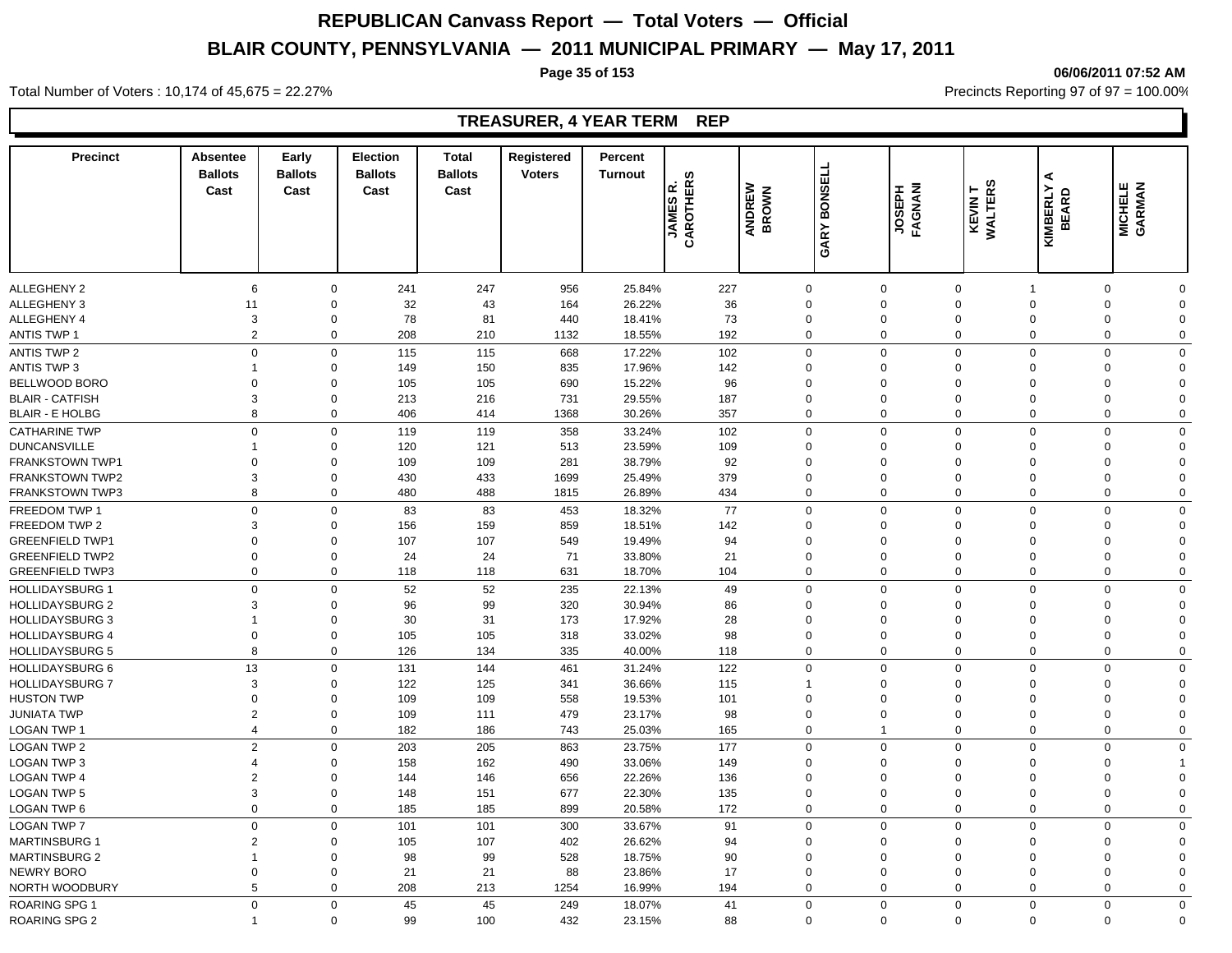### **Page 36 of 153 06/06/2011 07:52 AM**

Total Number of Voters : 10,174 of 45,675 = 22.27% **Precincts Reporting 97 of 97 = 100.00%** Precincts Reporting 97 of 97 = 100.00%

## **TREASURER, 4 YEAR TERM REP**

| <b>Precinct</b>      | Absentee<br><b>Ballots</b><br>Cast | Early<br><b>Ballots</b><br>Cast | <b>Election</b><br><b>Ballots</b><br>Cast | Total<br><b>Ballots</b><br>Cast | Registered<br><b>Voters</b> | Percent<br>Turnout | ဖာ<br>띥<br>lα<br>JAMES<br>AROTHE<br>ت | <b>BONSELL</b><br><b>ANDREW</b><br>BROWN<br>$\approx$<br>ৰ<br>פ |             | JOSEPH<br>FAGNANI | KEVIN T<br>WALTERS | <b>KIMBERLY</b><br>BEARD | <b>MICHELE</b><br>GARMAN |  |
|----------------------|------------------------------------|---------------------------------|-------------------------------------------|---------------------------------|-----------------------------|--------------------|---------------------------------------|-----------------------------------------------------------------|-------------|-------------------|--------------------|--------------------------|--------------------------|--|
| <b>ROARING SPG 3</b> |                                    | 0                               | 79                                        | 83                              | 341                         | 24.34%             | 70                                    | $\mathbf 0$                                                     | 0           |                   | 0                  |                          |                          |  |
| SNYDER TWP 1         |                                    | 0                               | 86                                        | 86                              | 537                         | 16.01%             | 75                                    | $\Omega$                                                        | 0           | $\Omega$          |                    |                          |                          |  |
| SNYDER TWP 2         | $\Omega$                           | $\mathbf 0$                     | 133                                       | 133                             | 739                         | 18.00%             | 113                                   | $\Omega$                                                        | 0           |                   | $\mathbf 0$        | $\Omega$                 |                          |  |
| <b>TAYLOR TWP</b>    | $\Omega$                           | $\mathbf 0$                     | 235                                       | 235                             | 1181                        | 19.90%             | 217                                   | $\Omega$                                                        | $\Omega$    |                   | $\mathbf{0}$       | $\Omega$                 | U                        |  |
| <b>TYRONE TWP 1</b>  |                                    | $\Omega$                        | 72                                        | 72                              | 373                         | 19.30%             | 66                                    |                                                                 | $\Omega$    |                   |                    |                          |                          |  |
| TYRONE TWP 2         |                                    | $\Omega$                        | 75                                        | 77                              | 344                         | 22.38%             | 69                                    |                                                                 | 0           | $\Omega$          |                    |                          |                          |  |
| TYRONE BORO 1        |                                    | 0                               | 90                                        | 91                              | 346                         | 26.30%             | 85                                    | $\Omega$                                                        |             | 0                 |                    |                          |                          |  |
| TYRONE BORO 2        |                                    | 0                               | 42                                        | 42                              | 249                         | 16.87%             | 35                                    | $\Omega$                                                        | 0           |                   | 0                  |                          |                          |  |
| TYRONE BORO 3        | $\Omega$                           | $\mathbf 0$                     | 32                                        | 32                              | 213                         | 15.02%             | 28                                    | $\Omega$                                                        | $\mathbf 0$ |                   | 0                  | $\Omega$<br>$\Omega$     |                          |  |
| <b>TYRONE BORO 4</b> |                                    | $\Omega$                        | 24                                        | 25                              | 157                         | 15.92%             | 24                                    | $\Omega$                                                        | 0           | $\Omega$          |                    |                          |                          |  |
| <b>TYRONE BORO 5</b> |                                    | 0                               | 54                                        | 54                              | 208                         | 25.96%             | 46                                    |                                                                 |             |                   |                    |                          |                          |  |
| TYRONE BORO 6        |                                    | $\Omega$                        | 109                                       | 109                             | 399                         | 27.32%             | 92                                    | $\Omega$                                                        |             |                   |                    |                          |                          |  |
| TYRONE BORO 7        | $\Omega$                           | 0                               | 62                                        | 62                              | 298                         | 20.81%             | 50                                    | $\Omega$                                                        | 0           |                   | $\mathbf 0$        |                          |                          |  |
| WILLIAMSBURG         | $\Omega$                           | $\mathbf 0$                     | 128                                       | 128                             | 516                         | 24.81%             | 107                                   | $\Omega$                                                        | 0           |                   | $\mathbf 0$        | $\Omega$                 |                          |  |
| <b>WOODBURY TWP</b>  |                                    | 0                               | 131                                       | 132                             | 638                         | 20.69%             | 118                                   | $\Omega$                                                        | $\Omega$    | $\mathbf 0$       |                    |                          |                          |  |
| <b>Totals</b>        | 174                                | $\mathbf{0}$                    | 10000                                     | 10174                           | 45675                       |                    | 9072                                  |                                                                 |             |                   |                    |                          |                          |  |
|                      |                                    |                                 |                                           |                                 |                             |                    |                                       |                                                                 |             |                   |                    |                          |                          |  |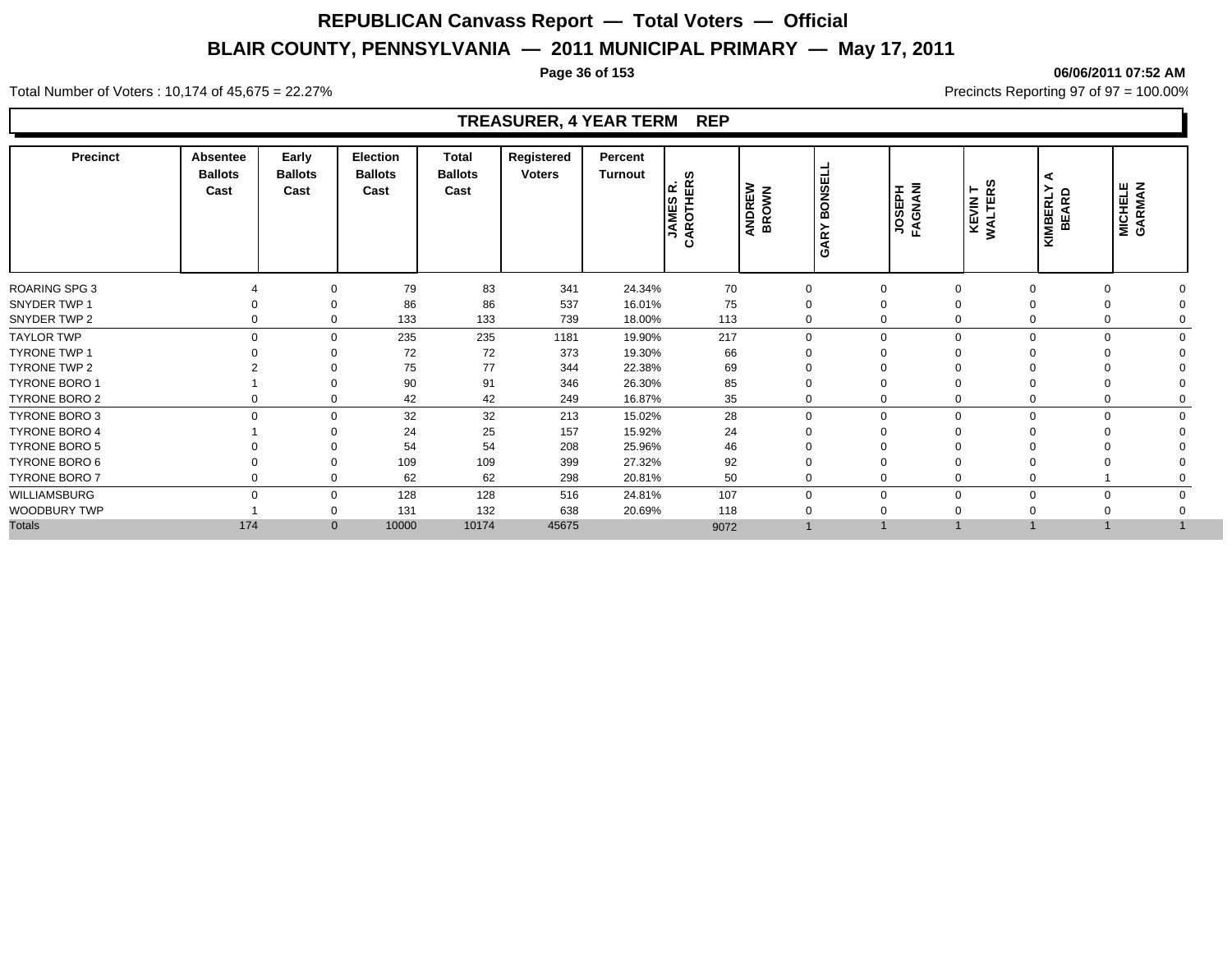Total Number of Voters : 10,174 of 45,675 = 22.27% **Precincts Reporting 97 of 97 = 100.00%** Precincts Reporting 97 of 97 = 100.00%

## **TREASURER, 4 YEAR TERM REP - REPUBLICAN**

| <b>Precinct</b> | <b>Absentee</b><br><b>Ballots</b><br>Cast | Early<br><b>Ballots</b><br>Cast | <b>Election</b><br><b>Ballots</b><br>Cast | <b>Total</b><br><b>Ballots</b><br>Cast | Registered<br><b>Voters</b> | Percent<br><b>Turnout</b> | <b>HABERSTROH</b><br><b>SC</b> | <b>ROBERT<br/>HABERSTROH<br/>SR</b> | Totals           |     |
|-----------------|-------------------------------------------|---------------------------------|-------------------------------------------|----------------------------------------|-----------------------------|---------------------------|--------------------------------|-------------------------------------|------------------|-----|
|                 |                                           |                                 |                                           |                                        |                             |                           |                                |                                     |                  |     |
| ALTOONA 1-1     | $\mathbf 0$                               | $\mathbf 0$                     | 26                                        | 26                                     | 300                         | 8.67%                     |                                | $\mathbf 0$                         | $\mathbf 0$      | 22  |
| ALTOONA 1-2     | $\mathbf 0$                               | $\mathsf 0$                     | 17                                        | 17                                     | 91                          | 18.68%                    |                                | $\mathsf 0$                         | $\mathbf 0$      | 14  |
| ALTOONA 2-1     | $\mathbf 0$                               | $\mathsf 0$                     | 19                                        | 19                                     | 193                         | 9.84%                     |                                | 0                                   | $\mathbf 0$      | 18  |
| ALTOONA 2-2     | 6                                         | $\mathsf 0$                     | 73                                        | 79                                     | 359                         | 22.01%                    |                                | $\mathbf 0$                         | $\mathbf 0$      | 66  |
| ALTOONA 3-1     | $\mathbf{1}$                              | $\mathbf 0$                     | 29                                        | 30                                     | 235                         | 12.77%                    |                                | $\pmb{0}$                           | $\mathbf 0$      | 27  |
| ALTOONA 3-2     | $\overline{1}$                            | $\mathbf 0$                     | 66                                        | 67                                     | 328                         | 20.43%                    |                                | $\mathbf 0$                         | $\mathbf 0$      | 60  |
| ALTOONA 4-1     | $\mathbf 0$                               | $\mathbf 0$                     | 41                                        | 41                                     | 294                         | 13.95%                    |                                | $\Omega$                            | $\mathbf 0$      | 36  |
| ALTOONA 4-2     | $\overline{2}$                            | $\mathbf 0$                     | 83                                        | 85                                     | 366                         | 23.22%                    |                                | $\mathbf 0$                         | $\mathbf{1}$     | 74  |
| ALTOONA 5-1     | $\mathbf 0$                               | $\mathbf 0$                     | 10                                        | 10                                     | 63                          | 15.87%                    |                                | $\mathbf 0$                         | $\mathbf 0$      | 9   |
| ALTOONA 5-2     | 3                                         | $\mathbf 0$                     | 56                                        | 59                                     | 269                         | 21.93%                    |                                | 0                                   | $\mathbf 0$      | 51  |
| ALTOONA 5-3     | $\overline{1}$                            | $\mathsf 0$                     | 38                                        | 39                                     | 231                         | 16.88%                    |                                | $\mathsf 0$                         | $\mathbf 0$      | 38  |
| ALTOONA 6-1     | 3                                         | $\mathsf 0$                     | 42                                        | 45                                     | 335                         | 13.43%                    |                                | $\mathbf 0$                         | $\mathbf 0$      | 41  |
| ALTOONA 6-2     | $\mathbf 0$                               | $\mathsf 0$                     | 58                                        | 58                                     | 293                         | 19.80%                    |                                | $\mathbf 0$                         | $\mathbf 0$      | 52  |
| ALTOONA 6-3     | 3                                         | $\mathsf 0$                     | 82                                        | 85                                     | 375                         | 22.67%                    |                                | $\mathbf 0$                         | $\mathbf 0$      | 79  |
| ALTOONA 6-4     | $\overline{2}$                            | $\mathsf 0$                     | 95                                        | 97                                     | 342                         | 28.36%                    |                                | $\mathsf 0$                         | $\mathbf 0$      | 81  |
| ALTOONA 6-5     | $\overline{4}$                            | $\mathsf 0$                     | 95                                        | 99                                     | 497                         | 19.92%                    |                                | $\mathsf 0$                         | $\mathbf 0$      | 90  |
| <b>ALTOONA7</b> | $\mathbf 0$                               | $\mathbf 0$                     | 44                                        | 44                                     | 355                         | 12.39%                    |                                | $\mathbf 0$                         | $\mathbf 0$      | 39  |
| ALTOONA 8-1     | 3                                         | $\mathsf 0$                     | 39                                        | 42                                     | 303                         | 13.86%                    |                                | $\mathbf 0$                         | $\mathbf 0$      | 36  |
| ALTOONA 8-2     | 3                                         | $\mathsf 0$                     | 45                                        | 48                                     | 284                         | 16.90%                    |                                | $\mathbf 0$                         | $\mathbf 0$      | 45  |
| ALTOONA 9       | $\boldsymbol{0}$                          | $\mathsf 0$                     | 67                                        | 67                                     | 360                         | 18.61%                    |                                | $\pmb{0}$                           | $\boldsymbol{0}$ | 61  |
| ALTOONA 10-1    | $\mathbf 0$                               | $\mathsf 0$                     | 15                                        | 15                                     | 215                         | 6.98%                     |                                | $\mathsf 0$                         | $\mathbf 0$      | 15  |
| ALTOONA 10-2    | $\Omega$                                  | $\mathbf 0$                     | 27                                        | 27                                     | 215                         | 12.56%                    |                                | $\Omega$                            | $\mathbf 0$      | 23  |
| ALTOONA 10-3    | $\mathbf 0$                               | $\mathbf 0$                     | 39                                        | 39                                     | 209                         | 18.66%                    |                                | $\mathbf 0$                         | $\mathbf 0$      | 36  |
| ALTOONA 10-4    | 5                                         | $\mathbf 0$                     | 110                                       | 115                                    | 492                         | 23.37%                    |                                | $\mathbf 0$                         | $\mathbf 0$      | 107 |
| ALTOONA 11-1    | $\mathsf 0$                               | $\mathsf 0$                     | 89                                        | 89                                     | 443                         | 20.09%                    |                                | $\mathsf 0$                         | $\mathbf 0$      | 79  |
| ALTOONA 11-2    | $\overline{2}$                            | $\mathsf 0$                     | 99                                        | 101                                    | 415                         | 24.34%                    |                                | $\mathsf 0$                         | $\mathbf 0$      | 92  |
| ALTOONA 11-3    | $\overline{4}$                            | $\mathsf 0$                     | 108                                       | 112                                    | 423                         | 26.48%                    |                                | $\mathbf 0$                         | $\mathbf 0$      | 91  |
| ALTOONA 12-1    | $\overline{2}$                            | $\mathsf 0$                     | 27                                        | 29                                     | 183                         | 15.85%                    |                                | $\mathbf 0$                         | $\mathbf 0$      | 26  |
| ALTOONA 12-2    | $\mathsf 0$                               | $\mathsf 0$                     | 69                                        | 69                                     | 289                         | 23.88%                    |                                | $\mathbf 0$                         | $\mathbf 0$      | 61  |
| ALTOONA 12-3    | $\mathbf 0$                               | $\mathbf 0$                     | 51                                        | 51                                     | 235                         | 21.70%                    |                                | $\mathbf 0$                         | $\mathbf 0$      | 46  |
| ALTOONA 12-4    | $\overline{2}$                            | $\mathbf 0$                     | 84                                        | 86                                     | 356                         | 24.16%                    |                                | $\mathbf 0$                         | $\mathbf 0$      | 77  |
| ALTOONA 12-5    | $\mathbf{1}$                              | $\mathbf 0$                     | 29                                        | 30                                     | 177                         | 16.95%                    |                                | $\mathbf 0$                         | $\mathbf 0$      | 28  |
| ALTOONA 13-1    | $\overline{2}$                            | $\mathbf 0$                     | 92                                        | 94                                     | 530                         | 17.74%                    |                                | $\mathbf 0$                         | $\mathbf 0$      | 83  |
| ALTOONA 13-2    | $\mathbf 0$                               | $\pmb{0}$                       | 58                                        | 58                                     | 378                         | 15.34%                    |                                | $\mathbf 0$                         | $\mathbf 0$      | 54  |
| ALTOONA 13-3    | $\mathbf 0$                               | $\mathsf 0$                     | 81                                        | 81                                     | 383                         | 21.15%                    |                                | 0                                   | $\mathbf 0$      | 77  |
| ALTOONA 13-4    | $\overline{2}$                            | $\mathsf 0$                     | 63                                        | 65                                     | 350                         | 18.57%                    |                                | $\mathbf 0$                         | $\mathbf 0$      | 62  |
| ALTOONA 14-1    | $\mathbf{1}$                              | $\mathbf 0$                     | 72                                        | 73                                     | 301                         | 24.25%                    |                                | 0                                   | $\mathbf 0$      | 62  |
| ALTOONA 14-2    | 5                                         | $\pmb{0}$                       | 173                                       | 178                                    | 642                         | 27.73%                    |                                | $\mathbf 0$                         | $\mathbf 0$      | 166 |
| ALTOONA 14-3    | $\mathbf{1}$                              | $\mathbf 0$                     | 81                                        | 82                                     | 382                         | 21.47%                    |                                | 0                                   | $\mathbf 0$      | 73  |
| ALTOONA 14-4    | $\mathbf 0$                               | $\mathsf 0$                     | 146                                       | 146                                    | 585                         | 24.96%                    |                                | 0                                   | $\mathbf 0$      | 135 |
| ALLEGHENY 1     | 3                                         | $\mathbf 0$                     | 240                                       | 243                                    | 1046                        | 23.23%                    |                                | $\mathbf 0$                         | $\Omega$         | 217 |

#### **Page 37 of 153 06/06/2011 07:52 AM**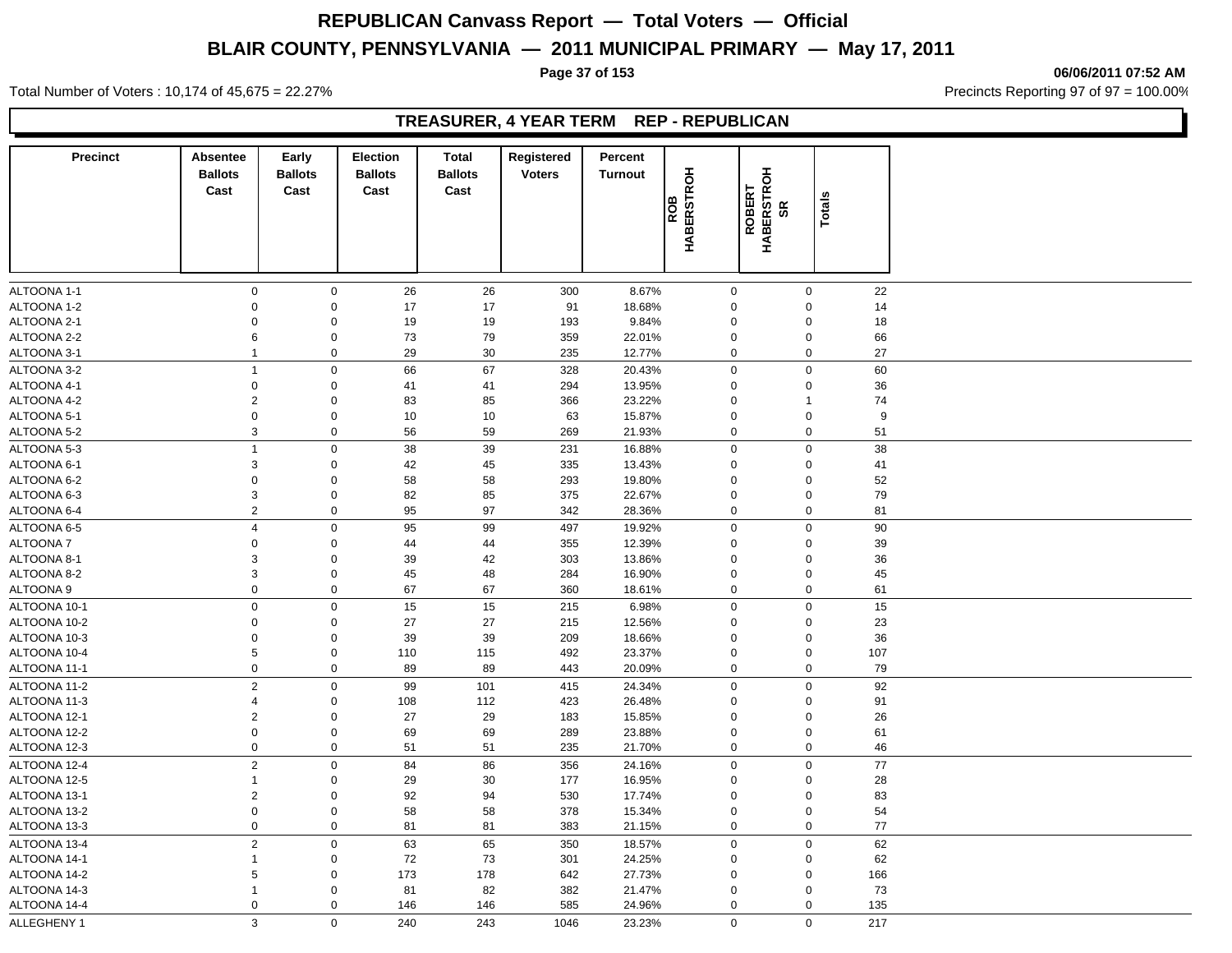**Page 38 of 153 06/06/2011 07:52 AM**

Total Number of Voters : 10,174 of 45,675 = 22.27% **Precincts Reporting 97 of 97 = 100.00%** Precincts Reporting 97 of 97 = 100.00%

## **TREASURER, 4 YEAR TERM REP**

| <b>Precinct</b>        | <b>Absentee</b><br><b>Ballots</b> | Early<br><b>Ballots</b> | <b>Election</b><br><b>Ballots</b> | <b>Total</b><br><b>Ballots</b> | Registered<br><b>Voters</b> | Percent<br><b>Turnout</b> |                          |                            |               |  |
|------------------------|-----------------------------------|-------------------------|-----------------------------------|--------------------------------|-----------------------------|---------------------------|--------------------------|----------------------------|---------------|--|
|                        | Cast                              | Cast                    | Cast                              | Cast                           |                             |                           | <b>HABERSTROH</b><br>ROB |                            | <b>Totals</b> |  |
|                        |                                   |                         |                                   |                                |                             |                           |                          | ROBERT<br>HABERSTROH<br>SR |               |  |
| <b>ALLEGHENY 2</b>     | 6                                 | $\mathbf 0$             | 241                               | 247                            | 956                         | 25.84%                    | -1                       | $\mathbf 0$                | 229           |  |
| <b>ALLEGHENY 3</b>     | 11                                | $\mathbf 0$             | 32                                | 43                             | 164                         | 26.22%                    | $\mathbf 0$              | $\mathbf 0$                | 36            |  |
| <b>ALLEGHENY 4</b>     | 3                                 | $\mathbf 0$             | 78                                | 81                             | 440                         | 18.41%                    | $\Omega$                 | $\mathbf 0$                | 73            |  |
| <b>ANTIS TWP 1</b>     | $\overline{c}$                    | $\mathsf 0$             | 208                               | 210                            | 1132                        | 18.55%                    | 0                        | $\pmb{0}$                  | 192           |  |
| <b>ANTIS TWP 2</b>     | $\mathsf 0$                       | $\mathbf 0$             | 115                               | 115                            | 668                         | 17.22%                    | $\mathbf 0$              | $\pmb{0}$                  | 102           |  |
| <b>ANTIS TWP 3</b>     | $\mathbf{1}$                      | $\mathbf 0$             | 149                               | 150                            | 835                         | 17.96%                    | $\mathbf 0$              | $\mathbf 0$                | 142           |  |
| BELLWOOD BORO          | $\mathbf 0$                       | $\mathbf 0$             | 105                               | 105                            | 690                         | 15.22%                    | $\mathbf 0$              | $\mathbf 0$                | 96            |  |
| <b>BLAIR - CATFISH</b> | 3                                 | $\mathbf 0$             | 213                               | 216                            | 731                         | 29.55%                    | $\mathbf 0$              | $\pmb{0}$                  | 187           |  |
| <b>BLAIR - E HOLBG</b> | 8                                 | $\mathbf 0$             | 406                               | 414                            | 1368                        | 30.26%                    | $\mathbf 0$              | $\mathbf 0$                | 357           |  |
| <b>CATHARINE TWP</b>   | $\mathsf 0$                       | $\mathbf 0$             | 119                               | 119                            | 358                         | 33.24%                    | $\Omega$                 | $\mathbf 0$                | 102           |  |
| <b>DUNCANSVILLE</b>    | $\mathbf{1}$                      | $\mathbf 0$             | 120                               | 121                            | 513                         | 23.59%                    | $\Omega$                 | $\mathbf 0$                | 109           |  |
| FRANKSTOWN TWP1        | 0                                 | $\mathbf 0$             | 109                               | 109                            | 281                         | 38.79%                    | $\Omega$                 | $\mathbf 0$                | 92            |  |
| <b>FRANKSTOWN TWP2</b> | 3                                 | $\mathbf 0$             | 430                               | 433                            | 1699                        | 25.49%                    | $\Omega$                 | $\mathbf 0$                | 379           |  |
| <b>FRANKSTOWN TWP3</b> | 8                                 | $\mathbf 0$             | 480                               | 488                            | 1815                        | 26.89%                    | $\mathbf 0$              | $\boldsymbol{0}$           | 434           |  |
| FREEDOM TWP 1          | $\mathsf 0$                       | $\mathbf 0$             | 83                                | 83                             | 453                         | 18.32%                    | $\mathbf 0$              | $\mathbf 0$                | 77            |  |
| FREEDOM TWP 2          | 3                                 | $\mathbf 0$             | 156                               |                                | 859                         | 18.51%                    | $\Omega$                 | $\mathbf 0$                | 142           |  |
| <b>GREENFIELD TWP1</b> | $\mathbf 0$                       | $\mathbf 0$             | 107                               | 159<br>107                     | 549                         | 19.49%                    | $\mathbf 0$              | $\mathbf 0$                | 94            |  |
| <b>GREENFIELD TWP2</b> | $\mathbf 0$                       | $\mathbf 0$             | 24                                | 24                             | 71                          | 33.80%                    | $\mathbf 0$              | $\mathbf 0$                | 21            |  |
| <b>GREENFIELD TWP3</b> | $\mathbf 0$                       | $\mathbf 0$             | 118                               | 118                            | 631                         | 18.70%                    | $\mathbf 0$              | $\mathbf 0$                | 104           |  |
|                        |                                   |                         |                                   |                                |                             |                           |                          |                            |               |  |
| <b>HOLLIDAYSBURG 1</b> | $\Omega$                          | $\mathbf 0$             | 52                                | 52                             | 235                         | 22.13%                    | $\mathbf 0$              | $\pmb{0}$                  | 49            |  |
| <b>HOLLIDAYSBURG 2</b> | 3                                 | $\mathbf 0$             | 96                                | 99                             | 320                         | 30.94%                    | $\Omega$                 | $\mathbf 0$                | 86            |  |
| <b>HOLLIDAYSBURG 3</b> | $\mathbf{1}$                      | $\mathbf 0$             | 30                                | 31                             | 173                         | 17.92%                    | $\mathbf 0$              | $\pmb{0}$                  | 28            |  |
| <b>HOLLIDAYSBURG 4</b> | $\mathbf 0$                       | $\mathbf 0$             | 105                               | 105                            | 318                         | 33.02%                    | $\mathbf 0$              | $\pmb{0}$                  | 98            |  |
| <b>HOLLIDAYSBURG 5</b> | 8                                 | $\mathbf 0$             | 126                               | 134                            | 335                         | 40.00%                    | $\mathbf 0$              | $\mathbf 0$                | 118           |  |
| <b>HOLLIDAYSBURG 6</b> | 13                                | $\mathbf 0$             | 131                               | 144                            | 461                         | 31.24%                    | $\mathbf 0$              | $\mathbf 0$                | 122           |  |
| <b>HOLLIDAYSBURG 7</b> | 3                                 | $\mathbf 0$             | 122                               | 125                            | 341                         | 36.66%                    | $\Omega$                 | $\mathbf 0$                | 116           |  |
| <b>HUSTON TWP</b>      | $\mathbf 0$                       | $\mathbf 0$             | 109                               | 109                            | 558                         | 19.53%                    | $\mathbf 0$              | $\mathbf 0$                | 101           |  |
| <b>JUNIATA TWP</b>     | $\overline{2}$                    | $\mathbf 0$             | 109                               | 111                            | 479                         | 23.17%                    | $\mathbf 0$              | $\mathbf 0$                | 98            |  |
| LOGAN TWP 1            | $\overline{4}$                    | $\mathbf 0$             | 182                               | 186                            | 743                         | 25.03%                    | $\mathbf 0$              | $\mathbf 0$                | 166           |  |
| <b>LOGAN TWP 2</b>     | 2                                 | $\mathbf 0$             | 203                               | 205                            | 863                         | 23.75%                    | $\mathbf 0$              | $\mathbf 0$                | 177           |  |
| LOGAN TWP 3            | $\overline{4}$                    | $\mathbf 0$             | 158                               | 162                            | 490                         | 33.06%                    | $\mathbf 0$              | $\mathbf 0$                | 150           |  |
| <b>LOGAN TWP 4</b>     | $\overline{2}$                    | $\mathbf 0$             | 144                               | 146                            | 656                         | 22.26%                    | $\mathbf 0$              | $\pmb{0}$                  | 136           |  |
| <b>LOGAN TWP 5</b>     | 3                                 | $\mathbf 0$             | 148                               | 151                            | 677                         | 22.30%                    | $\mathbf 0$              | $\pmb{0}$                  | 135           |  |
| LOGAN TWP 6            | $\mathsf 0$                       | $\mathbf 0$             | 185                               | 185                            | 899                         | 20.58%                    | $\mathbf 0$              | $\mathbf 0$                | 172           |  |
| <b>LOGAN TWP 7</b>     | $\mathbf 0$                       | $\mathbf 0$             | 101                               | 101                            | 300                         | 33.67%                    | $\Omega$                 | $\mathbf 0$                | 91            |  |
| <b>MARTINSBURG 1</b>   | $\overline{2}$                    | $\mathbf 0$             | 105                               | 107                            | 402                         | 26.62%                    | $\Omega$                 | $\mathbf 0$                | 94            |  |
| <b>MARTINSBURG 2</b>   | $\mathbf{1}$                      | $\mathbf 0$             | 98                                | 99                             | 528                         | 18.75%                    | $\Omega$                 | $\mathbf 0$                | 90            |  |
| <b>NEWRY BORO</b>      | $\mathbf 0$                       | $\mathbf 0$             | 21                                | 21                             | 88                          | 23.86%                    | $\mathbf 0$              | $\mathbf 0$                | 17            |  |
| NORTH WOODBURY         | 5                                 | $\mathbf 0$             | 208                               | 213                            | 1254                        | 16.99%                    | $\mathbf 0$              | $\mathbf 0$                | 194           |  |
| ROARING SPG 1          | $\mathbf 0$                       | $\mathbf 0$             | 45                                | 45                             | 249                         | 18.07%                    | $\mathbf 0$              | $\mathbf 0$                | 41            |  |
| ROARING SPG 2          | $\mathbf{1}$                      | $\mathbf 0$             | 99                                | 100                            | 432                         | 23.15%                    | $\Omega$                 | $\mathbf 0$                | 88            |  |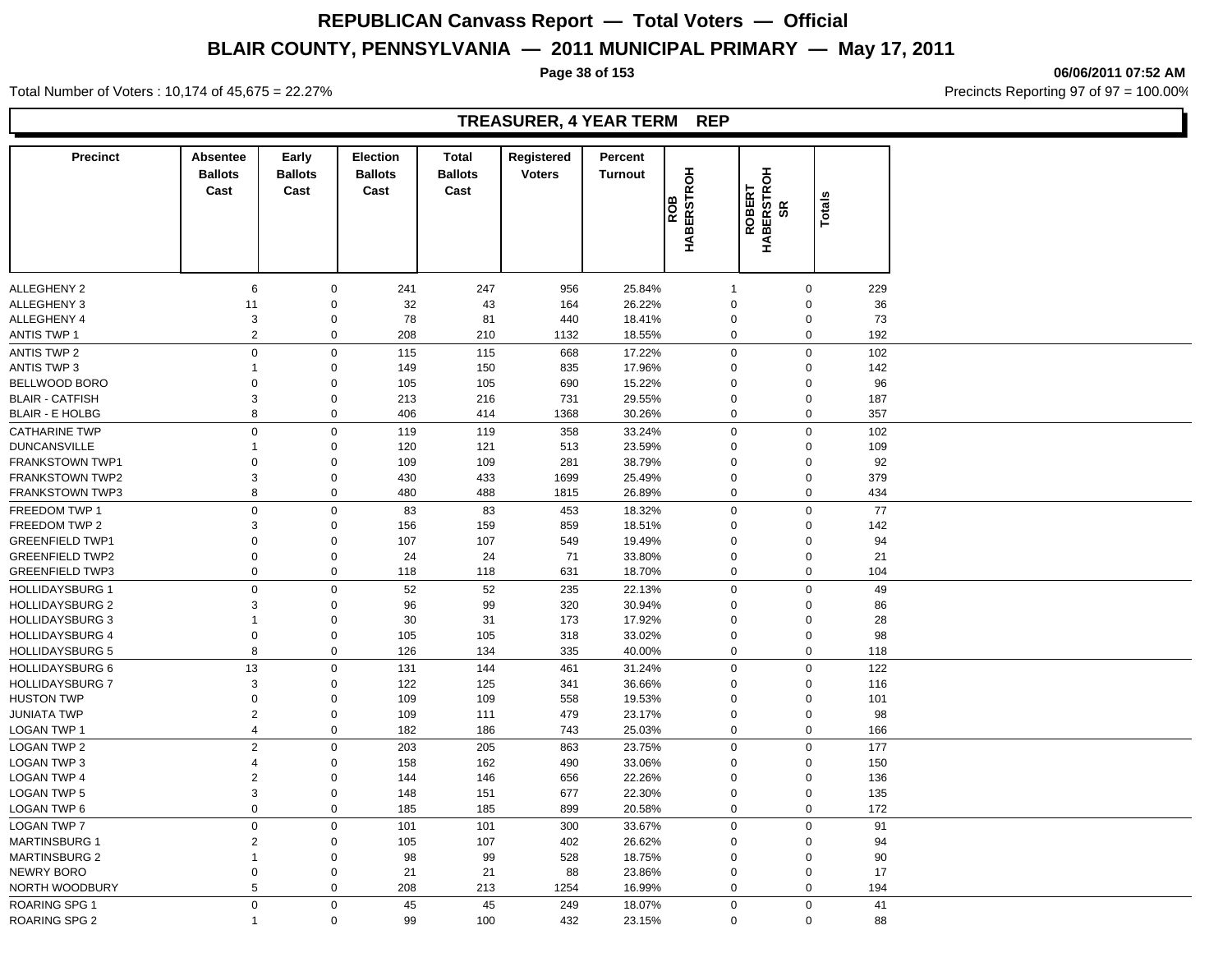**Page 39 of 153 06/06/2011 07:52 AM**

Total Number of Voters : 10,174 of 45,675 = 22.27% **Precincts Reporting 97 of 97 = 100.00%** Precincts Reporting 97 of 97 = 100.00%

## **TREASURER, 4 YEAR TERM REP**

| <b>Precinct</b>      | Absentee<br><b>Ballots</b><br>Cast | Early<br><b>Ballots</b><br>Cast | Election<br><b>Ballots</b><br>Cast | Total<br><b>Ballots</b><br>Cast | Registered<br><b>Voters</b> | Percent<br>Turnout | 풍<br><b>ROB</b><br>HABERSTRO | <b>ROBERT<br/>HABERSTROH<br/>SR</b> | Totals      |      |
|----------------------|------------------------------------|---------------------------------|------------------------------------|---------------------------------|-----------------------------|--------------------|------------------------------|-------------------------------------|-------------|------|
| ROARING SPG 3        |                                    | 0                               | 79                                 | 83                              | 341                         | 24.34%             | 0                            |                                     | 0           | 70   |
| SNYDER TWP 1         |                                    | 0                               | 86                                 | 86                              | 537                         | 16.01%             | $\mathbf 0$                  |                                     | 0           | 75   |
| SNYDER TWP 2         |                                    | $\mathbf 0$                     | 133                                | 133                             | 739                         | 18.00%             | 0                            |                                     | $\mathbf 0$ | 113  |
| <b>TAYLOR TWP</b>    |                                    | $\mathbf 0$                     | 235                                | 235                             | 1181                        | 19.90%             | $\mathbf 0$                  |                                     | $\mathbf 0$ | 217  |
| <b>TYRONE TWP 1</b>  |                                    | 0                               | 72                                 | 72                              | 373                         | 19.30%             | $\Omega$                     | $\Omega$                            |             | 66   |
| TYRONE TWP 2         |                                    | 0                               | 75                                 | 77                              | 344                         | 22.38%             | 0                            | 0                                   |             | 69   |
| <b>TYRONE BORO 1</b> |                                    | 0                               | 90                                 | 91                              | 346                         | 26.30%             | 0                            | $\mathbf 0$                         |             | 85   |
| <b>TYRONE BORO 2</b> |                                    | 0                               | 42                                 | 42                              | 249                         | 16.87%             | 0                            |                                     | 0           | 35   |
| <b>TYRONE BORO 3</b> |                                    | 0                               | 32                                 | 32                              | 213                         | 15.02%             | $\mathbf 0$                  |                                     | 0           | 28   |
| <b>TYRONE BORO 4</b> |                                    | 0                               | 24                                 | 25                              | 157                         | 15.92%             | 0                            |                                     |             | 24   |
| <b>TYRONE BORO 5</b> |                                    | 0                               | 54                                 | 54                              | 208                         | 25.96%             | 0                            |                                     |             | 46   |
| TYRONE BORO 6        |                                    | 0                               | 109                                | 109                             | 399                         | 27.32%             | $\Omega$                     | 0                                   |             | 92   |
| <b>TYRONE BORO 7</b> |                                    | 0                               | 62                                 | 62                              | 298                         | 20.81%             | 0                            |                                     | 0           | 51   |
| WILLIAMSBURG         | 0                                  | 0                               | 128                                | 128                             | 516                         | 24.81%             | 0                            |                                     | 0           | 107  |
| WOODBURY TWP         |                                    | 0                               | 131                                | 132                             | 638                         | 20.69%             | 0                            |                                     | 0           | 118  |
| <b>Totals</b>        | 174                                | $\mathbf{0}$                    | 10000                              | 10174                           | 45675                       |                    |                              | $\overline{A}$                      |             | 9080 |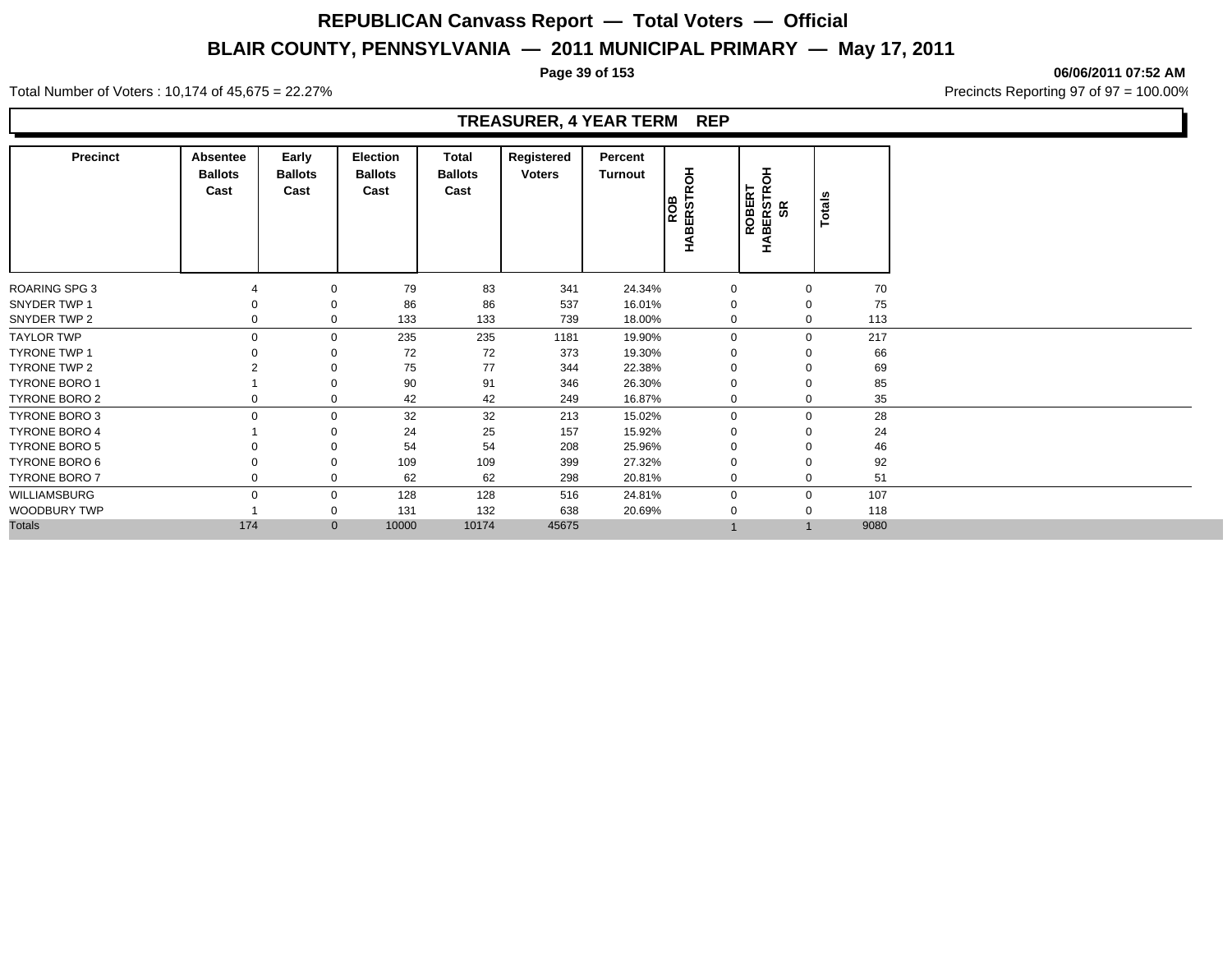Total Number of Voters : 10,174 of 45,675 = 22.27% **Precincts Reporting 97 of 97 = 100.00%** Precincts Reporting 97 of 97 = 100.00%

**Page 40 of 153 06/06/2011 07:52 AM**

## **REGISTER OF WILLS & RECORDER OF DEEDS, 4 YEAR TERM REP - REPUBLICAN**

| <b>DARLENE</b><br>EMILEE<br><b>BRUCE</b><br>ᅙ<br>26<br>21<br>0<br>$\mathbf 0$<br>26<br>300<br>8.67%<br>$\mathbf 0$<br>$\mathbf 0$<br>$\mathbf 0$<br>$\mathbf 0$<br>$\mathbf 0$<br>21<br>$\mathbf 0$<br>17<br>17<br>91<br>18.68%<br>15<br>$\Omega$<br>$\Omega$<br>$\mathbf 0$<br>15<br>$\Omega$<br>$\mathbf 0$<br>$\Omega$<br>19<br>19<br>193<br>9.84%<br>19<br>$\mathbf 0$<br>19<br>$\Omega$<br>$\mathbf 0$<br>$\mathbf 0$<br>$\Omega$<br>$\Omega$<br>$\Omega$<br>ALTOONA 2-2<br>6<br>$\mathbf 0$<br>73<br>79<br>359<br>22.01%<br>66<br>$\Omega$<br>$\mathbf 0$<br>$\Omega$<br>$\mathbf 0$<br>66<br>$\mathbf 0$<br>29<br>ALTOONA 3-1<br>$\mathbf 0$<br>29<br>30<br>235<br>12.77%<br>29<br>$\mathbf 0$<br>$\mathbf 0$<br>$\Omega$<br>$\Omega$<br>$\mathbf 0$<br>$\mathbf{1}$<br>62<br>$\overline{1}$<br>$\mathbf 0$<br>66<br>67<br>328<br>62<br>$\mathbf 0$<br>$\mathbf 0$<br>$\Omega$<br>$\mathbf 0$<br>20.43%<br>$\Omega$<br>37<br>37<br>$\mathbf 0$<br>$\mathbf 0$<br>41<br>41<br>294<br>13.95%<br>$\Omega$<br>$\Omega$<br>$\mathbf 0$<br>$\mathbf 0$<br>$\Omega$<br>$\overline{2}$<br>83<br>85<br>366<br>23.22%<br>78<br>$\Omega$<br>$\Omega$<br>$\mathbf 0$<br>78<br>$\mathbf 0$<br>$\mathbf 0$<br>$\Omega$<br>$\mathbf 0$<br>10<br>10<br>63<br>15.87%<br>10<br>$\mathbf 0$<br>$\mathbf 0$<br>10<br>0<br>0<br>$\Omega$<br>$\mathbf 0$<br>3<br>59<br>50<br>$\mathbf 0$<br>56<br>269<br>21.93%<br>50<br>0<br>$\mathbf 0$<br>$\mathbf 0$<br>$\mathbf 0$<br>0<br>37<br>$\overline{1}$<br>38<br>39<br>231<br>36<br>$\mathbf 0$<br>$\mathbf 0$<br>$\mathbf 0$<br>16.88%<br>$\mathbf 0$<br>$\Omega$<br>1<br>3<br>42<br>45<br>335<br>13.43%<br>41<br>$\Omega$<br>$\Omega$<br>$\mathbf 0$<br>41<br>$\mathbf 0$<br>$\mathbf 0$<br>$\Omega$<br>52<br>52<br>58<br>58<br>293<br>19.80%<br>$\mathbf 0$<br>$\mathbf 0$<br>$\mathbf 0$<br>$\mathbf 0$<br>$\mathbf 0$<br>$\Omega$<br>$\mathbf 0$<br>85<br>77<br>77<br>3<br>$\mathbf 0$<br>82<br>375<br>22.67%<br>$\mathbf 0$<br>$\mathbf 0$<br>$\Omega$<br>$\Omega$<br>0<br>77<br>$77 \,$<br>$\overline{2}$<br>95<br>97<br>$\Omega$<br>$\Omega$<br>342<br>28.36%<br>0<br>$\Omega$<br>$\Omega$<br>0<br>95<br>99<br>497<br>19.92%<br>91<br>$\mathbf 0$<br>$\mathbf 0$<br>$\mathbf 0$<br>$\mathbf 0$<br>91<br>$\overline{4}$<br>$\mathbf 0$<br>$\Omega$<br>44<br>44<br>355<br>12.39%<br>40<br>$\mathbf 0$<br>40<br>$\mathbf 0$<br>$\mathbf 0$<br>0<br>$\mathbf 0$<br>$\Omega$<br>$\mathbf 0$<br>37<br>37<br>3<br>39<br>42<br>303<br>13.86%<br>$\Omega$<br>$\mathbf 0$<br>$\mathbf 0$<br>0<br>$\Omega$<br>$\Omega$<br>3<br>48<br>45<br>$\mathbf 0$<br>45<br>284<br>45<br>$\mathbf 0$<br>$\Omega$<br>$\Omega$<br>0<br>16.90%<br>0<br>0<br>$\mathbf 0$<br>67<br>67<br>360<br>61<br>$\mathbf 0$<br>$\mathbf 0$<br>$\mathbf 0$<br>$\mathbf 0$<br>$\mathbf 0$<br>61<br>18.61%<br>12<br>0<br>$\mathbf 0$<br>15<br>15<br>215<br>6.98%<br>12<br>$\mathbf 0$<br>$\mathbf 0$<br>$\Omega$<br>$\overline{0}$<br>$\mathbf 0$<br>27<br>27<br>24<br>$\Omega$<br>$\mathbf 0$<br>215<br>12.56%<br>0<br>$\mathbf 0$<br>$\Omega$<br>0<br>24<br>$\Omega$<br>39<br>36<br>36<br>$\mathbf 0$<br>39<br>209<br>18.66%<br>$\Omega$<br>0<br>$\Omega$<br>0<br>$\Omega$<br>$\Omega$<br>5<br>$\mathbf 0$<br>492<br>$\mathbf 0$<br>$\mathbf 0$<br>$\mathbf 0$<br>104<br>110<br>115<br>23.37%<br>103<br>$\Omega$<br>$\overline{1}$<br>0<br>$\mathbf 0$<br>89<br>89<br>443<br>20.09%<br>79<br>$\mathbf 0$<br>$\mathbf 0$<br>$\mathbf 0$<br>$\mathbf 0$<br>$\mathbf 0$<br>79<br>$\overline{2}$<br>99<br>92<br>92<br>$\mathbf 0$<br>101<br>415<br>$\mathbf 0$<br>$\mathbf 0$<br>$\Omega$<br>$\mathbf 0$<br>24.34%<br>$\Omega$<br>90<br>$\mathbf 0$<br>108<br>112<br>423<br>26.48%<br>$\mathbf 0$<br>0<br>90<br>$\overline{4}$<br>0<br>$\Omega$<br>$\Omega$<br>$\overline{2}$<br>27<br>29<br>183<br>25<br>$\mathbf 0$<br>25<br>$\mathbf 0$<br>15.85%<br>$\Omega$<br>$\Omega$<br>$\Omega$<br>$\Omega$<br>$\mathbf 0$<br>69<br>69<br>289<br>61<br>$\mathbf 0$<br>$\mathbf 0$<br>$\mathbf 0$<br>61<br>$\mathbf 0$<br>23.88%<br>0<br>$\mathbf 0$<br>49<br>$\mathbf 0$<br>49<br>0<br>$\mathbf 0$<br>51<br>51<br>235<br>21.70%<br>0<br>$\mathbf 0$<br>$\mathbf 0$<br>$\mathbf 0$<br>$\overline{c}$<br>$\mathbf 0$<br>72<br>$\mathbf 0$<br>$72\,$<br>84<br>86<br>$\mathbf 0$<br>$\mathbf 0$<br>$\Omega$<br>$\mathsf 0$<br>356<br>24.16%<br>29<br>30<br>28<br>28<br>$\mathbf 0$<br>177<br>16.95%<br>0<br>$\Omega$<br>$\Omega$<br>$\Omega$<br>0<br>$\mathbf{1}$<br>$\overline{2}$<br>$\mathbf 0$<br>92<br>94<br>530<br>85<br>$\mathbf 0$<br>85<br>17.74%<br>0<br>$\mathbf 0$<br>$\mathbf 0$<br>$\mathbf 0$<br>58<br>58<br>378<br>52<br>$\mathbf 0$<br>52<br>$\mathbf 0$<br>$\mathbf 0$<br>15.34%<br>0<br>$\mathbf 0$<br>$\mathbf 0$<br>$\mathbf 0$<br>$\mathbf 0$<br>81<br>81<br>70<br>$\mathbf 0$<br>$\mathbf 0$<br>70<br>0<br>383<br>21.15%<br>0<br>$\mathbf 0$<br>0<br>$\overline{2}$<br>58<br>$\mathbf 0$<br>63<br>65<br>350<br>18.57%<br>58<br>$\mathbf 0$<br>$\mathbf 0$<br>$\mathbf 0$<br>$\mathbf 0$<br>$\mathbf 0$<br>72<br>73<br>301<br>24.25%<br>63<br>$\mathbf 0$<br>63<br>$\mathbf{1}$<br>$\mathbf 0$<br>0<br>$\mathbf 0$<br>$\mathbf 0$<br>$\mathbf 0$<br>173<br>178<br>642<br>163<br>5<br>$\mathbf 0$<br>27.73%<br>163<br>$\mathbf 0$<br>$\mathbf 0$<br>$\Omega$<br>$\mathbf 0$<br>0<br>82<br>382<br>73<br>73<br>$\mathbf{1}$<br>$\mathbf{0}$<br>81<br>21.47%<br>$\mathbf 0$<br>$\Omega$<br>$\Omega$<br>$\Omega$<br>$\mathbf 0$<br>$\mathbf 0$<br>585<br>127<br>$\Omega$<br>$\mathbf 0$<br>127<br>$\Omega$<br>146<br>146<br>24.96%<br>0<br>$\Omega$<br>0<br>3<br>$\mathbf 0$<br>$\mathbf{1}$ | <b>Precinct</b> | Absentee<br><b>Ballots</b><br>Cast | Early<br><b>Ballots</b><br>Cast | <b>Election</b><br><b>Ballots</b><br>Cast | <b>Total</b><br><b>Ballots</b><br>Cast | Registered<br><b>Voters</b> | Percent<br><b>Turnout</b> | <b>IRY ANNE</b><br><b>MARY</b> | <b>MULLER</b> | <b>ELDER</b> | <b>TODD FRIES</b><br><b>HELEN<br/>BRENNAN</b> | CULP        | Totals      |     |
|-----------------------------------------------------------------------------------------------------------------------------------------------------------------------------------------------------------------------------------------------------------------------------------------------------------------------------------------------------------------------------------------------------------------------------------------------------------------------------------------------------------------------------------------------------------------------------------------------------------------------------------------------------------------------------------------------------------------------------------------------------------------------------------------------------------------------------------------------------------------------------------------------------------------------------------------------------------------------------------------------------------------------------------------------------------------------------------------------------------------------------------------------------------------------------------------------------------------------------------------------------------------------------------------------------------------------------------------------------------------------------------------------------------------------------------------------------------------------------------------------------------------------------------------------------------------------------------------------------------------------------------------------------------------------------------------------------------------------------------------------------------------------------------------------------------------------------------------------------------------------------------------------------------------------------------------------------------------------------------------------------------------------------------------------------------------------------------------------------------------------------------------------------------------------------------------------------------------------------------------------------------------------------------------------------------------------------------------------------------------------------------------------------------------------------------------------------------------------------------------------------------------------------------------------------------------------------------------------------------------------------------------------------------------------------------------------------------------------------------------------------------------------------------------------------------------------------------------------------------------------------------------------------------------------------------------------------------------------------------------------------------------------------------------------------------------------------------------------------------------------------------------------------------------------------------------------------------------------------------------------------------------------------------------------------------------------------------------------------------------------------------------------------------------------------------------------------------------------------------------------------------------------------------------------------------------------------------------------------------------------------------------------------------------------------------------------------------------------------------------------------------------------------------------------------------------------------------------------------------------------------------------------------------------------------------------------------------------------------------------------------------------------------------------------------------------------------------------------------------------------------------------------------------------------------------------------------------------------------------------------------------------------------------------------------------------------------------------------------------------------------------------------------------------------------------------------------------------------------------------------------------------------------------------------------------------------------------------------------------------------------------------------------------------------------------------------------------------------------------------------------------------------------------------------------------------------------------------------------------------------------------------------------------------------------------------------------------------------------------------------------------------------------------------------------------------------------------------------------------------------------------------------------------------------------------------------------------------------------------------------------------------------------------------------------------------------------------------------------------------------------------------------------------------------------------------------------------------------------------------------------------------------------------------------------------------------------------------------|-----------------|------------------------------------|---------------------------------|-------------------------------------------|----------------------------------------|-----------------------------|---------------------------|--------------------------------|---------------|--------------|-----------------------------------------------|-------------|-------------|-----|
|                                                                                                                                                                                                                                                                                                                                                                                                                                                                                                                                                                                                                                                                                                                                                                                                                                                                                                                                                                                                                                                                                                                                                                                                                                                                                                                                                                                                                                                                                                                                                                                                                                                                                                                                                                                                                                                                                                                                                                                                                                                                                                                                                                                                                                                                                                                                                                                                                                                                                                                                                                                                                                                                                                                                                                                                                                                                                                                                                                                                                                                                                                                                                                                                                                                                                                                                                                                                                                                                                                                                                                                                                                                                                                                                                                                                                                                                                                                                                                                                                                                                                                                                                                                                                                                                                                                                                                                                                                                                                                                                                                                                                                                                                                                                                                                                                                                                                                                                                                                                                                                                                                                                                                                                                                                                                                                                                                                                                                                                                                                                                                                               |                 |                                    |                                 |                                           |                                        |                             |                           |                                |               |              |                                               |             |             |     |
|                                                                                                                                                                                                                                                                                                                                                                                                                                                                                                                                                                                                                                                                                                                                                                                                                                                                                                                                                                                                                                                                                                                                                                                                                                                                                                                                                                                                                                                                                                                                                                                                                                                                                                                                                                                                                                                                                                                                                                                                                                                                                                                                                                                                                                                                                                                                                                                                                                                                                                                                                                                                                                                                                                                                                                                                                                                                                                                                                                                                                                                                                                                                                                                                                                                                                                                                                                                                                                                                                                                                                                                                                                                                                                                                                                                                                                                                                                                                                                                                                                                                                                                                                                                                                                                                                                                                                                                                                                                                                                                                                                                                                                                                                                                                                                                                                                                                                                                                                                                                                                                                                                                                                                                                                                                                                                                                                                                                                                                                                                                                                                                               | ALTOONA 1-1     |                                    |                                 |                                           |                                        |                             |                           |                                |               |              |                                               |             |             |     |
|                                                                                                                                                                                                                                                                                                                                                                                                                                                                                                                                                                                                                                                                                                                                                                                                                                                                                                                                                                                                                                                                                                                                                                                                                                                                                                                                                                                                                                                                                                                                                                                                                                                                                                                                                                                                                                                                                                                                                                                                                                                                                                                                                                                                                                                                                                                                                                                                                                                                                                                                                                                                                                                                                                                                                                                                                                                                                                                                                                                                                                                                                                                                                                                                                                                                                                                                                                                                                                                                                                                                                                                                                                                                                                                                                                                                                                                                                                                                                                                                                                                                                                                                                                                                                                                                                                                                                                                                                                                                                                                                                                                                                                                                                                                                                                                                                                                                                                                                                                                                                                                                                                                                                                                                                                                                                                                                                                                                                                                                                                                                                                                               | ALTOONA 1-2     |                                    |                                 |                                           |                                        |                             |                           |                                |               |              |                                               |             |             |     |
|                                                                                                                                                                                                                                                                                                                                                                                                                                                                                                                                                                                                                                                                                                                                                                                                                                                                                                                                                                                                                                                                                                                                                                                                                                                                                                                                                                                                                                                                                                                                                                                                                                                                                                                                                                                                                                                                                                                                                                                                                                                                                                                                                                                                                                                                                                                                                                                                                                                                                                                                                                                                                                                                                                                                                                                                                                                                                                                                                                                                                                                                                                                                                                                                                                                                                                                                                                                                                                                                                                                                                                                                                                                                                                                                                                                                                                                                                                                                                                                                                                                                                                                                                                                                                                                                                                                                                                                                                                                                                                                                                                                                                                                                                                                                                                                                                                                                                                                                                                                                                                                                                                                                                                                                                                                                                                                                                                                                                                                                                                                                                                                               | ALTOONA 2-1     |                                    |                                 |                                           |                                        |                             |                           |                                |               |              |                                               |             |             |     |
|                                                                                                                                                                                                                                                                                                                                                                                                                                                                                                                                                                                                                                                                                                                                                                                                                                                                                                                                                                                                                                                                                                                                                                                                                                                                                                                                                                                                                                                                                                                                                                                                                                                                                                                                                                                                                                                                                                                                                                                                                                                                                                                                                                                                                                                                                                                                                                                                                                                                                                                                                                                                                                                                                                                                                                                                                                                                                                                                                                                                                                                                                                                                                                                                                                                                                                                                                                                                                                                                                                                                                                                                                                                                                                                                                                                                                                                                                                                                                                                                                                                                                                                                                                                                                                                                                                                                                                                                                                                                                                                                                                                                                                                                                                                                                                                                                                                                                                                                                                                                                                                                                                                                                                                                                                                                                                                                                                                                                                                                                                                                                                                               |                 |                                    |                                 |                                           |                                        |                             |                           |                                |               |              |                                               |             |             |     |
|                                                                                                                                                                                                                                                                                                                                                                                                                                                                                                                                                                                                                                                                                                                                                                                                                                                                                                                                                                                                                                                                                                                                                                                                                                                                                                                                                                                                                                                                                                                                                                                                                                                                                                                                                                                                                                                                                                                                                                                                                                                                                                                                                                                                                                                                                                                                                                                                                                                                                                                                                                                                                                                                                                                                                                                                                                                                                                                                                                                                                                                                                                                                                                                                                                                                                                                                                                                                                                                                                                                                                                                                                                                                                                                                                                                                                                                                                                                                                                                                                                                                                                                                                                                                                                                                                                                                                                                                                                                                                                                                                                                                                                                                                                                                                                                                                                                                                                                                                                                                                                                                                                                                                                                                                                                                                                                                                                                                                                                                                                                                                                                               |                 |                                    |                                 |                                           |                                        |                             |                           |                                |               |              |                                               |             |             |     |
|                                                                                                                                                                                                                                                                                                                                                                                                                                                                                                                                                                                                                                                                                                                                                                                                                                                                                                                                                                                                                                                                                                                                                                                                                                                                                                                                                                                                                                                                                                                                                                                                                                                                                                                                                                                                                                                                                                                                                                                                                                                                                                                                                                                                                                                                                                                                                                                                                                                                                                                                                                                                                                                                                                                                                                                                                                                                                                                                                                                                                                                                                                                                                                                                                                                                                                                                                                                                                                                                                                                                                                                                                                                                                                                                                                                                                                                                                                                                                                                                                                                                                                                                                                                                                                                                                                                                                                                                                                                                                                                                                                                                                                                                                                                                                                                                                                                                                                                                                                                                                                                                                                                                                                                                                                                                                                                                                                                                                                                                                                                                                                                               | ALTOONA 3-2     |                                    |                                 |                                           |                                        |                             |                           |                                |               |              |                                               |             |             |     |
|                                                                                                                                                                                                                                                                                                                                                                                                                                                                                                                                                                                                                                                                                                                                                                                                                                                                                                                                                                                                                                                                                                                                                                                                                                                                                                                                                                                                                                                                                                                                                                                                                                                                                                                                                                                                                                                                                                                                                                                                                                                                                                                                                                                                                                                                                                                                                                                                                                                                                                                                                                                                                                                                                                                                                                                                                                                                                                                                                                                                                                                                                                                                                                                                                                                                                                                                                                                                                                                                                                                                                                                                                                                                                                                                                                                                                                                                                                                                                                                                                                                                                                                                                                                                                                                                                                                                                                                                                                                                                                                                                                                                                                                                                                                                                                                                                                                                                                                                                                                                                                                                                                                                                                                                                                                                                                                                                                                                                                                                                                                                                                                               | ALTOONA 4-1     |                                    |                                 |                                           |                                        |                             |                           |                                |               |              |                                               |             |             |     |
|                                                                                                                                                                                                                                                                                                                                                                                                                                                                                                                                                                                                                                                                                                                                                                                                                                                                                                                                                                                                                                                                                                                                                                                                                                                                                                                                                                                                                                                                                                                                                                                                                                                                                                                                                                                                                                                                                                                                                                                                                                                                                                                                                                                                                                                                                                                                                                                                                                                                                                                                                                                                                                                                                                                                                                                                                                                                                                                                                                                                                                                                                                                                                                                                                                                                                                                                                                                                                                                                                                                                                                                                                                                                                                                                                                                                                                                                                                                                                                                                                                                                                                                                                                                                                                                                                                                                                                                                                                                                                                                                                                                                                                                                                                                                                                                                                                                                                                                                                                                                                                                                                                                                                                                                                                                                                                                                                                                                                                                                                                                                                                                               | ALTOONA 4-2     |                                    |                                 |                                           |                                        |                             |                           |                                |               |              |                                               |             |             |     |
|                                                                                                                                                                                                                                                                                                                                                                                                                                                                                                                                                                                                                                                                                                                                                                                                                                                                                                                                                                                                                                                                                                                                                                                                                                                                                                                                                                                                                                                                                                                                                                                                                                                                                                                                                                                                                                                                                                                                                                                                                                                                                                                                                                                                                                                                                                                                                                                                                                                                                                                                                                                                                                                                                                                                                                                                                                                                                                                                                                                                                                                                                                                                                                                                                                                                                                                                                                                                                                                                                                                                                                                                                                                                                                                                                                                                                                                                                                                                                                                                                                                                                                                                                                                                                                                                                                                                                                                                                                                                                                                                                                                                                                                                                                                                                                                                                                                                                                                                                                                                                                                                                                                                                                                                                                                                                                                                                                                                                                                                                                                                                                                               | ALTOONA 5-1     |                                    |                                 |                                           |                                        |                             |                           |                                |               |              |                                               |             |             |     |
|                                                                                                                                                                                                                                                                                                                                                                                                                                                                                                                                                                                                                                                                                                                                                                                                                                                                                                                                                                                                                                                                                                                                                                                                                                                                                                                                                                                                                                                                                                                                                                                                                                                                                                                                                                                                                                                                                                                                                                                                                                                                                                                                                                                                                                                                                                                                                                                                                                                                                                                                                                                                                                                                                                                                                                                                                                                                                                                                                                                                                                                                                                                                                                                                                                                                                                                                                                                                                                                                                                                                                                                                                                                                                                                                                                                                                                                                                                                                                                                                                                                                                                                                                                                                                                                                                                                                                                                                                                                                                                                                                                                                                                                                                                                                                                                                                                                                                                                                                                                                                                                                                                                                                                                                                                                                                                                                                                                                                                                                                                                                                                                               | ALTOONA 5-2     |                                    |                                 |                                           |                                        |                             |                           |                                |               |              |                                               |             |             |     |
|                                                                                                                                                                                                                                                                                                                                                                                                                                                                                                                                                                                                                                                                                                                                                                                                                                                                                                                                                                                                                                                                                                                                                                                                                                                                                                                                                                                                                                                                                                                                                                                                                                                                                                                                                                                                                                                                                                                                                                                                                                                                                                                                                                                                                                                                                                                                                                                                                                                                                                                                                                                                                                                                                                                                                                                                                                                                                                                                                                                                                                                                                                                                                                                                                                                                                                                                                                                                                                                                                                                                                                                                                                                                                                                                                                                                                                                                                                                                                                                                                                                                                                                                                                                                                                                                                                                                                                                                                                                                                                                                                                                                                                                                                                                                                                                                                                                                                                                                                                                                                                                                                                                                                                                                                                                                                                                                                                                                                                                                                                                                                                                               | ALTOONA 5-3     |                                    |                                 |                                           |                                        |                             |                           |                                |               |              |                                               |             |             |     |
|                                                                                                                                                                                                                                                                                                                                                                                                                                                                                                                                                                                                                                                                                                                                                                                                                                                                                                                                                                                                                                                                                                                                                                                                                                                                                                                                                                                                                                                                                                                                                                                                                                                                                                                                                                                                                                                                                                                                                                                                                                                                                                                                                                                                                                                                                                                                                                                                                                                                                                                                                                                                                                                                                                                                                                                                                                                                                                                                                                                                                                                                                                                                                                                                                                                                                                                                                                                                                                                                                                                                                                                                                                                                                                                                                                                                                                                                                                                                                                                                                                                                                                                                                                                                                                                                                                                                                                                                                                                                                                                                                                                                                                                                                                                                                                                                                                                                                                                                                                                                                                                                                                                                                                                                                                                                                                                                                                                                                                                                                                                                                                                               | ALTOONA 6-1     |                                    |                                 |                                           |                                        |                             |                           |                                |               |              |                                               |             |             |     |
|                                                                                                                                                                                                                                                                                                                                                                                                                                                                                                                                                                                                                                                                                                                                                                                                                                                                                                                                                                                                                                                                                                                                                                                                                                                                                                                                                                                                                                                                                                                                                                                                                                                                                                                                                                                                                                                                                                                                                                                                                                                                                                                                                                                                                                                                                                                                                                                                                                                                                                                                                                                                                                                                                                                                                                                                                                                                                                                                                                                                                                                                                                                                                                                                                                                                                                                                                                                                                                                                                                                                                                                                                                                                                                                                                                                                                                                                                                                                                                                                                                                                                                                                                                                                                                                                                                                                                                                                                                                                                                                                                                                                                                                                                                                                                                                                                                                                                                                                                                                                                                                                                                                                                                                                                                                                                                                                                                                                                                                                                                                                                                                               | ALTOONA 6-2     |                                    |                                 |                                           |                                        |                             |                           |                                |               |              |                                               |             |             |     |
|                                                                                                                                                                                                                                                                                                                                                                                                                                                                                                                                                                                                                                                                                                                                                                                                                                                                                                                                                                                                                                                                                                                                                                                                                                                                                                                                                                                                                                                                                                                                                                                                                                                                                                                                                                                                                                                                                                                                                                                                                                                                                                                                                                                                                                                                                                                                                                                                                                                                                                                                                                                                                                                                                                                                                                                                                                                                                                                                                                                                                                                                                                                                                                                                                                                                                                                                                                                                                                                                                                                                                                                                                                                                                                                                                                                                                                                                                                                                                                                                                                                                                                                                                                                                                                                                                                                                                                                                                                                                                                                                                                                                                                                                                                                                                                                                                                                                                                                                                                                                                                                                                                                                                                                                                                                                                                                                                                                                                                                                                                                                                                                               | ALTOONA 6-3     |                                    |                                 |                                           |                                        |                             |                           |                                |               |              |                                               |             |             |     |
|                                                                                                                                                                                                                                                                                                                                                                                                                                                                                                                                                                                                                                                                                                                                                                                                                                                                                                                                                                                                                                                                                                                                                                                                                                                                                                                                                                                                                                                                                                                                                                                                                                                                                                                                                                                                                                                                                                                                                                                                                                                                                                                                                                                                                                                                                                                                                                                                                                                                                                                                                                                                                                                                                                                                                                                                                                                                                                                                                                                                                                                                                                                                                                                                                                                                                                                                                                                                                                                                                                                                                                                                                                                                                                                                                                                                                                                                                                                                                                                                                                                                                                                                                                                                                                                                                                                                                                                                                                                                                                                                                                                                                                                                                                                                                                                                                                                                                                                                                                                                                                                                                                                                                                                                                                                                                                                                                                                                                                                                                                                                                                                               | ALTOONA 6-4     |                                    |                                 |                                           |                                        |                             |                           |                                |               |              |                                               |             |             |     |
|                                                                                                                                                                                                                                                                                                                                                                                                                                                                                                                                                                                                                                                                                                                                                                                                                                                                                                                                                                                                                                                                                                                                                                                                                                                                                                                                                                                                                                                                                                                                                                                                                                                                                                                                                                                                                                                                                                                                                                                                                                                                                                                                                                                                                                                                                                                                                                                                                                                                                                                                                                                                                                                                                                                                                                                                                                                                                                                                                                                                                                                                                                                                                                                                                                                                                                                                                                                                                                                                                                                                                                                                                                                                                                                                                                                                                                                                                                                                                                                                                                                                                                                                                                                                                                                                                                                                                                                                                                                                                                                                                                                                                                                                                                                                                                                                                                                                                                                                                                                                                                                                                                                                                                                                                                                                                                                                                                                                                                                                                                                                                                                               | ALTOONA 6-5     |                                    |                                 |                                           |                                        |                             |                           |                                |               |              |                                               |             |             |     |
|                                                                                                                                                                                                                                                                                                                                                                                                                                                                                                                                                                                                                                                                                                                                                                                                                                                                                                                                                                                                                                                                                                                                                                                                                                                                                                                                                                                                                                                                                                                                                                                                                                                                                                                                                                                                                                                                                                                                                                                                                                                                                                                                                                                                                                                                                                                                                                                                                                                                                                                                                                                                                                                                                                                                                                                                                                                                                                                                                                                                                                                                                                                                                                                                                                                                                                                                                                                                                                                                                                                                                                                                                                                                                                                                                                                                                                                                                                                                                                                                                                                                                                                                                                                                                                                                                                                                                                                                                                                                                                                                                                                                                                                                                                                                                                                                                                                                                                                                                                                                                                                                                                                                                                                                                                                                                                                                                                                                                                                                                                                                                                                               | <b>ALTOONA7</b> |                                    |                                 |                                           |                                        |                             |                           |                                |               |              |                                               |             |             |     |
|                                                                                                                                                                                                                                                                                                                                                                                                                                                                                                                                                                                                                                                                                                                                                                                                                                                                                                                                                                                                                                                                                                                                                                                                                                                                                                                                                                                                                                                                                                                                                                                                                                                                                                                                                                                                                                                                                                                                                                                                                                                                                                                                                                                                                                                                                                                                                                                                                                                                                                                                                                                                                                                                                                                                                                                                                                                                                                                                                                                                                                                                                                                                                                                                                                                                                                                                                                                                                                                                                                                                                                                                                                                                                                                                                                                                                                                                                                                                                                                                                                                                                                                                                                                                                                                                                                                                                                                                                                                                                                                                                                                                                                                                                                                                                                                                                                                                                                                                                                                                                                                                                                                                                                                                                                                                                                                                                                                                                                                                                                                                                                                               | ALTOONA 8-1     |                                    |                                 |                                           |                                        |                             |                           |                                |               |              |                                               |             |             |     |
|                                                                                                                                                                                                                                                                                                                                                                                                                                                                                                                                                                                                                                                                                                                                                                                                                                                                                                                                                                                                                                                                                                                                                                                                                                                                                                                                                                                                                                                                                                                                                                                                                                                                                                                                                                                                                                                                                                                                                                                                                                                                                                                                                                                                                                                                                                                                                                                                                                                                                                                                                                                                                                                                                                                                                                                                                                                                                                                                                                                                                                                                                                                                                                                                                                                                                                                                                                                                                                                                                                                                                                                                                                                                                                                                                                                                                                                                                                                                                                                                                                                                                                                                                                                                                                                                                                                                                                                                                                                                                                                                                                                                                                                                                                                                                                                                                                                                                                                                                                                                                                                                                                                                                                                                                                                                                                                                                                                                                                                                                                                                                                                               | ALTOONA 8-2     |                                    |                                 |                                           |                                        |                             |                           |                                |               |              |                                               |             |             |     |
|                                                                                                                                                                                                                                                                                                                                                                                                                                                                                                                                                                                                                                                                                                                                                                                                                                                                                                                                                                                                                                                                                                                                                                                                                                                                                                                                                                                                                                                                                                                                                                                                                                                                                                                                                                                                                                                                                                                                                                                                                                                                                                                                                                                                                                                                                                                                                                                                                                                                                                                                                                                                                                                                                                                                                                                                                                                                                                                                                                                                                                                                                                                                                                                                                                                                                                                                                                                                                                                                                                                                                                                                                                                                                                                                                                                                                                                                                                                                                                                                                                                                                                                                                                                                                                                                                                                                                                                                                                                                                                                                                                                                                                                                                                                                                                                                                                                                                                                                                                                                                                                                                                                                                                                                                                                                                                                                                                                                                                                                                                                                                                                               | ALTOONA 9       |                                    |                                 |                                           |                                        |                             |                           |                                |               |              |                                               |             |             |     |
|                                                                                                                                                                                                                                                                                                                                                                                                                                                                                                                                                                                                                                                                                                                                                                                                                                                                                                                                                                                                                                                                                                                                                                                                                                                                                                                                                                                                                                                                                                                                                                                                                                                                                                                                                                                                                                                                                                                                                                                                                                                                                                                                                                                                                                                                                                                                                                                                                                                                                                                                                                                                                                                                                                                                                                                                                                                                                                                                                                                                                                                                                                                                                                                                                                                                                                                                                                                                                                                                                                                                                                                                                                                                                                                                                                                                                                                                                                                                                                                                                                                                                                                                                                                                                                                                                                                                                                                                                                                                                                                                                                                                                                                                                                                                                                                                                                                                                                                                                                                                                                                                                                                                                                                                                                                                                                                                                                                                                                                                                                                                                                                               | ALTOONA 10-1    |                                    |                                 |                                           |                                        |                             |                           |                                |               |              |                                               |             |             |     |
|                                                                                                                                                                                                                                                                                                                                                                                                                                                                                                                                                                                                                                                                                                                                                                                                                                                                                                                                                                                                                                                                                                                                                                                                                                                                                                                                                                                                                                                                                                                                                                                                                                                                                                                                                                                                                                                                                                                                                                                                                                                                                                                                                                                                                                                                                                                                                                                                                                                                                                                                                                                                                                                                                                                                                                                                                                                                                                                                                                                                                                                                                                                                                                                                                                                                                                                                                                                                                                                                                                                                                                                                                                                                                                                                                                                                                                                                                                                                                                                                                                                                                                                                                                                                                                                                                                                                                                                                                                                                                                                                                                                                                                                                                                                                                                                                                                                                                                                                                                                                                                                                                                                                                                                                                                                                                                                                                                                                                                                                                                                                                                                               | ALTOONA 10-2    |                                    |                                 |                                           |                                        |                             |                           |                                |               |              |                                               |             |             |     |
|                                                                                                                                                                                                                                                                                                                                                                                                                                                                                                                                                                                                                                                                                                                                                                                                                                                                                                                                                                                                                                                                                                                                                                                                                                                                                                                                                                                                                                                                                                                                                                                                                                                                                                                                                                                                                                                                                                                                                                                                                                                                                                                                                                                                                                                                                                                                                                                                                                                                                                                                                                                                                                                                                                                                                                                                                                                                                                                                                                                                                                                                                                                                                                                                                                                                                                                                                                                                                                                                                                                                                                                                                                                                                                                                                                                                                                                                                                                                                                                                                                                                                                                                                                                                                                                                                                                                                                                                                                                                                                                                                                                                                                                                                                                                                                                                                                                                                                                                                                                                                                                                                                                                                                                                                                                                                                                                                                                                                                                                                                                                                                                               | ALTOONA 10-3    |                                    |                                 |                                           |                                        |                             |                           |                                |               |              |                                               |             |             |     |
|                                                                                                                                                                                                                                                                                                                                                                                                                                                                                                                                                                                                                                                                                                                                                                                                                                                                                                                                                                                                                                                                                                                                                                                                                                                                                                                                                                                                                                                                                                                                                                                                                                                                                                                                                                                                                                                                                                                                                                                                                                                                                                                                                                                                                                                                                                                                                                                                                                                                                                                                                                                                                                                                                                                                                                                                                                                                                                                                                                                                                                                                                                                                                                                                                                                                                                                                                                                                                                                                                                                                                                                                                                                                                                                                                                                                                                                                                                                                                                                                                                                                                                                                                                                                                                                                                                                                                                                                                                                                                                                                                                                                                                                                                                                                                                                                                                                                                                                                                                                                                                                                                                                                                                                                                                                                                                                                                                                                                                                                                                                                                                                               | ALTOONA 10-4    |                                    |                                 |                                           |                                        |                             |                           |                                |               |              |                                               |             |             |     |
|                                                                                                                                                                                                                                                                                                                                                                                                                                                                                                                                                                                                                                                                                                                                                                                                                                                                                                                                                                                                                                                                                                                                                                                                                                                                                                                                                                                                                                                                                                                                                                                                                                                                                                                                                                                                                                                                                                                                                                                                                                                                                                                                                                                                                                                                                                                                                                                                                                                                                                                                                                                                                                                                                                                                                                                                                                                                                                                                                                                                                                                                                                                                                                                                                                                                                                                                                                                                                                                                                                                                                                                                                                                                                                                                                                                                                                                                                                                                                                                                                                                                                                                                                                                                                                                                                                                                                                                                                                                                                                                                                                                                                                                                                                                                                                                                                                                                                                                                                                                                                                                                                                                                                                                                                                                                                                                                                                                                                                                                                                                                                                                               | ALTOONA 11-1    |                                    |                                 |                                           |                                        |                             |                           |                                |               |              |                                               |             |             |     |
|                                                                                                                                                                                                                                                                                                                                                                                                                                                                                                                                                                                                                                                                                                                                                                                                                                                                                                                                                                                                                                                                                                                                                                                                                                                                                                                                                                                                                                                                                                                                                                                                                                                                                                                                                                                                                                                                                                                                                                                                                                                                                                                                                                                                                                                                                                                                                                                                                                                                                                                                                                                                                                                                                                                                                                                                                                                                                                                                                                                                                                                                                                                                                                                                                                                                                                                                                                                                                                                                                                                                                                                                                                                                                                                                                                                                                                                                                                                                                                                                                                                                                                                                                                                                                                                                                                                                                                                                                                                                                                                                                                                                                                                                                                                                                                                                                                                                                                                                                                                                                                                                                                                                                                                                                                                                                                                                                                                                                                                                                                                                                                                               | ALTOONA 11-2    |                                    |                                 |                                           |                                        |                             |                           |                                |               |              |                                               |             |             |     |
|                                                                                                                                                                                                                                                                                                                                                                                                                                                                                                                                                                                                                                                                                                                                                                                                                                                                                                                                                                                                                                                                                                                                                                                                                                                                                                                                                                                                                                                                                                                                                                                                                                                                                                                                                                                                                                                                                                                                                                                                                                                                                                                                                                                                                                                                                                                                                                                                                                                                                                                                                                                                                                                                                                                                                                                                                                                                                                                                                                                                                                                                                                                                                                                                                                                                                                                                                                                                                                                                                                                                                                                                                                                                                                                                                                                                                                                                                                                                                                                                                                                                                                                                                                                                                                                                                                                                                                                                                                                                                                                                                                                                                                                                                                                                                                                                                                                                                                                                                                                                                                                                                                                                                                                                                                                                                                                                                                                                                                                                                                                                                                                               | ALTOONA 11-3    |                                    |                                 |                                           |                                        |                             |                           |                                |               |              |                                               |             |             |     |
|                                                                                                                                                                                                                                                                                                                                                                                                                                                                                                                                                                                                                                                                                                                                                                                                                                                                                                                                                                                                                                                                                                                                                                                                                                                                                                                                                                                                                                                                                                                                                                                                                                                                                                                                                                                                                                                                                                                                                                                                                                                                                                                                                                                                                                                                                                                                                                                                                                                                                                                                                                                                                                                                                                                                                                                                                                                                                                                                                                                                                                                                                                                                                                                                                                                                                                                                                                                                                                                                                                                                                                                                                                                                                                                                                                                                                                                                                                                                                                                                                                                                                                                                                                                                                                                                                                                                                                                                                                                                                                                                                                                                                                                                                                                                                                                                                                                                                                                                                                                                                                                                                                                                                                                                                                                                                                                                                                                                                                                                                                                                                                                               | ALTOONA 12-1    |                                    |                                 |                                           |                                        |                             |                           |                                |               |              |                                               |             |             |     |
|                                                                                                                                                                                                                                                                                                                                                                                                                                                                                                                                                                                                                                                                                                                                                                                                                                                                                                                                                                                                                                                                                                                                                                                                                                                                                                                                                                                                                                                                                                                                                                                                                                                                                                                                                                                                                                                                                                                                                                                                                                                                                                                                                                                                                                                                                                                                                                                                                                                                                                                                                                                                                                                                                                                                                                                                                                                                                                                                                                                                                                                                                                                                                                                                                                                                                                                                                                                                                                                                                                                                                                                                                                                                                                                                                                                                                                                                                                                                                                                                                                                                                                                                                                                                                                                                                                                                                                                                                                                                                                                                                                                                                                                                                                                                                                                                                                                                                                                                                                                                                                                                                                                                                                                                                                                                                                                                                                                                                                                                                                                                                                                               | ALTOONA 12-2    |                                    |                                 |                                           |                                        |                             |                           |                                |               |              |                                               |             |             |     |
|                                                                                                                                                                                                                                                                                                                                                                                                                                                                                                                                                                                                                                                                                                                                                                                                                                                                                                                                                                                                                                                                                                                                                                                                                                                                                                                                                                                                                                                                                                                                                                                                                                                                                                                                                                                                                                                                                                                                                                                                                                                                                                                                                                                                                                                                                                                                                                                                                                                                                                                                                                                                                                                                                                                                                                                                                                                                                                                                                                                                                                                                                                                                                                                                                                                                                                                                                                                                                                                                                                                                                                                                                                                                                                                                                                                                                                                                                                                                                                                                                                                                                                                                                                                                                                                                                                                                                                                                                                                                                                                                                                                                                                                                                                                                                                                                                                                                                                                                                                                                                                                                                                                                                                                                                                                                                                                                                                                                                                                                                                                                                                                               | ALTOONA 12-3    |                                    |                                 |                                           |                                        |                             |                           |                                |               |              |                                               |             |             |     |
|                                                                                                                                                                                                                                                                                                                                                                                                                                                                                                                                                                                                                                                                                                                                                                                                                                                                                                                                                                                                                                                                                                                                                                                                                                                                                                                                                                                                                                                                                                                                                                                                                                                                                                                                                                                                                                                                                                                                                                                                                                                                                                                                                                                                                                                                                                                                                                                                                                                                                                                                                                                                                                                                                                                                                                                                                                                                                                                                                                                                                                                                                                                                                                                                                                                                                                                                                                                                                                                                                                                                                                                                                                                                                                                                                                                                                                                                                                                                                                                                                                                                                                                                                                                                                                                                                                                                                                                                                                                                                                                                                                                                                                                                                                                                                                                                                                                                                                                                                                                                                                                                                                                                                                                                                                                                                                                                                                                                                                                                                                                                                                                               | ALTOONA 12-4    |                                    |                                 |                                           |                                        |                             |                           |                                |               |              |                                               |             |             |     |
|                                                                                                                                                                                                                                                                                                                                                                                                                                                                                                                                                                                                                                                                                                                                                                                                                                                                                                                                                                                                                                                                                                                                                                                                                                                                                                                                                                                                                                                                                                                                                                                                                                                                                                                                                                                                                                                                                                                                                                                                                                                                                                                                                                                                                                                                                                                                                                                                                                                                                                                                                                                                                                                                                                                                                                                                                                                                                                                                                                                                                                                                                                                                                                                                                                                                                                                                                                                                                                                                                                                                                                                                                                                                                                                                                                                                                                                                                                                                                                                                                                                                                                                                                                                                                                                                                                                                                                                                                                                                                                                                                                                                                                                                                                                                                                                                                                                                                                                                                                                                                                                                                                                                                                                                                                                                                                                                                                                                                                                                                                                                                                                               | ALTOONA 12-5    |                                    |                                 |                                           |                                        |                             |                           |                                |               |              |                                               |             |             |     |
|                                                                                                                                                                                                                                                                                                                                                                                                                                                                                                                                                                                                                                                                                                                                                                                                                                                                                                                                                                                                                                                                                                                                                                                                                                                                                                                                                                                                                                                                                                                                                                                                                                                                                                                                                                                                                                                                                                                                                                                                                                                                                                                                                                                                                                                                                                                                                                                                                                                                                                                                                                                                                                                                                                                                                                                                                                                                                                                                                                                                                                                                                                                                                                                                                                                                                                                                                                                                                                                                                                                                                                                                                                                                                                                                                                                                                                                                                                                                                                                                                                                                                                                                                                                                                                                                                                                                                                                                                                                                                                                                                                                                                                                                                                                                                                                                                                                                                                                                                                                                                                                                                                                                                                                                                                                                                                                                                                                                                                                                                                                                                                                               | ALTOONA 13-1    |                                    |                                 |                                           |                                        |                             |                           |                                |               |              |                                               |             |             |     |
|                                                                                                                                                                                                                                                                                                                                                                                                                                                                                                                                                                                                                                                                                                                                                                                                                                                                                                                                                                                                                                                                                                                                                                                                                                                                                                                                                                                                                                                                                                                                                                                                                                                                                                                                                                                                                                                                                                                                                                                                                                                                                                                                                                                                                                                                                                                                                                                                                                                                                                                                                                                                                                                                                                                                                                                                                                                                                                                                                                                                                                                                                                                                                                                                                                                                                                                                                                                                                                                                                                                                                                                                                                                                                                                                                                                                                                                                                                                                                                                                                                                                                                                                                                                                                                                                                                                                                                                                                                                                                                                                                                                                                                                                                                                                                                                                                                                                                                                                                                                                                                                                                                                                                                                                                                                                                                                                                                                                                                                                                                                                                                                               | ALTOONA 13-2    |                                    |                                 |                                           |                                        |                             |                           |                                |               |              |                                               |             |             |     |
|                                                                                                                                                                                                                                                                                                                                                                                                                                                                                                                                                                                                                                                                                                                                                                                                                                                                                                                                                                                                                                                                                                                                                                                                                                                                                                                                                                                                                                                                                                                                                                                                                                                                                                                                                                                                                                                                                                                                                                                                                                                                                                                                                                                                                                                                                                                                                                                                                                                                                                                                                                                                                                                                                                                                                                                                                                                                                                                                                                                                                                                                                                                                                                                                                                                                                                                                                                                                                                                                                                                                                                                                                                                                                                                                                                                                                                                                                                                                                                                                                                                                                                                                                                                                                                                                                                                                                                                                                                                                                                                                                                                                                                                                                                                                                                                                                                                                                                                                                                                                                                                                                                                                                                                                                                                                                                                                                                                                                                                                                                                                                                                               | ALTOONA 13-3    |                                    |                                 |                                           |                                        |                             |                           |                                |               |              |                                               |             |             |     |
|                                                                                                                                                                                                                                                                                                                                                                                                                                                                                                                                                                                                                                                                                                                                                                                                                                                                                                                                                                                                                                                                                                                                                                                                                                                                                                                                                                                                                                                                                                                                                                                                                                                                                                                                                                                                                                                                                                                                                                                                                                                                                                                                                                                                                                                                                                                                                                                                                                                                                                                                                                                                                                                                                                                                                                                                                                                                                                                                                                                                                                                                                                                                                                                                                                                                                                                                                                                                                                                                                                                                                                                                                                                                                                                                                                                                                                                                                                                                                                                                                                                                                                                                                                                                                                                                                                                                                                                                                                                                                                                                                                                                                                                                                                                                                                                                                                                                                                                                                                                                                                                                                                                                                                                                                                                                                                                                                                                                                                                                                                                                                                                               | ALTOONA 13-4    |                                    |                                 |                                           |                                        |                             |                           |                                |               |              |                                               |             |             |     |
|                                                                                                                                                                                                                                                                                                                                                                                                                                                                                                                                                                                                                                                                                                                                                                                                                                                                                                                                                                                                                                                                                                                                                                                                                                                                                                                                                                                                                                                                                                                                                                                                                                                                                                                                                                                                                                                                                                                                                                                                                                                                                                                                                                                                                                                                                                                                                                                                                                                                                                                                                                                                                                                                                                                                                                                                                                                                                                                                                                                                                                                                                                                                                                                                                                                                                                                                                                                                                                                                                                                                                                                                                                                                                                                                                                                                                                                                                                                                                                                                                                                                                                                                                                                                                                                                                                                                                                                                                                                                                                                                                                                                                                                                                                                                                                                                                                                                                                                                                                                                                                                                                                                                                                                                                                                                                                                                                                                                                                                                                                                                                                                               | ALTOONA 14-1    |                                    |                                 |                                           |                                        |                             |                           |                                |               |              |                                               |             |             |     |
|                                                                                                                                                                                                                                                                                                                                                                                                                                                                                                                                                                                                                                                                                                                                                                                                                                                                                                                                                                                                                                                                                                                                                                                                                                                                                                                                                                                                                                                                                                                                                                                                                                                                                                                                                                                                                                                                                                                                                                                                                                                                                                                                                                                                                                                                                                                                                                                                                                                                                                                                                                                                                                                                                                                                                                                                                                                                                                                                                                                                                                                                                                                                                                                                                                                                                                                                                                                                                                                                                                                                                                                                                                                                                                                                                                                                                                                                                                                                                                                                                                                                                                                                                                                                                                                                                                                                                                                                                                                                                                                                                                                                                                                                                                                                                                                                                                                                                                                                                                                                                                                                                                                                                                                                                                                                                                                                                                                                                                                                                                                                                                                               | ALTOONA 14-2    |                                    |                                 |                                           |                                        |                             |                           |                                |               |              |                                               |             |             |     |
|                                                                                                                                                                                                                                                                                                                                                                                                                                                                                                                                                                                                                                                                                                                                                                                                                                                                                                                                                                                                                                                                                                                                                                                                                                                                                                                                                                                                                                                                                                                                                                                                                                                                                                                                                                                                                                                                                                                                                                                                                                                                                                                                                                                                                                                                                                                                                                                                                                                                                                                                                                                                                                                                                                                                                                                                                                                                                                                                                                                                                                                                                                                                                                                                                                                                                                                                                                                                                                                                                                                                                                                                                                                                                                                                                                                                                                                                                                                                                                                                                                                                                                                                                                                                                                                                                                                                                                                                                                                                                                                                                                                                                                                                                                                                                                                                                                                                                                                                                                                                                                                                                                                                                                                                                                                                                                                                                                                                                                                                                                                                                                                               | ALTOONA 14-3    |                                    |                                 |                                           |                                        |                             |                           |                                |               |              |                                               |             |             |     |
|                                                                                                                                                                                                                                                                                                                                                                                                                                                                                                                                                                                                                                                                                                                                                                                                                                                                                                                                                                                                                                                                                                                                                                                                                                                                                                                                                                                                                                                                                                                                                                                                                                                                                                                                                                                                                                                                                                                                                                                                                                                                                                                                                                                                                                                                                                                                                                                                                                                                                                                                                                                                                                                                                                                                                                                                                                                                                                                                                                                                                                                                                                                                                                                                                                                                                                                                                                                                                                                                                                                                                                                                                                                                                                                                                                                                                                                                                                                                                                                                                                                                                                                                                                                                                                                                                                                                                                                                                                                                                                                                                                                                                                                                                                                                                                                                                                                                                                                                                                                                                                                                                                                                                                                                                                                                                                                                                                                                                                                                                                                                                                                               | ALTOONA 14-4    |                                    |                                 |                                           |                                        |                             |                           |                                |               |              |                                               |             |             |     |
|                                                                                                                                                                                                                                                                                                                                                                                                                                                                                                                                                                                                                                                                                                                                                                                                                                                                                                                                                                                                                                                                                                                                                                                                                                                                                                                                                                                                                                                                                                                                                                                                                                                                                                                                                                                                                                                                                                                                                                                                                                                                                                                                                                                                                                                                                                                                                                                                                                                                                                                                                                                                                                                                                                                                                                                                                                                                                                                                                                                                                                                                                                                                                                                                                                                                                                                                                                                                                                                                                                                                                                                                                                                                                                                                                                                                                                                                                                                                                                                                                                                                                                                                                                                                                                                                                                                                                                                                                                                                                                                                                                                                                                                                                                                                                                                                                                                                                                                                                                                                                                                                                                                                                                                                                                                                                                                                                                                                                                                                                                                                                                                               | ALLEGHENY 1     |                                    |                                 | 240                                       | 243                                    | 1046                        | 23.23%                    | 223                            | $\mathbf 0$   |              | $\mathbf 0$                                   | $\mathbf 0$ | $\mathbf 0$ | 224 |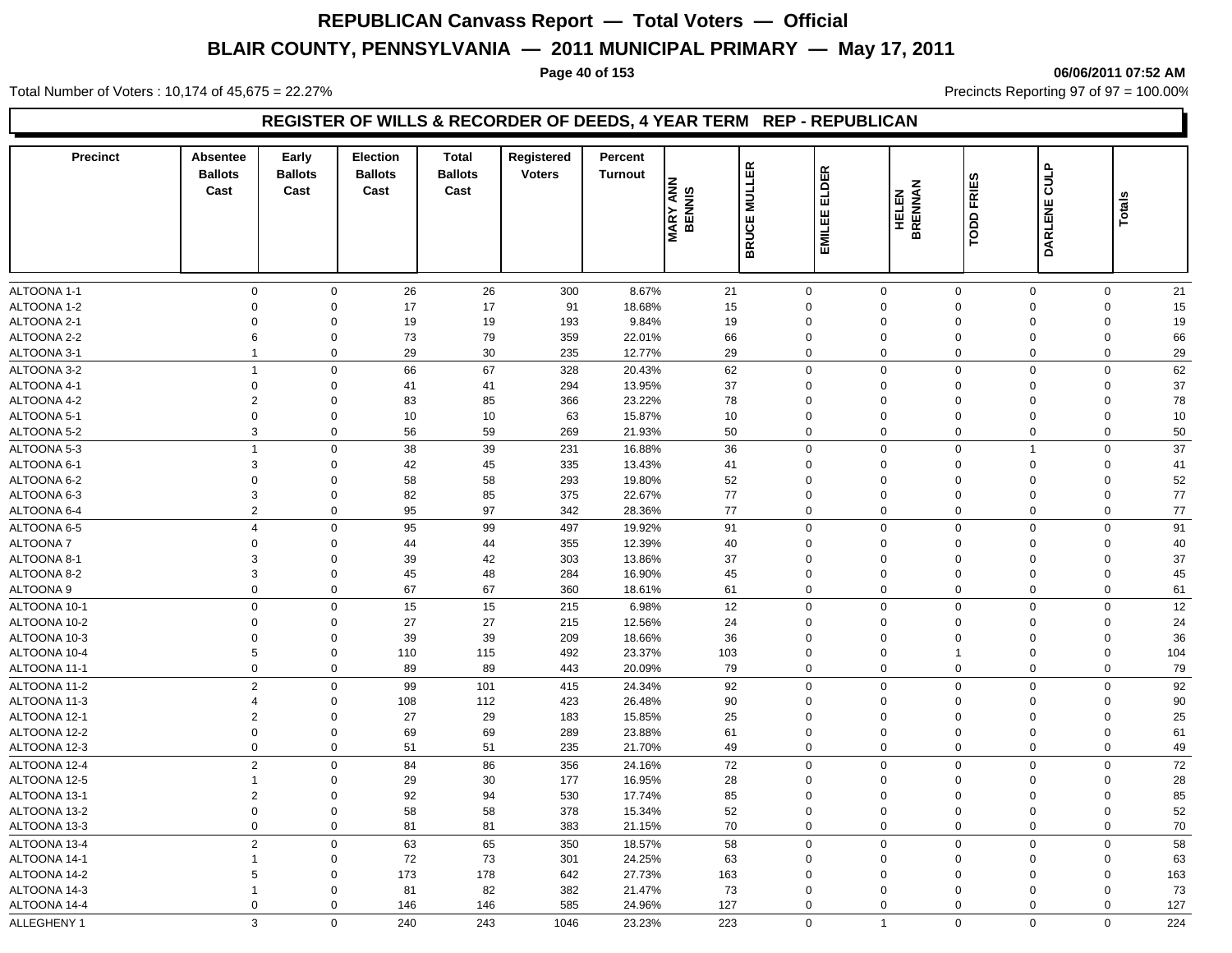**Page 41 of 153 06/06/2011 07:52 AM**

Total Number of Voters : 10,174 of 45,675 = 22.27% **Precincts Reporting 97 of 97 = 100.00%** Precincts Reporting 97 of 97 = 100.00%

## **REGISTER OF WILLS & RECORDER OF DEEDS, 4 YEAR TERM REP**

| <b>Precinct</b>                                  | <b>Absentee</b><br><b>Ballots</b><br>Cast | Early<br><b>Ballots</b><br>Cast | <b>Election</b><br><b>Ballots</b><br>Cast | <b>Total</b><br><b>Ballots</b><br>Cast | Registered<br><b>Voters</b> | Percent<br><b>Turnout</b> | <b>MARY ANN</b><br>BENNIS | <b>BRUCE MULLER</b>     | ELDER<br>EMILEE            | <b>FRIES</b><br><b>HELEN<br/>BRENNAN</b><br>TODD | <b>CULP</b><br><b>DARLENE</b> | Totals           |            |
|--------------------------------------------------|-------------------------------------------|---------------------------------|-------------------------------------------|----------------------------------------|-----------------------------|---------------------------|---------------------------|-------------------------|----------------------------|--------------------------------------------------|-------------------------------|------------------|------------|
|                                                  |                                           |                                 |                                           |                                        |                             |                           |                           |                         |                            |                                                  |                               |                  |            |
| <b>ALLEGHENY 2</b>                               | $6\phantom{1}6$                           | 0                               | 241                                       | 247                                    | 956                         | 25.84%                    | 233                       | $\mathbf 0$             | $\mathbf 0$                | $\mathbf 0$                                      | $\overline{0}$                | 0                | 233        |
| <b>ALLEGHENY 3</b>                               | 11                                        | $\mathbf 0$                     | 32                                        | 43                                     | 164                         | 26.22%                    | 39                        | $\Omega$                | $\mathbf 0$                | $\mathbf 0$                                      | $\Omega$                      | $\mathbf 0$      | 39         |
| <b>ALLEGHENY 4</b>                               | 3                                         | $\mathbf 0$                     | 78                                        | 81                                     | 440                         | 18.41%                    | 76                        | $\Omega$                | $\mathbf 0$                | $\mathbf 0$                                      | $\mathbf 0$                   | 0                | 76         |
| <b>ANTIS TWP 1</b>                               | $\overline{2}$                            | $\mathbf 0$                     | 208                                       | 210                                    | 1132                        | 18.55%                    | 195                       | $\mathbf 0$             | $\mathbf 0$                | $\mathbf 0$                                      | $\mathbf 0$                   | $\mathbf 0$      | 195        |
| <b>ANTIS TWP 2</b>                               | $\Omega$                                  | $\mathbf 0$                     | 115                                       | 115                                    | 668                         | 17.22%                    | 102                       | $\mathbf 0$             | $\mathbf 0$                | $\mathbf 0$                                      | $\Omega$                      | 0                | 102        |
| <b>ANTIS TWP 3</b>                               | $\overline{1}$                            | $\Omega$                        | 149                                       | 150                                    | 835                         | 17.96%                    | 138                       | $\Omega$                | $\mathbf 0$                | $\Omega$                                         | $\Omega$                      | $\mathbf 0$      | 138        |
| BELLWOOD BORO                                    | $\mathbf 0$                               | $\Omega$                        | 105                                       | 105                                    | 690                         | 15.22%                    | 96                        | $\Omega$                | $\mathbf 0$                | $\Omega$                                         | $\Omega$                      | 0                | 96         |
| <b>BLAIR - CATFISH</b>                           | 3                                         | $\mathbf 0$                     | 213                                       | 216                                    | 731                         | 29.55%                    | 194                       | $\Omega$                | $\mathbf 0$                | $\mathbf 0$                                      | $\Omega$                      | $\mathbf 0$      | 194        |
| <b>BLAIR - E HOLBG</b>                           | 8                                         | $\mathbf 0$                     | 406                                       | 414                                    | 1368                        | 30.26%                    | 369                       | $\mathbf 0$             | $\mathbf 0$                | $\mathbf 0$                                      | $\overline{0}$                | $\mathbf 0$      | 369        |
| <b>CATHARINE TWP</b>                             | $\overline{0}$                            | $\mathbf 0$                     | 119                                       | 119                                    | 358                         | 33.24%                    | 106                       | $\mathbf 0$             | $\mathbf 0$                | $\mathbf 0$                                      | $\Omega$                      | $\mathbf 0$      | 106        |
| <b>DUNCANSVILLE</b>                              | $\overline{1}$                            | $\mathbf 0$                     | 120                                       | 121                                    | 513                         | 23.59%                    | 111                       | $\mathbf 0$             | $\mathbf 0$                | $\mathbf 0$                                      | $\mathbf 0$                   | $\mathbf 1$      | 112        |
| <b>FRANKSTOWN TWP1</b>                           | $\overline{0}$                            | $\mathbf 0$                     | 109                                       | 109                                    | 281                         | 38.79%                    | 93                        | $\Omega$                | $\mathbf 0$                | $\Omega$                                         | $\Omega$                      | 0                | 93         |
| <b>FRANKSTOWN TWP2</b>                           | 3                                         | $\mathbf 0$                     | 430                                       | 433                                    | 1699                        | 25.49%                    | 382                       | $\mathbf 0$             | $\mathbf 0$                | $\mathbf 0$                                      | $\overline{0}$                | $\mathbf 0$      | 382        |
| <b>FRANKSTOWN TWP3</b>                           | 8                                         | $\mathbf 0$                     | 480                                       | 488                                    | 1815                        | 26.89%                    | 441                       | $\mathbf 0$             | $\mathbf 0$                | $\mathbf 0$                                      | $\mathbf 0$                   | $\mathbf 0$      | 441        |
| FREEDOM TWP 1                                    | $\Omega$                                  | $\mathbf 0$                     | 83                                        | 83                                     | 453                         | 18.32%                    | 78                        | $\Omega$                | $\mathbf 0$                | $\mathbf 0$                                      | $\Omega$                      | $\mathbf 0$      | 78         |
| <b>FREEDOM TWP 2</b>                             | 3                                         | $\Omega$                        | 156                                       | 159                                    | 859                         | 18.51%                    | 141                       | $\Omega$                | $\mathbf 0$                | $\Omega$                                         | $\Omega$                      | $\mathbf 0$      | 141        |
| <b>GREENFIELD TWP1</b>                           | $\Omega$                                  | $\Omega$                        | 107                                       | 107                                    | 549                         | 19.49%                    | 99                        | $\Omega$                | $\mathbf 0$                | $\Omega$                                         | $\Omega$                      | $\mathbf 0$      | 99         |
| <b>GREENFIELD TWP2</b>                           | $\Omega$                                  | $\mathbf 0$                     | 24                                        | 24                                     | 71                          | 33.80%                    | 21                        | $\Omega$                | $\mathbf 0$                | $\mathbf 0$                                      | $\Omega$                      | $\mathbf 0$      | 21         |
| <b>GREENFIELD TWP3</b>                           | $\mathbf 0$                               | $\mathbf 0$                     | 118                                       | 118                                    | 631                         | 18.70%                    | 107                       | $\mathbf 0$             | $\mathbf 0$                | $\mathbf 0$                                      | $\overline{0}$                | $\mathbf 0$      | 107        |
| <b>HOLLIDAYSBURG 1</b>                           | $\overline{0}$                            | $\mathbf 0$                     | 52                                        | 52                                     | 235                         | 22.13%                    | 51                        | $\Omega$                | $\mathbf 0$                | $\mathbf 0$                                      | $\Omega$                      | $\mathbf 0$      | 51         |
| <b>HOLLIDAYSBURG 2</b>                           | 3                                         | $\mathbf 0$                     | 96                                        | 99                                     | 320                         | 30.94%                    | 90                        | $\Omega$                | $\mathbf 0$                | $\mathbf 0$                                      | $\Omega$                      | 0                | 90         |
| <b>HOLLIDAYSBURG 3</b>                           | $\overline{1}$                            | $\mathbf 0$                     | 30                                        | 31                                     | 173                         | 17.92%                    | 26                        | $\Omega$                | $\mathbf 0$                | $\Omega$                                         | $\Omega$                      | $\mathbf 0$      | 26         |
| <b>HOLLIDAYSBURG 4</b>                           | $\mathbf 0$                               | $\mathbf 0$                     | 105                                       | 105                                    | 318                         | 33.02%                    | 100                       | $\mathbf 0$             | $\mathbf 0$                | $\mathbf 0$                                      | $\mathbf 0$                   | $\mathbf 0$      | 100        |
| <b>HOLLIDAYSBURG 5</b>                           | 8                                         | $\mathbf 0$                     | 126                                       | 134                                    | 335                         | 40.00%                    | 116                       | 0                       | $\mathbf 0$                | $\mathbf 0$                                      | $\mathbf 0$                   | $\mathbf 0$      | 116        |
|                                                  |                                           |                                 |                                           |                                        |                             |                           |                           |                         |                            |                                                  | $\Omega$                      |                  |            |
| <b>HOLLIDAYSBURG 6</b><br><b>HOLLIDAYSBURG 7</b> | 13<br>3                                   | 0<br>$\Omega$                   | 131<br>122                                | 144<br>125                             | 461<br>341                  | 31.24%                    | 127                       | $\mathbf 0$<br>$\Omega$ | $\mathbf 0$<br>$\mathbf 0$ | $\mathbf 0$<br>$\Omega$                          | $\Omega$                      | 0<br>$\mathbf 0$ | 127        |
| <b>HUSTON TWP</b>                                | $\mathbf 0$                               | $\Omega$                        | 109                                       | 109                                    | 558                         | 36.66%<br>19.53%          | 118<br>107                | $\Omega$                | $\mathbf 0$                | $\mathbf 0$                                      | $\Omega$                      | 0                | 118<br>107 |
| <b>JUNIATA TWP</b>                               | $\overline{2}$                            | $\mathbf 0$                     | 109                                       | 111                                    | 479                         | 23.17%                    | 101                       | $\Omega$                | $\mathbf 0$                | $\mathbf 0$                                      | $\mathbf 0$                   | $\mathbf 0$      | 101        |
| LOGAN TWP 1                                      | $\overline{4}$                            | $\mathbf 0$                     | 182                                       | 186                                    | 743                         | 25.03%                    | 163                       | $\mathbf 0$             | $\mathbf{0}$               | $\mathbf 0$                                      | $\mathbf 0$                   | $\mathbf 0$      | 163        |
|                                                  |                                           |                                 |                                           |                                        |                             |                           |                           |                         |                            |                                                  |                               |                  |            |
| <b>LOGAN TWP 2</b>                               | $\overline{2}$                            | $\mathbf 0$                     | 203                                       | 205                                    | 863                         | 23.75%                    | 173                       | $\Omega$                | $\mathbf 0$                | $\mathbf 0$                                      | $\Omega$                      | $\mathbf 0$      | 173        |
| LOGAN TWP 3                                      | $\overline{4}$                            | $\Omega$                        | 158                                       | 162                                    | 490                         | 33.06%                    | 143                       | $\mathbf{1}$            | $\mathbf 0$                | $\Omega$                                         | $\Omega$                      | 0                | 144        |
| <b>LOGAN TWP 4</b>                               | $\overline{2}$                            | $\mathbf 0$                     | 144                                       | 146                                    | 656                         | 22.26%                    | 137                       | $\Omega$                | $\mathbf 0$                | $\mathbf 0$                                      | $\mathbf 0$                   | $\mathbf 0$      | 137        |
| <b>LOGAN TWP 5</b>                               | 3                                         | $\mathbf 0$                     | 148                                       | 151                                    | 677                         | 22.30%                    | 133                       | $\mathbf 0$             | $\mathbf 0$                | $\mathbf 0$                                      | $\overline{0}$                | $\mathbf 0$      | 133        |
| LOGAN TWP 6                                      | $\mathbf 0$                               | 0                               | 185                                       | 185                                    | 899                         | 20.58%                    | 174                       | 0                       | $\mathbf 0$                | $\mathbf 0$                                      | $\mathbf 0$                   | $\mathbf 0$      | 174        |
| <b>LOGAN TWP 7</b>                               | $\Omega$                                  | $\mathbf 0$                     | 101                                       | 101                                    | 300                         | 33.67%                    | 88                        | $\Omega$                | $\mathbf 0$                | $\Omega$                                         | $\Omega$                      | $\mathbf 0$      | 88         |
| <b>MARTINSBURG 1</b>                             | $\overline{2}$                            | $\mathbf 0$                     | 105                                       | 107                                    | 402                         | 26.62%                    | 96                        | $\Omega$                | $\mathbf 0$                | $\mathbf 0$                                      | $\Omega$                      | $\mathbf 0$      | 96         |
| <b>MARTINSBURG 2</b>                             | $\overline{\mathbf{1}}$                   | $\Omega$                        | 98                                        | 99                                     | 528                         | 18.75%                    | 91                        | $\Omega$                | $\mathbf 0$                | $\mathbf 0$                                      | $\Omega$                      | $\mathbf 0$      | 91         |
| NEWRY BORO                                       | $\overline{0}$                            | $\mathbf 0$                     | 21                                        | 21                                     | 88                          | 23.86%                    | 18                        | $\Omega$                | $\mathbf 0$                | $\mathbf 0$                                      | $\mathbf 0$                   | $\mathbf 0$      | 18         |
| NORTH WOODBURY                                   | 5                                         | $\mathbf 0$                     | 208                                       | 213                                    | 1254                        | 16.99%                    | 197                       | $\mathbf 0$             | $\mathbf 0$                | $\mathbf 0$                                      | $\mathbf 0$                   | $\mathbf 0$      | 197        |
| <b>ROARING SPG 1</b>                             | $\Omega$                                  | $\mathbf 0$                     | 45                                        | 45                                     | 249                         | 18.07%                    | 43                        | $\Omega$                | $\mathbf 0$                | $\mathbf 0$                                      | $\overline{0}$                | $\mathbf 0$      | 43         |
| <b>ROARING SPG 2</b>                             | $\overline{1}$                            | $\mathbf 0$                     | 99                                        | 100                                    | 432                         | 23.15%                    | 87                        | $\mathbf 0$             | $\mathbf 0$                | $\mathbf 0$                                      | $\mathbf 0$                   | $\mathbf 0$      | 87         |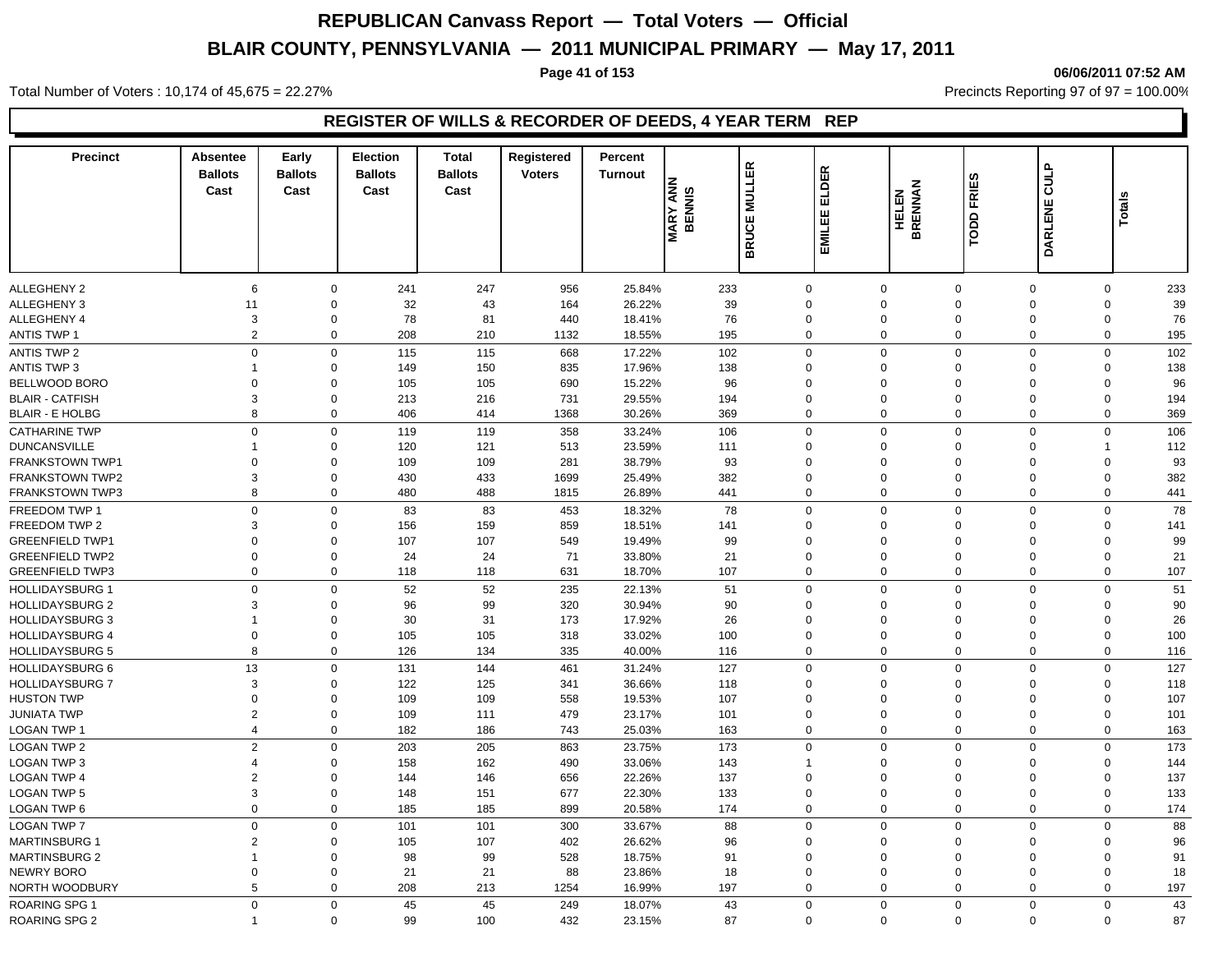#### **Page 42 of 153 06/06/2011 07:52 AM**

Total Number of Voters : 10,174 of 45,675 = 22.27% **Precincts Reporting 97 of 97 = 100.00%** Precincts Reporting 97 of 97 = 100.00%

## **REGISTER OF WILLS & RECORDER OF DEEDS, 4 YEAR TERM REP**

| <b>Precinct</b>      | <b>Absentee</b><br><b>Ballots</b><br>Cast | Early<br><b>Ballots</b><br>Cast | <b>Election</b><br><b>Ballots</b><br>Cast | <b>Total</b><br><b>Ballots</b><br>Cast | Registered<br><b>Voters</b> | Percent<br>Turnout | <b>AND</b><br>Signal<br><b>BENI</b><br><b>MARY</b> | l ස<br>ب<br><b>MULI</b><br><b>BRUCE</b> | ELDER<br>EMILEE | <b>HELEN<br/>BRENNAN</b> | TODD FRIES | <b>CULP</b><br><b>DARLENE</b> | Totals      |      |
|----------------------|-------------------------------------------|---------------------------------|-------------------------------------------|----------------------------------------|-----------------------------|--------------------|----------------------------------------------------|-----------------------------------------|-----------------|--------------------------|------------|-------------------------------|-------------|------|
| <b>ROARING SPG 3</b> |                                           | 0                               | 79                                        | 83                                     | 341                         | 24.34%             | 74                                                 | 0                                       | $\mathbf 0$     |                          |            | $\Omega$                      | 0           | 74   |
| SNYDER TWP 1         | 0                                         | $\Omega$                        | 86                                        | 86                                     | 537                         | 16.01%             | 76                                                 | 0                                       | $\Omega$        |                          |            | $\Omega$                      | $\Omega$    | 76   |
| SNYDER TWP 2         | 0                                         | $\mathbf 0$                     | 133                                       | 133                                    | 739                         | 18.00%             | 118                                                | 0                                       | $\Omega$        | $\Omega$                 |            | $\mathbf 0$                   | $\mathbf 0$ | 118  |
| <b>TAYLOR TWP</b>    | $\mathbf 0$                               | $\mathbf 0$                     | 235                                       | 235                                    | 1181                        | 19.90%             | 219                                                | $\mathbf 0$                             | $\mathbf 0$     | $\Omega$                 |            | $\Omega$                      | $\mathbf 0$ | 219  |
| <b>TYRONE TWP 1</b>  |                                           | $\Omega$                        | 72                                        | 72                                     | 373                         | 19.30%             | 66                                                 | 0                                       | $\Omega$        |                          |            |                               | $\Omega$    | 66   |
| TYRONE TWP 2         |                                           | 0                               | 75                                        | 77                                     | 344                         | 22.38%             | 71                                                 | 0                                       | $\mathbf 0$     |                          |            |                               | $\Omega$    | 71   |
| <b>TYRONE BORO 1</b> |                                           | 0                               | 90                                        | 91                                     | 346                         | 26.30%             | 85                                                 | 0                                       | $\mathbf 0$     |                          |            |                               | $\Omega$    | 85   |
| <b>TYRONE BORO 2</b> | 0                                         | 0                               | 42                                        | 42                                     | 249                         | 16.87%             | 36                                                 | 0                                       | $\mathbf 0$     |                          |            | 0                             | 0           | 36   |
| <b>TYRONE BORO 3</b> | $\mathbf 0$                               | $\mathbf 0$                     | 32                                        | 32                                     | 213                         | 15.02%             | 27                                                 | 0                                       | $\mathbf 0$     | $\Omega$                 |            | $\Omega$                      | $\mathbf 0$ | 27   |
| <b>TYRONE BORO 4</b> |                                           | $\Omega$                        | 24                                        | 25                                     | 157                         | 15.92%             | 24                                                 | $\mathbf 0$                             | $\Omega$        |                          |            |                               | $\Omega$    | 24   |
| <b>TYRONE BORO 5</b> |                                           | 0                               | 54                                        | 54                                     | 208                         | 25.96%             | 50                                                 | $\mathbf 0$                             | $\mathbf 0$     |                          |            |                               |             | 50   |
| TYRONE BORO 6        |                                           | $\Omega$                        | 109                                       | 109                                    | 399                         | 27.32%             | 94                                                 | 0                                       | $\Omega$        |                          |            |                               |             | 94   |
| <b>TYRONE BORO 7</b> | 0                                         | $\Omega$                        | 62                                        | 62                                     | 298                         | 20.81%             | 53                                                 | $\mathbf 0$                             | $\Omega$        |                          |            | $\Omega$                      | $\Omega$    | 53   |
| WILLIAMSBURG         | $\Omega$                                  | $\mathbf 0$                     | 128                                       | 128                                    | 516                         | 24.81%             | 110                                                | $\mathbf 0$                             | $\Omega$        | $\Omega$                 |            | $\Omega$                      | $\mathbf 0$ | 110  |
| WOODBURY TWP         |                                           | $\Omega$                        | 131                                       | 132                                    | 638                         | 20.69%             | 120                                                | 0                                       | $\Omega$        |                          |            |                               | $\Omega$    | 120  |
| <b>Totals</b>        | 174                                       | $\mathbf{0}$                    | 10000                                     | 10174                                  | 45675                       |                    | 9152                                               |                                         |                 |                          |            |                               |             | 9157 |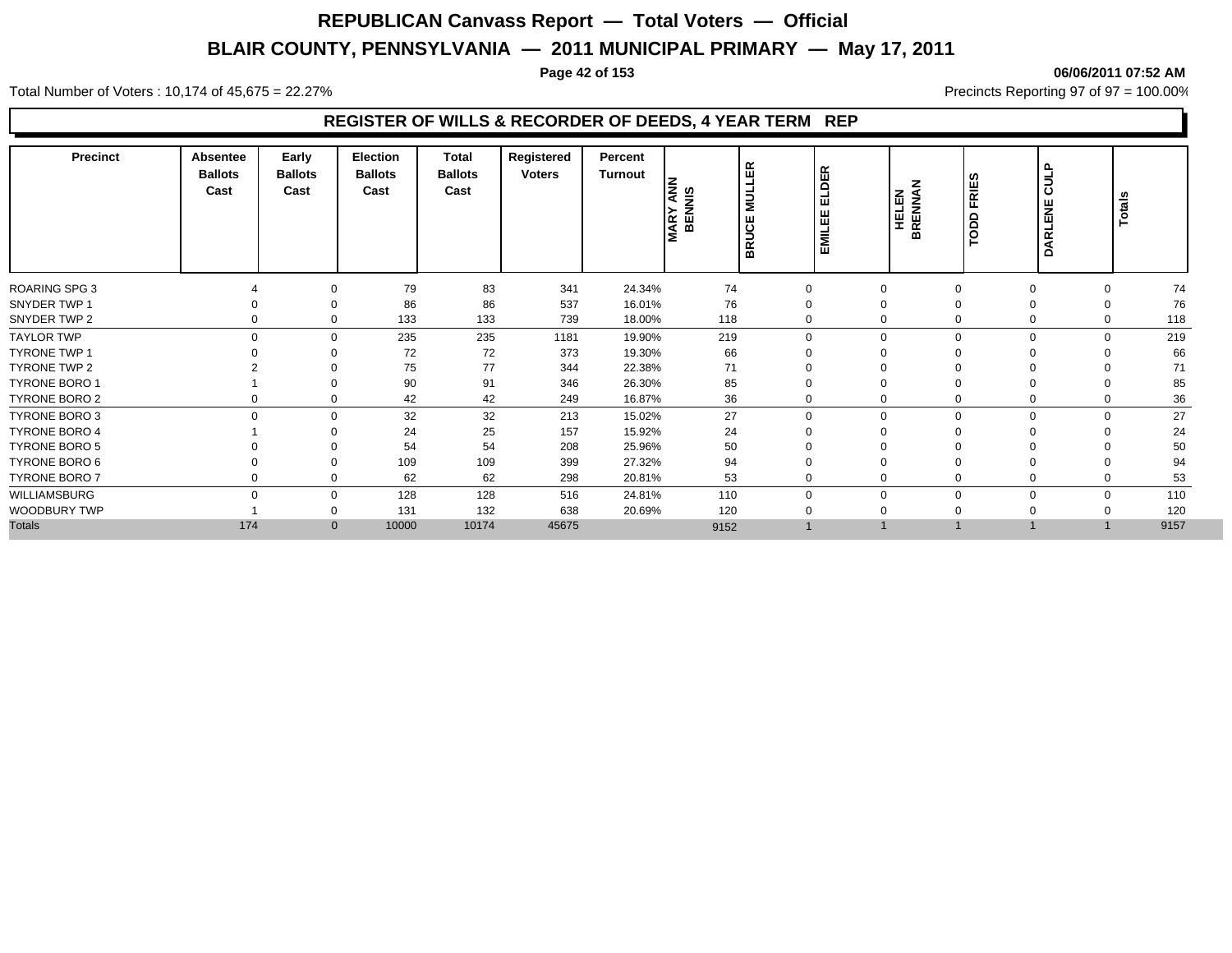**Page 43 of 153 06/06/2011 07:52 AM**

Total Number of Voters : 10,174 of 45,675 = 22.27% **Precincts Reporting 97 of 97 = 100.00%** Precincts Reporting 97 of 97 = 100.00%

#### **CORONER, 4 YEAR TERM REP - REPUBLICAN**

| <b>Precinct</b> | <b>Absentee</b><br><b>Ballots</b><br>Cast | Early<br><b>Ballots</b><br>Cast | <b>Election</b><br><b>Ballots</b><br>Cast | <b>Total</b><br><b>Ballots</b><br>Cast | Registered<br><b>Voters</b> | Percent<br><b>Turnout</b> | Σ<br><b>PATRICIA</b><br>ဖာ<br>ROS: | DR. AUGUSTINE<br>ELEREME<br>$\overline{\mathbf{C}}$ | SMITH<br>ELLEN: | <b>KERNS</b><br>PAUL I | Totals             |  |
|-----------------|-------------------------------------------|---------------------------------|-------------------------------------------|----------------------------------------|-----------------------------|---------------------------|------------------------------------|-----------------------------------------------------|-----------------|------------------------|--------------------|--|
|                 |                                           |                                 |                                           |                                        |                             |                           |                                    |                                                     |                 |                        |                    |  |
| ALTOONA 1-1     | $\mathsf 0$                               | $\mathbf 0$                     | 26                                        | 26                                     | 300                         | 8.67%                     | 22                                 | $\mathbf 0$                                         | $\mathbf 0$     | $\mathsf 0$            | 22                 |  |
| ALTOONA 1-2     | $\mathbf 0$                               | $\mathbf 0$                     | 17                                        | 17                                     | 91                          | 18.68%                    | 16                                 | 0                                                   | $\mathbf 0$     | $\Omega$               | 16                 |  |
| ALTOONA 2-1     | $\Omega$                                  | $\mathbf 0$                     | 19                                        | 19                                     | 193                         | 9.84%                     | 19                                 | 0                                                   | $\Omega$        | $\Omega$               | 19                 |  |
| ALTOONA 2-2     | 6                                         | $\mathbf 0$                     | 73                                        | 79                                     | 359                         | 22.01%                    | 72                                 | 0                                                   | $\Omega$        | $\Omega$               | 72                 |  |
| ALTOONA 3-1     | $\mathbf{1}$                              | $\mathbf 0$                     | 29                                        | 30                                     | 235                         | 12.77%                    | 30                                 | 0                                                   | $\mathbf 0$     | $\Omega$               | 30                 |  |
| ALTOONA 3-2     | $\overline{1}$                            | $\mathbf 0$                     | 66                                        | 67                                     | 328                         | 20.43%                    | 61                                 | $\mathbf 0$                                         | $\mathbf 0$     | $\mathbf 0$            | 61                 |  |
| ALTOONA 4-1     | $\mathbf 0$                               | $\mathbf 0$                     | 41                                        | 41                                     | 294                         | 13.95%                    | 37                                 | 0                                                   | $\mathbf 0$     | $\mathbf 0$            | 37                 |  |
| ALTOONA 4-2     | 2                                         | $\mathbf 0$                     | 83                                        | 85                                     | 366                         | 23.22%                    | 80                                 | $\mathbf{1}$                                        | $\Omega$        | $\Omega$               | 81                 |  |
| ALTOONA 5-1     | $\mathbf 0$                               | $\mathbf 0$                     | 10                                        | 10                                     | 63                          | 15.87%                    | 9                                  | $\mathbf 0$                                         | $\Omega$        | $\Omega$               | 9                  |  |
| ALTOONA 5-2     | 3                                         | $\mathbf 0$                     | 56                                        | 59                                     | 269                         | 21.93%                    | 51                                 | 0                                                   | $\mathbf 0$     | $\Omega$               | 51                 |  |
| ALTOONA 5-3     | $\overline{1}$                            | $\mathsf 0$                     | 38                                        | 39                                     | 231                         | 16.88%                    | 38                                 | 0                                                   | $\overline{1}$  | $\mathbf 0$            | 39                 |  |
| ALTOONA 6-1     | 3                                         | $\mathbf 0$                     | 42                                        | 45                                     | 335                         | 13.43%                    | 43                                 | 0                                                   | $\Omega$        | $\Omega$               | 43                 |  |
| ALTOONA 6-2     | $\mathbf 0$                               | $\mathbf 0$                     | 58                                        | 58                                     | 293                         | 19.80%                    | 56                                 | $\Omega$                                            | $\Omega$        | $\Omega$               | 56                 |  |
| ALTOONA 6-3     | $\mathsf 3$                               | $\mathbf 0$                     | 82                                        | 85                                     | 375                         | 22.67%                    | 80                                 | $\Omega$                                            | $\Omega$        | $\Omega$               | 80                 |  |
| ALTOONA 6-4     | $\overline{2}$                            | $\mathsf 0$                     | 95                                        | 97                                     | 342                         | 28.36%                    | 83                                 | 0                                                   | $\mathbf 0$     | $\Omega$               | 83                 |  |
| ALTOONA 6-5     | $\overline{4}$                            | $\mathbf 0$                     | 95                                        | 99                                     | 497                         | 19.92%                    | 93                                 | $\mathbf 0$                                         | $\mathbf 0$     | $\mathbf 0$            | 93                 |  |
| ALTOONA 7       | $\Omega$                                  | $\mathbf 0$                     | 44                                        | 44                                     | 355                         | 12.39%                    | 43                                 | $\Omega$                                            | $\Omega$        | $\Omega$               | 43                 |  |
| ALTOONA 8-1     | 3                                         | $\mathbf 0$                     | 39                                        | 42                                     | 303                         | 13.86%                    | 37                                 | $\Omega$                                            | $\Omega$        | $\Omega$               | 37                 |  |
| ALTOONA 8-2     | $\mathsf 3$                               | $\pmb{0}$                       | 45                                        | 48                                     | 284                         | 16.90%                    | 48                                 | $\mathbf{0}$                                        | $\mathbf 0$     | $\mathbf 0$            | 48                 |  |
| ALTOONA 9       | $\mathbf 0$                               | $\pmb{0}$                       | 67                                        | 67                                     | 360                         | 18.61%                    | 64                                 | 0                                                   | $\mathbf 0$     | $\mathbf 0$            | 64                 |  |
| ALTOONA 10-1    | $\mathsf 0$                               | $\mathsf 0$                     | 15                                        | 15                                     | 215                         | 6.98%                     | 14                                 | 0                                                   | $\mathbf 0$     | $\Omega$               | 14                 |  |
| ALTOONA 10-2    | $\mathbf 0$                               | $\mathbf 0$                     | 27                                        | 27                                     | 215                         | 12.56%                    | 25                                 | $\Omega$                                            | $\Omega$        | $\Omega$               | 25                 |  |
| ALTOONA 10-3    | $\mathbf 0$                               | $\mathbf 0$                     | 39                                        | 39                                     | 209                         | 18.66%                    | 37                                 | $\mathbf 0$                                         | $\Omega$        | $\Omega$               | 37                 |  |
| ALTOONA 10-4    | 5                                         | $\mathbf 0$                     | 110                                       | 115                                    | 492                         | 23.37%                    | 107                                | 0                                                   | $\mathbf 0$     | $\mathbf 0$            | 107                |  |
| ALTOONA 11-1    | $\mathbf 0$                               | 0                               | 89                                        | 89                                     | 443                         | 20.09%                    | 81                                 | 0                                                   | $\mathbf 0$     | $\Omega$               | 81                 |  |
| ALTOONA 11-2    | $\overline{2}$                            | $\mathsf 0$                     | 99                                        | 101                                    | 415                         | 24.34%                    | 97                                 | 0                                                   | $\mathbf 0$     | $\Omega$               | 97                 |  |
| ALTOONA 11-3    | $\overline{\mathbf{4}}$                   | $\mathbf 0$                     | 108                                       | 112                                    | 423                         | 26.48%                    | 101                                | $\mathbf 0$                                         | $\Omega$        | $\Omega$               | 101                |  |
| ALTOONA 12-1    | $\overline{2}$                            | $\mathbf 0$                     | 27                                        | 29                                     | 183                         | 15.85%                    | 27                                 | 0                                                   | $\Omega$        | $\Omega$               | 27                 |  |
| ALTOONA 12-2    | 0                                         | 0                               | 69                                        | 69                                     | 289                         | 23.88%                    | 64                                 | $\mathbf{0}$                                        | $\mathbf 0$     | $\Omega$               | 64                 |  |
| ALTOONA 12-3    | 0                                         | 0                               | 51                                        | 51                                     | 235                         | 21.70%                    | 47                                 | 0                                                   | $\mathbf 0$     | $\Omega$               | 47                 |  |
| ALTOONA 12-4    | $\overline{2}$                            | $\mathsf 0$                     | 84                                        | 86                                     | 356                         | 24.16%                    | 81                                 | $\mathbf 0$                                         | $\mathbf 0$     | $\Omega$               | 81                 |  |
| ALTOONA 12-5    | $\overline{1}$                            | $\mathbf 0$                     | 29                                        | 30                                     | 177                         | 16.95%                    | 30                                 | 0                                                   | $\Omega$        | $\mathbf 0$            | 30                 |  |
| ALTOONA 13-1    | 2                                         | $\mathbf 0$                     | 92                                        | 94                                     | 530                         | 17.74%                    | 87                                 | 0                                                   | $\Omega$        | $\mathbf 0$            | 87                 |  |
| ALTOONA 13-2    | 0                                         | 0                               | 58                                        | 58                                     | 378                         | 15.34%                    | 57                                 | 0                                                   | $\Omega$        | $\Omega$               | 57                 |  |
| ALTOONA 13-3    | $\mathsf 0$                               | $\mathsf 0$                     | 81                                        | 81                                     | 383                         | 21.15%                    | 79                                 | 0                                                   | $\mathbf 0$     | $\mathbf 0$            | 79                 |  |
| ALTOONA 13-4    | $\overline{2}$                            | $\mathsf 0$                     | 63                                        | 65                                     | 350                         | 18.57%                    | 61                                 | 0                                                   | $\mathbf 0$     | $\mathbf 0$            | 61                 |  |
| ALTOONA 14-1    | $\mathbf{1}$                              | $\mathbf 0$                     | 72                                        | 73                                     | 301                         | 24.25%                    | 65                                 | 0                                                   | $\mathbf 0$     | $\mathbf 0$            | 65                 |  |
| ALTOONA 14-2    | 5                                         | $\mathbf 0$                     | 173                                       | 178                                    | 642                         | 27.73%                    | 166                                | 0                                                   | $\Omega$        | $\mathbf 0$            | 166                |  |
| ALTOONA 14-3    | $\mathbf 1$                               | 0                               | 81                                        | 82                                     | 382                         | 21.47%                    | 74                                 | 0                                                   | $\Omega$        | $\Omega$               | 74                 |  |
| ALTOONA 14-4    | 0                                         | $\mathbf 0$                     | 146                                       | 146                                    | 585                         | 24.96%                    | 129                                | 0                                                   | $\mathbf 0$     |                        | 129<br>$\mathbf 0$ |  |
| ALLEGHENY 1     | 3                                         | $\mathbf 0$                     | 240                                       | 243                                    | 1046                        | 23.23%                    | 227                                | $\mathbf{0}$                                        | $\Omega$        |                        | $\Omega$<br>227    |  |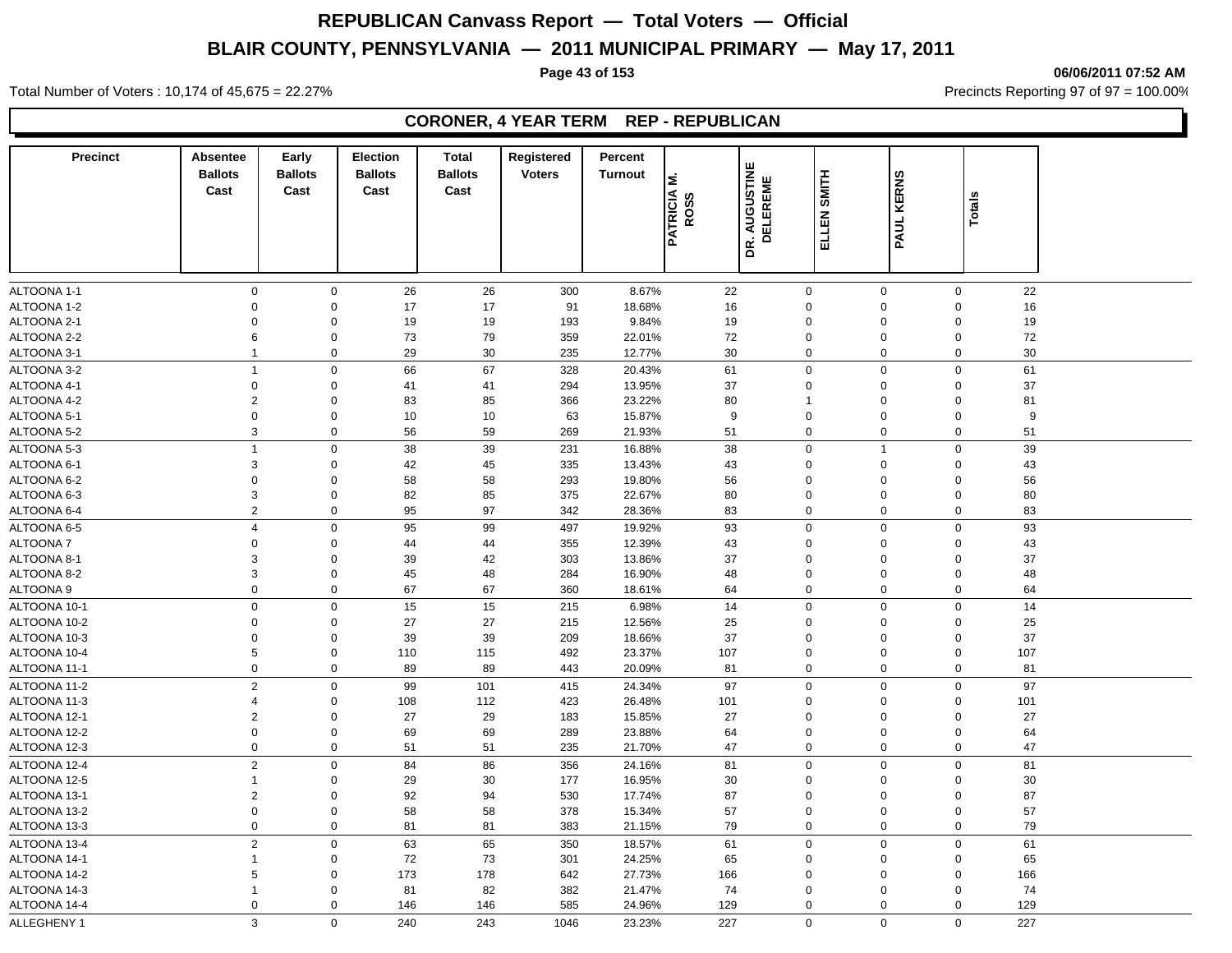**Page 44 of 153 06/06/2011 07:52 AM**

#### **Precinct Absentee Ballots Cast Cast Early Ballots Election Ballots**  Cast **Cast Total Registered Ballots**  Noters<br>
Cast<br>
Cast<br>
Cast<br>
Cast<br>
DR. AUGUSTINE<br>
DELEN SMITH<br>
PATRICIA M.<br>
DELEN SMITH<br>
PAUL KERNS Turnout<br> **Vote 1988**<br> **VOCATELY**<br> **VOCATELY**<br> **PATELY Percent THE PATRICIAL PROPERTION**<br>DELEREME<br><u>FLLEN SMITH</u> ALLEGHENY 2 6 0 241 247 956 25.84% 236 0 0 0 236 ALLEGHENY 3 11 0 32 43 164 26.22% 38 0 0 38 ALLEGHENY 4 3 0 78 81 440 18.41% 77 0 0 0 77 ANTIS TWP 1 2 0 208 210 1132 18.55% 197 0 0 0 197 ANTIS TWP 2 0 0 115 115 668 17.22% 107 0 0 1 108 ANTIS TWP 3 1 0 149 150 835 17.96% 140 0 0 0 140 BELLWOOD BORO 0 0 105 105 690 15.22% 100 0 0 0 100 BLAIR - CATFISH 3 0 213 216 731 29.55% 194 0 0 0 194 BLAIR - E HOLBG 8 0 406 414 1368 30.26% 379 0 0 0 379 CATHARINE TWP 0 0 119 119 358 33.24% 107 0 0 0 107 DUNCANSVILLE 1 0 120 121 513 23.59% 113 0 0 0 113 FRANKSTOWN TWP1 0 0 109 109 281 38.79% 95 0 0 0 95 FRANKSTOWN TWP2 3 0 430 433 1699 25.49% 392 0 0 0 392 FRANKSTOWN TWP3 8 0 480 488 1815 26.89% 447 0 0 0 447 FREEDOM TWP 1 0 0 83 83 453 18.32% 79 0 0 0 79 FREEDOM TWP 2 3 0 156 159 859 18.51% 146 0 0 0 146 GREENFIELD TWP1 0 0 107 107 549 19.49% 99 0 0 0 99 GREENFIELD TWP2 0 0 24 24 71 33.80% 22 0 0 0 22 GREENFIELD TWP3 0 0 118 118 631 18.70% 111 0 0 111 HOLLIDAYSBURG 1 0 0 52 52 235 22.13% 49 0 0 0 49 HOLLIDAYSBURG 2 3 0 96 99 320 30.94% 94 0 0 0 94 HOLLIDAYSBURG 3 1 0 30 31 173 17.92% 27 0 0 0 27 HOLLIDAYSBURG 4 0 0 105 105 318 33.02% 98 0 0 0 98 HOLLIDAYSBURG 5 8 0 126 134 335 40.00% 126 0 0 0 126 HOLLIDAYSBURG 6 13 0 131 144 461 31.24% 129 0 0 0 129 HOLLIDAYSBURG 7 3 0 122 125 341 36.66% 118 0 0 0 118 HUSTON TWP 0 0 109 109 558 19.53% 107 0 0 0 107 JUNIATA TWP 2 0 109 111 479 23.17% 102 0 0 0 102 LOGAN TWP 1 4 0 182 186 743 25.03% 172 0 0 0 172 LOGAN TWP 2 2 0 203 205 863 23.75% 190 0 0 0 190 LOGAN TWP 3 4 0 158 162 490 33.06% 153 0 0 0 153 LOGAN TWP 4 2 0 144 146 656 22.26% 138 0 0 0 138 LOGAN TWP 5 3 0 148 151 677 22.30% 140 0 0 0 140 LOGAN TWP 6 0 0 185 185 899 20.58% 179 0 0 0 179 LOGAN TWP 7 0 0 101 101 300 33.67% 92 0 0 0 92 MARTINSBURG 1 2 0 105 107 402 26.62% 97 0 0 0 97

MARTINSBURG 2 1 0 98 99 528 18.75% 93 0 93 NEWRY BORO 0 0 21 21 88 23.86% 19 0 0 0 19 NORTH WOODBURY 5 0 208 213 1254 16.99% 198 0 0 0 198 ROARING SPG 1 0 0 45 45 249 18.07% 42 0 0 42

ROARING SPG 2 1 0 99 100 432 23.15% 92 0 0 92

Total Number of Voters : 10,174 of 45,675 = 22.27% Precincts Reporting 97 of 97 = 100.00%

## **CORONER, 4 YEAR TERM REP**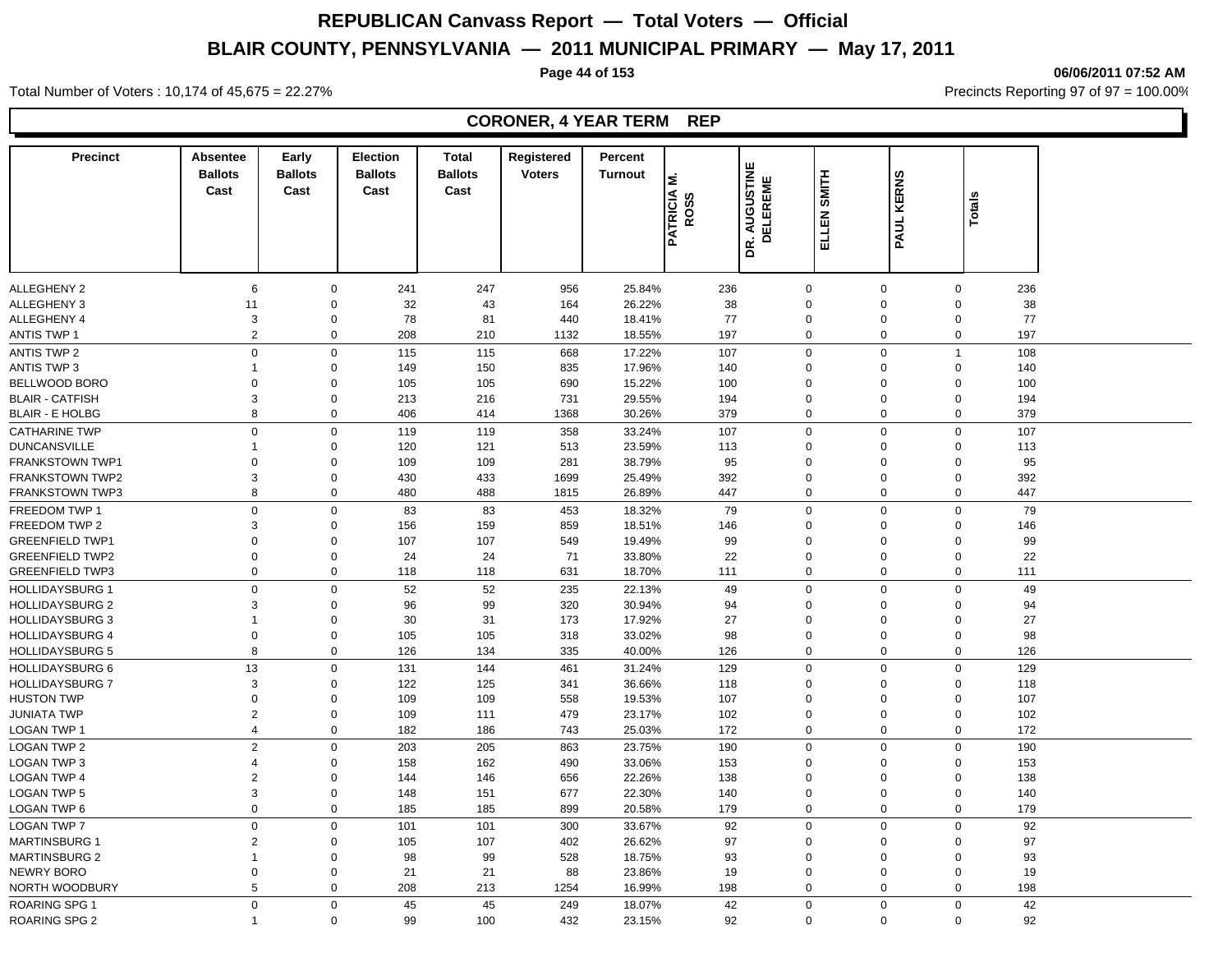**Page 45 of 153 06/06/2011 07:52 AM**

#### Total Number of Voters : 10,174 of 45,675 = 22.27% **Precincts Reporting 97 of 97 = 100.00%** Precincts Reporting 97 of 97 = 100.00%

#### **CORONER, 4 YEAR TERM REP**

| <b>Precinct</b>      | Absentee<br><b>Ballots</b><br>Cast | Early<br><b>Ballots</b><br>Cast | Election<br><b>Ballots</b><br>Cast | Total<br><b>Ballots</b><br>Cast | Registered<br><b>Voters</b> | Percent<br>Turnout | έ<br>TRICIA<br>ROSS | AUGUSTINE<br>DELEREME<br>$\bullet$<br>œ<br>$\Omega$ | SMITH<br>z<br>ய<br>긆 | KERNS<br>PAUL | <b>Totals</b> |      |
|----------------------|------------------------------------|---------------------------------|------------------------------------|---------------------------------|-----------------------------|--------------------|---------------------|-----------------------------------------------------|----------------------|---------------|---------------|------|
| <b>ROARING SPG 3</b> |                                    | 0                               | 79                                 | 83                              | 341                         | 24.34%             | 78                  | $\mathbf 0$                                         | $\Omega$             |               | $\Omega$      | 78   |
| SNYDER TWP 1         |                                    | 0                               | 86                                 | 86                              | 537                         | 16.01%             | 79                  | 0                                                   |                      |               | 0             | 79   |
| SNYDER TWP 2         | 0                                  | $\mathbf 0$                     | 133                                | 133                             | 739                         | 18.00%             | 124                 | $\mathbf 0$                                         | $\Omega$             |               | $\Omega$      | 124  |
| <b>TAYLOR TWP</b>    | $\Omega$                           | $\mathbf 0$                     | 235                                | 235                             | 1181                        | 19.90%             | 222                 | $\mathbf 0$                                         |                      | $\Omega$      | $\mathbf 0$   | 222  |
| <b>TYRONE TWP 1</b>  |                                    |                                 | 72                                 | 72                              | 373                         | 19.30%             | 70                  | $\mathbf 0$                                         |                      |               |               | 70   |
| <b>TYRONE TWP 2</b>  |                                    |                                 | 75                                 | 77                              | 344                         | 22.38%             | 71                  | $\Omega$                                            |                      |               |               | 71   |
| <b>TYRONE BORO 1</b> |                                    | $\Omega$                        | 90                                 | 91                              | 346                         | 26.30%             | 87                  | $\overline{0}$                                      |                      |               |               | 87   |
| <b>TYRONE BORO 2</b> |                                    | $\mathbf 0$                     | 42                                 | 42                              | 249                         | 16.87%             | 38                  | 0                                                   |                      |               | 0             | 38   |
| <b>TYRONE BORO 3</b> | $\Omega$                           | $\mathbf 0$                     | 32                                 | 32                              | 213                         | 15.02%             | 30                  | $\mathbf 0$                                         |                      | $\Omega$      | $\mathbf 0$   | 30   |
| <b>TYRONE BORO 4</b> |                                    |                                 | 24                                 | 25                              | 157                         | 15.92%             | 25                  | $\Omega$                                            | $\Omega$             |               | $\Omega$      | 25   |
| <b>TYRONE BORO 5</b> |                                    |                                 | 54                                 | 54                              | 208                         | 25.96%             | 49                  | $\Omega$                                            |                      |               | $\Omega$      | 49   |
| <b>TYRONE BORO 6</b> |                                    | $\Omega$                        | 109                                | 109                             | 399                         | 27.32%             | 99                  | 0                                                   |                      |               |               | 99   |
| <b>TYRONE BORO 7</b> |                                    | $\mathbf 0$                     | 62                                 | 62                              | 298                         | 20.81%             | 56                  | $\mathbf 0$                                         | $\Omega$             |               | 0             | 56   |
| WILLIAMSBURG         | $\Omega$                           | $\mathbf 0$                     | 128                                | 128                             | 516                         | 24.81%             | 115                 | $\mathbf 0$                                         | $\Omega$             |               | $\mathbf 0$   | 115  |
| WOODBURY TWP         |                                    | 0                               | 131                                | 132                             | 638                         | 20.69%             | 124                 | 0                                                   |                      |               | 0             | 124  |
| <b>Totals</b>        | 174                                | $\mathbf{0}$                    | 10000                              | 10174                           | 45675                       |                    | 9439                |                                                     |                      |               |               | 9442 |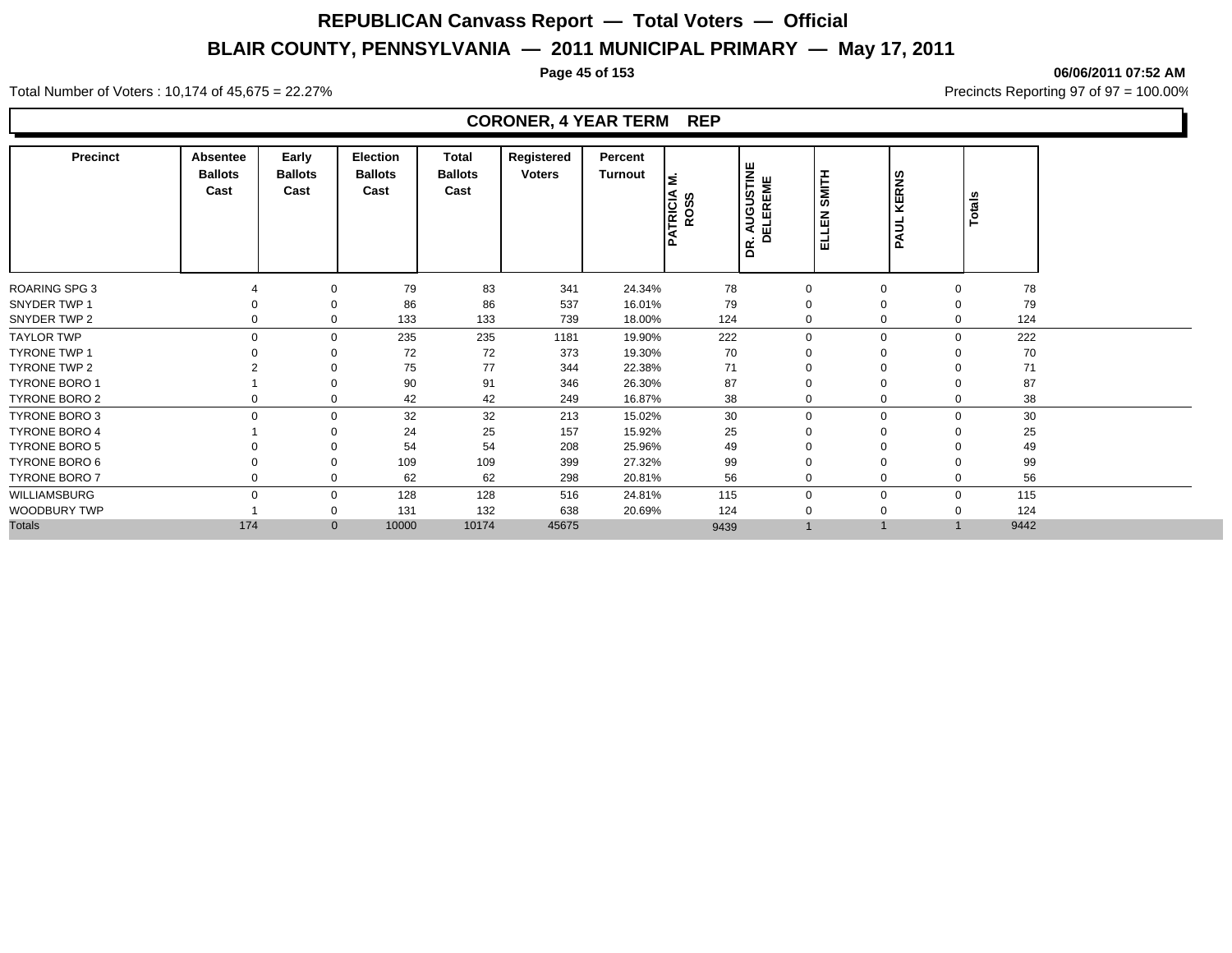Total Number of Voters : 10,174 of 45,675 = 22.27% **Precincts Reporting 97 of 97 = 100.00%** Precincts Reporting 97 of 97 = 100.00%

#### **Page 46 of 153 06/06/2011 07:52 AM**

## **MAGISTERIAL DISTRICT JUDGE, DISTRICT 24-1-02, 6 YEAR TERM REP - REPUBLICAN**

| <b>Precinct</b> | <b>Absentee</b><br><b>Ballots</b><br>Cast | Early<br><b>Ballots</b><br>Cast | <b>Election</b><br><b>Ballots</b><br>Cast | Total<br><b>Ballots</b><br>Cast | Registered<br><b>Voters</b> | Percent<br>Turnout | KELLY<br>TODD F. | ௳<br><b>JEFFREY</b><br>$\propto$<br><b>AUKEI</b> | Totals |  |
|-----------------|-------------------------------------------|---------------------------------|-------------------------------------------|---------------------------------|-----------------------------|--------------------|------------------|--------------------------------------------------|--------|--|
| ALTOONA 3-1     |                                           | $\Omega$                        | 29                                        | 30                              | 235                         | 12.77%             | 29               | $\mathbf 0$                                      | 29     |  |
| ALTOONA 3-2     |                                           |                                 | 66                                        | 67                              | 328                         | 20.43%             | 59               | $\Omega$                                         | 59     |  |
| ALTOONA 4-1     |                                           |                                 | 41                                        | 41                              | 294                         | 13.95%             | 36               | $\Omega$                                         | 36     |  |
| ALTOONA 4-2     |                                           | $\mathbf 0$                     | 83                                        | 85                              | 366                         | 23.22%             | 81               | $\mathbf 0$                                      | 81     |  |
| ALTOONA 5-1     |                                           | 0                               | 10                                        | 10                              | 63                          | 15.87%             | 10               | 0                                                | 10     |  |
| ALTOONA 5-2     | 3                                         | 0                               | 56                                        | 59                              | 269                         | 21.93%             | 53               | $\mathbf 0$                                      | 53     |  |
| ALTOONA 5-3     |                                           | $\Omega$                        | 38                                        | 39                              | 231                         | 16.88%             | 37               | $\mathbf 0$                                      | 37     |  |
| ALTOONA 6-1     | з                                         | $\Omega$                        | 42                                        | 45                              | 335                         | 13.43%             | 42               | 0                                                | 42     |  |
| ALTOONA 6-2     |                                           | $\Omega$                        | 58                                        | 58                              | 293                         | 19.80%             | 56               | 0                                                | 56     |  |
| ALTOONA 6-3     | 3                                         | $\mathbf 0$                     | 82                                        | 85                              | 375                         | 22.67%             | 79               | $\mathbf 0$                                      | 79     |  |
| ALTOONA 6-4     | $\overline{2}$                            | $\mathbf 0$                     | 95                                        | 97                              | 342                         | 28.36%             | 84               | $\mathbf 0$                                      | 84     |  |
| ALTOONA 6-5     |                                           | 0                               | 95                                        | 99                              | 497                         | 19.92%             | 93               | $\Omega$                                         | 93     |  |
| ALTOONA 9       |                                           | $\Omega$                        | 67                                        | 67                              | 360                         | 18.61%             | 62               |                                                  | 63     |  |
| ALTOONA 12-1    | 2                                         | 0                               | 27                                        | 29                              | 183                         | 15.85%             | 25               | 0                                                | 25     |  |
| ALTOONA 12-2    |                                           | $\mathbf 0$                     | 69                                        | 69                              | 289                         | 23.88%             | 63               | $\mathbf 0$                                      | 63     |  |
| ALTOONA 12-3    | $\Omega$                                  | 0                               | 51                                        | 51                              | 235                         | 21.70%             | 46               | $\mathbf 0$                                      | 46     |  |
| ALTOONA 12-4    |                                           | 0                               | 84                                        | 86                              | 356                         | 24.16%             | 71               | 0                                                | 71     |  |
| ALTOONA 12-5    |                                           | $\Omega$                        | 29                                        | 30                              | 177                         | 16.95%             | 29               | 0                                                | 29     |  |
| ALTOONA 14-1    |                                           | 0                               | 72                                        | 73                              | 301                         | 24.25%             | 68               | 0                                                | 68     |  |
| ALTOONA 14-2    | 5                                         | 0                               | 173                                       | 178                             | 642                         | 27.73%             | 163              | $\mathbf 0$                                      | 163    |  |
| ALTOONA 14-3    |                                           | $\mathbf 0$                     | 81                                        | 82                              | 382                         | 21.47%             | 77               | $\mathbf 0$                                      | 77     |  |
| ALTOONA 14-4    | O                                         | 0                               | 146                                       | 146                             | 585                         | 24.96%             | 132              | $\mathbf 0$                                      | 132    |  |
| <b>Totals</b>   | 32                                        | $\mathbf 0$                     | 1494                                      | 1526                            | 7138                        |                    | 1395             | $\mathbf{1}$                                     | 1396   |  |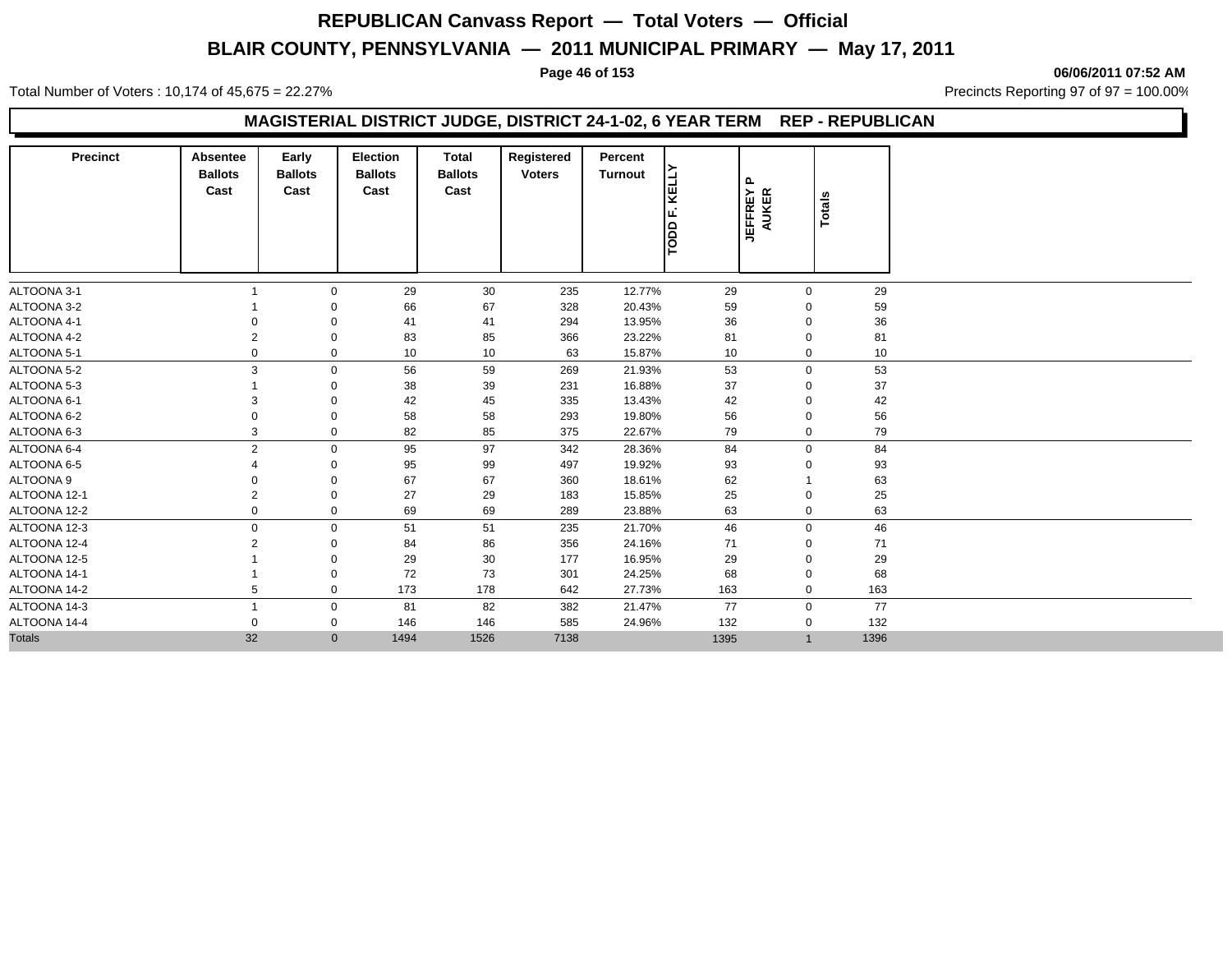Total Number of Voters : 10,174 of 45,675 = 22.27% **Precincts Reporting 97 of 97 = 100.00%** Precincts Reporting 97 of 97 = 100.00%

**Page 47 of 153 06/06/2011 07:52 AM**

## **MAGISTERIAL DISTRICT JUDGE, DISTRICT 24-1-03, 6 YEAR TERM REP - REPUBLICAN**

| <b>Precinct</b>  | Absentee<br><b>Ballots</b><br>Cast | Early<br><b>Ballots</b><br>Cast | <b>Election</b><br><b>Ballots</b><br>Cast | Total<br><b>Ballots</b><br>Cast | Registered<br><b>Voters</b> | Percent<br>Turnout | Ι۵<br><b>JEFFREY</b><br><b>AUKER</b> | CARLTON<br>WENZEL | Totals |  |
|------------------|------------------------------------|---------------------------------|-------------------------------------------|---------------------------------|-----------------------------|--------------------|--------------------------------------|-------------------|--------|--|
| ALTOONA 1-1      |                                    | 0                               | 26                                        | 26                              | 300                         | 8.67%              | 24                                   | $\mathbf 0$       | 24     |  |
| ALTOONA 1-2      |                                    |                                 | 17                                        | 17                              | 91                          | 18.68%             | 13                                   | $\Omega$          | 13     |  |
| ALTOONA 2-1      |                                    |                                 | 19                                        | 19                              | 193                         | 9.84%              | 18                                   | $\Omega$          | 18     |  |
| ALTOONA 2-2      |                                    | 0                               | 73                                        | 79                              | 359                         | 22.01%             | 70                                   | $\mathbf 0$       | 70     |  |
| <b>ALTOONA 7</b> |                                    | 0                               | 44                                        | 44                              | 355                         | 12.39%             | 43                                   | $\mathbf 0$       | 43     |  |
| ALTOONA 8-1      | 3                                  | 0                               | 39                                        | 42                              | 303                         | 13.86%             | 37                                   | $\mathbf 0$       | 37     |  |
| ALTOONA 8-2      |                                    |                                 | 45                                        | 48                              | 284                         | 16.90%             | 45                                   | 0                 | 45     |  |
| ALTOONA 10-1     |                                    |                                 | 15                                        | 15                              | 215                         | 6.98%              | 12                                   | $\Omega$          | 12     |  |
| ALTOONA 10-2     |                                    | 0                               | 27                                        | 27                              | 215                         | 12.56%             | 24                                   | 0                 | 24     |  |
| ALTOONA 10-3     |                                    | 0                               | 39                                        | 39                              | 209                         | 18.66%             | 37                                   | $\mathbf 0$       | 37     |  |
| ALTOONA 10-4     | 5                                  | $\mathbf{0}$                    | 110                                       | 115                             | 492                         | 23.37%             | 103                                  |                   | 104    |  |
| ALTOONA 11-1     |                                    |                                 | 89                                        | 89                              | 443                         | 20.09%             | 79                                   | $\Omega$          | 79     |  |
| ALTOONA 11-2     |                                    |                                 | 99                                        | 101                             | 415                         | 24.34%             | 93                                   | 0                 | 93     |  |
| ALTOONA 11-3     |                                    | 0                               | 108                                       | 112                             | 423                         | 26.48%             | 91                                   | $\mathbf 0$       | 91     |  |
| ALTOONA 13-1     | 2                                  | 0                               | 92                                        | 94                              | 530                         | 17.74%             | 85                                   | $\mathbf 0$       | 85     |  |
| ALTOONA 13-2     | 0                                  | 0                               | 58                                        | 58                              | 378                         | 15.34%             | 57                                   | $\mathbf 0$       | 57     |  |
| ALTOONA 13-3     |                                    | 0                               | 81                                        | 81                              | 383                         | 21.15%             | 76                                   | 0                 | 76     |  |
| ALTOONA 13-4     | 2                                  | 0                               | 63                                        | 65                              | 350                         | 18.57%             | 63                                   | $\mathbf 0$       | 63     |  |
| <b>Totals</b>    | 27                                 | $\mathbf{0}$                    | 1044                                      | 1071                            | 5938                        |                    | 970                                  | $\overline{1}$    | 971    |  |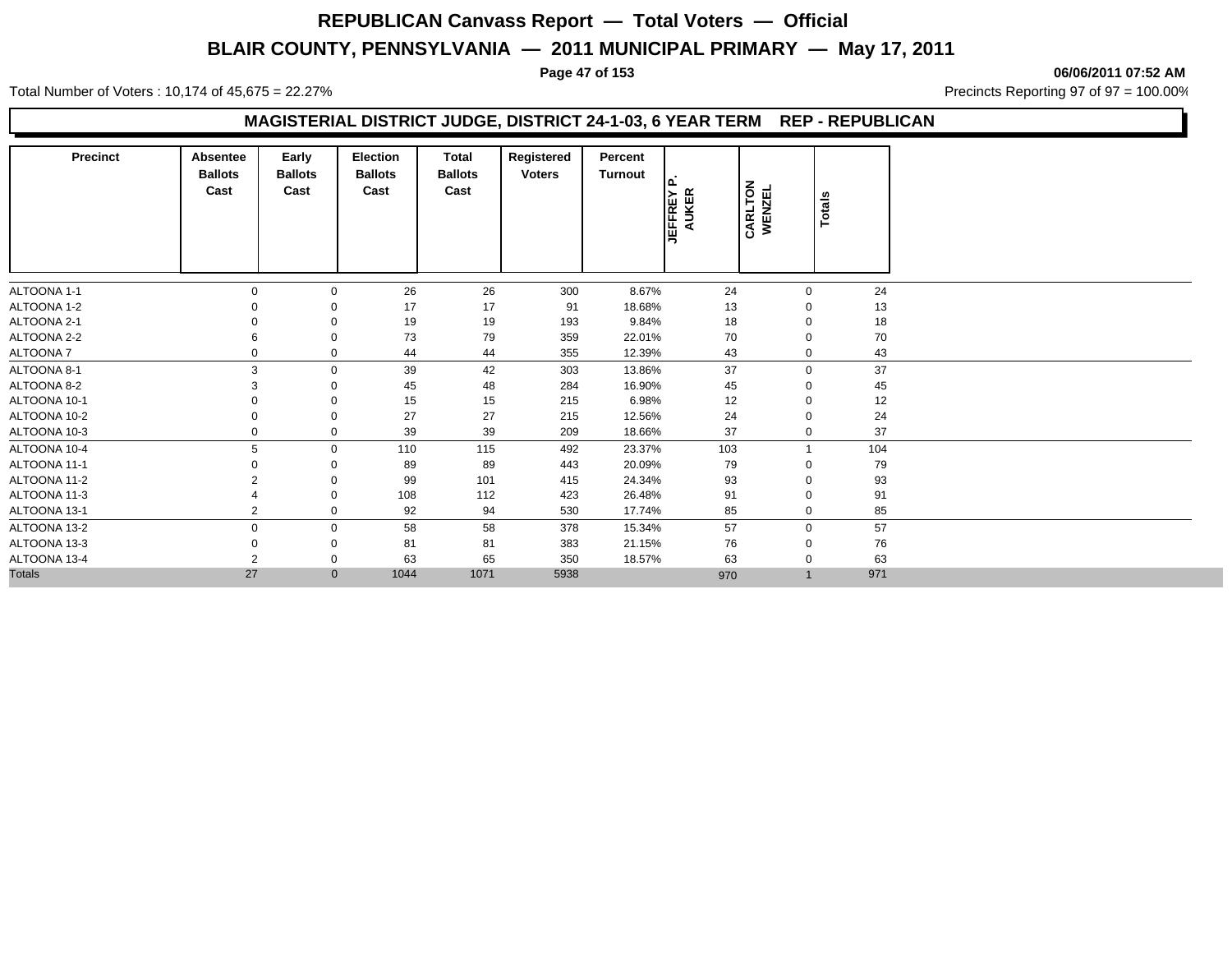**Page 48 of 153 06/06/2011 07:52 AM**

Total Number of Voters : 10,174 of 45,675 = 22.27% **Precincts Reporting 97 of 97 = 100.00%** Precincts Reporting 97 of 97 = 100.00%

## **MAGISTERIAL DISTRICT JUDGE, DISTRICT 24-3-03, 6 YEAR TERM REP - REPUBLICAN**

| <b>Precinct</b>        | <b>Absentee</b><br><b>Ballots</b><br>Cast | Early<br><b>Ballots</b><br>Cast | <b>Election</b><br><b>Ballots</b><br>Cast | Total<br><b>Ballots</b><br>Cast | Registered<br><b>Voters</b> | Percent<br><b>Turnout</b> | ا≥ ھ<br>픻<br><b>PAULA</b><br><b>Qi</b> | <b>DEANNA</b><br>BROWN | 5<br>C<br>ERIC<br>PRENDER | o<br><u>ت</u><br><b>MIKE</b> | <b>KARN</b><br><b>NATHAN</b> | Totals      |      |  |
|------------------------|-------------------------------------------|---------------------------------|-------------------------------------------|---------------------------------|-----------------------------|---------------------------|----------------------------------------|------------------------|---------------------------|------------------------------|------------------------------|-------------|------|--|
| <b>BLAIR - CATFISH</b> | 3                                         |                                 | 213                                       | 216                             | 731                         | 29.55%                    | 188                                    |                        | $\Omega$                  | $\Omega$                     | $\mathbf 0$                  | $\Omega$    | 188  |  |
| <b>BLAIR - E HOLBG</b> |                                           |                                 | 406                                       | 414                             | 1368                        | 30.26%                    | 361                                    |                        |                           |                              | $\mathbf 0$                  | 0           | 362  |  |
| <b>CATHARINE TWP</b>   |                                           |                                 | 119                                       | 119                             | 358                         | 33.24%                    | 99                                     |                        |                           | $\Omega$                     | $\Omega$                     |             | 99   |  |
| <b>FRANKSTOWN TWP1</b> |                                           |                                 | 109                                       | 109                             | 281                         | 38.79%                    | 87                                     | $\Omega$               |                           | $\Omega$                     | $\mathbf 0$                  | $\Omega$    | 87   |  |
| <b>FRANKSTOWN TWP2</b> | 3                                         |                                 | 430                                       | 433                             | 1699                        | 25.49%                    | 381                                    | $\Omega$               |                           | $\mathbf 0$                  | 0                            | $\mathbf 0$ | 381  |  |
| <b>FRANKSTOWN TWP3</b> | 8                                         |                                 | 480                                       | 488                             | 1815                        | 26.89%                    | 450                                    |                        | $\Omega$                  | $\Omega$                     | $\mathbf 0$                  | $\Omega$    | 450  |  |
| <b>HOLLIDAYSBURG 1</b> |                                           |                                 | 52                                        | 52                              | 235                         | 22.13%                    | 49                                     |                        |                           | 0                            | $\Omega$                     |             | 49   |  |
| <b>HOLLIDAYSBURG 2</b> |                                           |                                 | 96                                        | 99                              | 320                         | 30.94%                    | 93                                     |                        |                           |                              | $\Omega$                     |             | 93   |  |
| <b>HOLLIDAYSBURG 3</b> |                                           |                                 | 30                                        | 31                              | 173                         | 17.92%                    | 27                                     |                        |                           | $\Omega$                     | $\mathbf 0$                  |             | 27   |  |
| <b>HOLLIDAYSBURG 4</b> |                                           |                                 | 105                                       | 105                             | 318                         | 33.02%                    | 97                                     | $\Omega$               |                           | $\Omega$                     | $\mathbf 0$                  | $\mathbf 0$ | 97   |  |
| <b>HOLLIDAYSBURG 5</b> | 8                                         | 0                               | 126                                       | 134                             | 335                         | 40.00%                    | 117                                    |                        | $\Omega$                  | $\Omega$                     | $\mathbf 0$                  |             | 118  |  |
| <b>HOLLIDAYSBURG 6</b> | 13                                        |                                 | 131                                       | 144                             | 461                         | 31.24%                    | 131                                    |                        |                           | $\Omega$                     | $\mathbf 0$                  | $\Omega$    | 131  |  |
| <b>HOLLIDAYSBURG 7</b> | 3                                         |                                 | 122                                       | 125                             | 341                         | 36.66%                    | 112                                    |                        |                           | $\Omega$                     | $\Omega$                     |             | 113  |  |
| <b>NEWRY BORO</b>      |                                           |                                 | 21                                        | 21                              | 88                          | 23.86%                    | 17                                     |                        |                           | $\Omega$                     |                              | $\Omega$    | 18   |  |
| WILLIAMSBURG           |                                           |                                 | 128                                       | 128                             | 516                         | 24.81%                    | 109                                    | $\Omega$               |                           | $\Omega$                     | 0                            | $\mathbf 0$ | 109  |  |
| <b>WOODBURY TWP</b>    |                                           | 0                               | 131                                       | 132                             | 638                         | 20.69%                    | 118                                    |                        | $\Omega$                  | $\overline{0}$               | 0                            | $\mathbf 0$ | 118  |  |
| <b>Totals</b>          | 51                                        | $\mathbf{0}$                    | 2699                                      | 2750                            | 9677                        |                           | 2436                                   |                        |                           |                              | $\overline{1}$               |             | 2440 |  |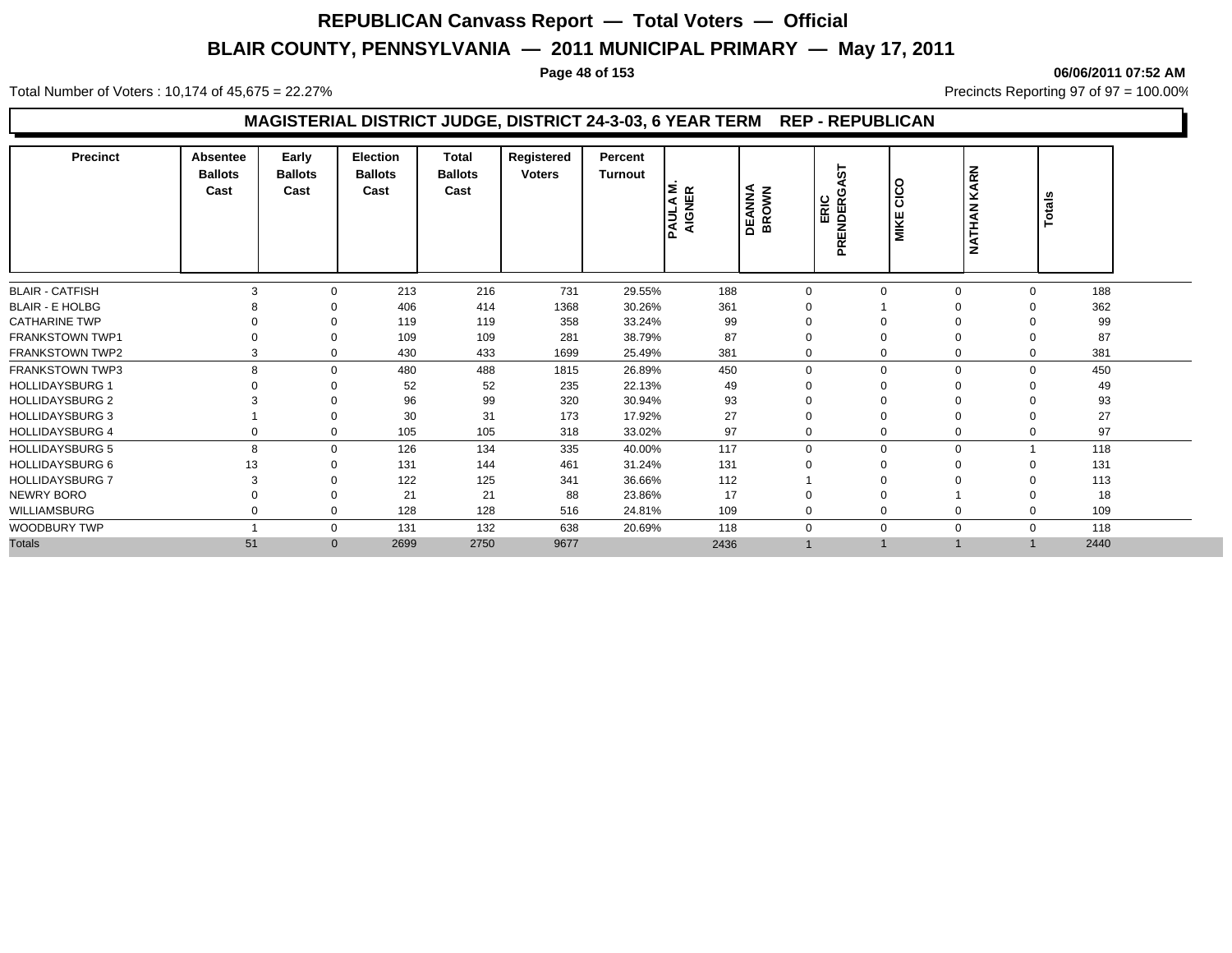Total Number of Voters : 10,174 of 45,675 = 22.27% **Precincts Reporting 97 of 97 = 100.00%** Precincts Reporting 97 of 97 = 100.00%

#### **Page 49 of 153 06/06/2011 07:52 AM**

## **MAGISTERIAL DISTRICT JUDGE, DISTRICT 24-3-04, 6 YEAR TERM REP - REPUBLICAN**

| <b>Precinct</b>        | Absentee<br><b>Ballots</b><br>Cast | Early<br><b>Ballots</b><br>Cast | Election<br><b>Ballots</b><br>Cast | Total<br><b>Ballots</b><br>Cast | Registered<br><b>Voters</b> | Percent<br><b>Turnout</b> | CRAIG E.<br>ORMSBY | <b>BENTON</b><br>≻<br><b>RA</b> | AN C<br>Η   | <b>BERKHIMER</b> | Totals |
|------------------------|------------------------------------|---------------------------------|------------------------------------|---------------------------------|-----------------------------|---------------------------|--------------------|---------------------------------|-------------|------------------|--------|
| FREEDOM TWP 1          |                                    | $\Omega$                        | 83                                 | 83                              | 453                         | 18.32%                    | 81                 |                                 | 0           | $\Omega$         | 81     |
| FREEDOM TWP 2          |                                    |                                 | 156                                | 159                             | 859                         | 18.51%                    | 148                |                                 |             | $\Omega$         | 148    |
| <b>GREENFIELD TWP1</b> |                                    |                                 | 107                                | 107                             | 549                         | 19.49%                    | 102                |                                 |             | $\Omega$         | 102    |
| <b>GREENFIELD TWP2</b> |                                    |                                 | 24                                 | 24                              | 71                          | 33.80%                    | 22                 |                                 |             |                  | 23     |
| <b>GREENFIELD TWP3</b> |                                    | 0                               | 118                                | 118                             | 631                         | 18.70%                    | 110                |                                 | $\mathbf 0$ | 0                | 110    |
| <b>HUSTON TWP</b>      | $\Omega$                           | $\mathbf 0$                     | 109                                | 109                             | 558                         | 19.53%                    | 106                |                                 | $\Omega$    | $\mathbf 0$      | 106    |
| <b>JUNIATA TWP</b>     |                                    |                                 | 109                                | 111                             | 479                         | 23.17%                    | 102                |                                 |             | $\mathbf 0$      | 102    |
| <b>MARTINSBURG 1</b>   |                                    |                                 | 105                                | 107                             | 402                         | 26.62%                    | 104                |                                 |             | $\Omega$         | 104    |
| <b>MARTINSBURG 2</b>   |                                    |                                 | 98                                 | 99                              | 528                         | 18.75%                    | 93                 |                                 |             | 0                | 93     |
| NORTH WOODBURY         |                                    | 0                               | 208                                | 213                             | 1254                        | 16.99%                    | 204                |                                 | $\mathbf 0$ | $\mathbf 0$      | 204    |
| <b>ROARING SPG 1</b>   | $\Omega$                           | $\Omega$                        | 45                                 | 45                              | 249                         | 18.07%                    | 43                 |                                 | $\Omega$    | $\Omega$         | 43     |
| <b>ROARING SPG 2</b>   |                                    |                                 | 99                                 | 100                             | 432                         | 23.15%                    | 94                 |                                 |             | $\Omega$         | 94     |
| <b>ROARING SPG 3</b>   |                                    |                                 | 79                                 | 83                              | 341                         | 24.34%                    | 76                 |                                 |             | $\Omega$         | 77     |
| <b>TAYLOR TWP</b>      |                                    | $\mathbf 0$                     | 235                                | 235                             | 1181                        | 19.90%                    | 219                |                                 | $\mathbf 0$ | $\Omega$         | 219    |
| <b>Totals</b>          | 18                                 | $\mathbf{0}$                    | 1575                               | 1593                            | 7987                        |                           | 1504               |                                 |             |                  | 1506   |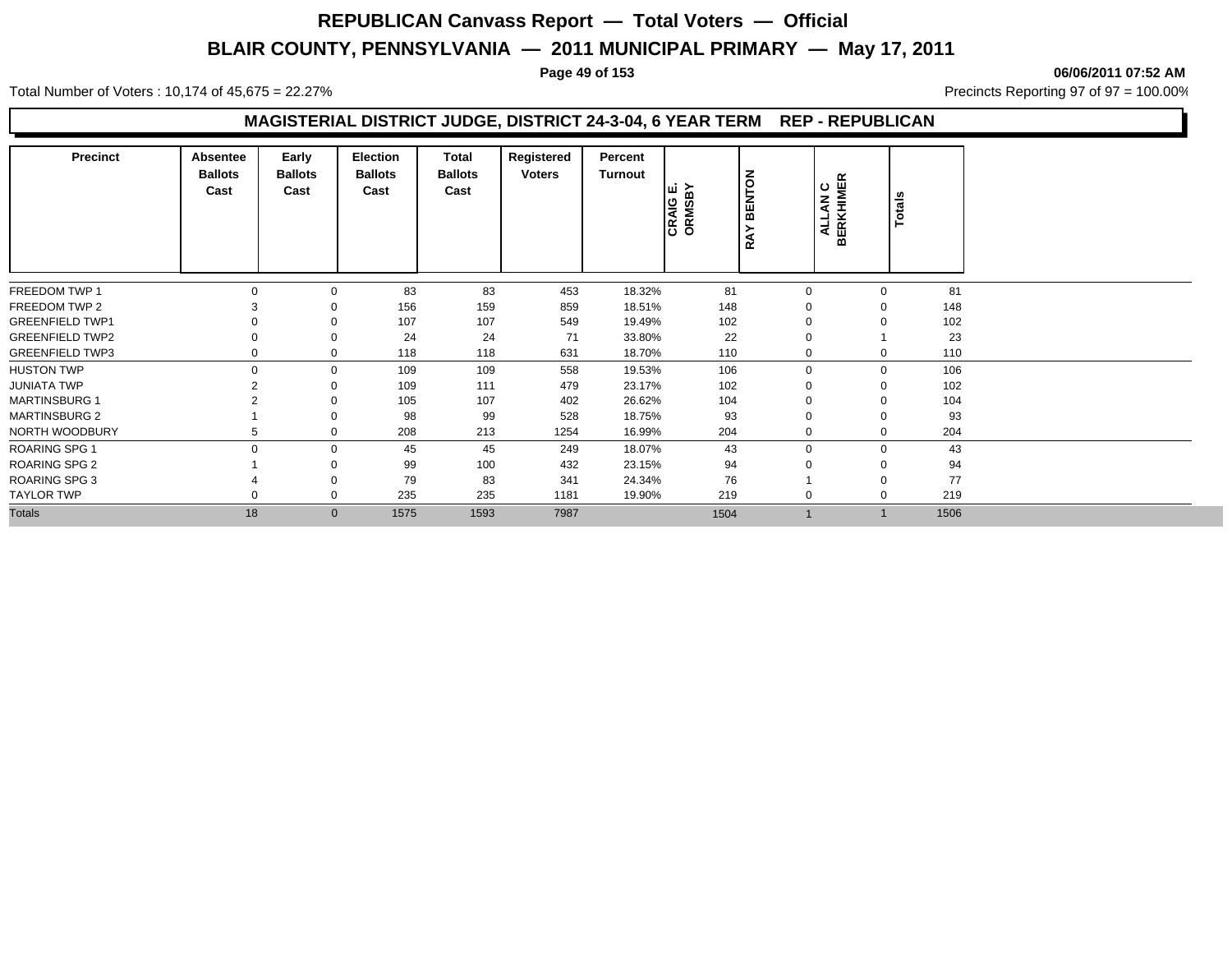#### **Page 50 of 153 06/06/2011 07:52 AM**

Total Number of Voters : 10,174 of 45,675 = 22.27% **Precincts Reporting 97 of 97 = 100.00%** Precincts Reporting 97 of 97 = 100.00%

## **CITY COUNCIL, 4 YEAR TERM ALTOONA REP - REPUBLICAN**

| <b>Precinct</b> | Absentee<br><b>Ballots</b><br>Cast | Early<br><b>Ballots</b><br>Cast | <b>Election</b><br><b>Ballots</b><br>Cast | <b>Total</b><br><b>Ballots</b><br>Cast | Registered<br><b>Voters</b> | Percent<br><b>Turnout</b> | ш<br>CAGLI<br>→<br>ERIK | KELLEY<br><b>BRUCE</b> | NEUGEBAUER<br>WILLIAM | <b>BETTWY</b><br>STEVE | ပ<br>MICHAEL<br>HAIRE   | <b>BETTIE<br/>BRENNAN</b> | <b>FROST</b><br><b>BRUCE</b> | Con tinued |
|-----------------|------------------------------------|---------------------------------|-------------------------------------------|----------------------------------------|-----------------------------|---------------------------|-------------------------|------------------------|-----------------------|------------------------|-------------------------|---------------------------|------------------------------|------------|
| ALTOONA 1-1     | $\mathbf 0$                        | $\mathbf 0$                     | 26                                        | 26                                     | 300                         | 8.67%                     | 15                      | 19                     | 18                    | $\mathbf 0$            | $\mathbf 0$             | $\Omega$                  | $\mathbf 0$                  |            |
| ALTOONA 1-2     | $\mathbf 0$                        | $\mathbf 0$                     | 17                                        | 17                                     | 91                          | 18.68%                    | 12                      | 13                     | 9                     | $\overline{0}$         | $\Omega$                | $\Omega$                  | $\mathbf 0$                  |            |
| ALTOONA 2-1     | $\Omega$                           | $\mathbf 0$                     | 19                                        | 19                                     | 193                         | 9.84%                     | 13                      | 14                     | 16                    | $\mathbf 0$            | $\Omega$                | $\Omega$                  | $\Omega$                     |            |
| ALTOONA 2-2     | 6                                  | $\mathbf 0$                     | 73                                        | 79                                     | 359                         | 22.01%                    | 50                      | 57                     | 57                    | $\mathbf 0$            | $\Omega$                | $\Omega$                  | $\Omega$                     |            |
| ALTOONA 3-1     | $\overline{1}$                     | $\mathbf 0$                     | 29                                        | 30                                     | 235                         | 12.77%                    | 22                      | 27                     | 25                    | $\mathbf 0$            | $\Omega$                | $\Omega$                  | $\mathbf 0$                  |            |
| ALTOONA 3-2     | $\overline{1}$                     | $\mathbf 0$                     | 66                                        | 67                                     | 328                         | 20.43%                    | 45                      | 48                     | 54                    | $\mathbf 0$            | $\Omega$                | $\Omega$                  | $\mathbf 0$                  |            |
| ALTOONA 4-1     | $\mathbf 0$                        | $\mathbf 0$                     | 41                                        | 41                                     | 294                         | 13.95%                    | 24                      | 26                     | 29                    | $\mathbf 0$            | $\Omega$                | $\Omega$                  | $\Omega$                     |            |
| ALTOONA 4-2     | $\overline{2}$                     | $\mathbf 0$                     | 83                                        | 85                                     | 366                         | 23.22%                    | 55                      | 62                     | 65                    | $\mathbf 0$            | $\Omega$                | $\Omega$                  | $\mathbf 0$                  |            |
| ALTOONA 5-1     | $\mathbf 0$                        | $\mathbf 0$                     | 10                                        | 10                                     | 63                          | 15.87%                    | 5                       | $\,6\,$                | $\,6\,$               | $\overline{0}$         | $\Omega$                | $\Omega$                  | $\Omega$                     |            |
| ALTOONA 5-2     | $\mathbf{3}$                       | $\mathbf 0$                     | 56                                        | 59                                     | 269                         | 21.93%                    | 35                      | 41                     | 36                    | $\mathbf 0$            | $\mathbf 0$             | $\Omega$                  | $\mathbf 0$                  |            |
| ALTOONA 5-3     | $\overline{1}$                     | $\mathbf 0$                     | 38                                        | 39                                     | 231                         | 16.88%                    | 31                      | 31                     | 31                    | $\mathbf 0$            | 2                       | $\Omega$                  | $\mathbf 0$                  |            |
| ALTOONA 6-1     | 3                                  | $\mathbf 0$                     | 42                                        | 45                                     | 335                         | 13.43%                    | 29                      | 36                     | 37                    | $\mathbf 0$            | $\Omega$                | $\Omega$                  | $\mathbf 0$                  |            |
| ALTOONA 6-2     | $\mathbf 0$                        | $\mathbf 0$                     | 58                                        | 58                                     | 293                         | 19.80%                    | 43                      | 41                     | 40                    | $\overline{0}$         | $\Omega$                | $\Omega$                  | $\mathbf 0$                  |            |
| ALTOONA 6-3     | $\mathbf{3}$                       | $\mathsf{O}\xspace$             | 82                                        | 85                                     | 375                         | 22.67%                    | 55                      | 69                     | 61                    | $\overline{0}$         | $\Omega$                | $\Omega$                  | $\Omega$                     |            |
| ALTOONA 6-4     | $\overline{2}$                     | $\mathbf 0$                     | 95                                        | 97                                     | 342                         | 28.36%                    | 52                      | 71                     | 56                    | $\overline{1}$         | $\Omega$                | $\Omega$                  | $\mathbf 0$                  |            |
| ALTOONA 6-5     | $\overline{4}$                     | $\mathbf 0$                     | 95                                        | 99                                     | 497                         | 19.92%                    | 74                      | 84                     | 77                    | $\mathbf 0$            | $\mathbf 0$             | $\Omega$                  | $\mathbf 0$                  |            |
| <b>ALTOONA7</b> | $\mathbf 0$                        | $\Omega$                        | 44                                        | 44                                     | 355                         | 12.39%                    | 28                      | 35                     | 30                    | $\overline{0}$         | $\Omega$                | $\Omega$                  | $\Omega$                     |            |
| ALTOONA 8-1     | $\mathbf{3}$                       | $\Omega$                        | 39                                        | 42                                     | 303                         | 13.86%                    | 24                      | 32                     | 27                    | $\mathbf 0$            | $\Omega$                | $\Omega$                  | $\Omega$                     |            |
| ALTOONA 8-2     | $\mathbf{3}$                       | $\mathbf 0$                     | 45                                        | 48                                     | 284                         | 16.90%                    | 34                      | 37                     | 39                    | $\overline{0}$         | $\Omega$                | $\Omega$                  | $\mathbf 0$                  |            |
| ALTOONA 9       | $\mathbf 0$                        | $\mathbf 0$                     | 67                                        | 67                                     | 360                         | 18.61%                    | 48                      | 51                     | 48                    | $\mathbf 0$            | $\Omega$                | $\mathbf 0$               | $\mathbf 0$                  |            |
| ALTOONA 10-1    | $\mathbf 0$                        | $\mathbf 0$                     | 15                                        | 15                                     | 215                         | 6.98%                     | 9                       | $\overline{7}$         | 10                    | $\overline{0}$         | $\Omega$                | $\Omega$                  | $\mathbf 0$                  |            |
| ALTOONA 10-2    | $\mathbf 0$                        | $\mathbf 0$                     | 27                                        | 27                                     | 215                         | 12.56%                    | 17                      | 18                     | 17                    | $\overline{0}$         | $\Omega$                | $\Omega$                  | $\mathbf 0$                  |            |
| ALTOONA 10-3    | $\mathbf 0$                        | $\mathbf 0$                     | 39                                        | 39                                     | 209                         | 18.66%                    | 29                      | 32                     | 31                    | $\mathbf 0$            | $\Omega$                | $\Omega$                  | $\Omega$                     |            |
| ALTOONA 10-4    | 5                                  | $\mathbf 0$                     | 110                                       | 115                                    | 492                         | 23.37%                    | 77                      | 84                     | 85                    | $\mathbf 0$            | $\Omega$                | $\Omega$                  | $\mathbf 0$                  |            |
| ALTOONA 11-1    | $\mathbf 0$                        | $\mathbf 0$                     | 89                                        | 89                                     | 443                         | 20.09%                    | 66                      | 66                     | 76                    | $\mathbf 0$            | 2                       | $\mathbf 0$               | $\mathbf 0$                  |            |
| ALTOONA 11-2    | $\overline{2}$                     | $\mathbf 0$                     | 99                                        | 101                                    | 415                         | 24.34%                    | 75                      | 76                     | 77                    | $\mathbf 0$            | $\overline{\mathbf{1}}$ | $\Omega$                  | $\mathbf 0$                  |            |
| ALTOONA 11-3    | $\overline{4}$                     | $\mathbf 0$                     | 108                                       | 112                                    | 423                         | 26.48%                    | 70                      | 79                     | 70                    | $\overline{0}$         | $\Omega$                | 1                         | $\Omega$                     |            |
| ALTOONA 12-1    | $\overline{2}$                     | $\mathbf 0$                     | 27                                        | 29                                     | 183                         | 15.85%                    | 20                      | 25                     | 23                    | $\mathbf 0$            | $\Omega$                | $\Omega$                  | $\Omega$                     |            |
| ALTOONA 12-2    | $\mathbf 0$                        | $\mathbf 0$                     | 69                                        | 69                                     | 289                         | 23.88%                    | 49                      | 50                     | 54                    | $\overline{0}$         | $\Omega$                | $\Omega$                  | $\Omega$                     |            |
| ALTOONA 12-3    | $\mathbf 0$                        | $\mathbf 0$                     | 51                                        | 51                                     | 235                         | 21.70%                    | 36                      | 36                     | 32                    | $\mathbf 0$            | $\Omega$                | $\Omega$                  | $\mathbf 0$                  |            |
| ALTOONA 12-4    | $\overline{2}$                     | $\mathbf 0$                     | 84                                        | 86                                     | 356                         | 24.16%                    | 63                      | 65                     | 63                    | 3                      | $\Omega$                | $\Omega$                  | $\mathbf 0$                  |            |
| ALTOONA 12-5    | $\overline{1}$                     | $\mathbf 0$                     | 29                                        | 30                                     | 177                         | 16.95%                    | 22                      | 27                     | 23                    | $\mathbf 0$            | $\Omega$                | $\Omega$                  | $\mathbf 0$                  |            |
| ALTOONA 13-1    | $\overline{2}$                     | $\mathbf 0$                     | 92                                        | 94                                     | 530                         | 17.74%                    | 62                      | 65                     | 68                    | $\mathbf 0$            | $\Omega$                | $\Omega$                  | $\mathbf 0$                  |            |
| ALTOONA 13-2    | $\mathbf 0$                        | $\mathbf 0$                     | 58                                        | 58                                     | 378                         | 15.34%                    | 45                      | 49                     | 44                    | $\mathbf 0$            | $\Omega$                | $\Omega$                  | $\mathbf 0$                  |            |
| ALTOONA 13-3    | $\mathbf 0$                        | $\mathbf 0$                     | 81                                        | 81                                     | 383                         | 21.15%                    | 57                      | 61                     | 70                    | $\mathbf 0$            | $\mathbf 0$             | $\Omega$                  | $\mathbf 0$                  |            |
| ALTOONA 13-4    | $\overline{2}$                     | $\mathbf 0$                     | 63                                        | 65                                     | 350                         | 18.57%                    | 45                      | 52                     | 45                    | $\mathbf 0$            | $\mathbf 0$             | $\mathbf 0$               | $\mathbf 0$                  |            |
| ALTOONA 14-1    | $\overline{1}$                     | $\mathbf 0$                     | 72                                        | 73                                     | 301                         | 24.25%                    | 54                      | 52                     | 48                    | $\mathbf 0$            | $\Omega$                | $\Omega$                  | $\Omega$                     |            |
| ALTOONA 14-2    | 5                                  | $\mathbf 0$                     | 173                                       | 178                                    | 642                         | 27.73%                    | 119                     | 134                    | 133                   | -1                     | $\Omega$                | $\Omega$                  | $\Omega$                     |            |
| ALTOONA 14-3    |                                    | $\Omega$                        | 81                                        | 82                                     | 382                         | 21.47%                    | 59                      | 65                     | 59                    |                        |                         | $\Omega$                  | $\Omega$                     |            |
| ALTOONA 14-4    | $\mathbf 0$                        | $\Omega$                        | 146                                       | 146                                    | 585                         | 24.96%                    | 103                     | 111                    | 109                   | 8                      | $\Omega$                | $\Omega$                  |                              |            |
| <b>Totals</b>   | 59                                 | $\Omega$                        | 2538                                      | 2597                                   | 13076                       |                           | 1771                    | 1954                   | 1898                  | 14                     | 6                       |                           | $\overline{1}$               |            |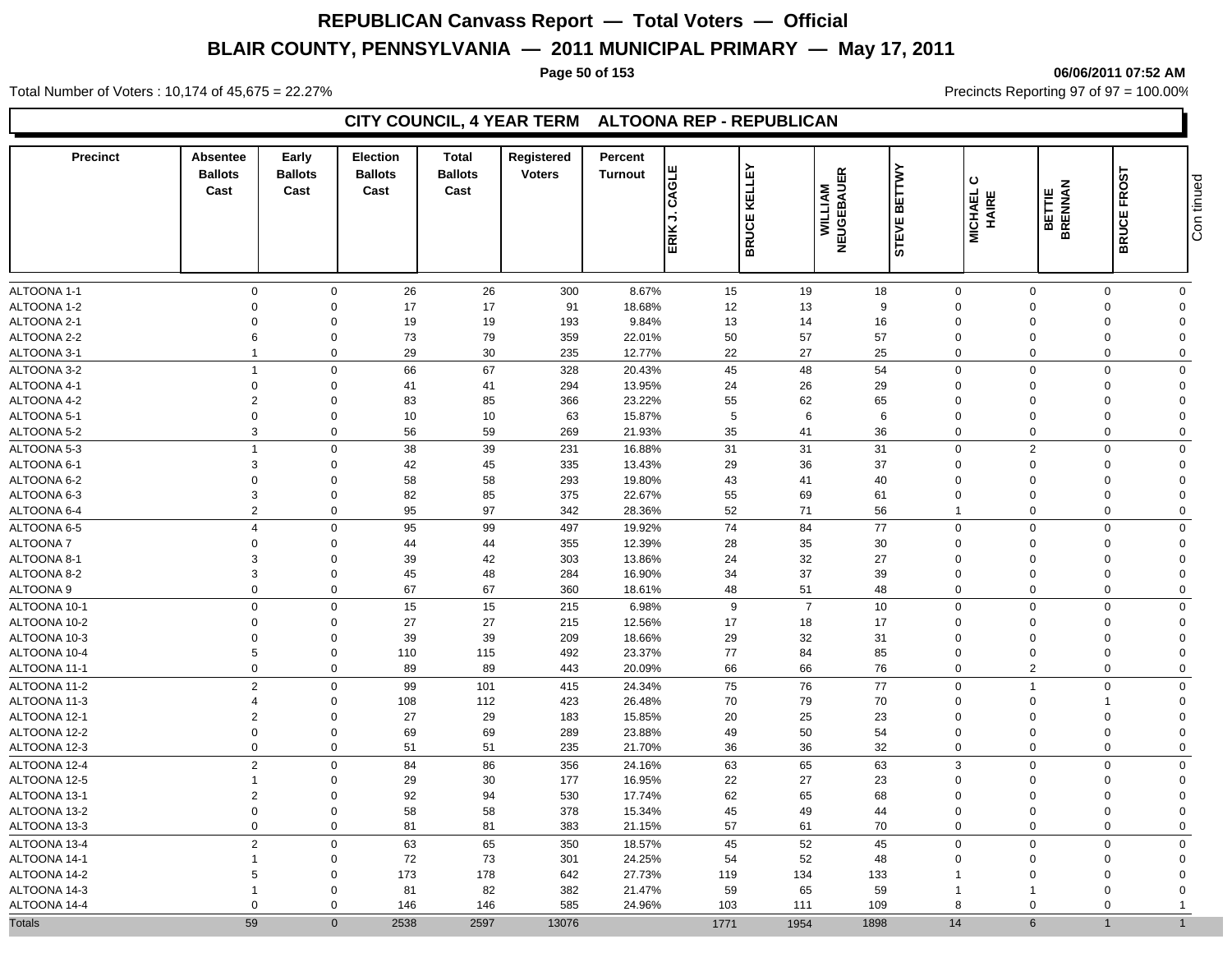#### **Page 51 of 153 06/06/2011 07:52 AM**

Total Number of Voters : 10,174 of 45,675 = 22.27% **Precincts Reporting 97 of 97 = 100.00%** Precincts Reporting 97 of 97 = 100.00%

## **CITY COUNCIL, 4 YEAR TERM ALTOONA REP - REPUBLICAN**

| $\mathbf 0$<br>$\mathbf 0$<br>26<br>26<br>300<br>8.67%<br>$\mathbf 0$<br>$\mathbf{0}$<br>$\mathbf 0$<br>$\mathbf 0$<br>$\Omega$<br>$\mathbf 0$<br>$\mathbf 0$<br>17<br>17<br>18.68%<br>$\mathbf 0$<br>$\Omega$<br>$\mathbf 0$<br>91<br>$\Omega$<br>$\Omega$<br>$\Omega$<br>$\Omega$<br>$\Omega$<br>$\Omega$<br>19<br>19<br>$\Omega$<br>$\Omega$<br>193<br>9.84%<br>$\Omega$<br>$\Omega$<br>$\Omega$<br>$\Omega$<br>$\Omega$<br>$\Omega$<br>73<br>79<br>6<br>$\mathbf 0$<br>359<br>22.01%<br>0<br>$\Omega$<br>$\Omega$<br>$\Omega$<br>$\Omega$<br>$\mathbf 0$<br>$\overline{1}$<br>$\mathbf 0$<br>29<br>30<br>$\overline{1}$<br>235<br>12.77%<br>0<br>$\mathbf 0$<br>$\mathbf 0$<br>$\mathbf 0$<br>$\Omega$<br>$\Omega$<br>$\mathbf 0$<br>67<br>$\mathbf 0$<br>66<br>328<br>20.43%<br>$\Omega$<br>$\mathbf 0$<br>$\overline{1}$<br>$\mathbf 0$<br>$\Omega$<br>$\Omega$<br>$\Omega$<br>$\mathbf 0$<br>$\mathbf 0$<br>$\mathbf 0$<br>41<br>41<br>294<br>13.95%<br>$\Omega$<br>$\mathbf 0$<br>$\Omega$<br>$\mathbf 0$<br>$\Omega$<br>$\Omega$<br>$\Omega$<br>85<br>23.22%<br>$\overline{2}$<br>$\mathbf 0$<br>83<br>366<br>$\mathbf 0$<br>$\mathbf 0$<br>$\Omega$<br>$\Omega$<br>$\mathbf 0$<br>$\Omega$<br>$\mathbf 0$<br>$\mathbf 0$<br>10<br>10<br>63<br>15.87%<br>$\mathbf 0$<br>$\mathbf 0$<br>0<br>$\overline{0}$<br>$\Omega$<br>$\Omega$<br>$\Omega$<br>3<br>56<br>59<br>$\mathbf 0$<br>$\mathbf 0$<br>269<br>21.93%<br>0<br>$\mathbf 0$<br>$\mathbf 0$<br>$\mathbf 0$<br>$\Omega$<br>$\mathbf 0$<br>ALTOONA 5-3<br>$\overline{1}$<br>38<br>39<br>$\mathbf 0$<br>231<br>16.88%<br>$\mathbf 0$<br>$\mathbf 0$<br>$\mathbf 0$<br>$\mathbf 0$<br>$\mathbf 0$<br>$\Omega$<br>$\Omega$<br>3<br>$\mathbf 0$<br>42<br>45<br>335<br>13.43%<br>$\mathbf 0$<br>$\mathbf 0$<br>$\overline{0}$<br>$\mathbf 0$<br>$\Omega$<br>$\Omega$<br>$\Omega$<br>$\mathbf 0$<br>58<br>58<br>293<br>19.80%<br>$\mathbf 0$<br>$\mathbf 0$<br>0<br>$\mathbf 0$<br>$\mathbf 0$<br>$\Omega$<br>$\Omega$<br>$\Omega$<br>3<br>82<br>85<br>$\mathbf 0$<br>375<br>22.67%<br>$\mathbf 0$<br>$\mathbf 0$<br>$\mathbf 0$<br>$\Omega$<br>$\Omega$<br>$\mathbf 0$<br>$\Omega$<br>$\overline{2}$<br>$\mathbf 0$<br>95<br>97<br>$\mathbf 0$<br>342<br>28.36%<br>$\mathbf 0$<br>$\mathbf 0$<br>$\Omega$<br>$\mathbf 0$<br>$\mathbf 0$<br>$\Omega$<br>95<br>99<br>$\mathbf 0$<br>$\mathbf 0$<br>$\overline{4}$<br>$\mathbf 0$<br>497<br>19.92%<br>$\mathbf 0$<br>$\mathbf 0$<br>$\mathbf 0$<br>$\mathbf 0$<br>$\mathbf 0$<br>$\mathbf 0$<br>44<br>44<br>12.39%<br>$\mathbf 0$<br>355<br>$\mathbf 0$<br>$\mathbf 0$<br>$\mathbf 0$<br>$\mathbf 0$<br>$\mathbf 0$<br>$\Omega$<br>$\Omega$<br>3<br>39<br>42<br>303<br>13.86%<br>$\mathbf 0$<br>$\mathbf 0$<br>$\mathbf 0$<br>0<br>$\mathbf 0$<br>$\Omega$<br>$\Omega$<br>$\Omega$<br>3<br>48<br>$\mathbf 0$<br>45<br>284<br>16.90%<br>0<br>0<br>$\mathbf 0$<br>$\overline{0}$<br>$\Omega$<br>$\Omega$<br>$\Omega$<br>$\Omega$<br>67<br>67<br>$\mathbf 0$<br>$\mathbf 0$<br>360<br>$\mathbf 0$<br>$\mathbf 0$<br>$\Omega$<br>$\mathbf 0$<br>$\Omega$<br>18.61%<br>$\mathbf 0$<br>$\boldsymbol{0}$<br>15<br>15<br>6.98%<br>$\mathbf 0$<br>$\mathbf 0$<br>$\mathbf 0$<br>$\mathbf 0$<br>215<br>0<br>$\Omega$<br>$\Omega$<br>$\Omega$<br>ALTOONA 10-2<br>$\mathbf 0$<br>27<br>27<br>12.56%<br>$\mathbf 0$<br>215<br>$\mathbf 0$<br>0<br>$\mathbf 0$<br>$\mathbf 0$<br>$\mathbf 0$<br>$\Omega$<br>$\Omega$<br>$\mathbf 0$<br>39<br>39<br>$\mathbf 0$<br>209<br>18.66%<br>$\mathbf 0$<br>0<br>$\mathbf 0$<br>$\mathbf 0$<br>$\mathbf 0$<br>$\Omega$<br>$\mathbf 0$<br>5<br>$\mathbf 0$<br>115<br>$\mathbf 0$<br>110<br>492<br>23.37%<br>$\mathbf 0$<br>$\mathbf 0$<br>$\mathbf 0$<br>$\Omega$<br>1<br>$\mathbf 0$<br>89<br>89<br>$\mathbf 0$<br>$\mathbf 0$<br>$\mathbf 0$<br>443<br>20.09%<br>$\mathbf 0$<br>$\mathbf 0$<br>$\mathbf 0$<br>$\mathbf 0$<br>$\mathbf 0$<br>ALTOONA 11-2<br>$\overline{2}$<br>$\mathbf 0$<br>99<br>101<br>24.34%<br>$\mathsf{O}\xspace$<br>$\mathbf 0$<br>$\mathbf 0$<br>$\mathbf 0$<br>415<br>$\overline{1}$<br>$\Omega$<br>$\Omega$<br>$\mathbf 0$<br>108<br>112<br>423<br>26.48%<br>0<br>$\mathbf 0$<br>$\Omega$<br>$\Omega$<br>$\overline{4}$<br>$\mathbf{1}$<br>$\Omega$<br>$\Omega$<br>$\overline{2}$<br>27<br>29<br>$\Omega$<br>183<br>15.85%<br>$\Omega$<br>$\mathbf 0$<br>$\Omega$<br>$\Omega$<br>$\Omega$<br>$\Omega$<br>$\Omega$<br>$\mathbf 0$<br>$\mathbf 0$<br>69<br>69<br>$\mathbf 0$<br>289<br>23.88%<br>$\mathbf 0$<br>0<br>$\overline{0}$<br>$\mathbf 0$<br>$\Omega$<br>$\Omega$<br>$\mathbf 0$<br>$\mathbf 0$<br>51<br>51<br>235<br>$\mathbf 0$<br>$\mathbf 0$<br>$\mathbf 0$<br>$\mathbf 0$<br>$\mathbf 0$<br>$\mathbf 0$<br>21.70%<br>$\mathbf 0$<br>$\overline{2}$<br>84<br>86<br>$\mathbf 0$<br>356<br>24.16%<br>$\mathbf 0$<br>$\mathbf 0$<br>$\mathbf 0$<br>$\mathbf 0$<br>$\Omega$<br>$\Omega$<br>$\mathbf 0$<br>30<br>$\mathbf 0$<br>29<br>16.95%<br>$\mathbf 0$<br>$\mathbf 0$<br>$\overline{1}$<br>177<br>$\mathbf 0$<br>$\Omega$<br>$\Omega$<br>$\Omega$<br>$\Omega$<br>$\overline{2}$<br>92<br>94<br>$\mathbf 0$<br>530<br>17.74%<br>0<br>$\mathbf 0$<br>$\Omega$<br>$\Omega$<br>$\mathbf 0$<br>$\Omega$<br>1<br>58<br>$\mathbf 0$<br>$\mathbf 0$<br>58<br>378<br>$\mathbf 0$<br>$\overline{0}$<br>$\mathbf 0$<br>$\Omega$<br>$\mathbf 0$<br>15.34%<br>$\Omega$<br>$\Omega$<br>$\mathbf 0$<br>$\mathbf 0$<br>81<br>81<br>$\mathbf 0$<br>383<br>21.15%<br>$\mathbf 0$<br>$\mathbf 0$<br>$\Omega$<br>$\Omega$<br>$\mathbf 0$<br>$\mathbf 0$<br>$\overline{2}$<br>63<br>65<br>$\mathbf 0$<br>$\mathbf 0$<br>18.57%<br>$\mathbf 0$<br>$\mathbf 0$<br>$\Omega$<br>350<br>$\mathbf 0$<br>$\Omega$<br>$\Omega$<br>72<br>73<br>$\mathbf 0$<br>301<br>24.25%<br>$\mathbf 0$<br>$\mathbf 0$<br>$\mathbf 0$<br>$\Omega$<br>$\Omega$<br>$\Omega$<br>-1<br>$\Omega$<br>173<br>178<br>5<br>$\mathbf 0$<br>642<br>27.73%<br>$\Omega$<br>$\mathbf 0$<br>$\Omega$<br>$\Omega$<br>$\Omega$<br>$\Omega$<br>$\Omega$<br>82<br>$\Omega$<br>81<br>382<br>21.47%<br>$\mathbf 0$<br>$\mathbf 0$<br>$\mathbf 0$<br>$\Omega$<br>$\Omega$<br>$\Omega$<br>$\Omega$<br>585<br>$\Omega$<br>$\mathbf 0$<br>$\mathbf 0$<br>146<br>146<br>24.96%<br>$\mathbf 0$<br>$\Omega$<br>$\Omega$<br>$\Omega$<br>$\Omega$<br>$\Omega$<br>59<br>$\Omega$<br>$\overline{1}$<br>$\overline{1}$ | <b>Precinct</b> | <b>Absentee</b><br><b>Ballots</b><br>Cast | Early<br><b>Ballots</b><br>Cast | <b>Election</b><br><b>Ballots</b><br>Cast | <b>Total</b><br><b>Ballots</b><br>Cast | Registered<br><b>Voters</b> | Percent<br><b>Turnout</b> | ∍<br><b>CHRISTOPHER.</b><br>THOMPSON | m<br>DANIEL E<br>BAUER | <b>DEPUTY CHIEF</b><br>TIM HILEMAN | <b>FRANK<br/>HARCHAK</b> | JAN MILLS | <b>BERGMAN</b><br><b>MARV</b> | ш<br><b>NANCY ROSE<br/>VINCENT</b> | Con tinued |
|---------------------------------------------------------------------------------------------------------------------------------------------------------------------------------------------------------------------------------------------------------------------------------------------------------------------------------------------------------------------------------------------------------------------------------------------------------------------------------------------------------------------------------------------------------------------------------------------------------------------------------------------------------------------------------------------------------------------------------------------------------------------------------------------------------------------------------------------------------------------------------------------------------------------------------------------------------------------------------------------------------------------------------------------------------------------------------------------------------------------------------------------------------------------------------------------------------------------------------------------------------------------------------------------------------------------------------------------------------------------------------------------------------------------------------------------------------------------------------------------------------------------------------------------------------------------------------------------------------------------------------------------------------------------------------------------------------------------------------------------------------------------------------------------------------------------------------------------------------------------------------------------------------------------------------------------------------------------------------------------------------------------------------------------------------------------------------------------------------------------------------------------------------------------------------------------------------------------------------------------------------------------------------------------------------------------------------------------------------------------------------------------------------------------------------------------------------------------------------------------------------------------------------------------------------------------------------------------------------------------------------------------------------------------------------------------------------------------------------------------------------------------------------------------------------------------------------------------------------------------------------------------------------------------------------------------------------------------------------------------------------------------------------------------------------------------------------------------------------------------------------------------------------------------------------------------------------------------------------------------------------------------------------------------------------------------------------------------------------------------------------------------------------------------------------------------------------------------------------------------------------------------------------------------------------------------------------------------------------------------------------------------------------------------------------------------------------------------------------------------------------------------------------------------------------------------------------------------------------------------------------------------------------------------------------------------------------------------------------------------------------------------------------------------------------------------------------------------------------------------------------------------------------------------------------------------------------------------------------------------------------------------------------------------------------------------------------------------------------------------------------------------------------------------------------------------------------------------------------------------------------------------------------------------------------------------------------------------------------------------------------------------------------------------------------------------------------------------------------------------------------------------------------------------------------------------------------------------------------------------------------------------------------------------------------------------------------------------------------------------------------------------------------------------------------------------------------------------------------------------------------------------------------------------------------------------------------------------------------------------------------------------------------------------------------------------------------------------------------------------------------------------------------------------------------------------------------------------------------------------------------------------------------------------------------------------------------------------------------------------------------------------------------------------------------------------------------------------------------------------------------------------------------------------------------------------------------------------------------------------------------------------------------------------------------------------------------------------------------------------------------------------------------------------------------------------------------------------------------------------------------------------------------------------------------------------------------------------------------------------------------------------------------------------------------------|-----------------|-------------------------------------------|---------------------------------|-------------------------------------------|----------------------------------------|-----------------------------|---------------------------|--------------------------------------|------------------------|------------------------------------|--------------------------|-----------|-------------------------------|------------------------------------|------------|
|                                                                                                                                                                                                                                                                                                                                                                                                                                                                                                                                                                                                                                                                                                                                                                                                                                                                                                                                                                                                                                                                                                                                                                                                                                                                                                                                                                                                                                                                                                                                                                                                                                                                                                                                                                                                                                                                                                                                                                                                                                                                                                                                                                                                                                                                                                                                                                                                                                                                                                                                                                                                                                                                                                                                                                                                                                                                                                                                                                                                                                                                                                                                                                                                                                                                                                                                                                                                                                                                                                                                                                                                                                                                                                                                                                                                                                                                                                                                                                                                                                                                                                                                                                                                                                                                                                                                                                                                                                                                                                                                                                                                                                                                                                                                                                                                                                                                                                                                                                                                                                                                                                                                                                                                                                                                                                                                                                                                                                                                                                                                                                                                                                                                                                                                                                                                                                                                                                                                                                                                                                                                                                                                                                                                                                                                                                               | ALTOONA 1-1     |                                           |                                 |                                           |                                        |                             |                           |                                      |                        |                                    |                          |           |                               |                                    |            |
|                                                                                                                                                                                                                                                                                                                                                                                                                                                                                                                                                                                                                                                                                                                                                                                                                                                                                                                                                                                                                                                                                                                                                                                                                                                                                                                                                                                                                                                                                                                                                                                                                                                                                                                                                                                                                                                                                                                                                                                                                                                                                                                                                                                                                                                                                                                                                                                                                                                                                                                                                                                                                                                                                                                                                                                                                                                                                                                                                                                                                                                                                                                                                                                                                                                                                                                                                                                                                                                                                                                                                                                                                                                                                                                                                                                                                                                                                                                                                                                                                                                                                                                                                                                                                                                                                                                                                                                                                                                                                                                                                                                                                                                                                                                                                                                                                                                                                                                                                                                                                                                                                                                                                                                                                                                                                                                                                                                                                                                                                                                                                                                                                                                                                                                                                                                                                                                                                                                                                                                                                                                                                                                                                                                                                                                                                                               | ALTOONA 1-2     |                                           |                                 |                                           |                                        |                             |                           |                                      |                        |                                    |                          |           |                               |                                    |            |
|                                                                                                                                                                                                                                                                                                                                                                                                                                                                                                                                                                                                                                                                                                                                                                                                                                                                                                                                                                                                                                                                                                                                                                                                                                                                                                                                                                                                                                                                                                                                                                                                                                                                                                                                                                                                                                                                                                                                                                                                                                                                                                                                                                                                                                                                                                                                                                                                                                                                                                                                                                                                                                                                                                                                                                                                                                                                                                                                                                                                                                                                                                                                                                                                                                                                                                                                                                                                                                                                                                                                                                                                                                                                                                                                                                                                                                                                                                                                                                                                                                                                                                                                                                                                                                                                                                                                                                                                                                                                                                                                                                                                                                                                                                                                                                                                                                                                                                                                                                                                                                                                                                                                                                                                                                                                                                                                                                                                                                                                                                                                                                                                                                                                                                                                                                                                                                                                                                                                                                                                                                                                                                                                                                                                                                                                                                               | ALTOONA 2-1     |                                           |                                 |                                           |                                        |                             |                           |                                      |                        |                                    |                          |           |                               |                                    |            |
|                                                                                                                                                                                                                                                                                                                                                                                                                                                                                                                                                                                                                                                                                                                                                                                                                                                                                                                                                                                                                                                                                                                                                                                                                                                                                                                                                                                                                                                                                                                                                                                                                                                                                                                                                                                                                                                                                                                                                                                                                                                                                                                                                                                                                                                                                                                                                                                                                                                                                                                                                                                                                                                                                                                                                                                                                                                                                                                                                                                                                                                                                                                                                                                                                                                                                                                                                                                                                                                                                                                                                                                                                                                                                                                                                                                                                                                                                                                                                                                                                                                                                                                                                                                                                                                                                                                                                                                                                                                                                                                                                                                                                                                                                                                                                                                                                                                                                                                                                                                                                                                                                                                                                                                                                                                                                                                                                                                                                                                                                                                                                                                                                                                                                                                                                                                                                                                                                                                                                                                                                                                                                                                                                                                                                                                                                                               | ALTOONA 2-2     |                                           |                                 |                                           |                                        |                             |                           |                                      |                        |                                    |                          |           |                               |                                    |            |
|                                                                                                                                                                                                                                                                                                                                                                                                                                                                                                                                                                                                                                                                                                                                                                                                                                                                                                                                                                                                                                                                                                                                                                                                                                                                                                                                                                                                                                                                                                                                                                                                                                                                                                                                                                                                                                                                                                                                                                                                                                                                                                                                                                                                                                                                                                                                                                                                                                                                                                                                                                                                                                                                                                                                                                                                                                                                                                                                                                                                                                                                                                                                                                                                                                                                                                                                                                                                                                                                                                                                                                                                                                                                                                                                                                                                                                                                                                                                                                                                                                                                                                                                                                                                                                                                                                                                                                                                                                                                                                                                                                                                                                                                                                                                                                                                                                                                                                                                                                                                                                                                                                                                                                                                                                                                                                                                                                                                                                                                                                                                                                                                                                                                                                                                                                                                                                                                                                                                                                                                                                                                                                                                                                                                                                                                                                               | ALTOONA 3-1     |                                           |                                 |                                           |                                        |                             |                           |                                      |                        |                                    |                          |           |                               |                                    |            |
|                                                                                                                                                                                                                                                                                                                                                                                                                                                                                                                                                                                                                                                                                                                                                                                                                                                                                                                                                                                                                                                                                                                                                                                                                                                                                                                                                                                                                                                                                                                                                                                                                                                                                                                                                                                                                                                                                                                                                                                                                                                                                                                                                                                                                                                                                                                                                                                                                                                                                                                                                                                                                                                                                                                                                                                                                                                                                                                                                                                                                                                                                                                                                                                                                                                                                                                                                                                                                                                                                                                                                                                                                                                                                                                                                                                                                                                                                                                                                                                                                                                                                                                                                                                                                                                                                                                                                                                                                                                                                                                                                                                                                                                                                                                                                                                                                                                                                                                                                                                                                                                                                                                                                                                                                                                                                                                                                                                                                                                                                                                                                                                                                                                                                                                                                                                                                                                                                                                                                                                                                                                                                                                                                                                                                                                                                                               | ALTOONA 3-2     |                                           |                                 |                                           |                                        |                             |                           |                                      |                        |                                    |                          |           |                               |                                    |            |
|                                                                                                                                                                                                                                                                                                                                                                                                                                                                                                                                                                                                                                                                                                                                                                                                                                                                                                                                                                                                                                                                                                                                                                                                                                                                                                                                                                                                                                                                                                                                                                                                                                                                                                                                                                                                                                                                                                                                                                                                                                                                                                                                                                                                                                                                                                                                                                                                                                                                                                                                                                                                                                                                                                                                                                                                                                                                                                                                                                                                                                                                                                                                                                                                                                                                                                                                                                                                                                                                                                                                                                                                                                                                                                                                                                                                                                                                                                                                                                                                                                                                                                                                                                                                                                                                                                                                                                                                                                                                                                                                                                                                                                                                                                                                                                                                                                                                                                                                                                                                                                                                                                                                                                                                                                                                                                                                                                                                                                                                                                                                                                                                                                                                                                                                                                                                                                                                                                                                                                                                                                                                                                                                                                                                                                                                                                               | ALTOONA 4-1     |                                           |                                 |                                           |                                        |                             |                           |                                      |                        |                                    |                          |           |                               |                                    |            |
|                                                                                                                                                                                                                                                                                                                                                                                                                                                                                                                                                                                                                                                                                                                                                                                                                                                                                                                                                                                                                                                                                                                                                                                                                                                                                                                                                                                                                                                                                                                                                                                                                                                                                                                                                                                                                                                                                                                                                                                                                                                                                                                                                                                                                                                                                                                                                                                                                                                                                                                                                                                                                                                                                                                                                                                                                                                                                                                                                                                                                                                                                                                                                                                                                                                                                                                                                                                                                                                                                                                                                                                                                                                                                                                                                                                                                                                                                                                                                                                                                                                                                                                                                                                                                                                                                                                                                                                                                                                                                                                                                                                                                                                                                                                                                                                                                                                                                                                                                                                                                                                                                                                                                                                                                                                                                                                                                                                                                                                                                                                                                                                                                                                                                                                                                                                                                                                                                                                                                                                                                                                                                                                                                                                                                                                                                                               | ALTOONA 4-2     |                                           |                                 |                                           |                                        |                             |                           |                                      |                        |                                    |                          |           |                               |                                    |            |
|                                                                                                                                                                                                                                                                                                                                                                                                                                                                                                                                                                                                                                                                                                                                                                                                                                                                                                                                                                                                                                                                                                                                                                                                                                                                                                                                                                                                                                                                                                                                                                                                                                                                                                                                                                                                                                                                                                                                                                                                                                                                                                                                                                                                                                                                                                                                                                                                                                                                                                                                                                                                                                                                                                                                                                                                                                                                                                                                                                                                                                                                                                                                                                                                                                                                                                                                                                                                                                                                                                                                                                                                                                                                                                                                                                                                                                                                                                                                                                                                                                                                                                                                                                                                                                                                                                                                                                                                                                                                                                                                                                                                                                                                                                                                                                                                                                                                                                                                                                                                                                                                                                                                                                                                                                                                                                                                                                                                                                                                                                                                                                                                                                                                                                                                                                                                                                                                                                                                                                                                                                                                                                                                                                                                                                                                                                               | ALTOONA 5-1     |                                           |                                 |                                           |                                        |                             |                           |                                      |                        |                                    |                          |           |                               |                                    |            |
|                                                                                                                                                                                                                                                                                                                                                                                                                                                                                                                                                                                                                                                                                                                                                                                                                                                                                                                                                                                                                                                                                                                                                                                                                                                                                                                                                                                                                                                                                                                                                                                                                                                                                                                                                                                                                                                                                                                                                                                                                                                                                                                                                                                                                                                                                                                                                                                                                                                                                                                                                                                                                                                                                                                                                                                                                                                                                                                                                                                                                                                                                                                                                                                                                                                                                                                                                                                                                                                                                                                                                                                                                                                                                                                                                                                                                                                                                                                                                                                                                                                                                                                                                                                                                                                                                                                                                                                                                                                                                                                                                                                                                                                                                                                                                                                                                                                                                                                                                                                                                                                                                                                                                                                                                                                                                                                                                                                                                                                                                                                                                                                                                                                                                                                                                                                                                                                                                                                                                                                                                                                                                                                                                                                                                                                                                                               | ALTOONA 5-2     |                                           |                                 |                                           |                                        |                             |                           |                                      |                        |                                    |                          |           |                               |                                    |            |
|                                                                                                                                                                                                                                                                                                                                                                                                                                                                                                                                                                                                                                                                                                                                                                                                                                                                                                                                                                                                                                                                                                                                                                                                                                                                                                                                                                                                                                                                                                                                                                                                                                                                                                                                                                                                                                                                                                                                                                                                                                                                                                                                                                                                                                                                                                                                                                                                                                                                                                                                                                                                                                                                                                                                                                                                                                                                                                                                                                                                                                                                                                                                                                                                                                                                                                                                                                                                                                                                                                                                                                                                                                                                                                                                                                                                                                                                                                                                                                                                                                                                                                                                                                                                                                                                                                                                                                                                                                                                                                                                                                                                                                                                                                                                                                                                                                                                                                                                                                                                                                                                                                                                                                                                                                                                                                                                                                                                                                                                                                                                                                                                                                                                                                                                                                                                                                                                                                                                                                                                                                                                                                                                                                                                                                                                                                               |                 |                                           |                                 |                                           |                                        |                             |                           |                                      |                        |                                    |                          |           |                               |                                    |            |
|                                                                                                                                                                                                                                                                                                                                                                                                                                                                                                                                                                                                                                                                                                                                                                                                                                                                                                                                                                                                                                                                                                                                                                                                                                                                                                                                                                                                                                                                                                                                                                                                                                                                                                                                                                                                                                                                                                                                                                                                                                                                                                                                                                                                                                                                                                                                                                                                                                                                                                                                                                                                                                                                                                                                                                                                                                                                                                                                                                                                                                                                                                                                                                                                                                                                                                                                                                                                                                                                                                                                                                                                                                                                                                                                                                                                                                                                                                                                                                                                                                                                                                                                                                                                                                                                                                                                                                                                                                                                                                                                                                                                                                                                                                                                                                                                                                                                                                                                                                                                                                                                                                                                                                                                                                                                                                                                                                                                                                                                                                                                                                                                                                                                                                                                                                                                                                                                                                                                                                                                                                                                                                                                                                                                                                                                                                               | ALTOONA 6-1     |                                           |                                 |                                           |                                        |                             |                           |                                      |                        |                                    |                          |           |                               |                                    |            |
|                                                                                                                                                                                                                                                                                                                                                                                                                                                                                                                                                                                                                                                                                                                                                                                                                                                                                                                                                                                                                                                                                                                                                                                                                                                                                                                                                                                                                                                                                                                                                                                                                                                                                                                                                                                                                                                                                                                                                                                                                                                                                                                                                                                                                                                                                                                                                                                                                                                                                                                                                                                                                                                                                                                                                                                                                                                                                                                                                                                                                                                                                                                                                                                                                                                                                                                                                                                                                                                                                                                                                                                                                                                                                                                                                                                                                                                                                                                                                                                                                                                                                                                                                                                                                                                                                                                                                                                                                                                                                                                                                                                                                                                                                                                                                                                                                                                                                                                                                                                                                                                                                                                                                                                                                                                                                                                                                                                                                                                                                                                                                                                                                                                                                                                                                                                                                                                                                                                                                                                                                                                                                                                                                                                                                                                                                                               | ALTOONA 6-2     |                                           |                                 |                                           |                                        |                             |                           |                                      |                        |                                    |                          |           |                               |                                    |            |
|                                                                                                                                                                                                                                                                                                                                                                                                                                                                                                                                                                                                                                                                                                                                                                                                                                                                                                                                                                                                                                                                                                                                                                                                                                                                                                                                                                                                                                                                                                                                                                                                                                                                                                                                                                                                                                                                                                                                                                                                                                                                                                                                                                                                                                                                                                                                                                                                                                                                                                                                                                                                                                                                                                                                                                                                                                                                                                                                                                                                                                                                                                                                                                                                                                                                                                                                                                                                                                                                                                                                                                                                                                                                                                                                                                                                                                                                                                                                                                                                                                                                                                                                                                                                                                                                                                                                                                                                                                                                                                                                                                                                                                                                                                                                                                                                                                                                                                                                                                                                                                                                                                                                                                                                                                                                                                                                                                                                                                                                                                                                                                                                                                                                                                                                                                                                                                                                                                                                                                                                                                                                                                                                                                                                                                                                                                               | ALTOONA 6-3     |                                           |                                 |                                           |                                        |                             |                           |                                      |                        |                                    |                          |           |                               |                                    |            |
|                                                                                                                                                                                                                                                                                                                                                                                                                                                                                                                                                                                                                                                                                                                                                                                                                                                                                                                                                                                                                                                                                                                                                                                                                                                                                                                                                                                                                                                                                                                                                                                                                                                                                                                                                                                                                                                                                                                                                                                                                                                                                                                                                                                                                                                                                                                                                                                                                                                                                                                                                                                                                                                                                                                                                                                                                                                                                                                                                                                                                                                                                                                                                                                                                                                                                                                                                                                                                                                                                                                                                                                                                                                                                                                                                                                                                                                                                                                                                                                                                                                                                                                                                                                                                                                                                                                                                                                                                                                                                                                                                                                                                                                                                                                                                                                                                                                                                                                                                                                                                                                                                                                                                                                                                                                                                                                                                                                                                                                                                                                                                                                                                                                                                                                                                                                                                                                                                                                                                                                                                                                                                                                                                                                                                                                                                                               | ALTOONA 6-4     |                                           |                                 |                                           |                                        |                             |                           |                                      |                        |                                    |                          |           |                               |                                    |            |
|                                                                                                                                                                                                                                                                                                                                                                                                                                                                                                                                                                                                                                                                                                                                                                                                                                                                                                                                                                                                                                                                                                                                                                                                                                                                                                                                                                                                                                                                                                                                                                                                                                                                                                                                                                                                                                                                                                                                                                                                                                                                                                                                                                                                                                                                                                                                                                                                                                                                                                                                                                                                                                                                                                                                                                                                                                                                                                                                                                                                                                                                                                                                                                                                                                                                                                                                                                                                                                                                                                                                                                                                                                                                                                                                                                                                                                                                                                                                                                                                                                                                                                                                                                                                                                                                                                                                                                                                                                                                                                                                                                                                                                                                                                                                                                                                                                                                                                                                                                                                                                                                                                                                                                                                                                                                                                                                                                                                                                                                                                                                                                                                                                                                                                                                                                                                                                                                                                                                                                                                                                                                                                                                                                                                                                                                                                               | ALTOONA 6-5     |                                           |                                 |                                           |                                        |                             |                           |                                      |                        |                                    |                          |           |                               |                                    |            |
|                                                                                                                                                                                                                                                                                                                                                                                                                                                                                                                                                                                                                                                                                                                                                                                                                                                                                                                                                                                                                                                                                                                                                                                                                                                                                                                                                                                                                                                                                                                                                                                                                                                                                                                                                                                                                                                                                                                                                                                                                                                                                                                                                                                                                                                                                                                                                                                                                                                                                                                                                                                                                                                                                                                                                                                                                                                                                                                                                                                                                                                                                                                                                                                                                                                                                                                                                                                                                                                                                                                                                                                                                                                                                                                                                                                                                                                                                                                                                                                                                                                                                                                                                                                                                                                                                                                                                                                                                                                                                                                                                                                                                                                                                                                                                                                                                                                                                                                                                                                                                                                                                                                                                                                                                                                                                                                                                                                                                                                                                                                                                                                                                                                                                                                                                                                                                                                                                                                                                                                                                                                                                                                                                                                                                                                                                                               | ALTOONA 7       |                                           |                                 |                                           |                                        |                             |                           |                                      |                        |                                    |                          |           |                               |                                    |            |
|                                                                                                                                                                                                                                                                                                                                                                                                                                                                                                                                                                                                                                                                                                                                                                                                                                                                                                                                                                                                                                                                                                                                                                                                                                                                                                                                                                                                                                                                                                                                                                                                                                                                                                                                                                                                                                                                                                                                                                                                                                                                                                                                                                                                                                                                                                                                                                                                                                                                                                                                                                                                                                                                                                                                                                                                                                                                                                                                                                                                                                                                                                                                                                                                                                                                                                                                                                                                                                                                                                                                                                                                                                                                                                                                                                                                                                                                                                                                                                                                                                                                                                                                                                                                                                                                                                                                                                                                                                                                                                                                                                                                                                                                                                                                                                                                                                                                                                                                                                                                                                                                                                                                                                                                                                                                                                                                                                                                                                                                                                                                                                                                                                                                                                                                                                                                                                                                                                                                                                                                                                                                                                                                                                                                                                                                                                               | ALTOONA 8-1     |                                           |                                 |                                           |                                        |                             |                           |                                      |                        |                                    |                          |           |                               |                                    |            |
|                                                                                                                                                                                                                                                                                                                                                                                                                                                                                                                                                                                                                                                                                                                                                                                                                                                                                                                                                                                                                                                                                                                                                                                                                                                                                                                                                                                                                                                                                                                                                                                                                                                                                                                                                                                                                                                                                                                                                                                                                                                                                                                                                                                                                                                                                                                                                                                                                                                                                                                                                                                                                                                                                                                                                                                                                                                                                                                                                                                                                                                                                                                                                                                                                                                                                                                                                                                                                                                                                                                                                                                                                                                                                                                                                                                                                                                                                                                                                                                                                                                                                                                                                                                                                                                                                                                                                                                                                                                                                                                                                                                                                                                                                                                                                                                                                                                                                                                                                                                                                                                                                                                                                                                                                                                                                                                                                                                                                                                                                                                                                                                                                                                                                                                                                                                                                                                                                                                                                                                                                                                                                                                                                                                                                                                                                                               | ALTOONA 8-2     |                                           |                                 |                                           |                                        |                             |                           |                                      |                        |                                    |                          |           |                               |                                    |            |
|                                                                                                                                                                                                                                                                                                                                                                                                                                                                                                                                                                                                                                                                                                                                                                                                                                                                                                                                                                                                                                                                                                                                                                                                                                                                                                                                                                                                                                                                                                                                                                                                                                                                                                                                                                                                                                                                                                                                                                                                                                                                                                                                                                                                                                                                                                                                                                                                                                                                                                                                                                                                                                                                                                                                                                                                                                                                                                                                                                                                                                                                                                                                                                                                                                                                                                                                                                                                                                                                                                                                                                                                                                                                                                                                                                                                                                                                                                                                                                                                                                                                                                                                                                                                                                                                                                                                                                                                                                                                                                                                                                                                                                                                                                                                                                                                                                                                                                                                                                                                                                                                                                                                                                                                                                                                                                                                                                                                                                                                                                                                                                                                                                                                                                                                                                                                                                                                                                                                                                                                                                                                                                                                                                                                                                                                                                               | ALTOONA 9       |                                           |                                 |                                           |                                        |                             |                           |                                      |                        |                                    |                          |           |                               |                                    |            |
|                                                                                                                                                                                                                                                                                                                                                                                                                                                                                                                                                                                                                                                                                                                                                                                                                                                                                                                                                                                                                                                                                                                                                                                                                                                                                                                                                                                                                                                                                                                                                                                                                                                                                                                                                                                                                                                                                                                                                                                                                                                                                                                                                                                                                                                                                                                                                                                                                                                                                                                                                                                                                                                                                                                                                                                                                                                                                                                                                                                                                                                                                                                                                                                                                                                                                                                                                                                                                                                                                                                                                                                                                                                                                                                                                                                                                                                                                                                                                                                                                                                                                                                                                                                                                                                                                                                                                                                                                                                                                                                                                                                                                                                                                                                                                                                                                                                                                                                                                                                                                                                                                                                                                                                                                                                                                                                                                                                                                                                                                                                                                                                                                                                                                                                                                                                                                                                                                                                                                                                                                                                                                                                                                                                                                                                                                                               | ALTOONA 10-1    |                                           |                                 |                                           |                                        |                             |                           |                                      |                        |                                    |                          |           |                               |                                    |            |
|                                                                                                                                                                                                                                                                                                                                                                                                                                                                                                                                                                                                                                                                                                                                                                                                                                                                                                                                                                                                                                                                                                                                                                                                                                                                                                                                                                                                                                                                                                                                                                                                                                                                                                                                                                                                                                                                                                                                                                                                                                                                                                                                                                                                                                                                                                                                                                                                                                                                                                                                                                                                                                                                                                                                                                                                                                                                                                                                                                                                                                                                                                                                                                                                                                                                                                                                                                                                                                                                                                                                                                                                                                                                                                                                                                                                                                                                                                                                                                                                                                                                                                                                                                                                                                                                                                                                                                                                                                                                                                                                                                                                                                                                                                                                                                                                                                                                                                                                                                                                                                                                                                                                                                                                                                                                                                                                                                                                                                                                                                                                                                                                                                                                                                                                                                                                                                                                                                                                                                                                                                                                                                                                                                                                                                                                                                               |                 |                                           |                                 |                                           |                                        |                             |                           |                                      |                        |                                    |                          |           |                               |                                    |            |
|                                                                                                                                                                                                                                                                                                                                                                                                                                                                                                                                                                                                                                                                                                                                                                                                                                                                                                                                                                                                                                                                                                                                                                                                                                                                                                                                                                                                                                                                                                                                                                                                                                                                                                                                                                                                                                                                                                                                                                                                                                                                                                                                                                                                                                                                                                                                                                                                                                                                                                                                                                                                                                                                                                                                                                                                                                                                                                                                                                                                                                                                                                                                                                                                                                                                                                                                                                                                                                                                                                                                                                                                                                                                                                                                                                                                                                                                                                                                                                                                                                                                                                                                                                                                                                                                                                                                                                                                                                                                                                                                                                                                                                                                                                                                                                                                                                                                                                                                                                                                                                                                                                                                                                                                                                                                                                                                                                                                                                                                                                                                                                                                                                                                                                                                                                                                                                                                                                                                                                                                                                                                                                                                                                                                                                                                                                               | ALTOONA 10-3    |                                           |                                 |                                           |                                        |                             |                           |                                      |                        |                                    |                          |           |                               |                                    |            |
|                                                                                                                                                                                                                                                                                                                                                                                                                                                                                                                                                                                                                                                                                                                                                                                                                                                                                                                                                                                                                                                                                                                                                                                                                                                                                                                                                                                                                                                                                                                                                                                                                                                                                                                                                                                                                                                                                                                                                                                                                                                                                                                                                                                                                                                                                                                                                                                                                                                                                                                                                                                                                                                                                                                                                                                                                                                                                                                                                                                                                                                                                                                                                                                                                                                                                                                                                                                                                                                                                                                                                                                                                                                                                                                                                                                                                                                                                                                                                                                                                                                                                                                                                                                                                                                                                                                                                                                                                                                                                                                                                                                                                                                                                                                                                                                                                                                                                                                                                                                                                                                                                                                                                                                                                                                                                                                                                                                                                                                                                                                                                                                                                                                                                                                                                                                                                                                                                                                                                                                                                                                                                                                                                                                                                                                                                                               | ALTOONA 10-4    |                                           |                                 |                                           |                                        |                             |                           |                                      |                        |                                    |                          |           |                               |                                    |            |
|                                                                                                                                                                                                                                                                                                                                                                                                                                                                                                                                                                                                                                                                                                                                                                                                                                                                                                                                                                                                                                                                                                                                                                                                                                                                                                                                                                                                                                                                                                                                                                                                                                                                                                                                                                                                                                                                                                                                                                                                                                                                                                                                                                                                                                                                                                                                                                                                                                                                                                                                                                                                                                                                                                                                                                                                                                                                                                                                                                                                                                                                                                                                                                                                                                                                                                                                                                                                                                                                                                                                                                                                                                                                                                                                                                                                                                                                                                                                                                                                                                                                                                                                                                                                                                                                                                                                                                                                                                                                                                                                                                                                                                                                                                                                                                                                                                                                                                                                                                                                                                                                                                                                                                                                                                                                                                                                                                                                                                                                                                                                                                                                                                                                                                                                                                                                                                                                                                                                                                                                                                                                                                                                                                                                                                                                                                               | ALTOONA 11-1    |                                           |                                 |                                           |                                        |                             |                           |                                      |                        |                                    |                          |           |                               |                                    |            |
|                                                                                                                                                                                                                                                                                                                                                                                                                                                                                                                                                                                                                                                                                                                                                                                                                                                                                                                                                                                                                                                                                                                                                                                                                                                                                                                                                                                                                                                                                                                                                                                                                                                                                                                                                                                                                                                                                                                                                                                                                                                                                                                                                                                                                                                                                                                                                                                                                                                                                                                                                                                                                                                                                                                                                                                                                                                                                                                                                                                                                                                                                                                                                                                                                                                                                                                                                                                                                                                                                                                                                                                                                                                                                                                                                                                                                                                                                                                                                                                                                                                                                                                                                                                                                                                                                                                                                                                                                                                                                                                                                                                                                                                                                                                                                                                                                                                                                                                                                                                                                                                                                                                                                                                                                                                                                                                                                                                                                                                                                                                                                                                                                                                                                                                                                                                                                                                                                                                                                                                                                                                                                                                                                                                                                                                                                                               |                 |                                           |                                 |                                           |                                        |                             |                           |                                      |                        |                                    |                          |           |                               |                                    |            |
|                                                                                                                                                                                                                                                                                                                                                                                                                                                                                                                                                                                                                                                                                                                                                                                                                                                                                                                                                                                                                                                                                                                                                                                                                                                                                                                                                                                                                                                                                                                                                                                                                                                                                                                                                                                                                                                                                                                                                                                                                                                                                                                                                                                                                                                                                                                                                                                                                                                                                                                                                                                                                                                                                                                                                                                                                                                                                                                                                                                                                                                                                                                                                                                                                                                                                                                                                                                                                                                                                                                                                                                                                                                                                                                                                                                                                                                                                                                                                                                                                                                                                                                                                                                                                                                                                                                                                                                                                                                                                                                                                                                                                                                                                                                                                                                                                                                                                                                                                                                                                                                                                                                                                                                                                                                                                                                                                                                                                                                                                                                                                                                                                                                                                                                                                                                                                                                                                                                                                                                                                                                                                                                                                                                                                                                                                                               | ALTOONA 11-3    |                                           |                                 |                                           |                                        |                             |                           |                                      |                        |                                    |                          |           |                               |                                    |            |
|                                                                                                                                                                                                                                                                                                                                                                                                                                                                                                                                                                                                                                                                                                                                                                                                                                                                                                                                                                                                                                                                                                                                                                                                                                                                                                                                                                                                                                                                                                                                                                                                                                                                                                                                                                                                                                                                                                                                                                                                                                                                                                                                                                                                                                                                                                                                                                                                                                                                                                                                                                                                                                                                                                                                                                                                                                                                                                                                                                                                                                                                                                                                                                                                                                                                                                                                                                                                                                                                                                                                                                                                                                                                                                                                                                                                                                                                                                                                                                                                                                                                                                                                                                                                                                                                                                                                                                                                                                                                                                                                                                                                                                                                                                                                                                                                                                                                                                                                                                                                                                                                                                                                                                                                                                                                                                                                                                                                                                                                                                                                                                                                                                                                                                                                                                                                                                                                                                                                                                                                                                                                                                                                                                                                                                                                                                               | ALTOONA 12-1    |                                           |                                 |                                           |                                        |                             |                           |                                      |                        |                                    |                          |           |                               |                                    |            |
|                                                                                                                                                                                                                                                                                                                                                                                                                                                                                                                                                                                                                                                                                                                                                                                                                                                                                                                                                                                                                                                                                                                                                                                                                                                                                                                                                                                                                                                                                                                                                                                                                                                                                                                                                                                                                                                                                                                                                                                                                                                                                                                                                                                                                                                                                                                                                                                                                                                                                                                                                                                                                                                                                                                                                                                                                                                                                                                                                                                                                                                                                                                                                                                                                                                                                                                                                                                                                                                                                                                                                                                                                                                                                                                                                                                                                                                                                                                                                                                                                                                                                                                                                                                                                                                                                                                                                                                                                                                                                                                                                                                                                                                                                                                                                                                                                                                                                                                                                                                                                                                                                                                                                                                                                                                                                                                                                                                                                                                                                                                                                                                                                                                                                                                                                                                                                                                                                                                                                                                                                                                                                                                                                                                                                                                                                                               | ALTOONA 12-2    |                                           |                                 |                                           |                                        |                             |                           |                                      |                        |                                    |                          |           |                               |                                    |            |
|                                                                                                                                                                                                                                                                                                                                                                                                                                                                                                                                                                                                                                                                                                                                                                                                                                                                                                                                                                                                                                                                                                                                                                                                                                                                                                                                                                                                                                                                                                                                                                                                                                                                                                                                                                                                                                                                                                                                                                                                                                                                                                                                                                                                                                                                                                                                                                                                                                                                                                                                                                                                                                                                                                                                                                                                                                                                                                                                                                                                                                                                                                                                                                                                                                                                                                                                                                                                                                                                                                                                                                                                                                                                                                                                                                                                                                                                                                                                                                                                                                                                                                                                                                                                                                                                                                                                                                                                                                                                                                                                                                                                                                                                                                                                                                                                                                                                                                                                                                                                                                                                                                                                                                                                                                                                                                                                                                                                                                                                                                                                                                                                                                                                                                                                                                                                                                                                                                                                                                                                                                                                                                                                                                                                                                                                                                               | ALTOONA 12-3    |                                           |                                 |                                           |                                        |                             |                           |                                      |                        |                                    |                          |           |                               |                                    |            |
|                                                                                                                                                                                                                                                                                                                                                                                                                                                                                                                                                                                                                                                                                                                                                                                                                                                                                                                                                                                                                                                                                                                                                                                                                                                                                                                                                                                                                                                                                                                                                                                                                                                                                                                                                                                                                                                                                                                                                                                                                                                                                                                                                                                                                                                                                                                                                                                                                                                                                                                                                                                                                                                                                                                                                                                                                                                                                                                                                                                                                                                                                                                                                                                                                                                                                                                                                                                                                                                                                                                                                                                                                                                                                                                                                                                                                                                                                                                                                                                                                                                                                                                                                                                                                                                                                                                                                                                                                                                                                                                                                                                                                                                                                                                                                                                                                                                                                                                                                                                                                                                                                                                                                                                                                                                                                                                                                                                                                                                                                                                                                                                                                                                                                                                                                                                                                                                                                                                                                                                                                                                                                                                                                                                                                                                                                                               | ALTOONA 12-4    |                                           |                                 |                                           |                                        |                             |                           |                                      |                        |                                    |                          |           |                               |                                    |            |
|                                                                                                                                                                                                                                                                                                                                                                                                                                                                                                                                                                                                                                                                                                                                                                                                                                                                                                                                                                                                                                                                                                                                                                                                                                                                                                                                                                                                                                                                                                                                                                                                                                                                                                                                                                                                                                                                                                                                                                                                                                                                                                                                                                                                                                                                                                                                                                                                                                                                                                                                                                                                                                                                                                                                                                                                                                                                                                                                                                                                                                                                                                                                                                                                                                                                                                                                                                                                                                                                                                                                                                                                                                                                                                                                                                                                                                                                                                                                                                                                                                                                                                                                                                                                                                                                                                                                                                                                                                                                                                                                                                                                                                                                                                                                                                                                                                                                                                                                                                                                                                                                                                                                                                                                                                                                                                                                                                                                                                                                                                                                                                                                                                                                                                                                                                                                                                                                                                                                                                                                                                                                                                                                                                                                                                                                                                               | ALTOONA 12-5    |                                           |                                 |                                           |                                        |                             |                           |                                      |                        |                                    |                          |           |                               |                                    |            |
|                                                                                                                                                                                                                                                                                                                                                                                                                                                                                                                                                                                                                                                                                                                                                                                                                                                                                                                                                                                                                                                                                                                                                                                                                                                                                                                                                                                                                                                                                                                                                                                                                                                                                                                                                                                                                                                                                                                                                                                                                                                                                                                                                                                                                                                                                                                                                                                                                                                                                                                                                                                                                                                                                                                                                                                                                                                                                                                                                                                                                                                                                                                                                                                                                                                                                                                                                                                                                                                                                                                                                                                                                                                                                                                                                                                                                                                                                                                                                                                                                                                                                                                                                                                                                                                                                                                                                                                                                                                                                                                                                                                                                                                                                                                                                                                                                                                                                                                                                                                                                                                                                                                                                                                                                                                                                                                                                                                                                                                                                                                                                                                                                                                                                                                                                                                                                                                                                                                                                                                                                                                                                                                                                                                                                                                                                                               | ALTOONA 13-1    |                                           |                                 |                                           |                                        |                             |                           |                                      |                        |                                    |                          |           |                               |                                    |            |
|                                                                                                                                                                                                                                                                                                                                                                                                                                                                                                                                                                                                                                                                                                                                                                                                                                                                                                                                                                                                                                                                                                                                                                                                                                                                                                                                                                                                                                                                                                                                                                                                                                                                                                                                                                                                                                                                                                                                                                                                                                                                                                                                                                                                                                                                                                                                                                                                                                                                                                                                                                                                                                                                                                                                                                                                                                                                                                                                                                                                                                                                                                                                                                                                                                                                                                                                                                                                                                                                                                                                                                                                                                                                                                                                                                                                                                                                                                                                                                                                                                                                                                                                                                                                                                                                                                                                                                                                                                                                                                                                                                                                                                                                                                                                                                                                                                                                                                                                                                                                                                                                                                                                                                                                                                                                                                                                                                                                                                                                                                                                                                                                                                                                                                                                                                                                                                                                                                                                                                                                                                                                                                                                                                                                                                                                                                               | ALTOONA 13-2    |                                           |                                 |                                           |                                        |                             |                           |                                      |                        |                                    |                          |           |                               |                                    |            |
|                                                                                                                                                                                                                                                                                                                                                                                                                                                                                                                                                                                                                                                                                                                                                                                                                                                                                                                                                                                                                                                                                                                                                                                                                                                                                                                                                                                                                                                                                                                                                                                                                                                                                                                                                                                                                                                                                                                                                                                                                                                                                                                                                                                                                                                                                                                                                                                                                                                                                                                                                                                                                                                                                                                                                                                                                                                                                                                                                                                                                                                                                                                                                                                                                                                                                                                                                                                                                                                                                                                                                                                                                                                                                                                                                                                                                                                                                                                                                                                                                                                                                                                                                                                                                                                                                                                                                                                                                                                                                                                                                                                                                                                                                                                                                                                                                                                                                                                                                                                                                                                                                                                                                                                                                                                                                                                                                                                                                                                                                                                                                                                                                                                                                                                                                                                                                                                                                                                                                                                                                                                                                                                                                                                                                                                                                                               | ALTOONA 13-3    |                                           |                                 |                                           |                                        |                             |                           |                                      |                        |                                    |                          |           |                               |                                    |            |
|                                                                                                                                                                                                                                                                                                                                                                                                                                                                                                                                                                                                                                                                                                                                                                                                                                                                                                                                                                                                                                                                                                                                                                                                                                                                                                                                                                                                                                                                                                                                                                                                                                                                                                                                                                                                                                                                                                                                                                                                                                                                                                                                                                                                                                                                                                                                                                                                                                                                                                                                                                                                                                                                                                                                                                                                                                                                                                                                                                                                                                                                                                                                                                                                                                                                                                                                                                                                                                                                                                                                                                                                                                                                                                                                                                                                                                                                                                                                                                                                                                                                                                                                                                                                                                                                                                                                                                                                                                                                                                                                                                                                                                                                                                                                                                                                                                                                                                                                                                                                                                                                                                                                                                                                                                                                                                                                                                                                                                                                                                                                                                                                                                                                                                                                                                                                                                                                                                                                                                                                                                                                                                                                                                                                                                                                                                               | ALTOONA 13-4    |                                           |                                 |                                           |                                        |                             |                           |                                      |                        |                                    |                          |           |                               |                                    |            |
|                                                                                                                                                                                                                                                                                                                                                                                                                                                                                                                                                                                                                                                                                                                                                                                                                                                                                                                                                                                                                                                                                                                                                                                                                                                                                                                                                                                                                                                                                                                                                                                                                                                                                                                                                                                                                                                                                                                                                                                                                                                                                                                                                                                                                                                                                                                                                                                                                                                                                                                                                                                                                                                                                                                                                                                                                                                                                                                                                                                                                                                                                                                                                                                                                                                                                                                                                                                                                                                                                                                                                                                                                                                                                                                                                                                                                                                                                                                                                                                                                                                                                                                                                                                                                                                                                                                                                                                                                                                                                                                                                                                                                                                                                                                                                                                                                                                                                                                                                                                                                                                                                                                                                                                                                                                                                                                                                                                                                                                                                                                                                                                                                                                                                                                                                                                                                                                                                                                                                                                                                                                                                                                                                                                                                                                                                                               | ALTOONA 14-1    |                                           |                                 |                                           |                                        |                             |                           |                                      |                        |                                    |                          |           |                               |                                    |            |
|                                                                                                                                                                                                                                                                                                                                                                                                                                                                                                                                                                                                                                                                                                                                                                                                                                                                                                                                                                                                                                                                                                                                                                                                                                                                                                                                                                                                                                                                                                                                                                                                                                                                                                                                                                                                                                                                                                                                                                                                                                                                                                                                                                                                                                                                                                                                                                                                                                                                                                                                                                                                                                                                                                                                                                                                                                                                                                                                                                                                                                                                                                                                                                                                                                                                                                                                                                                                                                                                                                                                                                                                                                                                                                                                                                                                                                                                                                                                                                                                                                                                                                                                                                                                                                                                                                                                                                                                                                                                                                                                                                                                                                                                                                                                                                                                                                                                                                                                                                                                                                                                                                                                                                                                                                                                                                                                                                                                                                                                                                                                                                                                                                                                                                                                                                                                                                                                                                                                                                                                                                                                                                                                                                                                                                                                                                               | ALTOONA 14-2    |                                           |                                 |                                           |                                        |                             |                           |                                      |                        |                                    |                          |           |                               |                                    |            |
|                                                                                                                                                                                                                                                                                                                                                                                                                                                                                                                                                                                                                                                                                                                                                                                                                                                                                                                                                                                                                                                                                                                                                                                                                                                                                                                                                                                                                                                                                                                                                                                                                                                                                                                                                                                                                                                                                                                                                                                                                                                                                                                                                                                                                                                                                                                                                                                                                                                                                                                                                                                                                                                                                                                                                                                                                                                                                                                                                                                                                                                                                                                                                                                                                                                                                                                                                                                                                                                                                                                                                                                                                                                                                                                                                                                                                                                                                                                                                                                                                                                                                                                                                                                                                                                                                                                                                                                                                                                                                                                                                                                                                                                                                                                                                                                                                                                                                                                                                                                                                                                                                                                                                                                                                                                                                                                                                                                                                                                                                                                                                                                                                                                                                                                                                                                                                                                                                                                                                                                                                                                                                                                                                                                                                                                                                                               | ALTOONA 14-3    |                                           |                                 |                                           |                                        |                             |                           |                                      |                        |                                    |                          |           |                               |                                    |            |
|                                                                                                                                                                                                                                                                                                                                                                                                                                                                                                                                                                                                                                                                                                                                                                                                                                                                                                                                                                                                                                                                                                                                                                                                                                                                                                                                                                                                                                                                                                                                                                                                                                                                                                                                                                                                                                                                                                                                                                                                                                                                                                                                                                                                                                                                                                                                                                                                                                                                                                                                                                                                                                                                                                                                                                                                                                                                                                                                                                                                                                                                                                                                                                                                                                                                                                                                                                                                                                                                                                                                                                                                                                                                                                                                                                                                                                                                                                                                                                                                                                                                                                                                                                                                                                                                                                                                                                                                                                                                                                                                                                                                                                                                                                                                                                                                                                                                                                                                                                                                                                                                                                                                                                                                                                                                                                                                                                                                                                                                                                                                                                                                                                                                                                                                                                                                                                                                                                                                                                                                                                                                                                                                                                                                                                                                                                               | ALTOONA 14-4    |                                           |                                 |                                           |                                        |                             |                           |                                      |                        |                                    |                          |           |                               |                                    |            |
|                                                                                                                                                                                                                                                                                                                                                                                                                                                                                                                                                                                                                                                                                                                                                                                                                                                                                                                                                                                                                                                                                                                                                                                                                                                                                                                                                                                                                                                                                                                                                                                                                                                                                                                                                                                                                                                                                                                                                                                                                                                                                                                                                                                                                                                                                                                                                                                                                                                                                                                                                                                                                                                                                                                                                                                                                                                                                                                                                                                                                                                                                                                                                                                                                                                                                                                                                                                                                                                                                                                                                                                                                                                                                                                                                                                                                                                                                                                                                                                                                                                                                                                                                                                                                                                                                                                                                                                                                                                                                                                                                                                                                                                                                                                                                                                                                                                                                                                                                                                                                                                                                                                                                                                                                                                                                                                                                                                                                                                                                                                                                                                                                                                                                                                                                                                                                                                                                                                                                                                                                                                                                                                                                                                                                                                                                                               | <b>Totals</b>   |                                           |                                 | 2538                                      | 2597                                   | 13076                       |                           |                                      |                        |                                    |                          |           |                               |                                    |            |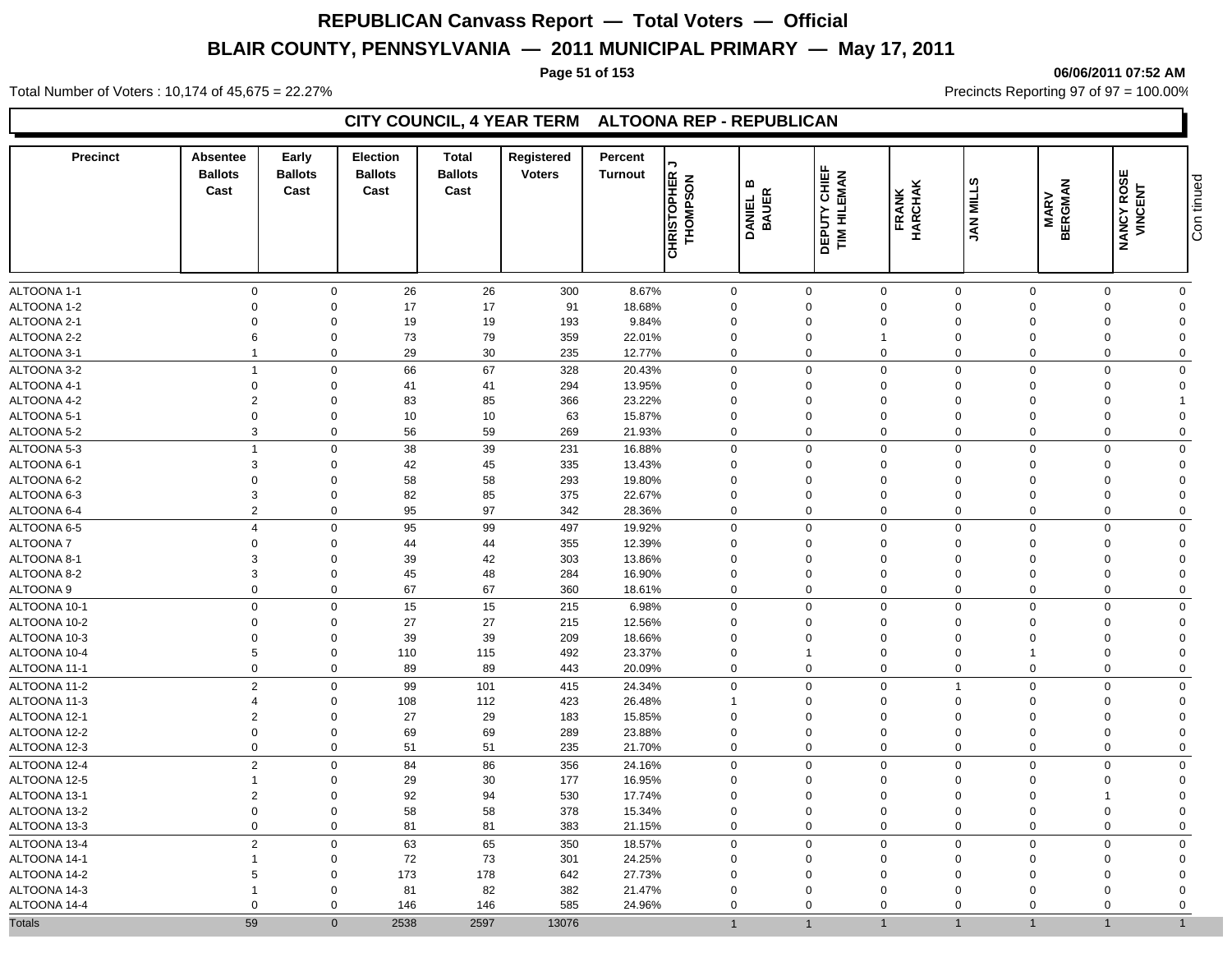**Page 52 of 153 06/06/2011 07:52 AM**

Total Number of Voters : 10,174 of 45,675 = 22.27% **Precincts Reporting 97 of 97 = 100.00%** Precincts Reporting 97 of 97 = 100.00%

## **CITY COUNCIL, 4 YEAR TERM ALTOONA REP - REPUBLICAN**

| <b>BEAM</b><br>Totals<br>ÎВ<br>$\pmb{0}$<br>26<br>52<br>ALTOONA 1-1<br>$\mathbf 0$<br>26<br>300<br>8.67%<br>$\mathbf 0$<br>ALTOONA 1-2<br>$\mathbf 0$<br>$\mathbf 0$<br>17<br>17<br>91<br>18.68%<br>$\mathbf 0$<br>34<br>ALTOONA 2-1<br>$\mathbf 0$<br>$\mathbf 0$<br>19<br>19<br>193<br>9.84%<br>$\mathbf 0$<br>43<br>ALTOONA 2-2<br>6<br>$\mathbf 0$<br>73<br>79<br>359<br>22.01%<br>$\mathbf 0$<br>165<br>ALTOONA 3-1<br>$\mathbf 0$<br>29<br>30<br>235<br>12.77%<br>$\mathbf 0$<br>74<br>1<br>$\overline{1}$<br>$\mathbf 0$<br>66<br>67<br>328<br>$\mathbf 0$<br>147<br>ALTOONA 3-2<br>20.43%<br>ALTOONA 4-1<br>$\pmb{0}$<br>$\boldsymbol{0}$<br>41<br>294<br>13.95%<br>79<br>41<br>$\mathbf 0$<br>ALTOONA 4-2<br>$\overline{2}$<br>$\mathbf 0$<br>83<br>85<br>366<br>23.22%<br>$\mathbf 0$<br>183<br>ALTOONA 5-1<br>$\pmb{0}$<br>$\boldsymbol{0}$<br>10<br>17<br>10<br>63<br>15.87%<br>$\mathbf 0$<br>ALTOONA 5-2<br>3<br>$\mathbf 0$<br>56<br>59<br>269<br>21.93%<br>113<br>$\mathbf{1}$<br>$\mathbf 0$<br>ALTOONA 5-3<br>$\mathbf{1}$<br>38<br>39<br>231<br>$\mathbf 0$<br>95<br>16.88%<br>ALTOONA 6-1<br>$\mathsf 3$<br>$\mathbf 0$<br>45<br>335<br>13.43%<br>102<br>42<br>$\mathbf 0$<br>124<br>ALTOONA 6-2<br>$\pmb{0}$<br>$\mathbf 0$<br>58<br>58<br>293<br>19.80%<br>$\mathbf 0$<br>3<br>$\mathbf 0$<br>82<br>85<br>375<br>22.67%<br>185<br>ALTOONA 6-3<br>$\mathbf 0$<br>$\boldsymbol{2}$<br>$\mathbf 0$<br>95<br>97<br>180<br>ALTOONA 6-4<br>342<br>28.36%<br>$\pmb{0}$<br>$\overline{4}$<br>$\mathbf 0$<br>95<br>99<br>497<br>19.92%<br>$\mathbf 0$<br>235<br>ALTOONA 6-5<br><b>ALTOONA7</b><br>$\pmb{0}$<br>$\mathbf 0$<br>44<br>44<br>355<br>12.39%<br>$\mathbf 0$<br>93<br>$\mathsf{O}\xspace$<br>42<br>303<br>ALTOONA 8-1<br>3<br>39<br>13.86%<br>$\mathbf 0$<br>83<br>ALTOONA 8-2<br>3<br>$\mathbf 0$<br>45<br>48<br>284<br>16.90%<br>$\pmb{0}$<br>110<br>$\mathbf 0$<br>$\mathbf 0$<br>ALTOONA 9<br>67<br>67<br>360<br>$\pmb{0}$<br>147<br>18.61%<br>$\pmb{0}$<br>$\mathbf 0$<br>15<br>15<br>26<br>ALTOONA 10-1<br>215<br>6.98%<br>$\mathbf 0$<br>ALTOONA 10-2<br>$\boldsymbol{0}$<br>$\mathbf 0$<br>27<br>27<br>215<br>12.56%<br>$\mathbf 0$<br>52<br>ALTOONA 10-3<br>$\boldsymbol{0}$<br>$\mathbf 0$<br>39<br>39<br>209<br>18.66%<br>92<br>$\mathbf 0$<br>$\mathsf{O}\xspace$<br>ALTOONA 10-4<br>5<br>492<br>110<br>115<br>23.37%<br>$\mathbf 0$<br>248<br>$\mathbf 0$<br>$\mathbf 0$<br>89<br>89<br>443<br>20.09%<br>$\mathbf 0$<br>210<br>ALTOONA 11-1<br>$\overline{2}$<br>$\mathbf 0$<br>99<br>415<br>230<br>ALTOONA 11-2<br>101<br>24.34%<br>$\mathbf 0$<br>ALTOONA 11-3<br>$\mathbf 0$<br>221<br>4<br>108<br>112<br>423<br>26.48%<br>$\mathbf 0$<br>$\sqrt{2}$<br>$\mathbf 0$<br>ALTOONA 12-1<br>27<br>29<br>183<br>15.85%<br>$\mathbf 0$<br>68<br>$\boldsymbol{0}$<br>$\mathbf 0$<br>ALTOONA 12-2<br>69<br>69<br>289<br>23.88%<br>$\mathbf 0$<br>153<br>$\mathbf 0$<br>$\mathbf 0$<br>ALTOONA 12-3<br>51<br>51<br>235<br>21.70%<br>$\mathbf 0$<br>104<br>ALTOONA 12-4<br>$\overline{2}$<br>$\mathbf 0$<br>84<br>194<br>86<br>356<br>24.16%<br>$\mathbf 0$<br>ALTOONA 12-5<br>$\mathbf 0$<br>29<br>30<br>177<br>16.95%<br>72<br>1<br>0<br>$\overline{2}$<br>$\mathbf 0$<br>ALTOONA 13-1<br>92<br>94<br>530<br>17.74%<br>$\mathbf 0$<br>196<br>$\mathsf{O}\xspace$<br>$\pmb{0}$<br>378<br>ALTOONA 13-2<br>58<br>58<br>15.34%<br>$\mathbf 0$<br>138<br>$\mathbf 0$<br>$\mathbf 0$<br>81<br>383<br>21.15%<br>$\mathbf 0$<br>188<br>ALTOONA 13-3<br>81<br>$\overline{2}$<br>ALTOONA 13-4<br>$\mathbf 0$<br>63<br>65<br>350<br>18.57%<br>$\mathbf 0$<br>142<br>ALTOONA 14-1<br>$\mathbf 0$<br>72<br>73<br>301<br>24.25%<br>154<br>1<br>0<br>$\mathbf 0$<br>ALTOONA 14-2<br>5<br>173<br>178<br>642<br>27.73%<br>387<br>0<br>$\mathsf{O}\xspace$<br>82<br>21.47%<br>ALTOONA 14-3<br>81<br>382<br>$\mathbf 0$<br>185<br>1<br>ALTOONA 14-4<br>$\pmb{0}$<br>$\mathbf 0$<br>585<br>332<br>146<br>146<br>24.96%<br>$\mathbf 0$<br>$\mathbf{0}$<br>$\overline{1}$ | <b>Precinct</b> | Absentee<br><b>Ballots</b><br>Cast | Early<br><b>Ballots</b><br>Cast | <b>Election</b><br><b>Ballots</b><br>Cast | <b>Total</b><br><b>Ballots</b><br>Cast | Registered<br><b>Voters</b> | Percent<br><b>Turnout</b> |  |      |
|-----------------------------------------------------------------------------------------------------------------------------------------------------------------------------------------------------------------------------------------------------------------------------------------------------------------------------------------------------------------------------------------------------------------------------------------------------------------------------------------------------------------------------------------------------------------------------------------------------------------------------------------------------------------------------------------------------------------------------------------------------------------------------------------------------------------------------------------------------------------------------------------------------------------------------------------------------------------------------------------------------------------------------------------------------------------------------------------------------------------------------------------------------------------------------------------------------------------------------------------------------------------------------------------------------------------------------------------------------------------------------------------------------------------------------------------------------------------------------------------------------------------------------------------------------------------------------------------------------------------------------------------------------------------------------------------------------------------------------------------------------------------------------------------------------------------------------------------------------------------------------------------------------------------------------------------------------------------------------------------------------------------------------------------------------------------------------------------------------------------------------------------------------------------------------------------------------------------------------------------------------------------------------------------------------------------------------------------------------------------------------------------------------------------------------------------------------------------------------------------------------------------------------------------------------------------------------------------------------------------------------------------------------------------------------------------------------------------------------------------------------------------------------------------------------------------------------------------------------------------------------------------------------------------------------------------------------------------------------------------------------------------------------------------------------------------------------------------------------------------------------------------------------------------------------------------------------------------------------------------------------------------------------------------------------------------------------------------------------------------------------------------------------------------------------------------------------------------------------------------------------------------------------------------------------------------------------------------------------------------------------------------------------------------------------------------------------------------------------------------------------------------------------------------------------------------------------------------------------------------------------------------------------------------------------------------------------------------------------------|-----------------|------------------------------------|---------------------------------|-------------------------------------------|----------------------------------------|-----------------------------|---------------------------|--|------|
|                                                                                                                                                                                                                                                                                                                                                                                                                                                                                                                                                                                                                                                                                                                                                                                                                                                                                                                                                                                                                                                                                                                                                                                                                                                                                                                                                                                                                                                                                                                                                                                                                                                                                                                                                                                                                                                                                                                                                                                                                                                                                                                                                                                                                                                                                                                                                                                                                                                                                                                                                                                                                                                                                                                                                                                                                                                                                                                                                                                                                                                                                                                                                                                                                                                                                                                                                                                                                                                                                                                                                                                                                                                                                                                                                                                                                                                                                                                                                                                   |                 |                                    |                                 |                                           |                                        |                             |                           |  |      |
| <b>Totals</b>                                                                                                                                                                                                                                                                                                                                                                                                                                                                                                                                                                                                                                                                                                                                                                                                                                                                                                                                                                                                                                                                                                                                                                                                                                                                                                                                                                                                                                                                                                                                                                                                                                                                                                                                                                                                                                                                                                                                                                                                                                                                                                                                                                                                                                                                                                                                                                                                                                                                                                                                                                                                                                                                                                                                                                                                                                                                                                                                                                                                                                                                                                                                                                                                                                                                                                                                                                                                                                                                                                                                                                                                                                                                                                                                                                                                                                                                                                                                                                     |                 |                                    |                                 |                                           |                                        |                             |                           |  |      |
|                                                                                                                                                                                                                                                                                                                                                                                                                                                                                                                                                                                                                                                                                                                                                                                                                                                                                                                                                                                                                                                                                                                                                                                                                                                                                                                                                                                                                                                                                                                                                                                                                                                                                                                                                                                                                                                                                                                                                                                                                                                                                                                                                                                                                                                                                                                                                                                                                                                                                                                                                                                                                                                                                                                                                                                                                                                                                                                                                                                                                                                                                                                                                                                                                                                                                                                                                                                                                                                                                                                                                                                                                                                                                                                                                                                                                                                                                                                                                                                   |                 |                                    |                                 |                                           |                                        |                             |                           |  |      |
|                                                                                                                                                                                                                                                                                                                                                                                                                                                                                                                                                                                                                                                                                                                                                                                                                                                                                                                                                                                                                                                                                                                                                                                                                                                                                                                                                                                                                                                                                                                                                                                                                                                                                                                                                                                                                                                                                                                                                                                                                                                                                                                                                                                                                                                                                                                                                                                                                                                                                                                                                                                                                                                                                                                                                                                                                                                                                                                                                                                                                                                                                                                                                                                                                                                                                                                                                                                                                                                                                                                                                                                                                                                                                                                                                                                                                                                                                                                                                                                   |                 |                                    |                                 |                                           |                                        |                             |                           |  |      |
|                                                                                                                                                                                                                                                                                                                                                                                                                                                                                                                                                                                                                                                                                                                                                                                                                                                                                                                                                                                                                                                                                                                                                                                                                                                                                                                                                                                                                                                                                                                                                                                                                                                                                                                                                                                                                                                                                                                                                                                                                                                                                                                                                                                                                                                                                                                                                                                                                                                                                                                                                                                                                                                                                                                                                                                                                                                                                                                                                                                                                                                                                                                                                                                                                                                                                                                                                                                                                                                                                                                                                                                                                                                                                                                                                                                                                                                                                                                                                                                   |                 |                                    |                                 |                                           |                                        |                             |                           |  |      |
|                                                                                                                                                                                                                                                                                                                                                                                                                                                                                                                                                                                                                                                                                                                                                                                                                                                                                                                                                                                                                                                                                                                                                                                                                                                                                                                                                                                                                                                                                                                                                                                                                                                                                                                                                                                                                                                                                                                                                                                                                                                                                                                                                                                                                                                                                                                                                                                                                                                                                                                                                                                                                                                                                                                                                                                                                                                                                                                                                                                                                                                                                                                                                                                                                                                                                                                                                                                                                                                                                                                                                                                                                                                                                                                                                                                                                                                                                                                                                                                   |                 |                                    |                                 |                                           |                                        |                             |                           |  |      |
|                                                                                                                                                                                                                                                                                                                                                                                                                                                                                                                                                                                                                                                                                                                                                                                                                                                                                                                                                                                                                                                                                                                                                                                                                                                                                                                                                                                                                                                                                                                                                                                                                                                                                                                                                                                                                                                                                                                                                                                                                                                                                                                                                                                                                                                                                                                                                                                                                                                                                                                                                                                                                                                                                                                                                                                                                                                                                                                                                                                                                                                                                                                                                                                                                                                                                                                                                                                                                                                                                                                                                                                                                                                                                                                                                                                                                                                                                                                                                                                   |                 |                                    |                                 |                                           |                                        |                             |                           |  |      |
|                                                                                                                                                                                                                                                                                                                                                                                                                                                                                                                                                                                                                                                                                                                                                                                                                                                                                                                                                                                                                                                                                                                                                                                                                                                                                                                                                                                                                                                                                                                                                                                                                                                                                                                                                                                                                                                                                                                                                                                                                                                                                                                                                                                                                                                                                                                                                                                                                                                                                                                                                                                                                                                                                                                                                                                                                                                                                                                                                                                                                                                                                                                                                                                                                                                                                                                                                                                                                                                                                                                                                                                                                                                                                                                                                                                                                                                                                                                                                                                   |                 |                                    |                                 |                                           |                                        |                             |                           |  |      |
|                                                                                                                                                                                                                                                                                                                                                                                                                                                                                                                                                                                                                                                                                                                                                                                                                                                                                                                                                                                                                                                                                                                                                                                                                                                                                                                                                                                                                                                                                                                                                                                                                                                                                                                                                                                                                                                                                                                                                                                                                                                                                                                                                                                                                                                                                                                                                                                                                                                                                                                                                                                                                                                                                                                                                                                                                                                                                                                                                                                                                                                                                                                                                                                                                                                                                                                                                                                                                                                                                                                                                                                                                                                                                                                                                                                                                                                                                                                                                                                   |                 |                                    |                                 |                                           |                                        |                             |                           |  |      |
|                                                                                                                                                                                                                                                                                                                                                                                                                                                                                                                                                                                                                                                                                                                                                                                                                                                                                                                                                                                                                                                                                                                                                                                                                                                                                                                                                                                                                                                                                                                                                                                                                                                                                                                                                                                                                                                                                                                                                                                                                                                                                                                                                                                                                                                                                                                                                                                                                                                                                                                                                                                                                                                                                                                                                                                                                                                                                                                                                                                                                                                                                                                                                                                                                                                                                                                                                                                                                                                                                                                                                                                                                                                                                                                                                                                                                                                                                                                                                                                   |                 |                                    |                                 |                                           |                                        |                             |                           |  |      |
|                                                                                                                                                                                                                                                                                                                                                                                                                                                                                                                                                                                                                                                                                                                                                                                                                                                                                                                                                                                                                                                                                                                                                                                                                                                                                                                                                                                                                                                                                                                                                                                                                                                                                                                                                                                                                                                                                                                                                                                                                                                                                                                                                                                                                                                                                                                                                                                                                                                                                                                                                                                                                                                                                                                                                                                                                                                                                                                                                                                                                                                                                                                                                                                                                                                                                                                                                                                                                                                                                                                                                                                                                                                                                                                                                                                                                                                                                                                                                                                   |                 |                                    |                                 |                                           |                                        |                             |                           |  |      |
|                                                                                                                                                                                                                                                                                                                                                                                                                                                                                                                                                                                                                                                                                                                                                                                                                                                                                                                                                                                                                                                                                                                                                                                                                                                                                                                                                                                                                                                                                                                                                                                                                                                                                                                                                                                                                                                                                                                                                                                                                                                                                                                                                                                                                                                                                                                                                                                                                                                                                                                                                                                                                                                                                                                                                                                                                                                                                                                                                                                                                                                                                                                                                                                                                                                                                                                                                                                                                                                                                                                                                                                                                                                                                                                                                                                                                                                                                                                                                                                   |                 |                                    |                                 |                                           |                                        |                             |                           |  |      |
|                                                                                                                                                                                                                                                                                                                                                                                                                                                                                                                                                                                                                                                                                                                                                                                                                                                                                                                                                                                                                                                                                                                                                                                                                                                                                                                                                                                                                                                                                                                                                                                                                                                                                                                                                                                                                                                                                                                                                                                                                                                                                                                                                                                                                                                                                                                                                                                                                                                                                                                                                                                                                                                                                                                                                                                                                                                                                                                                                                                                                                                                                                                                                                                                                                                                                                                                                                                                                                                                                                                                                                                                                                                                                                                                                                                                                                                                                                                                                                                   |                 |                                    |                                 |                                           |                                        |                             |                           |  |      |
|                                                                                                                                                                                                                                                                                                                                                                                                                                                                                                                                                                                                                                                                                                                                                                                                                                                                                                                                                                                                                                                                                                                                                                                                                                                                                                                                                                                                                                                                                                                                                                                                                                                                                                                                                                                                                                                                                                                                                                                                                                                                                                                                                                                                                                                                                                                                                                                                                                                                                                                                                                                                                                                                                                                                                                                                                                                                                                                                                                                                                                                                                                                                                                                                                                                                                                                                                                                                                                                                                                                                                                                                                                                                                                                                                                                                                                                                                                                                                                                   |                 |                                    |                                 |                                           |                                        |                             |                           |  |      |
|                                                                                                                                                                                                                                                                                                                                                                                                                                                                                                                                                                                                                                                                                                                                                                                                                                                                                                                                                                                                                                                                                                                                                                                                                                                                                                                                                                                                                                                                                                                                                                                                                                                                                                                                                                                                                                                                                                                                                                                                                                                                                                                                                                                                                                                                                                                                                                                                                                                                                                                                                                                                                                                                                                                                                                                                                                                                                                                                                                                                                                                                                                                                                                                                                                                                                                                                                                                                                                                                                                                                                                                                                                                                                                                                                                                                                                                                                                                                                                                   |                 |                                    |                                 |                                           |                                        |                             |                           |  |      |
|                                                                                                                                                                                                                                                                                                                                                                                                                                                                                                                                                                                                                                                                                                                                                                                                                                                                                                                                                                                                                                                                                                                                                                                                                                                                                                                                                                                                                                                                                                                                                                                                                                                                                                                                                                                                                                                                                                                                                                                                                                                                                                                                                                                                                                                                                                                                                                                                                                                                                                                                                                                                                                                                                                                                                                                                                                                                                                                                                                                                                                                                                                                                                                                                                                                                                                                                                                                                                                                                                                                                                                                                                                                                                                                                                                                                                                                                                                                                                                                   |                 |                                    |                                 |                                           |                                        |                             |                           |  |      |
|                                                                                                                                                                                                                                                                                                                                                                                                                                                                                                                                                                                                                                                                                                                                                                                                                                                                                                                                                                                                                                                                                                                                                                                                                                                                                                                                                                                                                                                                                                                                                                                                                                                                                                                                                                                                                                                                                                                                                                                                                                                                                                                                                                                                                                                                                                                                                                                                                                                                                                                                                                                                                                                                                                                                                                                                                                                                                                                                                                                                                                                                                                                                                                                                                                                                                                                                                                                                                                                                                                                                                                                                                                                                                                                                                                                                                                                                                                                                                                                   |                 |                                    |                                 |                                           |                                        |                             |                           |  |      |
|                                                                                                                                                                                                                                                                                                                                                                                                                                                                                                                                                                                                                                                                                                                                                                                                                                                                                                                                                                                                                                                                                                                                                                                                                                                                                                                                                                                                                                                                                                                                                                                                                                                                                                                                                                                                                                                                                                                                                                                                                                                                                                                                                                                                                                                                                                                                                                                                                                                                                                                                                                                                                                                                                                                                                                                                                                                                                                                                                                                                                                                                                                                                                                                                                                                                                                                                                                                                                                                                                                                                                                                                                                                                                                                                                                                                                                                                                                                                                                                   |                 |                                    |                                 |                                           |                                        |                             |                           |  |      |
|                                                                                                                                                                                                                                                                                                                                                                                                                                                                                                                                                                                                                                                                                                                                                                                                                                                                                                                                                                                                                                                                                                                                                                                                                                                                                                                                                                                                                                                                                                                                                                                                                                                                                                                                                                                                                                                                                                                                                                                                                                                                                                                                                                                                                                                                                                                                                                                                                                                                                                                                                                                                                                                                                                                                                                                                                                                                                                                                                                                                                                                                                                                                                                                                                                                                                                                                                                                                                                                                                                                                                                                                                                                                                                                                                                                                                                                                                                                                                                                   |                 |                                    |                                 |                                           |                                        |                             |                           |  |      |
|                                                                                                                                                                                                                                                                                                                                                                                                                                                                                                                                                                                                                                                                                                                                                                                                                                                                                                                                                                                                                                                                                                                                                                                                                                                                                                                                                                                                                                                                                                                                                                                                                                                                                                                                                                                                                                                                                                                                                                                                                                                                                                                                                                                                                                                                                                                                                                                                                                                                                                                                                                                                                                                                                                                                                                                                                                                                                                                                                                                                                                                                                                                                                                                                                                                                                                                                                                                                                                                                                                                                                                                                                                                                                                                                                                                                                                                                                                                                                                                   |                 |                                    |                                 |                                           |                                        |                             |                           |  |      |
|                                                                                                                                                                                                                                                                                                                                                                                                                                                                                                                                                                                                                                                                                                                                                                                                                                                                                                                                                                                                                                                                                                                                                                                                                                                                                                                                                                                                                                                                                                                                                                                                                                                                                                                                                                                                                                                                                                                                                                                                                                                                                                                                                                                                                                                                                                                                                                                                                                                                                                                                                                                                                                                                                                                                                                                                                                                                                                                                                                                                                                                                                                                                                                                                                                                                                                                                                                                                                                                                                                                                                                                                                                                                                                                                                                                                                                                                                                                                                                                   |                 |                                    |                                 |                                           |                                        |                             |                           |  |      |
|                                                                                                                                                                                                                                                                                                                                                                                                                                                                                                                                                                                                                                                                                                                                                                                                                                                                                                                                                                                                                                                                                                                                                                                                                                                                                                                                                                                                                                                                                                                                                                                                                                                                                                                                                                                                                                                                                                                                                                                                                                                                                                                                                                                                                                                                                                                                                                                                                                                                                                                                                                                                                                                                                                                                                                                                                                                                                                                                                                                                                                                                                                                                                                                                                                                                                                                                                                                                                                                                                                                                                                                                                                                                                                                                                                                                                                                                                                                                                                                   |                 |                                    |                                 |                                           |                                        |                             |                           |  |      |
|                                                                                                                                                                                                                                                                                                                                                                                                                                                                                                                                                                                                                                                                                                                                                                                                                                                                                                                                                                                                                                                                                                                                                                                                                                                                                                                                                                                                                                                                                                                                                                                                                                                                                                                                                                                                                                                                                                                                                                                                                                                                                                                                                                                                                                                                                                                                                                                                                                                                                                                                                                                                                                                                                                                                                                                                                                                                                                                                                                                                                                                                                                                                                                                                                                                                                                                                                                                                                                                                                                                                                                                                                                                                                                                                                                                                                                                                                                                                                                                   |                 |                                    |                                 |                                           |                                        |                             |                           |  |      |
|                                                                                                                                                                                                                                                                                                                                                                                                                                                                                                                                                                                                                                                                                                                                                                                                                                                                                                                                                                                                                                                                                                                                                                                                                                                                                                                                                                                                                                                                                                                                                                                                                                                                                                                                                                                                                                                                                                                                                                                                                                                                                                                                                                                                                                                                                                                                                                                                                                                                                                                                                                                                                                                                                                                                                                                                                                                                                                                                                                                                                                                                                                                                                                                                                                                                                                                                                                                                                                                                                                                                                                                                                                                                                                                                                                                                                                                                                                                                                                                   |                 |                                    |                                 |                                           |                                        |                             |                           |  |      |
|                                                                                                                                                                                                                                                                                                                                                                                                                                                                                                                                                                                                                                                                                                                                                                                                                                                                                                                                                                                                                                                                                                                                                                                                                                                                                                                                                                                                                                                                                                                                                                                                                                                                                                                                                                                                                                                                                                                                                                                                                                                                                                                                                                                                                                                                                                                                                                                                                                                                                                                                                                                                                                                                                                                                                                                                                                                                                                                                                                                                                                                                                                                                                                                                                                                                                                                                                                                                                                                                                                                                                                                                                                                                                                                                                                                                                                                                                                                                                                                   |                 |                                    |                                 |                                           |                                        |                             |                           |  |      |
|                                                                                                                                                                                                                                                                                                                                                                                                                                                                                                                                                                                                                                                                                                                                                                                                                                                                                                                                                                                                                                                                                                                                                                                                                                                                                                                                                                                                                                                                                                                                                                                                                                                                                                                                                                                                                                                                                                                                                                                                                                                                                                                                                                                                                                                                                                                                                                                                                                                                                                                                                                                                                                                                                                                                                                                                                                                                                                                                                                                                                                                                                                                                                                                                                                                                                                                                                                                                                                                                                                                                                                                                                                                                                                                                                                                                                                                                                                                                                                                   |                 |                                    |                                 |                                           |                                        |                             |                           |  |      |
|                                                                                                                                                                                                                                                                                                                                                                                                                                                                                                                                                                                                                                                                                                                                                                                                                                                                                                                                                                                                                                                                                                                                                                                                                                                                                                                                                                                                                                                                                                                                                                                                                                                                                                                                                                                                                                                                                                                                                                                                                                                                                                                                                                                                                                                                                                                                                                                                                                                                                                                                                                                                                                                                                                                                                                                                                                                                                                                                                                                                                                                                                                                                                                                                                                                                                                                                                                                                                                                                                                                                                                                                                                                                                                                                                                                                                                                                                                                                                                                   |                 |                                    |                                 |                                           |                                        |                             |                           |  |      |
|                                                                                                                                                                                                                                                                                                                                                                                                                                                                                                                                                                                                                                                                                                                                                                                                                                                                                                                                                                                                                                                                                                                                                                                                                                                                                                                                                                                                                                                                                                                                                                                                                                                                                                                                                                                                                                                                                                                                                                                                                                                                                                                                                                                                                                                                                                                                                                                                                                                                                                                                                                                                                                                                                                                                                                                                                                                                                                                                                                                                                                                                                                                                                                                                                                                                                                                                                                                                                                                                                                                                                                                                                                                                                                                                                                                                                                                                                                                                                                                   |                 |                                    |                                 |                                           |                                        |                             |                           |  |      |
|                                                                                                                                                                                                                                                                                                                                                                                                                                                                                                                                                                                                                                                                                                                                                                                                                                                                                                                                                                                                                                                                                                                                                                                                                                                                                                                                                                                                                                                                                                                                                                                                                                                                                                                                                                                                                                                                                                                                                                                                                                                                                                                                                                                                                                                                                                                                                                                                                                                                                                                                                                                                                                                                                                                                                                                                                                                                                                                                                                                                                                                                                                                                                                                                                                                                                                                                                                                                                                                                                                                                                                                                                                                                                                                                                                                                                                                                                                                                                                                   |                 |                                    |                                 |                                           |                                        |                             |                           |  |      |
|                                                                                                                                                                                                                                                                                                                                                                                                                                                                                                                                                                                                                                                                                                                                                                                                                                                                                                                                                                                                                                                                                                                                                                                                                                                                                                                                                                                                                                                                                                                                                                                                                                                                                                                                                                                                                                                                                                                                                                                                                                                                                                                                                                                                                                                                                                                                                                                                                                                                                                                                                                                                                                                                                                                                                                                                                                                                                                                                                                                                                                                                                                                                                                                                                                                                                                                                                                                                                                                                                                                                                                                                                                                                                                                                                                                                                                                                                                                                                                                   |                 |                                    |                                 |                                           |                                        |                             |                           |  |      |
|                                                                                                                                                                                                                                                                                                                                                                                                                                                                                                                                                                                                                                                                                                                                                                                                                                                                                                                                                                                                                                                                                                                                                                                                                                                                                                                                                                                                                                                                                                                                                                                                                                                                                                                                                                                                                                                                                                                                                                                                                                                                                                                                                                                                                                                                                                                                                                                                                                                                                                                                                                                                                                                                                                                                                                                                                                                                                                                                                                                                                                                                                                                                                                                                                                                                                                                                                                                                                                                                                                                                                                                                                                                                                                                                                                                                                                                                                                                                                                                   |                 |                                    |                                 |                                           |                                        |                             |                           |  |      |
|                                                                                                                                                                                                                                                                                                                                                                                                                                                                                                                                                                                                                                                                                                                                                                                                                                                                                                                                                                                                                                                                                                                                                                                                                                                                                                                                                                                                                                                                                                                                                                                                                                                                                                                                                                                                                                                                                                                                                                                                                                                                                                                                                                                                                                                                                                                                                                                                                                                                                                                                                                                                                                                                                                                                                                                                                                                                                                                                                                                                                                                                                                                                                                                                                                                                                                                                                                                                                                                                                                                                                                                                                                                                                                                                                                                                                                                                                                                                                                                   |                 |                                    |                                 |                                           |                                        |                             |                           |  |      |
|                                                                                                                                                                                                                                                                                                                                                                                                                                                                                                                                                                                                                                                                                                                                                                                                                                                                                                                                                                                                                                                                                                                                                                                                                                                                                                                                                                                                                                                                                                                                                                                                                                                                                                                                                                                                                                                                                                                                                                                                                                                                                                                                                                                                                                                                                                                                                                                                                                                                                                                                                                                                                                                                                                                                                                                                                                                                                                                                                                                                                                                                                                                                                                                                                                                                                                                                                                                                                                                                                                                                                                                                                                                                                                                                                                                                                                                                                                                                                                                   |                 |                                    |                                 |                                           |                                        |                             |                           |  |      |
|                                                                                                                                                                                                                                                                                                                                                                                                                                                                                                                                                                                                                                                                                                                                                                                                                                                                                                                                                                                                                                                                                                                                                                                                                                                                                                                                                                                                                                                                                                                                                                                                                                                                                                                                                                                                                                                                                                                                                                                                                                                                                                                                                                                                                                                                                                                                                                                                                                                                                                                                                                                                                                                                                                                                                                                                                                                                                                                                                                                                                                                                                                                                                                                                                                                                                                                                                                                                                                                                                                                                                                                                                                                                                                                                                                                                                                                                                                                                                                                   |                 |                                    |                                 |                                           |                                        |                             |                           |  |      |
|                                                                                                                                                                                                                                                                                                                                                                                                                                                                                                                                                                                                                                                                                                                                                                                                                                                                                                                                                                                                                                                                                                                                                                                                                                                                                                                                                                                                                                                                                                                                                                                                                                                                                                                                                                                                                                                                                                                                                                                                                                                                                                                                                                                                                                                                                                                                                                                                                                                                                                                                                                                                                                                                                                                                                                                                                                                                                                                                                                                                                                                                                                                                                                                                                                                                                                                                                                                                                                                                                                                                                                                                                                                                                                                                                                                                                                                                                                                                                                                   |                 |                                    |                                 |                                           |                                        |                             |                           |  |      |
|                                                                                                                                                                                                                                                                                                                                                                                                                                                                                                                                                                                                                                                                                                                                                                                                                                                                                                                                                                                                                                                                                                                                                                                                                                                                                                                                                                                                                                                                                                                                                                                                                                                                                                                                                                                                                                                                                                                                                                                                                                                                                                                                                                                                                                                                                                                                                                                                                                                                                                                                                                                                                                                                                                                                                                                                                                                                                                                                                                                                                                                                                                                                                                                                                                                                                                                                                                                                                                                                                                                                                                                                                                                                                                                                                                                                                                                                                                                                                                                   |                 |                                    |                                 |                                           |                                        |                             |                           |  |      |
|                                                                                                                                                                                                                                                                                                                                                                                                                                                                                                                                                                                                                                                                                                                                                                                                                                                                                                                                                                                                                                                                                                                                                                                                                                                                                                                                                                                                                                                                                                                                                                                                                                                                                                                                                                                                                                                                                                                                                                                                                                                                                                                                                                                                                                                                                                                                                                                                                                                                                                                                                                                                                                                                                                                                                                                                                                                                                                                                                                                                                                                                                                                                                                                                                                                                                                                                                                                                                                                                                                                                                                                                                                                                                                                                                                                                                                                                                                                                                                                   |                 |                                    |                                 |                                           |                                        |                             |                           |  |      |
|                                                                                                                                                                                                                                                                                                                                                                                                                                                                                                                                                                                                                                                                                                                                                                                                                                                                                                                                                                                                                                                                                                                                                                                                                                                                                                                                                                                                                                                                                                                                                                                                                                                                                                                                                                                                                                                                                                                                                                                                                                                                                                                                                                                                                                                                                                                                                                                                                                                                                                                                                                                                                                                                                                                                                                                                                                                                                                                                                                                                                                                                                                                                                                                                                                                                                                                                                                                                                                                                                                                                                                                                                                                                                                                                                                                                                                                                                                                                                                                   |                 |                                    |                                 |                                           |                                        |                             |                           |  |      |
|                                                                                                                                                                                                                                                                                                                                                                                                                                                                                                                                                                                                                                                                                                                                                                                                                                                                                                                                                                                                                                                                                                                                                                                                                                                                                                                                                                                                                                                                                                                                                                                                                                                                                                                                                                                                                                                                                                                                                                                                                                                                                                                                                                                                                                                                                                                                                                                                                                                                                                                                                                                                                                                                                                                                                                                                                                                                                                                                                                                                                                                                                                                                                                                                                                                                                                                                                                                                                                                                                                                                                                                                                                                                                                                                                                                                                                                                                                                                                                                   |                 |                                    |                                 |                                           |                                        |                             |                           |  |      |
|                                                                                                                                                                                                                                                                                                                                                                                                                                                                                                                                                                                                                                                                                                                                                                                                                                                                                                                                                                                                                                                                                                                                                                                                                                                                                                                                                                                                                                                                                                                                                                                                                                                                                                                                                                                                                                                                                                                                                                                                                                                                                                                                                                                                                                                                                                                                                                                                                                                                                                                                                                                                                                                                                                                                                                                                                                                                                                                                                                                                                                                                                                                                                                                                                                                                                                                                                                                                                                                                                                                                                                                                                                                                                                                                                                                                                                                                                                                                                                                   |                 |                                    |                                 |                                           |                                        |                             |                           |  |      |
|                                                                                                                                                                                                                                                                                                                                                                                                                                                                                                                                                                                                                                                                                                                                                                                                                                                                                                                                                                                                                                                                                                                                                                                                                                                                                                                                                                                                                                                                                                                                                                                                                                                                                                                                                                                                                                                                                                                                                                                                                                                                                                                                                                                                                                                                                                                                                                                                                                                                                                                                                                                                                                                                                                                                                                                                                                                                                                                                                                                                                                                                                                                                                                                                                                                                                                                                                                                                                                                                                                                                                                                                                                                                                                                                                                                                                                                                                                                                                                                   |                 |                                    |                                 |                                           |                                        |                             |                           |  |      |
|                                                                                                                                                                                                                                                                                                                                                                                                                                                                                                                                                                                                                                                                                                                                                                                                                                                                                                                                                                                                                                                                                                                                                                                                                                                                                                                                                                                                                                                                                                                                                                                                                                                                                                                                                                                                                                                                                                                                                                                                                                                                                                                                                                                                                                                                                                                                                                                                                                                                                                                                                                                                                                                                                                                                                                                                                                                                                                                                                                                                                                                                                                                                                                                                                                                                                                                                                                                                                                                                                                                                                                                                                                                                                                                                                                                                                                                                                                                                                                                   |                 | 59                                 |                                 | 2538                                      | 2597                                   | 13076                       |                           |  | 5653 |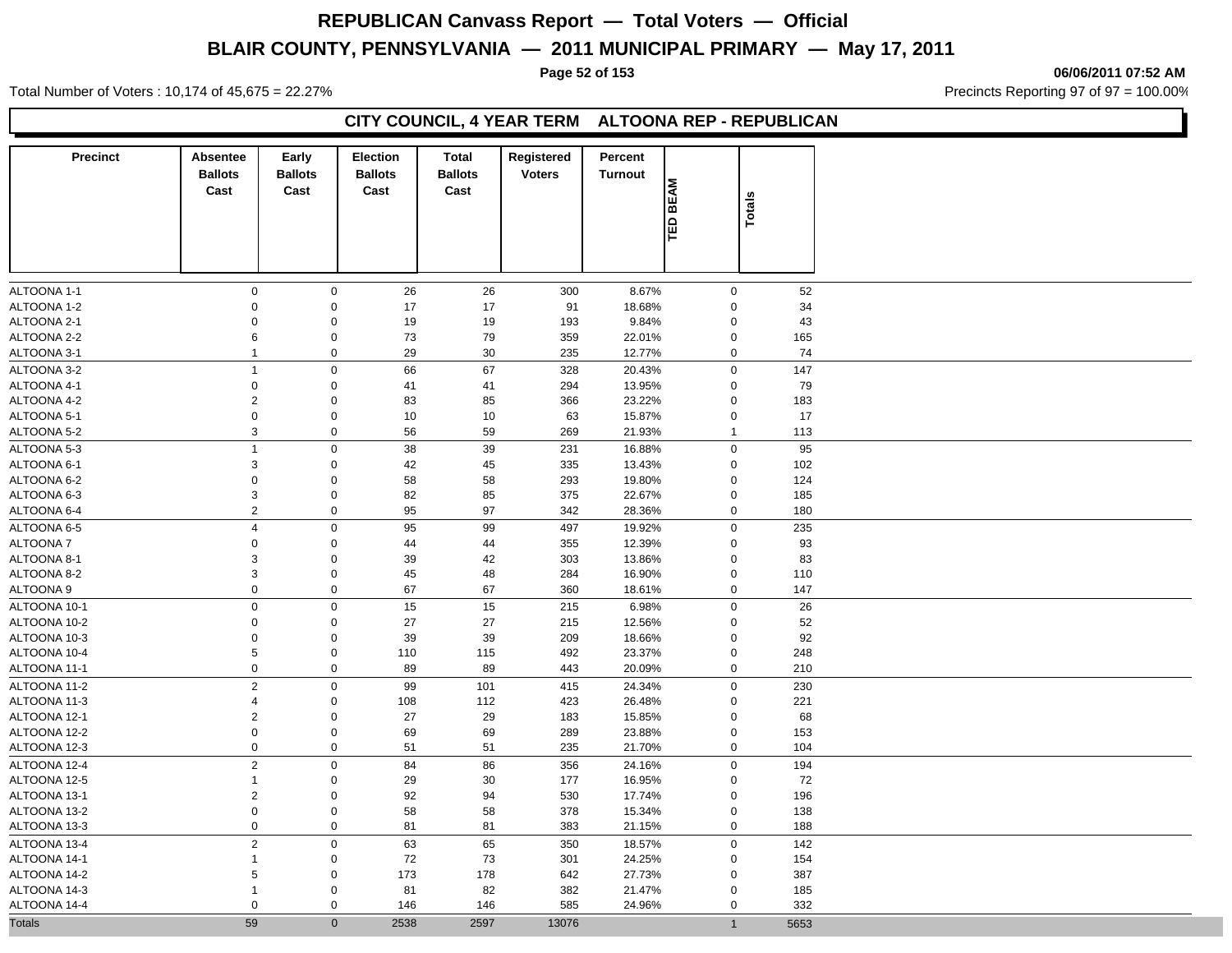Total Number of Voters : 10,174 of 45,675 = 22.27% **Precincts Reporting 97 of 97 = 100.00%** Precincts Reporting 97 of 97 = 100.00%

## **CITY COUNCIL, 2 YEAR UNEXPIRED TERM ALTOONA REP - REPUBLICAN**

| <b>Precinct</b> | Absentee<br><b>Ballots</b> | Early<br><b>Ballots</b> | <b>Election</b><br><b>Ballots</b> | <b>Total</b><br><b>Ballots</b> | Registered<br><b>Voters</b> | Percent<br><b>Turnout</b> | ن                       | <b>BETTWY</b> |                          |                  |              |                        |  |
|-----------------|----------------------------|-------------------------|-----------------------------------|--------------------------------|-----------------------------|---------------------------|-------------------------|---------------|--------------------------|------------------|--------------|------------------------|--|
|                 | Cast                       | Cast                    | Cast                              | Cast                           |                             |                           | <b>MICHAEL</b><br>HAIRE | <b>STEVE</b>  | <b>BARGER</b><br>DAVID I | <b>JAN MILLS</b> | LORI CRILLEY | <b>Totals</b>          |  |
|                 |                            |                         |                                   |                                |                             |                           |                         |               |                          |                  |              |                        |  |
| ALTOONA 1-1     | $\mathbf{0}$               | $\mathbf 0$             | 26                                | 26                             | 300                         | 8.67%                     | 20                      | $\mathbf 0$   | $\mathbf 0$              | $\mathbf 0$      |              | $\mathbf 0$<br>20      |  |
| ALTOONA 1-2     | 0                          | $\Omega$                | 17                                | 17                             | 91                          | 18.68%                    | 15                      | $\mathbf 0$   | $\mathbf 0$              | $\Omega$         |              | $\mathbf 0$<br>15      |  |
| ALTOONA 2-1     | 0                          | $\Omega$                | 19                                | 19                             | 193                         | 9.84%                     | 16                      | $\mathbf 0$   | $\Omega$                 | $\Omega$         |              | 16<br>$\Omega$         |  |
| ALTOONA 2-2     | 6                          | $\mathbf 0$             | 73                                | 79                             | 359                         | 22.01%                    | 62                      | $\mathbf 0$   | $\mathbf 0$              | $\Omega$         |              | $\mathbf 0$<br>62      |  |
| ALTOONA 3-1     | $\mathbf{1}$               | $\Omega$                | 29                                | 30                             | 235                         | 12.77%                    | 29                      | $\mathbf 0$   | $\pmb{0}$                | $\mathbf 0$      |              | 29<br>$\Omega$         |  |
| ALTOONA 3-2     | $\overline{1}$             | $\Omega$                | 66                                | 67                             | 328                         | 20.43%                    | 53                      | $\mathbf 0$   | $\mathbf 0$              | $\Omega$         |              | 53<br>$\mathbf 0$      |  |
| ALTOONA 4-1     | 0                          | $\Omega$                | 41                                | 41                             | 294                         | 13.95%                    | 31                      | $\mathbf 0$   | $\mathbf 0$              | $\mathbf 0$      |              | 31<br>$\mathbf 0$      |  |
| ALTOONA 4-2     | 2                          | $\Omega$                | 83                                | 85                             | 366                         | 23.22%                    | 71                      | $\mathbf 0$   | $\mathbf 0$              | $\mathbf 0$      |              | 71<br>$\mathbf 0$      |  |
| ALTOONA 5-1     | 0                          | $\Omega$                | 10                                | 10                             | 63                          | 15.87%                    | 9                       | $\mathbf 0$   | $\mathbf 0$              | $\mathbf 0$      |              | $\Omega$<br>9          |  |
| ALTOONA 5-2     | 3                          | $\mathsf 0$             | 56                                | 59                             | 269                         | 21.93%                    | 48                      | $\Omega$      | $\mathbf 0$              | $\mathbf 0$      |              | 48<br>$\Omega$         |  |
| ALTOONA 5-3     | $\mathbf{1}$               | $\mathbf 0$             | 38                                | 39                             | 231                         | 16.88%                    | 37                      | $\mathbf 0$   | $\mathbf 0$              | 0                |              | 37<br>$\mathsf 0$      |  |
| ALTOONA 6-1     | 3                          | $\mathbf 0$             | 42                                | 45                             | 335                         | 13.43%                    | 39                      | $\mathbf 0$   | $\mathbf 0$              | $\mathbf 0$      |              | 39<br>$\mathbf 0$      |  |
| ALTOONA 6-2     | 0                          | 0                       | 58                                | 58                             | 293                         | 19.80%                    | 46                      | $\mathbf 0$   | $\mathbf 0$              | $\mathbf 0$      |              | 46<br>$\Omega$         |  |
| ALTOONA 6-3     | 3                          | $\mathbf 0$             | 82                                | 85                             | 375                         | 22.67%                    | 74                      | $\mathbf 0$   | $\mathbf 0$              | $\mathbf 0$      |              | 74<br>$\mathbf 0$      |  |
| ALTOONA 6-4     | $\overline{2}$             | $\Omega$                | 95                                | 97                             | 342                         | 28.36%                    | 71                      | $\mathbf 0$   | $\mathbf 0$              | $\mathbf 0$      |              | 71<br>$\Omega$         |  |
| ALTOONA 6-5     | $\overline{4}$             | $\Omega$                | 95                                | 99                             | 497                         | 19.92%                    | 85                      | $\mathbf 0$   | $\mathbf 0$              | $\mathbf{0}$     |              | $\mathbf 0$<br>85      |  |
| <b>ALTOONA7</b> | 0                          | $\Omega$                | 44                                | 44                             | 355                         | 12.39%                    | 40                      | $\mathbf 0$   | $\mathbf 0$              | $\mathbf{1}$     |              | 41<br>$\Omega$         |  |
| ALTOONA 8-1     | 3                          | $\Omega$                | 39                                | 42                             | 303                         | 13.86%                    | 35                      | $\mathbf 0$   | $\mathbf 0$              | $\Omega$         |              | 35<br>$\Omega$         |  |
| ALTOONA 8-2     | 3                          | 0                       | 45                                | 48                             | 284                         | 16.90%                    | 43                      | $\mathbf 0$   | $\mathbf 0$              | $\mathbf 0$      |              | 43<br>0                |  |
| ALTOONA 9       | $\mathbf{0}$               | $\mathbf 0$             | 67                                | 67                             | 360                         | 18.61%                    | 58                      | $\mathbf 0$   | $\mathbf 0$              | $\mathbf 0$      |              | 58<br>$\mathbf 0$      |  |
| ALTOONA 10-1    | 0                          | $\mathbf 0$             | 15                                | 15                             | 215                         | 6.98%                     | 13                      | $\mathbf 0$   | $\pmb{0}$                | 0                |              | 13<br>$\mathbf 0$      |  |
| ALTOONA 10-2    | 0                          | $\mathbf 0$             | 27                                | 27                             | 215                         | 12.56%                    | 24                      | $\mathbf 0$   | $\mathbf 0$              | $\mathbf 0$      |              | 24<br>$\mathbf 0$      |  |
| ALTOONA 10-3    | 0                          | $\mathbf 0$             | 39                                | 39                             | 209                         | 18.66%                    | 33                      | $\mathbf 0$   | $\mathbf 0$              | $\mathbf 0$      |              | 33<br>$\mathbf 0$      |  |
| ALTOONA 10-4    | 5                          | $\mathbf 0$             | 110                               | 115                            | 492                         | 23.37%                    | 102                     | $\mathbf 0$   | $\mathbf 0$              | $\mathbf 0$      |              | $\mathbf 0$<br>102     |  |
| ALTOONA 11-1    | $\mathbf 0$                | $\mathbf 0$             | 89                                | 89                             | 443                         | 20.09%                    | 77                      | $\mathbf 0$   | $\mathbf 0$              | $\mathbf 0$      |              | 77<br>$\mathbf 0$      |  |
| ALTOONA 11-2    | $\overline{2}$             | $\mathbf 0$             | 99                                | 101                            | 415                         | 24.34%                    | 82                      | $\mathbf 0$   | $\mathbf 0$              | $\Omega$         |              | 82<br>$\mathbf 0$      |  |
| ALTOONA 11-3    | 4                          | $\Omega$                | 108                               | 112                            | 423                         | 26.48%                    | 86                      | $\mathbf 0$   | $\mathbf 0$              | 0                |              | 87<br>-1               |  |
| ALTOONA 12-1    | $\overline{2}$             | $\Omega$                | 27                                | 29                             | 183                         | 15.85%                    | 26                      | $\mathbf 0$   | $\mathbf 0$              | $\Omega$         |              | 26<br>$\Omega$         |  |
| ALTOONA 12-2    | 0                          | $\Omega$                | 69                                | 69                             | 289                         | 23.88%                    | 59                      | $\mathbf 0$   | $\mathbf 0$              | $\Omega$         |              | 59<br>$\Omega$         |  |
| ALTOONA 12-3    | $\mathbf{0}$               | $\mathbf 0$             | 51                                | 51                             | 235                         | 21.70%                    | 44                      | $\mathbf 0$   | $\mathbf 0$              | $\mathbf 0$      |              | 44<br>$\mathbf 0$      |  |
| ALTOONA 12-4    | $\overline{2}$             | $\Omega$                | 84                                | 86                             | 356                         | 24.16%                    | 69                      | $\mathbf{1}$  | $\mathbf 0$              | $\mathbf 0$      |              | 70<br>$\mathbf 0$      |  |
| ALTOONA 12-5    | $\mathbf 1$                | $\mathbf 0$             | 29                                | 30                             | 177                         | 16.95%                    | 29                      | $\mathbf 0$   | $\mathbf 0$              | $\mathbf 0$      |              | 29<br>$\mathbf 0$      |  |
| ALTOONA 13-1    | $\overline{2}$             | $\mathbf 0$             | 92                                | 94                             | 530                         | 17.74%                    | 77                      | $\mathbf 0$   | $\overline{1}$           | $\mathbf 0$      |              | 78<br>$\mathbf 0$      |  |
| ALTOONA 13-2    | 0                          | $\mathbf 0$             | 58                                | 58                             | 378                         | 15.34%                    | 49                      | $\mathbf 0$   | $\pmb{0}$                | $\Omega$         |              | $\mathbf 0$<br>49      |  |
| ALTOONA 13-3    | 0                          | $\mathbf 0$             | 81                                | 81                             | 383                         | 21.15%                    | 72                      | $\mathbf 0$   | $\mathbf 0$              | 0                |              | $\mathbf 0$<br>72      |  |
|                 |                            |                         |                                   |                                |                             |                           |                         |               |                          |                  |              |                        |  |
| ALTOONA 13-4    | $\overline{c}$             | $\mathbf 0$             | 63                                | 65                             | 350                         | 18.57%                    | 55                      | $\mathbf 0$   | $\mathbf 0$              | $\Omega$         |              | 55<br>$\mathbf 0$      |  |
| ALTOONA 14-1    | 1                          | $\mathbf 0$             | 72                                | 73                             | 301                         | 24.25%                    | 63                      | $\mathbf 0$   | $\mathbf 0$              | $\mathbf 0$      |              | 63<br>$\Omega$         |  |
| ALTOONA 14-2    | 5                          | $\mathbf 0$             | 173                               | 178                            | 642                         | 27.73%                    | 151                     | $\mathbf 0$   | $\mathbf 0$              | $\Omega$         |              | $\Omega$<br>151        |  |
| ALTOONA 14-3    | 1                          | $\Omega$                | 81                                | 82                             | 382                         | 21.47%                    | 72                      | $\mathbf 0$   | $\Omega$                 | $\Omega$         |              | 72<br>$\Omega$         |  |
| ALTOONA 14-4    | 0                          | $\mathsf 0$             | 146                               | 146                            | 585                         | 24.96%                    | 120                     | 5             | $\mathbf 0$              | 0                |              | 125<br>$\Omega$        |  |
| <b>Totals</b>   | 59                         | $\overline{0}$          | 2538                              | 2597                           | 13076                       |                           | 2185                    | 6             | 1                        | $\mathbf{1}$     |              | 2194<br>$\overline{1}$ |  |

**Page 53 of 153 06/06/2011 07:52 AM**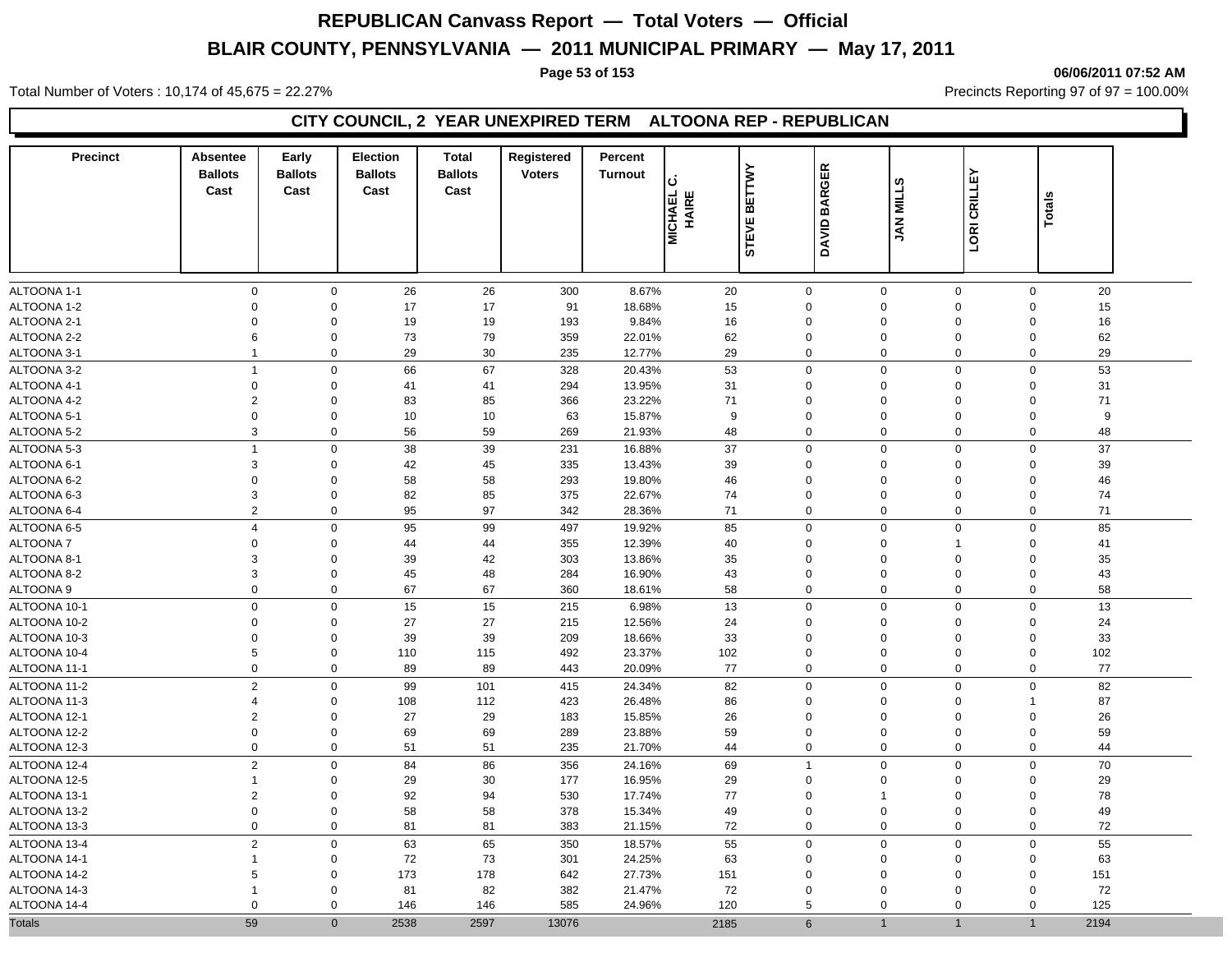**Page 54 of 153 06/06/2011 07:52 AM**

Total Number of Voters : 10,174 of 45,675 = 22.27% **Precincts Reporting 97 of 97 = 100.00%** Precincts Reporting 97 of 97 = 100.00%

#### **SUPERVISOR, 6 YEAR TERM ALLEGHENY REP - REPUBLICAN**

| 23.23%<br>177<br>243<br>240<br>1046<br>0<br>247<br>199<br>241<br>956<br>25.84%<br>32<br>43<br>33<br>164<br>26.22%<br>∩<br>77<br>74<br>440<br>70<br>17.50%<br>0<br>23<br>587<br>610<br>2606<br>$\Omega$ | <b>Precinct</b> | Absentee<br><b>Ballots</b><br>Cast | Early<br><b>Ballots</b><br>Cast | <b>Election</b><br><b>Ballots</b><br>Cast | <b>Total</b><br><b>Ballots</b><br>Cast | Registered<br><b>Voters</b> | Percent<br>Turnout | $\Omega$<br>ш<br>-<br>-<br>≃ | $\checkmark$<br>ပ<br>-<br>$\overline{\phantom{a}}$<br> | 띥<br>-<br>$\overline{6}$<br><b>ISTO</b><br>$\propto$<br>$\overline{\phantom{0}}$ | Ιš<br>-<br>  ဟ<br>E | <b>NRIST</b><br>្នំទី<br>$\circ$ | щ<br>-<br>œ<br>ž<br>ш<br>MIKE | ∣ ರ<br>മ<br>יים<br>∍<br>$\circ$<br>Ιō |
|--------------------------------------------------------------------------------------------------------------------------------------------------------------------------------------------------------|-----------------|------------------------------------|---------------------------------|-------------------------------------------|----------------------------------------|-----------------------------|--------------------|------------------------------|--------------------------------------------------------|----------------------------------------------------------------------------------|---------------------|----------------------------------|-------------------------------|---------------------------------------|
|                                                                                                                                                                                                        | ALLEGHENY 1     |                                    |                                 |                                           |                                        |                             |                    |                              |                                                        |                                                                                  |                     |                                  |                               |                                       |
|                                                                                                                                                                                                        | ALLEGHENY 2     |                                    |                                 |                                           |                                        |                             |                    |                              |                                                        |                                                                                  |                     |                                  |                               |                                       |
|                                                                                                                                                                                                        | ALLEGHENY 3     |                                    |                                 |                                           |                                        |                             |                    |                              |                                                        |                                                                                  |                     |                                  |                               |                                       |
|                                                                                                                                                                                                        | ALLEGHENY 4     |                                    |                                 |                                           |                                        |                             |                    |                              |                                                        |                                                                                  |                     |                                  |                               |                                       |
|                                                                                                                                                                                                        | <b>Totals</b>   |                                    |                                 |                                           |                                        |                             |                    | 479                          |                                                        |                                                                                  |                     |                                  |                               |                                       |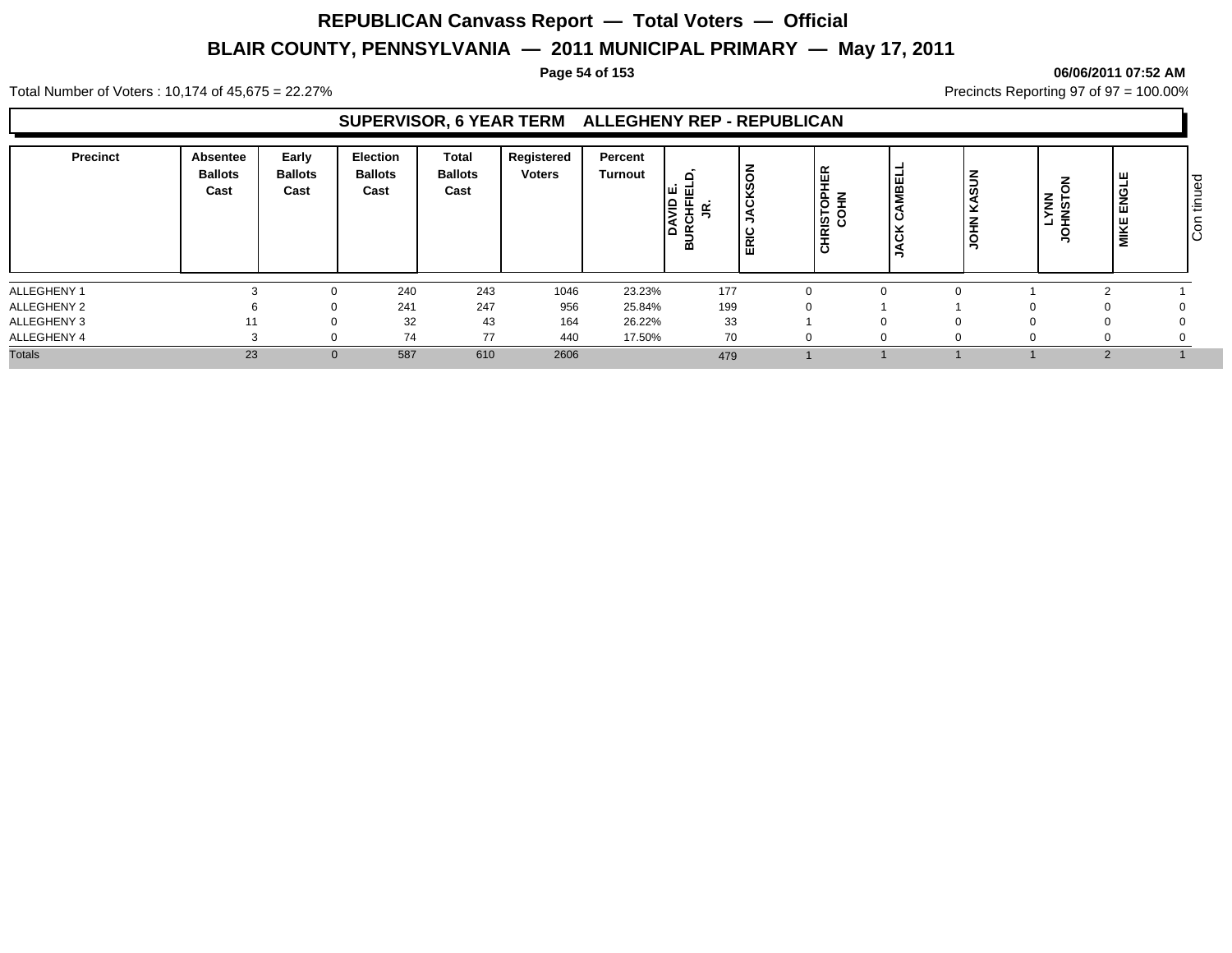#### **Page 55 of 153 06/06/2011 07:52 AM**

Total Number of Voters : 10,174 of 45,675 = 22.27% **Precincts Reporting 97 of 97 = 100.00%** Precincts Reporting 97 of 97 = 100.00%

#### **SUPERVISOR, 6 YEAR TERM ALLEGHENY REP - REPUBLICAN**

| <b>Precinct</b> | Absentee<br><b>Ballots</b><br>Cast | Early<br><b>Ballots</b><br>Cast | <b>Election</b><br><b>Ballots</b><br>Cast | Total<br><b>Ballots</b><br>Cast | Registered<br><b>Voters</b> | Percent<br>Turnout | $\propto$<br>MEIE<br><b>SCOT</b><br><b>IELME</b><br>௳ | മ<br><b>IMOTHY</b><br>BROWN | $\propto$<br>ш<br><b>TODD</b><br>QUOT<br>ທ | otals |     |
|-----------------|------------------------------------|---------------------------------|-------------------------------------------|---------------------------------|-----------------------------|--------------------|-------------------------------------------------------|-----------------------------|--------------------------------------------|-------|-----|
| ALLEGHENY 1     |                                    | 0                               | 240                                       | 243                             | 1046                        | 23.23%             | $\Omega$                                              |                             | $\Omega$                                   | 0     | 181 |
| ALLEGHENY 2     | h                                  | 0                               | 241                                       | 247                             | 956                         | 25.84%             |                                                       |                             |                                            |       | 204 |
| ALLEGHENY 3     | 11                                 | 0                               | 32                                        | 43                              | 164                         | 26.22%             | $\mathbf 0$                                           |                             | $\Omega$                                   | 0     | 34  |
| ALLEGHENY 4     |                                    |                                 | 74                                        | 77                              | 440                         | 17.50%             |                                                       |                             | $\Omega$                                   |       | 70  |
| <b>Totals</b>   | 23                                 | $\mathbf{0}$                    | 587                                       | 610                             | 2606                        |                    |                                                       |                             |                                            |       | 489 |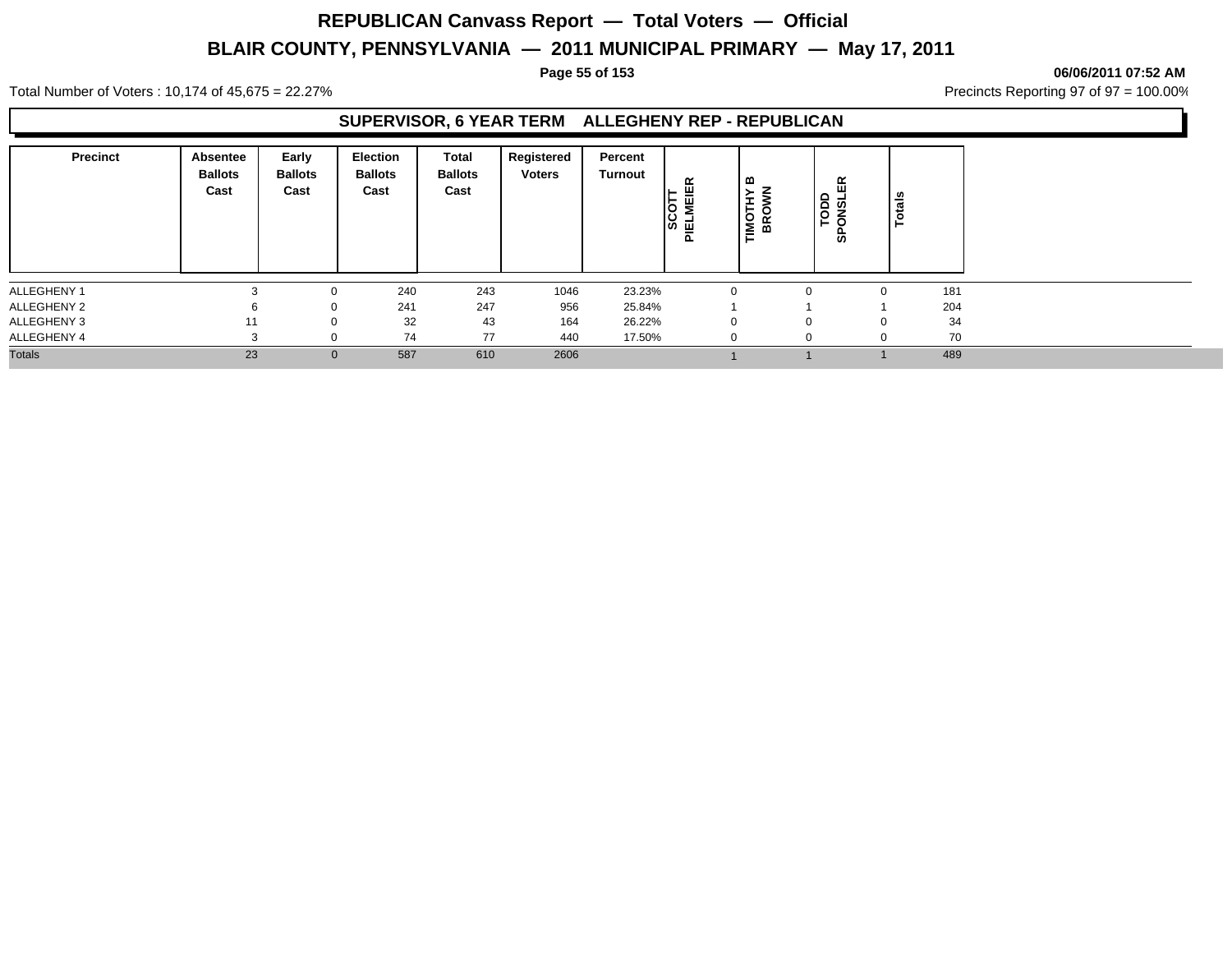#### **Page 56 of 153 06/06/2011 07:52 AM**

Total Number of Voters : 10,174 of 45,675 = 22.27% **Precincts Reporting 97 of 97 = 100.00%** Precincts Reporting 97 of 97 = 100.00%

## **AUDITOR, 6 YEAR TERM ALLEGHENY REP - REPUBLICAN**

| <b>Precinct</b> | Absentee<br><b>Ballots</b><br>Cast | Early<br><b>Ballots</b><br>Cast | Election<br><b>Ballots</b><br>Cast | Total<br><b>Ballots</b><br>Cast | Registered<br><b>Voters</b> | Percent<br><b>Turnout</b> | <b>HYM.</b><br>TNER<br><b>TIMOTHY</b><br>LIGHTNE | Totals |
|-----------------|------------------------------------|---------------------------------|------------------------------------|---------------------------------|-----------------------------|---------------------------|--------------------------------------------------|--------|
| ALLEGHENY 1     |                                    |                                 | 240                                | 243                             | 1046                        | 23.23%                    | 220                                              | 220    |
| ALLEGHENY 2     |                                    | 0                               | 241                                | 247                             | 956                         | 25.84%                    | 225                                              | 225    |
| ALLEGHENY 3     | 11                                 | $\Omega$                        | 32                                 | 43                              | 164                         | 26.22%                    | 37                                               | 37     |
| ALLEGHENY 4     |                                    |                                 | 74                                 | 77                              | 440                         | 17.50%                    | 73                                               | 73     |
| <b>Totals</b>   | 23                                 | $\mathbf{0}$                    | 587                                | 610                             | 2606                        |                           | 555                                              | 555    |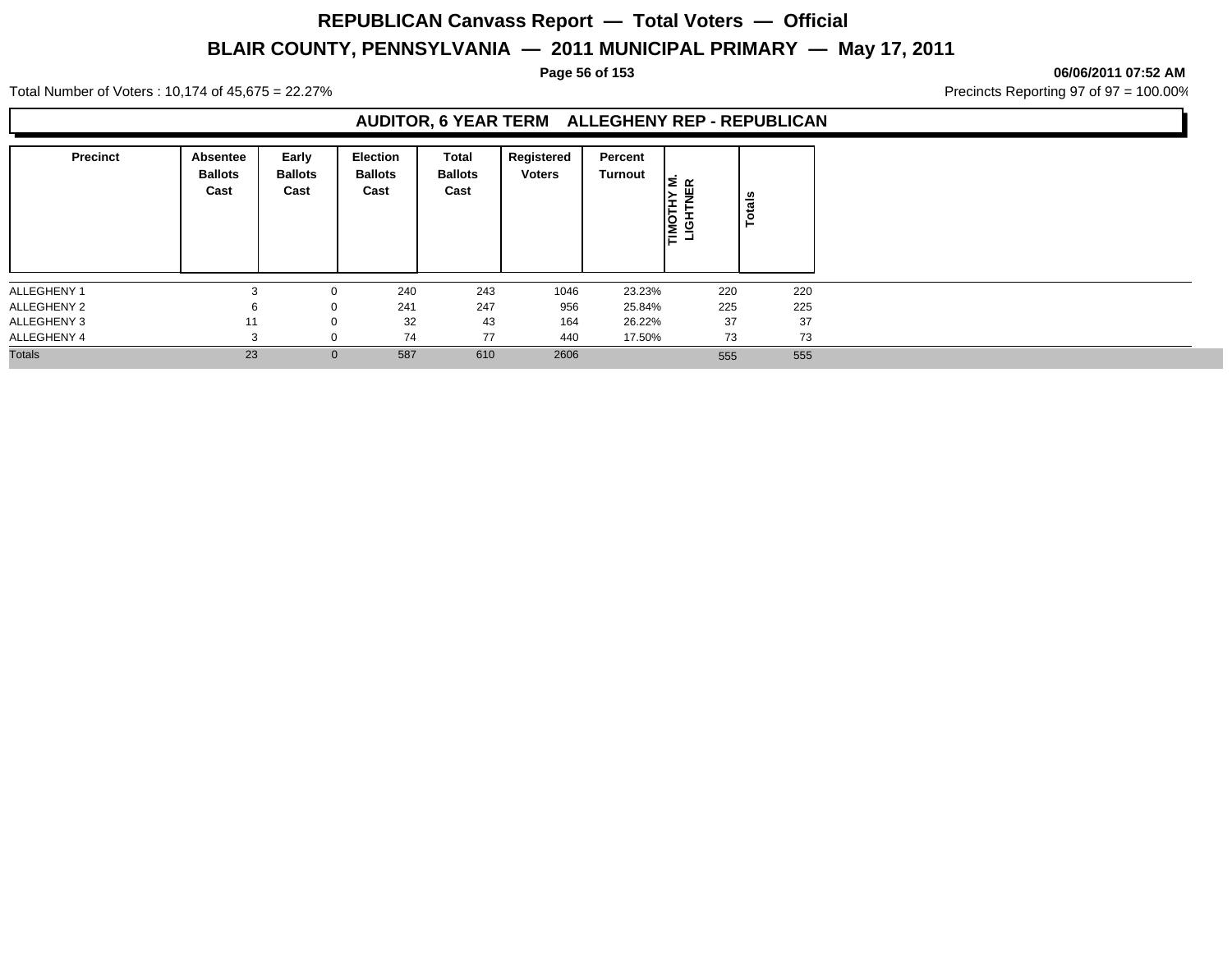**Page 57 of 153 06/06/2011 07:52 AM**

Total Number of Voters : 10,174 of 45,675 = 22.27% **Precincts Reporting 97 of 97 = 100.00%** Precincts Reporting 97 of 97 = 100.00%

## **COUNCIL, 4 YEAR TERM ALLEGHENY 4 THB REP - REPUBLICAN**

| <b>Precinct</b> | Absentee<br><b>Ballots</b><br>Cast | Early<br><b>Ballots</b><br>Cast | <b>Election</b><br><b>Ballots</b><br>Cast | Total<br><b>Ballots</b><br>Cast | Registered<br><b>Voters</b> | Percent<br>Turnout | ا ≅<br>andid<br>Filed<br>ن١<br>ıз | Totals |             |
|-----------------|------------------------------------|---------------------------------|-------------------------------------------|---------------------------------|-----------------------------|--------------------|-----------------------------------|--------|-------------|
| ALLEGHENY 4     | $\Omega$                           | $\Omega$                        |                                           |                                 | $\Omega$                    | 00.00%             | - U                               |        | $\mathbf 0$ |
| <b>Totals</b>   |                                    | $\mathbf{0}$                    | 4                                         |                                 | 0                           |                    | $\Omega$                          |        | $\Omega$    |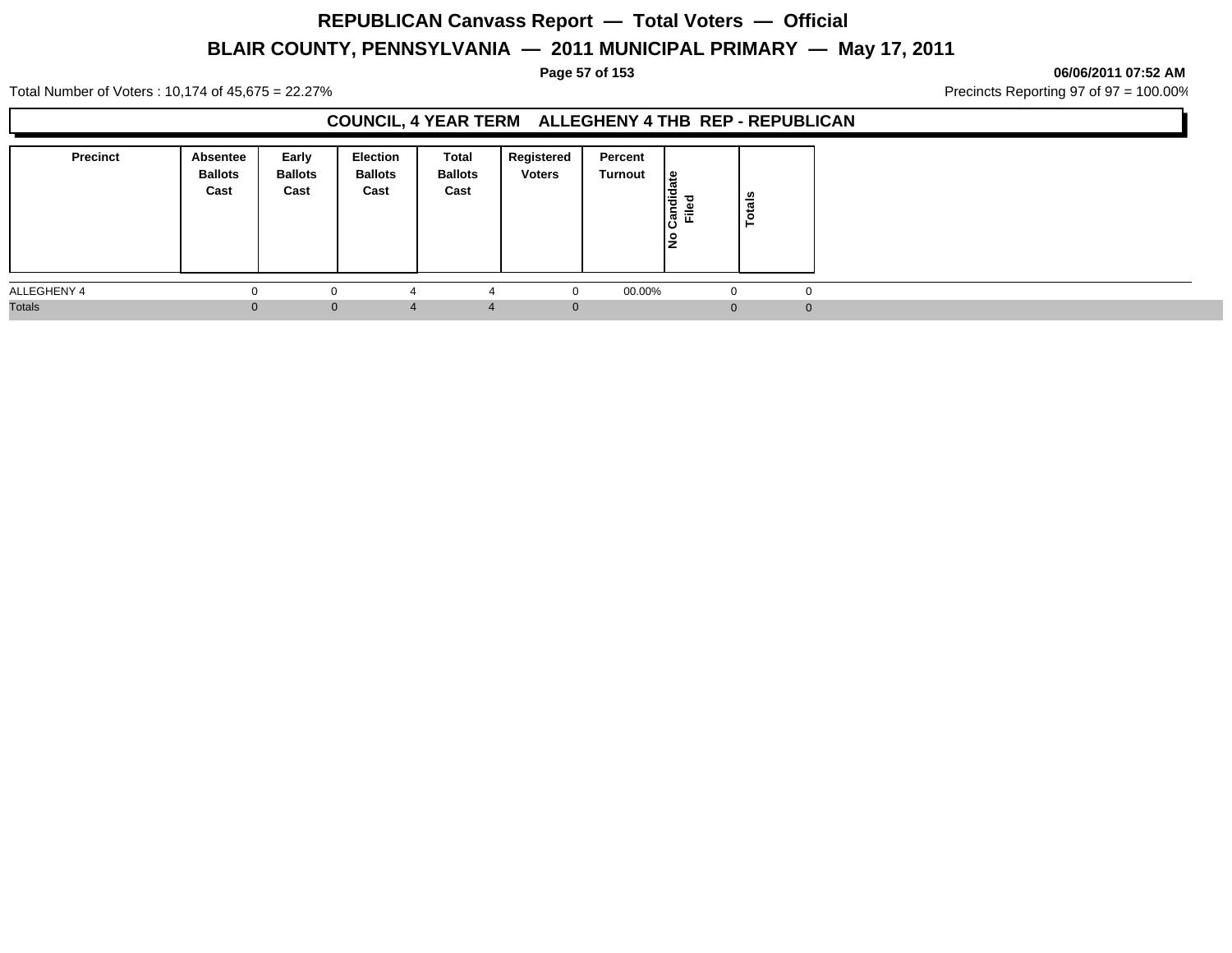#### **Page 58 of 153 06/06/2011 07:52 AM**

Total Number of Voters : 10,174 of 45,675 = 22.27% **Precincts Reporting 97 of 97 = 100.00%** Precincts Reporting 97 of 97 = 100.00%

## **SUPERVISOR, 6 YEAR TERM ANTIS REP - REPUBLICAN**

| <b>Precinct</b> | Absentee<br><b>Ballots</b><br>Cast | Early<br><b>Ballots</b><br>Cast | <b>Election</b><br><b>Ballots</b><br>Cast | Total<br><b>Ballots</b><br>Cast | Registered<br><b>Voters</b> | Percent<br>Turnout | lş.<br>$\circ$<br>ΙO<br>lΣ Σ | -<br>ER<br>S⊠<br>$\alpha$ | c<br>-<br>동<br>▫<br>-<br>. . | ¥ ⊽̀<br>$\overline{\phantom{0}}$<br>- U<br>2 | ∣≧<br>ں ا<br>∼<br>EFF<br>∍ | <b>HIRT</b><br>HOL | <b>NNIS</b><br>$\circ$<br>$\alpha$<br>준<br>ш<br>ഗ | ಾ<br>$\Omega$<br>-<br>ŀΞ<br>ΙO |
|-----------------|------------------------------------|---------------------------------|-------------------------------------------|---------------------------------|-----------------------------|--------------------|------------------------------|---------------------------|------------------------------|----------------------------------------------|----------------------------|--------------------|---------------------------------------------------|--------------------------------|
| ANTIS TWP 1     |                                    |                                 | 208                                       | 210                             | 1132                        | 18.55%             | 177                          | 143                       |                              |                                              |                            |                    |                                                   |                                |
| ANTIS TWP 2     |                                    |                                 | 115                                       | 115                             | 668                         | 17.22%             | 91                           | 88                        |                              | $\Omega$                                     |                            |                    |                                                   |                                |
| ANTIS TWP 3     |                                    |                                 | 149                                       | 150                             | 835                         | 17.96%             | 115                          | 113                       |                              | $\sim$                                       |                            |                    |                                                   |                                |
| <b>Totals</b>   |                                    | $\Omega$                        | 472                                       | 475                             | 2635                        |                    | 383                          | 344                       |                              | 2                                            |                            |                    |                                                   |                                |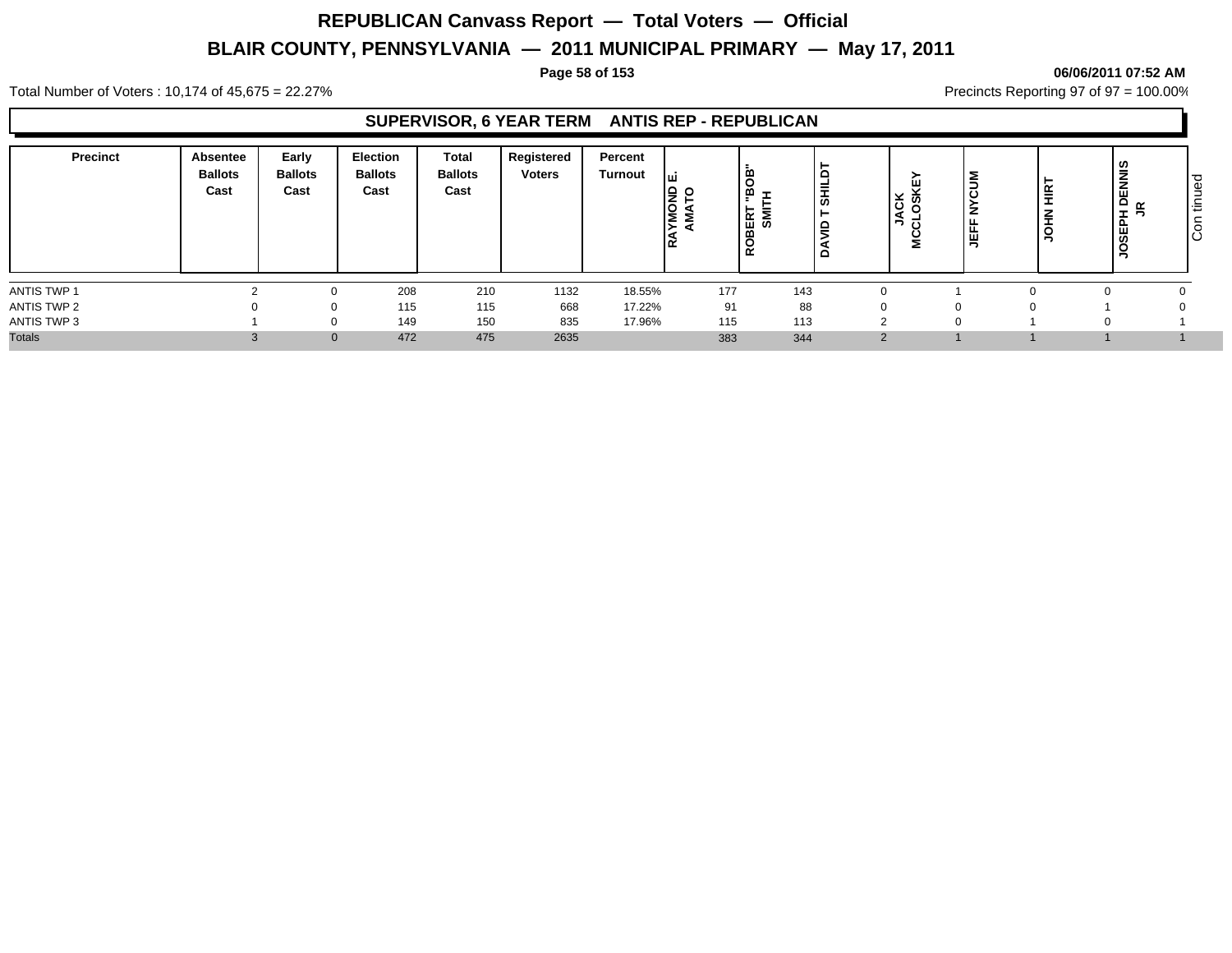#### **Page 59 of 153 06/06/2011 07:52 AM**

Total Number of Voters : 10,174 of 45,675 = 22.27% **Precincts Reporting 97 of 97 = 100.00%** Precincts Reporting 97 of 97 = 100.00%

## **SUPERVISOR, 6 YEAR TERM ANTIS REP - REPUBLICAN**

| <b>Precinct</b> | Absentee<br><b>Ballots</b><br>Cast | Early<br><b>Ballots</b><br>Cast | <b>Election</b><br><b>Ballots</b><br>Cast | <b>Total</b><br><b>Ballots</b><br>Cast | Registered<br><b>Voters</b> | Percent<br>Turnout | ٣,<br>1월 옆 | ш<br><b>SPENCE</b><br>=<br><b>in</b><br>Ě | COAD<br>$\tilde{A}$<br>⊐ |          | <b>NOS</b><br>-<br>$\vec{s}$<br>-<br>₹ | ais<br>ಕ |     |
|-----------------|------------------------------------|---------------------------------|-------------------------------------------|----------------------------------------|-----------------------------|--------------------|------------|-------------------------------------------|--------------------------|----------|----------------------------------------|----------|-----|
| ANTIS TWP 1     |                                    | 0                               | 208                                       | 210                                    | 1132                        | 18.55%             |            |                                           | $\Omega$                 |          |                                        |          | 323 |
| ANTIS TWP 2     | $\Omega$                           | 0                               | 115                                       | 115                                    | 668                         | 17.22%             | $\Omega$   |                                           | $\Omega$                 |          |                                        |          | 181 |
| ANTIS TWP 3     |                                    | 0                               | 149                                       | 150                                    | 835                         | 17.96%             |            |                                           |                          |          |                                        |          | 234 |
| <b>Totals</b>   |                                    | $\mathbf{0}$                    | 472                                       | 475                                    | 2635                        |                    |            |                                           |                          | $\Omega$ |                                        |          | 738 |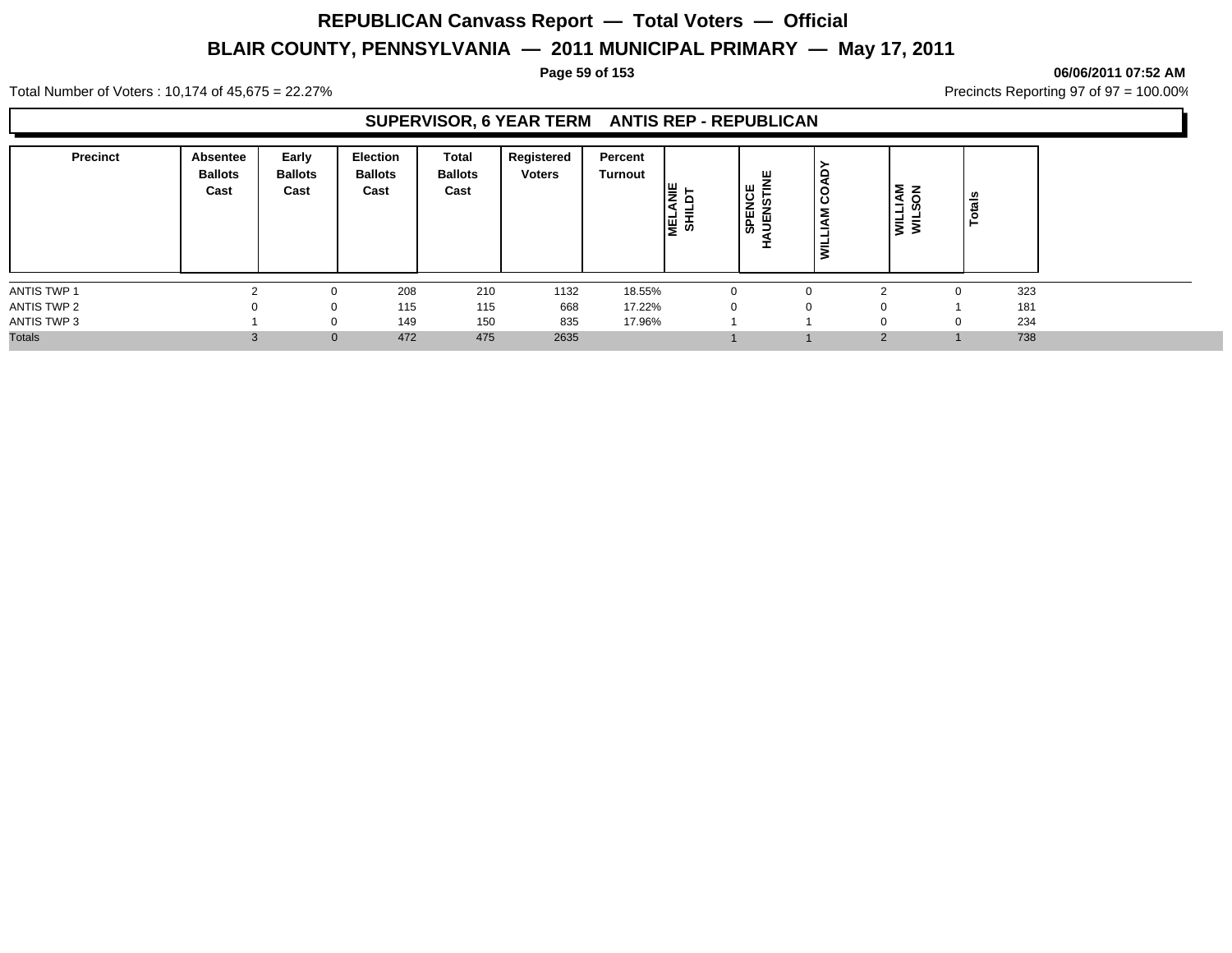#### **Page 60 of 153 06/06/2011 07:52 AM**

Total Number of Voters : 10,174 of 45,675 = 22.27% **Precincts Reporting 97 of 97 = 100.00%** Precincts Reporting 97 of 97 = 100.00%

### **AUDITOR, 6 YEAR TERM ANTIS REP - REPUBLICAN**

| 208<br>210<br>1132<br>18.55%<br>$\Omega$<br><sup>0</sup><br>115<br>668<br>17.22%<br>115<br>0<br>$\Omega$<br>150<br>835<br>17.96%<br>149<br>$\Omega$<br>475<br>472<br>2635 | <b>Precinct</b> | Absentee<br><b>Ballots</b><br>Cast | Early<br><b>Ballots</b><br>Cast | <b>Election</b><br><b>Ballots</b><br>Cast | Total<br><b>Ballots</b><br>Cast | Registered<br><b>Voters</b> | Percent<br><b>Turnout</b> | ہ ا<br>Candi<br>Filed<br>١ž | <b>RMSTRONG</b><br>ਰ<br>⊵ | <b>WZ</b><br>ET<br>NSI<br>$\overline{\alpha}$<br><b>__</b><br><b>DIE</b><br>GAF | <b>NORMAN</b><br>SAYLOR | l≅ ∄<br><b>AHS</b> | z<br>DOSI<br>USS<br>ş | ឹ |
|---------------------------------------------------------------------------------------------------------------------------------------------------------------------------|-----------------|------------------------------------|---------------------------------|-------------------------------------------|---------------------------------|-----------------------------|---------------------------|-----------------------------|---------------------------|---------------------------------------------------------------------------------|-------------------------|--------------------|-----------------------|---|
| ANTIS TWP 2<br>ANTIS TWP 3<br><b>Totals</b>                                                                                                                               | ANTIS TWP 1     |                                    |                                 |                                           |                                 |                             |                           |                             |                           |                                                                                 |                         |                    |                       |   |
|                                                                                                                                                                           |                 |                                    |                                 |                                           |                                 |                             |                           |                             |                           |                                                                                 |                         |                    |                       |   |
|                                                                                                                                                                           |                 |                                    |                                 |                                           |                                 |                             |                           |                             |                           |                                                                                 |                         |                    |                       |   |
|                                                                                                                                                                           |                 |                                    |                                 |                                           |                                 |                             |                           |                             |                           |                                                                                 |                         |                    |                       |   |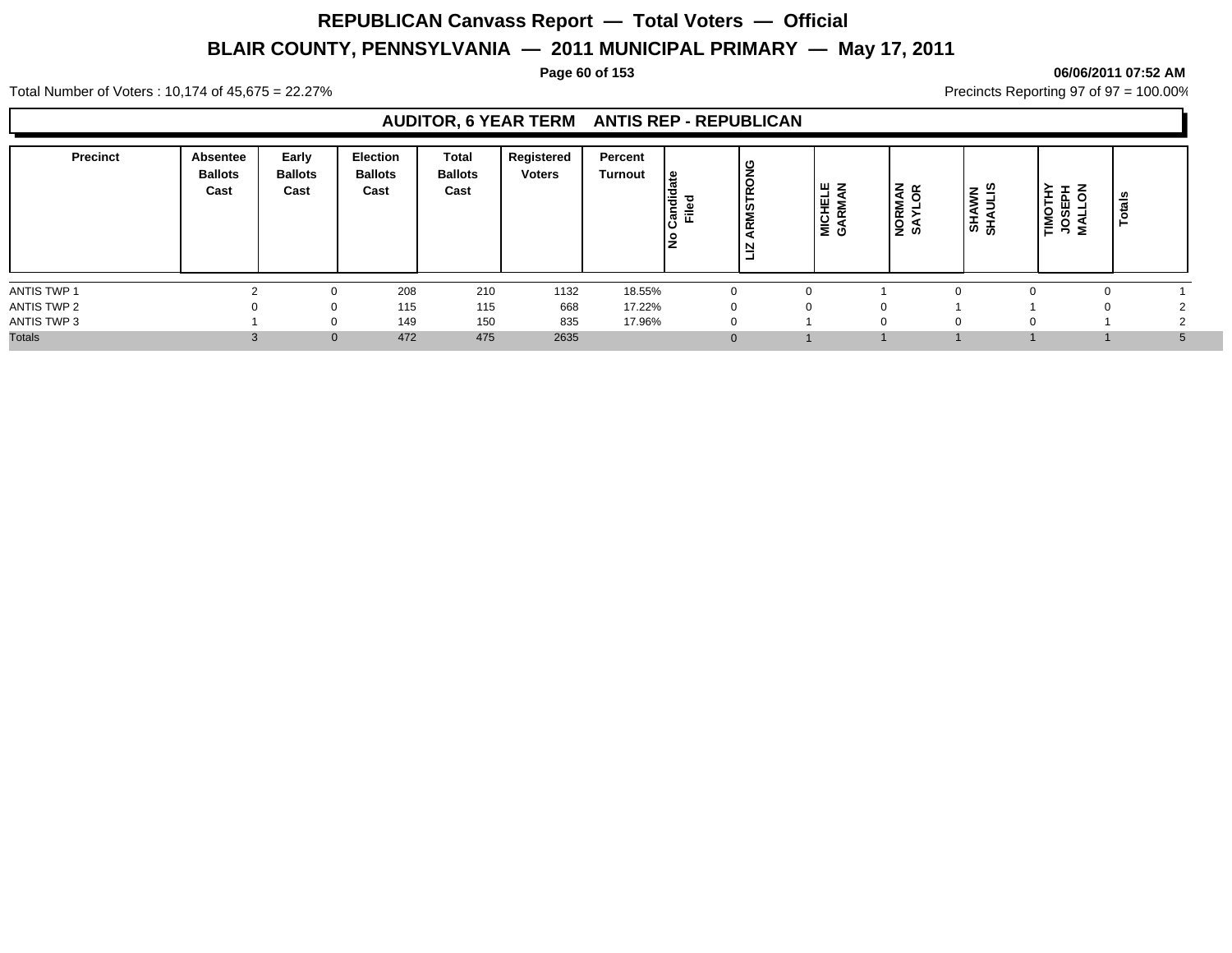#### **Page 61 of 153 06/06/2011 07:52 AM**

Total Number of Voters : 10,174 of 45,675 = 22.27% **Precincts Reporting 97 of 97 = 100.00%** Precincts Reporting 97 of 97 = 100.00%

## **COUNCIL, 4 YEAR TERM BELLWOOD REP - REPUBLICAN**

| <b>Precinct</b> | Absentee<br><b>Ballots</b><br>Cast | Early<br><b>Ballots</b><br>Cast | Election<br><b>Ballots</b><br>Cast | Total<br><b>Ballots</b><br>Cast | Registered<br><b>Voters</b> | Percent<br><b>Turnout</b> | ш<br>ı≝<br>Iğ | · ⊥∟<br>-<br>-<br>ъ.<br>◡<br>≃<br>-<br> | ឆ្ន ឌ<br>- | ၊ ဖ<br>õ<br>⋍<br>  또 | ξ α<br>ய<br>۰<br>$\overline{\overline{\overline{}}}\overline{\overline{\overline{}}}$<br>$\Omega$ | ≏ ≃<br>즶<br>H,<br>ш<br>ᆝᄇᅠᆸᅌᆞᇣ<br>z | z<br>- | ت<br>ധ<br>13<br>ΙÖ |
|-----------------|------------------------------------|---------------------------------|------------------------------------|---------------------------------|-----------------------------|---------------------------|---------------|-----------------------------------------|------------|----------------------|---------------------------------------------------------------------------------------------------|-------------------------------------|--------|--------------------|
| BELLWOOD BORO   |                                    |                                 | 105                                | 105                             | 690                         | 15.22%                    | 89            |                                         | 10         |                      |                                                                                                   |                                     |        |                    |
| <b>Totals</b>   |                                    |                                 | 105                                | 105                             | 690                         |                           | 89            |                                         | 10         |                      |                                                                                                   |                                     |        |                    |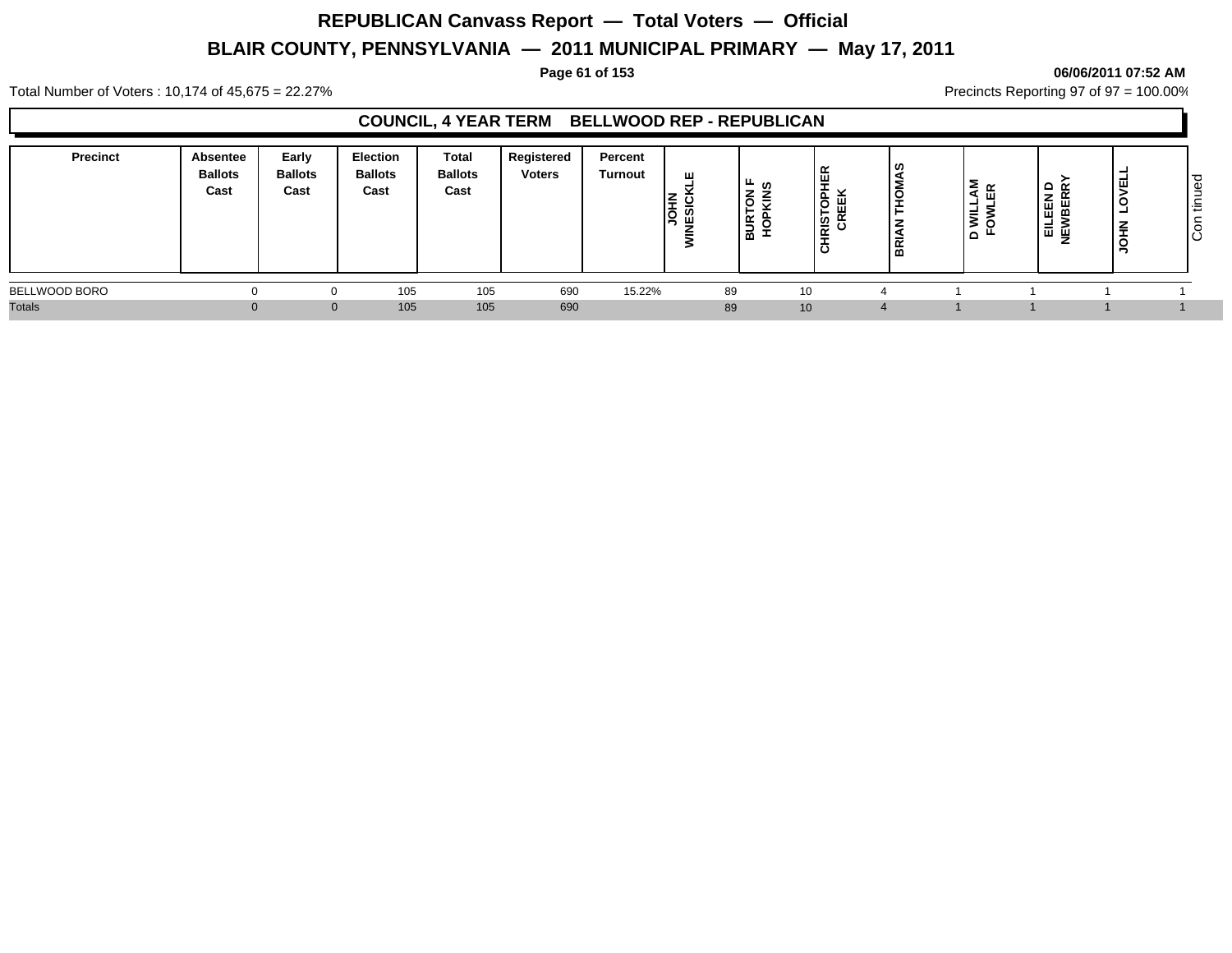#### **Page 62 of 153 06/06/2011 07:52 AM**

Total Number of Voters : 10,174 of 45,675 = 22.27% **Precincts Reporting 97 of 97 = 100.00%** Precincts Reporting 97 of 97 = 100.00%

## **COUNCIL, 4 YEAR TERM BELLWOOD REP - REPUBLICAN**

| <b>Precinct</b> | <b>Absentee</b><br><b>Ballots</b><br>Cast | Early<br><b>Ballots</b><br>Cast | Election<br><b>Ballots</b><br>Cast | Total<br><b>Ballots</b><br>Cast | Registered<br><b>Voters</b> | Percent<br><b>Turnout</b> | ▸<br>Iш<br> ದ<br><b>NH</b> | otals<br>► |  |
|-----------------|-------------------------------------------|---------------------------------|------------------------------------|---------------------------------|-----------------------------|---------------------------|----------------------------|------------|--|
| BELLWOOD BORO   |                                           | v                               | 105                                | 105                             | 690                         | 15.22%                    |                            | 108        |  |
| <b>Totals</b>   |                                           | $\mathbf 0$                     | 105                                | 105                             | 690                         |                           |                            | 108        |  |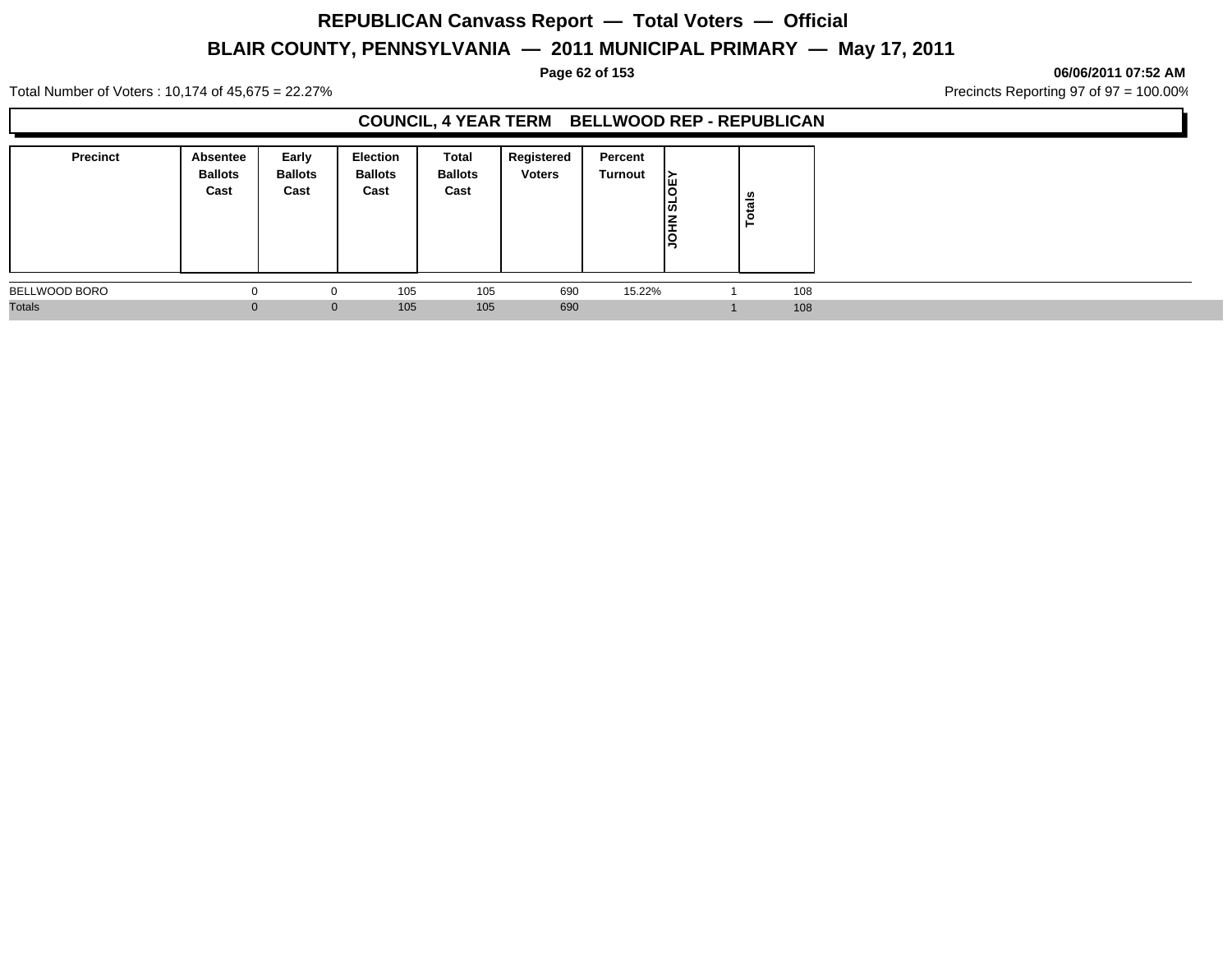Total Number of Voters : 10,174 of 45,675 = 22.27% **Precincts Reporting 97 of 97 = 100.00%** Precincts Reporting 97 of 97 = 100.00%

## **COUNCIL, 2 YEAR UNEXPIRED TERM BELLWOOD REP - REPUBLICAN**

| Precinct      | Absentee<br><b>Ballots</b><br>Cast | Early<br><b>Ballots</b><br>Cast | Election<br><b>Ballots</b><br>Cast | Total<br><b>Ballots</b><br>Cast | Registered<br><b>Voters</b> | Percent<br>Turnout | ш<br>ن ≩ا<br>ទី ឆ្នឺ | ്⊬ ഗ<br>Ιš<br>≂<br><b>BURT</b> | otals |  |
|---------------|------------------------------------|---------------------------------|------------------------------------|---------------------------------|-----------------------------|--------------------|----------------------|--------------------------------|-------|--|
| BELLWOOD BORO | O                                  | 0                               | 105                                | 105                             | 690                         | 15.22%             | 84                   |                                | 85    |  |
| <b>Totals</b> |                                    | $\mathbf{0}$                    | 105                                | 105                             | 690                         |                    | 84                   |                                | 85    |  |

#### **Page 63 of 153 06/06/2011 07:52 AM**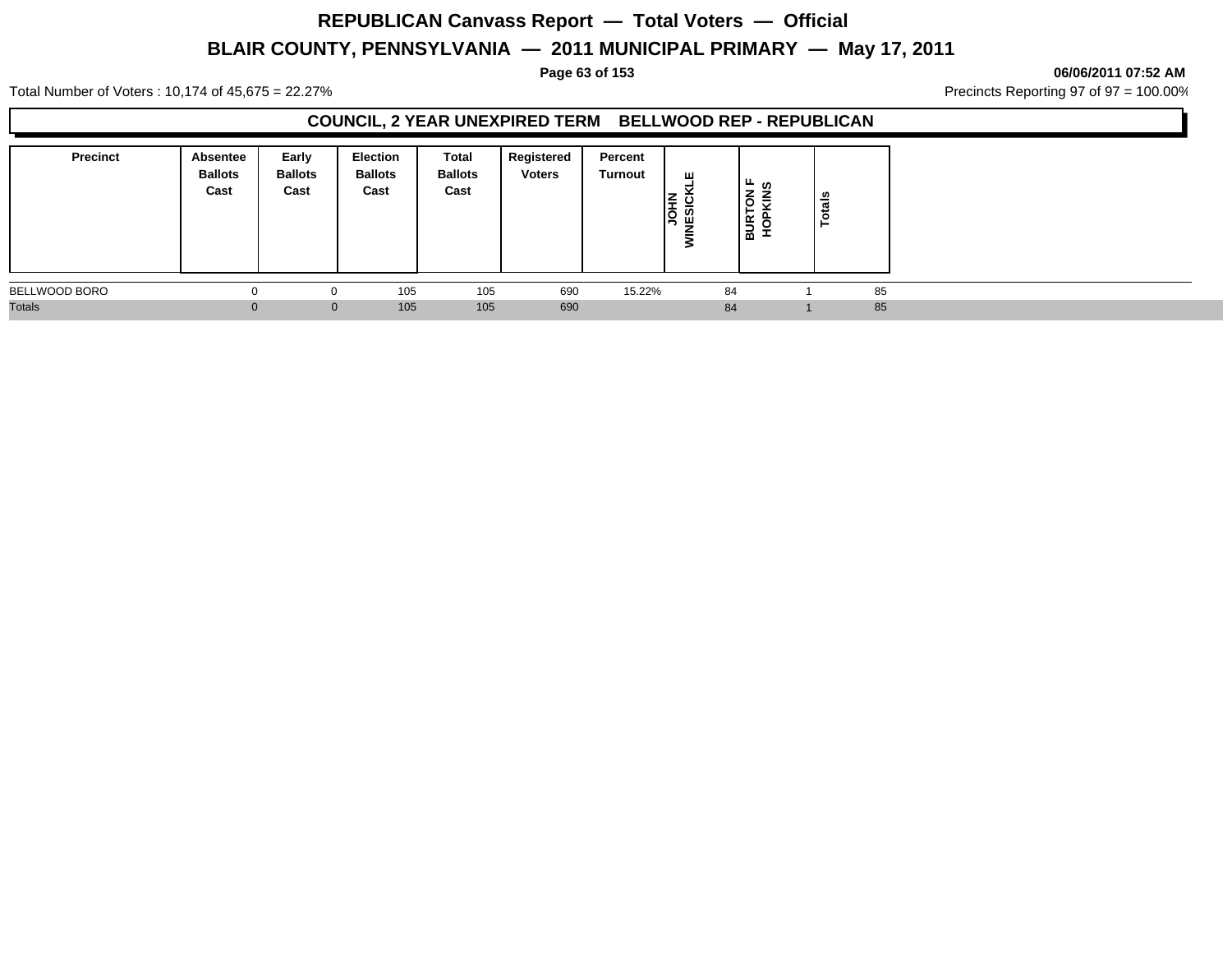# **REPUBLICAN Canvass Report — Total Voters — Official**

# **BLAIR COUNTY, PENNSYLVANIA — 2011 MUNICIPAL PRIMARY — May 17, 2011**

#### **Page 64 of 153 06/06/2011 07:52 AM**

Total Number of Voters : 10,174 of 45,675 = 22.27% **Precincts Reporting 97 of 97 = 100.00%** Precincts Reporting 97 of 97 = 100.00%

## **SUPERVISOR, 6 YEAR TERM BLAIR REP - REPUBLICAN**

| <b>Precinct</b>        | Absentee<br><b>Ballots</b><br>Cast | Early<br><b>Ballots</b><br>Cast | <b>Election</b><br><b>Ballots</b><br>Cast | Total<br><b>Ballots</b><br>Cast | Registered<br><b>Voters</b> | Percent<br>Turnout | Iш<br><b>HELE</b><br>BUSH<br>E | <b>SEK</b><br>ᆜ<br><b>Q</b><br>÷<br><b>RICH</b> | щ.<br> ≦ 5<br> | otals |  |
|------------------------|------------------------------------|---------------------------------|-------------------------------------------|---------------------------------|-----------------------------|--------------------|--------------------------------|-------------------------------------------------|----------------|-------|--|
| <b>BLAIR - CATFISH</b> |                                    |                                 | 213                                       | 216                             | 731                         | 29.55%             | 52                             |                                                 | 156            | 208   |  |
| <b>BLAIR - E HOLBG</b> |                                    | $\Omega$                        | 406                                       | 414                             | 1368                        | 30.26%             | 174                            |                                                 | 221            | 396   |  |
| <b>Totals</b>          | 11                                 | $\mathbf{0}$                    | 619                                       | 630                             | 2099                        |                    | 226                            |                                                 | 377            | 604   |  |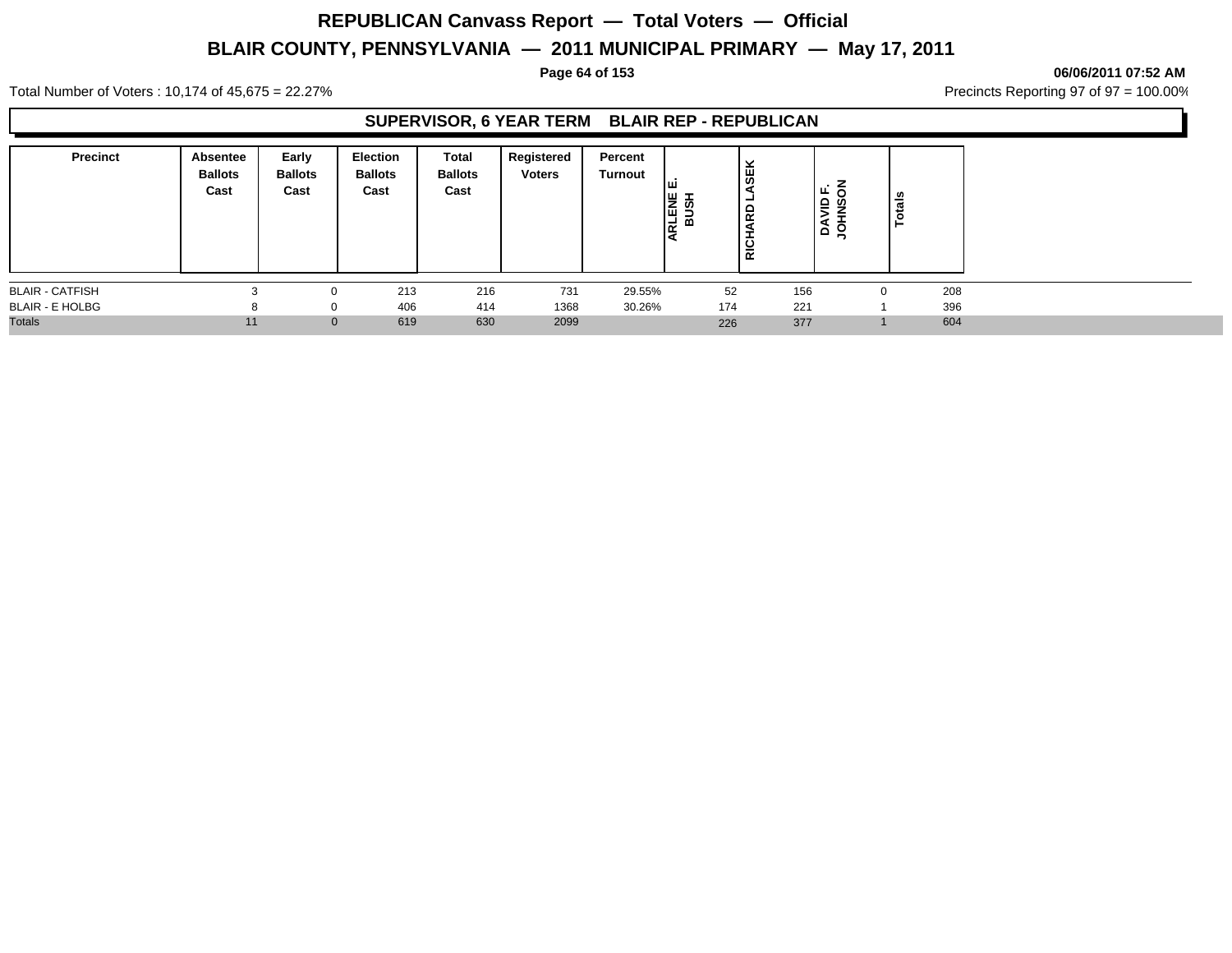#### **Page 65 of 153 06/06/2011 07:52 AM**

Total Number of Voters : 10,174 of 45,675 = 22.27% **Precincts Reporting 97 of 97 = 100.00%** Precincts Reporting 97 of 97 = 100.00%

## **TAX COLLECTOR, 2 YEAR UNEXPIRED TERM BLAIR REP - REPUBLICAN**

| <b>Precinct</b>        | Absentee<br><b>Ballots</b><br>Cast | Early<br><b>Ballots</b><br>Cast | <b>Election</b><br><b>Ballots</b><br>Cast | Total<br><b>Ballots</b><br>Cast | Registered<br><b>Voters</b> | Percent<br>Turnout | ۱۵∟<br>뗾া<br><b>ASHL</b> | . → ш<br><b>TEDDY</b><br>VENTRI | otals<br>- |     |
|------------------------|------------------------------------|---------------------------------|-------------------------------------------|---------------------------------|-----------------------------|--------------------|--------------------------|---------------------------------|------------|-----|
| <b>BLAIR - CATFISH</b> |                                    | $\Omega$                        | 213                                       | 216                             | 731                         | 29.55%             | 193                      |                                 |            | 194 |
| <b>BLAIR - E HOLBG</b> | ŏ                                  | $\Omega$                        | 406                                       | 414                             | 1368                        | 30.26%             | 363                      |                                 | $\Omega$   | 363 |
| <b>Totals</b>          | 11                                 | $\mathbf{0}$                    | 619                                       | 630                             | 2099                        |                    | 556                      |                                 |            | 557 |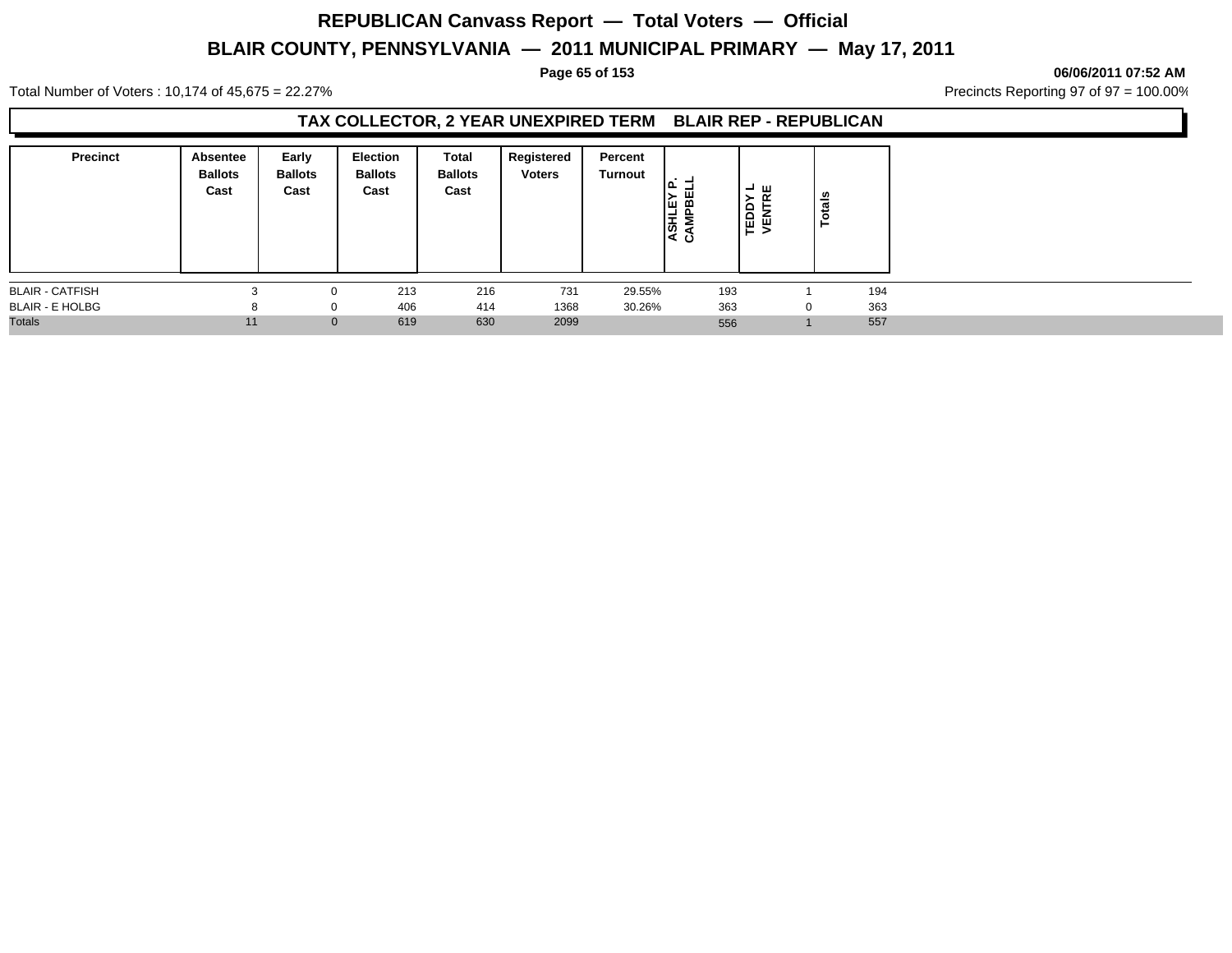#### **Page 66 of 153 06/06/2011 07:52 AM**

Total Number of Voters : 10,174 of 45,675 = 22.27% **Precincts Reporting 97 of 97 = 100.00%** Precincts Reporting 97 of 97 = 100.00%

## **AUDITOR, 6 YEAR TERM BLAIR REP - REPUBLICAN**

| <b>Precinct</b>        | Absentee<br><b>Ballots</b><br>Cast | Early<br><b>Ballots</b><br>Cast | Election<br><b>Ballots</b><br>Cast | Total<br><b>Ballots</b><br>Cast | Registered<br><b>Voters</b> | Percent<br><b>Turnout</b> | <b>SND</b><br>טו<br>ш<br><b>NHOL</b> | <b>Totals</b> |
|------------------------|------------------------------------|---------------------------------|------------------------------------|---------------------------------|-----------------------------|---------------------------|--------------------------------------|---------------|
| <b>BLAIR - CATFISH</b> |                                    |                                 | 213                                | 216                             | 731                         | 29.55%                    | 193                                  | 193           |
| <b>BLAIR - E HOLBG</b> | 8                                  | 0                               | 406                                | 414                             | 1368                        | 30.26%                    | 359                                  | 359           |
| <b>Totals</b>          | 11                                 |                                 | 619<br>$\mathbf{0}$                | 630                             | 2099                        |                           | 552                                  | 552           |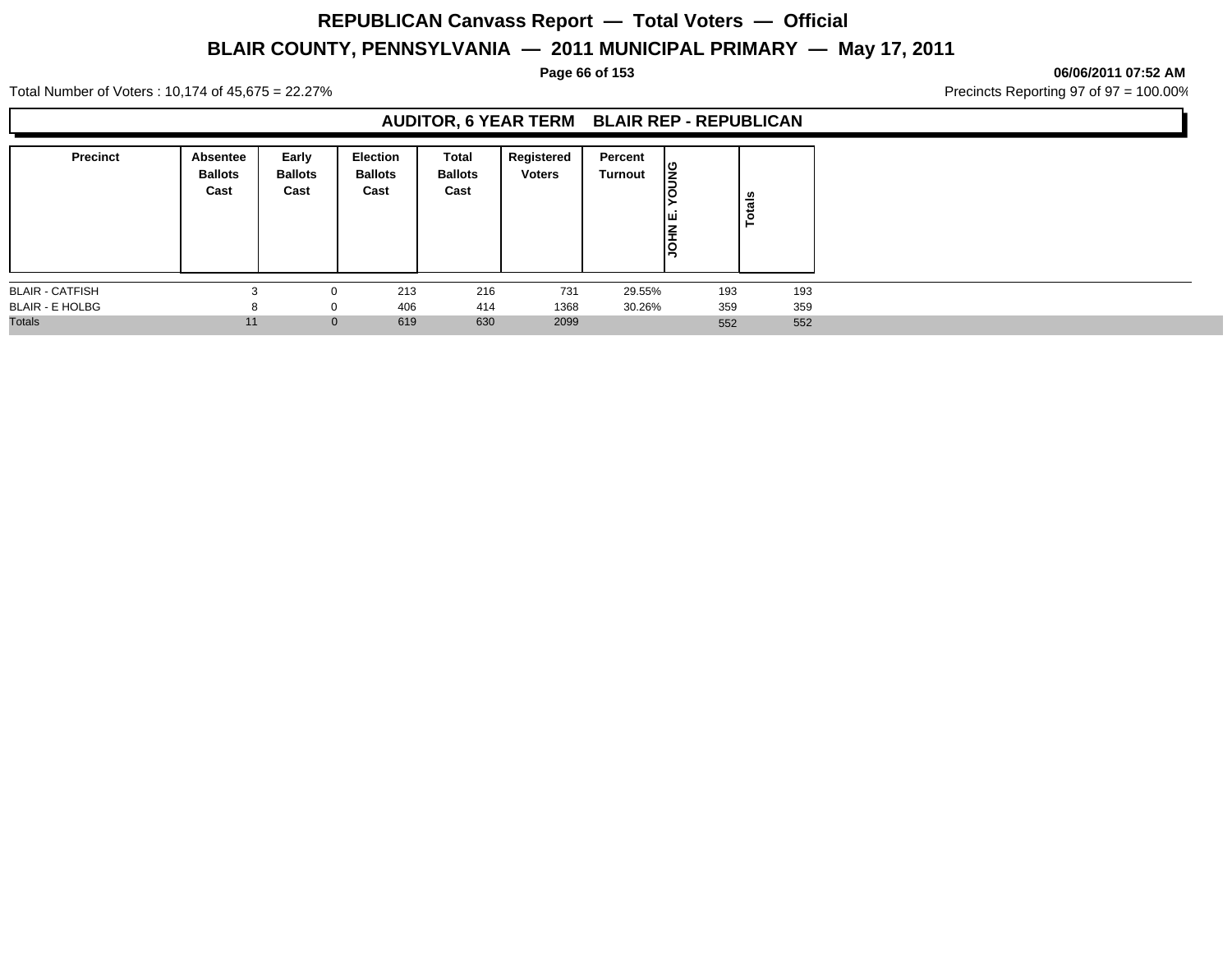#### **Page 67 of 153 06/06/2011 07:52 AM**

Total Number of Voters : 10,174 of 45,675 = 22.27% **Precincts Reporting 97 of 97 = 100.00%** Precincts Reporting 97 of 97 = 100.00%

## **SUPERVISOR, 6 YEAR TERM CATHARINE REP - REPUBLICAN**

| <b>Precinct</b>      | Absentee<br><b>Ballots</b><br>Cast | Early<br><b>Ballots</b><br>Cast | Election<br><b>Ballots</b><br>Cast | <b>Total</b><br><b>Ballots</b><br>Cast | Registered<br><b>Voters</b> | Percent<br><b>Turnout</b> | ہ ≝ا<br>ш<br>ι۹<br>ᅙ<br>۱۵<br><b>MARC</b><br>ISEN | ه نه<br><b>IRRIE</b><br>å | otals<br>⊢ |     |
|----------------------|------------------------------------|---------------------------------|------------------------------------|----------------------------------------|-----------------------------|---------------------------|---------------------------------------------------|---------------------------|------------|-----|
| <b>CATHARINE TWP</b> |                                    |                                 | 119                                | 119                                    | 358                         | 33.24%                    |                                                   | 75                        | 42         | 117 |
| <b>Totals</b>        |                                    |                                 | 119<br>$\overline{0}$              | 119                                    | 358                         |                           |                                                   | 75                        | 42         | 117 |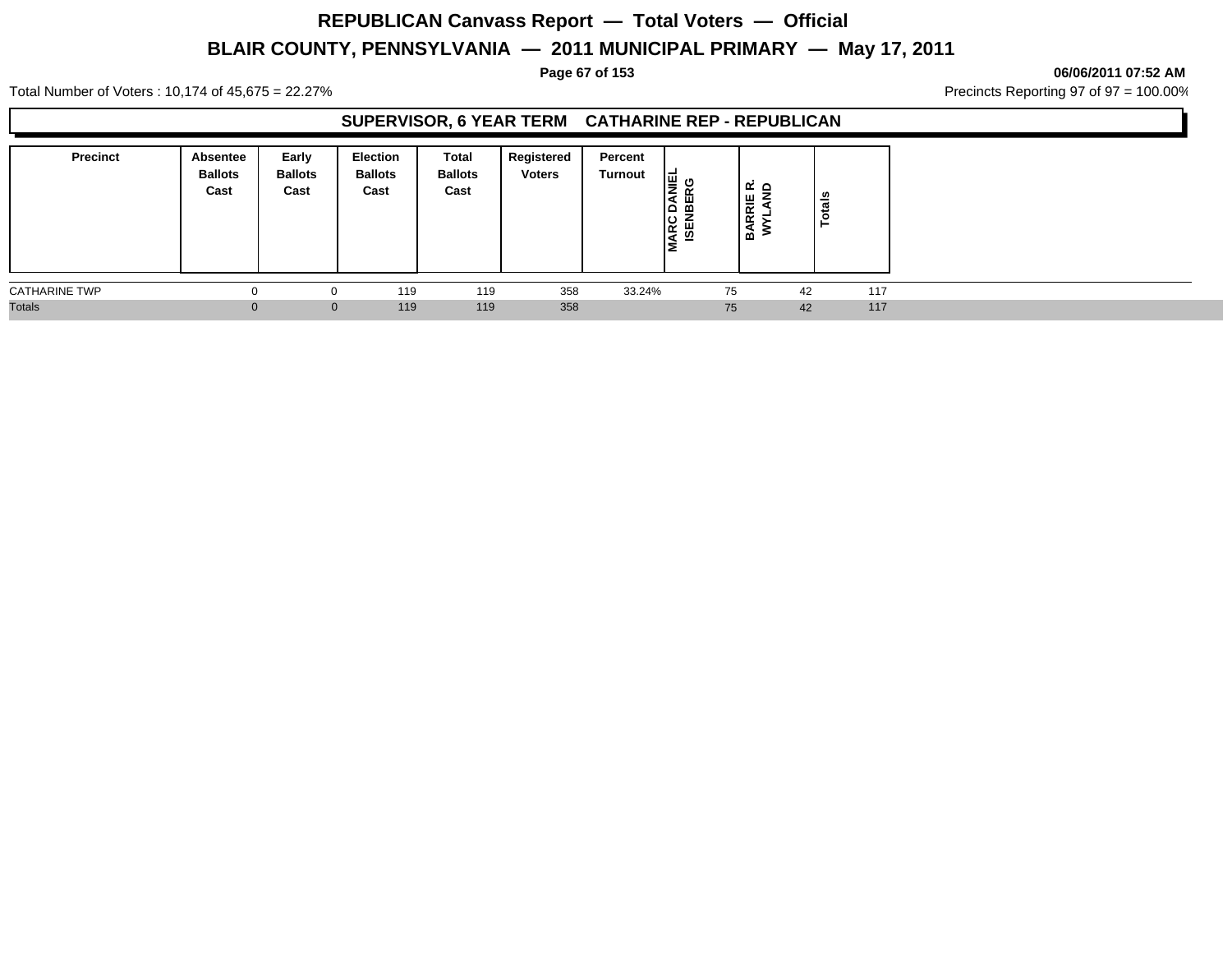#### **Page 68 of 153 06/06/2011 07:52 AM**

Total Number of Voters : 10,174 of 45,675 = 22.27% **Precincts Reporting 97 of 97 = 100.00%** Precincts Reporting 97 of 97 = 100.00%

## **AUDITOR, 6 YEAR TERM CATHARINE REP - REPUBLICAN**

| <b>Precinct</b>      | Absentee<br><b>Ballots</b><br>Cast | Early<br><b>Ballots</b><br>Cast | Election<br><b>Ballots</b><br>Cast | Total<br><b>Ballots</b><br>Cast | Registered<br><b>Voters</b> | Percent<br><b>Turnout</b> | ا≅<br>Ιš<br>Ѣ<br>ne.<br>Ē<br>טו<br>١ş | $\frac{1}{\pi}$<br>- |  |
|----------------------|------------------------------------|---------------------------------|------------------------------------|---------------------------------|-----------------------------|---------------------------|---------------------------------------|----------------------|--|
| <b>CATHARINE TWP</b> |                                    | J.                              | 119                                | 119                             | 358                         | 33.24%                    | $\overline{0}$                        |                      |  |
| <b>Totals</b>        |                                    |                                 | 119<br>$\mathbf{0}$                | 119                             | 358                         |                           | $\Omega$                              |                      |  |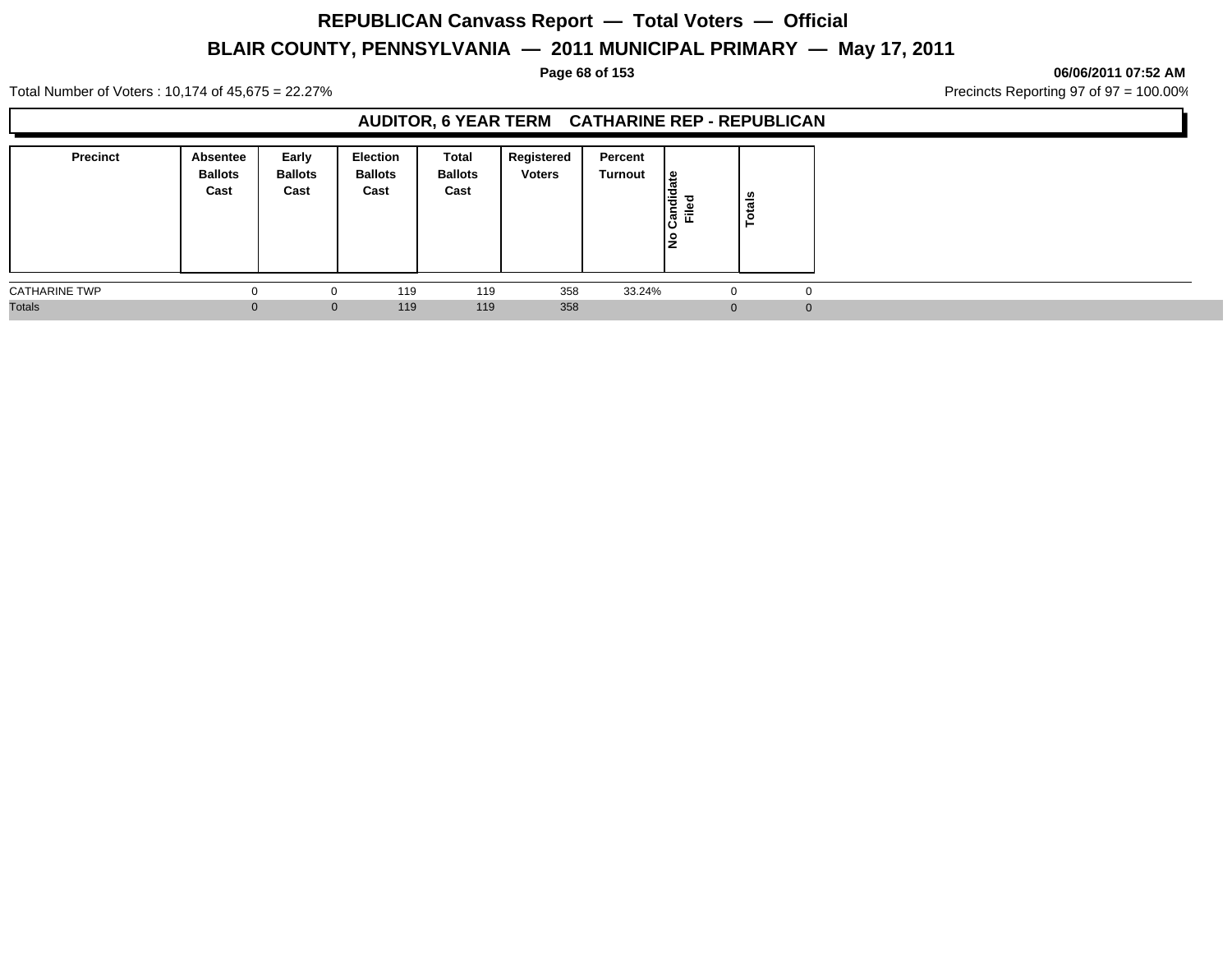#### **Page 69 of 153 06/06/2011 07:52 AM**

Total Number of Voters : 10,174 of 45,675 = 22.27% **Precincts Reporting 97 of 97 = 100.00%** Precincts Reporting 97 of 97 = 100.00%

## **AUDITOR, 4 YEAR UNEXPIRED TERM CATHARINE REP - REPUBLICAN**

| Precinct             | <b>Absentee</b><br><b>Ballots</b><br>Cast | Early<br><b>Ballots</b><br>Cast | <b>Election</b><br><b>Ballots</b><br>Cast | Total<br><b>Ballots</b><br>Cast | Registered<br><b>Voters</b> | Percent<br>Turnout | ீ<br>Candi<br>Filed<br>l是 | $\frac{1}{2}$<br>Ö |          |
|----------------------|-------------------------------------------|---------------------------------|-------------------------------------------|---------------------------------|-----------------------------|--------------------|---------------------------|--------------------|----------|
| <b>CATHARINE TWP</b> | 0                                         | 0                               | 119                                       | 119                             | 358                         | 33.24%             |                           |                    | 0        |
| <b>Totals</b>        |                                           | $\mathbf{0}$                    | 119                                       | 119                             | 358                         |                    | $\Omega$                  |                    | $\Omega$ |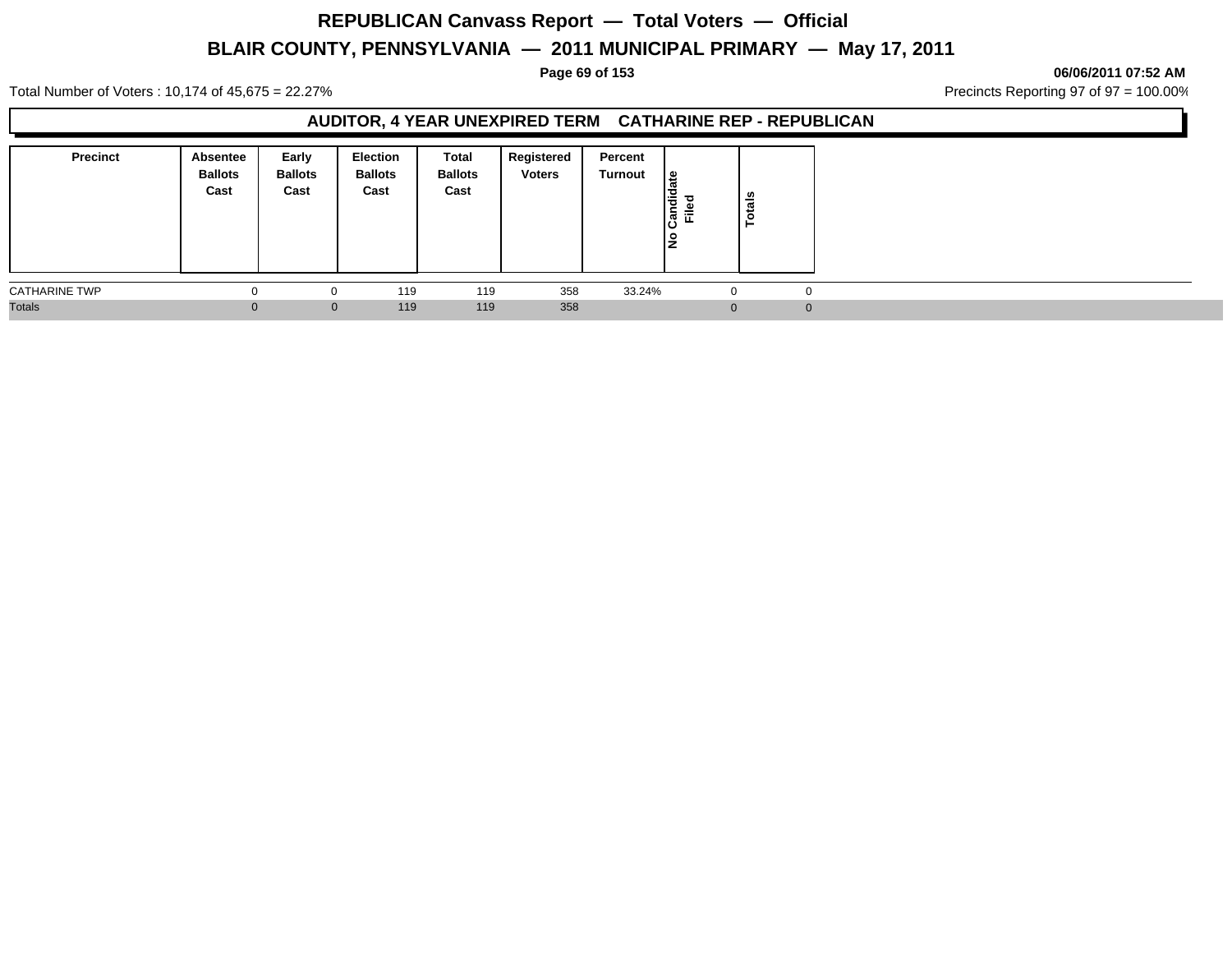#### **Page 70 of 153 06/06/2011 07:52 AM**

Total Number of Voters : 10,174 of 45,675 = 22.27% **Precincts Reporting 97 of 97 = 100.00%** Precincts Reporting 97 of 97 = 100.00%

## **AUDITOR, 2 YEAR UNEXPIRED TERM CATHARINE REP - REPUBLICAN**

| <b>Precinct</b>      | Absentee<br><b>Ballots</b><br>Cast | Early<br><b>Ballots</b><br>Cast | Election<br><b>Ballots</b><br>Cast | Total<br><b>Ballots</b><br>Cast | Registered<br><b>Voters</b> | Percent<br>Turnout | ا ≅<br>jang<br><u>ី</u><br>ن١<br>١ş | នី<br>مّ |          |
|----------------------|------------------------------------|---------------------------------|------------------------------------|---------------------------------|-----------------------------|--------------------|-------------------------------------|----------|----------|
| <b>CATHARINE TWP</b> |                                    | $\Omega$                        | 119                                | 119                             | 358                         | 33.24%             | 0                                   |          | 0        |
| <b>Totals</b>        |                                    | $\mathbf{0}$                    | 119                                | 119                             | 358                         |                    | $\Omega$                            |          | $\Omega$ |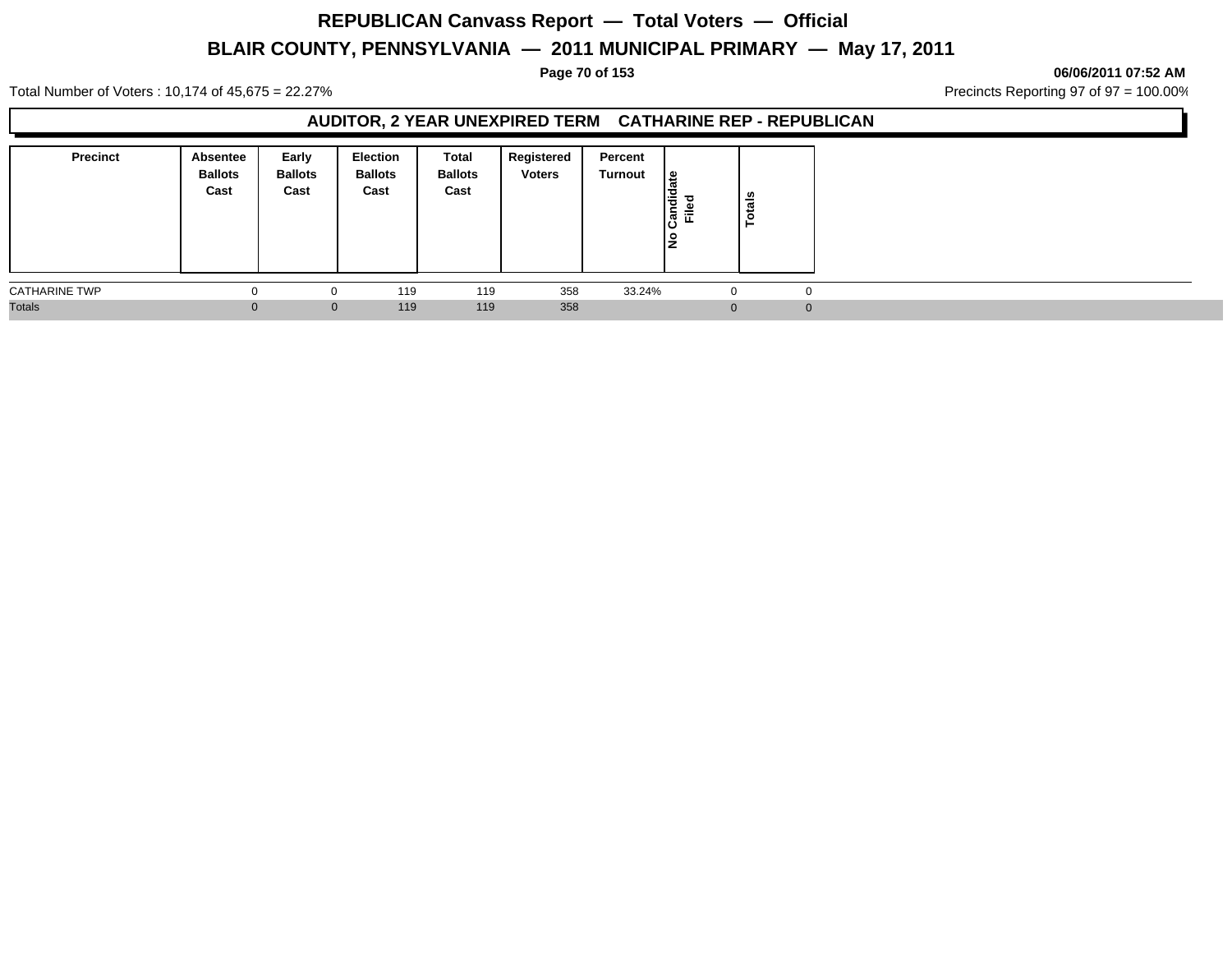**Page 71 of 153 06/06/2011 07:52 AM**

Total Number of Voters : 10,174 of 45,675 = 22.27% **Precincts Reporting 97 of 97 = 100.00%** Precincts Reporting 97 of 97 = 100.00%

## **MAYOR, 4 YEAR TERM DUNCANSVILLE REP - REPUBLICAN**

| <b>Precinct</b>     | Absentee<br><b>Ballots</b><br>Cast | Early<br><b>Ballots</b><br>Cast | Election<br><b>Ballots</b><br>Cast | <b>Total</b><br><b>Ballots</b><br>Cast | Registered<br><b>Voters</b> | Percent<br><b>Turnout</b> | <b>KENNETI<br/>DAVIS,</b> | $\frac{6}{5}$<br>–<br>ဝွ<br>Е. | ∛ ≩ַ<br><u>៑ ទី ដី</u> | ×<br> Σ ທ<br>-<br>2 | _∽ |     |
|---------------------|------------------------------------|---------------------------------|------------------------------------|----------------------------------------|-----------------------------|---------------------------|---------------------------|--------------------------------|------------------------|---------------------|----|-----|
| <b>DUNCANSVILLE</b> |                                    |                                 | 120                                | 121                                    | 513                         | 23.59%                    |                           | 107                            |                        |                     |    | 110 |
| <b>Totals</b>       |                                    | $\mathbf{0}$                    | 120                                | 121                                    | 513                         |                           |                           | 107                            |                        |                     |    | 110 |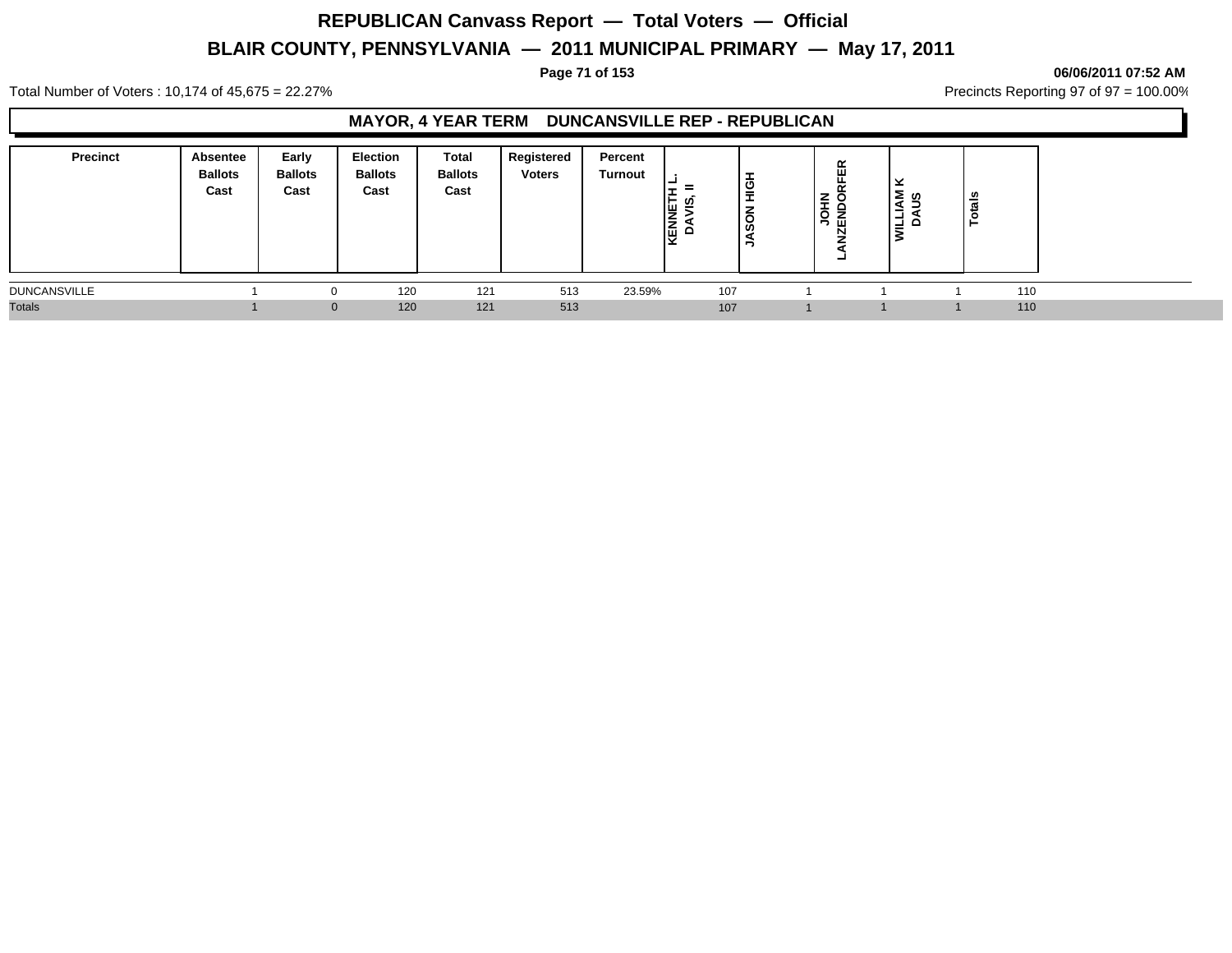**Page 72 of 153 06/06/2011 07:52 AM**

Total Number of Voters : 10,174 of 45,675 = 22.27% **Precincts Reporting 97 of 97 = 100.00%** Precincts Reporting 97 of 97 = 100.00%

## **COUNCIL, 4 YEAR TERM DUNCANSVILLE REP - REPUBLICAN**

| <b>Precinct</b>     | Absentee<br><b>Ballots</b><br>Cast | Early<br><b>Ballots</b><br>Cast | Election<br><b>Ballots</b><br>Cast | Total<br><b>Ballots</b><br>Cast | Registered<br><b>Voters</b> | Percent<br><b>Turnout</b> | ∣ਜ਼ ਲ<br>$\frac{1}{2}$ | ぁ<br>Σ<br>$\approx$<br>≏ | ் ப<br>Ō<br>MEL <sup>O</sup> | lā<br>ENE<br>∣ ∝<br>$\sim$ | - 67 |     |
|---------------------|------------------------------------|---------------------------------|------------------------------------|---------------------------------|-----------------------------|---------------------------|------------------------|--------------------------|------------------------------|----------------------------|------|-----|
| <b>DUNCANSVILLE</b> |                                    |                                 | 120                                | 121                             | 513                         | 23.59%                    |                        | 87                       | 90                           | 96                         |      | 274 |
| <b>Totals</b>       |                                    |                                 | 120<br>$\overline{0}$              | 121                             | 513                         |                           |                        | 87                       | 90                           | 96                         |      | 274 |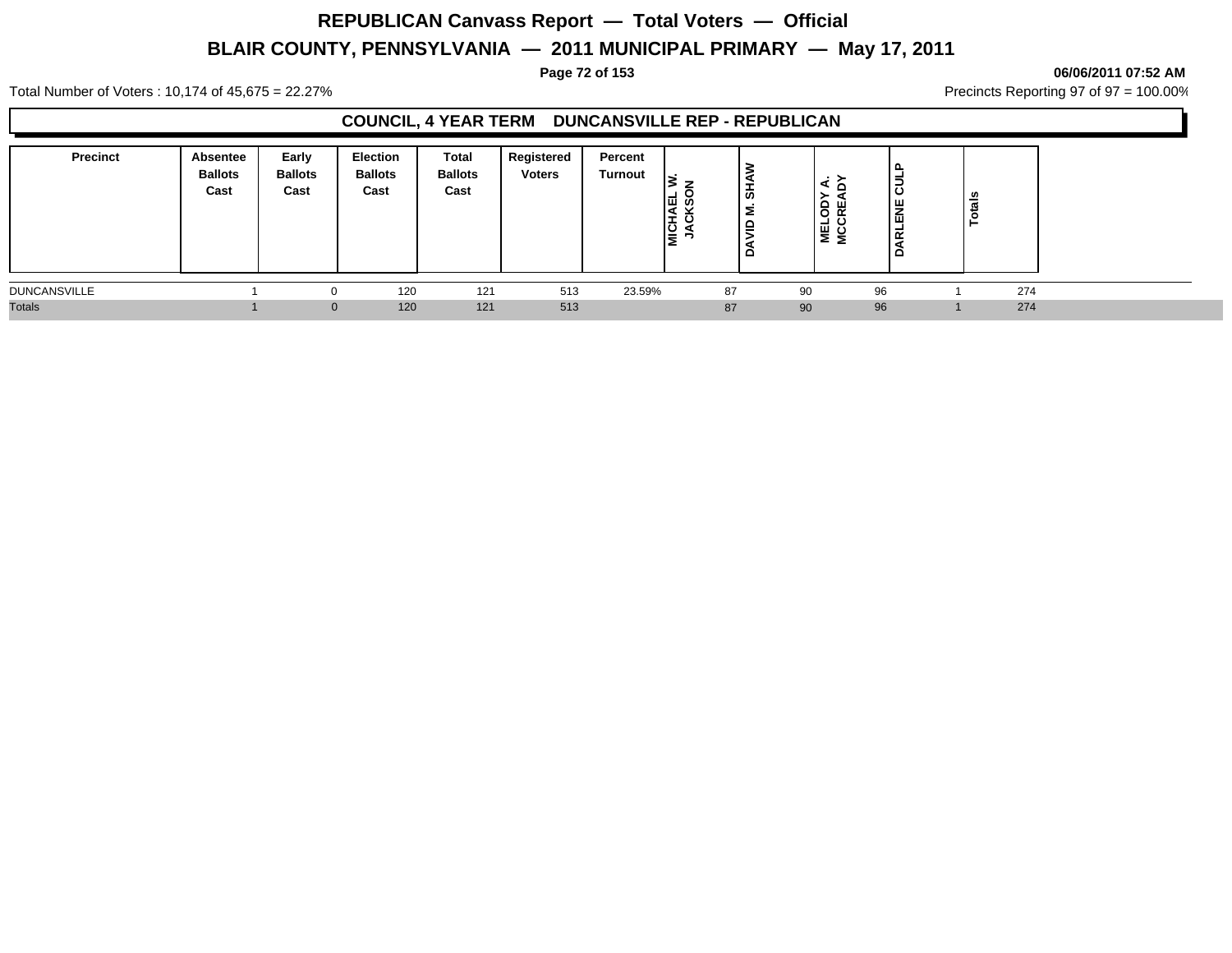### **Page 73 of 153 06/06/2011 07:52 AM**

Total Number of Voters : 10,174 of 45,675 = 22.27% **Precincts Reporting 97 of 97 = 100.00%** Precincts Reporting 97 of 97 = 100.00%

## **COUNCIL, 2 YEAR UNEXPIRED TERM DUNCANSVILLE REP - REPUBLICAN**

| <b>Precinct</b>     | Absentee<br><b>Ballots</b><br>Cast | Early<br><b>Ballots</b><br>Cast | Election<br><b>Ballots</b><br>Cast | Total<br><b>Ballots</b><br>Cast | Registered<br><b>Voters</b> | Percent<br>Turnout | ၊ ဗ<br>l o<br>-<br>로 했<br>ΙŽ | ∢ ш<br>-<br>ANGEI<br>KOELI | <b>SMI</b><br>⇁ | İ<br>ш<br>∍ | ш.<br>ш<br>$\sim$<br>ທ<br>- | - |   |
|---------------------|------------------------------------|---------------------------------|------------------------------------|---------------------------------|-----------------------------|--------------------|------------------------------|----------------------------|-----------------|-------------|-----------------------------|---|---|
| <b>DUNCANSVILLE</b> |                                    |                                 | 120                                | 121                             | 513                         | 23.59%             |                              | 0                          |                 |             |                             |   | 6 |
| <b>Totals</b>       |                                    | $\Omega$                        | 120                                | 121                             | 513                         |                    |                              | $\Omega$                   | ⌒               |             |                             |   | 6 |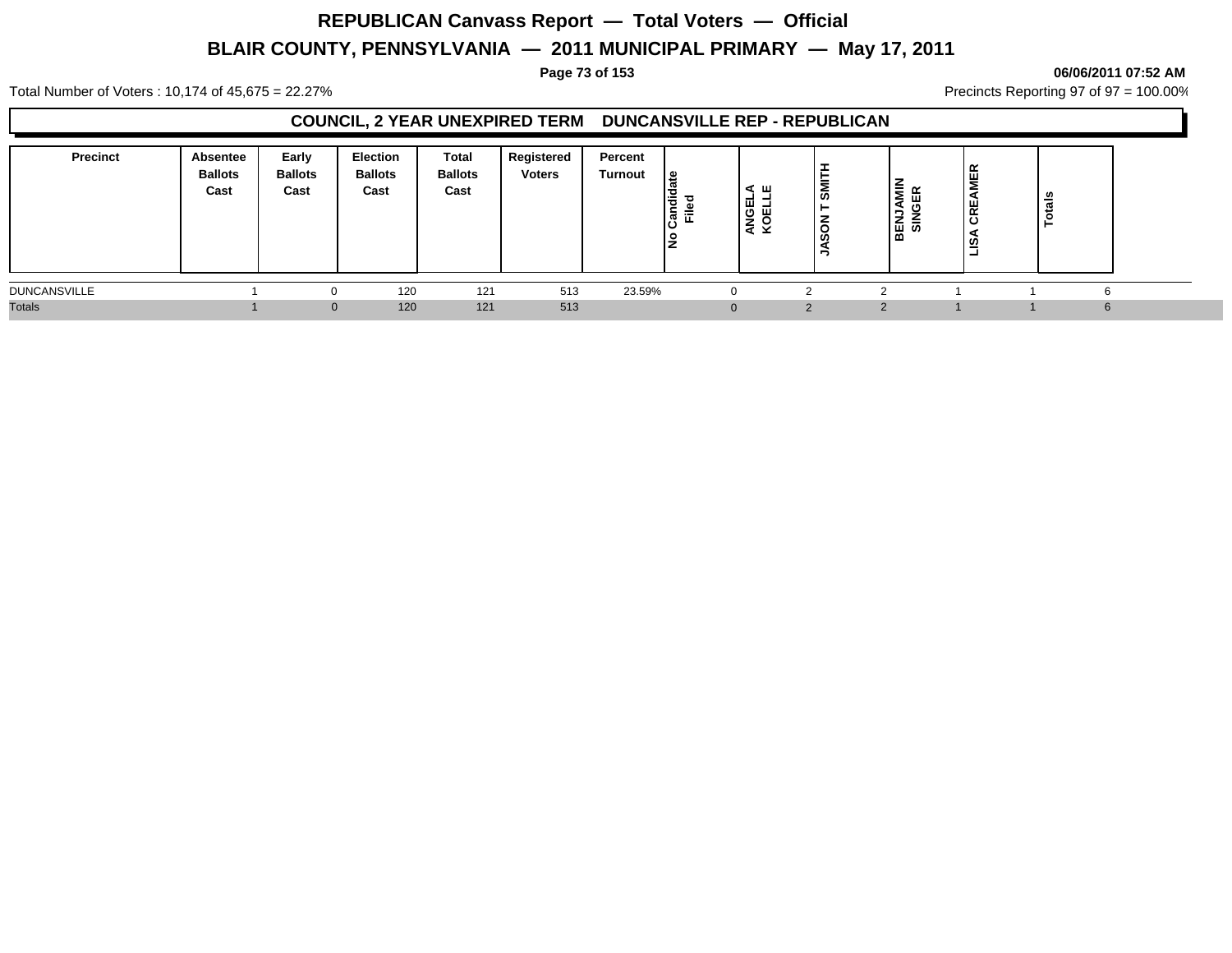### **Page 74 of 153 06/06/2011 07:52 AM**

Total Number of Voters : 10,174 of 45,675 = 22.27% **Precincts Reporting 97 of 97 = 100.00%** Precincts Reporting 97 of 97 = 100.00%

### **SUPERVISOR, 6 YEAR TERM FRANKSTOWN REP - REPUBLICAN**

| <b>Precinct</b>        | Absentee<br><b>Ballots</b><br>Cast | Early<br><b>Ballots</b><br>Cast | <b>Election</b><br><b>Ballots</b><br>Cast | Total<br><b>Ballots</b><br>Cast | Registered<br><b>Voters</b> | Percent<br><b>Turnout</b> | ⊩<br>li≃ ଓ<br>ROBEI | ∣≅<br>$\alpha$<br>. O<br>$\cdots$<br>밑 | 띥<br>-<br>Ξ<br>ո | ဖို<br><b>ROBERT</b><br>ப | <u>н.</u><br>$\alpha$<br>E<br>ഗ<br>►<br>। ⊡ ਘ<br><b>KENNE</b><br>DOYL | œ | ಕ<br>Ë |     |
|------------------------|------------------------------------|---------------------------------|-------------------------------------------|---------------------------------|-----------------------------|---------------------------|---------------------|----------------------------------------|------------------|---------------------------|-----------------------------------------------------------------------|---|--------|-----|
| FRANKSTOWN TWP1        |                                    |                                 | 109                                       | 109                             | 281                         | 38.79%                    | 66                  | 32                                     |                  |                           |                                                                       |   |        | 102 |
| <b>FRANKSTOWN TWP2</b> |                                    | $\Omega$                        | 430                                       | 433                             | 1699                        | 25.49%                    | 255                 | 137                                    |                  | 20                        |                                                                       |   | 0      | 413 |
| <b>FRANKSTOWN TWP3</b> |                                    | $\Omega$                        | 480                                       | 488                             | 1815                        | 26.89%                    | 183                 | 267                                    |                  | 12                        |                                                                       |   |        | 464 |
| <b>Totals</b>          | 11                                 |                                 | 1019                                      | 1030                            | 3795                        |                           | 504                 | 436                                    |                  | 36                        |                                                                       |   |        | 979 |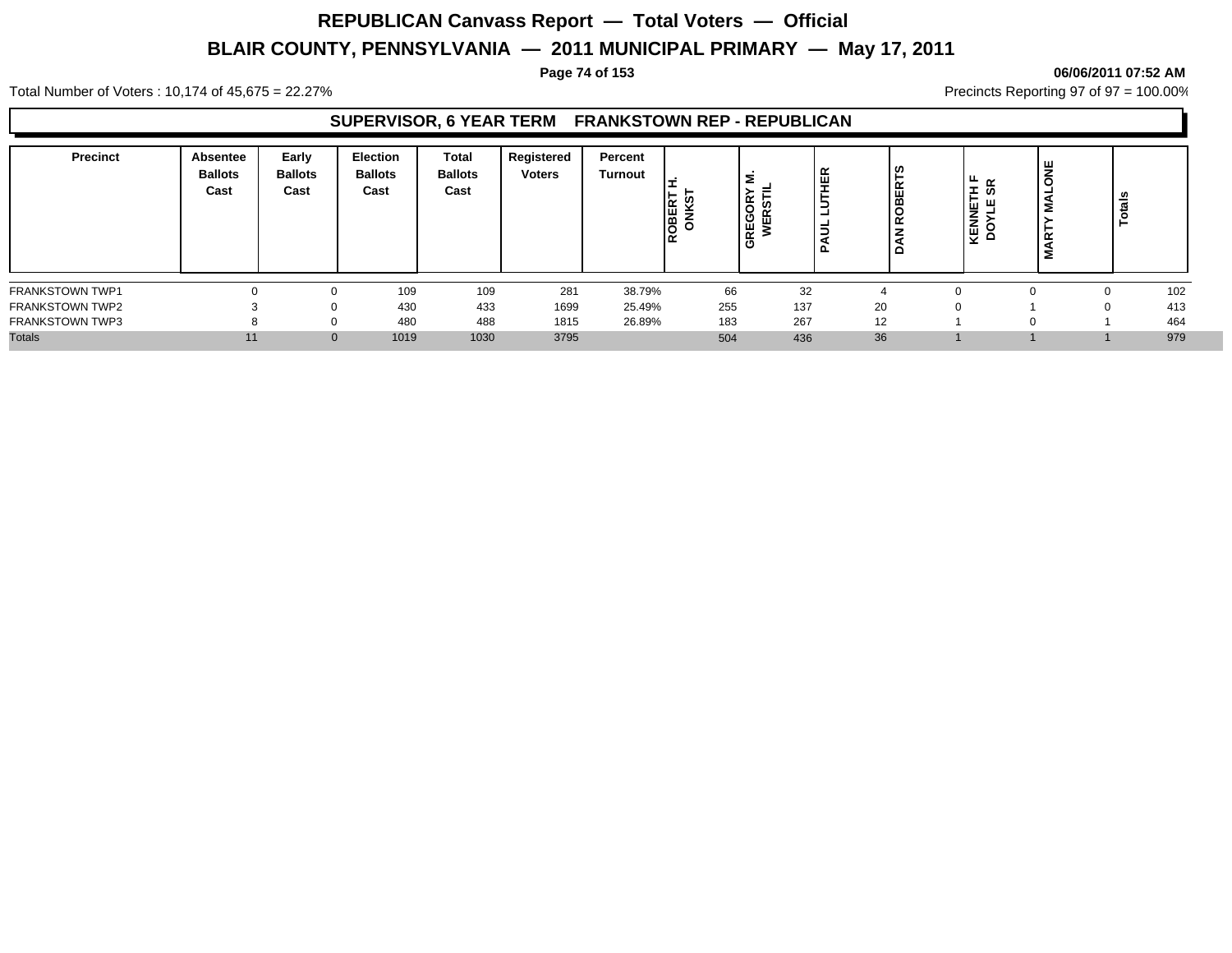### **Page 75 of 153 06/06/2011 07:52 AM**

Total Number of Voters : 10,174 of 45,675 = 22.27% **Precincts Reporting 97 of 97 = 100.00%** Precincts Reporting 97 of 97 = 100.00%

## **AUDITOR, 6 YEAR TERM FRANKSTOWN REP - REPUBLICAN**

| 109<br>281<br>38.79%<br>109<br>$\Omega$<br>433<br>430<br>1699<br>25.49%<br>$\mathbf{0}$<br>488<br>480<br>1815<br>26.89%<br>$\mathbf{0}$<br>3795<br>1019<br>1030<br>11<br>3<br>$\Omega$ | <b>Precinct</b>        | <b>Absentee</b><br><b>Ballots</b><br>Cast | Early<br><b>Ballots</b><br>Cast | <b>Election</b><br><b>Ballots</b><br>Cast | <b>Total</b><br><b>Ballots</b><br>Cast | Registered<br><b>Voters</b> | Percent<br>Turnout | g<br>lə<br>⊆<br>$\overline{\phantom{0}}$<br>$\boldsymbol{\omega}$<br>၊ပ<br>١ş | O<br>- | -- | 윤 | č | <b>SHIRLE</b><br>CROWL | ဖ<br>≏<br>À<br>ய<br>$\circ$ | ਹ<br>Φ<br>۰<br>$\overline{\phantom{a}}$<br>造<br>o |
|----------------------------------------------------------------------------------------------------------------------------------------------------------------------------------------|------------------------|-------------------------------------------|---------------------------------|-------------------------------------------|----------------------------------------|-----------------------------|--------------------|-------------------------------------------------------------------------------|--------|----|---|---|------------------------|-----------------------------|---------------------------------------------------|
| <b>FRANKSTOWN TWP2</b><br><b>FRANKSTOWN TWP3</b><br><b>Totals</b>                                                                                                                      | <b>FRANKSTOWN TWP1</b> |                                           |                                 |                                           |                                        |                             |                    |                                                                               |        |    |   |   |                        |                             |                                                   |
|                                                                                                                                                                                        |                        |                                           |                                 |                                           |                                        |                             |                    |                                                                               |        |    |   |   |                        |                             |                                                   |
|                                                                                                                                                                                        |                        |                                           |                                 |                                           |                                        |                             |                    |                                                                               |        |    |   |   |                        |                             |                                                   |
|                                                                                                                                                                                        |                        |                                           |                                 |                                           |                                        |                             |                    |                                                                               |        |    |   |   |                        |                             |                                                   |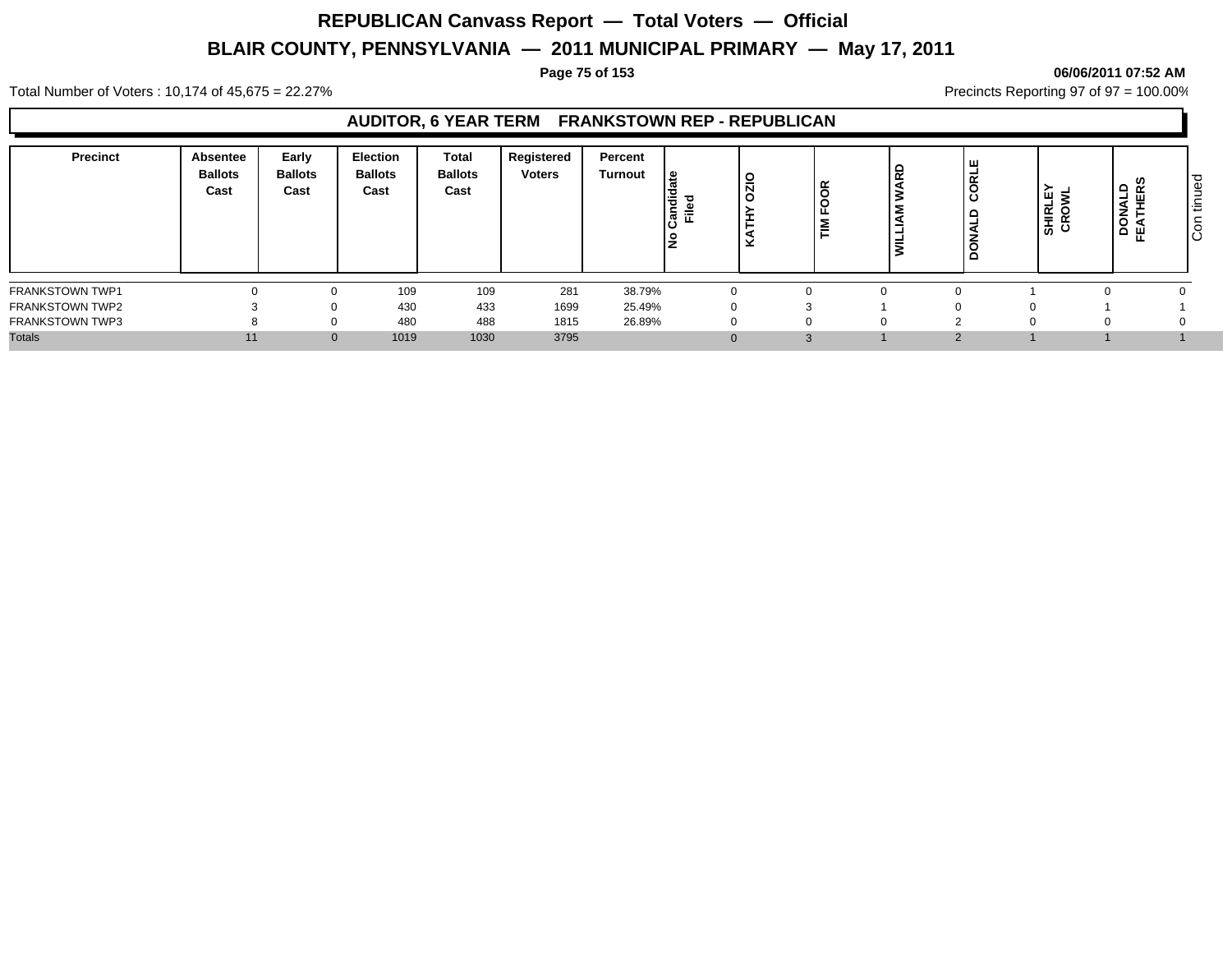### **Page 76 of 153 06/06/2011 07:52 AM**

Total Number of Voters : 10,174 of 45,675 = 22.27% **Precincts Reporting 97 of 97 = 100.00%** Precincts Reporting 97 of 97 = 100.00%

## **AUDITOR, 6 YEAR TERM FRANKSTOWN REP - REPUBLICAN**

| 109<br>38.79%<br>109<br>281<br>433<br>430<br>1699<br>25.49%<br>$\Omega$<br>$\Omega$<br>488<br>26.89%<br>480<br>1815<br>3795<br>1019<br>1030<br>11<br>$\Omega$ | <b>Precinct</b>        | Absentee<br><b>Ballots</b><br>Cast | Early<br><b>Ballots</b><br>Cast | <b>Election</b><br><b>Ballots</b><br>Cast | <b>Total</b><br><b>Ballots</b><br>Cast | Registered<br><b>Voters</b> | Percent<br>Turnout | ΙZ<br>Ι≡<br>Ιã | <b>PRI</b><br>$\circ$<br>$\checkmark$<br>ж. | <b>AN</b><br>YRE<br>ぁ<br>NE<br>NCII | N<br>ּ ר'<br>'ع ا<br><b>NSOO</b> | 5<br>o<br>ERIC<br>JDERO<br>PREI | 빝<br>$\circ$<br>릏 | <b>NER</b><br>ш<br>$\alpha$ | ு<br>Φ<br>–<br>造<br>O<br>ΙÖ |
|---------------------------------------------------------------------------------------------------------------------------------------------------------------|------------------------|------------------------------------|---------------------------------|-------------------------------------------|----------------------------------------|-----------------------------|--------------------|----------------|---------------------------------------------|-------------------------------------|----------------------------------|---------------------------------|-------------------|-----------------------------|-----------------------------|
|                                                                                                                                                               | <b>FRANKSTOWN TWP1</b> |                                    |                                 |                                           |                                        |                             |                    |                |                                             |                                     |                                  |                                 |                   |                             |                             |
|                                                                                                                                                               | <b>FRANKSTOWN TWP2</b> |                                    |                                 |                                           |                                        |                             |                    |                |                                             |                                     |                                  |                                 |                   |                             |                             |
|                                                                                                                                                               | <b>FRANKSTOWN TWP3</b> |                                    |                                 |                                           |                                        |                             |                    |                |                                             |                                     |                                  |                                 |                   |                             |                             |
|                                                                                                                                                               | <b>Totals</b>          |                                    |                                 |                                           |                                        |                             |                    |                |                                             |                                     |                                  |                                 |                   |                             |                             |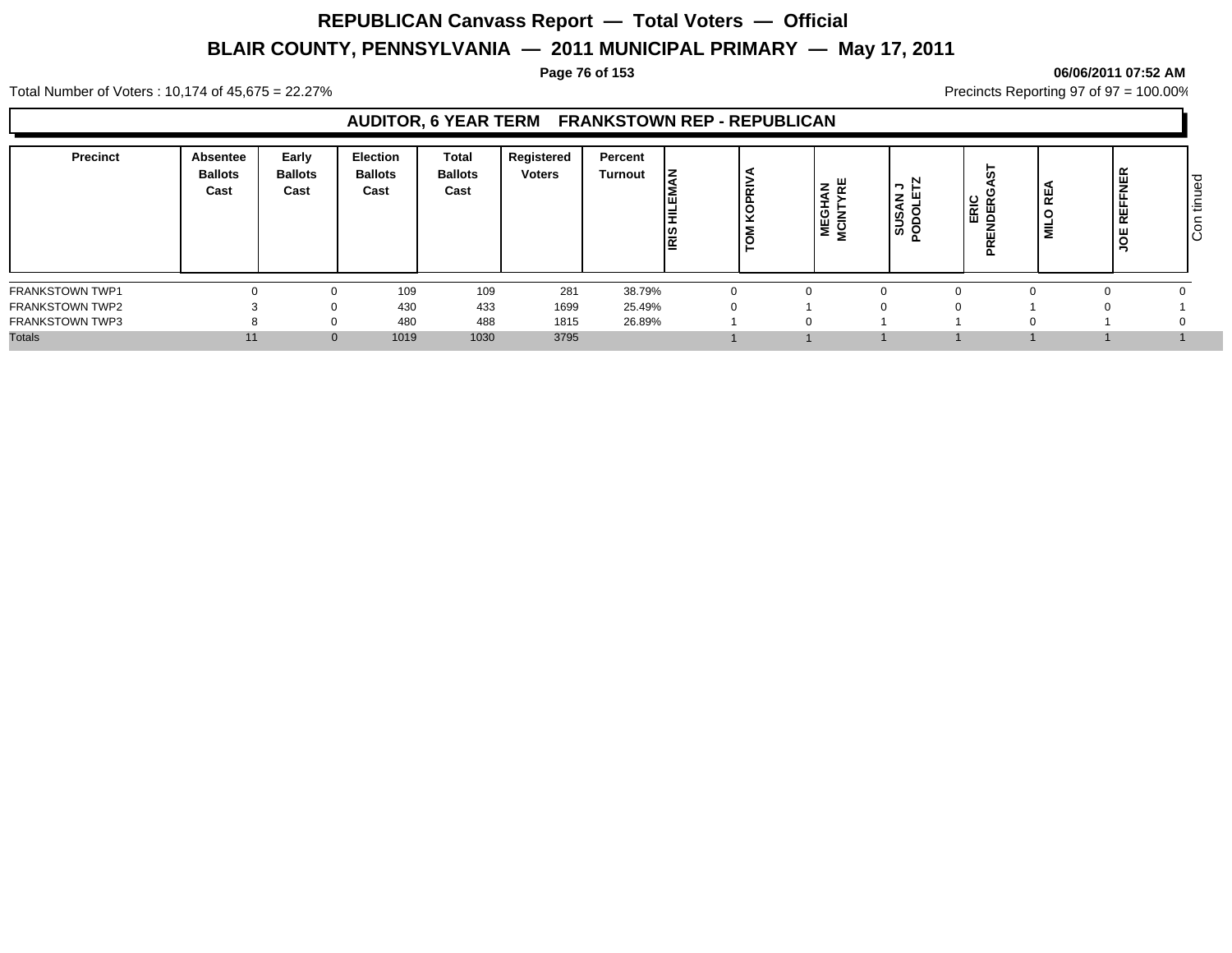### **Page 77 of 153 06/06/2011 07:52 AM**

Total Number of Voters : 10,174 of 45,675 = 22.27% **Precincts Reporting 97 of 97 = 100.00%** Precincts Reporting 97 of 97 = 100.00%

## **AUDITOR, 6 YEAR TERM FRANKSTOWN REP - REPUBLICAN**

| <b>Precinct</b>        | <b>Absentee</b><br><b>Ballots</b><br>Cast | Early<br><b>Ballots</b><br>Cast | Election<br><b>Ballots</b><br>Cast | Total<br><b>Ballots</b><br>Cast | Registered<br><b>Voters</b> | Percent<br>Turnout | -<br>l≅<br>崗 | , ≖<br>SMIT<br>$\overline{\mathbf{R}}$<br>Î |          | otals |
|------------------------|-------------------------------------------|---------------------------------|------------------------------------|---------------------------------|-----------------------------|--------------------|--------------|---------------------------------------------|----------|-------|
| <b>FRANKSTOWN TWP1</b> |                                           | 0                               | 109                                | 109                             | 281                         | 38.79%             |              |                                             | $\Omega$ |       |
| <b>FRANKSTOWN TWP2</b> |                                           | $\Omega$                        | 430                                | 433                             | 1699                        | 25.49%             |              | $\Omega$                                    |          | 10    |
| <b>FRANKSTOWN TWP3</b> | 8                                         | $\mathbf{0}$                    | 480                                | 488                             | 1815                        | 26.89%             |              |                                             | $\Omega$ |       |
| <b>Totals</b>          | 11                                        | $\mathbf{0}$                    | 1019                               | 1030                            | 3795                        |                    |              |                                             |          | 18    |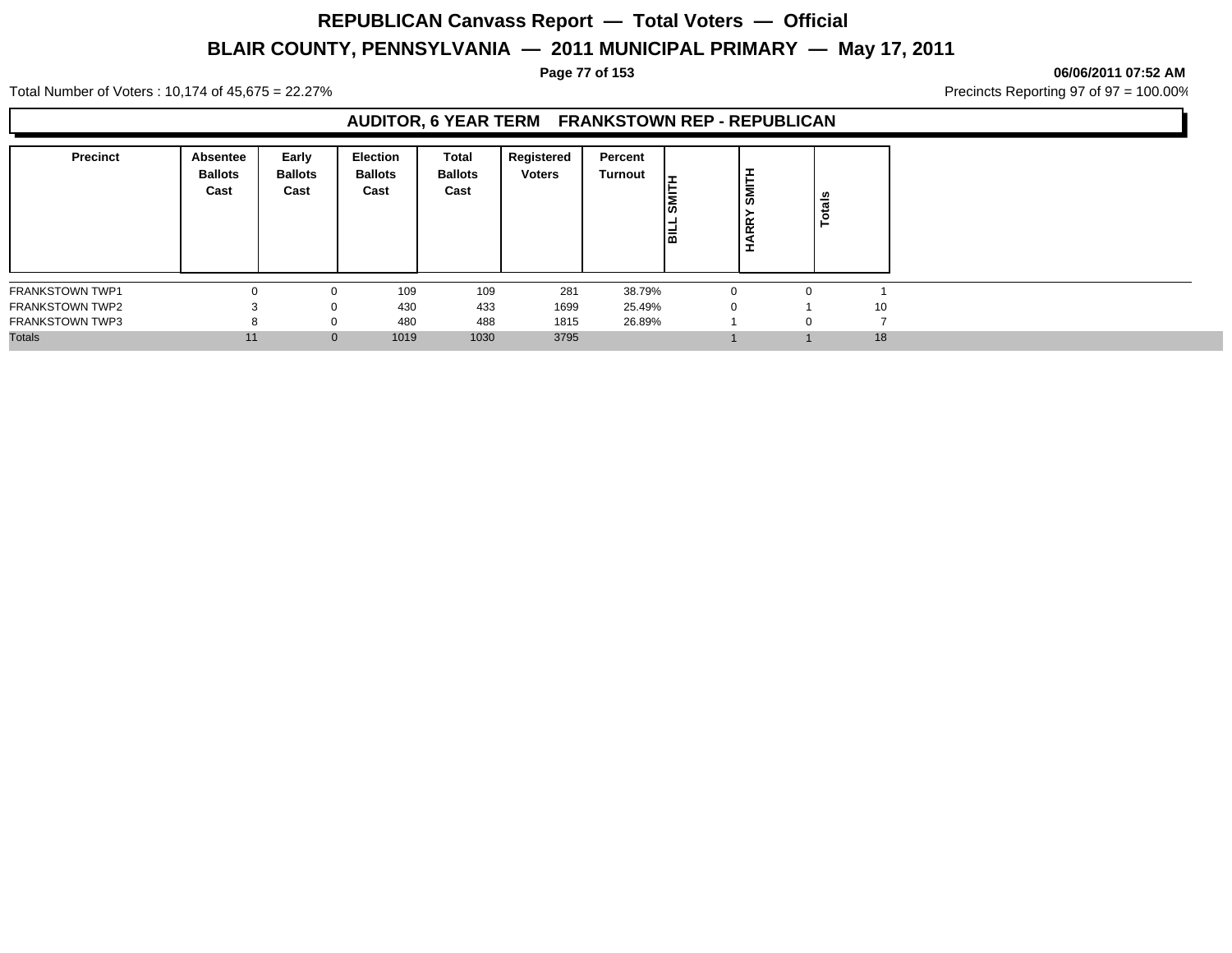### **Page 78 of 153 06/06/2011 07:52 AM**

Total Number of Voters : 10,174 of 45,675 = 22.27% **Precincts Reporting 97 of 97 = 100.00%** Precincts Reporting 97 of 97 = 100.00%

## **SUPERVISOR, 6 YEAR TERM FREEDOM REP - REPUBLICAN**

| <b>Precinct</b> | <b>Absentee</b><br><b>Ballots</b><br>Cast | Early<br><b>Ballots</b><br>Cast | <b>Election</b><br><b>Ballots</b><br>Cast | Total<br><b>Ballots</b><br>Cast | Registered<br><b>Voters</b> | Percent<br><b>Turnout</b> | Ë<br>≝<br>۱œ<br>DANIEL<br>GIART | 로 울<br>υ<br>⋖<br>EDW.<br>FLAL | <b>FENR</b><br><b>RON</b> | otals |     |
|-----------------|-------------------------------------------|---------------------------------|-------------------------------------------|---------------------------------|-----------------------------|---------------------------|---------------------------------|-------------------------------|---------------------------|-------|-----|
| FREEDOM TWP 1   |                                           |                                 | 83                                        | 83                              | 453                         | 18.32%                    |                                 | 72                            | $\Omega$                  |       | 72  |
| FREEDOM TWP 2   |                                           |                                 | 156                                       | 159                             | 859                         | 18.51%                    | 142                             |                               |                           |       | 144 |
| <b>Totals</b>   |                                           | $\overline{0}$                  | 239                                       | 242                             | 1312                        |                           | 214                             |                               |                           |       | 216 |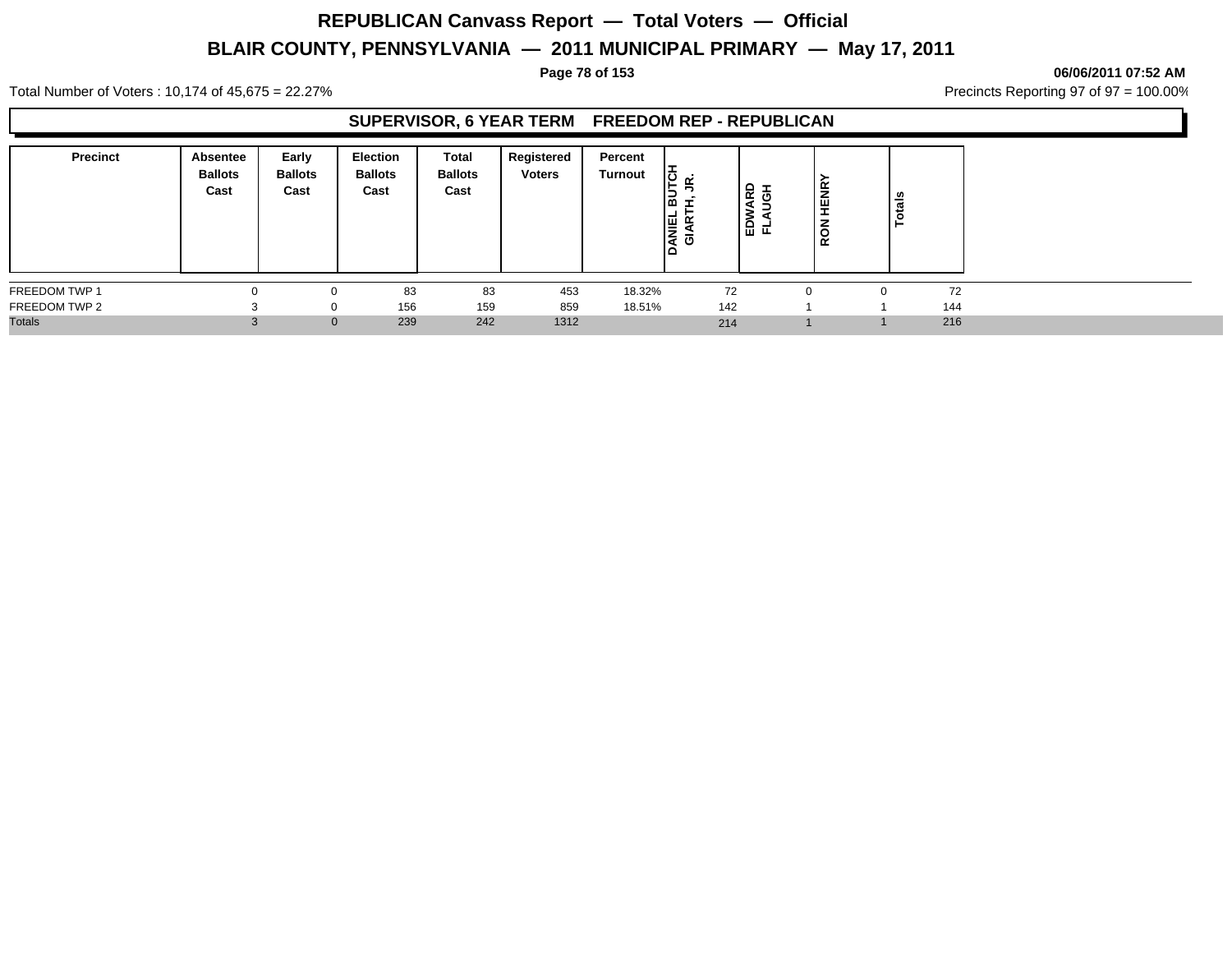### **Page 79 of 153 06/06/2011 07:52 AM**

Total Number of Voters : 10,174 of 45,675 = 22.27% **Precincts Reporting 97 of 97 = 100.00%** Precincts Reporting 97 of 97 = 100.00%

### **AUDITOR, 6 YEAR TERM FREEDOM REP - REPUBLICAN**

| <b>Precinct</b> | Absentee<br><b>Ballots</b><br>Cast | Early<br><b>Ballots</b><br>Cast | <b>Election</b><br><b>Ballots</b><br>Cast | Total<br><b>Ballots</b><br>Cast | Registered<br><b>Voters</b> | Percent<br>Turnout | ᅊ<br>١Ĕ<br>lō | Totals |
|-----------------|------------------------------------|---------------------------------|-------------------------------------------|---------------------------------|-----------------------------|--------------------|---------------|--------|
| FREEDOM TWP 1   |                                    |                                 | 83                                        | 83                              | 453                         | 18.32%             | 77            | 77     |
| FREEDOM TWP 2   |                                    |                                 | 156                                       | 159                             | 859                         | 18.51%             | 146           | 146    |
| <b>Totals</b>   | $\sim$                             | $\mathbf{0}$                    | 239                                       | 242                             | 1312                        |                    | 223           | 223    |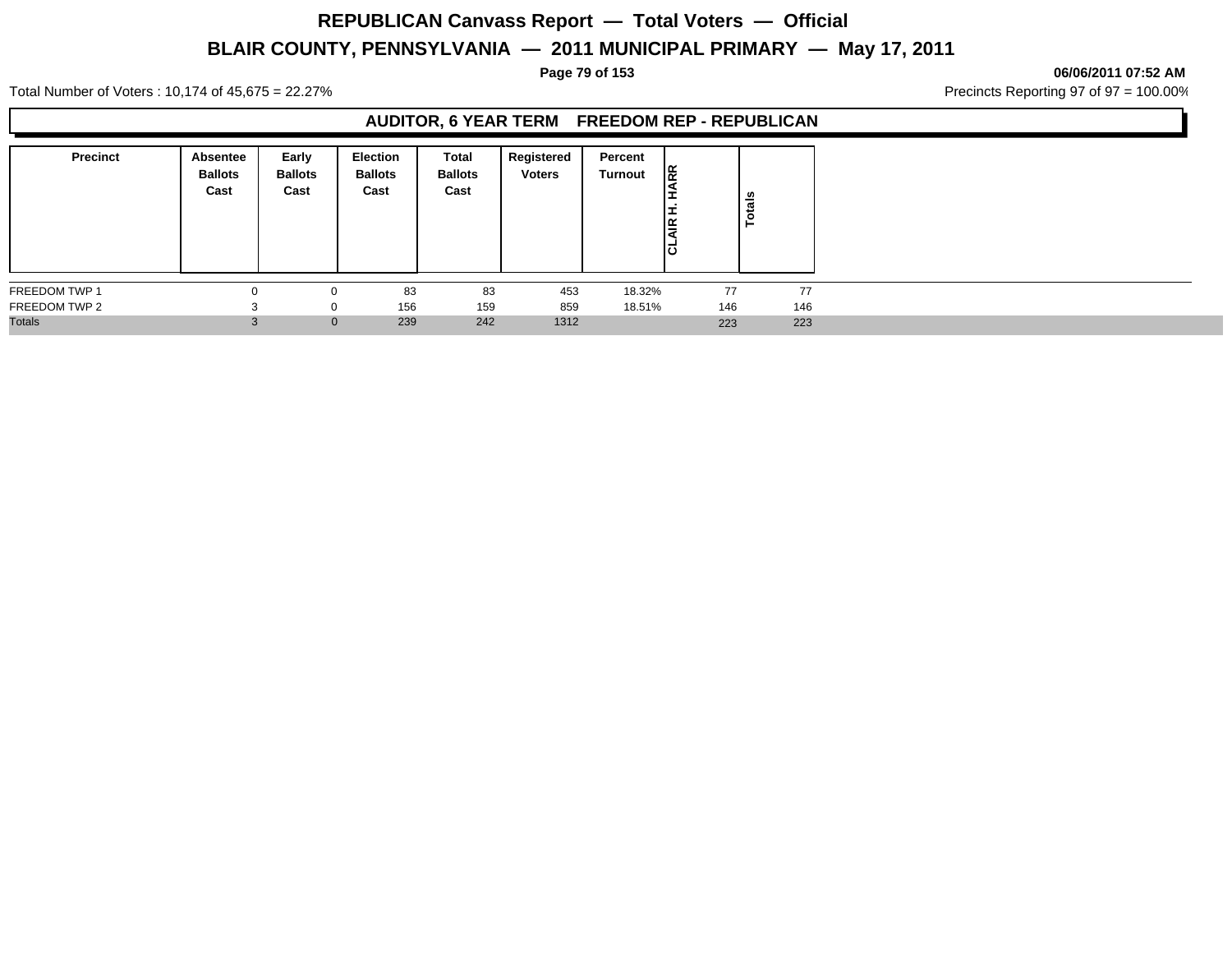### **Page 80 of 153 06/06/2011 07:52 AM**

Total Number of Voters : 10,174 of 45,675 = 22.27% **Precincts Reporting 97 of 97 = 100.00%** Precincts Reporting 97 of 97 = 100.00%

### **SUPERVISOR, 6 YEAR TERM GREENFIELD REP - REPUBLICAN**

| <b>Precinct</b>        | Absentee<br><b>Ballots</b><br>Cast | Early<br><b>Ballots</b><br>Cast | <b>Election</b><br><b>Ballots</b><br>Cast | <b>Total</b><br><b>Ballots</b><br>Cast | Registered<br><b>Voters</b> | Percent<br>Turnout | 罔  | EDWARD<br>₩<br>핖 | AAR<br>۰<br>್<br><b>JOE</b> |   | _∽  |
|------------------------|------------------------------------|---------------------------------|-------------------------------------------|----------------------------------------|-----------------------------|--------------------|----|------------------|-----------------------------|---|-----|
| <b>GREENFIELD TWP1</b> | $\Omega$                           | $\Omega$                        | 107                                       | 107                                    | 549                         | 19.49%             | 45 |                  | 55                          |   | 101 |
| <b>GREENFIELD TWP2</b> | $\Omega$                           |                                 | 24<br>$\Omega$                            | 24                                     | 71                          | 33.80%             |    |                  | 22                          |   | 23  |
| <b>GREENFIELD TWP3</b> | $\Omega$                           |                                 | 118<br>0                                  | 118                                    | 631                         | 18.70%             | 49 |                  | 62                          | 0 | 111 |
| <b>Totals</b>          | $\Omega$                           |                                 | 249<br>$\mathbf{0}$                       | 249                                    | 1251                        |                    | 95 |                  | 139                         |   | 235 |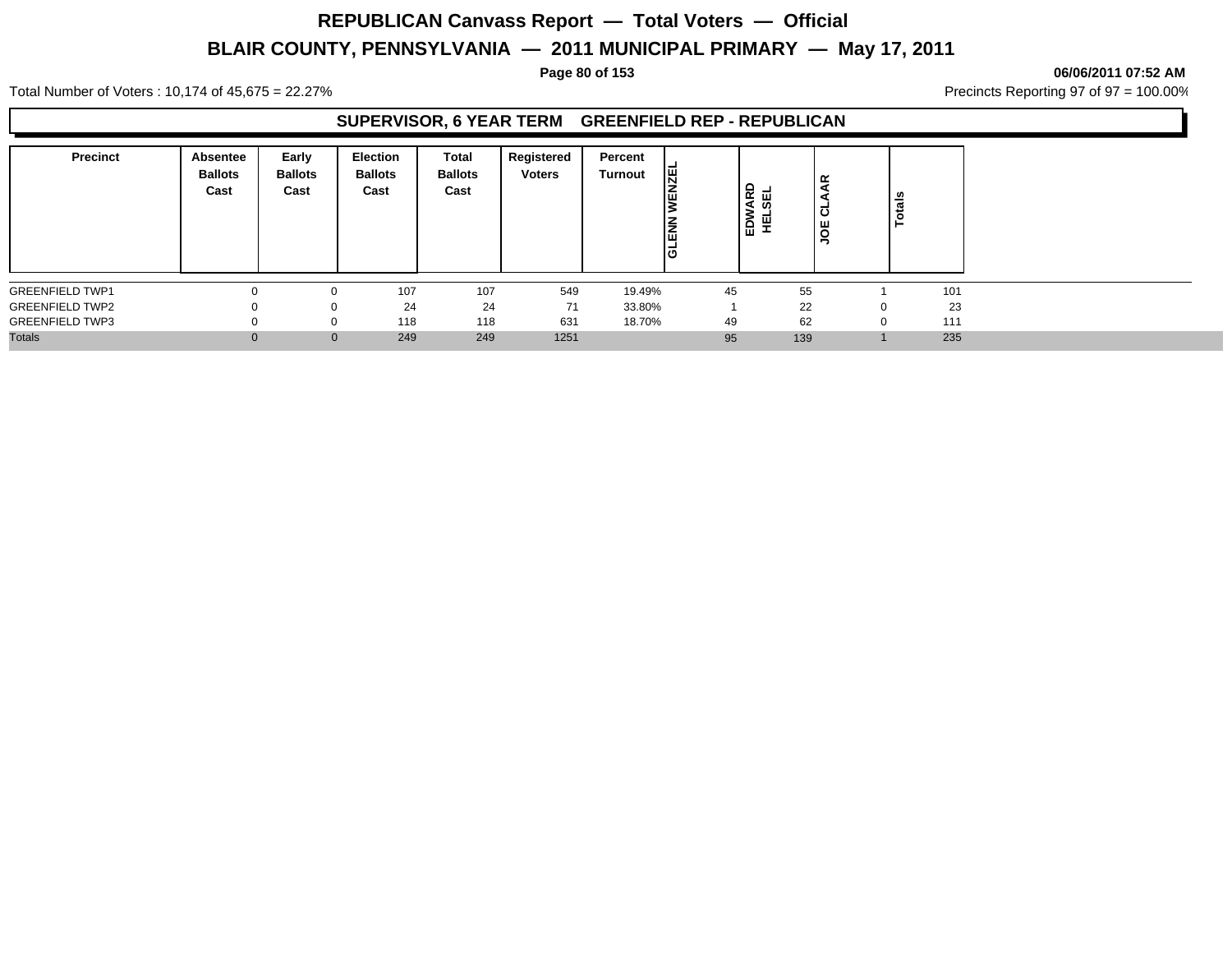## **REPUBLICAN Canvass Report — Total Voters — Official**

## **BLAIR COUNTY, PENNSYLVANIA — 2011 MUNICIPAL PRIMARY — May 17, 2011**

**Page 81 of 153 06/06/2011 07:52 AM**

Total Number of Voters : 10,174 of 45,675 = 22.27% **Precincts Reporting 97 of 97 = 100.00%** Precincts Reporting 97 of 97 = 100.00%

## **SUPERVISOR, 2 YEAR UNEXPIRED TERM GREENFILED REP - REPUBLICAN**

| <b>Precinct</b>        | <b>Absentee</b><br><b>Ballots</b><br>Cast | Early<br><b>Ballots</b><br>Cast | <b>Election</b><br><b>Ballots</b><br>Cast | Total<br><b>Ballots</b><br>Cast | Registered<br><b>Voters</b> | Percent<br><b>Turnout</b> | ⋰<br>Ιĝ<br>Ι≨<br>Ξ. | ∣ ⊾∶ ≝<br>×<br><b>RR</b><br>옾<br>ᆱ | $\circ$<br>$ \alpha$<br>ᅀ<br><b>ATO</b><br>CTV | ឹ<br>ਠ             |     |
|------------------------|-------------------------------------------|---------------------------------|-------------------------------------------|---------------------------------|-----------------------------|---------------------------|---------------------|------------------------------------|------------------------------------------------|--------------------|-----|
| <b>GREENFIELD TWP1</b> |                                           |                                 | 107                                       | 107                             | 549                         | 19.49%                    | 43                  |                                    | 54                                             |                    | 99  |
| <b>GREENFIELD TWP2</b> |                                           | 0                               | 24                                        | 24                              | 71                          | 33.80%                    | 15                  |                                    | 8                                              | 0                  | 23  |
| <b>GREENFIELD TWP3</b> |                                           | 0                               | 118                                       | 118                             | 631                         | 18.70%                    | 52                  |                                    | 64                                             |                    | 116 |
| <b>Totals</b>          |                                           | $\mathbf{0}$                    | 249                                       | 249                             | 1251                        |                           | 110                 |                                    | 126                                            | $\sim$<br><u>,</u> | 238 |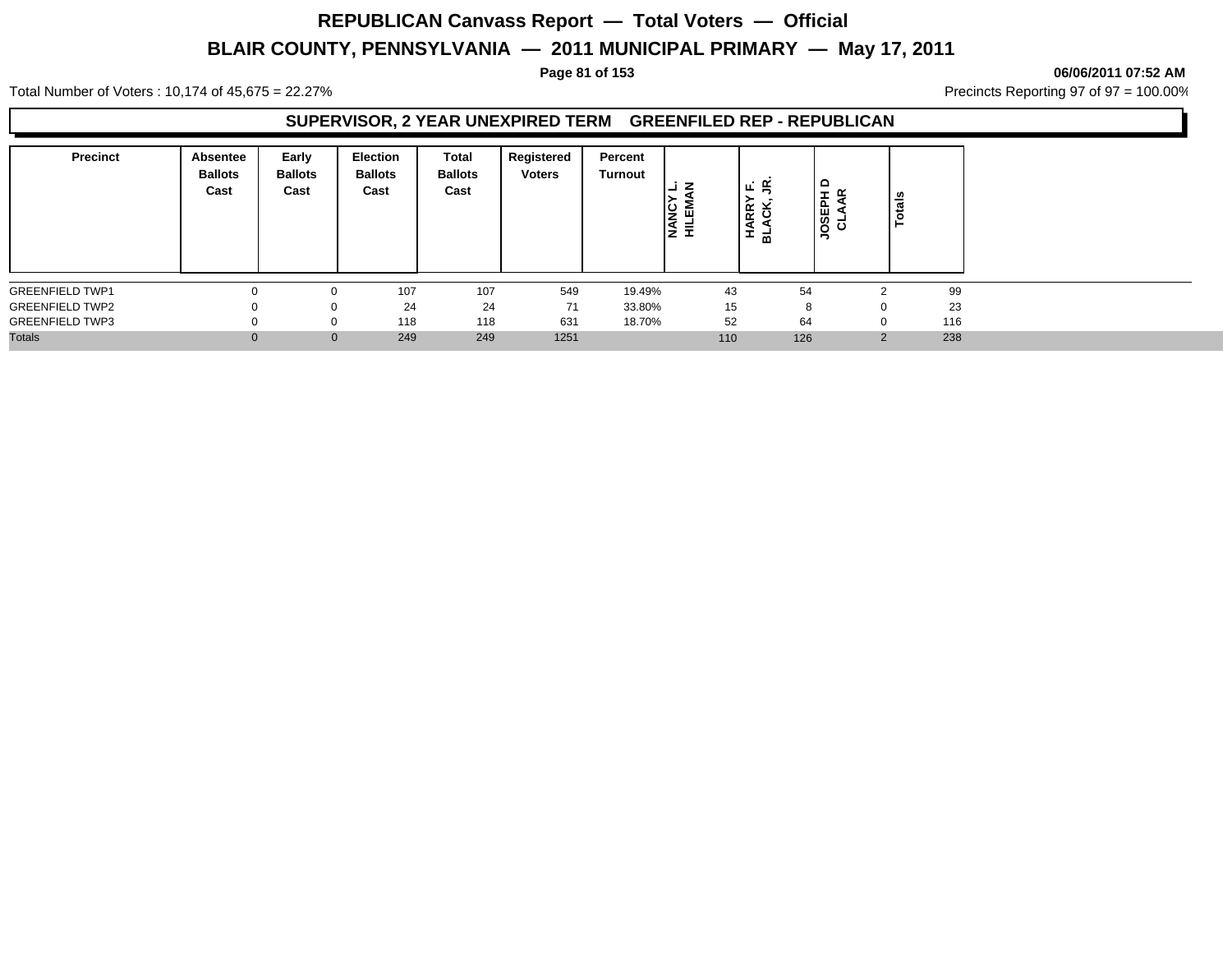**Page 82 of 153 06/06/2011 07:52 AM**

Total Number of Voters : 10,174 of 45,675 = 22.27% **Precincts Reporting 97 of 97 = 100.00%** Precincts Reporting 97 of 97 = 100.00%

## **AUDITOR, 6 YEAR TERM GREENFIELD REP - REPUBLICAN**

| <b>Precinct</b>        | Absentee<br><b>Ballots</b><br>Cast | Early<br><b>Ballots</b><br>Cast | Election<br><b>Ballots</b><br>Cast | Total<br><b>Ballots</b><br>Cast | Registered<br><b>Voters</b> | Percent<br>Turnout | டீ<br>andid<br>Filed<br>١ş | ∣≝<br> ឌ<br>-<br>ш<br>- | otals    |   |
|------------------------|------------------------------------|---------------------------------|------------------------------------|---------------------------------|-----------------------------|--------------------|----------------------------|-------------------------|----------|---|
| <b>GREENFIELD TWP1</b> | $\Omega$                           | $\Omega$                        | 107                                | 107                             | 549                         | 19.49%             |                            | $\Omega$                |          |   |
| <b>GREENFIELD TWP2</b> | $\Omega$                           | 0                               | 24                                 | 24                              | 71                          | 33.80%             |                            | 0                       | 0        | 0 |
| <b>GREENFIELD TWP3</b> |                                    | $\Omega$                        | 118                                | 118                             | 631                         | 18.70%             |                            | $\Omega$                | $\Omega$ |   |
| <b>Totals</b>          |                                    | $\mathbf{0}$                    | 249                                | 249                             | 1251                        |                    |                            | $\Omega$                |          |   |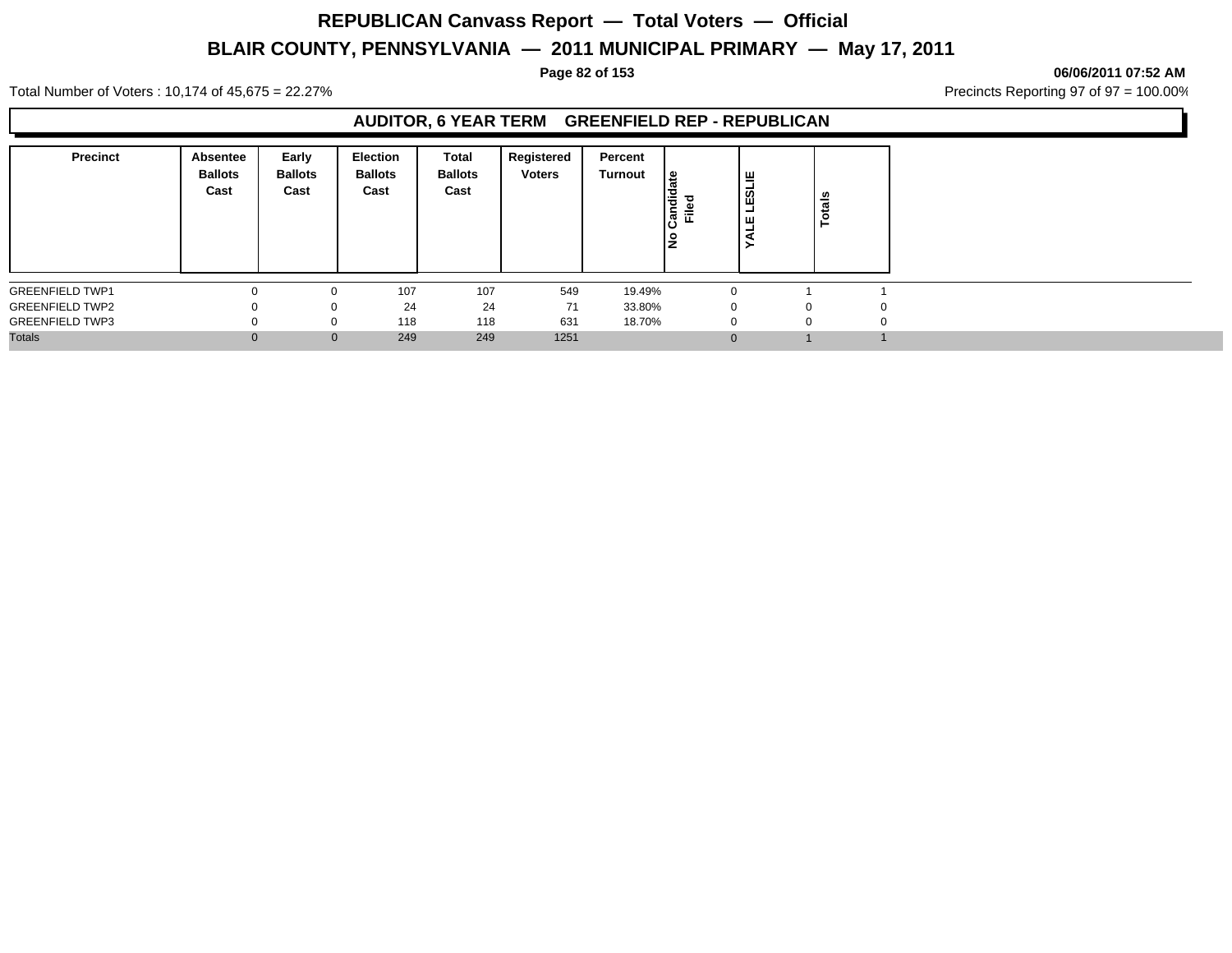**Page 83 of 153 06/06/2011 07:52 AM**

Total Number of Voters : 10,174 of 45,675 = 22.27% **Precincts Reporting 97 of 97 = 100.00%** Precincts Reporting 97 of 97 = 100.00%

### **COUNCIL, WARD 1, 4 YEAR TERM HOLLIDAYSBURG WD 1 REP - REPUBLICAN**

| <b>Precinct</b>        | Absentee<br><b>Ballots</b><br>Cast | Early<br><b>Ballots</b><br>Cast | Election<br><b>Ballots</b><br>Cast | Total<br><b>Ballots</b><br>Cast | Registered<br><b>Voters</b> | Percent<br>Turnout | <b>GSEP</b><br>௨ | otals<br>- |  |
|------------------------|------------------------------------|---------------------------------|------------------------------------|---------------------------------|-----------------------------|--------------------|------------------|------------|--|
| <b>HOLLIDAYSBURG 1</b> |                                    | $\Omega$                        | 52                                 | 52                              | 235                         | 22.13%             | 50               | 50         |  |
| <b>Totals</b>          | $\Omega$                           | $\mathbf{0}$                    | 52                                 | 52                              | 235                         |                    | 50               | 50         |  |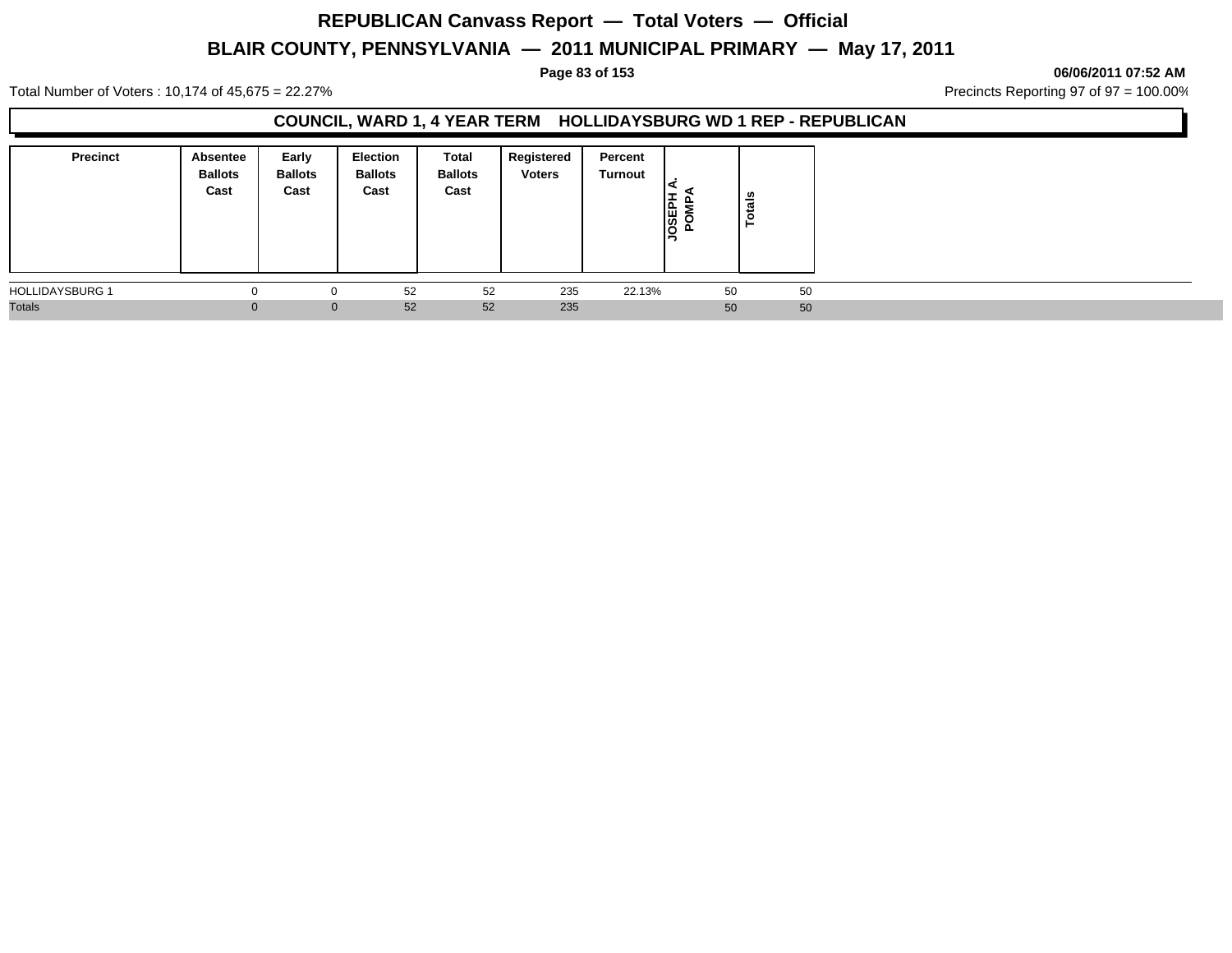# **REPUBLICAN Canvass Report — Total Voters — Official**

## **BLAIR COUNTY, PENNSYLVANIA — 2011 MUNICIPAL PRIMARY — May 17, 2011**

**Page 84 of 153 06/06/2011 07:52 AM**

Total Number of Voters : 10,174 of 45,675 = 22.27% **Precincts Reporting 97 of 97 = 100.00%** Precincts Reporting 97 of 97 = 100.00%

## **COUNCIL, WARD 3, 4 YEAR TERM HOLLIDAYSBURG WD 3 REP - REPUBLICAN**

| <b>Precinct</b>        | <b>Absentee</b><br><b>Ballots</b><br>Cast | Early<br><b>Ballots</b><br>Cast | <b>Election</b><br><b>Ballots</b><br>Cast | Total<br><b>Ballots</b><br>Cast | Registered<br><b>Voters</b> | Percent<br><b>Turnout</b> | v<br>14<br><b>BERESN</b><br>l≅ | . ≃<br>š.<br>ш<br><b>JOHN</b><br>BRENN | tais<br>$\bullet$<br>► |    |  |
|------------------------|-------------------------------------------|---------------------------------|-------------------------------------------|---------------------------------|-----------------------------|---------------------------|--------------------------------|----------------------------------------|------------------------|----|--|
| <b>HOLLIDAYSBURG 3</b> |                                           |                                 | 30                                        | 31                              | 173                         | 17.92%                    | 20                             |                                        | 10                     | 30 |  |
| <b>Totals</b>          |                                           |                                 | 30<br>$\Omega$                            | 31                              | 173                         |                           | 20                             |                                        | 10                     | 30 |  |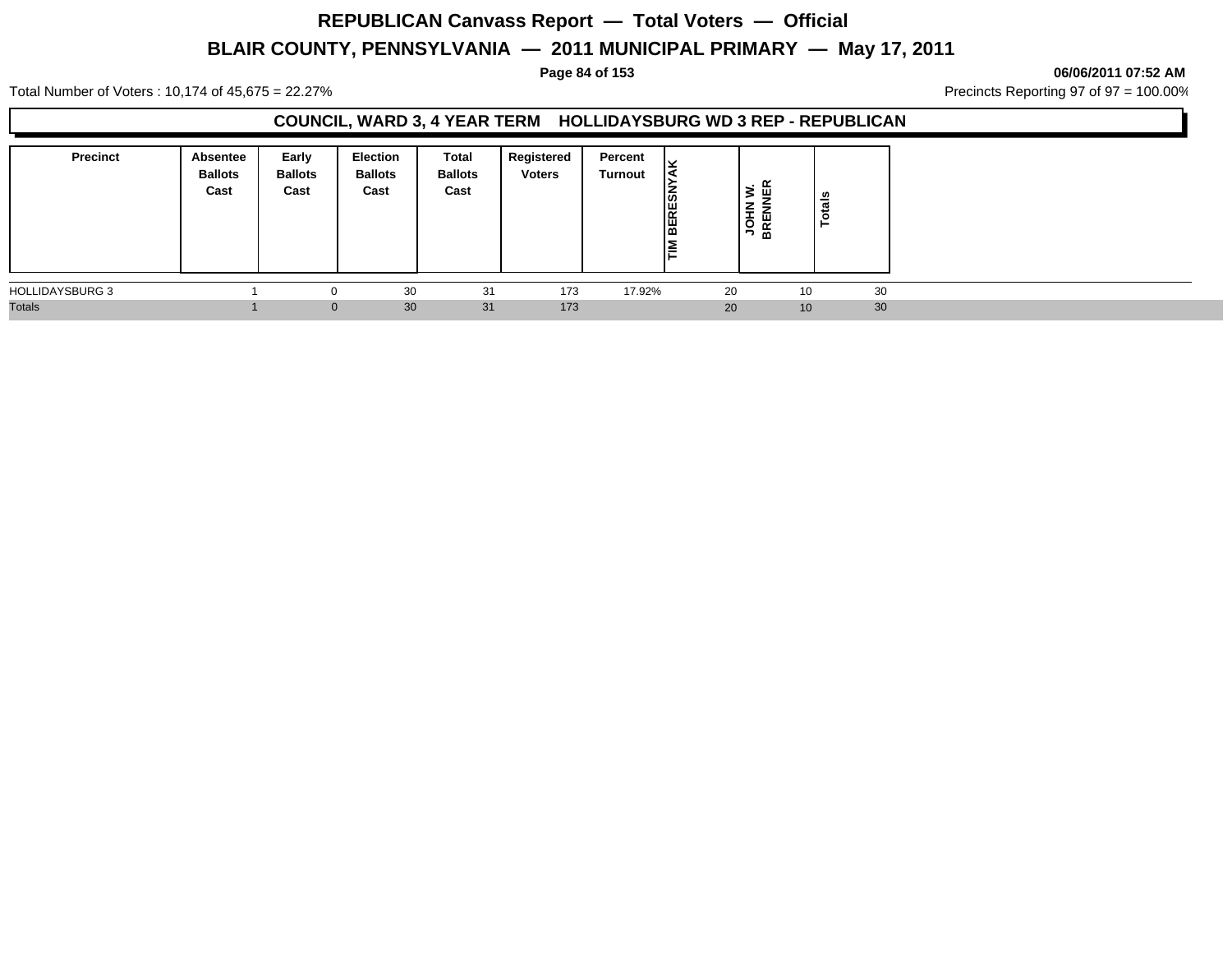### **Page 85 of 153 06/06/2011 07:52 AM**

Total Number of Voters : 10,174 of 45,675 = 22.27% **Precincts Reporting 97 of 97 = 100.00%** Precincts Reporting 97 of 97 = 100.00%

### **COUNCIL, WARD 5, 4 YEAR TERM HOLLIDAYSBURG WD 5 REP - REPUBLICAN**

| <b>Precinct</b>        | Absentee<br><b>Ballots</b><br>Cast | Early<br><b>Ballots</b><br>Cast | <b>Election</b><br><b>Ballots</b><br>Cast | <b>Total</b><br><b>Ballots</b><br>Cast | Registered<br><b>Voters</b> | Percent<br>Turnout | ய<br>I≶ ≩<br>. е<br>∣≅ ∓ | ١ų<br>₹<br>NET<br>NET | otals<br>- |     |  |
|------------------------|------------------------------------|---------------------------------|-------------------------------------------|----------------------------------------|-----------------------------|--------------------|--------------------------|-----------------------|------------|-----|--|
| <b>HOLLIDAYSBURG 5</b> |                                    |                                 | 126                                       | 134                                    | 335                         | 40.00%             |                          | 72                    | 58         | 130 |  |
| <b>Totals</b>          |                                    | $\mathbf{0}$                    | 126                                       | 134                                    | 335                         |                    |                          | 72                    | 58         | 130 |  |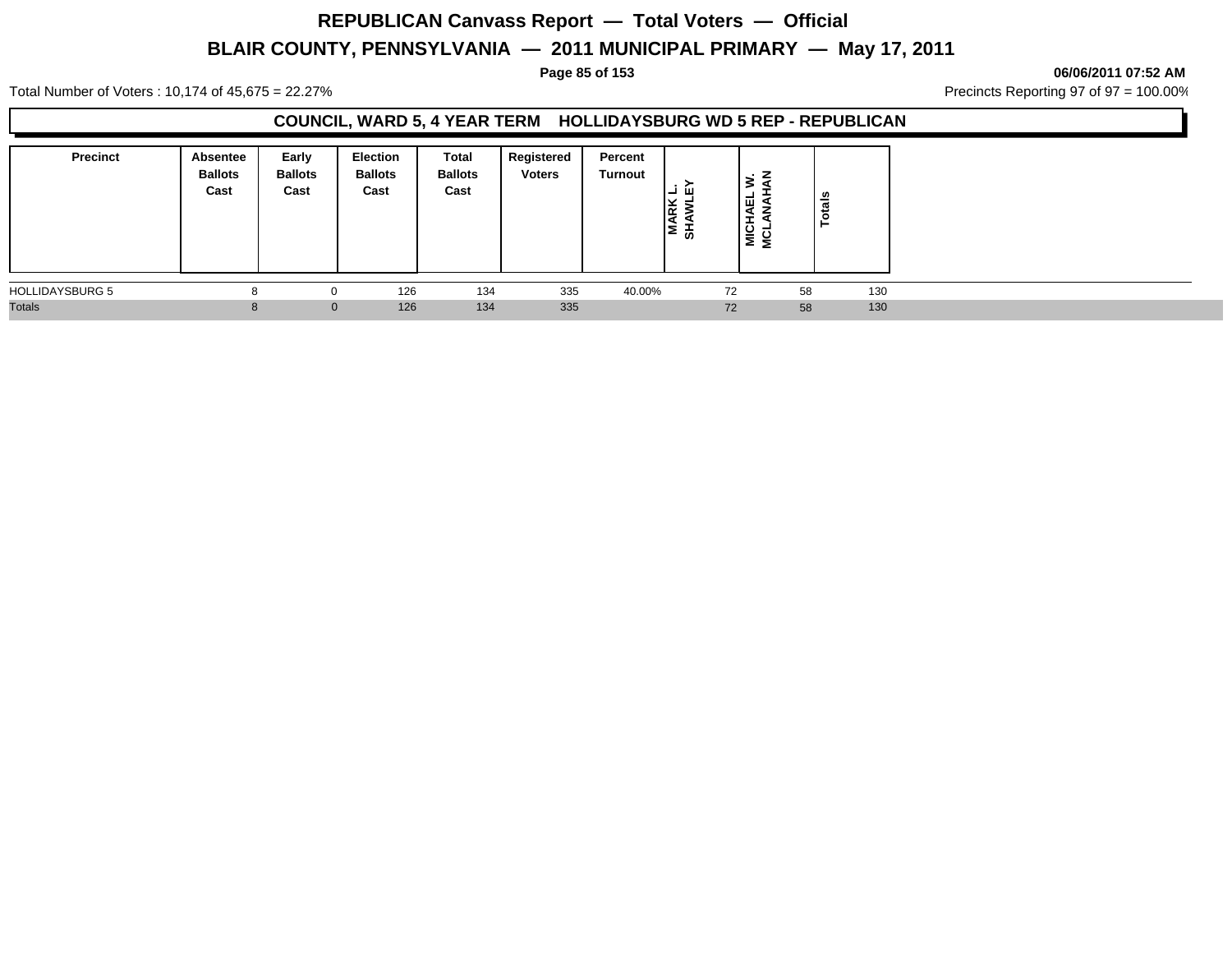### **Page 86 of 153 06/06/2011 07:52 AM**

Total Number of Voters : 10,174 of 45,675 = 22.27% **Precincts Reporting 97 of 97 = 100.00%** Precincts Reporting 97 of 97 = 100.00%

## **COUNCIL, WARD 7, 4 YEAR TERM HOLLIDAYSBURG WD 7 REP - REPUBLICAN**

| <b>Precinct</b>        | <b>Absentee</b><br><b>Ballots</b><br>Cast | Early<br><b>Ballots</b><br>Cast | <b>Election</b><br><b>Ballots</b><br>Cast | Total<br><b>Ballots</b><br>Cast | Registered<br><b>Voters</b> | Percent<br>Turnout | ER<br>SILT<br><b>ANERS</b><br>∣≅<br>Id | ⋖<br>6<br>RICHA<br>SCHO | otals<br>► |     |  |
|------------------------|-------------------------------------------|---------------------------------|-------------------------------------------|---------------------------------|-----------------------------|--------------------|----------------------------------------|-------------------------|------------|-----|--|
| <b>HOLLIDAYSBURG 7</b> |                                           |                                 | 122                                       | 125                             | 341                         | 36.66%             | 33                                     |                         | 89         | 122 |  |
| <b>Totals</b>          |                                           | $\overline{0}$                  | 122                                       | 125                             | 341                         |                    | 33                                     |                         | 89         | 122 |  |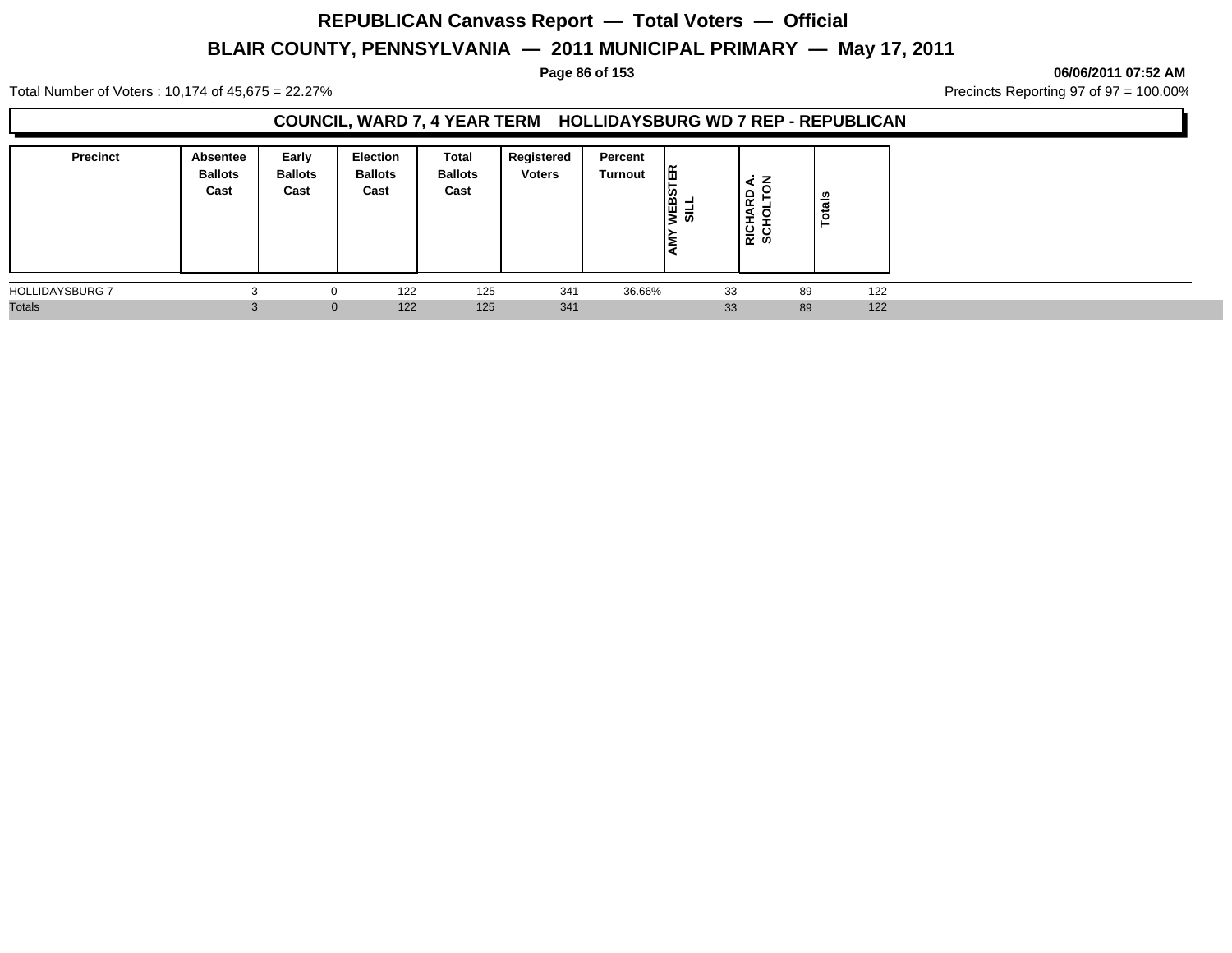### **Page 87 of 153 06/06/2011 07:52 AM**

Total Number of Voters : 10,174 of 45,675 = 22.27% **Precincts Reporting 97 of 97 = 100.00%** Precincts Reporting 97 of 97 = 100.00%

## **SUPERVISOR, 6 YEAR TERM HUSTON REP - REPUBLICAN**

| <b>Precinct</b>   | Absentee<br><b>Ballots</b><br>Cast | Early<br><b>Ballots</b><br>Cast | Election<br><b>Ballots</b><br>Cast | <b>Total</b><br><b>Ballots</b><br>Cast | <b>Registered</b><br><b>Voters</b> | Percent<br>Turnout | -: ທ<br>I≧.<br>$\alpha$<br>통일 | <b>RDS</b><br>e<br>ш<br>≏ | Totals |     |  |
|-------------------|------------------------------------|---------------------------------|------------------------------------|----------------------------------------|------------------------------------|--------------------|-------------------------------|---------------------------|--------|-----|--|
| <b>HUSTON TWP</b> |                                    |                                 | 109                                | 109                                    | 558                                | 19.53%             | 105                           |                           |        | 106 |  |
| <b>Totals</b>     | 0                                  | $\Omega$                        | 109                                | 109                                    | 558                                |                    | 105                           |                           |        | 106 |  |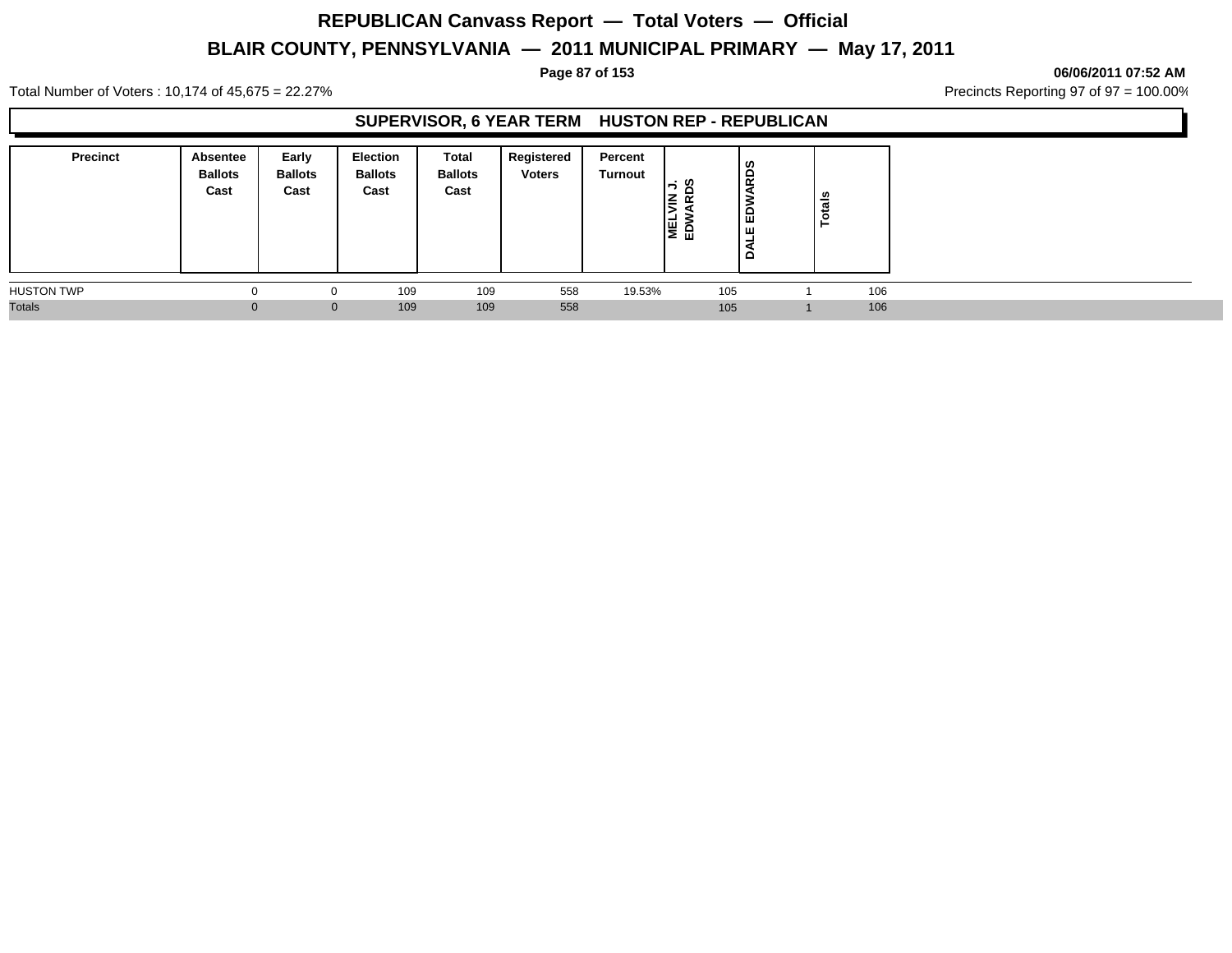**Page 88 of 153 06/06/2011 07:52 AM**

Total Number of Voters : 10,174 of 45,675 = 22.27% **Precincts Reporting 97 of 97 = 100.00%** Precincts Reporting 97 of 97 = 100.00%

## **AUDITOR, 6 YEAR TERM HUSTON REP - REPUBLICAN**

| <b>Precinct</b>   | Absentee<br><b>Ballots</b><br>Cast | Early<br><b>Ballots</b><br>Cast | Election<br><b>Ballots</b><br>Cast | Total<br><b>Ballots</b><br>Cast | Registered<br><b>Voters</b> | Percent<br>Turnout | ' ഇ<br>laid<br>ᇃ<br> ອັື້ ⊯ັ | l≅<br>RREL<br>≏ | otals<br>► |  |
|-------------------|------------------------------------|---------------------------------|------------------------------------|---------------------------------|-----------------------------|--------------------|------------------------------|-----------------|------------|--|
| <b>HUSTON TWP</b> | $\Omega$                           |                                 | 109                                | 109                             | 558                         | 19.53%             |                              |                 |            |  |
| <b>Totals</b>     | $\Omega$                           | $\mathbf{0}$                    | 109                                | 109                             | 558                         |                    |                              |                 | $\Omega$   |  |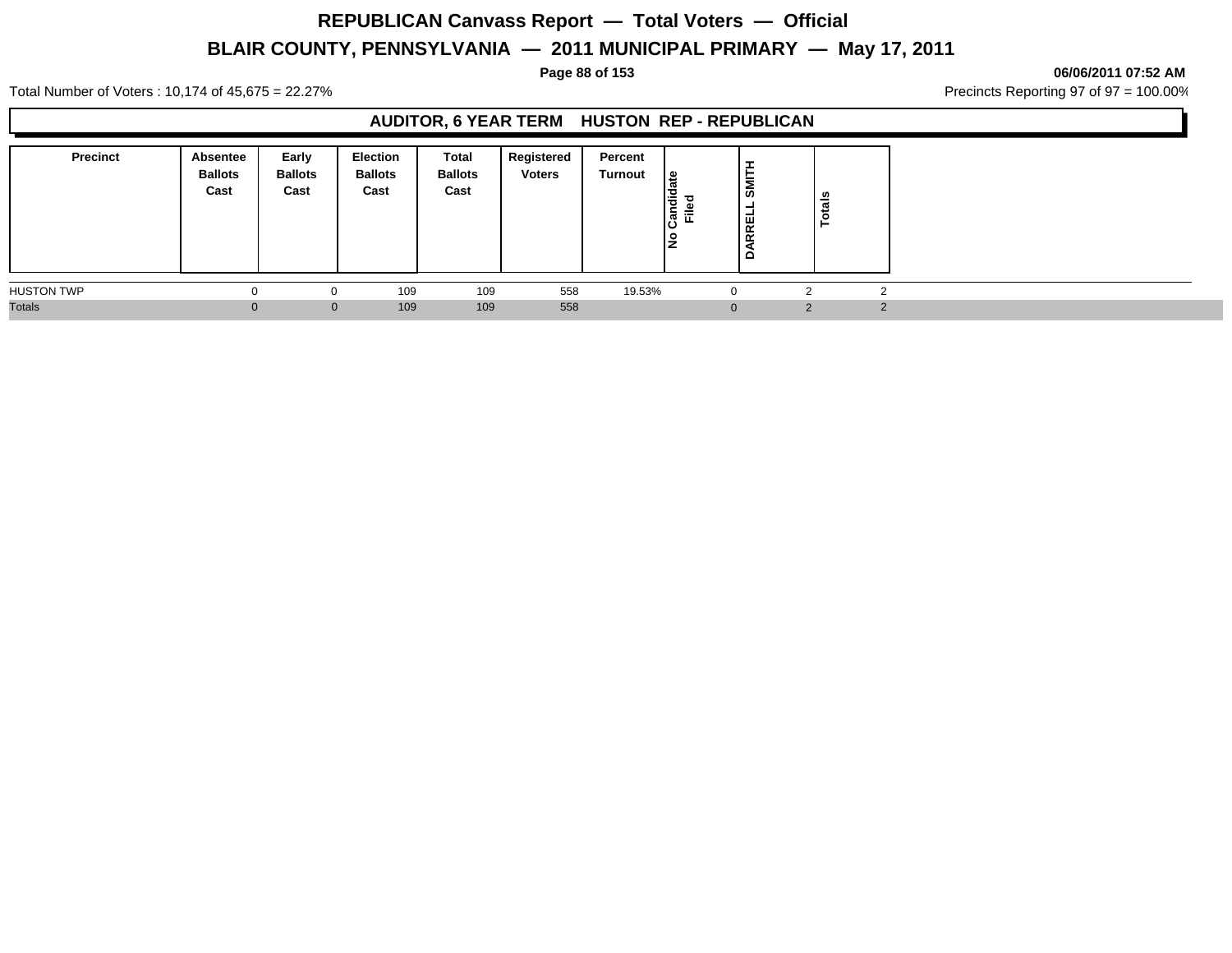### **Page 89 of 153 06/06/2011 07:52 AM**

Total Number of Voters : 10,174 of 45,675 = 22.27% **Precincts Reporting 97 of 97 = 100.00%** Precincts Reporting 97 of 97 = 100.00%

## **SUPERVISOR, 6 YEAR TERM JUNIATA REP - REPUBLICAN**

| <b>Precinct</b>    | Absentee<br><b>Ballots</b><br>Cast | Early<br><b>Ballots</b><br>Cast | Election<br><b>Ballots</b><br>Cast | Total<br><b>Ballots</b><br>Cast | Registered<br><b>Voters</b> | Percent<br>Turnout | ₩<br><b>SEA</b><br>19<br>۱œ | otals<br>► |  |
|--------------------|------------------------------------|---------------------------------|------------------------------------|---------------------------------|-----------------------------|--------------------|-----------------------------|------------|--|
| <b>JUNIATA TWP</b> |                                    |                                 | 109                                | 111                             | 479                         | 23.17%             | 98                          | 98         |  |
| <b>Totals</b>      |                                    | $\mathbf{0}$                    | 109                                | 111                             | 479                         |                    | 98                          | 98         |  |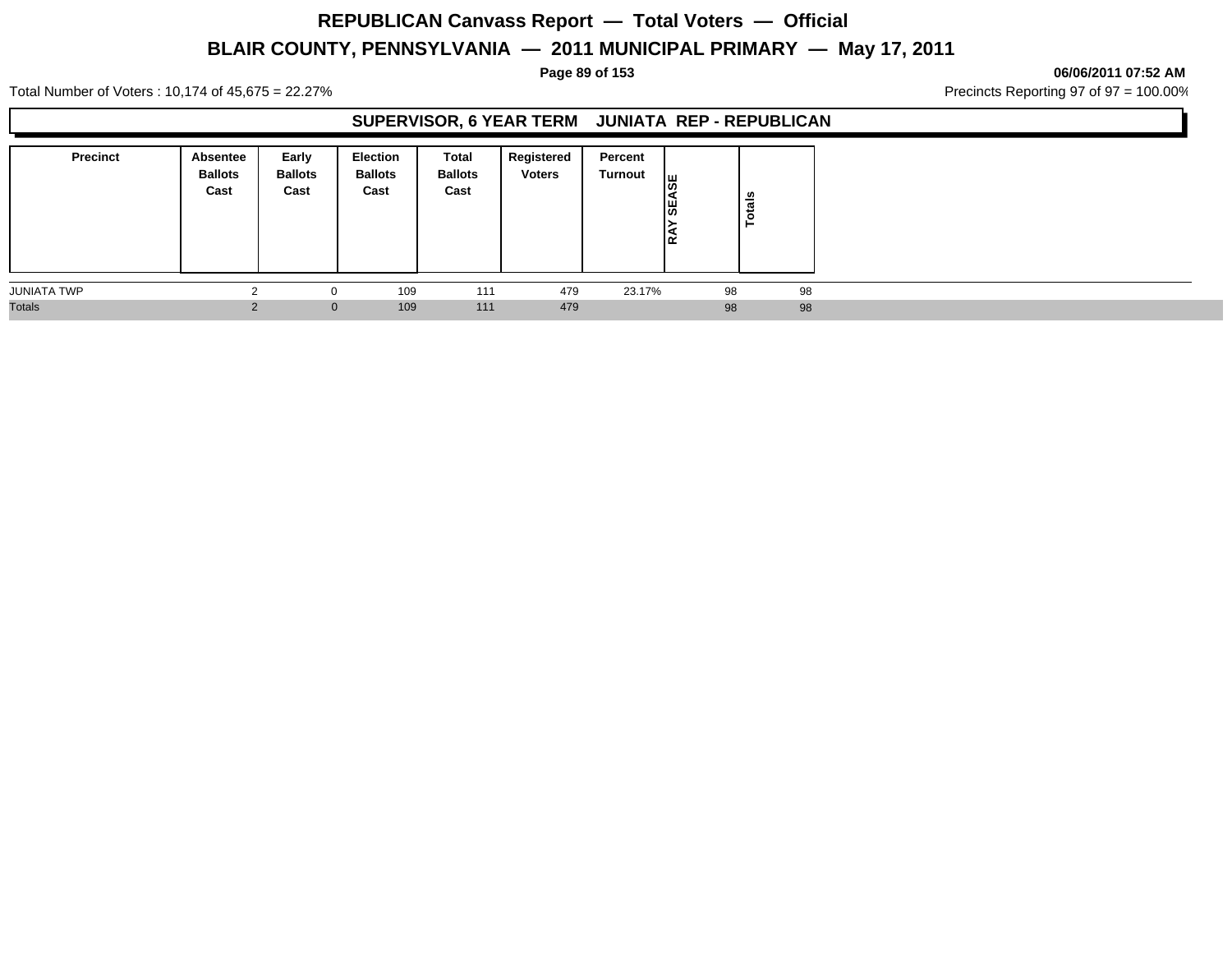**Page 90 of 153 06/06/2011 07:52 AM**

Total Number of Voters : 10,174 of 45,675 = 22.27% **Precincts Reporting 97 of 97 = 100.00%** Precincts Reporting 97 of 97 = 100.00%

## **AUDITOR, 6 YEAR TERM JUNIATA REP - REPUBLICAN**

| <b>Precinct</b> | Absentee<br><b>Ballots</b><br>Cast | Early<br><b>Ballots</b><br>Cast | <b>Election</b><br><b>Ballots</b><br>Cast | Total<br><b>Ballots</b><br>Cast | Registered<br><b>Voters</b> | Percent<br><b>Turnout</b> | 9  <br>ത<br>I÷<br>ခြံ<br>Ě | HONDA<br>ALKER<br>ᄒ | ш<br>ō<br>듦<br>$\blacktriangleleft$<br><b>DEBR</b> | ASEE<br>l₩<br>≃ | - 67 |    |
|-----------------|------------------------------------|---------------------------------|-------------------------------------------|---------------------------------|-----------------------------|---------------------------|----------------------------|---------------------|----------------------------------------------------|-----------------|------|----|
| JUNIATA TWP     |                                    |                                 | 109                                       | 111                             | 479                         | 23.17%                    |                            | $\Omega$            |                                                    |                 |      | 'n |
| <b>Totals</b>   |                                    | $\overline{0}$                  | 109                                       | 111                             | 479                         |                           |                            | $\Omega$            |                                                    |                 |      | 6  |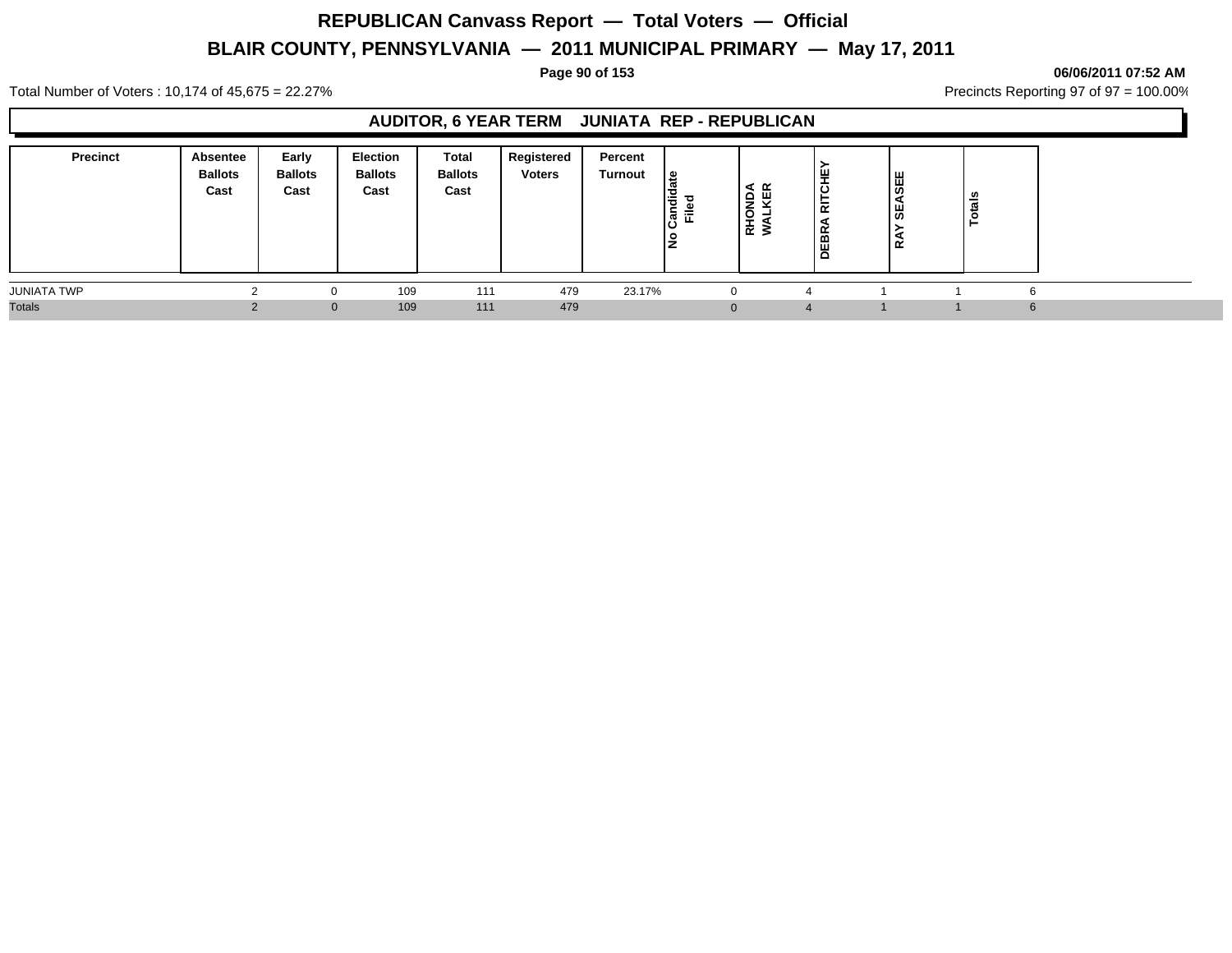### **Page 91 of 153 06/06/2011 07:52 AM**

Total Number of Voters : 10,174 of 45,675 = 22.27% **Precincts Reporting 97 of 97 = 100.00%** Precincts Reporting 97 of 97 = 100.00%

## **SUPERVISOR, 6 YEAR TERM LOGAN REP - REPUBLICAN**

| <b>Precinct</b>    | Absentee<br><b>Ballots</b><br>Cast | Early<br><b>Ballots</b><br>Cast | <b>Election</b><br><b>Ballots</b><br>Cast | Total<br><b>Ballots</b><br>Cast | Registered<br>Voters | Percent<br><b>Turnout</b> | lò  | $\frac{1}{2}$ SON<br>⋖<br>ທ<br>$\propto$<br><b>AME</b><br>ш<br>┕<br>►<br>я<br>௳ | ທ<br>$\vec{z}$<br><b>R</b> | 띥<br>ш      | ER<br>브<br>$\Omega$ | AGE<br>௳<br><b>DENNIS</b> | ທ<br>RHODE:<br><b>GAR</b> | ס ו<br>$\mathbf{\underline{\Phi}}$<br>┙<br>۱Ē<br>$\circ$<br>Ιō |
|--------------------|------------------------------------|---------------------------------|-------------------------------------------|---------------------------------|----------------------|---------------------------|-----|---------------------------------------------------------------------------------|----------------------------|-------------|---------------------|---------------------------|---------------------------|----------------------------------------------------------------|
| <b>LOGAN TWP 1</b> |                                    |                                 | 182                                       | 186                             | 743                  | 25.03%                    | 134 | 139                                                                             |                            | 0           |                     |                           |                           |                                                                |
| <b>LOGAN TWP 2</b> |                                    |                                 | 203                                       | 205                             | 863                  | 23.75%                    | 136 | 151                                                                             |                            | 0           |                     |                           |                           |                                                                |
| LOGAN TWP 3        |                                    |                                 | 158                                       | 162                             | 490                  | 33.06%                    | 111 | 127                                                                             |                            | 0           | - ( )               |                           |                           |                                                                |
| <b>LOGAN TWP 4</b> |                                    |                                 | 144                                       | 146                             | 656                  | 22.26%                    | 106 | 119                                                                             |                            | $\mathbf 0$ |                     |                           |                           |                                                                |
| <b>LOGAN TWP 5</b> |                                    |                                 | 148                                       | 151                             | 677                  | 22.30%                    | 106 | 108                                                                             |                            | 0           |                     |                           |                           |                                                                |
| LOGAN TWP 6        |                                    |                                 | 185                                       | 185                             | 899                  | 20.58%                    | 128 | 141                                                                             |                            | $\Omega$    |                     |                           |                           |                                                                |
| <b>LOGAN TWP 7</b> |                                    |                                 | 101                                       | 101                             | 300                  | 33.67%                    | 76  |                                                                                 | 75                         | $\sim$      |                     |                           |                           |                                                                |
| <b>Totals</b>      | 15                                 |                                 | 1121<br>$\mathbf{0}$                      | 1136                            | 4628                 |                           | 797 | 860                                                                             |                            | 2           |                     |                           |                           |                                                                |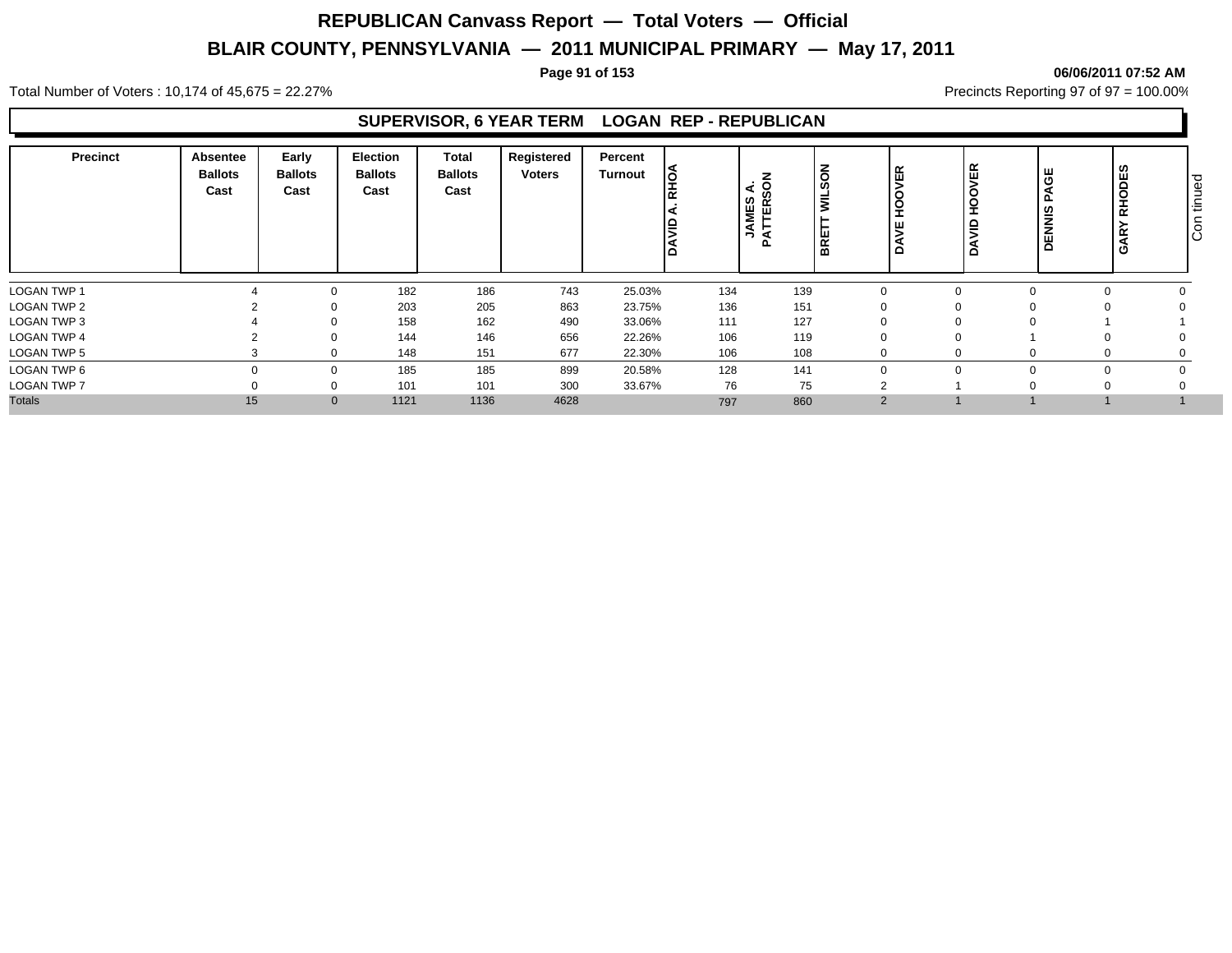### **Page 92 of 153 06/06/2011 07:52 AM**

Total Number of Voters : 10,174 of 45,675 = 22.27% **Precincts Reporting 97 of 97 = 100.00%** Precincts Reporting 97 of 97 = 100.00%

## **SUPERVISOR, 6 YEAR TERM LOGAN REP - REPUBLICAN**

| <b>Precinct</b>    | Absentee<br><b>Ballots</b><br>Cast | Early<br><b>Ballots</b><br>Cast | <b>Election</b><br><b>Ballots</b><br>Cast | <b>Total</b><br><b>Ballots</b><br>Cast | Registered<br><b>Voters</b> | Percent<br>Turnout | <b>VERS</b><br>ခြ<br>墙 | 'న ౭<br>៓ឨ<br><b>MEL</b> | İκ<br>۱ę<br>-<br>$\overline{\phantom{0}}$<br><b>SO</b><br><b>R</b> | TAMMY<br>SCHILLING | HITE<br>$\overline{P}$ | $\propto$<br><b>WILLIAM</b><br>KALER | Totals |      |
|--------------------|------------------------------------|---------------------------------|-------------------------------------------|----------------------------------------|-----------------------------|--------------------|------------------------|--------------------------|--------------------------------------------------------------------|--------------------|------------------------|--------------------------------------|--------|------|
| LOGAN TWP 1        |                                    | 0                               | 182                                       | 186                                    | 743                         | 25.03%             |                        |                          |                                                                    | $\Omega$           |                        | $\Omega$                             | 0      | 274  |
| LOGAN TWP 2        |                                    | 0                               | 203                                       | 205                                    | 863                         | 23.75%             |                        |                          | U                                                                  |                    |                        | O                                    | 0      | 289  |
| <b>LOGAN TWP 3</b> |                                    | 0                               | 158                                       | 162                                    | 490                         | 33.06%             |                        |                          | $\mathbf{0}$                                                       | 0                  |                        | $\Omega$                             | 0      | 240  |
| <b>LOGAN TWP 4</b> |                                    | 0                               | 144                                       | 146                                    | 656                         | 22.26%             |                        |                          | 0                                                                  | $\mathbf 0$        |                        | $\Omega$                             | 0      | 226  |
| LOGAN TWP 5        |                                    | 0                               | 148                                       | 151                                    | 677                         | 22.30%             |                        |                          | 0                                                                  | $\Omega$           |                        | 0                                    | 0      | 214  |
| LOGAN TWP 6        |                                    | $\Omega$                        | 185                                       | 185                                    | 899                         | 20.58%             |                        |                          | $\mathbf{0}$                                                       | $\Omega$           |                        |                                      |        | 272  |
| <b>LOGAN TWP 7</b> |                                    | 0                               | 101                                       | 101                                    | 300                         | 33.67%             |                        |                          | 0                                                                  | $\Omega$           |                        |                                      | 0      | 154  |
| <b>Totals</b>      | 15                                 | $\mathbf{0}$                    | 1121                                      | 1136                                   | 4628                        |                    |                        |                          |                                                                    |                    |                        |                                      |        | 1669 |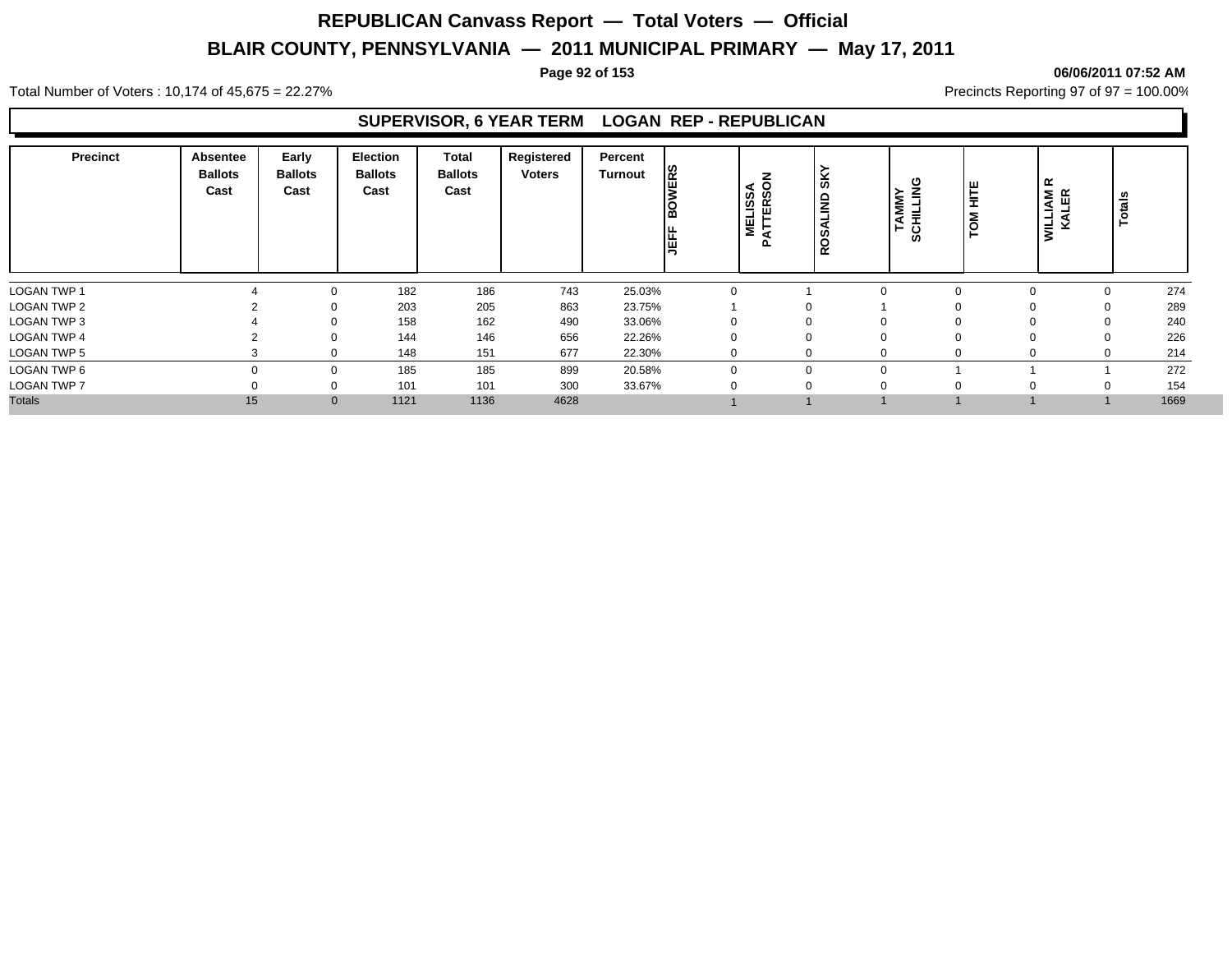### **Page 93 of 153 06/06/2011 07:52 AM**

Total Number of Voters : 10,174 of 45,675 = 22.27% **Precincts Reporting 97 of 97 = 100.00%** Precincts Reporting 97 of 97 = 100.00%

## **TAX COLLECTOR, 2 YEAR UNEXPIRED TERM LOGAN REP - REPUBLICAN**

| <b>Precinct</b>    | Absentee<br><b>Ballots</b><br>Cast | Early<br><b>Ballots</b><br>Cast | Election<br><b>Ballots</b><br>Cast | Total<br><b>Ballots</b><br>Cast | Registered<br><b>Voters</b> | Percent<br>Turnout | $\circ$<br>RONALD<br>DIFRANGC | <b>CHRISTINA</b><br>BLAKE | otals<br>Ě |
|--------------------|------------------------------------|---------------------------------|------------------------------------|---------------------------------|-----------------------------|--------------------|-------------------------------|---------------------------|------------|
| <b>LOGAN TWP 1</b> |                                    | 0                               | 182                                | 186                             | 743                         | 25.03%             | 79                            | 96                        | 175        |
| <b>LOGAN TWP 2</b> |                                    | $\mathbf 0$                     | 203                                | 205                             | 863                         | 23.75%             | 100                           | 94                        | 194        |
| <b>LOGAN TWP 3</b> |                                    | $\mathbf 0$                     | 158                                | 162                             | 490                         | 33.06%             | 66                            | 92                        | 158        |
| <b>LOGAN TWP 4</b> |                                    | 0                               | 144                                | 146                             | 656                         | 22.26%             | 90                            | 54                        | 144        |
| <b>LOGAN TWP 5</b> |                                    | $\mathbf 0$                     | 148                                | 151                             | 677                         | 22.30%             | 61                            | 80                        | 141        |
| LOGAN TWP 6        | $\Omega$                           | 0                               | 185                                | 185                             | 899                         | 20.58%             | 92                            | 91                        | 183        |
| <b>LOGAN TWP 7</b> |                                    | 0                               | 101                                | 101                             | 300                         | 33.67%             | 51                            | 46                        | 97         |
| <b>Totals</b>      | 15                                 | $\mathbf{0}$                    | 1121                               | 1136                            | 4628                        |                    | 539                           | 553                       | 1092       |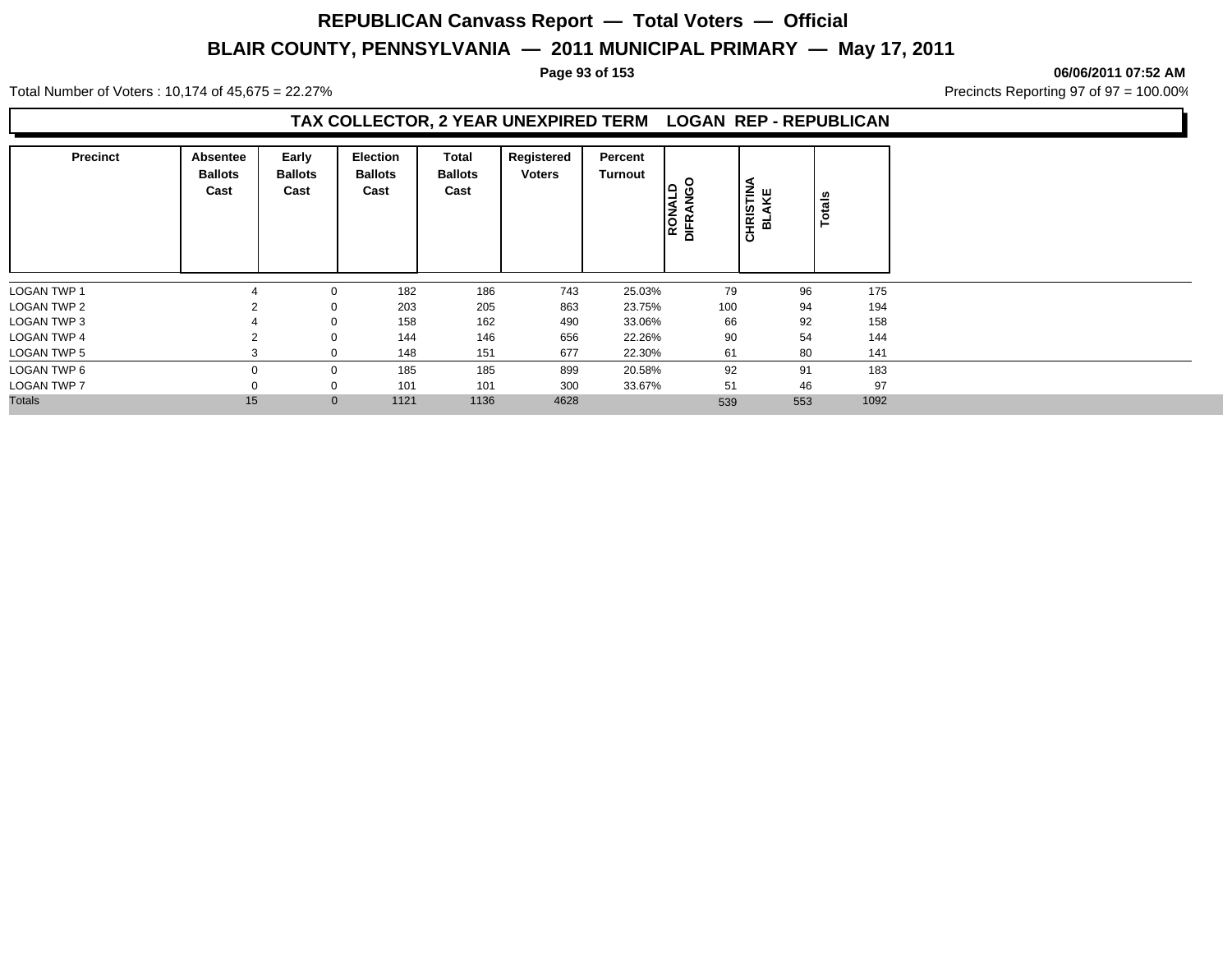### **Page 94 of 153 06/06/2011 07:52 AM**

Total Number of Voters : 10,174 of 45,675 = 22.27% **Precincts Reporting 97 of 97 = 100.00%** Precincts Reporting 97 of 97 = 100.00%

## **AUDITOR, 6 YEAR TERM LOGAN REP - REPUBLICAN**

| <b>Precinct</b>    | Absentee<br><b>Ballots</b><br>Cast | Early<br><b>Ballots</b><br>Cast | Election<br><b>Ballots</b><br>Cast | Total<br><b>Ballots</b><br>Cast | Registered<br><b>Voters</b> | Percent<br>Turnout | ೭<br>landi<br>Filed | 띥<br>- | <b>WERS</b><br>щ.<br>ட<br>' ⊞ | I w z<br>MICHEL<br>GARMAI | GINGRI<br>∣⊊<br>ر ا | <b>BOWERS</b><br>JEFFREY | KNUPP<br>≻<br><b>RO</b> | $\overline{\circ}$<br>Š<br>$\subset$<br>÷<br>$\circ$<br>ΙO |
|--------------------|------------------------------------|---------------------------------|------------------------------------|---------------------------------|-----------------------------|--------------------|---------------------|--------|-------------------------------|---------------------------|---------------------|--------------------------|-------------------------|------------------------------------------------------------|
| <b>LOGAN TWP 1</b> |                                    |                                 | 182<br>$\Omega$                    | 186                             | 743                         | 25.03%             | $\mathbf 0$         |        | 0                             | $\Omega$                  |                     |                          |                         |                                                            |
| LOGAN TWP 2        |                                    |                                 | 203                                | 205                             | 863                         | 23.75%             | 0                   |        | $\Omega$                      |                           |                     |                          |                         |                                                            |
| LOGAN TWP 3        |                                    |                                 | 158                                | 162                             | 490                         | 33.06%             |                     |        |                               | $\Omega$                  |                     |                          |                         |                                                            |
| <b>LOGAN TWP 4</b> |                                    |                                 | 144                                | 146                             | 656                         | 22.26%             |                     |        |                               |                           |                     |                          |                         |                                                            |
| LOGAN TWP 5        |                                    |                                 | 148<br>0                           | 151                             | 677                         | 22.30%             | 0                   |        | 0                             | $\Omega$                  |                     |                          |                         |                                                            |
| LOGAN TWP 6        |                                    |                                 | 185<br>$\Omega$                    | 185                             | 899                         | 20.58%             | 0                   |        | $\Omega$                      | $\Omega$                  |                     |                          |                         |                                                            |
| <b>LOGAN TWP 7</b> |                                    |                                 | 101                                | 101                             | 300                         | 33.67%             | $\mathbf 0$         |        |                               | $\Omega$                  |                     |                          |                         |                                                            |
| <b>Totals</b>      | 15                                 |                                 | 1121<br>$\mathbf{0}$               | 1136                            | 4628                        |                    |                     |        |                               |                           |                     |                          |                         |                                                            |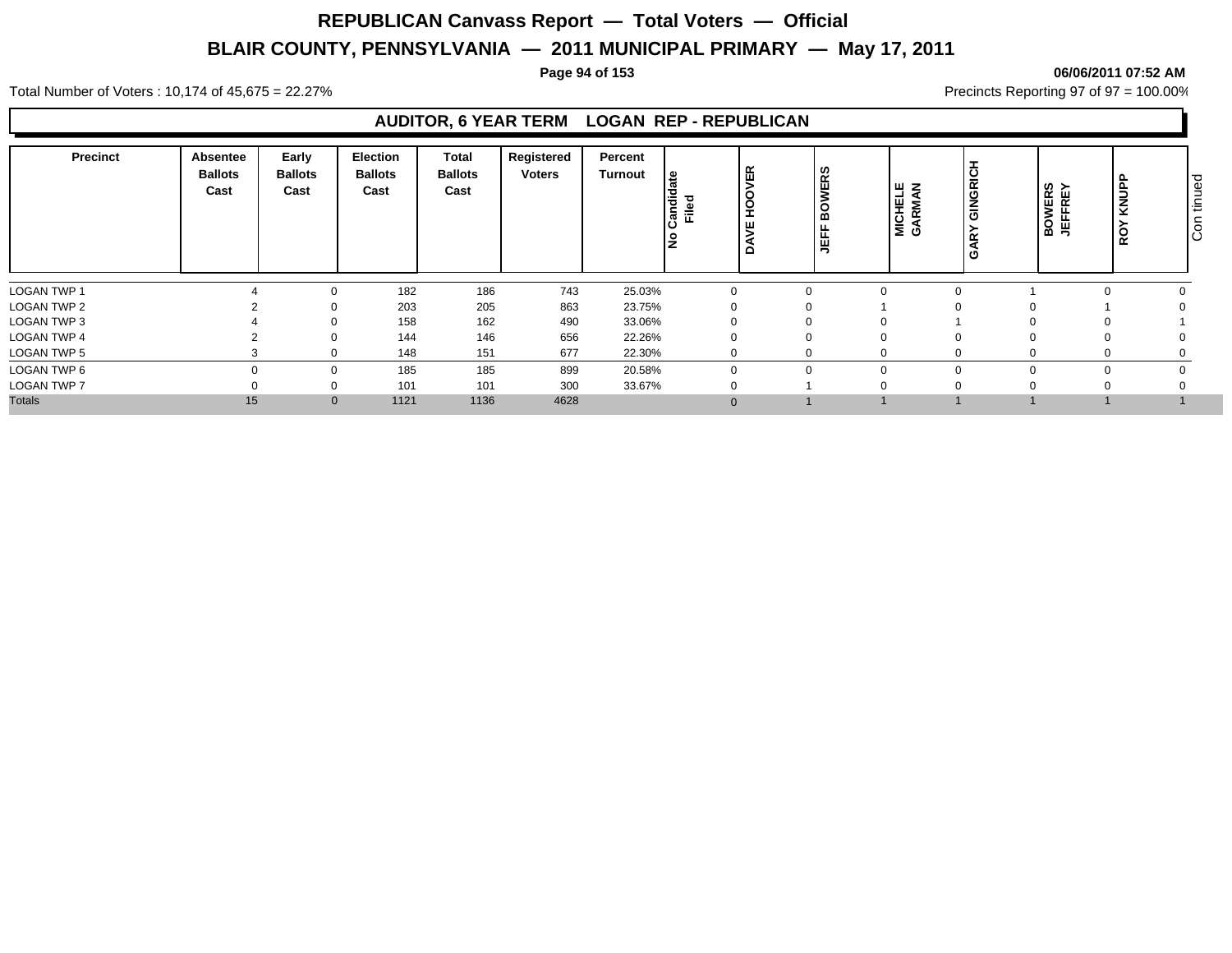### **Page 95 of 153 06/06/2011 07:52 AM**

Total Number of Voters : 10,174 of 45,675 = 22.27% **Precincts Reporting 97 of 97 = 100.00%** Precincts Reporting 97 of 97 = 100.00%

## **AUDITOR, 6 YEAR TERM LOGAN REP - REPUBLICAN**

| <b>Precinct</b>    | Absentee<br><b>Ballots</b><br>Cast | Early<br><b>Ballots</b><br>Cast | <b>Election</b><br><b>Ballots</b><br>Cast | Total<br><b>Ballots</b><br>Cast | Registered<br><b>Voters</b> | Percent<br>Turnout | l≦<br>ASBUF | D R<br>GER<br>)<br>이 오<br><b>AS</b> | E<br>RNIE<br>님 | <b>OSES</b><br>Σ<br>-<br>$\Omega$ | <b>PATRICIA</b><br>RAUGH | <b>HELEN P.<br/>SCHMITT</b> | ۰<br>ទី<br>►<br>KENT | $\overline{\circ}$<br>tinue<br>$\circ$<br>Iō |
|--------------------|------------------------------------|---------------------------------|-------------------------------------------|---------------------------------|-----------------------------|--------------------|-------------|-------------------------------------|----------------|-----------------------------------|--------------------------|-----------------------------|----------------------|----------------------------------------------|
| <b>LOGAN TWP 1</b> |                                    | $\Omega$                        | 182                                       | 186                             | 743                         | 25.03%             | $\mathbf 0$ |                                     | 0              | $\Omega$                          |                          |                             |                      |                                              |
| LOGAN TWP 2        |                                    |                                 | 203                                       | 205                             | 863                         | 23.75%             | 0           |                                     | $\Omega$       | 0                                 |                          |                             |                      |                                              |
| LOGAN TWP 3        |                                    |                                 | 158                                       | 162                             | 490                         | 33.06%             |             |                                     |                | 0                                 |                          |                             |                      |                                              |
| <b>LOGAN TWP 4</b> |                                    |                                 | 144                                       | 146                             | 656                         | 22.26%             |             |                                     |                |                                   |                          |                             |                      |                                              |
| LOGAN TWP 5        |                                    | $\Omega$                        | 148                                       | 151                             | 677                         | 22.30%             | 0           |                                     |                |                                   |                          |                             |                      |                                              |
| LOGAN TWP 6        |                                    | 0                               | 185                                       | 185                             | 899                         | 20.58%             |             |                                     |                |                                   |                          |                             |                      |                                              |
| <b>LOGAN TWP 7</b> |                                    |                                 | 101                                       | 101                             | 300                         | 33.67%             | 0           |                                     | $\Omega$       |                                   |                          |                             |                      |                                              |
| <b>Totals</b>      | 15                                 |                                 | 1121<br>$\mathbf{0}$                      | 1136                            | 4628                        |                    |             |                                     |                |                                   |                          |                             |                      |                                              |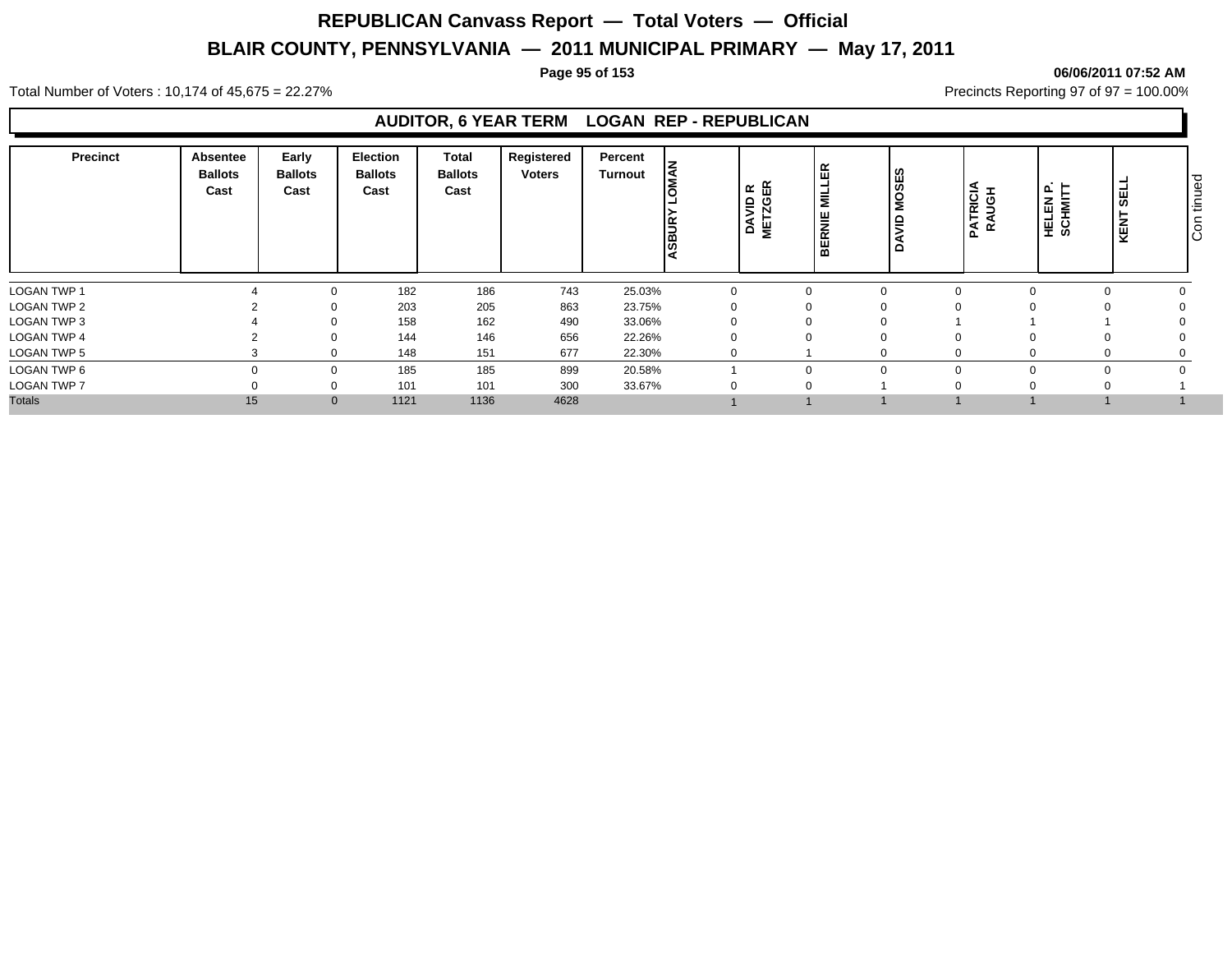### **Page 96 of 153 06/06/2011 07:52 AM**

Total Number of Voters : 10,174 of 45,675 = 22.27% **Precincts Reporting 97 of 97 = 100.00%** Precincts Reporting 97 of 97 = 100.00%

## **AUDITOR, 6 YEAR TERM LOGAN REP - REPUBLICAN**

| <b>Precinct</b>    | Absentee<br><b>Ballots</b><br>Cast | Early<br><b>Ballots</b><br>Cast | <b>Election</b><br><b>Ballots</b><br>Cast | Total<br><b>Ballots</b><br>Cast | Registered<br><b>Voters</b> | Percent<br>Turnout | န္တ<br><b>ERIC</b> | ₿<br>ທ<br>ğ<br>Ő | <b>TERS</b><br>$\alpha$<br>O | N<br>WERT.<br>ш<br><b>ASHL</b> |             | Totals |  |
|--------------------|------------------------------------|---------------------------------|-------------------------------------------|---------------------------------|-----------------------------|--------------------|--------------------|------------------|------------------------------|--------------------------------|-------------|--------|--|
| <b>LOGAN TWP 1</b> |                                    |                                 | 182                                       | 186                             | 743                         | 25.03%             |                    |                  | $\mathbf 0$                  |                                | $\mathbf 0$ |        |  |
| <b>LOGAN TWP 2</b> |                                    |                                 | 203                                       | 205                             | 863                         | 23.75%             |                    |                  | $\mathbf 0$                  |                                | $\Omega$    |        |  |
| LOGAN TWP 3        |                                    |                                 | 158                                       | 162                             | 490                         | 33.06%             |                    |                  | $\Omega$                     |                                | $\Omega$    |        |  |
| <b>LOGAN TWP 4</b> |                                    |                                 | 144                                       | 146                             | 656                         | 22.26%             |                    |                  |                              |                                | 0           |        |  |
| <b>LOGAN TWP 5</b> |                                    | 0                               | 148                                       | 151                             | 677                         | 22.30%             |                    |                  | 0                            |                                | $\Omega$    |        |  |
| LOGAN TWP 6        |                                    | $\mathbf 0$                     | 185                                       | 185                             | 899                         | 20.58%             |                    |                  | $\mathbf 0$                  |                                |             |        |  |
| LOGAN TWP 7        |                                    |                                 | 101                                       | 101                             | 300                         | 33.67%             |                    |                  | 0                            |                                | $\Omega$    |        |  |
| <b>Totals</b>      | 15                                 | $\mathbf{0}$                    | 1121                                      | 1136                            | 4628                        |                    |                    |                  |                              |                                |             | 17     |  |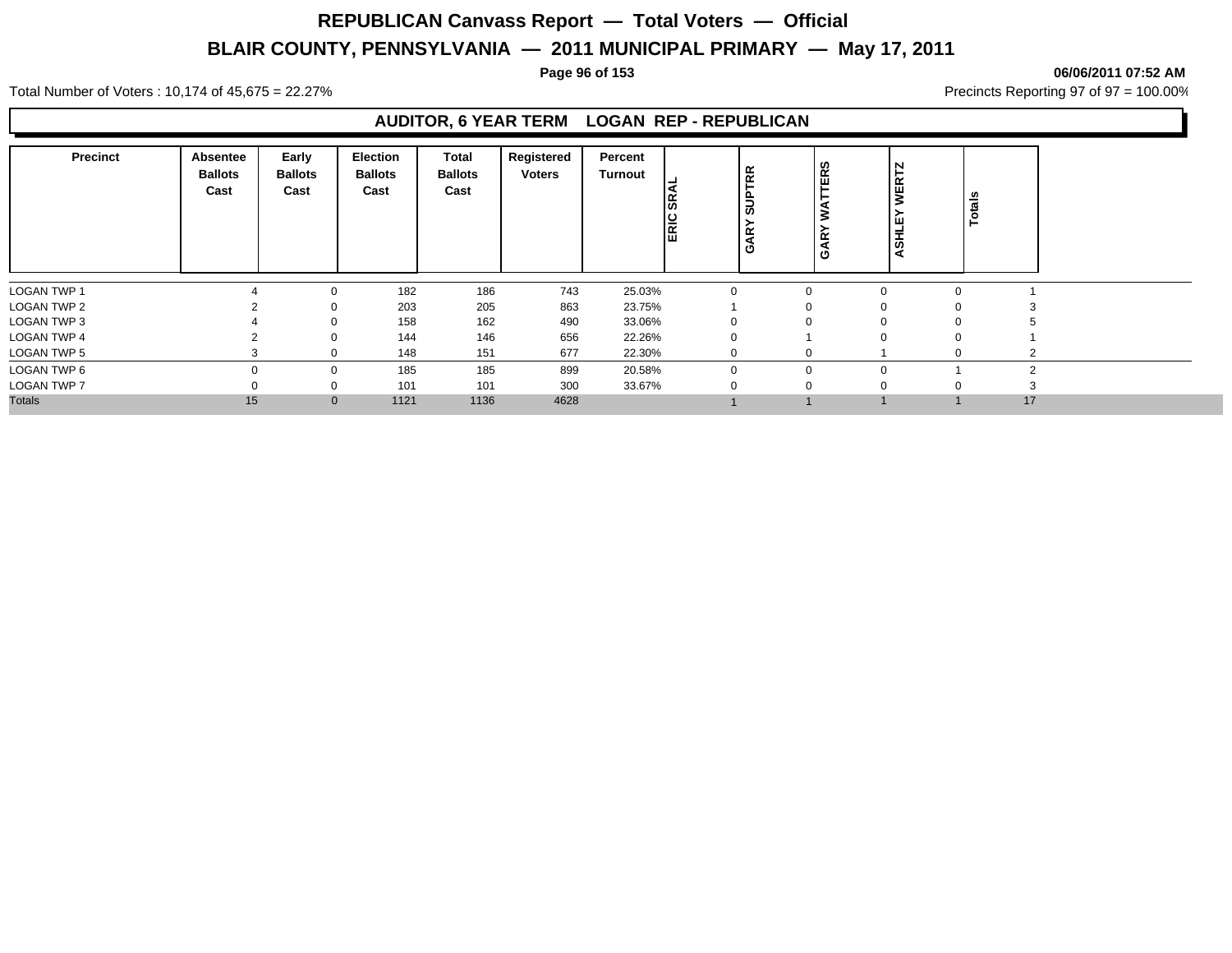### **Page 97 of 153 06/06/2011 07:52 AM**

Total Number of Voters : 10,174 of 45,675 = 22.27% **Precincts Reporting 97 of 97 = 100.00%** Precincts Reporting 97 of 97 = 100.00%

## **COUNCIL, 4 YEAR TERM MARTINSBURG REP - REPUBLICAN**

| <b>Precinct</b>      | <b>Absentee</b><br><b>Ballots</b><br>Cast | Early<br><b>Ballots</b><br>Cast | <b>Election</b><br><b>Ballots</b><br>Cast | <b>Total</b><br><b>Ballots</b><br>Cast | Registered<br><b>Voters</b> | Percent<br>Turnout | ומ ∟<br><b>DANIEL</b> | ഗ<br>≃ | <b>ER</b><br>준<br>$\Box$<br>-<br>=<br>- | $\rightarrow$<br>司<br><b>MICHA</b><br>HORTO | .≻ ><br>ہ سا<br>ш<br>Z Ž<br>하 주 | ້⊄ ທ<br>ີ | ರ<br>ഉ<br>-<br>造<br>$\circ$ |
|----------------------|-------------------------------------------|---------------------------------|-------------------------------------------|----------------------------------------|-----------------------------|--------------------|-----------------------|--------|-----------------------------------------|---------------------------------------------|---------------------------------|-----------|-----------------------------|
| <b>MARTINSBURG 1</b> |                                           |                                 | 105                                       | 107                                    | 402                         | 26.62%             | 90                    |        |                                         |                                             |                                 |           |                             |
| <b>MARTINSBURG 2</b> |                                           |                                 | 98                                        | 99                                     | 528                         | 18.75%             | 85                    |        |                                         |                                             |                                 |           |                             |
| <b>Totals</b>        |                                           | $\Omega$                        | 203                                       | 206                                    | 930                         |                    | 175                   |        |                                         |                                             |                                 |           |                             |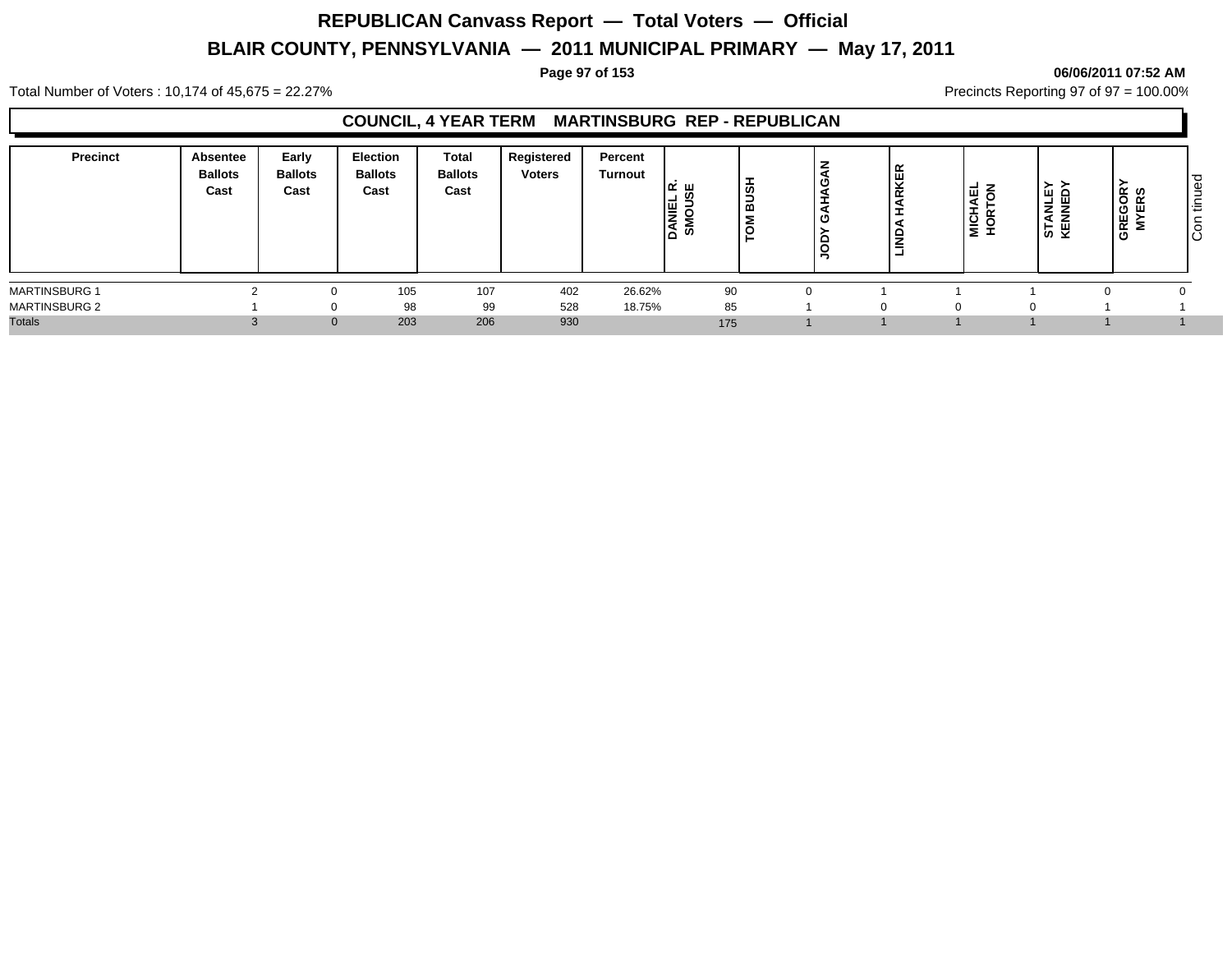### **Page 98 of 153 06/06/2011 07:52 AM**

Total Number of Voters : 10,174 of 45,675 = 22.27% **Precincts Reporting 97 of 97 = 100.00%** Precincts Reporting 97 of 97 = 100.00%

## **COUNCIL, 4 YEAR TERM MARTINSBURG REP - REPUBLICAN**

| <b>Precinct</b>      | <b>Absentee</b><br><b>Ballots</b><br>Cast | Early<br><b>Ballots</b><br>Cast | <b>Election</b><br><b>Ballots</b><br>Cast | <b>Total</b><br><b>Ballots</b><br>Cast | Registered<br><b>Voters</b> | Percent<br>Turnout | 띥<br><b>NHO</b><br>ぁ | 보 군<br>∸<br>. .<br><b>SUZA</b><br>MCNA | otals  |     |
|----------------------|-------------------------------------------|---------------------------------|-------------------------------------------|----------------------------------------|-----------------------------|--------------------|----------------------|----------------------------------------|--------|-----|
| <b>MARTINSBURG 1</b> |                                           |                                 | 105                                       | 107                                    | 402                         | 26.62%             |                      |                                        |        | 95  |
| <b>MARTINSBURG 2</b> |                                           | $\Omega$                        | 98                                        | 99                                     | 528                         | 18.75%             |                      | $\Omega$                               | 2      | 90  |
| <b>Totals</b>        |                                           | $\mathbf{0}$                    | 203                                       | 206                                    | 930                         |                    |                      |                                        | $\sim$ | 185 |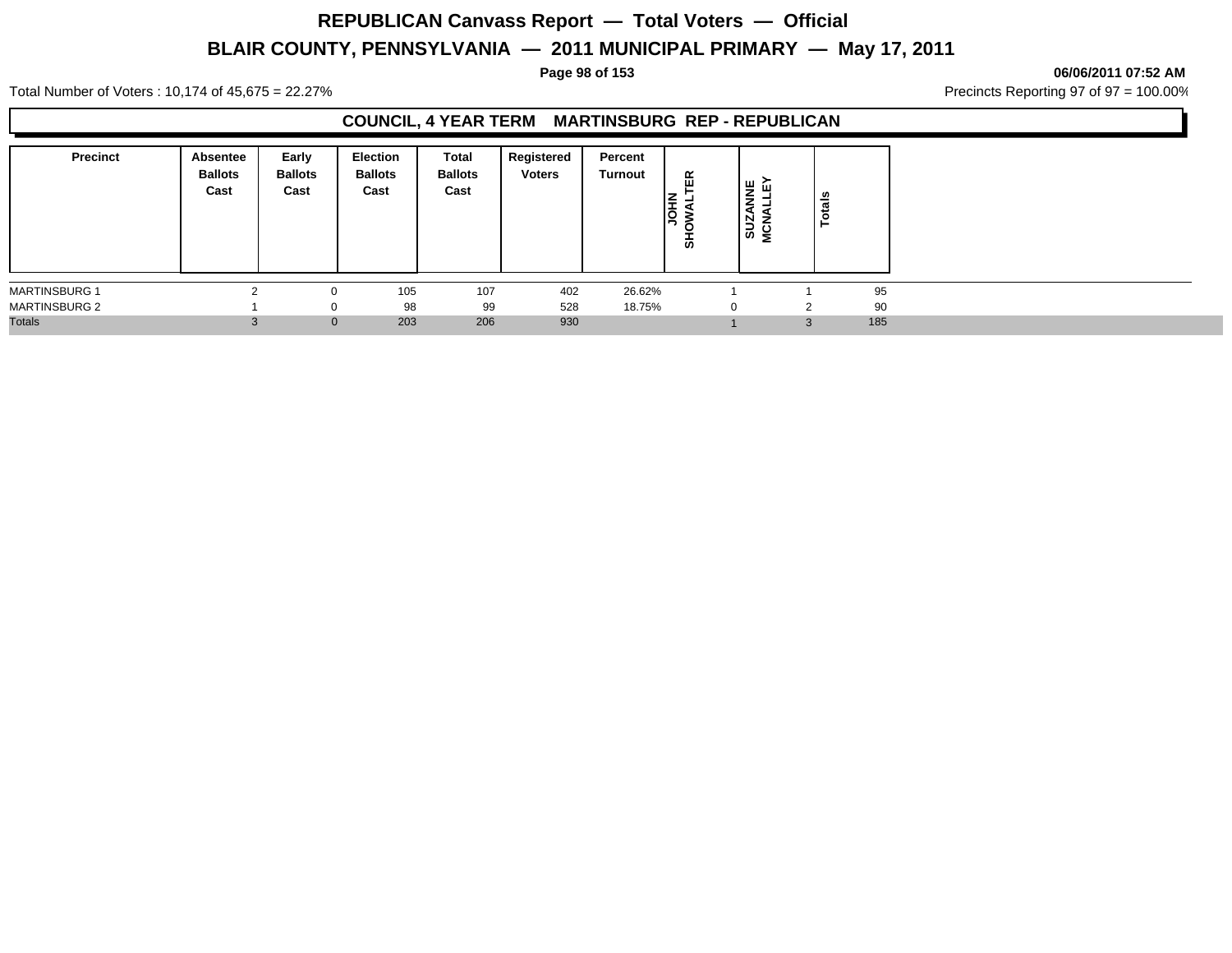**Page 99 of 153 06/06/2011 07:52 AM**

Total Number of Voters : 10,174 of 45,675 = 22.27% **Precincts Reporting 97 of 97 = 100.00%** Precincts Reporting 97 of 97 = 100.00%

## **AUDITOR, 6 YEAR TERM MARTINSBURG REP - REPUBLICAN**

| <b>Precinct</b>      | Absentee<br><b>Ballots</b><br>Cast | Early<br><b>Ballots</b><br>Cast | <b>Election</b><br><b>Ballots</b><br>Cast | Total<br><b>Ballots</b><br>Cast | Registered<br><b>Voters</b> | Percent<br>Turnout | غەا<br><b>CIND</b><br>MECI | otals<br>⊢ |
|----------------------|------------------------------------|---------------------------------|-------------------------------------------|---------------------------------|-----------------------------|--------------------|----------------------------|------------|
| <b>MARTINSBURG 1</b> |                                    | $\Omega$                        | 105                                       | 107                             | 402                         | 26.62%             | 92                         | 92         |
| <b>MARTINSBURG 2</b> |                                    |                                 | 98                                        | 99                              | 528                         | 18.75%             | 85                         | 85         |
| <b>Totals</b>        |                                    | $\mathbf 0$                     | 203                                       | 206                             | 930                         |                    | 177                        | 177        |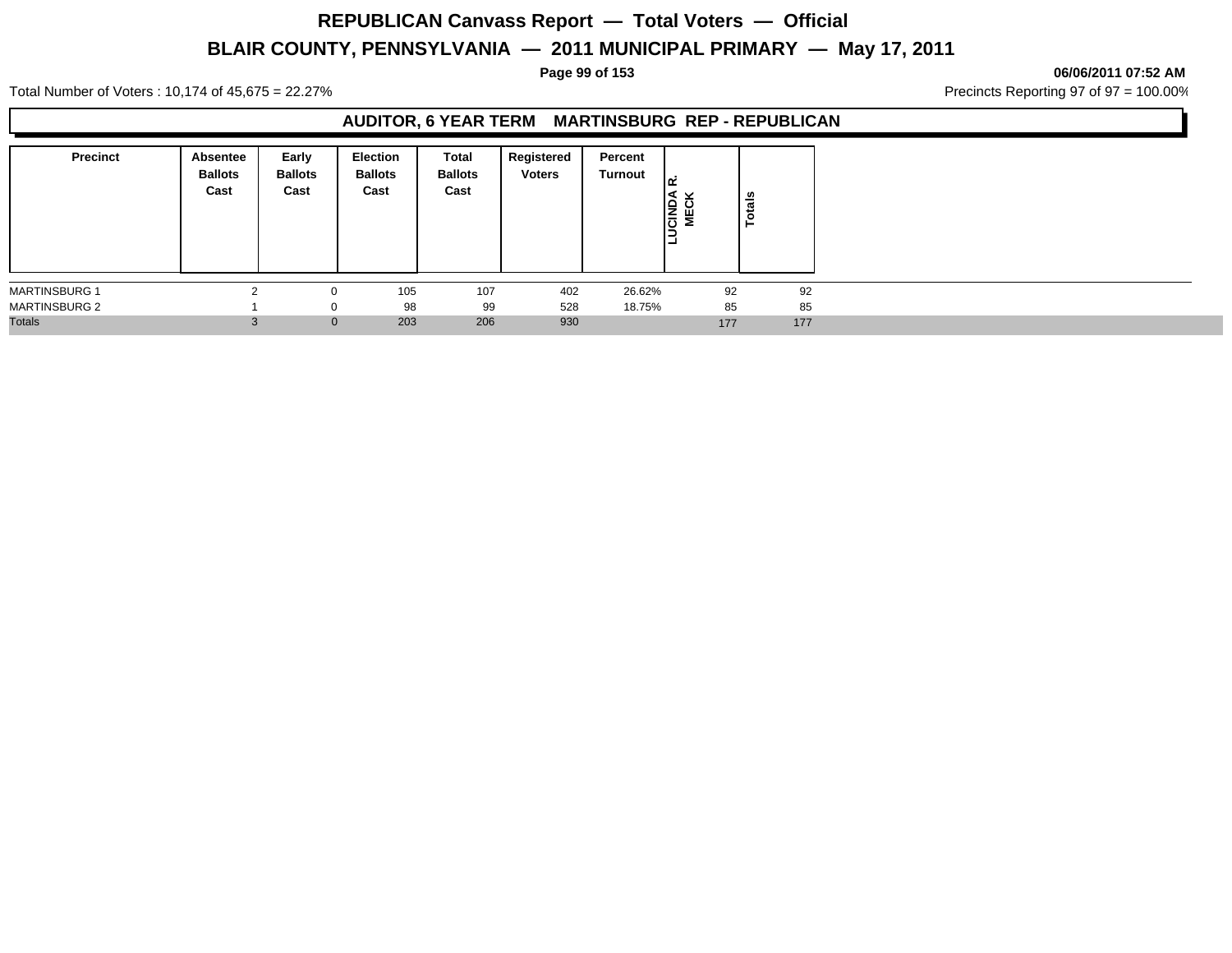### **Page 100 of 153 06/06/2011 07:52 AM**

Total Number of Voters : 10,174 of 45,675 = 22.27% **Precincts Reporting 97 of 97 = 100.00%** Precincts Reporting 97 of 97 = 100.00%

## **COUNCIL, 4 YEAR TERM NEWRY REP - REPUBLICAN**

| <b>Precinct</b> | Absentee<br><b>Ballots</b><br>Cast | Early<br><b>Ballots</b><br>Cast | <b>Election</b><br><b>Ballots</b><br>Cast | <b>Total</b><br><b>Ballots</b><br>Cast | Registered<br><b>Voters</b> | Percent<br><b>Turnout</b> | $\checkmark$<br>IШ ラ<br>NICOL<br>STEFA | SENO<br>MIKE | otals<br>⊢    |    |  |
|-----------------|------------------------------------|---------------------------------|-------------------------------------------|----------------------------------------|-----------------------------|---------------------------|----------------------------------------|--------------|---------------|----|--|
| NEWRY BORO      |                                    |                                 | 21                                        | 21                                     | 88                          | 23.86%                    | 17                                     |              |               | 19 |  |
| <b>Totals</b>   |                                    | $\Omega$                        | 21                                        | 21                                     | 88                          |                           | 17                                     |              | $\mathcal{P}$ | 19 |  |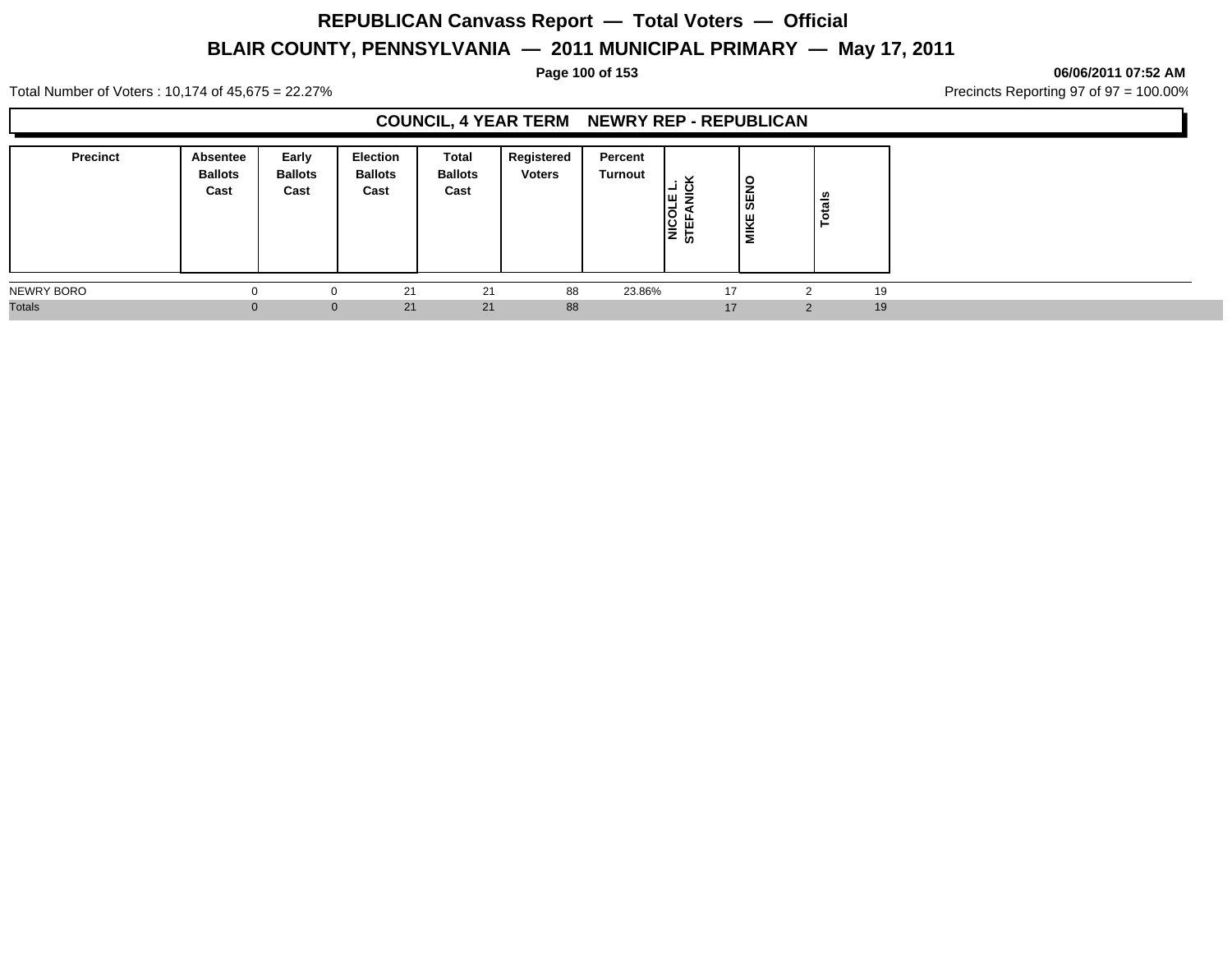### **Page 101 of 153 06/06/2011 07:52 AM**

Total Number of Voters : 10,174 of 45,675 = 22.27% **Precincts Reporting 97 of 97 = 100.00%** Precincts Reporting 97 of 97 = 100.00%

## **SUPERVISOR, 6 YEAR TERM NORTH WOODBURY REP - REPUBLICAN**

| <b>Precinct</b> | <b>Absentee</b><br><b>Ballots</b><br>Cast | Early<br><b>Ballots</b><br>Cast | <b>Election</b><br><b>Ballots</b><br>Cast | Total<br><b>Ballots</b><br>Cast | Registered<br><b>Voters</b> | Percent<br>Turnout | ≃<br>ш<br><b>LEEL</b><br>HELL | ER<br>BRO<br>쁳 | N<br>ທ ∝<br>ய<br>മ<br>-<br>O<br> 5 శ<br>$\Box$ | <b>SUN</b><br>ய<br>∝<br>l C<br>-<br>ᅟᅟ<br>Σ. |     |  |
|-----------------|-------------------------------------------|---------------------------------|-------------------------------------------|---------------------------------|-----------------------------|--------------------|-------------------------------|----------------|------------------------------------------------|----------------------------------------------|-----|--|
| NORTH WOODBURY  |                                           |                                 | 208                                       | 213                             | 1254                        | 16.99%             |                               | 190            |                                                |                                              | 193 |  |
| <b>Totals</b>   |                                           | $\mathbf{0}$                    | 208                                       | 213                             | 1254                        |                    |                               | 190            |                                                |                                              | 193 |  |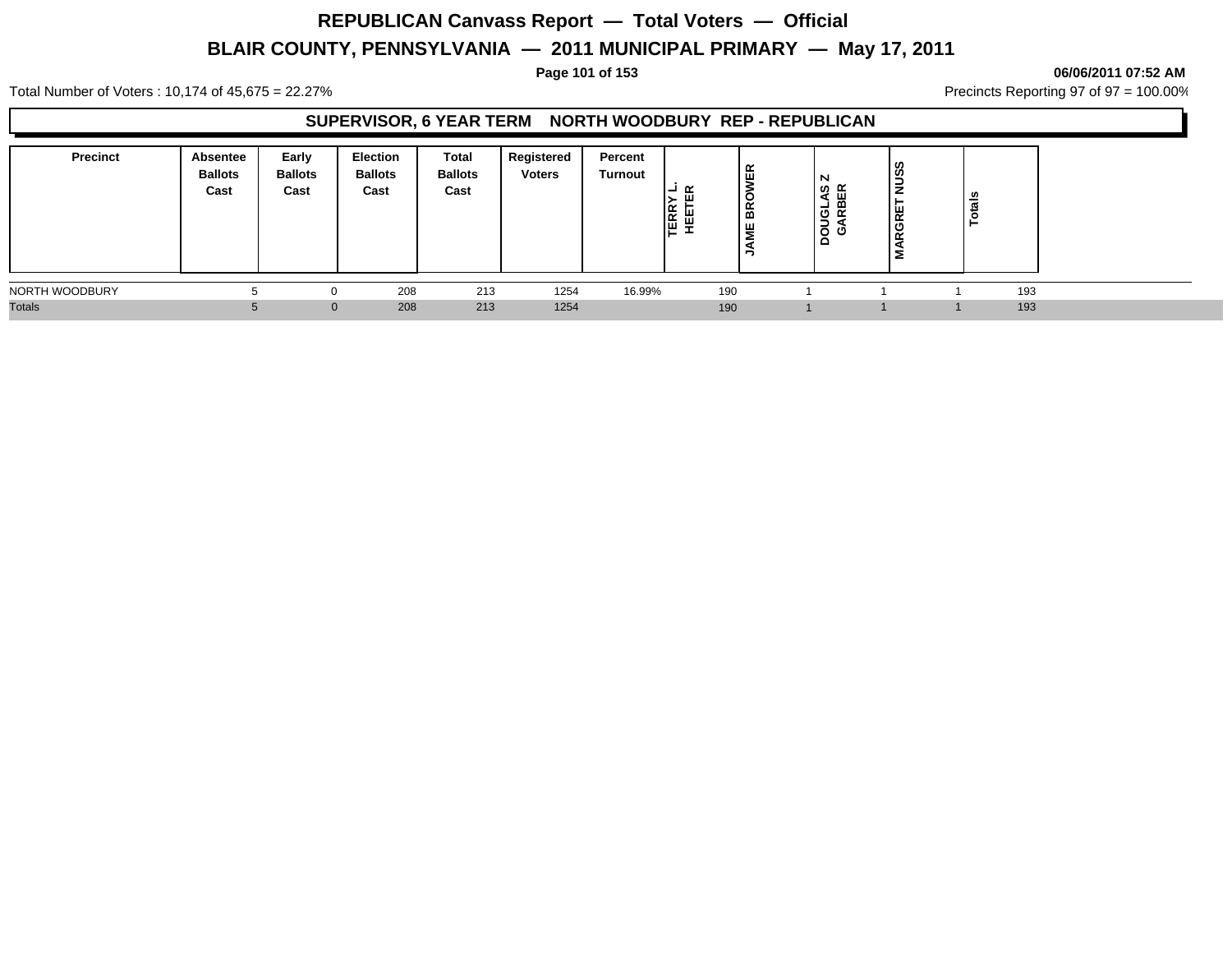### **Page 102 of 153 06/06/2011 07:52 AM**

Total Number of Voters : 10,174 of 45,675 = 22.27% **Precincts Reporting 97 of 97 = 100.00%** Precincts Reporting 97 of 97 = 100.00%

## **AUDITOR, 6 YEAR TERM NORTH WOODBURY REP - REPUBLICAN**

| <b>Precinct</b> | Absentee<br><b>Ballots</b><br>Cast | Early<br><b>Ballots</b><br>Cast | Election<br><b>Ballots</b><br>Cast | Total<br><b>Ballots</b><br>Cast | Registered<br><b>Voters</b> | Percent<br>Turnout | ≅ ا<br>١÷<br>-<br>原正<br>ΙŻ | ш<br>O<br>œ<br>ш<br>m<br>=<br>용편<br>≃ | ш<br>금 ፱ ∝<br>-- | ≃<br>ш<br>-<br>c<br>க | $\sim$<br>ட<br>ш<br>ທ<br><b>SC</b> | - |  |
|-----------------|------------------------------------|---------------------------------|------------------------------------|---------------------------------|-----------------------------|--------------------|----------------------------|---------------------------------------|------------------|-----------------------|------------------------------------|---|--|
| NORTH WOODBURY  |                                    |                                 | 208                                | 213                             | 1254                        | 16.99%             | τ.                         |                                       |                  |                       |                                    |   |  |
| <b>Totals</b>   |                                    | $\Omega$                        | 208                                | 213                             | 1254                        |                    | υ                          |                                       |                  |                       |                                    |   |  |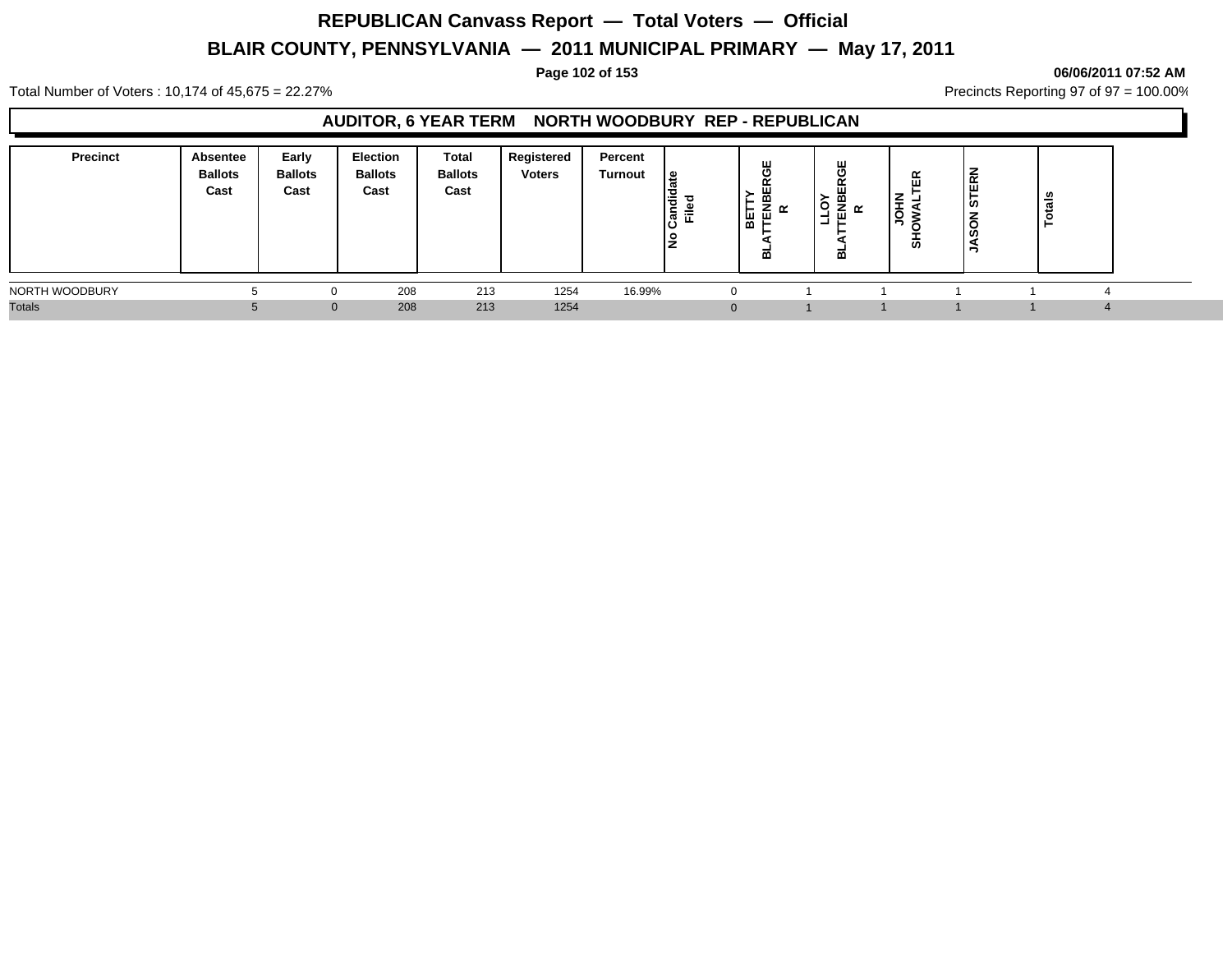### **Page 103 of 153 06/06/2011 07:52 AM**

Total Number of Voters : 10,174 of 45,675 = 22.27% **Precincts Reporting 97 of 97 = 100.00%** Precincts Reporting 97 of 97 = 100.00%

## **COUNCIL, 4 YEAR TERM ROARING SPRING REP - REPUBLICAN**

| <b>Precinct</b>      | <b>Absentee</b><br><b>Ballots</b><br>Cast | Early<br><b>Ballots</b><br>Cast | <b>Election</b><br><b>Ballots</b><br>Cast | <b>Total</b><br><b>Ballots</b><br>Cast | Registered<br><b>Voters</b> | Percent<br><b>Turnout</b> | 15<br><u>ט</u> ן<br><b>DENNIS</b> | ی نس ا<br>Σ<br>≤<br>-<br>-<br>Ī<br>⋒ | Σ<br>Ξ<br>ш<br>ш<br><b>in</b> | ίĘ<br><b>CARRIER</b><br>CARRIER<br>$\overline{O}$ | ш<br>lage<br>≃<br>∣≩<br>ㅊ | <b>DENNIS<br/>FLOZIER</b><br>$\Omega$ | ≝<br>$\mathbf{a}$ |     |
|----------------------|-------------------------------------------|---------------------------------|-------------------------------------------|----------------------------------------|-----------------------------|---------------------------|-----------------------------------|--------------------------------------|-------------------------------|---------------------------------------------------|---------------------------|---------------------------------------|-------------------|-----|
| <b>ROARING SPG 1</b> |                                           |                                 | 45                                        | 45                                     | 249                         | 18.07%                    | 37                                | 36                                   |                               |                                                   |                           |                                       |                   | 76  |
| <b>ROARING SPG 2</b> |                                           | <sup>0</sup>                    | 99                                        | 100                                    | 432                         | 23.15%                    | 69                                | 67                                   | $\sim$                        |                                                   |                           |                                       | 0                 | 144 |
| <b>ROARING SPG 3</b> |                                           | $\Omega$                        | 79                                        | 83                                     | 341                         | 24.34%                    | 64                                | 62                                   |                               |                                                   |                           |                                       |                   | 127 |
| <b>Totals</b>        |                                           |                                 | 223                                       | 228                                    | 1022                        |                           | 170                               | 165                                  |                               | $\sim$<br>5.                                      |                           |                                       |                   | 347 |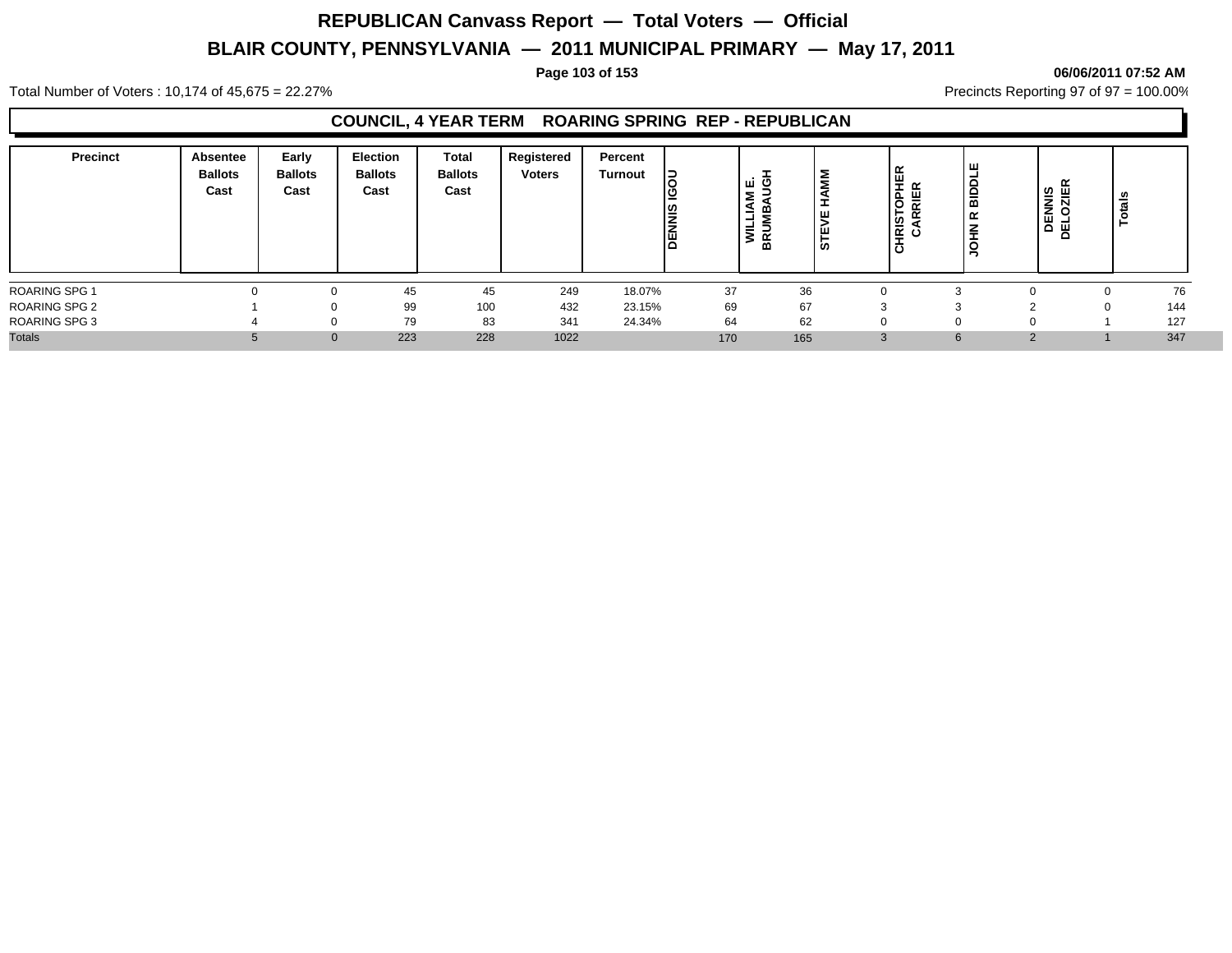# **REPUBLICAN Canvass Report — Total Voters — Official**

## **BLAIR COUNTY, PENNSYLVANIA — 2011 MUNICIPAL PRIMARY — May 17, 2011**

**Page 104 of 153 06/06/2011 07:52 AM**

Total Number of Voters : 10,174 of 45,675 = 22.27% **Precincts Reporting 97 of 97 = 100.00%** Precincts Reporting 97 of 97 = 100.00%

## **COUNCIL, 2 YEAR UNEXPIRED TERM ROARING SPRING REP - REPUBLICAN**

| <b>Precinct</b>      | Absentee<br><b>Ballots</b><br>Cast | Early<br><b>Ballots</b><br>Cast | <b>Election</b><br><b>Ballots</b><br>Cast | Total<br><b>Ballots</b><br>Cast | Registered<br><b>Voters</b> | Percent<br>Turnout | 똉   | <b>HRISTOPHER</b><br>CARRIER<br>ō |              | <b>Totals</b> |
|----------------------|------------------------------------|---------------------------------|-------------------------------------------|---------------------------------|-----------------------------|--------------------|-----|-----------------------------------|--------------|---------------|
| <b>ROARING SPG 1</b> | $\Omega$                           |                                 | 45                                        | 45                              | 249                         | 18.07%             | 38  |                                   | ◠            | 40            |
| <b>ROARING SPG 2</b> |                                    |                                 | 99                                        | 100                             | 432                         | 23.15%             | 78  |                                   | 3            | 81            |
| <b>ROARING SPG 3</b> |                                    |                                 | 79                                        | 83                              | 341                         | 24.34%             | 58  |                                   |              | 58            |
| <b>Totals</b>        |                                    | $\mathbf{0}$                    | 223                                       | 228                             | 1022                        |                    | 174 |                                   | <sub>5</sub> | 179           |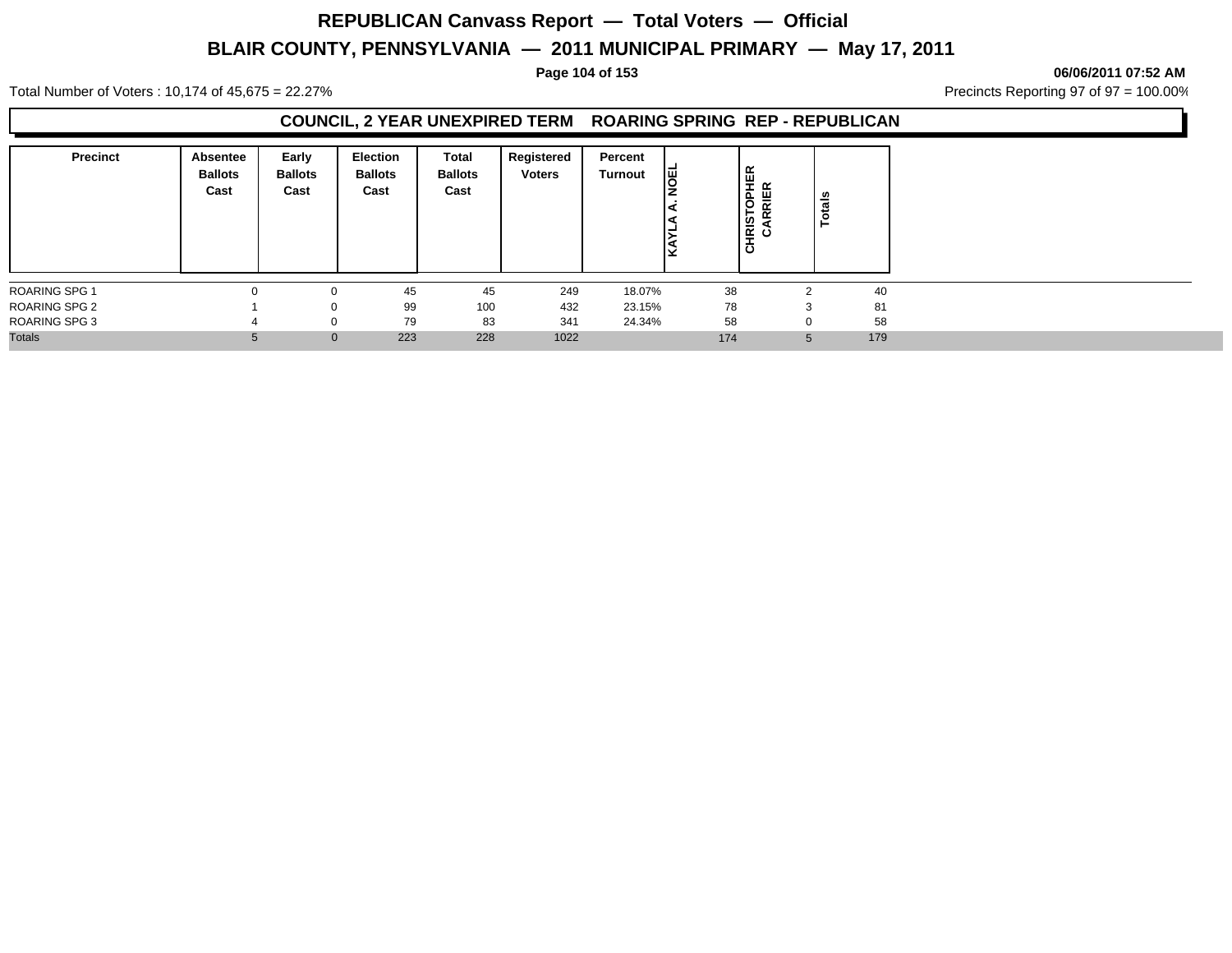### **Page 105 of 153 06/06/2011 07:52 AM**

Total Number of Voters : 10,174 of 45,675 = 22.27% **Precincts Reporting 97 of 97 = 100.00%** Precincts Reporting 97 of 97 = 100.00%

## **AUDITOR, 6 YEAR TERM ROARING SPRING REP - REPUBLICAN**

| <b>Precinct</b>      | <b>Absentee</b><br><b>Ballots</b><br>Cast | Early<br><b>Ballots</b><br>Cast | <b>Election</b><br><b>Ballots</b><br>Cast | Total<br><b>Ballots</b><br>Cast | Registered<br><b>Voters</b> | Percent<br>Turnout | ایتا<br><b>NA</b> | 띥<br>$-$<br>►<br>$rac{1}{\sqrt{2}}$ | otals<br>Ě  |     |
|----------------------|-------------------------------------------|---------------------------------|-------------------------------------------|---------------------------------|-----------------------------|--------------------|-------------------|-------------------------------------|-------------|-----|
| <b>ROARING SPG 1</b> |                                           | 0                               | 45                                        | 45                              | 249                         | 18.07%             | 40                |                                     | $\Omega$    | 40  |
| <b>ROARING SPG 2</b> |                                           | 0                               | 99                                        | 100                             | 432                         | 23.15%             | 80                |                                     | $\mathbf 0$ | 80  |
| ROARING SPG 3        |                                           | 0                               | 79                                        | 83                              | 341                         | 24.34%             | 67                |                                     |             | 68  |
| <b>Totals</b>        |                                           | $\mathbf{0}$                    | 223                                       | 228                             | 1022                        |                    | 187               |                                     |             | 188 |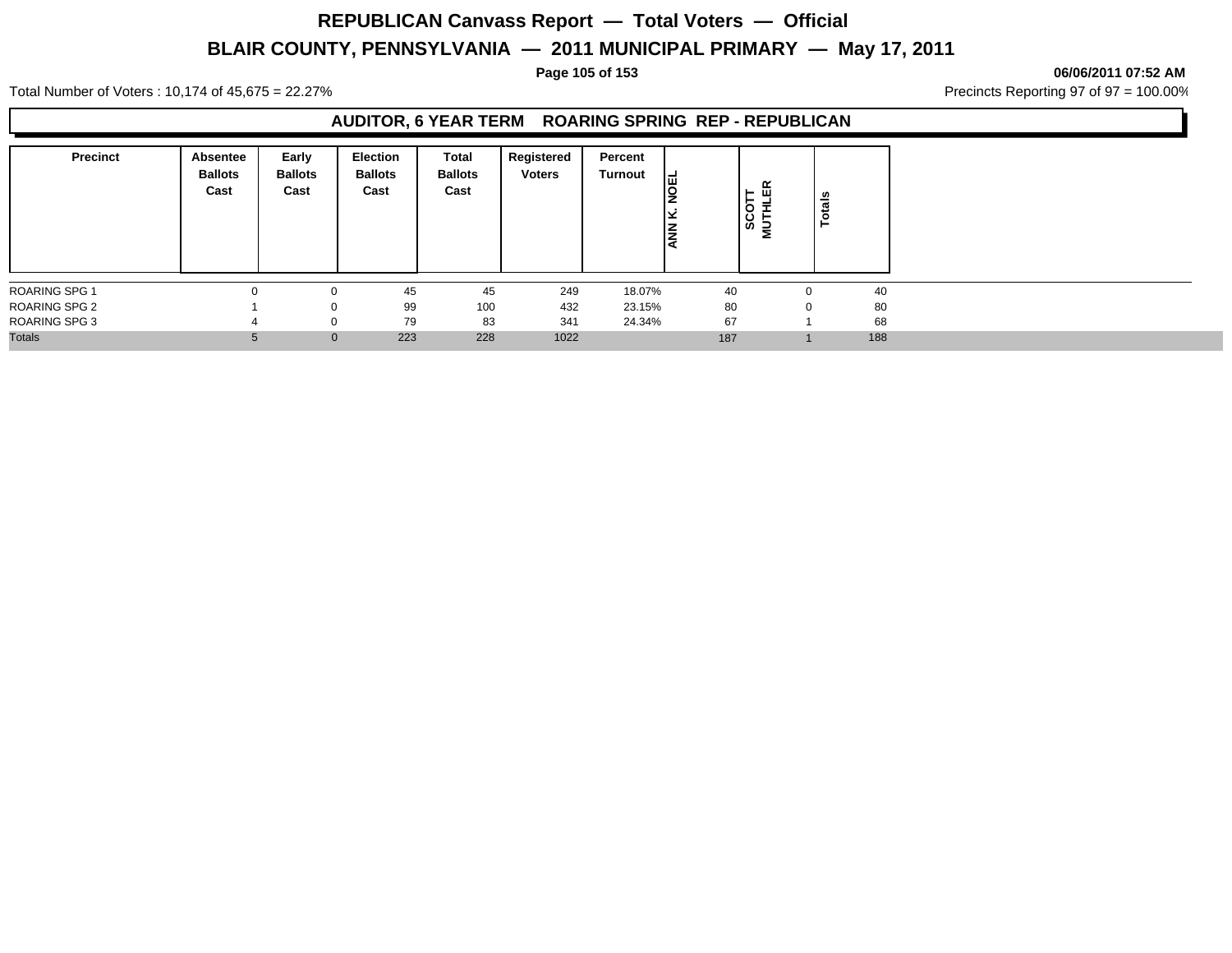### **Page 106 of 153 06/06/2011 07:52 AM**

Total Number of Voters : 10,174 of 45,675 = 22.27% **Precincts Reporting 97 of 97 = 100.00%** Precincts Reporting 97 of 97 = 100.00%

### **AUDITOR, 2 YEAR UNEXPIRED TERM ROARING SPRING REP - REPUBLICAN**

| <b>Precinct</b>      | Absentee<br><b>Ballots</b><br>Cast | Early<br><b>Ballots</b><br>Cast | <b>Election</b><br><b>Ballots</b><br>Cast | Total<br><b>Ballots</b><br>Cast | Registered<br><b>Voters</b> | Percent<br>Turnout | l€<br><b>Pipue</b><br>ъ<br>。<br>三 | <b>NKS</b><br>띥<br>$\propto$<br>∣ដ | $\alpha$<br>$\blacksquare$<br><b>SSE</b><br>Σ | . ம<br>İΞ<br><u>ဖ</u> | ≝ |              |
|----------------------|------------------------------------|---------------------------------|-------------------------------------------|---------------------------------|-----------------------------|--------------------|-----------------------------------|------------------------------------|-----------------------------------------------|-----------------------|---|--------------|
| ROARING SPG 1        |                                    |                                 | 45                                        | 45                              | 249                         | 18.07%             |                                   |                                    |                                               |                       |   |              |
| <b>ROARING SPG 2</b> |                                    |                                 | 99                                        | 100                             | 432                         | 23.15%             |                                   |                                    | 0                                             |                       |   |              |
| <b>ROARING SPG 3</b> |                                    |                                 | 79                                        | 83                              | 341                         | 24.34%             |                                   | $\Omega$                           |                                               |                       |   |              |
| <b>Totals</b>        |                                    | $\Omega$                        | 223                                       | 228                             | 1022                        |                    |                                   | $\Omega$                           |                                               |                       |   | $\sim$<br>C. |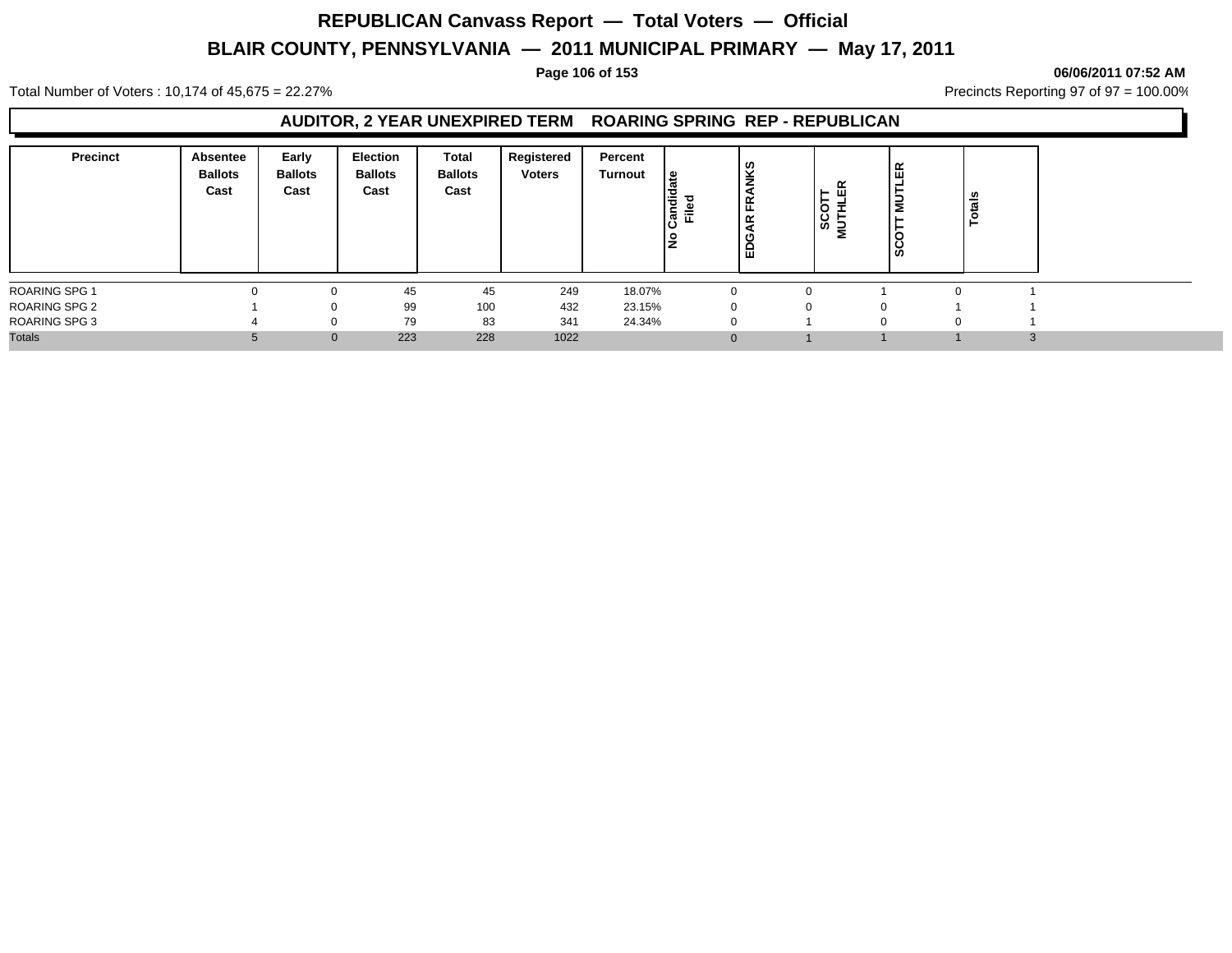### **Page 107 of 153 06/06/2011 07:52 AM**

Total Number of Voters : 10,174 of 45,675 = 22.27% **Precincts Reporting 97 of 97 = 100.00%** Precincts Reporting 97 of 97 = 100.00%

### **SUPERVISOR, 6 YEAR TERM SNYDER REP - REPUBLICAN**

| <b>Precinct</b> | Absentee<br><b>Ballots</b><br>Cast | Early<br><b>Ballots</b><br>Cast | <b>Election</b><br><b>Ballots</b><br>Cast | Total<br><b>Ballots</b><br>Cast | Registered<br><b>Voters</b> | Percent<br>Turnout | -<br><b>MES</b><br>JRKE<br>∣≼ ਕ | otals<br>⊢ |
|-----------------|------------------------------------|---------------------------------|-------------------------------------------|---------------------------------|-----------------------------|--------------------|---------------------------------|------------|
| SNYDER TWP 1    |                                    |                                 | 86                                        | 86                              | 537                         | 16.01%             | 74                              | 74         |
| SNYDER TWP 2    |                                    | 0                               | 133                                       | 133                             | 739                         | 18.00%             | 117                             | 117        |
| <b>Totals</b>   | $\Omega$                           | $\mathbf 0$                     | 219                                       | 219                             | 1276                        |                    | 191                             | 191        |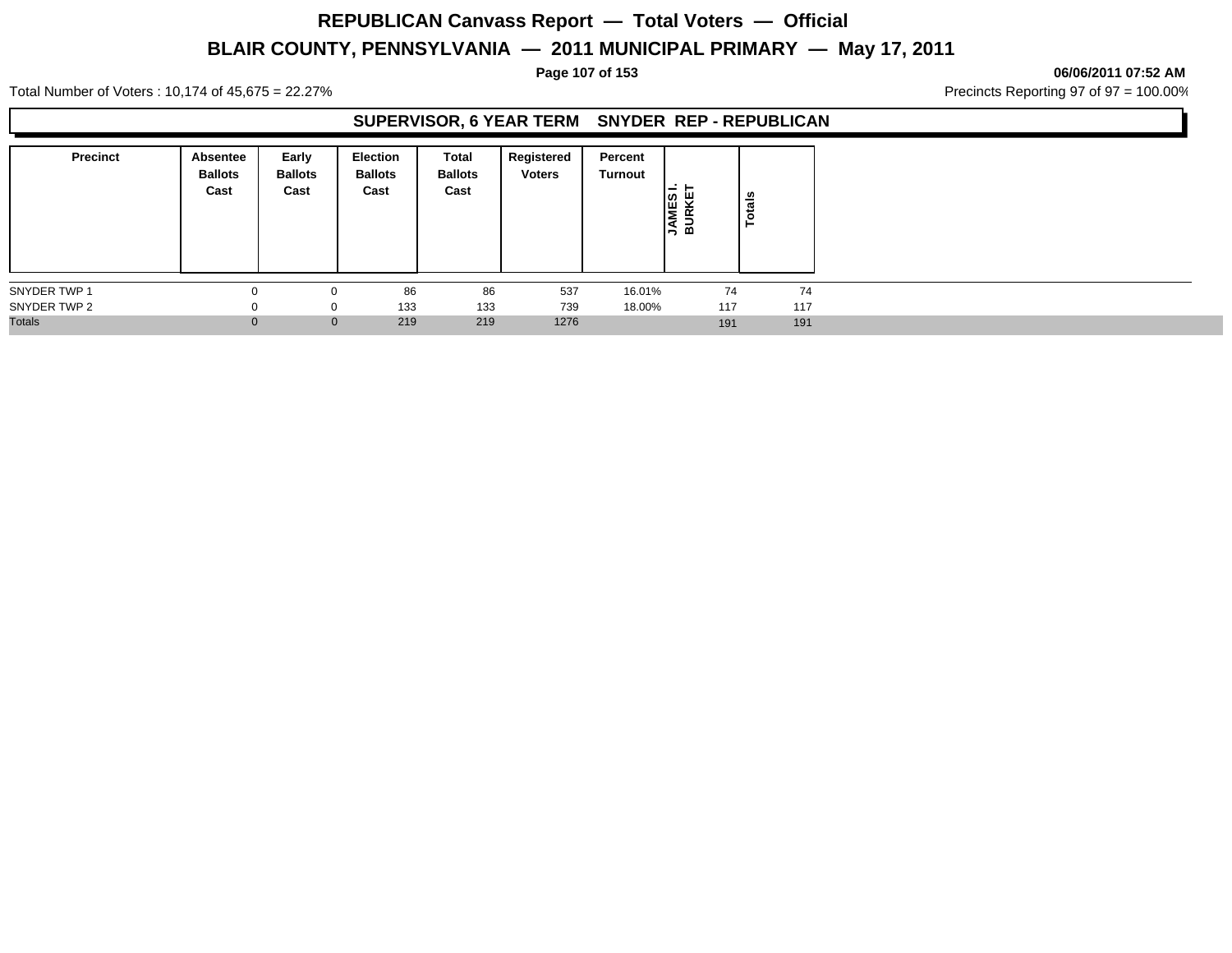## **REPUBLICAN Canvass Report — Total Voters — Official**

## **BLAIR COUNTY, PENNSYLVANIA — 2011 MUNICIPAL PRIMARY — May 17, 2011**

### **Page 108 of 153 06/06/2011 07:52 AM**

Total Number of Voters : 10,174 of 45,675 = 22.27% **Precincts Reporting 97 of 97 = 100.00%** Precincts Reporting 97 of 97 = 100.00%

## **TAX COLLECTOR, 2 YEAR UNEXPIRED TERM SNYDER REP - REPUBLICAN**

| <b>Precinct</b> | Absentee<br><b>Ballots</b><br>Cast | Early<br><b>Ballots</b><br>Cast | <b>Election</b><br><b>Ballots</b><br>Cast | Total<br><b>Ballots</b><br>Cast | Registered<br><b>Voters</b> | Percent<br>Turnout | ⊿ ™<br>ш<br>Ιê<br>Ē.<br>ıч | ∣∝<br>တ<br>-<br>-<br>◡ | otals<br>- |     |
|-----------------|------------------------------------|---------------------------------|-------------------------------------------|---------------------------------|-----------------------------|--------------------|----------------------------|------------------------|------------|-----|
| SNYDER TWP 1    |                                    |                                 | 86                                        | 86                              | 537                         | 16.01%             | 80                         |                        | 0          | 80  |
| SNYDER TWP 2    |                                    | 0                               | 133                                       | 133                             | 739                         | 18.00%             | 119                        |                        | 3          | 122 |
| <b>Totals</b>   |                                    | $\mathbf{0}$                    | 219                                       | 219                             | 1276                        |                    | 199                        |                        |            | 202 |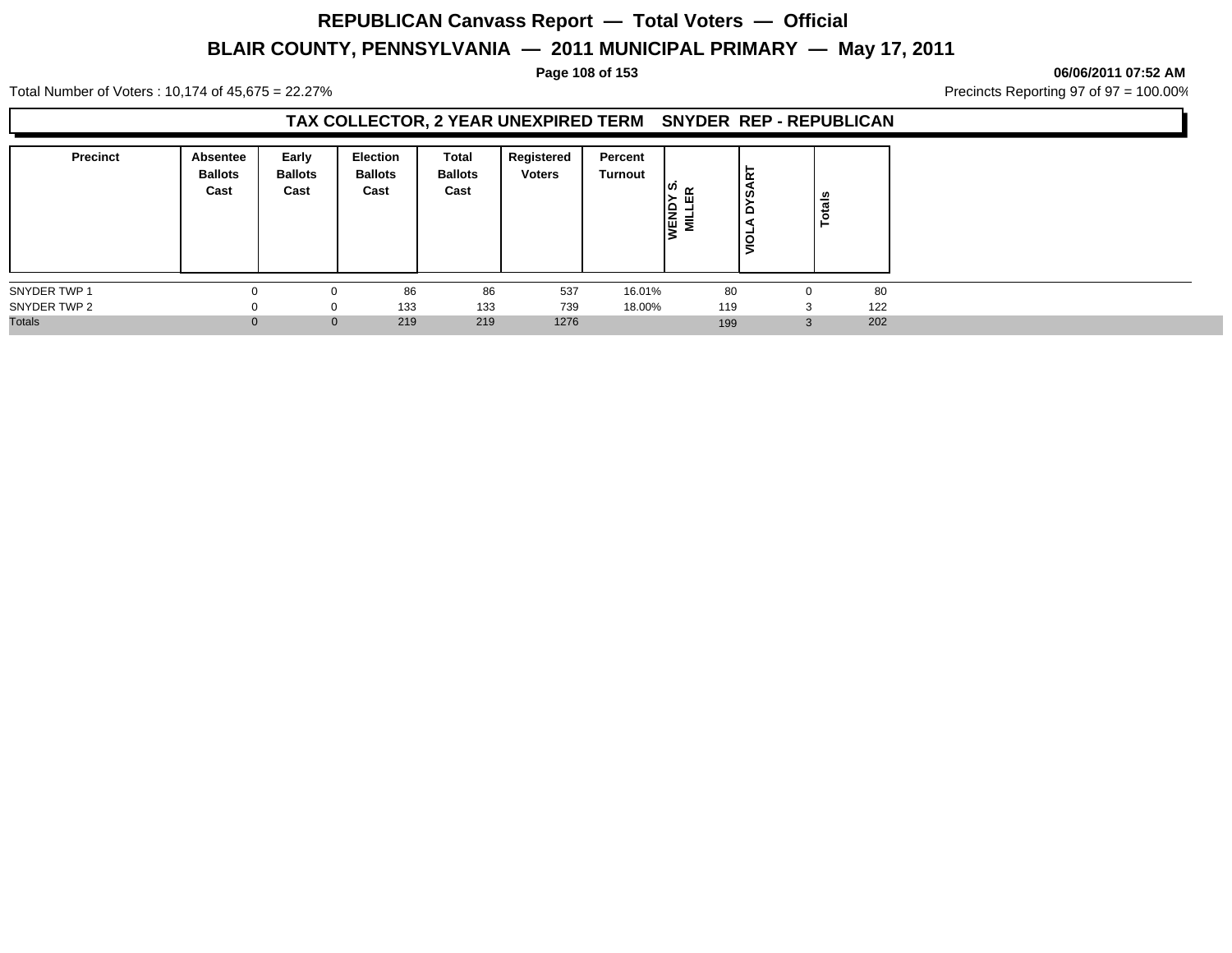#### **Page 109 of 153 06/06/2011 07:52 AM**

Total Number of Voters : 10,174 of 45,675 = 22.27% **Precincts Reporting 97 of 97 = 100.00%** Precincts Reporting 97 of 97 = 100.00%

### **AUDITOR, 6 YEAR TERM SNYDER REP - REPUBLICAN**

| <b>Precinct</b> | Absentee<br><b>Ballots</b><br>Cast | Early<br><b>Ballots</b><br>Cast | <b>Election</b><br><b>Ballots</b><br>Cast | <b>Total</b><br><b>Ballots</b><br>Cast | Registered<br><b>Voters</b> | Percent<br>Turnout | ١۵<br><b>BERNARD</b><br>SHERWIN | ΙĀ<br>Š<br>$\Omega$<br>š | <b>JEFF</b><br>CLELL<br>2 | otals |     |
|-----------------|------------------------------------|---------------------------------|-------------------------------------------|----------------------------------------|-----------------------------|--------------------|---------------------------------|--------------------------|---------------------------|-------|-----|
| SNYDER TWP 1    |                                    |                                 | 86                                        | 86                                     | 537                         | 16.01%             |                                 | 66                       | $\Omega$                  |       | 66  |
| SNYDER TWP 2    |                                    |                                 | 133                                       | 133                                    | 739                         | 18.00%             | 105                             |                          |                           |       | 107 |
| <b>Totals</b>   |                                    | $\overline{0}$                  | 219                                       | 219                                    | 1276                        |                    | 171                             |                          |                           |       | 173 |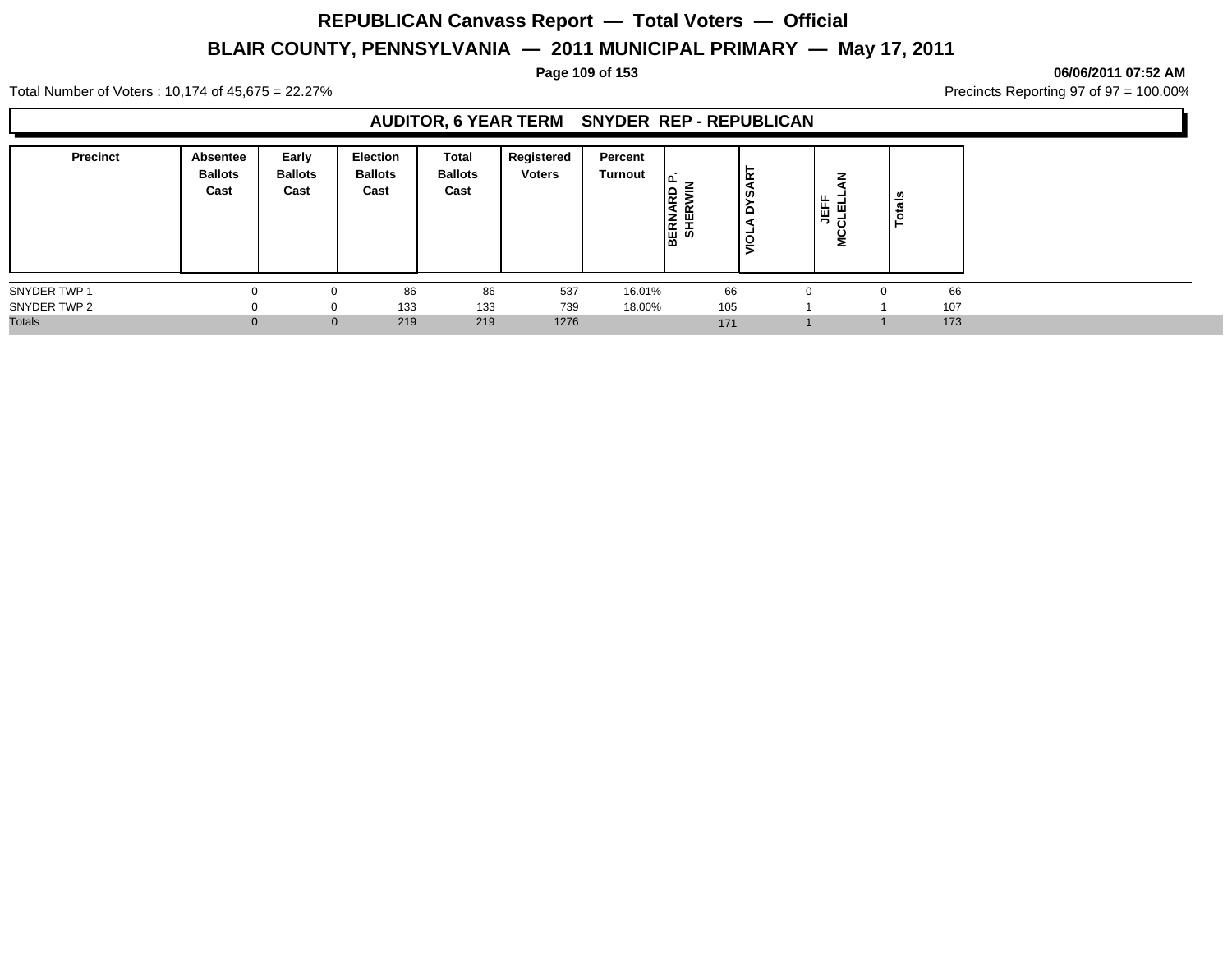### **Page 110 of 153 06/06/2011 07:52 AM**

Total Number of Voters : 10,174 of 45,675 = 22.27% **Precincts Reporting 97 of 97 = 100.00%** Precincts Reporting 97 of 97 = 100.00%

### **AUDITOR, 2 YEAR UNEXPIRED TERM SNYDER REP - REPUBLICAN**

| <b>Precinct</b> | Absentee<br><b>Ballots</b><br>Cast | Early<br><b>Ballots</b><br>Cast | Election<br><b>Ballots</b><br>Cast | Total<br><b>Ballots</b><br>Cast | Registered<br><b>Voters</b> | Percent<br>Turnout | ¦≌<br>∣ਵੈਂ<br><u>ام</u><br>ā | <b>VFER</b><br>$\circ$<br>ن<br>XΙΕ<br>ã | Ĕ<br>  ဟ<br>۰<br>gl | នឹ<br>÷ |   |
|-----------------|------------------------------------|---------------------------------|------------------------------------|---------------------------------|-----------------------------|--------------------|------------------------------|-----------------------------------------|---------------------|---------|---|
| SNYDER TWP 1    |                                    |                                 | 86                                 | 86                              | 537                         | 16.01%             |                              | $\Omega$                                | n                   |         |   |
| SNYDER TWP 2    |                                    | $\Omega$                        | 133                                | 133                             | 739                         | 18.00%             |                              | $\Omega$                                |                     |         |   |
| <b>Totals</b>   |                                    | $\mathbf{0}$                    | 219                                | 219                             | 1276                        |                    |                              |                                         | $\Omega$            | $\sim$  | 5 |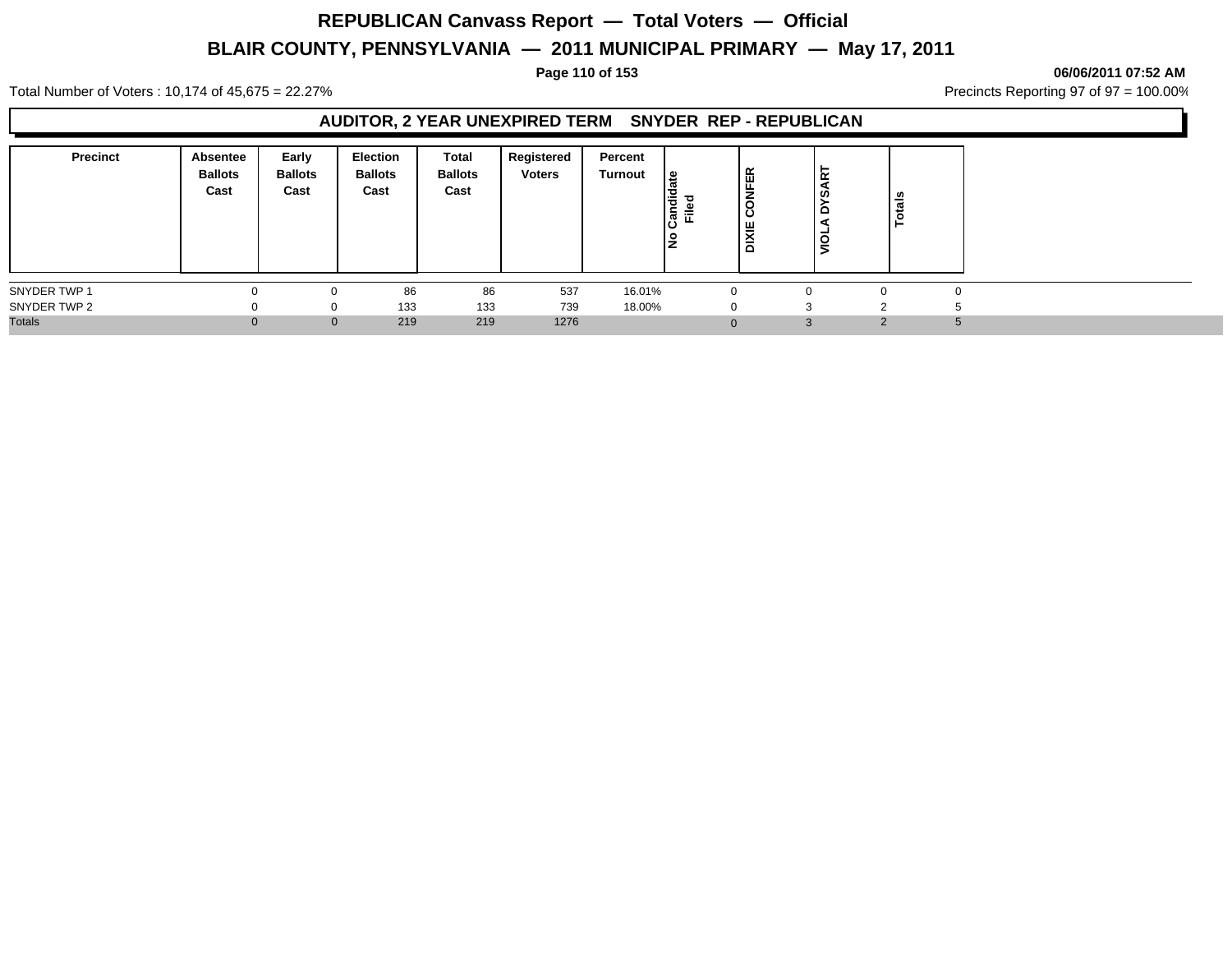**Page 111 of 153 06/06/2011 07:52 AM**

Total Number of Voters : 10,174 of 45,675 = 22.27% **Precincts Reporting 97 of 97 = 100.00%** Precincts Reporting 97 of 97 = 100.00%

### **SUPERVISOR, 6 YEAR TERM TAYLOR REP - REPUBLICAN**

| <b>Precinct</b>   | <b>Absentee</b><br><b>Ballots</b><br>Cast | Early<br><b>Ballots</b><br>Cast | <b>Election</b><br><b>Ballots</b><br>Cast | Total<br><b>Ballots</b><br>Cast | Registered<br><b>Voters</b> | Percent<br><b>Turnout</b> | ÷ш.<br>lΣ<br>ט<br>ıФ<br>이 기 | ÷<br>亡<br><b>IMI</b><br>을<br>$\Omega$ | Totals     |  |
|-------------------|-------------------------------------------|---------------------------------|-------------------------------------------|---------------------------------|-----------------------------|---------------------------|-----------------------------|---------------------------------------|------------|--|
| <b>TAYLOR TWP</b> |                                           |                                 | 235                                       | 235                             | 1181                        | 19.90%                    | 115                         |                                       | 226<br>111 |  |
| <b>Totals</b>     |                                           |                                 | 235<br>$\overline{0}$                     | 235                             | 1181                        |                           | 115                         |                                       | 226<br>111 |  |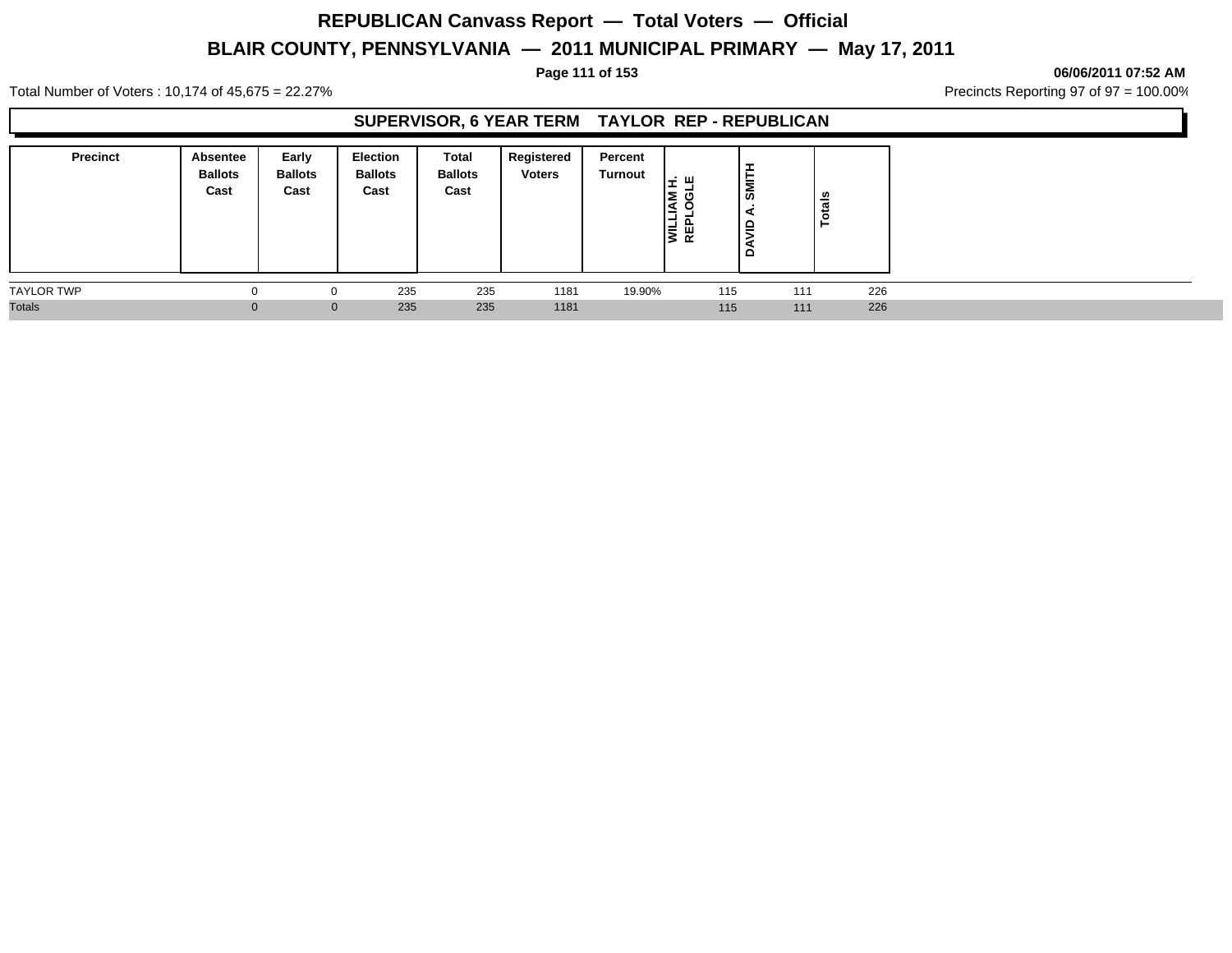**Page 112 of 153 06/06/2011 07:52 AM**

Total Number of Voters : 10,174 of 45,675 = 22.27% **Precincts Reporting 97 of 97 = 100.00%** Precincts Reporting 97 of 97 = 100.00%

### **AUDITOR, 6 YEAR TERM TAYLOR REP - REPUBLICAN**

| <b>Precinct</b>   | Absentee<br><b>Ballots</b><br>Cast | Early<br><b>Ballots</b><br>Cast | Election<br><b>Ballots</b><br>Cast | <b>Total</b><br><b>Ballots</b><br>Cast | <b>Registered</b><br><b>Voters</b> | Percent<br><b>Turnout</b> | ഇ<br>Candi<br>ᇃ<br>Φ<br>Ē | ÷<br>KEIT<br>≃<br><b>SEP</b><br>ğ | -<br>SMITH<br>ALERIE | els |            |
|-------------------|------------------------------------|---------------------------------|------------------------------------|----------------------------------------|------------------------------------|---------------------------|---------------------------|-----------------------------------|----------------------|-----|------------|
| <b>TAYLOR TWP</b> | 0                                  |                                 | 235                                | 235                                    | 1181                               | 19.90%                    |                           | -0                                |                      |     | $\sqrt{2}$ |
| <b>Totals</b>     | 0.                                 | $\mathbf{0}$                    | 235                                | 235                                    | 1181                               |                           |                           |                                   |                      |     | $\Omega$   |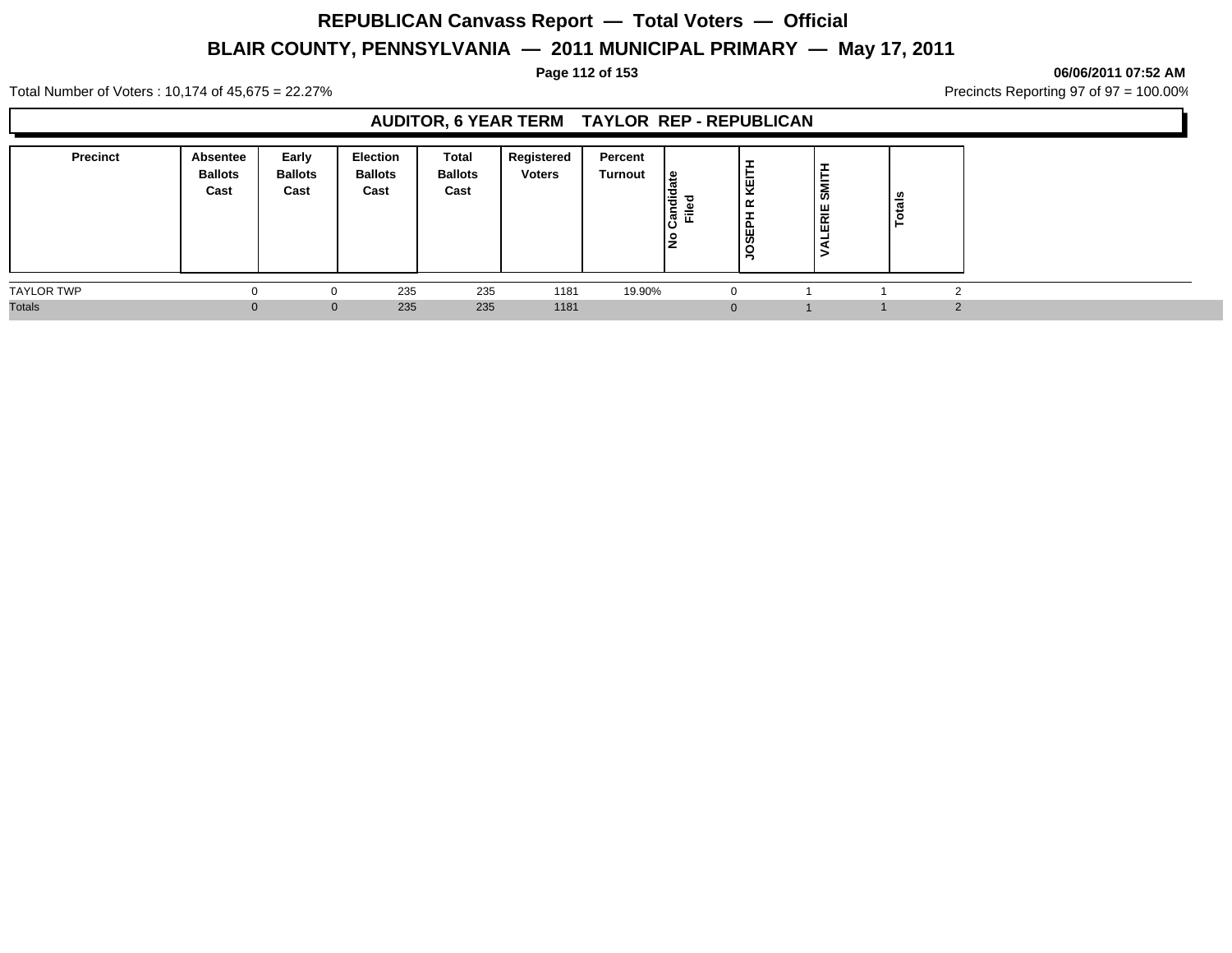### **Page 113 of 153 06/06/2011 07:52 AM**

Total Number of Voters : 10,174 of 45,675 = 22.27% **Precincts Reporting 97 of 97 = 100.00%** Precincts Reporting 97 of 97 = 100.00%

### **AUDITOR, 2 YEAR UNEXPIRED TERM TAYLOR REP - REPUBLICAN**

| <b>Precinct</b>   | Absentee<br><b>Ballots</b><br>Cast | Early<br><b>Ballots</b><br>Cast | <b>Election</b><br><b>Ballots</b><br>Cast | Total<br><b>Ballots</b><br>Cast | Registered<br><b>Voters</b> | Percent<br>Turnout | <sub>සි</sub><br>Candid<br>Filed | Totals   |
|-------------------|------------------------------------|---------------------------------|-------------------------------------------|---------------------------------|-----------------------------|--------------------|----------------------------------|----------|
| <b>TAYLOR TWP</b> |                                    | $\mathbf{0}$                    | 235                                       | 235                             | 1181                        | 19.90%             | $\mathbf{0}$                     |          |
| <b>Totals</b>     | 0                                  | $\mathbf 0$                     | 235                                       | 235                             | 1181                        |                    | $\Omega$                         | $\Omega$ |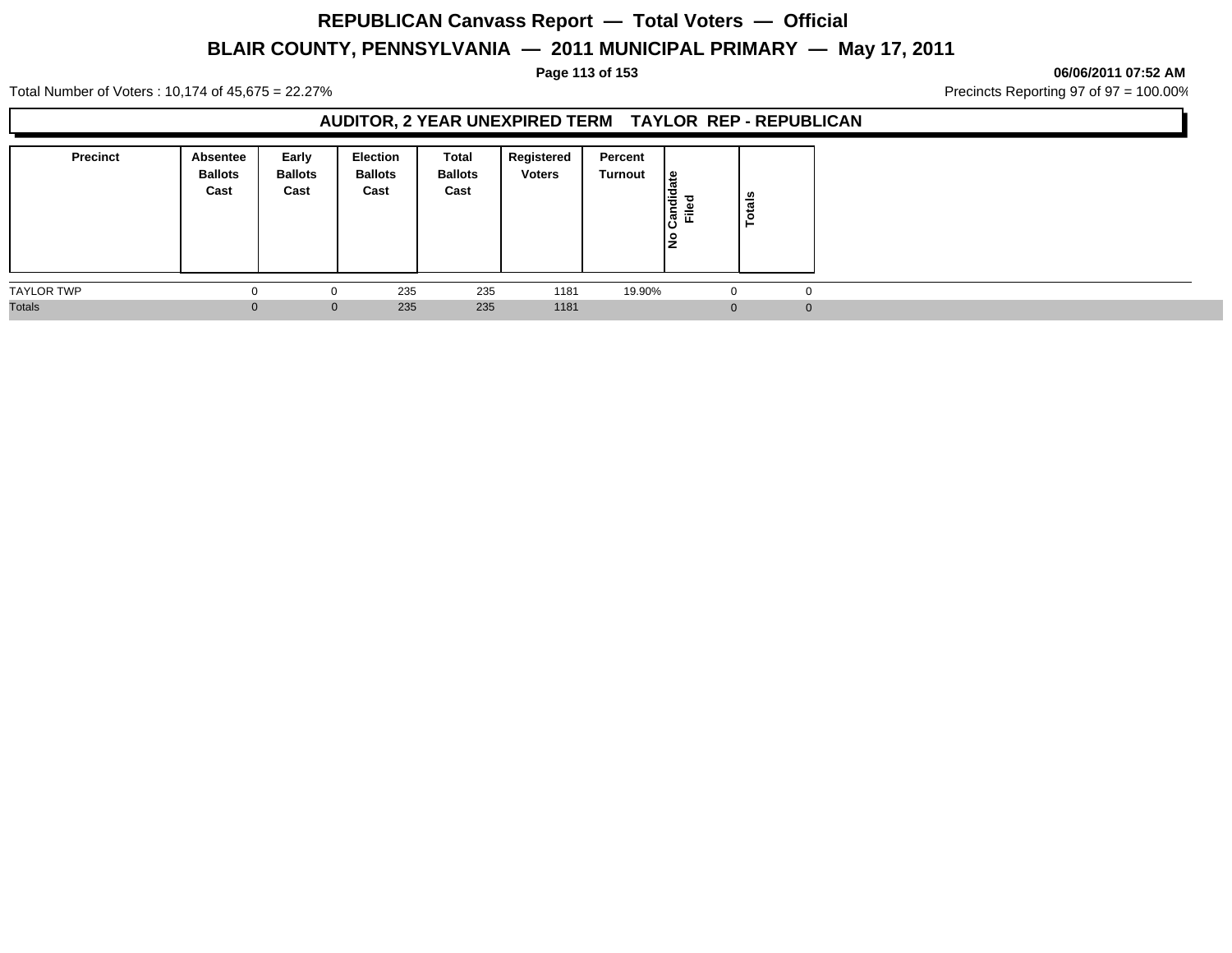### **Page 114 of 153 06/06/2011 07:52 AM**

Total Number of Voters : 10,174 of 45,675 = 22.27% **Precincts Reporting 97 of 97 = 100.00%** Precincts Reporting 97 of 97 = 100.00%

### **COUNCIL, 4 YEAR TERM TYRONE BOROUGH REP - REPUBLICAN**

| <b>Precinct</b>      | <b>Absentee</b><br><b>Ballots</b><br>Cast | Early<br><b>Ballots</b><br>Cast | Election<br><b>Ballots</b><br>Cast | <b>Total</b><br><b>Ballots</b><br>Cast | Registered<br><b>Voters</b> | Percent<br>Turnout | ⊔္မ္း ဟု<br><b>CHARI</b><br>MIL | $\alpha$<br>ш<br>$\frac{1}{5}$<br>ᆯ<br>><br>Š<br>뷤<br>$\alpha$ | ιš<br>ᆱ<br>⊻<br>$\alpha$ |     | . ō<br>┙<br>TERRY<br>RICHARDS | , ⊒i ⊫ j<br>CLYDE<br>HEWET | <b>MARK</b><br>SOGLC<br><u>ç</u> |     | و نـ<br>ס ו<br>ANDREA<br>l÷<br>ΙÖ<br>Ē | ğ<br>$\overline{\phantom{0}}$<br>$\overline{O}$ |
|----------------------|-------------------------------------------|---------------------------------|------------------------------------|----------------------------------------|-----------------------------|--------------------|---------------------------------|----------------------------------------------------------------|--------------------------|-----|-------------------------------|----------------------------|----------------------------------|-----|----------------------------------------|-------------------------------------------------|
| <b>TYRONE BORO 1</b> |                                           |                                 | 90                                 | 91                                     | 346                         | 26.30%             | 45                              |                                                                | 59                       | 45  | 50                            |                            | 33                               | 45  | 47                                     |                                                 |
| <b>TYRONE BORO 2</b> |                                           | $\Omega$                        | 42                                 | 42                                     | 249                         | 16.87%             | 17                              |                                                                | 20                       | 22  | 20                            |                            | 11                               | 21  | 16                                     |                                                 |
| TYRONE BORO 3        |                                           |                                 | 32                                 | 32                                     | 213                         | 15.02%             | 12                              |                                                                | 18                       | 15  | 14                            |                            | 12                               | 14  |                                        |                                                 |
| <b>TYRONE BORO 4</b> |                                           |                                 | 24                                 | 25                                     | 157                         | 15.92%             | 11                              |                                                                | 13                       | 11  | 15                            |                            | 14                               | 15  | 12                                     |                                                 |
| <b>TYRONE BORO 5</b> |                                           |                                 | 54                                 | 54                                     | 208                         | 25.96%             | 25                              |                                                                | 25                       | 29  | 26                            |                            | 18                               | 23  | 27                                     |                                                 |
| TYRONE BORO 6        |                                           |                                 | 109                                | 109                                    | 399                         | 27.32%             | 60                              |                                                                | 53                       | 45  | 52                            |                            | 38                               | 68  | 58                                     |                                                 |
| <b>TYRONE BORO 7</b> |                                           |                                 | 62                                 | 62                                     | 298                         | 20.81%             | 26                              |                                                                | 30                       | 37  | 29                            |                            | 23                               | 24  | 30                                     |                                                 |
| <b>Totals</b>        | $\overline{2}$                            |                                 | 413<br>$\mathbf{0}$                | 415                                    | 1870                        |                    | 196                             |                                                                | 218                      | 204 | 206                           |                            | 149                              | 210 | 198                                    |                                                 |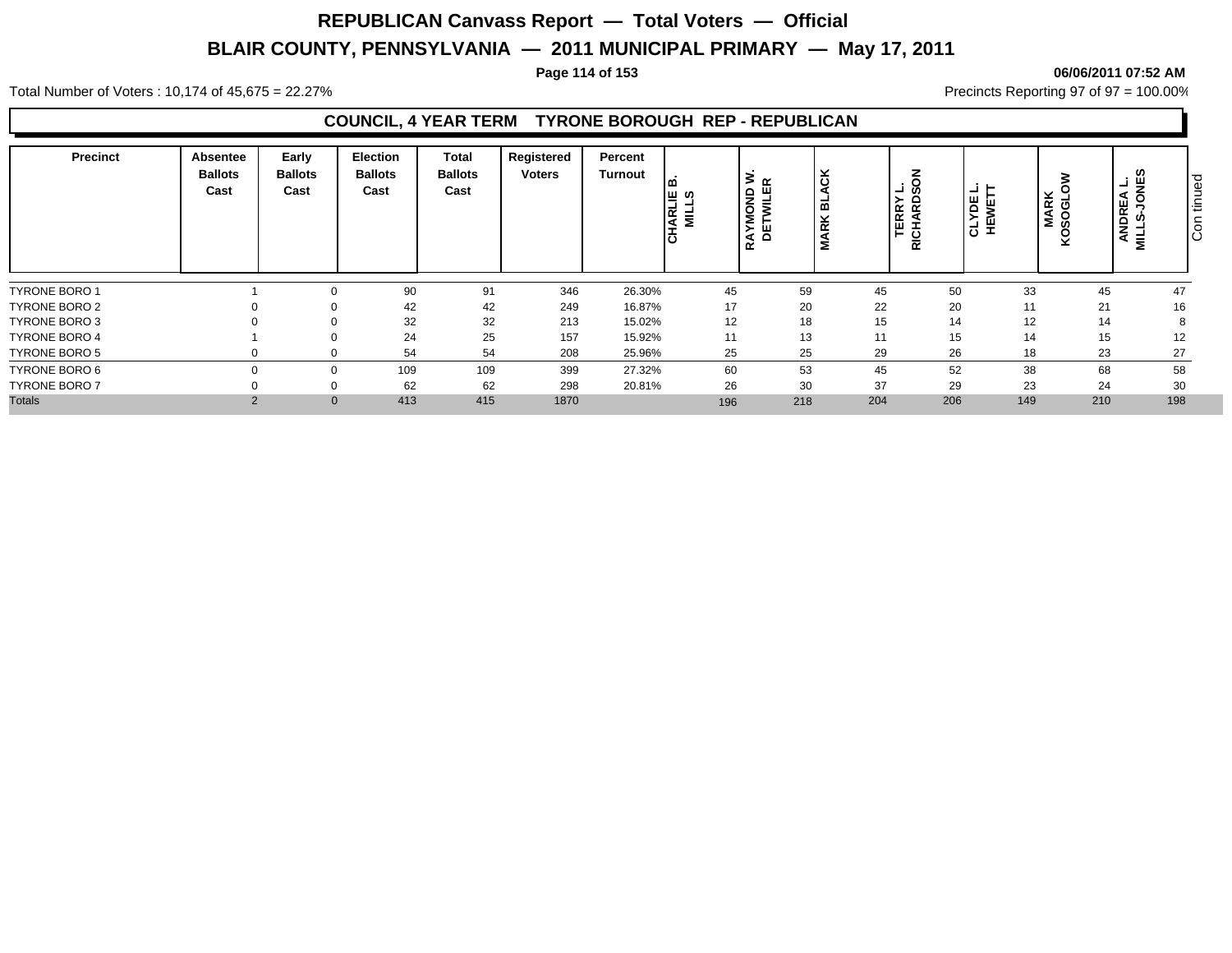#### **Page 115 of 153 06/06/2011 07:52 AM**

Total Number of Voters : 10,174 of 45,675 = 22.27% **Precincts Reporting 97 of 97 = 100.00%** Precincts Reporting 97 of 97 = 100.00%

### **COUNCIL, 4 YEAR TERM TYRONE BOROUGH REP - REPUBLICAN**

| <b>Precinct</b>      | Absentee<br><b>Ballots</b><br>Cast | Early<br><b>Ballots</b><br>Cast | <b>Election</b><br><b>Ballots</b><br>Cast | Total<br><b>Ballots</b><br>Cast | Registered<br><b>Voters</b> | Percent<br>Turnout | z<br>l≡ ⊗<br>₹<br>≃<br>ш<br>ΪŠ<br>മ | 즡<br>$\overline{\phantom{0}}$<br>≧ | $\sum_{k=1}^{N}$<br>×<br><b>MER</b><br>훞 | KIMBERLY<br>CRAIG | ≏ ഗ<br>⊻ ∝<br><b>BROCH</b> | Totals   |      |  |
|----------------------|------------------------------------|---------------------------------|-------------------------------------------|---------------------------------|-----------------------------|--------------------|-------------------------------------|------------------------------------|------------------------------------------|-------------------|----------------------------|----------|------|--|
| <b>TYRONE BORO 1</b> |                                    |                                 | 90                                        | 91                              | 346                         | 26.30%             |                                     |                                    |                                          | $\Omega$          |                            |          | 324  |  |
| TYRONE BORO 2        |                                    |                                 | 42                                        | 42                              | 249                         | 16.87%             |                                     |                                    |                                          | $\Omega$          |                            |          | 129  |  |
| TYRONE BORO 3        |                                    |                                 | 32                                        | 32                              | 213                         | 15.02%             |                                     |                                    | $\Omega$                                 |                   | 0                          |          | 94   |  |
| <b>TYRONE BORO 4</b> |                                    |                                 | 24                                        | 25                              | 157                         | 15.92%             |                                     |                                    | $\Omega$                                 | $\Omega$          | 0                          |          | 91   |  |
| TYRONE BORO 5        |                                    |                                 | 54                                        | 54                              | 208                         | 25.96%             |                                     |                                    | $\Omega$                                 | -0                | 0                          | $\Omega$ | 173  |  |
| TYRONE BORO 6        |                                    | $\Omega$                        | 109                                       | 109                             | 399                         | 27.32%             |                                     |                                    | $\Omega$                                 | $\Omega$          | $\mathbf 0$                | $\Omega$ | 375  |  |
| <b>TYRONE BORO 7</b> |                                    |                                 | 62                                        | 62                              | 298                         | 20.81%             |                                     |                                    |                                          | $\Omega$          |                            |          | 200  |  |
| <b>Totals</b>        | $\overline{2}$                     |                                 | 413                                       | 415                             | 1870                        |                    |                                     |                                    |                                          |                   |                            |          | 1386 |  |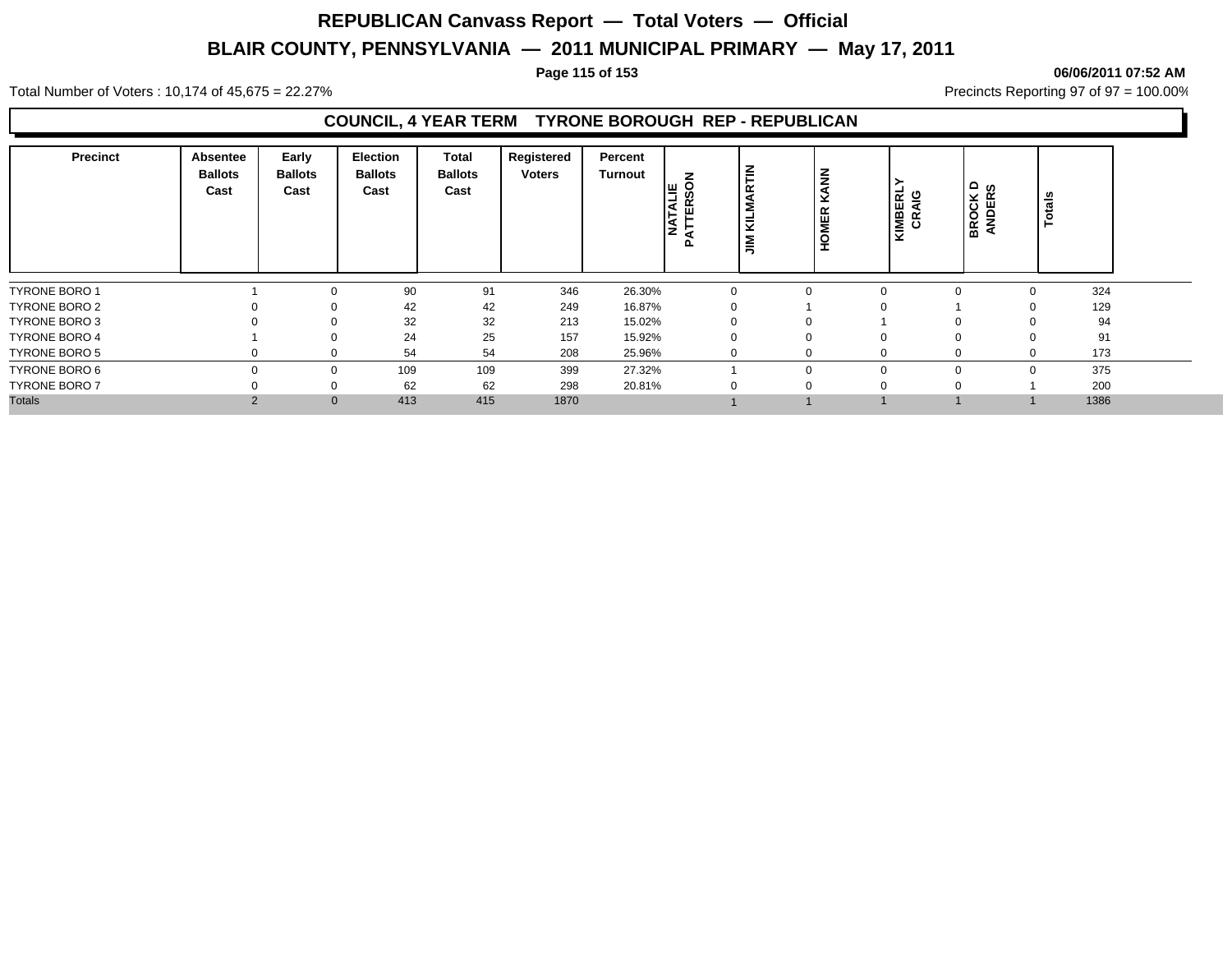#### **Page 116 of 153 06/06/2011 07:52 AM**

Total Number of Voters : 10,174 of 45,675 = 22.27% **Precincts Reporting 97 of 97 = 100.00%** Precincts Reporting 97 of 97 = 100.00%

### **SUPERVISOR, 6 YEAR TERM TYRONE TWP REP - REPUBLICAN**

| <b>Precinct</b>     | Absentee<br><b>Ballots</b><br>Cast | Early<br><b>Ballots</b><br>Cast | Election<br><b>Ballots</b><br>Cast | Total<br><b>Ballots</b><br>Cast | Registered<br><b>Voters</b> | Percent<br>Turnout | ш<br><b>RE</b><br>BUR<br>BUR | ≻<br>GAR'<br>RAFJ<br>c | ш<br>Ξ<br>z<br>÷ | $\Omega$<br>쁘<br>-<br>⇁<br>'≗<br>╺<br>-<br>Ö<br>ه | otals |  |
|---------------------|------------------------------------|---------------------------------|------------------------------------|---------------------------------|-----------------------------|--------------------|------------------------------|------------------------|------------------|---------------------------------------------------|-------|--|
| <b>TYRONE TWP 1</b> |                                    | $\Omega$                        | 72                                 | 72                              | 373                         | 19.30%             | 64                           |                        |                  |                                                   | 66    |  |
| TYRONE TWP 2        |                                    | $\Omega$                        | 75                                 | 77                              | 344                         | 22.38%             | 62                           |                        |                  |                                                   | 64    |  |
| <b>Totals</b>       |                                    | $\mathbf 0$                     | 147                                | 149                             | 717                         |                    | 126                          |                        |                  | C                                                 | 130   |  |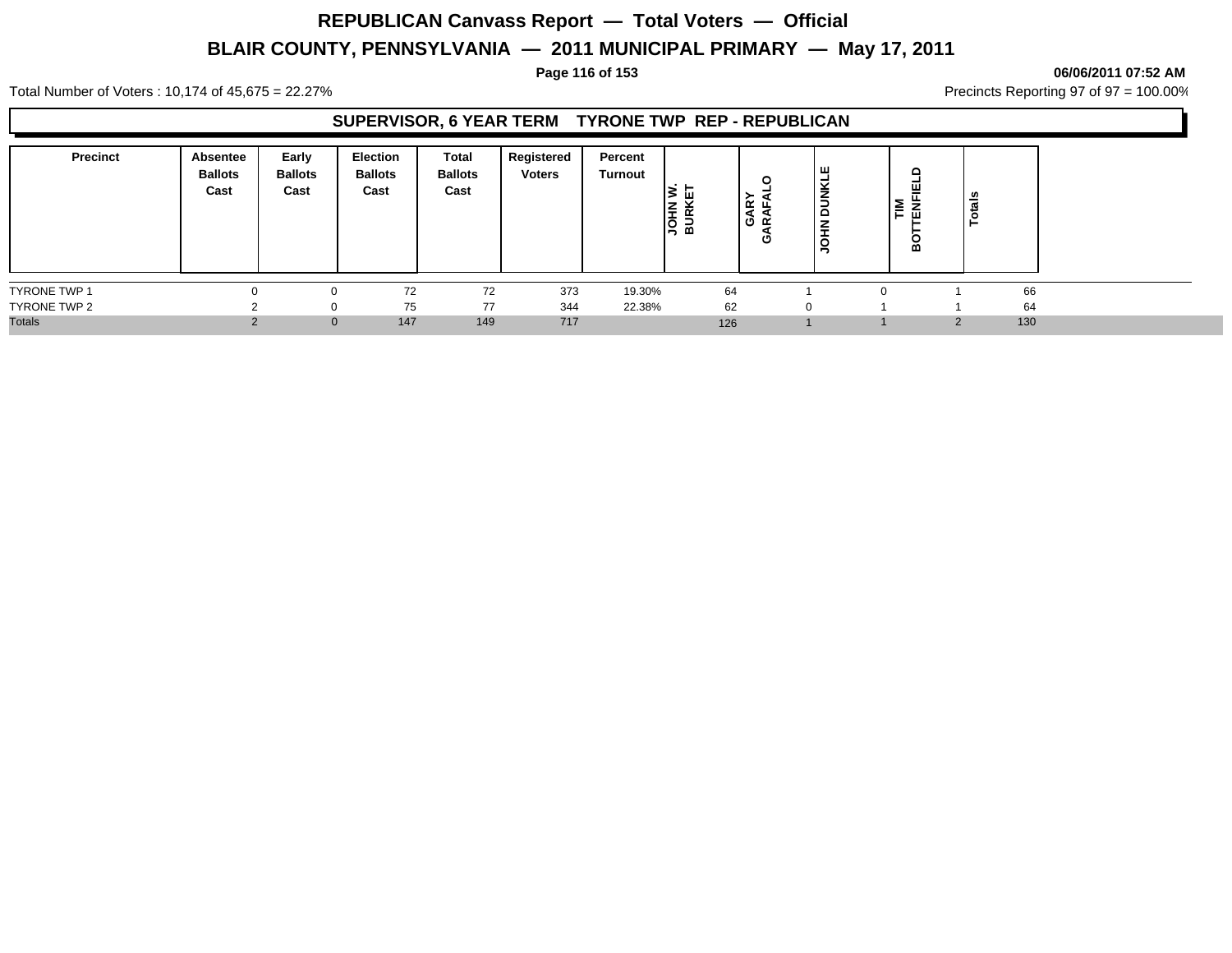#### **Page 117 of 153 06/06/2011 07:52 AM**

Total Number of Voters : 10,174 of 45,675 = 22.27% **Precincts Reporting 97 of 97 = 100.00%** Precincts Reporting 97 of 97 = 100.00%

### **AUDITOR, 6 YEAR TERM TYRONE TWP REP - REPUBLICAN**

| <b>Precinct</b>     | <b>Absentee</b><br><b>Ballots</b><br>Cast | Early<br><b>Ballots</b><br>Cast | <b>Election</b><br><b>Ballots</b><br>Cast | Total<br><b>Ballots</b><br>Cast | Registered<br><b>Voters</b> | Percent<br>Turnout | ீ<br>andio<br>Filed | 띥<br>玉<br>DEBORA<br>LENBERO<br>ᇳ | ⊻<br>DELICI<br>$\circ$<br>я<br>قت | otals |    |
|---------------------|-------------------------------------------|---------------------------------|-------------------------------------------|---------------------------------|-----------------------------|--------------------|---------------------|----------------------------------|-----------------------------------|-------|----|
| <b>TYRONE TWP 1</b> |                                           | n                               | 72                                        | 72                              | 373                         | 19.30%             |                     |                                  | 14                                |       | 14 |
| TYRONE TWP 2        |                                           | 0                               | 75                                        | 77                              | 344                         | 22.38%             |                     |                                  | 4                                 |       | G  |
| <b>Totals</b>       |                                           | $\mathbf{0}$                    | 147                                       | 149                             | 717                         |                    |                     | $\Omega$                         | 18                                | ົ     | 20 |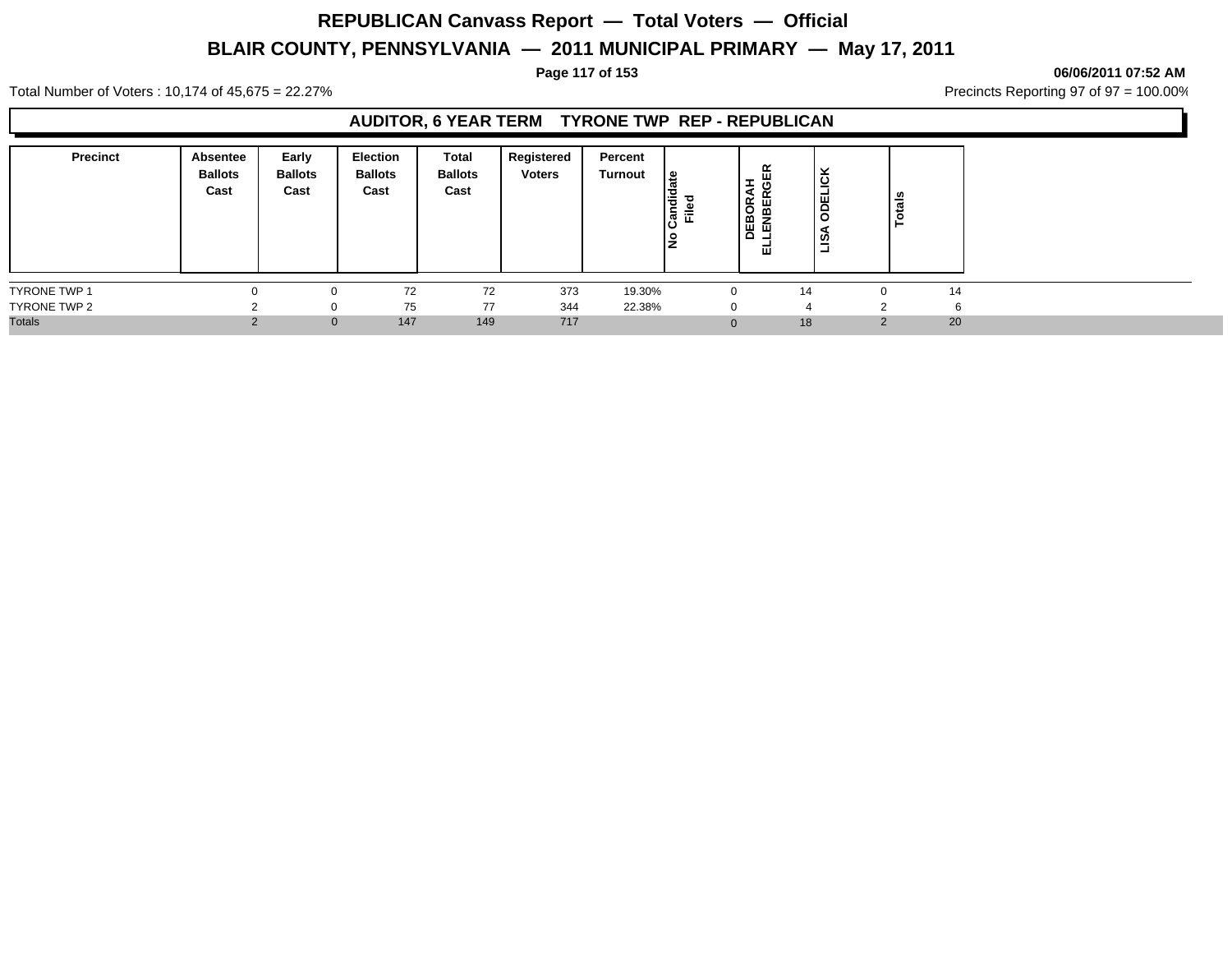#### **Page 118 of 153 06/06/2011 07:52 AM**

Total Number of Voters : 10,174 of 45,675 = 22.27% **Precincts Reporting 97 of 97 = 100.00%** Precincts Reporting 97 of 97 = 100.00%

### **COUNCIL, 4 YEAR TERM WILLIAMSBURG REP - REPUBLICAN**

| <b>Precinct</b> | Absentee<br><b>Ballots</b><br>Cast | Early<br><b>Ballots</b><br>Cast | <b>Election</b><br><b>Ballots</b><br>Cast | Total<br><b>Ballots</b><br>Cast | Registered<br><b>Voters</b> | Percent<br>Turnout | 晋<br>اعدا<br>1월 몇 억<br>-<br>آ ڪا<br>œ<br>ᅩ | Iщ<br><b>MINGL</b><br>ັ<br>$\overline{BC}$ | otals<br>- |  |
|-----------------|------------------------------------|---------------------------------|-------------------------------------------|---------------------------------|-----------------------------|--------------------|--------------------------------------------|--------------------------------------------|------------|--|
| WILLIAMSBURG    | O                                  | 0                               | 128                                       | 128                             | 516                         | 24.81%             | 99                                         |                                            | 103<br>4   |  |
| <b>Totals</b>   |                                    | $\mathbf{0}$                    | 128                                       | 128                             | 516                         |                    | 99                                         |                                            | 103        |  |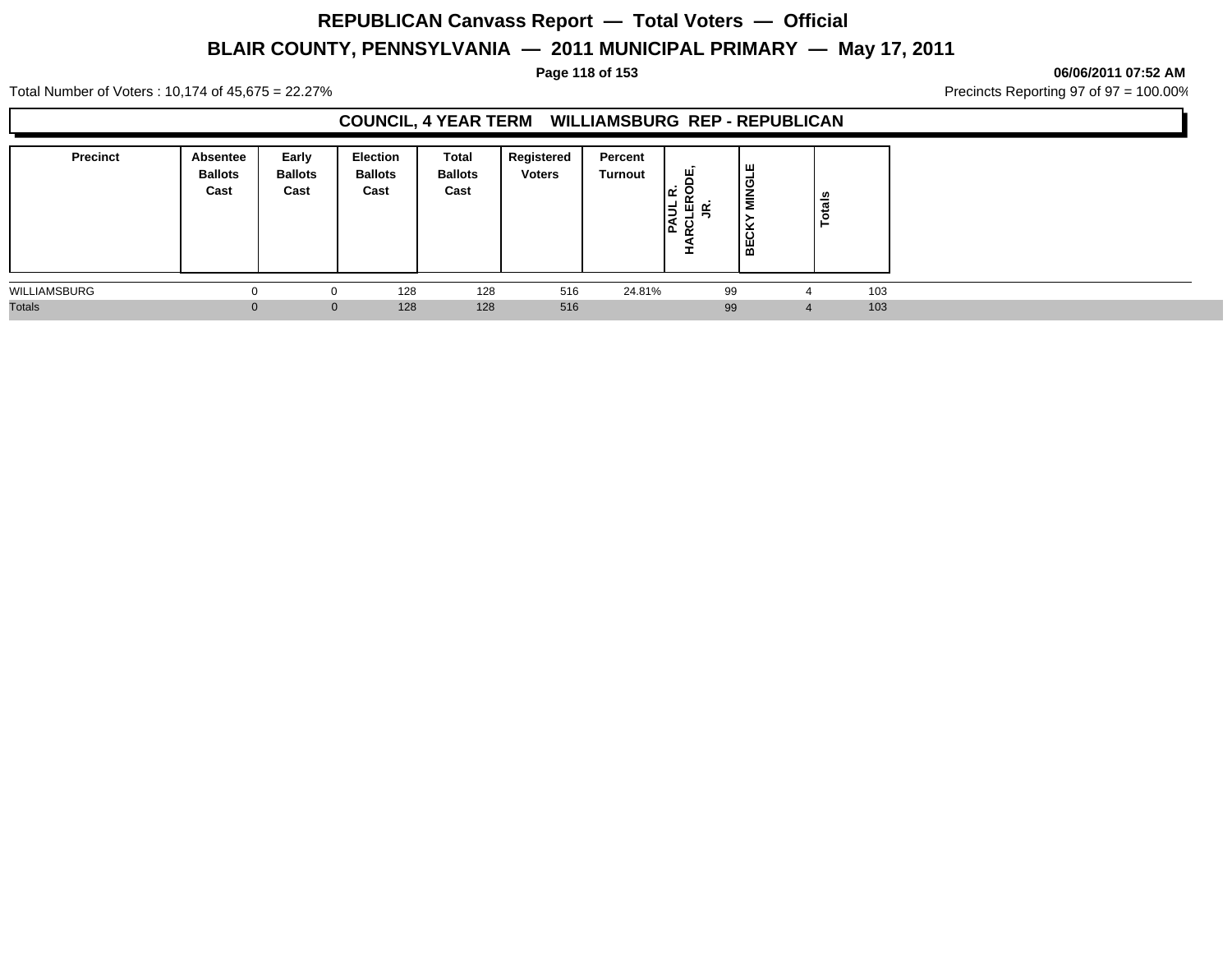# **REPUBLICAN Canvass Report — Total Voters — Official**

# **BLAIR COUNTY, PENNSYLVANIA — 2011 MUNICIPAL PRIMARY — May 17, 2011**

**Page 119 of 153 06/06/2011 07:52 AM**

Total Number of Voters : 10,174 of 45,675 = 22.27% **Precincts Reporting 97 of 97 = 100.00%** Precincts Reporting 97 of 97 = 100.00%

### **COUNCIL, 2 YEAR UNEXPIRED TERM WILLIAMSBURG REP - REPUBLICAN**

| <b>Precinct</b> | <b>Absentee</b><br><b>Ballots</b><br>Cast | Early<br><b>Ballots</b><br>Cast | <b>Election</b><br><b>Ballots</b><br>Cast | Total<br><b>Ballots</b><br>Cast | Registered<br><b>Voters</b> | Percent<br>Turnout | z<br>阻<br>$\frac{1}{2}$ | Totals |    |
|-----------------|-------------------------------------------|---------------------------------|-------------------------------------------|---------------------------------|-----------------------------|--------------------|-------------------------|--------|----|
| WILLIAMSBURG    | $\Omega$                                  | $\mathbf{0}$                    | 128                                       | 128                             | 516                         | 24.81%             | 95                      |        | 95 |
| <b>Totals</b>   | 0                                         | $\mathbf{0}$                    | 128                                       | 128                             | 516                         |                    | 95                      |        | 95 |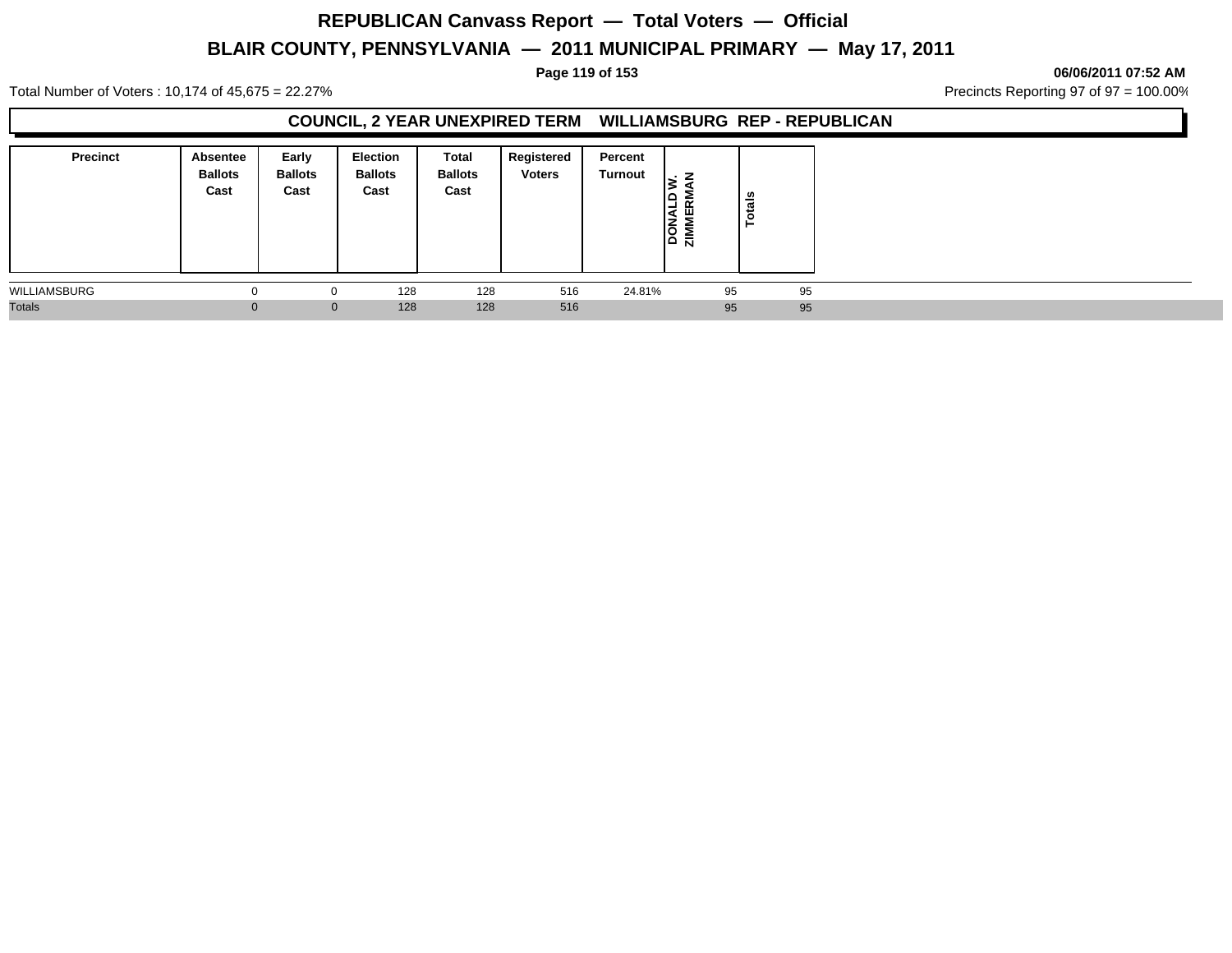#### **Page 120 of 153 06/06/2011 07:52 AM**

Total Number of Voters : 10,174 of 45,675 = 22.27% **Precincts Reporting 97 of 97 = 100.00%** Precincts Reporting 97 of 97 = 100.00%

### **AUDITOR, 6 YEAR TERM WILLIAMSBURG REP - REPUBLICAN**

| <b>Precinct</b> | Absentee<br><b>Ballots</b><br>Cast | Early<br><b>Ballots</b><br>Cast | <b>Election</b><br><b>Ballots</b><br>Cast | Total<br><b>Ballots</b><br>Cast | Registered<br><b>Voters</b> | Percent<br>Turnout | ∣≌<br>œ<br>I÷<br>ခြံ<br>Ē | otals<br>► |
|-----------------|------------------------------------|---------------------------------|-------------------------------------------|---------------------------------|-----------------------------|--------------------|---------------------------|------------|
| WILLIAMSBURG    |                                    |                                 | 128                                       | 128                             | 516                         | 24.81%             | 0                         |            |
| <b>Totals</b>   |                                    | $\mathbf{0}$                    | 128                                       | 128                             | 516                         |                    | $\Omega$                  |            |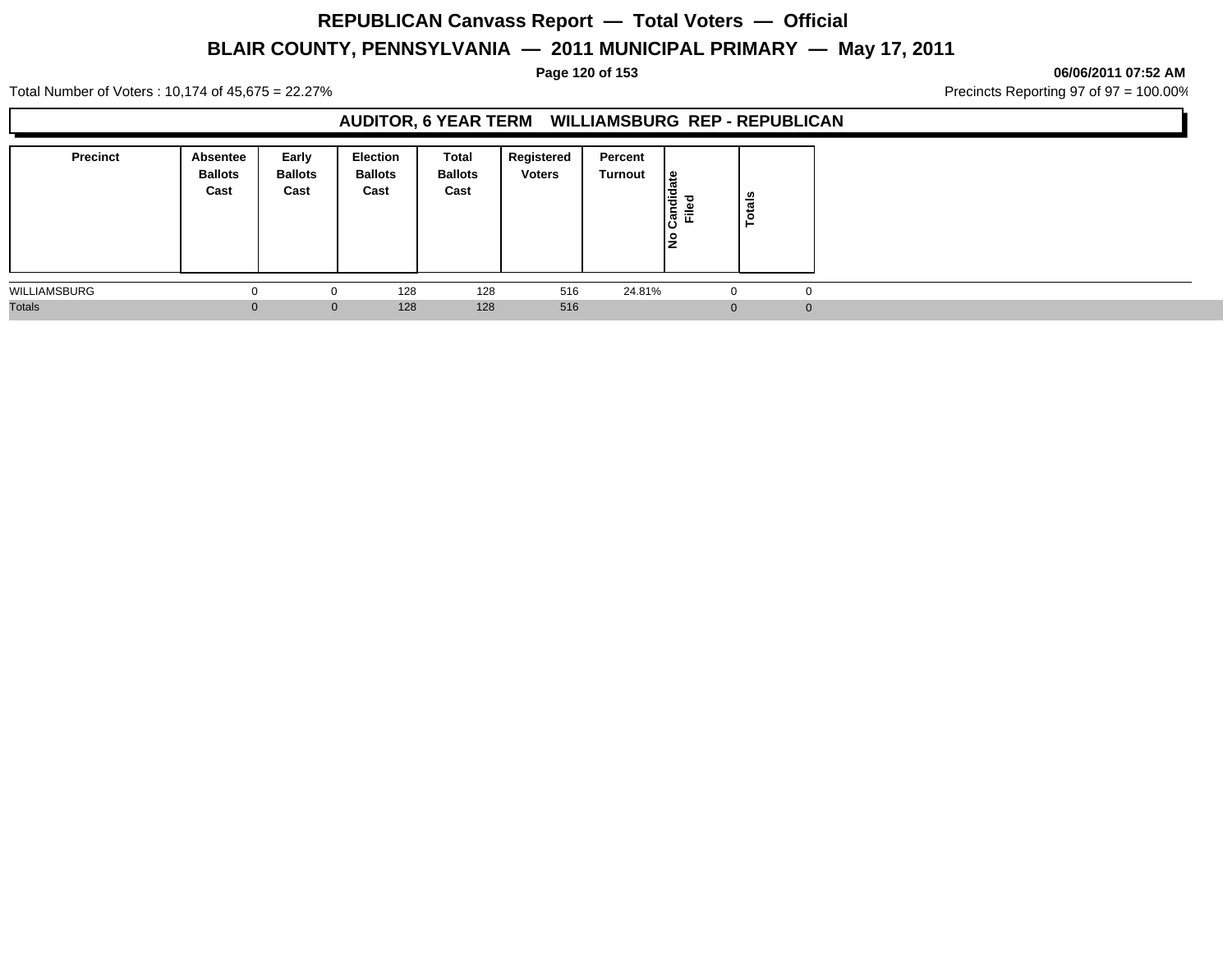# **REPUBLICAN Canvass Report — Total Voters — Official**

# **BLAIR COUNTY, PENNSYLVANIA — 2011 MUNICIPAL PRIMARY — May 17, 2011**

**Page 121 of 153 06/06/2011 07:52 AM**

Total Number of Voters : 10,174 of 45,675 = 22.27% **Precincts Reporting 97 of 97 = 100.00%** Precincts Reporting 97 of 97 = 100.00%

### **AUDITOR, 4 YEAR UNEXPIRED TERM WILLIAMSBURG REP - REPUBLICAN**

| <b>Precinct</b> | Absentee<br><b>Ballots</b><br>Cast | Early<br><b>Ballots</b><br>Cast | Election<br><b>Ballots</b><br>Cast | Total<br><b>Ballots</b><br>Cast | Registered<br><b>Voters</b> | Percent<br>Turnout | Candidate<br>Filed<br>۹ | <b>Totals</b> |  |
|-----------------|------------------------------------|---------------------------------|------------------------------------|---------------------------------|-----------------------------|--------------------|-------------------------|---------------|--|
| WILLIAMSBURG    |                                    | 0                               | 128                                | 128                             | 516                         | 24.81%             | $\mathbf{0}$            |               |  |
| <b>Totals</b>   | $\Omega$                           | $\mathbf{0}$                    | 128                                | 128                             | 516                         |                    | $\Omega$                | $\Omega$      |  |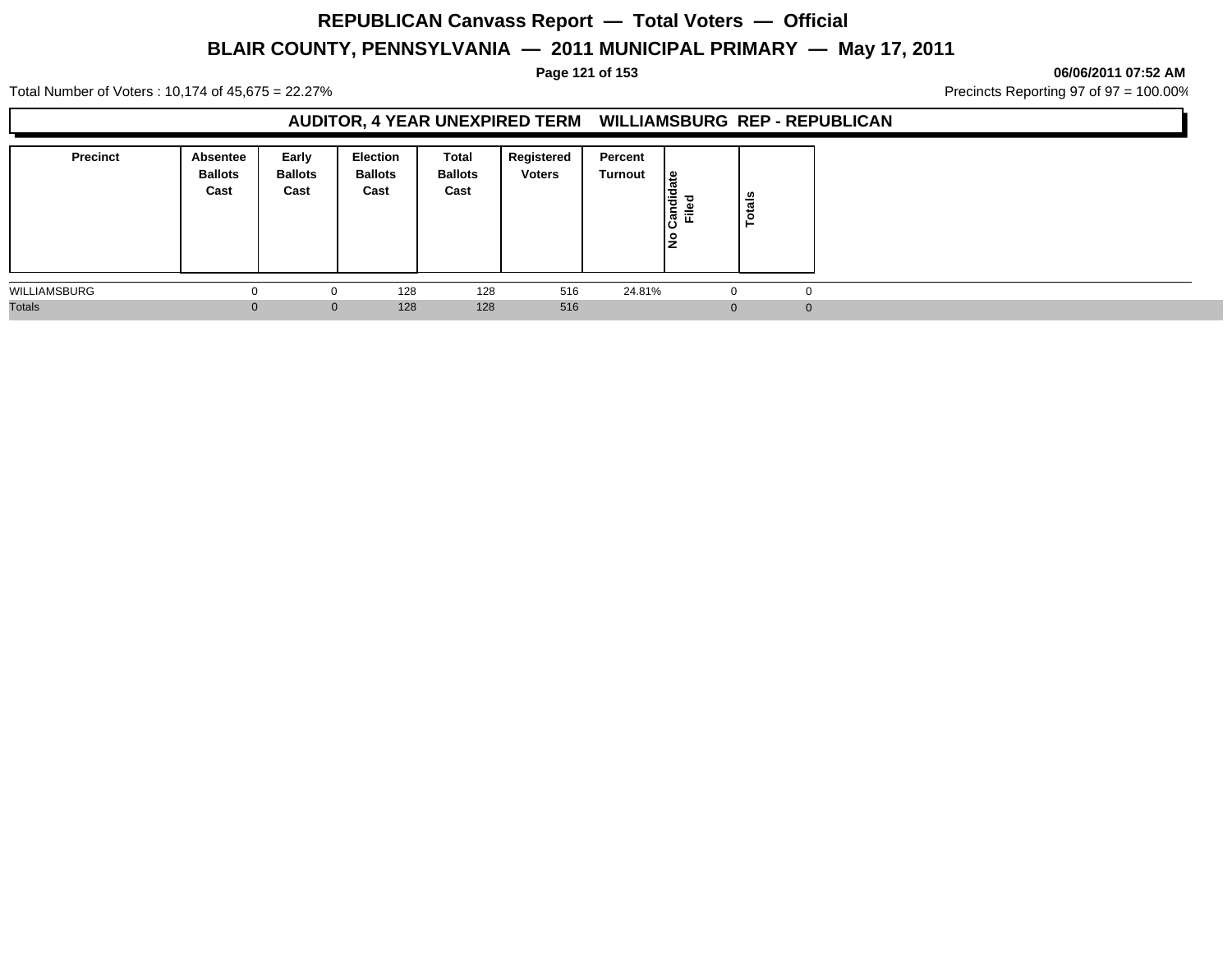# **REPUBLICAN Canvass Report — Total Voters — Official**

# **BLAIR COUNTY, PENNSYLVANIA — 2011 MUNICIPAL PRIMARY — May 17, 2011**

### **Page 122 of 153 06/06/2011 07:52 AM**

Total Number of Voters : 10,174 of 45,675 = 22.27% **Precincts Reporting 97 of 97 = 100.00%** Precincts Reporting 97 of 97 = 100.00%

### **AUDITOR, 2 YEAR UNEXPIRED TERM WILLIAMSBURG REP - REPUBLICAN**

| <b>Precinct</b> | Absentee<br><b>Ballots</b><br>Cast | Early<br><b>Ballots</b><br>Cast | Election<br><b>Ballots</b><br>Cast | Total<br><b>Ballots</b><br>Cast | Registered<br><b>Voters</b> | Percent<br>Turnout | Candidate<br>Filed<br>۹ | <b>Totals</b> |  |
|-----------------|------------------------------------|---------------------------------|------------------------------------|---------------------------------|-----------------------------|--------------------|-------------------------|---------------|--|
| WILLIAMSBURG    |                                    | 0                               | 128                                | 128                             | 516                         | 24.81%             | $\mathbf{0}$            |               |  |
| <b>Totals</b>   | $\Omega$                           | $\mathbf{0}$                    | 128                                | 128                             | 516                         |                    | $\Omega$                | $\Omega$      |  |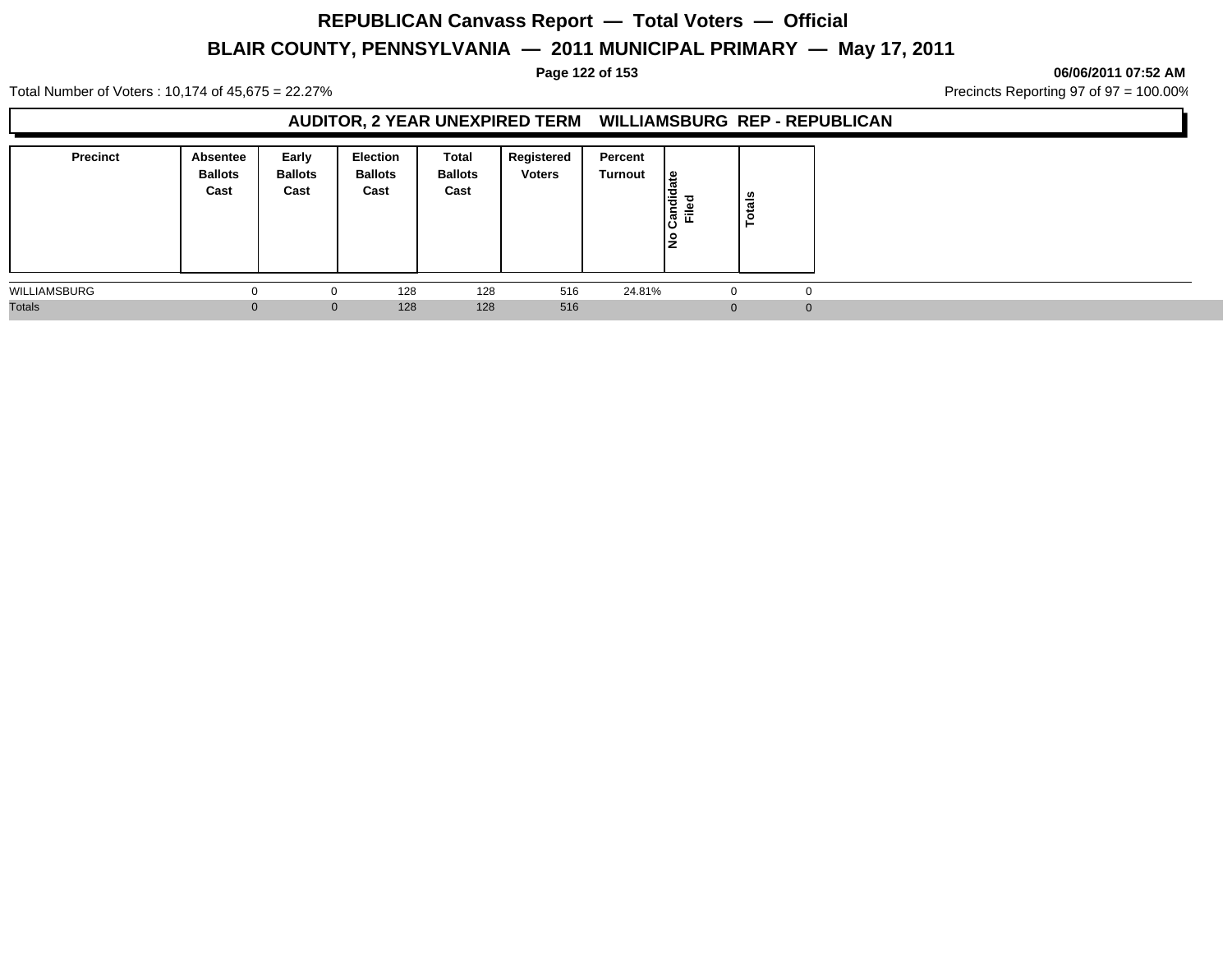**Page 123 of 153 06/06/2011 07:52 AM**

Total Number of Voters : 10,174 of 45,675 = 22.27% **Precincts Reporting 97 of 97 = 100.00%** Precincts Reporting 97 of 97 = 100.00%

### **SUPERVISOR, 6 YEAR TERM WOODBURY REP - REPUBLICAN**

| <b>Precinct</b>     | Absentee<br><b>Ballots</b><br>Cast | Early<br><b>Ballots</b><br>Cast | <b>Election</b><br><b>Ballots</b><br>Cast | Total<br><b>Ballots</b><br>Cast | Registered<br><b>Voters</b> | Percent<br>Turnout | ls.<br>춘<br>$\overline{E}$ | $\alpha$<br><b>JOSEPH</b><br>NSBERR<br>- | u<br>ē   |     |
|---------------------|------------------------------------|---------------------------------|-------------------------------------------|---------------------------------|-----------------------------|--------------------|----------------------------|------------------------------------------|----------|-----|
| <b>WOODBURY TWP</b> |                                    | $\Omega$                        | 131                                       | 132                             | 638                         | 20.69%             | 117                        |                                          | າ        | 119 |
| <b>Totals</b>       |                                    | $\mathbf{0}$                    | 131                                       | 132                             | 638                         |                    | 117                        |                                          | $\Omega$ | 119 |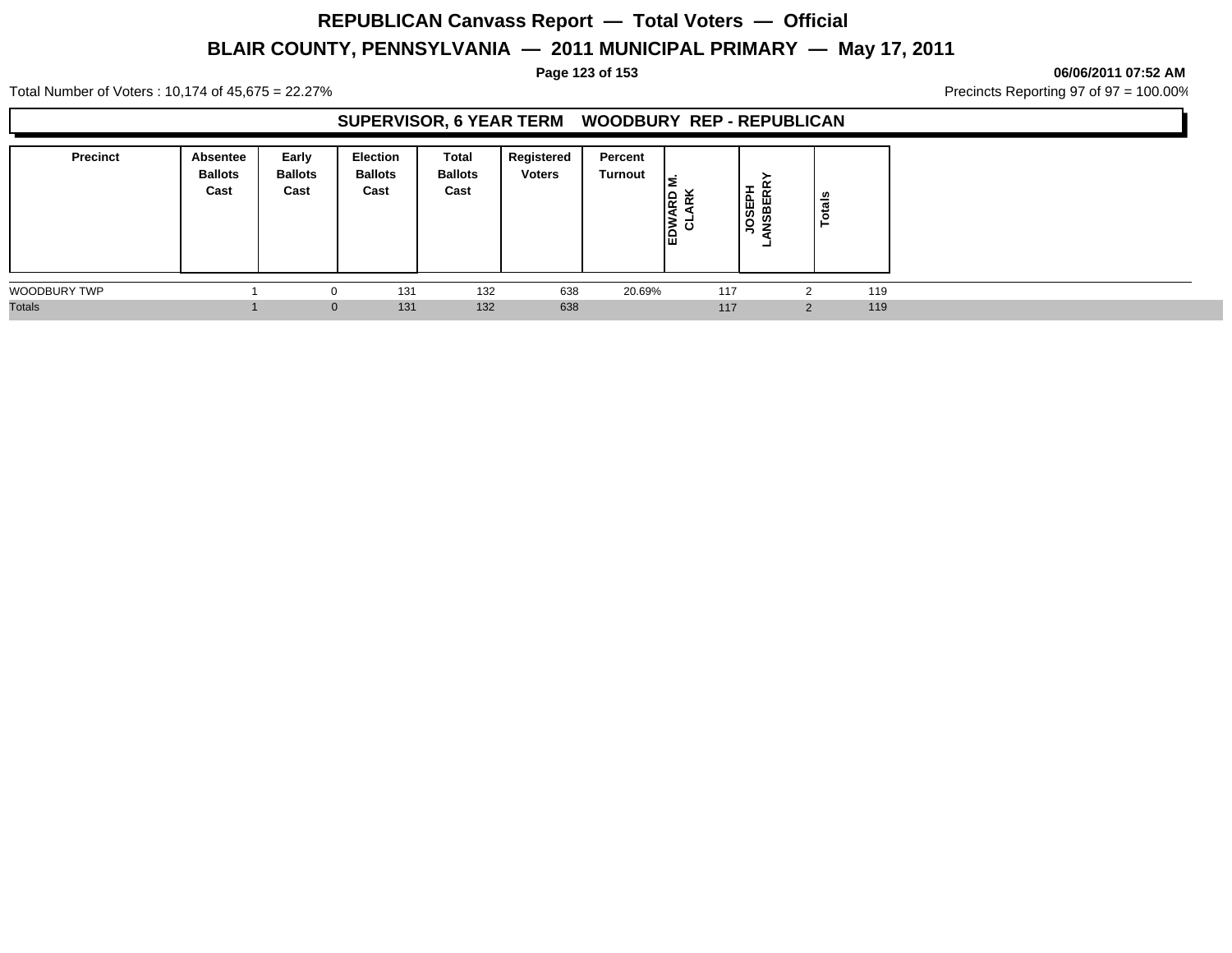### **Page 124 of 153 06/06/2011 07:52 AM**

Total Number of Voters : 10,174 of 45,675 = 22.27% **Precincts Reporting 97 of 97 = 100.00%** Precincts Reporting 97 of 97 = 100.00%

### **SUPERVISOR, 4 YEAR UNEXPIRED TERM WOODBURY REP - REPUBLICAN**

| Precinct      | <b>Absentee</b><br><b>Ballots</b><br>Cast | Early<br><b>Ballots</b><br>Cast | <b>Election</b><br><b>Ballots</b><br>Cast | <b>Total</b><br><b>Ballots</b><br>Cast | Registered<br><b>Voters</b> | Percent<br>Turnout | ہ ا<br>Candi<br>Filed<br>0 | ୴<br>- | с<br>-<br>$\alpha$<br>$\sim$<br>ш | ய<br>-<br>ິທ<br>ER<br>œ<br>່≃ | 응급<br>∣੬ ≅ੁ<br>7 | <br><b>RGI</b><br>VRO<br>ບ<br>$\cdots$<br>ଞ<br>∼ | ≗<br><b>__</b><br>œ |  |
|---------------|-------------------------------------------|---------------------------------|-------------------------------------------|----------------------------------------|-----------------------------|--------------------|----------------------------|--------|-----------------------------------|-------------------------------|------------------|--------------------------------------------------|---------------------|--|
| WOODBURY TWP  |                                           |                                 | 131                                       | 132                                    | 638                         | 20.69%             |                            |        | 17                                |                               |                  |                                                  | 21                  |  |
| <b>Totals</b> |                                           |                                 | 131                                       | 132                                    | 638                         |                    |                            |        | 17                                |                               |                  |                                                  | 21                  |  |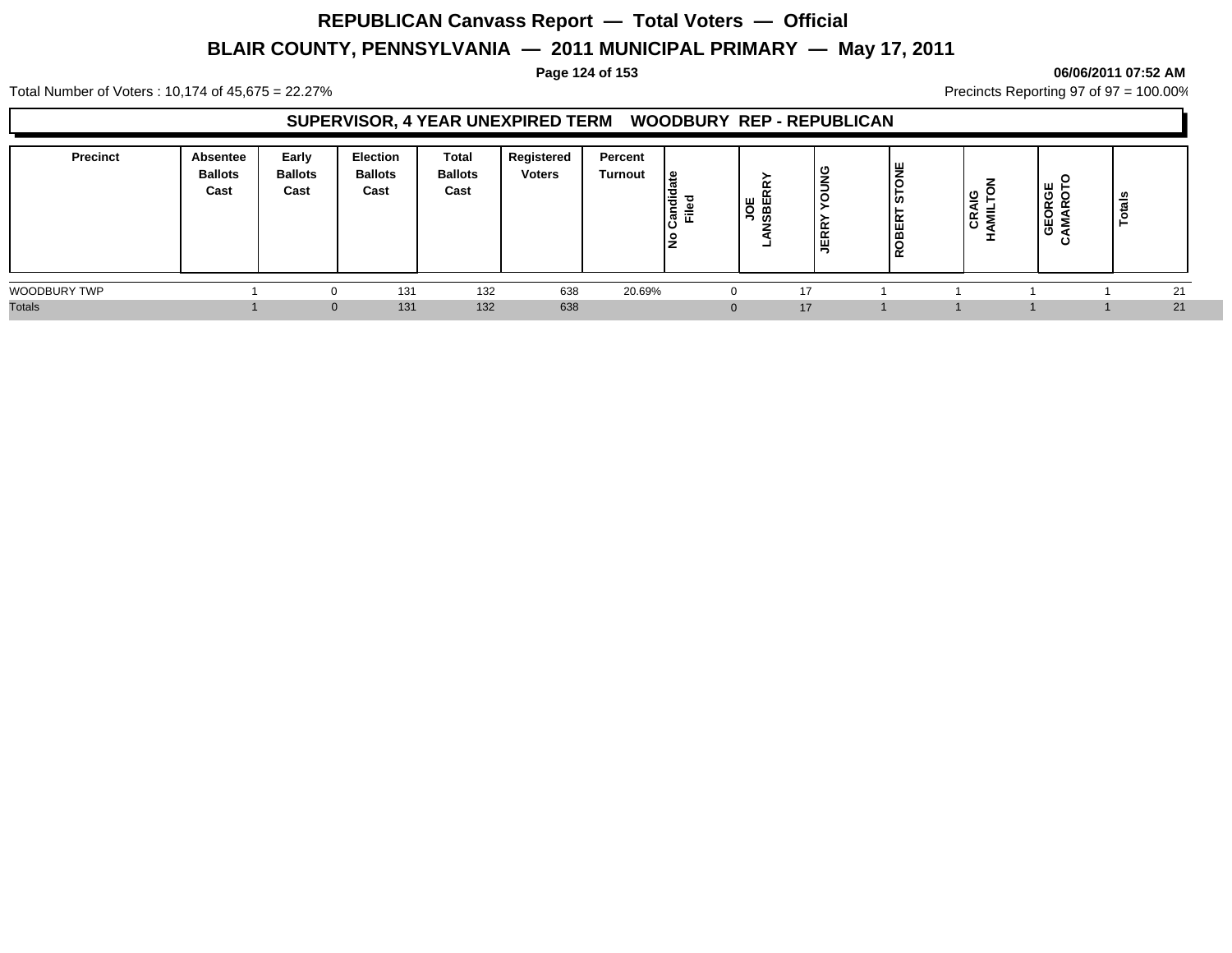**Page 125 of 153 06/06/2011 07:52 AM**

Total Number of Voters : 10,174 of 45,675 = 22.27% **Precincts Reporting 97 of 97 = 100.00%** Precincts Reporting 97 of 97 = 100.00%

### **AUDITOR, 6 YEAR TERM WOODBURY REP - REPUBLICAN**

| <b>Precinct</b>     | Absentee<br><b>Ballots</b><br>Cast | Early<br><b>Ballots</b><br>Cast | <b>Election</b><br><b>Ballots</b><br>Cast | <b>Total</b><br><b>Ballots</b><br>Cast | Registered<br><b>Voters</b> | Percent<br><b>Turnout</b> | Ιğ<br>'<<br>ιō<br>I≝<br>Ιă | ន់<br>Tot |  |
|---------------------|------------------------------------|---------------------------------|-------------------------------------------|----------------------------------------|-----------------------------|---------------------------|----------------------------|-----------|--|
| <b>WOODBURY TWP</b> |                                    |                                 | 131                                       | 132                                    | 638                         | 20.69%                    | 118                        | 118       |  |
| <b>Totals</b>       |                                    |                                 | 131<br>$\overline{0}$                     | 132                                    | 638                         |                           | 118                        | 118       |  |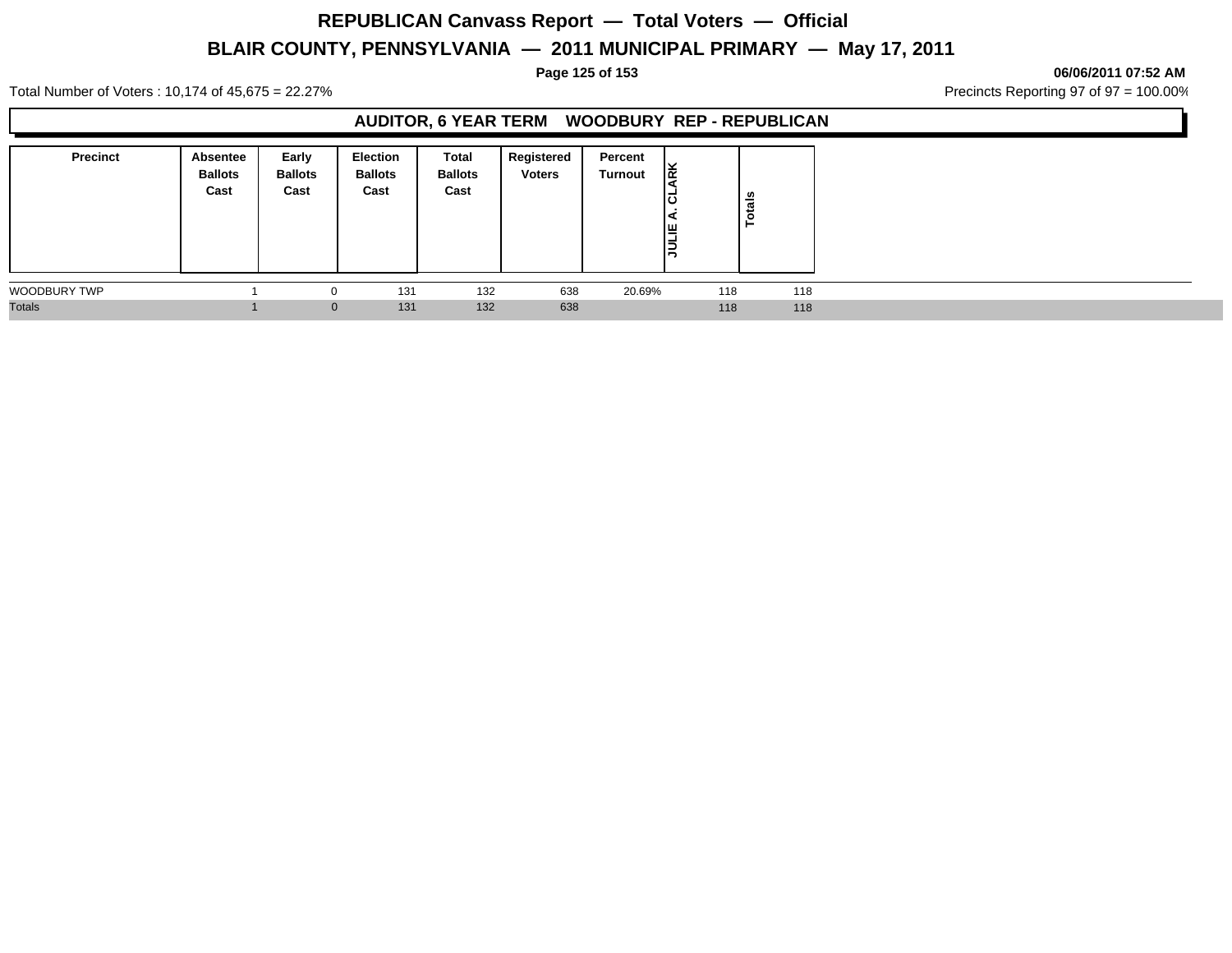#### **Page 126 of 153 06/06/2011 07:52 AM**

Total Number of Voters : 10,174 of 45,675 = 22.27% **Precincts Reporting 97 of 97 = 100.00%** Precincts Reporting 97 of 97 = 100.00%

### **SCHOOL DIRECTOR, 4 YEAR TERM ALTOONA AREA REP - REPUBLICAN**

| <b>Precinct</b> | <b>Absentee</b><br><b>Ballots</b><br>Cast | Early<br><b>Ballots</b><br>Cast | <b>Election</b><br><b>Ballots</b><br>Cast | <b>Total</b><br><b>Ballots</b><br>Cast | Registered<br><b>Voters</b> | Percent<br><b>Turnout</b> | ≤<br>FRANK M.<br>SWALGA | JOYCE BISTLINE<br><b>MARYANN</b> | TIMOTHY A.<br>LUCAS, M.D. | <b>RON JOHNSTON</b> | MILTON A.<br><b>MILLER</b> | <b>MARGARET</b><br>HENDRICKS | <b>SHARON L</b><br>BREAM | Con tinued     |
|-----------------|-------------------------------------------|---------------------------------|-------------------------------------------|----------------------------------------|-----------------------------|---------------------------|-------------------------|----------------------------------|---------------------------|---------------------|----------------------------|------------------------------|--------------------------|----------------|
| ALTOONA 1-1     | $\mathbf 0$                               | $\mathbf 0$                     | 26                                        | 26                                     | 300                         | 8.67%                     | 12                      | 16                               |                           | 13                  | 6                          | $\overline{4}$               | 11                       | 9              |
| ALTOONA 1-2     | $\Omega$                                  | $\mathbf 0$                     | 17                                        | 17                                     | 91                          | 18.68%                    | 9                       | 10                               |                           | $\overline{4}$      | $\overline{7}$             | 6                            | 5                        | $\overline{7}$ |
| ALTOONA 2-1     | $\Omega$                                  | $\mathbf 0$                     | 19                                        | 19                                     | 193                         | 9.84%                     | 5                       |                                  | 9                         | 9                   | 5                          | -1                           | 11                       | $\overline{7}$ |
| ALTOONA 2-2     | 6                                         | $\mathbf 0$                     | 73                                        | 79                                     | 359                         | 22.01%                    | 17                      | 29                               |                           | 28                  | 39                         | 11                           | 18                       | 32             |
| ALTOONA 3-1     | $\overline{1}$                            | $\mathbf 0$                     | 29                                        | 30                                     | 235                         | 12.77%                    | 12                      | 20                               |                           | 14                  | 11                         | 2                            | 9                        | 21             |
| ALTOONA 3-2     | $\overline{1}$                            | $\mathbf 0$                     | 66                                        | 67                                     | 328                         | 20.43%                    | 28                      | 33                               |                           | 34                  | 28                         | 14                           | 17                       | 30             |
| ALTOONA 4-1     | $\mathbf 0$                               | $\mathbf 0$                     | 41                                        | 41                                     | 294                         | 13.95%                    | 6                       | 20                               |                           | 17                  | 9                          | $\overline{7}$               | 11                       | 27             |
| ALTOONA 4-2     | $\overline{2}$                            | $\Omega$                        | 83                                        | 85                                     | 366                         | 23.22%                    | 29                      | 38                               |                           | 37                  | 36                         | 12                           | 23                       | 29             |
| ALTOONA 5-1     | $\mathbf 0$                               | $\mathbf 0$                     | 10                                        | 10                                     | 63                          | 15.87%                    | 3                       |                                  | $\overline{4}$            | 2                   | 2                          | -1                           | $\overline{1}$           | $\overline{4}$ |
| ALTOONA 5-2     | 3                                         | $\mathbf 0$                     | 56                                        | 59                                     | 269                         | 21.93%                    | 20                      | 32                               |                           | 21                  | 22                         | 9                            | 12                       | 25             |
| ALTOONA 5-3     | $\overline{1}$                            | $\mathbf 0$                     | 38                                        | 39                                     | 231                         | 16.88%                    | 15                      | 18                               |                           | 18                  | 18                         | 12                           | 11                       | 11             |
| ALTOONA 6-1     | 3                                         | $\Omega$                        | 42                                        | 45                                     | 335                         | 13.43%                    | 14                      | 26                               |                           | 20                  | 27                         | $\overline{4}$               | 11                       | 14             |
| ALTOONA 6-2     | $\mathbf 0$                               | $\mathbf 0$                     | 58                                        | 58                                     | 293                         | 19.80%                    | 16                      | 27                               |                           | 21                  | 24                         | 6                            | 10                       | 37             |
| ALTOONA 6-3     | 3                                         | $\mathbf 0$                     | 82                                        | 85                                     | 375                         | 22.67%                    | 27                      | 43                               |                           | 45                  | 36                         | 14                           | 27                       | 29             |
| ALTOONA 6-4     | $\overline{2}$                            | $\Omega$                        | 95                                        | 97                                     | 342                         | 28.36%                    | 23                      | 54                               |                           | 49                  | 33                         | 13                           | 33                       | 27             |
| ALTOONA 6-5     | $\overline{4}$                            | $\mathbf 0$                     | 95                                        | 99                                     | 497                         | 19.92%                    | 41                      | 46                               |                           | 52                  | 35                         | 19                           | 15                       | 33             |
| <b>ALTOONA7</b> | $\mathbf 0$                               | $\mathbf 0$                     | 44                                        | 44                                     | 355                         | 12.39%                    | 21                      | 22                               |                           | 18                  | 12                         | $\overline{2}$               | 13                       | 29             |
| ALTOONA 8-1     | 3                                         | $\mathbf 0$                     | 39                                        | 42                                     | 303                         | 13.86%                    | 9                       | 23                               |                           | 16                  | 12                         | 9                            | 11                       | 19             |
| ALTOONA 8-2     | 3                                         | $\Omega$                        | 45                                        | 48                                     | 284                         | 16.90%                    | 18                      | 19                               |                           | 27                  | 19                         | $\overline{7}$               | 13                       | 17             |
| ALTOONA 9       | $\Omega$                                  | $\Omega$                        | 67                                        | 67                                     | 360                         | 18.61%                    | 18                      | 30                               |                           | 34                  | 34                         | 8                            | 21                       | 26             |
| ALTOONA 10-1    | $\mathbf 0$                               | $\mathbf 0$                     | 15                                        | 15                                     | 215                         | 6.98%                     | 3                       |                                  | $\overline{4}$            | $\mathbf{3}$        | 8                          | 3                            | 3                        | 9              |
| ALTOONA 10-2    | $\mathbf 0$                               | $\mathbf 0$                     | 27                                        | 27                                     | 215                         | 12.56%                    | 9                       |                                  | 8                         | 13                  | 15                         | 3                            | $\overline{7}$           | 8              |
| ALTOONA 10-3    | $\mathbf 0$                               | $\mathbf 0$                     | 39                                        | 39                                     | 209                         | 18.66%                    | 11                      | 16                               |                           | 18                  | 19                         | 5                            | 9                        | 19             |
| ALTOONA 10-4    | 5                                         | $\mathbf 0$                     | 110                                       | 115                                    | 492                         | 23.37%                    | 42                      | 51                               |                           | 58                  | 54                         | 24                           | 20                       | 49             |
| ALTOONA 11-1    | $\mathbf 0$                               | $\mathbf 0$                     | 89                                        | 89                                     | 443                         | 20.09%                    | 40                      | 42                               |                           | 40                  | 37                         | 14                           | 25                       | $39\,$         |
| ALTOONA 11-2    | $\overline{2}$                            | $\mathbf 0$                     | 99                                        | 101                                    | 415                         | 24.34%                    | 37                      | 41                               |                           | 52                  | 35                         | 17                           | 33                       | 40             |
| ALTOONA 11-3    | $\overline{4}$                            | $\mathbf 0$                     | 108                                       | 112                                    | 423                         | 26.48%                    | 44                      | 56                               |                           | 44                  | 27                         | 21                           | 27                       | 48             |
| ALTOONA 12-1    | $\overline{2}$                            | $\Omega$                        | 27                                        | 29                                     | 183                         | 15.85%                    | 16                      | 10                               |                           | 12                  | 12                         | 8                            | 5                        | 8              |
| ALTOONA 12-2    | $\Omega$                                  | $\Omega$                        | 69                                        | 69                                     | 289                         | 23.88%                    | 18                      | 34                               |                           | 30                  | 30                         | 11                           | 16                       | 27             |
| ALTOONA 12-3    | $\mathbf 0$                               | $\mathbf 0$                     | 51                                        | 51                                     | 235                         | 21.70%                    | 9                       | 18                               |                           | 24                  | 29                         | 6                            | $\overline{7}$           | 25             |
| ALTOONA 12-4    | $\overline{2}$                            | $\mathbf 0$                     | 84                                        | 86                                     | 356                         | 24.16%                    | 23                      | 51                               |                           | 49                  | 38                         | 12                           | 24                       | $27\,$         |
| ALTOONA 12-5    | $\overline{1}$                            | $\mathbf 0$                     | 29                                        | 30                                     | 177                         | 16.95%                    | 15                      | 16                               |                           | 15                  | 12                         | 3                            | 9                        | 18             |
| ALTOONA 13-1    | $\overline{2}$                            | $\Omega$                        | 92                                        | 94                                     | 530                         | 17.74%                    | 36                      | 41                               |                           | 40                  | 38                         | 16                           | 25                       | 49             |
| ALTOONA 13-2    | $\mathbf 0$                               | $\mathbf 0$                     | 58                                        | 58                                     | 378                         | 15.34%                    | 21                      | 30                               |                           | 28                  | 21                         | 13                           | 20                       | 23             |
| ALTOONA 13-3    | $\mathbf 0$                               | $\mathbf 0$                     | 81                                        | 81                                     | 383                         | 21.15%                    | 29                      | 38                               |                           | 40                  | 24                         | 8                            | 17                       | 44             |
| ALTOONA 13-4    | $\overline{2}$                            | $\Omega$                        | 63                                        | 65                                     | 350                         | 18.57%                    | 34                      | 33                               |                           | 19                  | 24                         | $\overline{7}$               | 23                       | 40             |
| ALTOONA 14-1    | $\overline{1}$                            | $\Omega$                        | 72                                        | 73                                     | 301                         | 24.25%                    | 21                      | 40                               |                           | 24                  | 28                         | 14                           | 18                       | 36             |
| ALTOONA 14-2    | 5                                         | $\mathbf 0$                     | 173                                       | 178                                    | 642                         | 27.73%                    | 67                      | 96                               |                           | 90                  | 61                         | 21                           | 54                       | 57             |
| ALTOONA 14-3    | $\mathbf{1}$                              | $\mathbf 0$                     | 81                                        | 82                                     | 382                         | 21.47%                    | 26                      | 43                               |                           | 38                  | 34                         | $\overline{4}$               | 29                       | 29             |
| ALTOONA 14-4    | $\mathbf 0$                               | $\Omega$                        | 146                                       | 146                                    | 585                         | 24.96%                    | 47                      | 73                               |                           | 77                  | 59                         | 21                           | 44                       | 55             |
| LOGAN TWP 1     | $\overline{\mathbf{A}}$                   | $\Omega$                        | 182                                       | 186                                    | 743                         | 25.03%                    | 90                      | 76                               |                           | 80                  | 62                         | 30                           | 45                       | $72\,$         |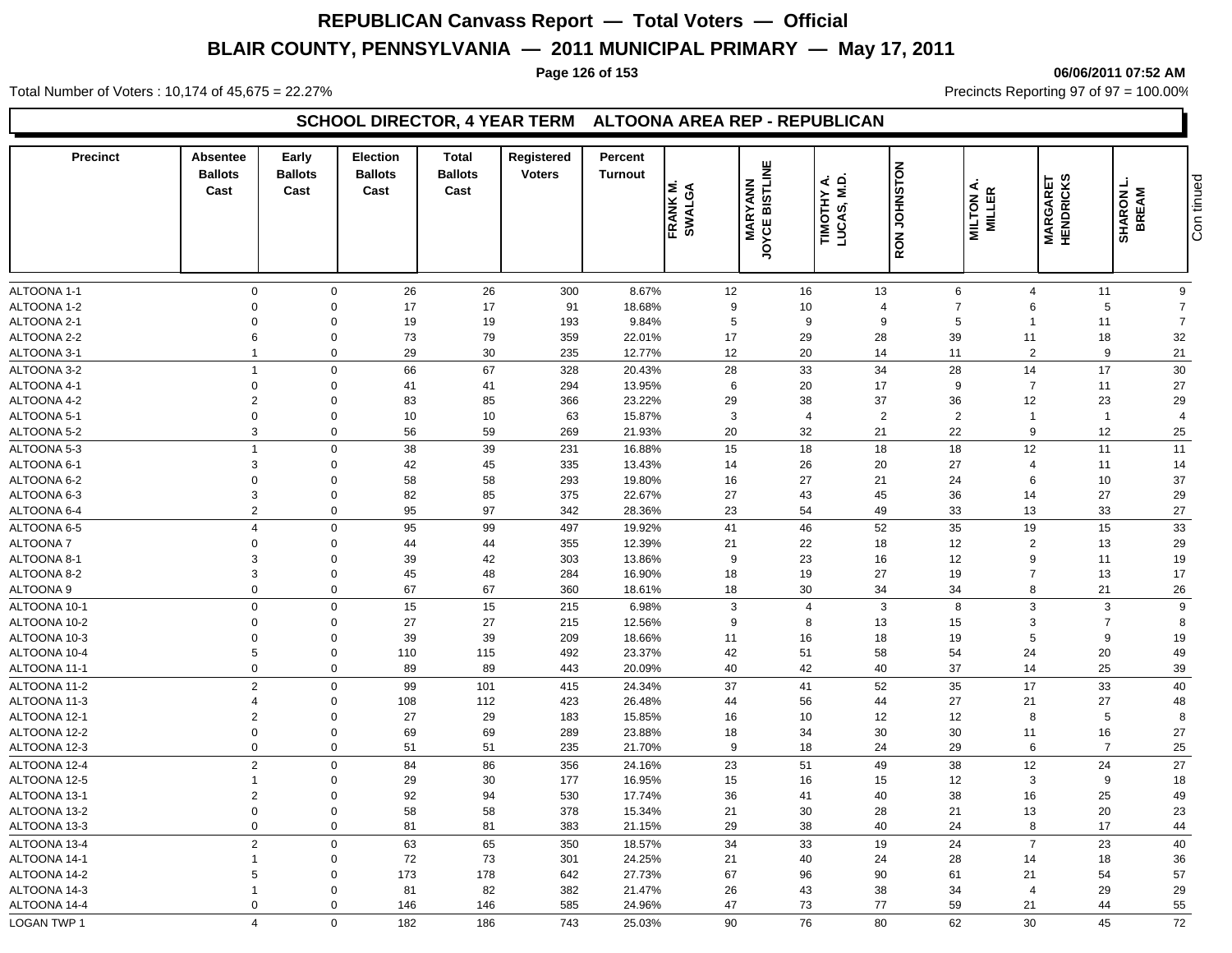#### **Page 127 of 153 06/06/2011 07:52 AM**

Total Number of Voters : 10,174 of 45,675 = 22.27% **Precincts Reporting 97 of 97 = 100.00%** Precincts Reporting 97 of 97 = 100.00%

### **SCHOOL DIRECTOR, 4 YEAR TERM ALTOONA AREA REP**

| <b>Precinct</b>    | Absentee<br><b>Ballots</b><br>Cast | Early<br><b>Ballots</b><br>Cast | <b>Election</b><br><b>Ballots</b><br>Cast | <b>Total</b><br><b>Ballots</b><br>Cast | Registered<br><b>Voters</b> | Percent<br>Turnout | FRANK<br>్య | ¥<br><b>MARYANN<br/>YCE BISTLII</b> | ۾<br>⋖<br>Σ<br>TIMOTHY<br>LUCAS, M. | <b>UOHNSTON</b><br>RON |      | ⋖<br>$\propto$<br>NOT<br>니니티<br>$\overline{\mathbf{z}}$<br>≣ | <b>MARGARET</b><br>HENDRICKS | <b>SHARON</b><br>BREAM |
|--------------------|------------------------------------|---------------------------------|-------------------------------------------|----------------------------------------|-----------------------------|--------------------|-------------|-------------------------------------|-------------------------------------|------------------------|------|--------------------------------------------------------------|------------------------------|------------------------|
| LOGAN TWP 2        |                                    |                                 | 203                                       | 205                                    | 863                         | 23.75%             | 49          | 101                                 |                                     | 103                    | 76   | 30                                                           | 78                           | 80                     |
| <b>LOGAN TWP 3</b> |                                    | 0                               | 158                                       | 162                                    | 490                         | 33.06%             | 72          | 78                                  |                                     | 88                     | 66   | 35                                                           | 47                           |                        |
| <b>LOGAN TWP 4</b> |                                    | $\Omega$                        | 144                                       | 146                                    | 656                         | 22.26%             | 67          | 65                                  |                                     | 63                     | 65   | 33                                                           | 50                           |                        |
| <b>LOGAN TWP 5</b> |                                    |                                 | 148                                       | 151                                    | 677                         | 22.30%             | 40          | 75                                  |                                     | 66                     | 61   | 27                                                           | 52                           |                        |
| LOGAN TWP 6        |                                    | $\mathbf 0$                     | 185                                       | 185                                    | 899                         | 20.58%             | 77          | 95                                  |                                     | 103                    | 74   | 36                                                           | 43                           |                        |
| <b>LOGAN TWP 7</b> |                                    | 0                               | 101                                       | 101                                    | 300                         | 33.67%             | 41          | 55                                  |                                     | 42                     | 42   | 20                                                           | 23                           |                        |
| TYRONE TWP 2       |                                    |                                 | 75                                        | 77                                     | 344                         | 22.38%             | 20          | 38                                  |                                     | 41                     | 35   | 19                                                           | 23                           |                        |
| <b>Totals</b>      | 76                                 | $\mathbf{0}$                    | 3734                                      | 3810                                   | 18048                       |                    | 1347        | 1843                                | 1779                                |                        | 1501 | 622                                                          | 1059                         | 1545                   |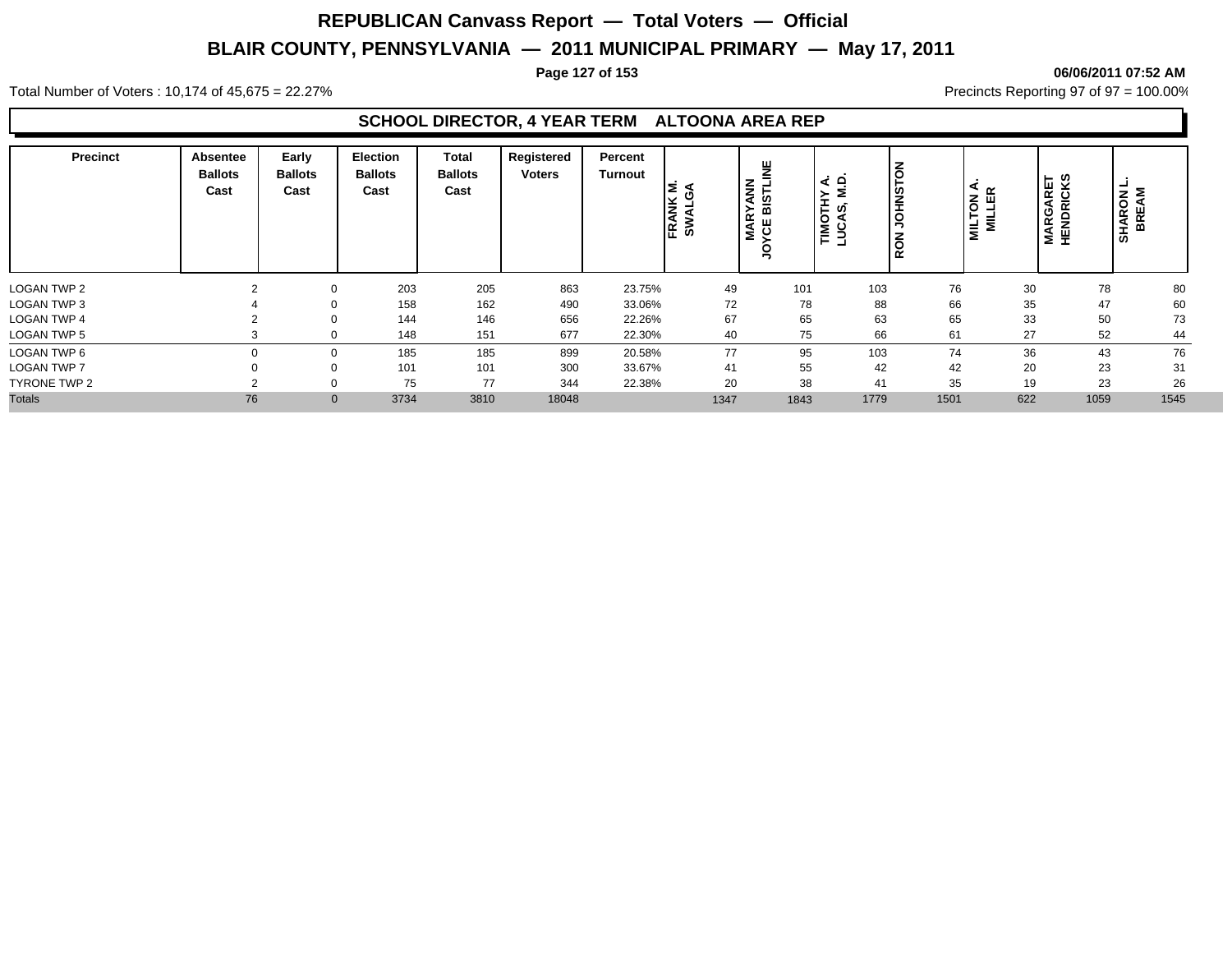#### **Page 128 of 153 06/06/2011 07:52 AM**

Total Number of Voters : 10,174 of 45,675 = 22.27% **Precincts Reporting 97 of 97 = 100.00%** Precincts Reporting 97 of 97 = 100.00%

### **SCHOOL DIRECTOR, 4 YEAR TERM ALTOONA AREA REP - REPUBLICAN**

| <b>Precinct</b>    | <b>Absentee</b><br><b>Ballots</b><br>Cast | Early<br><b>Ballots</b><br>Cast | <b>Election</b><br><b>Ballots</b><br>Cast | <b>Total</b><br><b>Ballots</b><br>Cast | Registered<br><b>Voters</b> | Percent<br><b>Turnout</b> | JAMES<br>WALSTROM | ۵<br>RANDALL<br><b>DNG</b> | ⋖<br>CHERYL<br>RUPP | <b>KENNETH</b><br>PLISINSKI | <b>MARY KIMMEL</b> | <b>BADORREK</b><br>HAL | JAMES<br>BALDWIN | Con tinued     |
|--------------------|-------------------------------------------|---------------------------------|-------------------------------------------|----------------------------------------|-----------------------------|---------------------------|-------------------|----------------------------|---------------------|-----------------------------|--------------------|------------------------|------------------|----------------|
| ALTOONA 1-1        | $\mathbf 0$                               | $\mathbf 0$                     | 26                                        | 26                                     | 300                         | 8.67%                     | 6                 |                            | $\overline{2}$      | 9                           | 3                  | $\overline{1}$         | 0                | $\mathbf 0$    |
| ALTOONA 1-2        | $\mathbf 0$                               | $\mathbf 0$                     | 17                                        | 17                                     | 91                          | 18.68%                    | $\overline{4}$    |                            | $\mathbf{1}$        | 10                          | $\overline{4}$     | $\Omega$               | $\Omega$         | $\mathbf 0$    |
| ALTOONA 2-1        | $\overline{0}$                            | $\mathbf 0$                     | 19                                        | 19                                     | 193                         | 9.84%                     | 5                 |                            | 5                   | $\overline{a}$              | $\overline{4}$     | $\Omega$               | $\mathbf 0$      | $\mathbf 0$    |
| ALTOONA 2-2        | 6                                         | $\mathbf 0$                     | 73                                        | 79                                     | 359                         | 22.01%                    | 18                | 19                         |                     | 42                          | 13                 | $\Omega$               | $\mathbf 0$      | $\Omega$       |
| ALTOONA 3-1        | $\overline{1}$                            | $\mathbf 0$                     | 29                                        | 30                                     | 235                         | 12.77%                    | 6                 |                            | 6                   | 18                          | 3                  | $\mathbf 0$            | $\mathbf 0$      | $\mathbf 0$    |
| ALTOONA 3-2        | $\overline{1}$                            | $\mathbf 0$                     | 66                                        | 67                                     | 328                         | 20.43%                    | 17                | 19                         |                     | 35                          | 6                  | $\Omega$               | $\Omega$         | $\mathbf 0$    |
| ALTOONA 4-1        | $\boldsymbol{0}$                          | $\mathbf 0$                     | 41                                        | 41                                     | 294                         | 13.95%                    | 12                | 15                         |                     | 26                          | 10                 | $\Omega$               | $\Omega$         | $\mathbf 0$    |
| ALTOONA 4-2        | $\overline{2}$                            | $\Omega$                        | 83                                        | 85                                     | 366                         | 23.22%                    | 24                | 28                         |                     | 44                          | 14                 | $\Omega$               | $\Omega$         | $\Omega$       |
| ALTOONA 5-1        | $\mathbf 0$                               | $\mathbf 0$                     | 10                                        | 10                                     | 63                          | 15.87%                    | $\overline{4}$    |                            | 3                   | 5                           | 3                  | $\Omega$               | $\Omega$         | $\mathbf 0$    |
| ALTOONA 5-2        | 3                                         | $\mathbf 0$                     | 56                                        | 59                                     | 269                         | 21.93%                    | 18                | 19                         |                     | 24                          | 15                 | $\mathbf 0$            | $\mathbf 0$      | $\mathbf 0$    |
| ALTOONA 5-3        | $\overline{1}$                            | $\mathbf 0$                     | 38                                        | 39                                     | 231                         | 16.88%                    | 16                | 13                         |                     | 21                          | 10                 | $\Omega$               | $\Omega$         | $\mathbf 0$    |
| ALTOONA 6-1        | 3                                         | $\mathbf 0$                     | 42                                        | 45                                     | 335                         | 13.43%                    | 20                | 15                         |                     | 19                          | $\overline{7}$     | $\Omega$               | $\Omega$         | $\mathbf 0$    |
| ALTOONA 6-2        | $\Omega$                                  | $\mathbf 0$                     | 58                                        | 58                                     | 293                         | 19.80%                    | 20                | 17                         |                     | 40                          | 8                  | $\Omega$               | $\Omega$         | $\mathbf 0$    |
| ALTOONA 6-3        | 3                                         | $\mathbf 0$                     | 82                                        | 85                                     | 375                         | 22.67%                    | 31                | 32                         |                     | 44                          | 18                 | $\Omega$               | $\Omega$         | $\mathbf 0$    |
| ALTOONA 6-4        | $\overline{2}$                            | $\mathbf 0$                     | 95                                        | 97                                     | 342                         | 28.36%                    | 40                | 26                         |                     | 34                          | 12                 | -1                     | $\mathbf 0$      | $\mathbf 0$    |
| ALTOONA 6-5        | $\overline{4}$                            | $\mathbf 0$                     | 95                                        | 99                                     | 497                         | 19.92%                    | 45                | 36                         |                     | 41                          | 19                 | $\mathbf 0$            | $\Omega$         | $\mathbf 0$    |
| <b>ALTOONA7</b>    | $\mathbf 0$                               | $\mathbf 0$                     | 44                                        | 44                                     | 355                         | 12.39%                    | 13                | 10                         |                     | 26                          | 3                  | $\Omega$               | $\Omega$         | $\mathbf 0$    |
| ALTOONA 8-         | 3                                         | $\mathbf 0$                     | 39                                        | 42                                     | 303                         | 13.86%                    | 13                | 14                         |                     | 21                          | 6                  | $\Omega$               | $\Omega$         | $\Omega$       |
| ALTOONA 8-2        | 3                                         | $\mathbf 0$                     | 45                                        | 48                                     | 284                         | 16.90%                    | 19                | 20                         |                     | 29                          | 11                 | $\Omega$               | $\Omega$         | $\mathbf 0$    |
| ALTOONA 9          | $\mathbf 0$                               | $\mathbf 0$                     | 67                                        | 67                                     | 360                         | 18.61%                    | 16                | 21                         |                     | 35                          | 12                 | $\mathbf 0$            | $\Omega$         | $\mathbf 0$    |
| ALTOONA 10-1       | $\mathbf 0$                               | $\mathbf 0$                     | 15                                        | 15                                     | 215                         | 6.98%                     | $\sqrt{2}$        |                            | 6                   | $\overline{7}$              | 3                  | $\mathbf 0$            | $\mathbf 0$      | $\mathbf 0$    |
| ALTOONA 10-2       | $\mathbf 0$                               | $\mathbf 0$                     | 27                                        | 27                                     | 215                         | 12.56%                    | 9                 | 14                         |                     | 11                          | 6                  | $\Omega$               | $\overline{0}$   | $\Omega$       |
| ALTOONA 10-3       | $\mathbf 0$                               | $\mathbf 0$                     | 39                                        | 39                                     | 209                         | 18.66%                    | 14                | 19                         |                     | 24                          | 8                  | $\Omega$               | $\Omega$         | $\mathbf 0$    |
| ALTOONA 10-4       | 5                                         | $\mathbf 0$                     | 110                                       | 115                                    | 492                         | 23.37%                    | 34                | 42                         |                     | 55                          | 22                 | $\Omega$               | $\Omega$         | $\Omega$       |
| ALTOONA 11-1       | $\mathbf 0$                               | $\mathbf 0$                     | 89                                        | 89                                     | 443                         | 20.09%                    | 34                | 35                         |                     | 47                          | 10                 | $\mathbf 0$            | $\mathbf 0$      | $\overline{1}$ |
| ALTOONA 11-2       | $\overline{2}$                            | $\mathbf 0$                     | 99                                        | 101                                    | 415                         | 24.34%                    | 38                | 35                         |                     | 53                          | 21                 | $\Omega$               | $\Omega$         | $\mathbf 0$    |
| ALTOONA 11-3       | $\overline{4}$                            | $\mathbf 0$                     | 108                                       | 112                                    | 423                         | 26.48%                    | 38                | 40                         |                     | 57                          | 17                 | $\Omega$               | $\Omega$         | $\mathbf 0$    |
| ALTOONA 12-1       | $\overline{2}$                            | $\mathbf 0$                     | 27                                        | 29                                     | 183                         | 15.85%                    | 10                |                            | 5                   | 10                          | 5                  | $\Omega$               | $\Omega$         | $\mathbf 0$    |
| ALTOONA 12-2       | $\mathbf 0$                               | $\mathbf 0$                     | 69                                        | 69                                     | 289                         | 23.88%                    | 27                | 25                         |                     | 39                          | $\overline{7}$     | $\Omega$               | $\Omega$         | $\mathbf 0$    |
| ALTOONA 12-3       | $\mathbf 0$                               | $\mathbf 0$                     | 51                                        | 51                                     | 235                         | 21.70%                    | 20                | 16                         |                     | 22                          | 6                  | $\mathbf 0$            | $\Omega$         | $\mathbf 0$    |
| ALTOONA 12-4       | $\overline{2}$                            | $\mathbf 0$                     | 84                                        | 86                                     | 356                         | 24.16%                    | 30                | 29                         |                     | 32                          | 18                 | $\Omega$               | $\mathbf 0$      | $\mathbf 0$    |
| ALTOONA 12-5       | $\overline{1}$                            | $\mathbf 0$                     | 29                                        | 30                                     | 177                         | 16.95%                    | 11                |                            | $\overline{7}$      | 15                          | 10                 | $\Omega$               | $\Omega$         | $\mathbf 0$    |
| ALTOONA 13-1       | $\overline{2}$                            | $\mathbf 0$                     | 92                                        | 94                                     | 530                         | 17.74%                    | 26                | 43                         |                     | 56                          | 19                 | $\Omega$               | $\Omega$         | $\mathbf 0$    |
| ALTOONA 13-2       | $\Omega$                                  | $\mathbf 0$                     | 58                                        | 58                                     | 378                         | 15.34%                    | 21                | 16                         |                     | 31                          | 11                 | $\Omega$               | $\Omega$         | $\mathbf 0$    |
| ALTOONA 13-3       | $\mathbf 0$                               | $\mathbf 0$                     | 81                                        | 81                                     | 383                         | 21.15%                    | 29                | 32                         |                     | 51                          | 11                 | $\mathbf 0$            | $\Omega$         | $\mathbf 0$    |
| ALTOONA 13-4       | $\overline{2}$                            | $\mathbf 0$                     | 63                                        | 65                                     | 350                         | 18.57%                    | 13                | 28                         |                     | 41                          | $\overline{7}$     | $\Omega$               | $\mathbf 0$      | $\mathbf 0$    |
| ALTOONA 14-1       | $\mathbf{1}$                              | $\mathbf 0$                     | 72                                        | 73                                     | 301                         | 24.25%                    | 24                | 27                         |                     | 37                          | 5                  | $\Omega$               | $\Omega$         | $\mathbf 0$    |
| ALTOONA 14-2       | 5                                         | $\mathbf 0$                     | 173                                       | 178                                    | 642                         | 27.73%                    | 77                | 60                         |                     | 76                          | 22                 |                        | $\Omega$         | $\Omega$       |
| ALTOONA 14-3       |                                           | $\Omega$                        | 81                                        | 82                                     | 382                         | 21.47%                    | 36                | 28                         |                     | 38                          | 18                 | $\Omega$               | $\Omega$         | $\Omega$       |
| ALTOONA 14-4       | $\Omega$                                  | $\Omega$                        | 146                                       | 146                                    | 585                         | 24.96%                    | 52                | 58                         |                     | 69                          | 34                 | 3                      | $\Omega$         | $\Omega$       |
| <b>LOGAN TWP 1</b> | $\overline{4}$                            | $\mathbf 0$                     | 182                                       | 186                                    | 743                         | 25.03%                    | 65                | 87                         |                     | 92                          | 18                 | $\mathbf 0$            | $\mathbf 0$      | $\mathbf 0$    |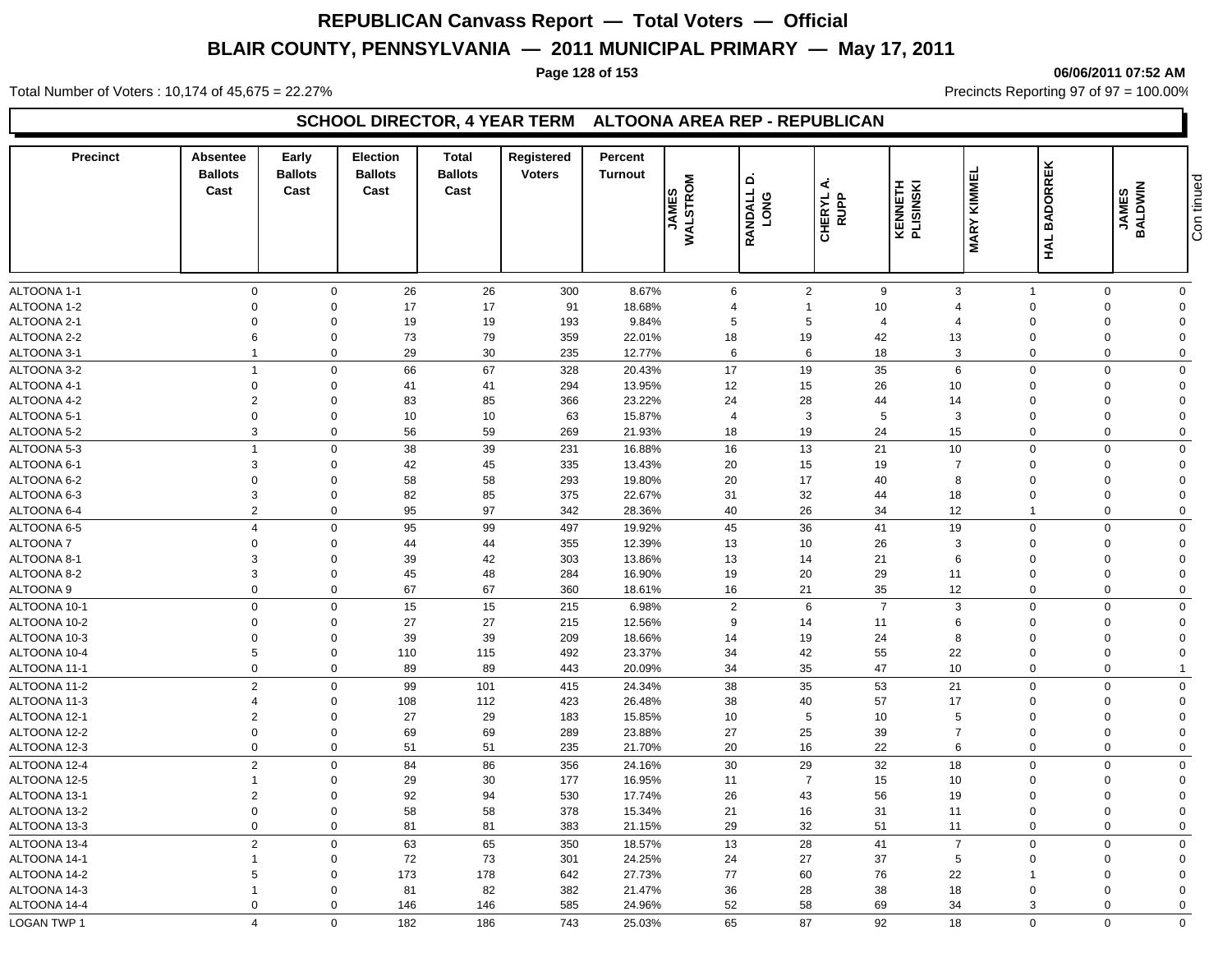#### **Page 129 of 153 06/06/2011 07:52 AM**

Total Number of Voters : 10,174 of 45,675 = 22.27% **Precincts Reporting 97 of 97 = 100.00%** Precincts Reporting 97 of 97 = 100.00%

### **SCHOOL DIRECTOR, 4 YEAR TERM ALTOONA AREA REP**

| <b>Precinct</b>    | Absentee<br><b>Ballots</b><br>Cast | Early<br><b>Ballots</b><br>Cast | <b>Election</b><br><b>Ballots</b><br>Cast | Total<br><b>Ballots</b><br>Cast | Registered<br><b>Voters</b> | Percent<br>Turnout | Šδ<br>JAMES<br>VALSTRO<br>₹ | $\Omega$<br>-<br><b>ANDALI</b><br>൷ | ⋖<br>HERYL<br>RUPP<br>$\overline{\mathbf{o}}$ | KENNETH<br>PLISINSKI | ш<br>$\overline{\alpha}$<br>$\overline{\alpha}$<br>$\sqrt{2}$<br>ರ<br>$\sim$<br>£ | <b>JAMES</b><br>മ |  |
|--------------------|------------------------------------|---------------------------------|-------------------------------------------|---------------------------------|-----------------------------|--------------------|-----------------------------|-------------------------------------|-----------------------------------------------|----------------------|-----------------------------------------------------------------------------------|-------------------|--|
| <b>LOGAN TWP 2</b> |                                    | $\Omega$                        | 203                                       | 205                             | 863                         | 23.75%             | 68                          | 67                                  | 104                                           | 29                   |                                                                                   |                   |  |
| LOGAN TWP 3        |                                    |                                 | 158                                       | 162                             | 490                         | 33.06%             | 53                          | 63                                  | 79                                            | 26                   |                                                                                   |                   |  |
| <b>LOGAN TWP 4</b> |                                    | $\Omega$                        | 144                                       | 146                             | 656                         | 22.26%             | 52                          | 46                                  | 95                                            | 26                   |                                                                                   |                   |  |
| <b>LOGAN TWP 5</b> |                                    | $\Omega$                        | 148                                       | 151                             | 677                         | 22.30%             | 54                          | 49                                  | 70                                            | 24                   |                                                                                   |                   |  |
| LOGAN TWP 6        |                                    | $\Omega$                        | 185                                       | 185                             | 899                         | 20.58%             | 70                          | 70                                  | 107                                           | 22                   |                                                                                   |                   |  |
| <b>LOGAN TWP 7</b> |                                    |                                 | 101                                       | 101                             | 300                         | 33.67%             | 27                          | 33                                  | 37                                            | 22                   |                                                                                   |                   |  |
| TYRONE TWP 2       |                                    | $\Omega$                        | 75                                        | 77                              | 344                         | 22.38%             | 24                          | 44                                  | 32                                            | 11                   |                                                                                   |                   |  |
| <b>Totals</b>      | 76                                 | $\mathbf{0}$                    | 3734                                      | 3810                            | 18048                       |                    | 1305                        | 1345                                | 1914                                          | 619                  | 6                                                                                 |                   |  |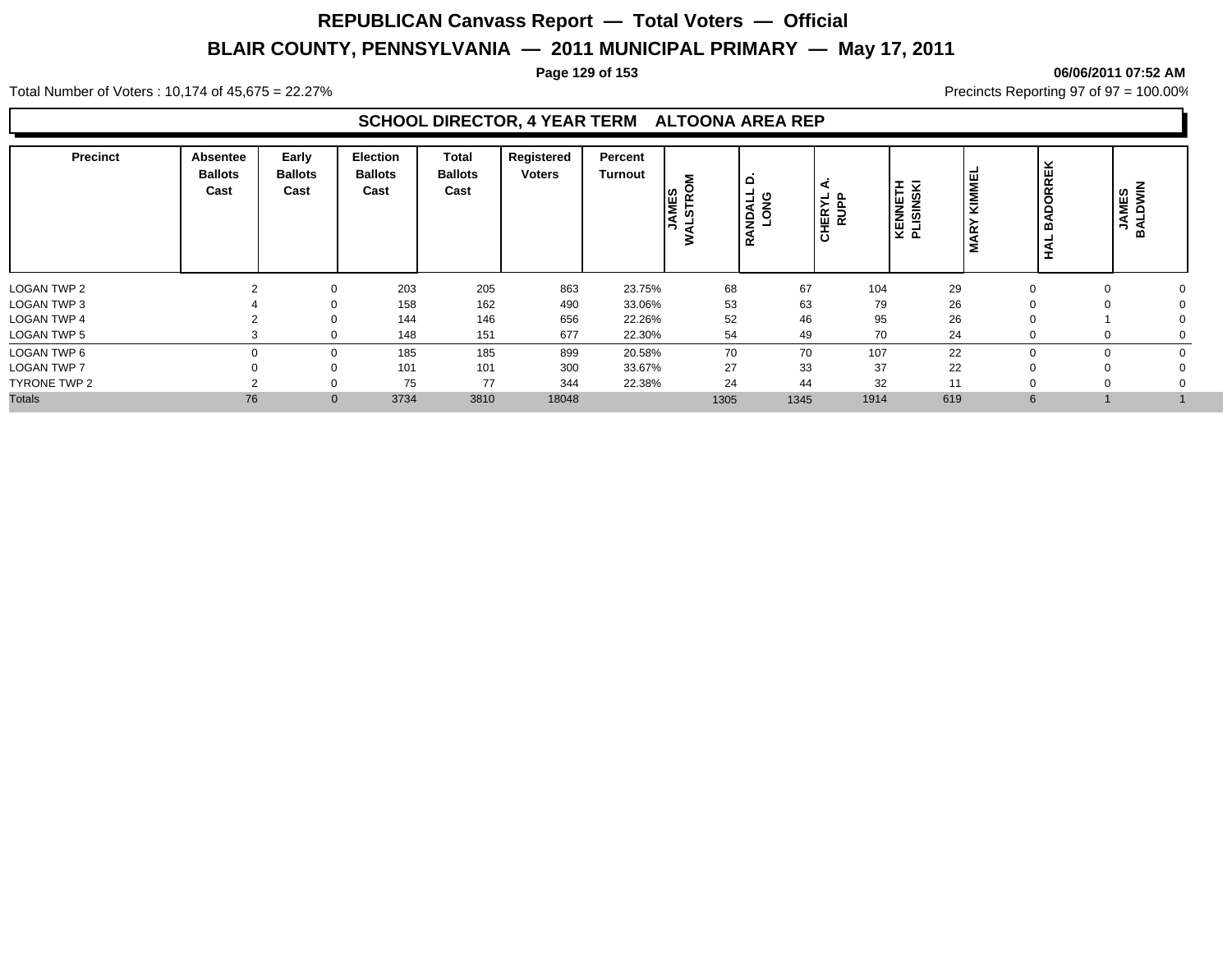#### **Page 130 of 153 06/06/2011 07:52 AM**

Total Number of Voters : 10,174 of 45,675 = 22.27% **Precincts Reporting 97 of 97 = 100.00%** Precincts Reporting 97 of 97 = 100.00%

### **SCHOOL DIRECTOR, 4 YEAR TERM ALTOONA AREA REP - REPUBLICAN**

| <b>Precinct</b>              | <b>Absentee</b><br><b>Ballots</b><br>Cast | Early<br><b>Ballots</b><br>Cast | <b>Election</b><br><b>Ballots</b><br>Cast | <b>Total</b><br><b>Ballots</b><br>Cast | Registered<br><b>Voters</b> | Percent<br>Turnout | <b>BETTW</b><br>$rac{1}{\sqrt{2}}$ | <b>MARY JANE</b><br><b>HAMMERS</b> | <b>CRISANNE</b><br>KELLEY | $\delta$<br><b>FRANK MELL</b> | <b>LYNN NAGLE</b> | <b>SCHILLING</b><br><b>TAMMY</b> | ш<br><b>NANCY ROSE<br/>VINCENT</b> | Con tinued     |
|------------------------------|-------------------------------------------|---------------------------------|-------------------------------------------|----------------------------------------|-----------------------------|--------------------|------------------------------------|------------------------------------|---------------------------|-------------------------------|-------------------|----------------------------------|------------------------------------|----------------|
| ALTOONA 1-1                  | $\mathbf 0$                               | $\mathbf 0$                     | 26                                        | 26                                     | 300                         | 8.67%              |                                    | $\mathbf 0$                        | $\mathbf 0$               | $\mathbf 0$                   | $\mathbf 0$       | $\mathbf 0$                      | $\mathbf 0$                        | $\mathbf 0$    |
| ALTOONA 1-2                  | $\Omega$                                  | $\mathbf 0$                     | 17                                        | 17                                     | 91                          | 18.68%             |                                    | $\mathbf 0$                        | $\mathbf 0$               | $\mathbf 0$                   | $\mathbf 0$       | $\Omega$                         | $\Omega$                           | $\mathbf 0$    |
| ALTOONA 2-1                  | $\Omega$                                  | $\mathbf 0$                     | 19                                        | 19                                     | 193                         | 9.84%              |                                    | $\mathbf 0$                        | 0                         | $\mathbf 0$                   | $\Omega$          | $\Omega$                         | $\Omega$                           | $\Omega$       |
| ALTOONA 2-2                  | 6                                         | $\mathbf 0$                     | 73                                        | 79                                     | 359                         | 22.01%             |                                    | $\mathbf 0$                        | 0                         | $\mathbf 0$                   | $\Omega$          | $\Omega$                         | $\Omega$                           | $\Omega$       |
| ALTOONA 3-1                  | $\overline{1}$                            | $\mathbf 0$                     | 29                                        | 30                                     | 235                         | 12.77%             |                                    | $\mathbf 0$                        | $\mathbf 0$               | $\mathbf 0$                   | $\Omega$          | $\Omega$                         | $\mathbf 0$                        | $\mathbf 0$    |
| ALTOONA 3-2                  | $\overline{1}$                            | $\mathbf 0$                     | 66                                        | 67                                     | 328                         | 20.43%             |                                    | $\mathbf 0$                        | $\mathbf 0$               | $\mathbf 0$                   | $\mathbf 0$       | $\overline{1}$                   | $\mathbf 0$                        | $\Omega$       |
| ALTOONA 4-1                  | $\mathbf 0$                               | $\mathbf 0$                     | 41                                        | 41                                     | 294                         | 13.95%             |                                    | $\mathbf 0$                        | $\mathbf 0$               | $\mathbf 0$                   | $\mathbf 0$       | $\Omega$                         | $\mathbf 0$                        | $\Omega$       |
| ALTOONA 4-2                  | $\overline{2}$                            | $\mathbf 0$                     | 83                                        | 85                                     | 366                         | 23.22%             |                                    | $\Omega$                           | $\Omega$                  | $\mathbf 0$                   | $\Omega$          | $\Omega$                         | $\Omega$                           |                |
| ALTOONA 5-1                  | $\mathbf 0$                               | $\mathbf 0$                     | 10                                        | 10                                     | 63                          | 15.87%             |                                    | $\mathbf 0$                        | $\mathbf 0$               | $\mathbf 0$                   | $\Omega$          | $\Omega$                         | $\Omega$                           | $\Omega$       |
| ALTOONA 5-2                  | 3                                         | $\mathbf 0$                     | 56                                        | 59                                     | 269                         | 21.93%             |                                    | $\mathbf 0$                        | $\Omega$                  | $\mathbf 0$                   | $\Omega$          | $\Omega$                         | 0                                  | $\mathbf 0$    |
| ALTOONA 5-3                  | $\overline{1}$                            | $\mathbf 0$                     | 38                                        | 39                                     | 231                         | 16.88%             |                                    | $\mathbf 0$                        | $\mathbf 0$               | $\mathbf 0$                   | $\mathbf 0$       | $\Omega$                         | $\Omega$                           | $\mathbf 0$    |
| ALTOONA 6-1                  | 3                                         | $\mathbf 0$                     | 42                                        | 45                                     | 335                         | 13.43%             |                                    | $\mathbf 0$                        | $\mathbf 0$               | $\mathbf 0$                   | $\mathbf 0$       | $\Omega$                         | $\Omega$                           | $\mathbf 0$    |
| ALTOONA 6-2                  | $\Omega$                                  | $\mathbf 0$                     | 58                                        | 58                                     | 293                         | 19.80%             |                                    | $\mathbf 0$                        | $\mathbf 0$               | $\mathbf 0$                   | $\Omega$          | $\Omega$                         | $\Omega$                           | $\Omega$       |
| ALTOONA 6-3                  | 3                                         | $\mathbf 0$                     | 82                                        | 85                                     | 375                         | 22.67%             |                                    | $\mathbf 0$                        | $\mathbf 0$               | $\mathbf 0$                   | $\Omega$          | $\Omega$                         | $\Omega$                           | $\mathbf 0$    |
| ALTOONA 6-4                  | $\overline{2}$                            | $\mathbf 0$                     | 95                                        | 97                                     | 342                         | 28.36%             |                                    | 0                                  | $\mathbf 0$               | $\mathbf 0$                   | $\Omega$          | $\Omega$                         | $\mathbf 0$                        | $\mathbf 0$    |
| ALTOONA 6-5                  | $\overline{4}$                            | $\mathsf 0$                     | 95                                        | 99                                     | 497                         | 19.92%             |                                    | $\mathbf 0$                        | $\mathbf 0$               | $\mathbf 0$                   | $\mathbf 0$       | $\mathbf 0$                      | $\Omega$                           | $\mathbf 0$    |
| <b>ALTOONA7</b>              | $\Omega$                                  | $\mathbf 0$                     | 44                                        | 44                                     | 355                         | 12.39%             |                                    | $\mathbf 0$                        | $\mathbf 0$               | $\mathbf 0$                   | $\Omega$          | $\Omega$                         | $\Omega$                           | $\Omega$       |
| ALTOONA 8-1                  | 3                                         | $\mathbf 0$                     | 39                                        | 42                                     | 303                         | 13.86%             |                                    | $\Omega$                           | $\mathbf 0$               | $\mathbf 0$                   | $\Omega$          | $\Omega$                         | $\Omega$                           | $\Omega$       |
| ALTOONA 8-2                  | 3                                         | $\mathbf 0$                     | 45                                        | 48                                     | 284                         | 16.90%             |                                    | $\mathbf 0$                        | $\mathbf 0$               | $\mathbf 0$                   | $\Omega$          | $\Omega$                         | $\Omega$                           | $\mathbf 0$    |
| ALTOONA 9                    | $\Omega$                                  | $\mathbf 0$                     | 67                                        | 67                                     | 360                         | 18.61%             |                                    | $\mathbf 0$                        | $\mathbf 0$               | $\mathbf 0$                   | 0                 | $\Omega$                         | $\Omega$                           | $\mathbf 0$    |
| ALTOONA 10-1                 | $\mathbf 0$                               | $\mathsf 0$                     | 15                                        | 15                                     | 215                         | 6.98%              |                                    | $\mathbf 0$                        | $\mathbf 0$               | $\mathbf 0$                   | $\mathbf 0$       | $\mathbf 0$                      | $\mathbf 0$                        | $\mathbf 0$    |
| ALTOONA 10-2                 | $\mathbf 0$                               | $\mathbf 0$                     | 27                                        | 27                                     | 215                         | 12.56%             |                                    | $\mathbf 0$                        | $\mathbf 0$               | $\mathbf 0$                   | $\Omega$          | $\Omega$                         | $\Omega$                           | $\Omega$       |
| ALTOONA 10-3                 | $\mathbf 0$                               | $\mathbf 0$                     | 39                                        | 39                                     | 209                         | 18.66%             |                                    | $\mathbf 0$                        | $\mathbf 0$               | $\mathbf 0$                   | $\Omega$          | $\Omega$                         | $\Omega$                           | $\Omega$       |
| ALTOONA 10-4                 | 5                                         | $\mathbf 0$                     | 110                                       | 115                                    | 492                         | 23.37%             |                                    | $\mathbf 0$                        | $\mathbf 0$               | $\mathbf 0$                   | $\mathbf 0$       | $\Omega$                         | $\Omega$                           | $\Omega$       |
| ALTOONA 11-1                 | $\mathbf 0$                               | $\mathbf 0$                     | 89                                        | 89                                     | 443                         | 20.09%             |                                    | $\mathbf 0$                        | $\mathbf 0$               | $\mathbf 0$                   | $\mathbf 0$       | $\mathbf 0$                      | $\Omega$                           | $\mathbf 0$    |
| ALTOONA 11-2                 | $\overline{2}$                            | $\mathbf 0$                     | 99                                        | 101                                    | 415                         |                    |                                    | $\mathbf 0$                        | $\mathbf 0$               | $\mathbf 0$                   | $\Omega$          | $\mathbf 0$                      | $\mathbf 0$                        | $\mathbf 0$    |
| ALTOONA 11-3                 | $\overline{4}$                            | $\mathbf 0$                     | 108                                       | 112                                    | 423                         | 24.34%<br>26.48%   |                                    | $\mathbf 0$                        | $\mathbf 0$               | $\mathbf 0$                   | $\Omega$          | $\Omega$                         | $\Omega$                           | $\overline{0}$ |
| ALTOONA 12-1                 | $\overline{2}$                            | $\mathbf 0$                     | 27                                        | 29                                     | 183                         | 15.85%             |                                    | $\mathbf 0$                        | $\Omega$                  | $\mathbf 0$                   | $\Omega$          | $\Omega$                         | $\Omega$                           | $\Omega$       |
| ALTOONA 12-2                 | $\Omega$                                  | $\mathbf 0$                     | 69                                        | 69                                     | 289                         | 23.88%             |                                    | $\mathbf 0$                        | $\Omega$                  | $\mathbf 0$                   | $\Omega$          | $\Omega$                         | $\Omega$                           | $\Omega$       |
| ALTOONA 12-3                 | $\mathbf 0$                               | $\mathbf 0$                     | 51                                        | 51                                     | 235                         | 21.70%             |                                    | $\mathbf 0$                        | $\mathbf 0$               | $\mathbf 0$                   | $\mathbf 0$       | $\Omega$                         | $\Omega$                           | $\mathbf{0}$   |
| ALTOONA 12-4                 | 2                                         | $\mathbf 0$                     | 84                                        | 86                                     |                             |                    |                                    | $\mathbf 0$                        | $\mathbf 0$               | $\overline{1}$                | $\mathbf 0$       | $\mathbf 0$                      | $\mathbf 0$                        | $\mathbf 0$    |
| ALTOONA 12-5                 | $\mathbf{1}$                              | $\mathbf 0$                     | 29                                        | 30                                     | 356<br>177                  | 24.16%<br>16.95%   |                                    | $\mathbf 0$                        | $\mathbf 0$               | $\mathbf 0$                   | $\Omega$          | $\Omega$                         | $\Omega$                           | $\Omega$       |
|                              |                                           | $\mathbf 0$                     |                                           |                                        |                             |                    |                                    |                                    |                           |                               | $\Omega$          | $\Omega$                         | $\Omega$                           | $\Omega$       |
| ALTOONA 13-1<br>ALTOONA 13-2 | $\overline{2}$<br>$\mathbf 0$             | $\mathbf 0$                     | 92<br>58                                  | 94<br>58                               | 530<br>378                  | 17.74%<br>15.34%   |                                    | $\mathbf 0$<br>$\mathbf 0$         | 0<br>$\Omega$             | $\mathbf 0$<br>$\mathbf 0$    | $\mathbf 0$       | $\Omega$                         | $\Omega$                           | $\Omega$       |
| ALTOONA 13-3                 | $\mathbf 0$                               | $\mathbf 0$                     | 81                                        | 81                                     | 383                         | 21.15%             |                                    | $\mathbf 0$                        | $\Omega$                  | $\mathbf 0$                   | $\Omega$          | $\mathbf 0$                      | $\Omega$                           | $\mathbf 0$    |
|                              |                                           |                                 |                                           |                                        |                             |                    |                                    |                                    |                           |                               |                   |                                  |                                    |                |
| ALTOONA 13-4                 | $\overline{2}$                            | $\mathbf 0$                     | 63                                        | 65                                     | 350                         | 18.57%             |                                    | $\mathbf 0$                        | $\mathbf 0$               | $\mathbf 0$                   | $\Omega$          | $\Omega$                         | 0                                  | $\mathbf 0$    |
| ALTOONA 14-1                 | $\mathbf{1}$                              | $\mathbf 0$                     | 72                                        | 73                                     | 301                         | 24.25%             |                                    | $\mathbf 0$                        | 0                         | $\mathbf 0$                   | $\Omega$          | $\Omega$                         | $\Omega$                           | $\mathbf 0$    |
| ALTOONA 14-2                 | 5                                         | $\mathbf 0$                     | 173                                       | 178                                    | 642                         | 27.73%             |                                    | $\mathbf 0$                        | $\Omega$                  | $\mathbf 0$                   | $\Omega$          | $\Omega$                         | $\Omega$                           | $\Omega$       |
| ALTOONA 14-3                 | $\mathbf{1}$                              | $\mathbf 0$                     | 81                                        | 82                                     | 382                         | 21.47%             |                                    | $\mathbf 0$                        | $\Omega$                  | $\mathbf 0$                   | $\Omega$          | $\Omega$                         | $\Omega$                           | $\Omega$       |
| ALTOONA 14-4                 | $\Omega$                                  | $\mathbf 0$                     | 146                                       | 146                                    | 585                         | 24.96%             |                                    | $\mathbf{1}$                       | $\Omega$                  | $\mathbf 0$                   | $\Omega$          | $\Omega$                         | $\Omega$                           | $\mathbf 0$    |
| LOGAN TWP 1                  | $\overline{4}$                            | $\mathbf 0$                     | 182                                       | 186                                    | 743                         | 25.03%             |                                    | $\mathbf 0$                        | $\overline{1}$            | $\mathbf 0$                   | $\mathbf 0$       | $\Omega$                         | 0                                  | $\mathbf 0$    |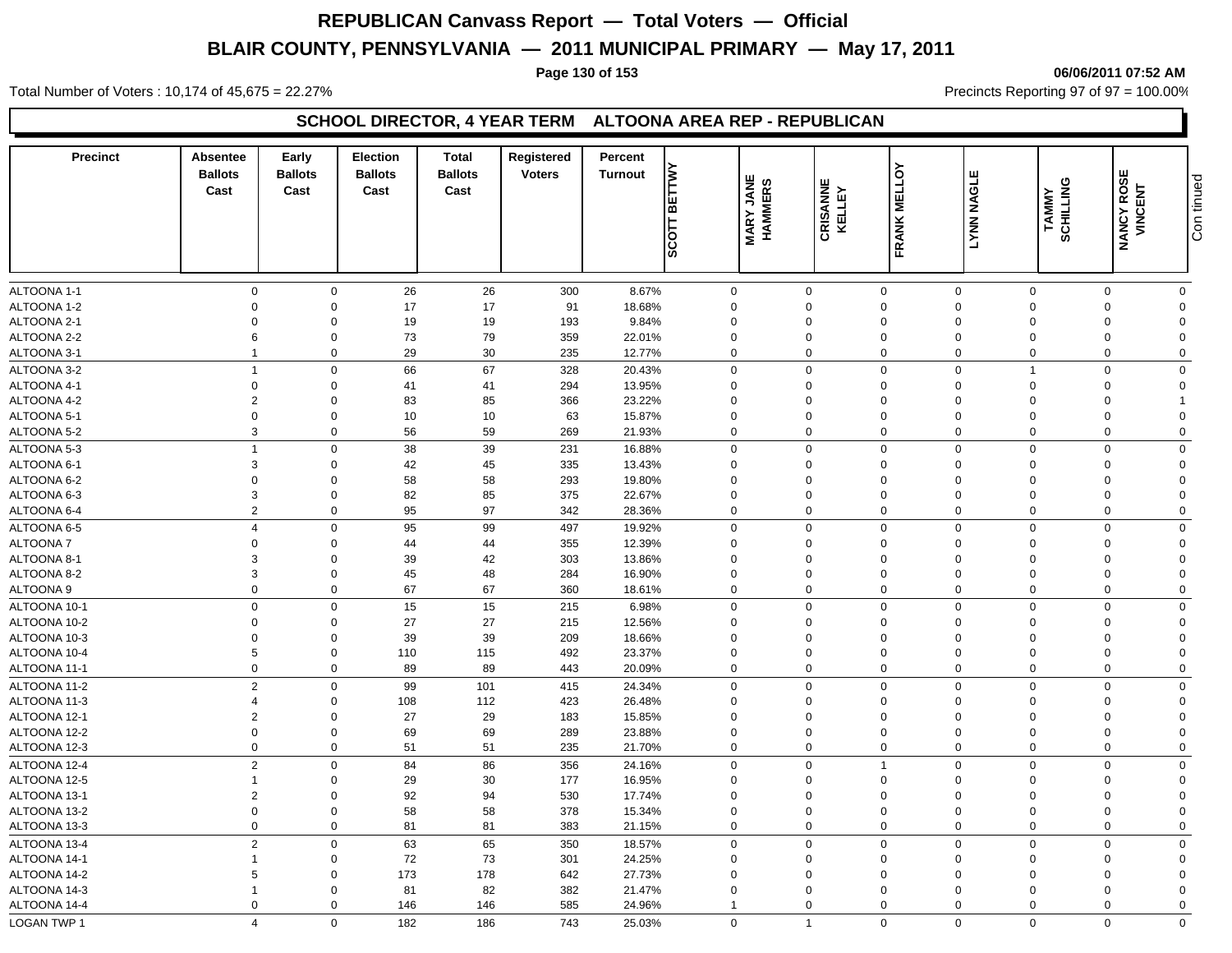#### **Page 131 of 153 06/06/2011 07:52 AM**

Total Number of Voters : 10,174 of 45,675 = 22.27% **Precincts Reporting 97 of 97 = 100.00%** Precincts Reporting 97 of 97 = 100.00%

### **SCHOOL DIRECTOR, 4 YEAR TERM ALTOONA AREA REP**

| <b>Precinct</b>     | <b>Absentee</b><br><b>Ballots</b><br>Cast | Early<br><b>Ballots</b><br>Cast | <b>Election</b><br><b>Ballots</b><br>Cast | <b>Total</b><br><b>Ballots</b><br>Cast | Registered<br><b>Voters</b> | Percent<br>Turnout | l≳<br>ᄜ<br><b>SSS</b> | <b>JANE</b><br>MERS<br><b>MAR</b> | )<br>보 기<br>미<br>CRIS, | ME1<br>ž<br>œ<br>щ | ய<br><b>NAGL</b><br>Ιš | ပ<br><b>TAMMY</b><br>CHILLING<br>ဖာ | $T$ ROSE<br>ANCY<br>VINCI |
|---------------------|-------------------------------------------|---------------------------------|-------------------------------------------|----------------------------------------|-----------------------------|--------------------|-----------------------|-----------------------------------|------------------------|--------------------|------------------------|-------------------------------------|---------------------------|
| <b>LOGAN TWP 2</b>  |                                           | $\Omega$                        | 203                                       | 205                                    | 863                         | 23.75%             |                       |                                   |                        |                    |                        |                                     |                           |
| LOGAN TWP 3         |                                           | $\Omega$                        | 158                                       | 162                                    | 490                         | 33.06%             |                       |                                   | 0                      |                    |                        | 0                                   |                           |
| LOGAN TWP 4         |                                           | $\Omega$                        | 144                                       | 146                                    | 656                         | 22.26%             |                       |                                   | 0                      |                    |                        | $\Omega$                            |                           |
| <b>LOGAN TWP 5</b>  |                                           | $\Omega$                        | 148                                       | 151                                    | 677                         | 22.30%             |                       |                                   | $\Omega$               |                    |                        | 0                                   |                           |
| LOGAN TWP 6         |                                           | $\Omega$                        | 185                                       | 185                                    | 899                         | 20.58%             |                       |                                   | 0                      | $\Omega$           | O                      |                                     |                           |
| <b>LOGAN TWP 7</b>  |                                           | $\Omega$                        | 101                                       | 101                                    | 300                         | 33.67%             |                       |                                   |                        |                    |                        |                                     |                           |
| <b>TYRONE TWP 2</b> |                                           |                                 | 75                                        | 77                                     | 344                         | 22.38%             |                       |                                   | 0                      |                    |                        |                                     |                           |
| <b>Totals</b>       | 76                                        | $\mathbf{0}$                    | 3734                                      | 3810                                   | 18048                       |                    |                       |                                   |                        |                    |                        |                                     |                           |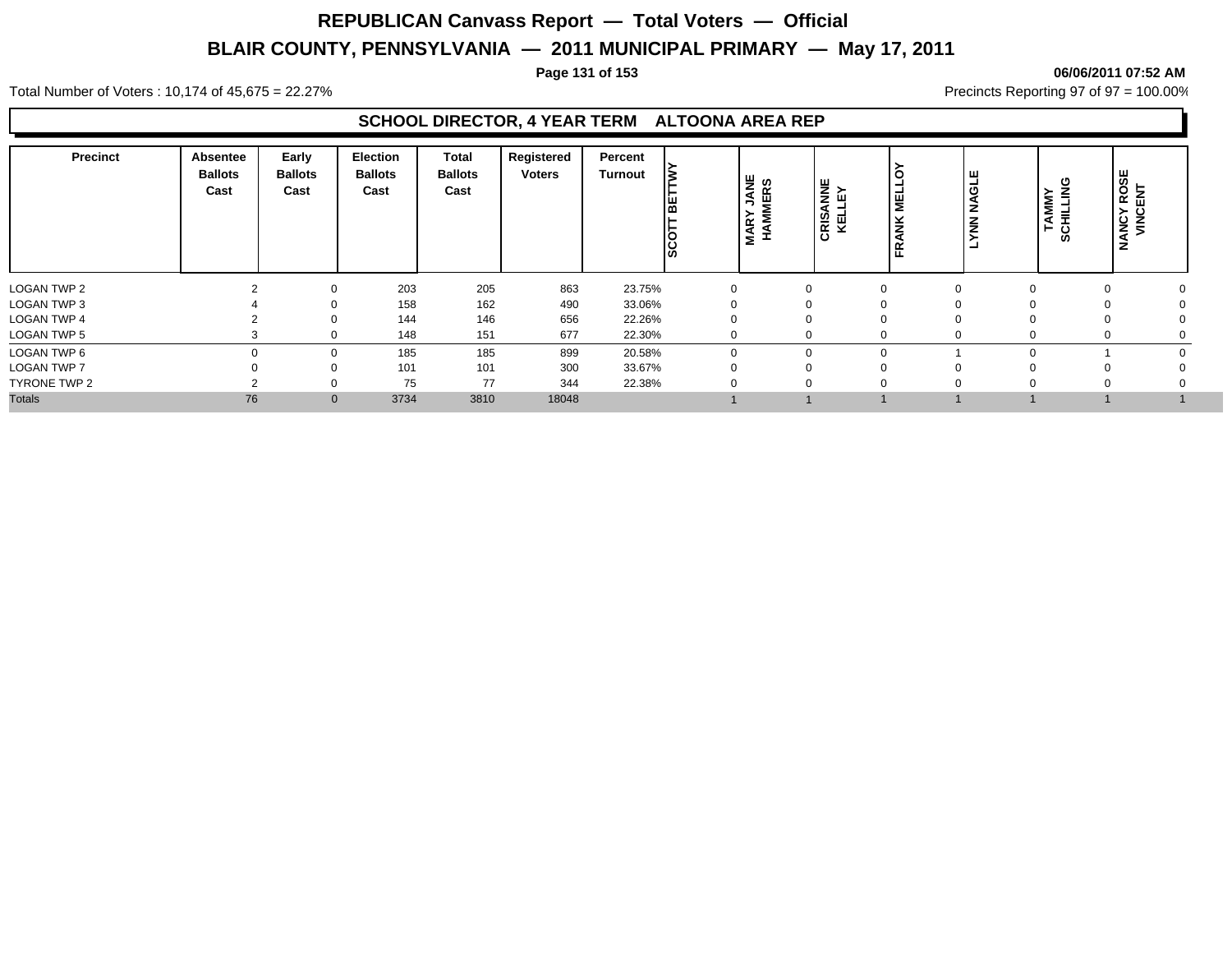#### **Page 132 of 153 06/06/2011 07:52 AM**

Total Number of Voters : 10,174 of 45,675 = 22.27% **Precincts Reporting 97 of 97 = 100.00%** Precincts Reporting 97 of 97 = 100.00%

### **SCHOOL DIRECTOR, 4 YEAR TERM ALTOONA AREA REP - REPUBLICAN**

| <b>Precinct</b> | Absentee       | Early          | Election       | <b>Total</b>   | Registered    | Percent        |              |             |     |
|-----------------|----------------|----------------|----------------|----------------|---------------|----------------|--------------|-------------|-----|
|                 | <b>Ballots</b> | <b>Ballots</b> | <b>Ballots</b> | <b>Ballots</b> | <b>Voters</b> | <b>Turnout</b> | BRETT WILSON |             |     |
|                 | Cast           | Cast           | Cast           | Cast           |               |                |              | Totals      |     |
|                 |                |                |                |                |               |                |              |             |     |
|                 |                |                |                |                |               |                |              |             |     |
|                 |                |                |                |                |               |                |              |             |     |
|                 |                |                |                |                |               |                |              |             |     |
| ALTOONA 1-1     | $\mathbf 0$    | $\mathbf 0$    | 26             | 26             | 300           | 8.67%          |              | $\mathbf 0$ | 92  |
| ALTOONA 1-2     | $\mathbf 0$    | $\mathbf 0$    | 17             | 17             | 91            | 18.68%         |              | $\mathbf 0$ | 67  |
| ALTOONA 2-1     | $\mathbf 0$    | $\mathbf 0$    | 19             | 19             | 193           | 9.84%          |              | $\mathbf 0$ | 65  |
| ALTOONA 2-2     | 6              | $\mathbf 0$    | 73             | 79             | 359           | 22.01%         |              | $\pmb{0}$   | 266 |
| ALTOONA 3-1     | $\overline{1}$ | $\mathbf 0$    | 29             | 30             | 235           | 12.77%         |              | $\mathbf 0$ | 122 |
| ALTOONA 3-2     | $\mathbf{1}$   | $\pmb{0}$      | 66             | 67             | 328           | 20.43%         |              | $\mathbf 0$ | 262 |
| ALTOONA 4-1     | $\mathbf 0$    | $\mathbf 0$    | 41             | 41             | 294           | 13.95%         |              | 0           | 160 |
| ALTOONA 4-2     | $\mathbf 2$    | $\mathbf 0$    | 83             | 85             | 366           | 23.22%         |              | $\mathbf 0$ | 315 |
| ALTOONA 5-1     | $\mathbf 0$    | $\mathbf 0$    | 10             | 10             | 63            | 15.87%         |              | $\mathbf 0$ | 32  |
| ALTOONA 5-2     | 3              | $\mathbf 0$    | 56             | 59             | 269           | 21.93%         |              | $\mathbf 0$ | 217 |
| ALTOONA 5-3     | $\mathbf{1}$   | $\mathsf 0$    | 38             | 39             | 231           | 16.88%         |              | $\mathbf 0$ | 163 |
| ALTOONA 6-1     | 3              | $\mathbf 0$    | 42             | 45             | 335           | 13.43%         |              | $\mathbf 0$ | 177 |
| ALTOONA 6-2     | $\mathbf 0$    | $\mathbf 0$    | 58             | 58             | 293           | 19.80%         |              | $\mathbf 0$ | 226 |
| ALTOONA 6-3     | 3              | $\mathbf 0$    | 82             | 85             | 375           | 22.67%         |              | $\mathbf 0$ | 346 |
| ALTOONA 6-4     | $\overline{2}$ | $\mathbf 0$    | 95             | 97             | 342           | 28.36%         |              | $\mathbf 0$ | 345 |
| ALTOONA 6-5     | $\overline{4}$ | $\mathbf 0$    | 95             | 99             | 497           | 19.92%         |              | $\mathbf 0$ | 382 |
| ALTOONA 7       | $\mathbf 0$    | $\mathbf 0$    | 44             | 44             | 355           | 12.39%         |              | $\mathbf 0$ | 169 |
| ALTOONA 8-1     | 3              | $\mathbf 0$    | 39             | 42             | 303           | 13.86%         |              | $\mathbf 0$ | 153 |
| ALTOONA 8-2     | 3              | $\mathbf 0$    | 45             | 48             | 284           | 16.90%         |              | $\mathbf 0$ | 199 |
| ALTOONA 9       | $\pmb{0}$      | $\mathsf 0$    | 67             | 67             | 360           | 18.61%         |              | $\mathbf 0$ | 255 |
| ALTOONA 10-1    | $\mathbf 0$    | $\mathbf 0$    | 15             | 15             | 215           | 6.98%          |              | $\mathbf 0$ | 51  |
| ALTOONA 10-2    | $\mathbf 0$    | $\mathbf 0$    | 27             | 27             | 215           | 12.56%         |              | $\mathbf 0$ | 103 |
| ALTOONA 10-3    | $\mathbf 0$    | $\mathbf 0$    | 39             | 39             | 209           | 18.66%         |              | $\mathbf 0$ | 162 |
| ALTOONA 10-4    | 5              | $\mathbf 0$    | 110            | 115            | 492           | 23.37%         |              | $\mathbf 0$ | 451 |
| ALTOONA 11-1    | $\mathbf 0$    | $\mathsf 0$    | 89             | 89             | 443           | 20.09%         |              | $\mathbf 0$ | 364 |
| ALTOONA 11-2    | $\overline{2}$ | $\pmb{0}$      | 99             | 101            | 415           | 24.34%         |              | $\mathbf 0$ | 402 |
| ALTOONA 11-3    | $\overline{4}$ | $\mathbf 0$    | 108            | 112            | 423           | 26.48%         |              | $\mathbf 0$ | 419 |
| ALTOONA 12-1    | $\overline{c}$ | $\mathbf 0$    | 27             | 29             | 183           | 15.85%         |              | $\mathbf 0$ | 101 |
| ALTOONA 12-2    | $\mathbf 0$    | $\mathbf 0$    | 69             | 69             | 289           | 23.88%         |              | $\mathbf 0$ | 264 |
| ALTOONA 12-3    | $\mathbf 0$    | $\mathbf 0$    | 51             | 51             | 235           | 21.70%         |              | $\mathbf 0$ | 182 |
| ALTOONA 12-4    | $\overline{2}$ | $\mathbf 0$    | 84             | 86             | 356           | 24.16%         |              | $\mathbf 0$ | 334 |
| ALTOONA 12-5    | $\mathbf{1}$   | $\mathbf 0$    | 29             | 30             | 177           | 16.95%         |              | 0           | 131 |
| ALTOONA 13-1    | $\overline{2}$ | $\mathbf 0$    | 92             | 94             | 530           | 17.74%         |              | $\mathbf 0$ | 389 |
| ALTOONA 13-2    | $\mathbf 0$    | $\mathbf 0$    | 58             | 58             | 378           | 15.34%         |              | $\mathbf 0$ | 235 |
| ALTOONA 13-3    | $\mathbf 0$    | $\mathbf 0$    | 81             | 81             | 383           | 21.15%         |              | $\mathbf 0$ | 323 |
| ALTOONA 13-4    | $\overline{2}$ | $\mathbf 0$    | 63             | 65             | 350           | 18.57%         |              | $\mathbf 0$ | 269 |
| ALTOONA 14-1    | 1              | $\mathbf 0$    | 72             | 73             | 301           | 24.25%         |              | 0           | 274 |
| ALTOONA 14-2    | 5              | $\mathbf 0$    | 173            | 178            | 642           | 27.73%         |              | 0           | 682 |
| ALTOONA 14-3    | $\mathbf{1}$   | $\mathbf 0$    | 81             | 82             | 382           | 21.47%         |              | $\mathbf 0$ | 323 |
| ALTOONA 14-4    | $\mathbf 0$    | $\mathbf 0$    | 146            | 146            | 585           | 24.96%         |              | $\mathbf 0$ | 593 |
| LOGAN TWP 1     | $\overline{4}$ | $\mathbf 0$    | 182            | 186            | 743           | 25.03%         |              | $\mathbf 0$ | 718 |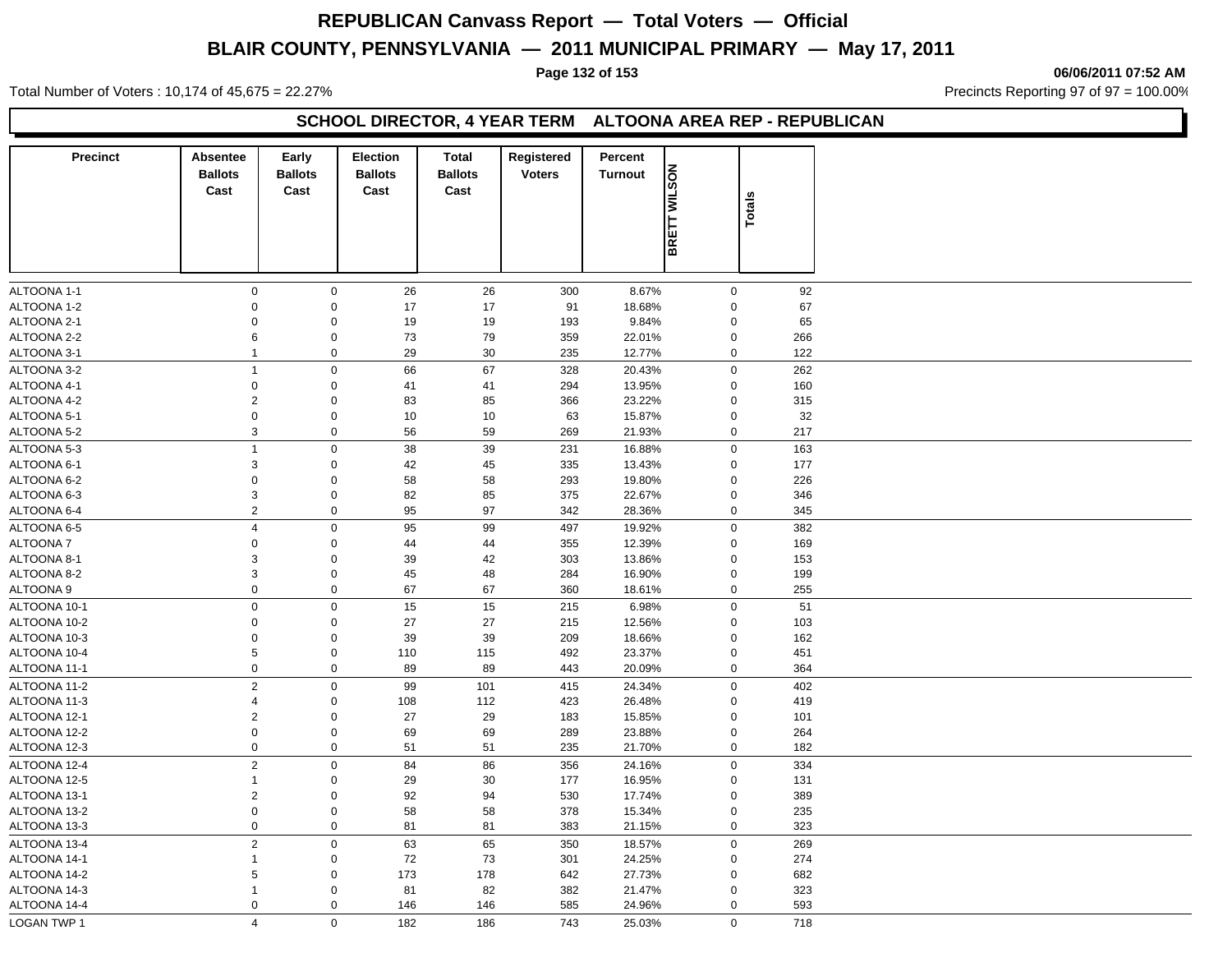**Page 133 of 153 06/06/2011 07:52 AM**

Total Number of Voters : 10,174 of 45,675 = 22.27% **Precincts Reporting 97 of 97 = 100.00%** Precincts Reporting 97 of 97 = 100.00%

### **SCHOOL DIRECTOR, 4 YEAR TERM ALTOONA AREA REP**

| <b>Precinct</b>    | Absentee<br><b>Ballots</b><br>Cast                                                                                                                                                                                                                                     | Early<br><b>Ballots</b><br>Cast | <b>Election</b><br><b>Ballots</b><br>Cast | Total<br><b>Ballots</b><br>Cast | Registered<br><b>Voters</b> | Percent<br>Turnout | <b>Nos</b><br>₹ | Totals |       |
|--------------------|------------------------------------------------------------------------------------------------------------------------------------------------------------------------------------------------------------------------------------------------------------------------|---------------------------------|-------------------------------------------|---------------------------------|-----------------------------|--------------------|-----------------|--------|-------|
| LOGAN TWP 2        |                                                                                                                                                                                                                                                                        |                                 |                                           | 205                             | 863                         |                    |                 |        | 785   |
| <b>LOGAN TWP 3</b> |                                                                                                                                                                                                                                                                        |                                 |                                           | 162                             | 490                         |                    |                 |        | 667   |
| <b>LOGAN TWP 4</b> | BRET<br>203<br>23.75%<br>2<br>0<br>0<br>158<br>$\mathbf 0$<br>33.06%<br>$\mathbf 0$<br>636<br>146<br>656<br>144<br>0<br>22.26%<br>$\mathbf 0$<br>151<br>677<br>562<br>0<br>148<br>22.30%<br>0<br>3<br>185<br>775<br>185<br>899<br>$\mathbf 0$<br>20.58%<br>$\mathbf 0$ |                                 |                                           |                                 |                             |                    |                 |        |       |
| <b>LOGAN TWP 5</b> |                                                                                                                                                                                                                                                                        |                                 |                                           |                                 |                             |                    |                 |        |       |
| LOGAN TWP 6        |                                                                                                                                                                                                                                                                        |                                 |                                           |                                 |                             |                    |                 |        |       |
| <b>LOGAN TWP 7</b> |                                                                                                                                                                                                                                                                        | 0                               | 101                                       | 101                             | 300                         | 33.67%             |                 |        | 374   |
| TYRONE TWP 2       | っ                                                                                                                                                                                                                                                                      | 0                               | 75                                        | 77                              | 344                         | 22.38%             | 0               |        | 313   |
| <b>Totals</b>      | 76                                                                                                                                                                                                                                                                     | $\mathbf{0}$                    | 3734                                      | 3810                            | 18048                       |                    |                 |        | 14895 |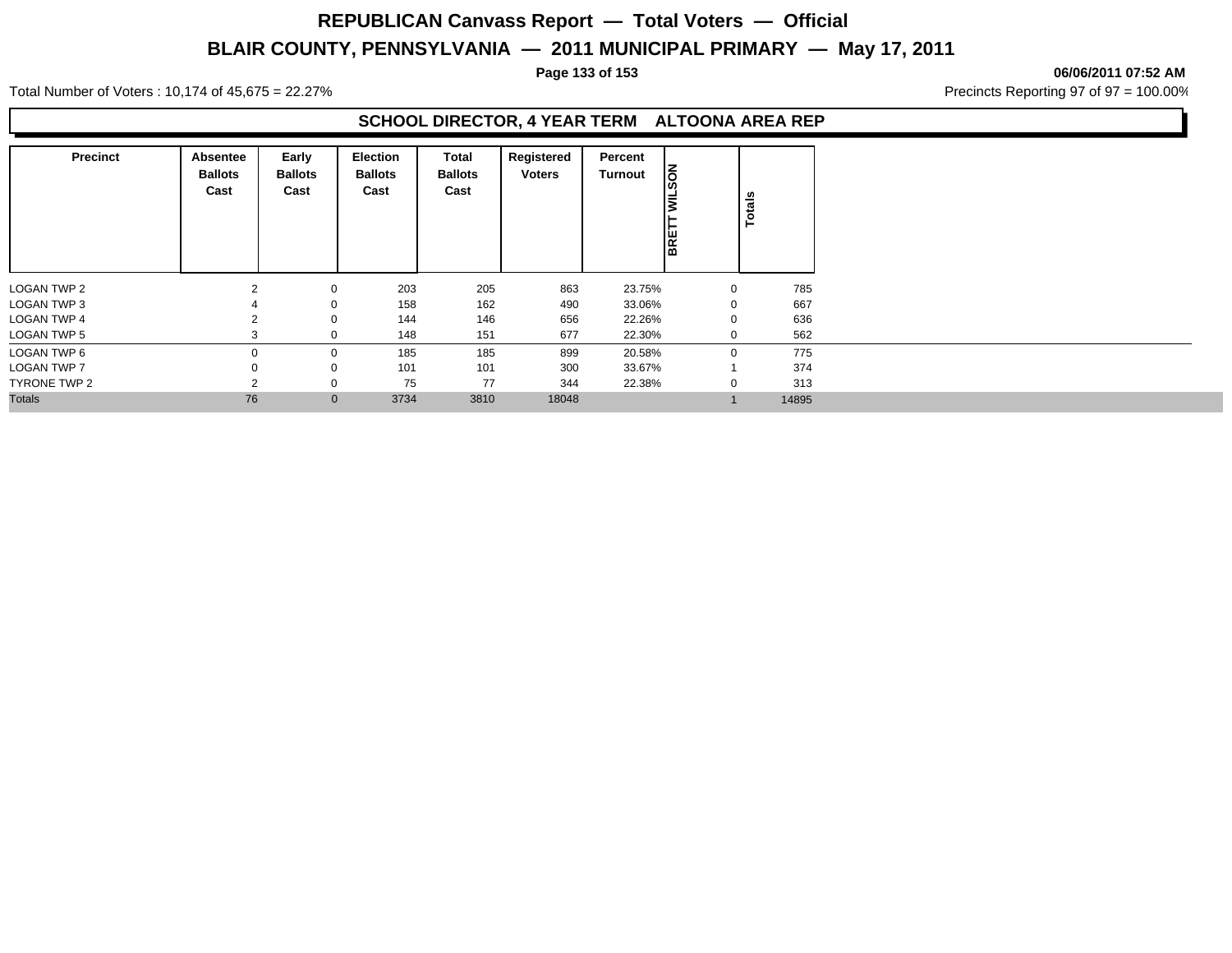#### **Page 134 of 153 06/06/2011 07:52 AM**

Total Number of Voters : 10,174 of 45,675 = 22.27% **Precincts Reporting 97 of 97 = 100.00%** Precincts Reporting 97 of 97 = 100.00%

### **SCHOOL DIRECTOR, 4 YEAR TERM BELLWOOD-ANTIS REP - REPUBLICAN**

| <b>Precinct</b> | Absentee<br><b>Ballots</b><br>Cast | Early<br><b>Ballots</b><br>Cast | <b>Election</b><br><b>Ballots</b><br>Cast | <b>Total</b><br><b>Ballots</b><br>Cast | Registered<br><b>Voters</b> | Percent<br>Turnout | Æ.  | ⊢<br>ທ<br>ž<br>ပ<br>∍<br>섶 | ٣<br>ທ<br>-<br>⊔ נש' | ၟႍ<br>$\overline{\mathbf{g}}$<br>മ<br>즚<br><b>in</b> | ∣ → ≃<br><b>JEFFERY</b><br>PLUMMEI | ہ ا<br>$\propto$<br>TIMOTHY<br>SLEKAF | ⋖<br>ANIE<br>"<br>-<br>ᇦᅘ | ס ו<br>ு இ<br>$\sim$<br>-<br>ا≐ا<br>$\circ$<br>ΙO |
|-----------------|------------------------------------|---------------------------------|-------------------------------------------|----------------------------------------|-----------------------------|--------------------|-----|----------------------------|----------------------|------------------------------------------------------|------------------------------------|---------------------------------------|---------------------------|---------------------------------------------------|
| ANTIS TWP 1     |                                    |                                 | 208                                       | 210                                    | 1132                        | 18.55%             | 137 | 153                        | 163                  | 148                                                  | 137                                | 102                                   |                           |                                                   |
| ANTIS TWP 2     |                                    |                                 | 115                                       | 115                                    | 668                         | 17.22%             | 76  | 70                         | 90                   | 70                                                   | 69                                 | 65                                    |                           |                                                   |
| ANTIS TWP 3     |                                    |                                 | 149                                       | 150                                    | 835                         | 17.96%             | 96  | 91                         | 98                   | 99                                                   | 102                                | 81                                    |                           |                                                   |
| BELLWOOD BORO   |                                    |                                 | 105                                       | 105                                    | 690                         | 15.22%             | 66  | 67                         | 68                   | 67                                                   | 71                                 | 50                                    |                           |                                                   |
| <b>Totals</b>   |                                    | $\Omega$                        | 577                                       | 580                                    | 3325                        |                    | 375 | 381                        | 419                  | 384                                                  | 379                                | 298                                   |                           |                                                   |
|                 |                                    |                                 |                                           |                                        |                             |                    |     |                            |                      |                                                      |                                    |                                       |                           |                                                   |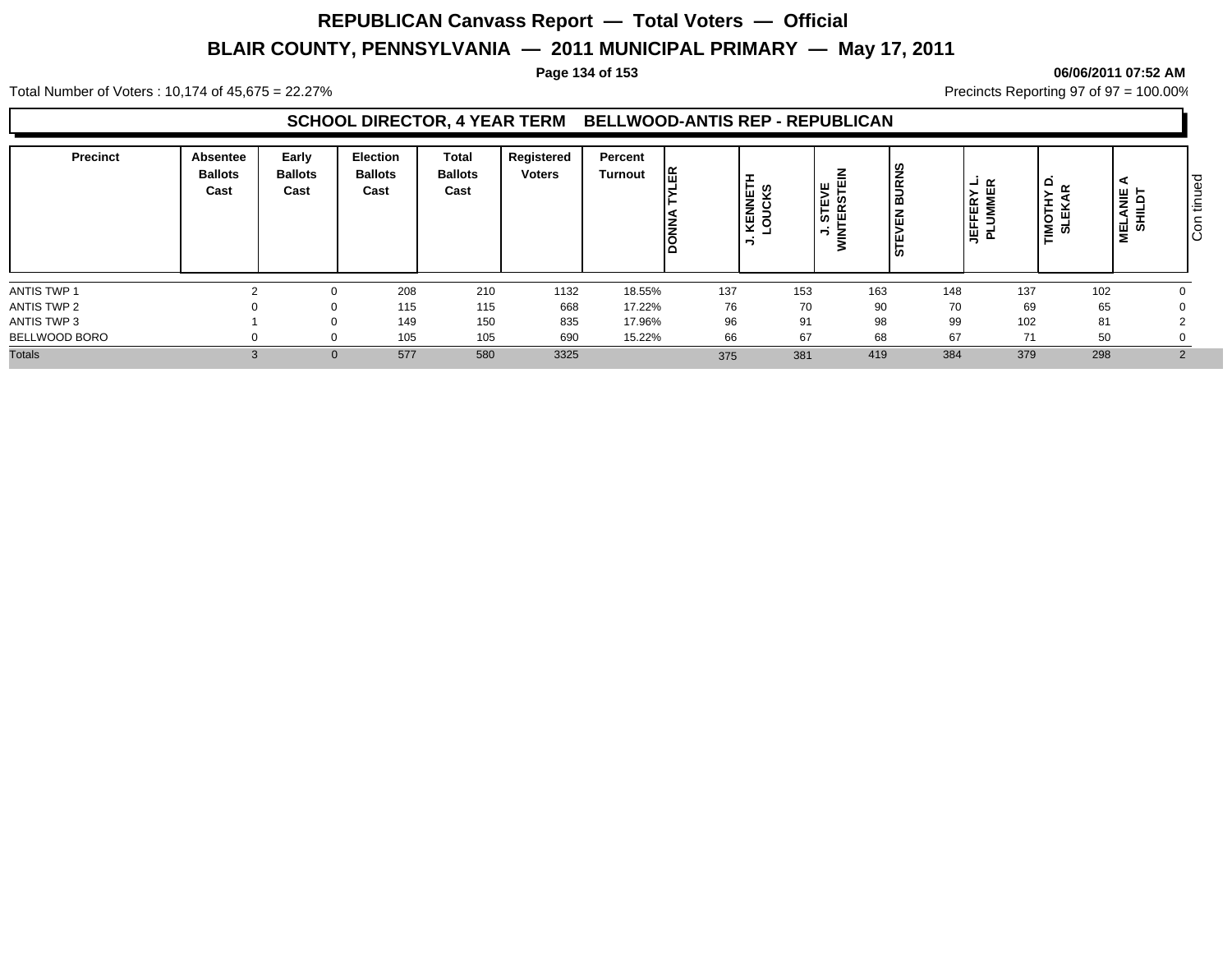### **Page 135 of 153 06/06/2011 07:52 AM**

Total Number of Voters : 10,174 of 45,675 = 22.27% **Precincts Reporting 97 of 97 = 100.00%** Precincts Reporting 97 of 97 = 100.00%

### **SCHOOL DIRECTOR, 4 YEAR TERM BELLWOOD-ANTIS REP - REPUBLICAN**

| <b>Precinct</b> | Absentee<br><b>Ballots</b><br>Cast | Early<br><b>Ballots</b><br>Cast | Election<br><b>Ballots</b><br>Cast | <b>Total</b><br><b>Ballots</b><br>Cast | Registered<br><b>Voters</b> | Percent<br>Turnout |          | = | =<br>≃ | ≃ | ∣≝<br><b>RSH</b><br><b>RIS</b><br>త | <br>।<br>6RA<br><b>MONIT</b> | <b>TON</b><br>KINS | ס ו<br>ΙФ<br>۰<br>-<br>I∖≣<br>$\circ$<br>Iō |
|-----------------|------------------------------------|---------------------------------|------------------------------------|----------------------------------------|-----------------------------|--------------------|----------|---|--------|---|-------------------------------------|------------------------------|--------------------|---------------------------------------------|
| ANTIS TWP 1     |                                    |                                 | 208                                | 210                                    | 1132                        | 18.55%             | $\Omega$ |   |        |   |                                     |                              |                    |                                             |
| ANTIS TWP 2     |                                    |                                 | 115                                | 115                                    | 668                         | 17.22%             |          |   |        | 0 |                                     |                              |                    |                                             |
| ANTIS TWP 3     |                                    |                                 | 149                                | 150                                    | 835                         | 17.96%             |          |   |        | 0 |                                     |                              |                    |                                             |
| BELLWOOD BORO   |                                    |                                 | 105                                | 105                                    | 690                         | 15.22%             |          |   |        |   |                                     |                              |                    |                                             |
| <b>Totals</b>   |                                    | $\Omega$                        | 577                                | 580                                    | 3325                        |                    |          |   |        |   |                                     |                              |                    |                                             |
|                 |                                    |                                 |                                    |                                        |                             |                    |          |   |        |   |                                     |                              |                    |                                             |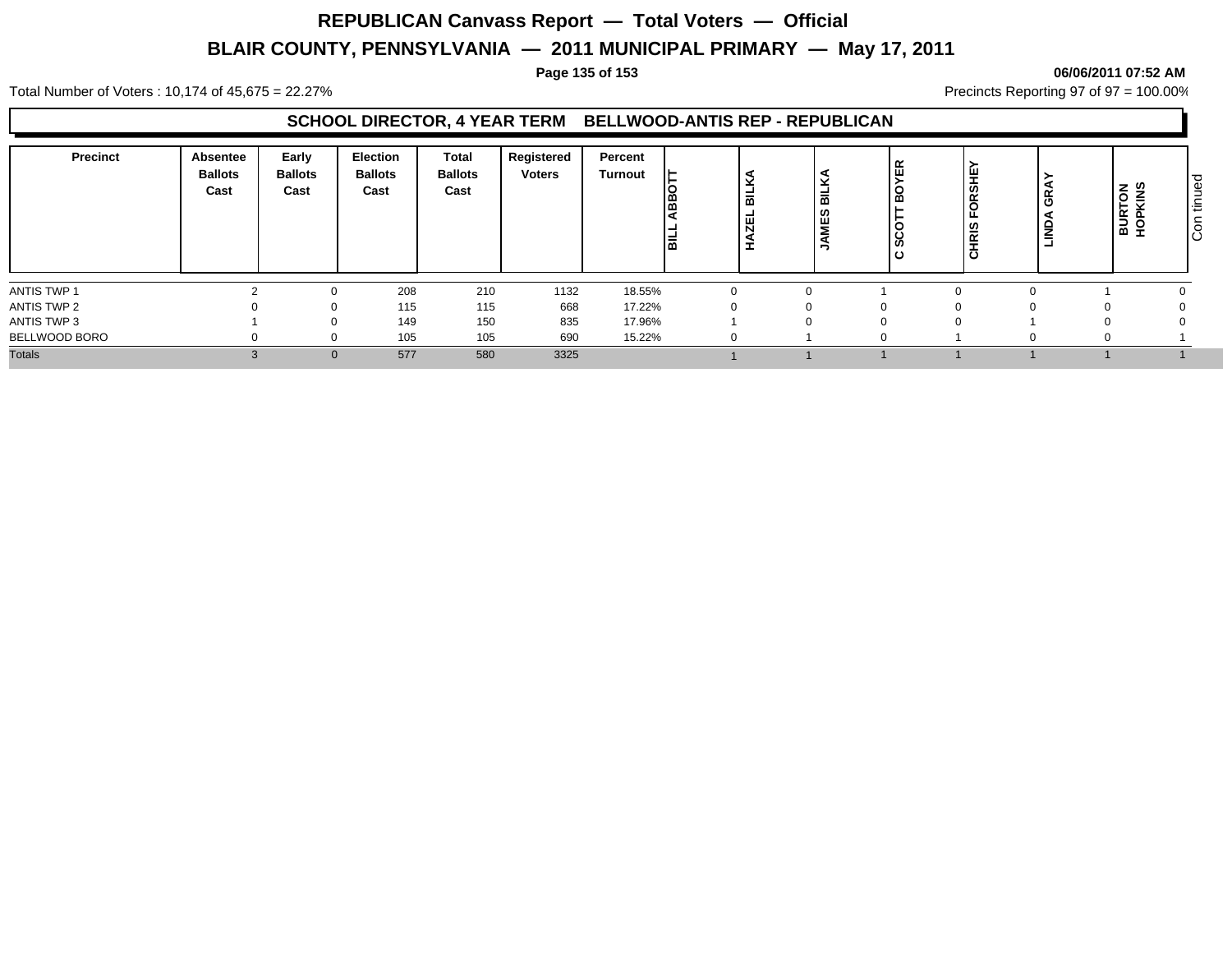#### **Page 136 of 153 06/06/2011 07:52 AM**

Total Number of Voters : 10,174 of 45,675 = 22.27% **Precincts Reporting 97 of 97 = 100.00%** Precincts Reporting 97 of 97 = 100.00%

### **SCHOOL DIRECTOR, 4 YEAR TERM BELLWOOD-ANTIS REP - REPUBLICAN**

| <b>Precinct</b> | Absentee<br><b>Ballots</b><br>Cast | Early<br><b>Ballots</b><br>Cast | <b>Election</b><br><b>Ballots</b><br>Cast | Total<br><b>Ballots</b><br>Cast | Registered<br><b>Voters</b> | Percent<br>Turnout | lΣ | Б,<br><b>SHILI</b><br>∣e<br>$\Omega$ | <b>MARSHA</b><br>TAPLETOI<br>ທ | otals    |      |
|-----------------|------------------------------------|---------------------------------|-------------------------------------------|---------------------------------|-----------------------------|--------------------|----|--------------------------------------|--------------------------------|----------|------|
| ANTIS TWP 1     |                                    |                                 | 208                                       | 210                             | 1132                        | 18.55%             |    |                                      | 0                              |          | 843  |
| ANTIS TWP 2     |                                    |                                 | 115                                       | 115                             | 668                         | 17.22%             |    |                                      | 0                              |          | 440  |
| ANTIS TWP 3     |                                    |                                 | 149                                       | 150                             | 835                         | 17.96%             |    |                                      |                                | $\Omega$ | 573  |
| BELLWOOD BORO   |                                    |                                 | 105                                       | 105                             | 690                         | 15.22%             |    | -0                                   | $\mathbf{0}$                   |          | 392  |
| <b>Totals</b>   | $\mathcal{B}$                      | $\Omega$                        | 577                                       | 580                             | 3325                        |                    |    |                                      |                                |          | 2248 |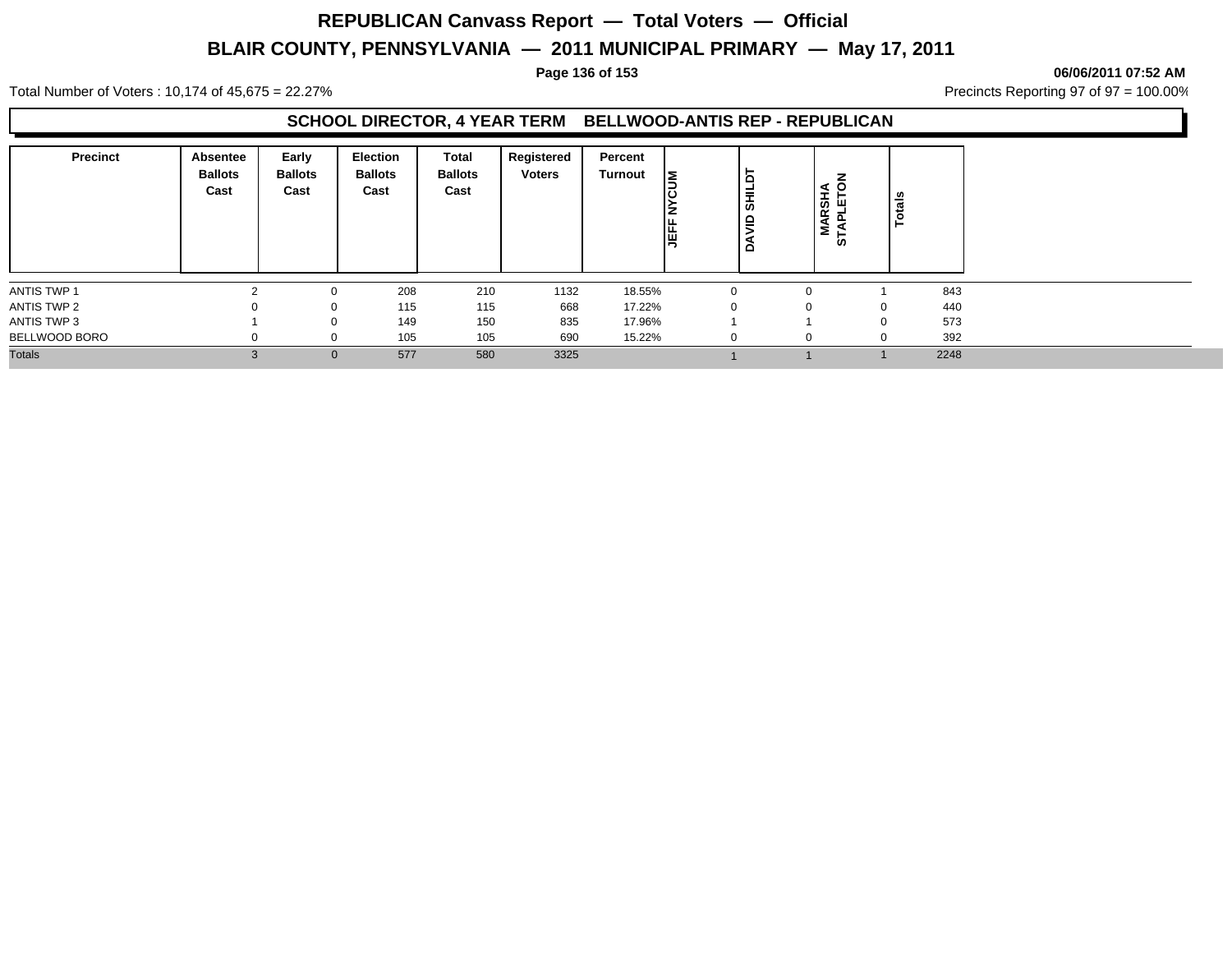#### Total Number of Voters : 10,174 of 45,675 = 22.27% **Precincts Reporting 97 of 97 = 100.00%** Precincts Reporting 97 of 97 = 100.00%

### **SCHOOL DIRECTOR, 2 YEAR UNEXPIRED TERM BELLWOOD-ANTIS REP - REPUBLICAN**

| <b>Precinct</b> | Absentee<br><b>Ballots</b><br>Cast | Early<br><b>Ballots</b><br>Cast | <b>Election</b><br><b>Ballots</b><br>Cast | <b>Total</b><br><b>Ballots</b><br>Cast | Registered<br><b>Voters</b> | Percent<br>Turnout | 즒<br>ш<br>STEN<br>TERS<br>∍ | $\alpha$<br>-<br><b>JEFFREY I<br/>PLUMMER</b> | <b>BURNS</b><br>몺<br><b>STE</b> | −<br>15 교<br>Š<br>- | 뽇<br>–<br>을 하 | otals |  |
|-----------------|------------------------------------|---------------------------------|-------------------------------------------|----------------------------------------|-----------------------------|--------------------|-----------------------------|-----------------------------------------------|---------------------------------|---------------------|---------------|-------|--|
| ANTIS TWP 1     |                                    |                                 | 208                                       | 210                                    | 1132                        | 18.55%             | 88                          | 56                                            | 45                              |                     | n             | 190   |  |
| ANTIS TWP 2     |                                    |                                 | 115                                       | 115                                    | 668                         | 17.22%             | 56                          | 28                                            | 19                              |                     | 0             | 103   |  |
| ANTIS TWP 3     |                                    |                                 | 149                                       | 150                                    | 835                         | 17.96%             | 52                          | 53                                            | 28                              |                     |               | 134   |  |
| BELLWOOD BORO   | $\Omega$                           |                                 | 105                                       | 105                                    | 690                         | 15.22%             | 33                          | 46                                            | 15                              |                     | n             | 94    |  |
| <b>Totals</b>   | $\sim$<br>C.                       | 0                               | 577                                       | 580                                    | 3325                        |                    | 229                         | 183                                           | 107                             |                     |               | 521   |  |

#### **Page 137 of 153 06/06/2011 07:52 AM**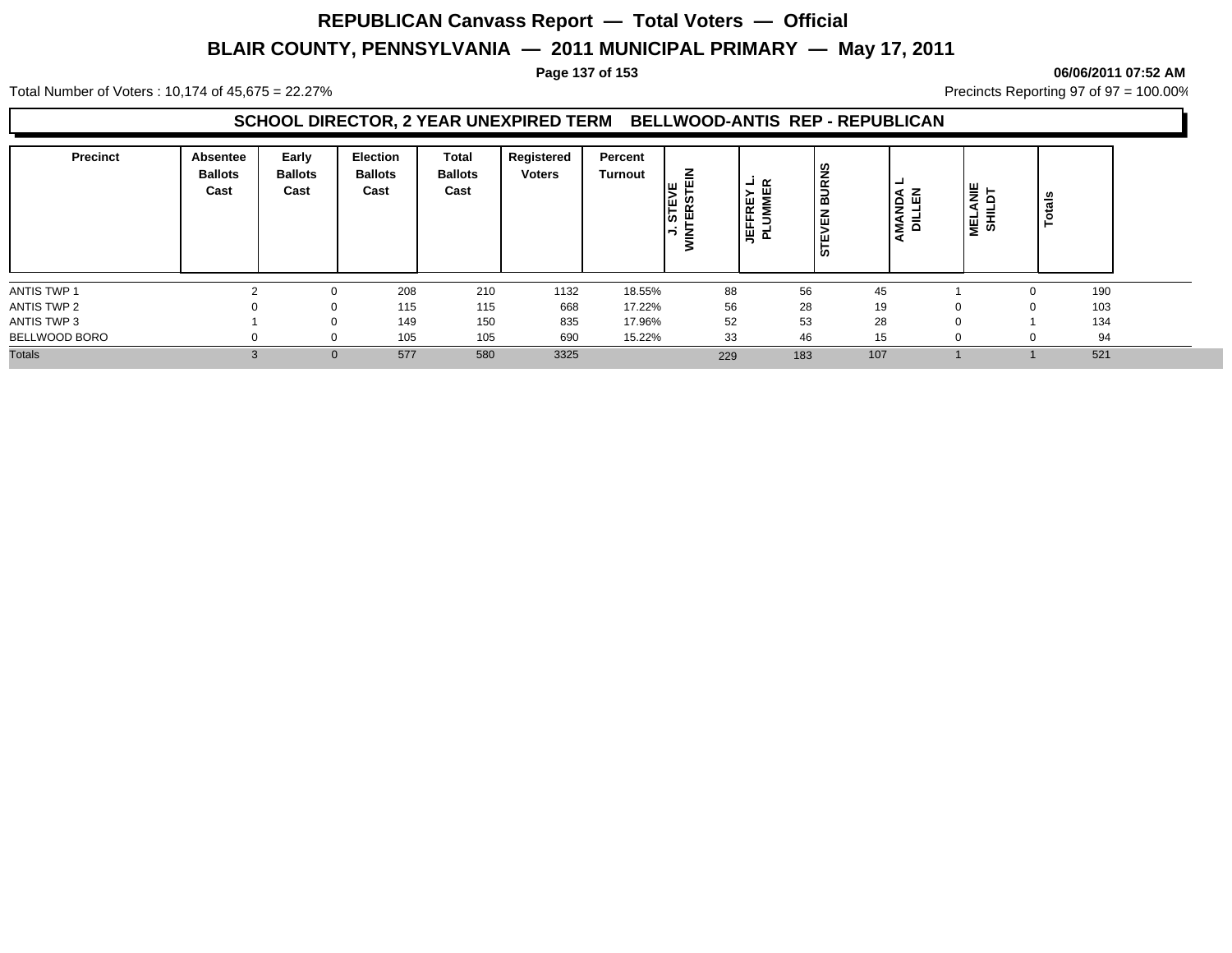Total Number of Voters : 10,174 of 45,675 = 22.27% 2.27% Precincts Reporting 97 of 97 = 100.00%

### **SCHOOL DIRECTOR, 4 YEAR TERM CLAYSBURG-KIMMEL GREENFIELD 1 REP - REPUBLICAN**

| <b>Precinct</b><br>Absentee<br><b>Ballots</b><br>Cast | Early<br><b>Ballots</b><br>Cast | <b>Election</b><br><b>Ballots</b><br>Cast | Total<br><b>Ballots</b><br>Cast | Registered<br><b>Voters</b> | Percent<br>Turnout | <b>EE</b><br>KX | ≃<br>RRI<br>NFE<br>画面<br>ඏ<br>►. | ш<br><b>.</b><br>z<br>$\overline{\phantom{a}}$<br>≃<br>⊻ | 띥<br>é | otals |  |
|-------------------------------------------------------|---------------------------------|-------------------------------------------|---------------------------------|-----------------------------|--------------------|-----------------|----------------------------------|----------------------------------------------------------|--------|-------|--|
| <b>GREENFIELD TWP1</b>                                |                                 | 107                                       | 107                             | 549                         | 19.49%             | 77              | 76                               |                                                          |        | 155   |  |
| <b>Totals</b>                                         |                                 | 107<br>$\mathbf{0}$                       | 107                             | 549                         |                    | 77              | 76                               |                                                          |        | 155   |  |

#### **Page 138 of 153 06/06/2011 07:52 AM**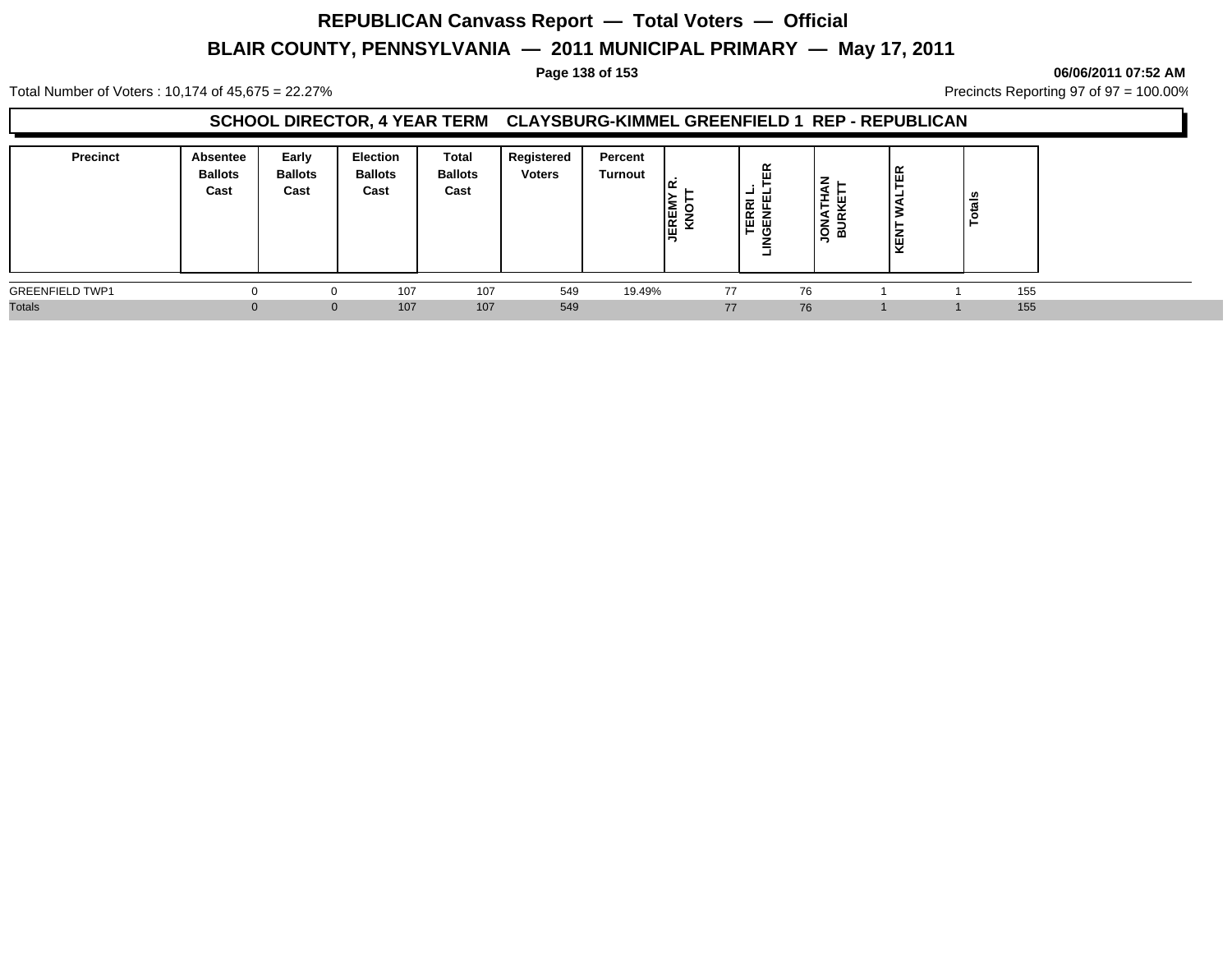#### Total Number of Voters : 10,174 of 45,675 = 22.27% **Precincts Reporting 97 of 97 = 100.00%** Precincts Reporting 97 of 97 = 100.00%

### **SCHOOL DIRECTOR, 4 YEAR TERM CLAYSBURG-KIMMEL GRNFLD 2-3 REP - REPUBLICAN**

| <b>Precinct</b>        | Absentee<br><b>Ballots</b><br>Cast | Early<br><b>Ballots</b><br>Cast | Election<br><b>Ballots</b><br>Cast | <b>Total</b><br><b>Ballots</b><br>Cast | Registered<br><b>Voters</b> | Percent<br>Turnout | ∣ທ  ⊔<br><b>JOHN</b><br>BURKI | ゞの<br>⇁<br>ᆜ<br>œ<br>≃<br>≷ ⊕ | │≝ ୷<br>ᇀ<br><u>ី ខ</u><br>ш<br>阜 | 7<br>ш<br>z<br>ш<br>≂<br>⋖<br>∼<br>⇁<br>╘<br>훈<br>ທ | <b>S</b><br>त्त<br>ਠ |  |
|------------------------|------------------------------------|---------------------------------|------------------------------------|----------------------------------------|-----------------------------|--------------------|-------------------------------|-------------------------------|-----------------------------------|-----------------------------------------------------|----------------------|--|
| <b>GREENFIELD TWP2</b> |                                    |                                 | 24                                 | 24                                     | 71                          | 33.80%             | 21                            |                               |                                   |                                                     | 23                   |  |
| <b>GREENFIELD TWP3</b> |                                    | 0                               | 118                                | 118                                    | 631                         | 18.70%             | 88                            | 25                            |                                   |                                                     | 115                  |  |
| <b>Totals</b>          |                                    | $\mathbf{0}$                    | 142                                | 142                                    | 702                         |                    | 109                           | 27                            |                                   |                                                     | 138                  |  |

#### **Page 139 of 153 06/06/2011 07:52 AM**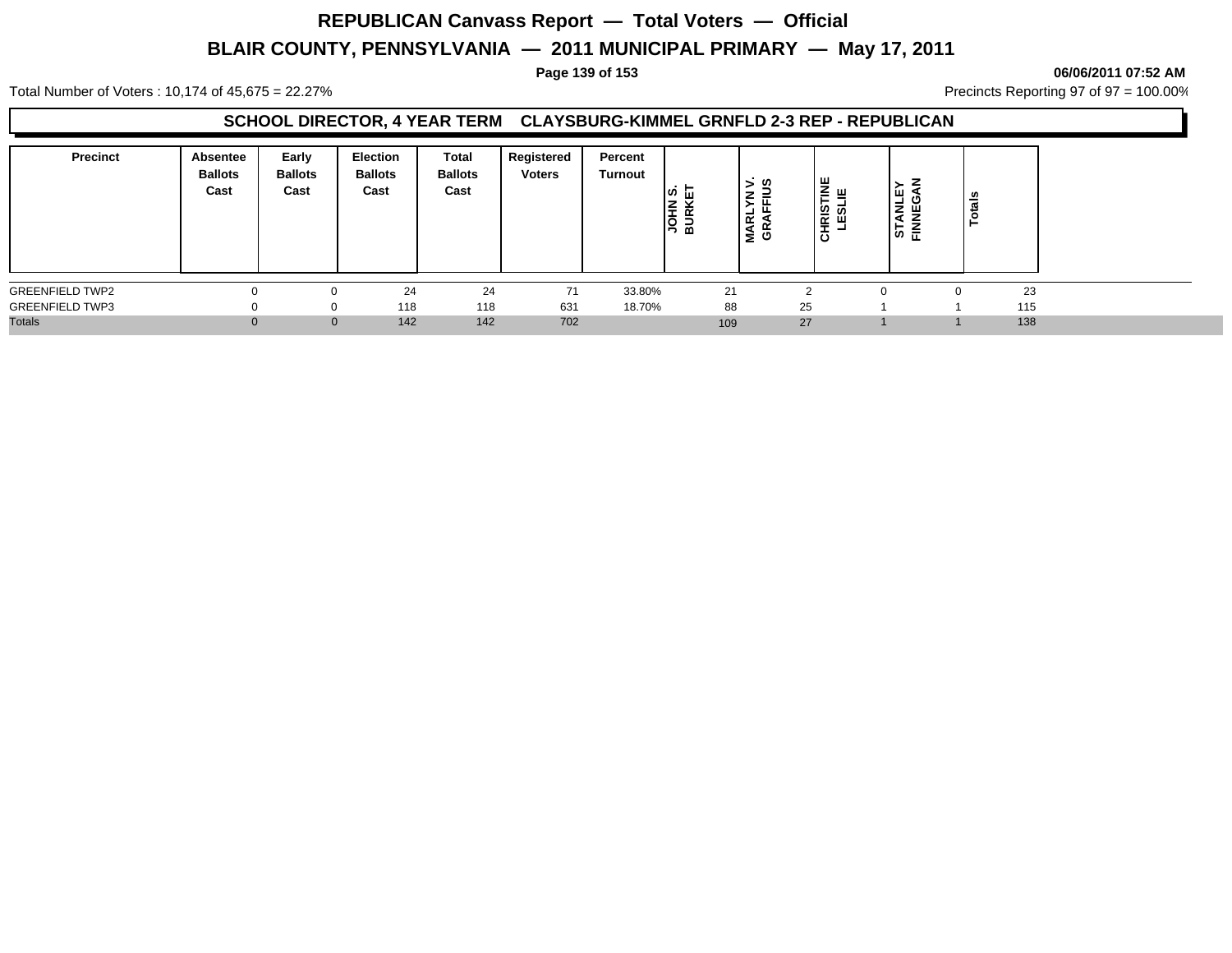#### **Page 140 of 153 06/06/2011 07:52 AM**

Total Number of Voters : 10,174 of 45,675 = 22.27% **Precincts Reporting 97 of 97 = 100.00%** Precincts Reporting 97 of 97 = 100.00%

### **SCHOOL DIRECTOR, 4 YEAR TERM HOLLIDAYSBURG AREA REP - REPUBLICAN**

| Precinct               | <b>Absentee</b><br><b>Ballots</b><br>Cast | Early<br><b>Ballots</b><br>Cast | <b>Election</b><br><b>Ballots</b><br>Cast | <b>Total</b><br><b>Ballots</b><br>Cast | Registered<br><b>Voters</b> | Percent<br><b>Turnout</b> | ௳<br>$\propto$<br><b>QTWOLS</b><br>SOMME | Š<br>œ<br><b>SC</b><br><b>ANE</b><br>∍ | ᆂ<br><b>YODER</b><br>RONALD | ш<br><b>AONADA</b><br>LBBERT | <b>KEEFER</b><br>TROY | JAMES C.<br>PEQUIGNOT | ⋖<br>AURIE A | tinued<br>ခြ |
|------------------------|-------------------------------------------|---------------------------------|-------------------------------------------|----------------------------------------|-----------------------------|---------------------------|------------------------------------------|----------------------------------------|-----------------------------|------------------------------|-----------------------|-----------------------|--------------|--------------|
| <b>ALLEGHENY 1</b>     | 3                                         | $\Omega$                        | 240                                       | 243                                    | 1046                        | 23.23%                    | 99                                       | 79                                     | 158                         | 82                           | 114                   | 77                    | 84           |              |
| ALLEGHENY 2            | 6                                         |                                 | 241                                       | 247                                    | 956                         | 25.84%                    | 115                                      | 86                                     | 147                         | 94                           | 124                   | 63                    | 77           |              |
| ALLEGHENY 3            | 11                                        | $\Omega$                        | 32                                        | 43                                     | 164                         | 26.22%                    | 18                                       | 21                                     | 16                          | 22                           | 16                    | 12                    | 22           |              |
| ALLEGHENY 4            | 3                                         | 0                               | 74                                        | 77                                     | 440                         | 17.50%                    | 33                                       | 28                                     | 44                          | 42                           | 31                    | 26                    | 34           |              |
| <b>BLAIR - CATFISH</b> | 3                                         | $\Omega$                        | 213                                       | 216                                    | 731                         | 29.55%                    | 78                                       | 62                                     | 127                         | 61                           | 129                   | 55                    | 62           |              |
| <b>BLAIR - E HOLBG</b> | $\mathbf{R}$                              | $\Omega$                        | 406                                       | 414                                    | 1368                        | 30.26%                    | 194                                      | 163                                    | 207                         | 186                          | 198                   | 159                   | 161          |              |
| <b>DUNCANSVILLE</b>    |                                           | $\Omega$                        | 120                                       | 121                                    | 513                         | 23.59%                    | 59                                       | 43                                     | 60                          | 41                           | 59                    | 45                    | 49           |              |
| <b>FRANKSTOWN TWP1</b> |                                           | $\Omega$                        | 109                                       | 109                                    | 281                         | 38.79%                    | 49                                       | 44                                     | 52                          | 43                           | 48                    | 42                    | 48           |              |
| <b>FRANKSTOWN TWP2</b> | 3                                         | $\Omega$                        | 430                                       | 433                                    | 1699                        | 25.49%                    | 164                                      | 165                                    | 239                         | 163                          | 198                   | 148                   | 178          |              |
| <b>FRANKSTOWN TWP3</b> | R                                         | $\Omega$                        | 480                                       | 488                                    | 1815                        | 26.89%                    | 210                                      | 213                                    | 208                         | 280                          | 189                   | 234                   | 219          |              |
| <b>HOLLIDAYSBURG 1</b> | $\Omega$                                  | $\Omega$                        | 52                                        | 52                                     | 235                         | 22.13%                    | 28                                       | 26                                     | 19                          | 36                           | 17                    | 31                    | 28           |              |
| <b>HOLLIDAYSBURG 2</b> |                                           | $\Omega$                        | 96                                        | 99                                     | 320                         | 30.94%                    | 53                                       | 44                                     | 44                          | 58                           | 42                    | 49                    | 41           |              |
| <b>HOLLIDAYSBURG 3</b> |                                           | $\Omega$                        | 30                                        | 31                                     | 173                         | 17.92%                    | 14                                       | 15                                     | 15                          | 14                           | 14                    | 17                    | 16           |              |
| <b>HOLLIDAYSBURG 4</b> |                                           | $\Omega$                        | 105                                       | 105                                    | 318                         | 33.02%                    | 44                                       | 49                                     | 43                          | 53                           | 40                    | 47                    | 39           |              |
| <b>HOLLIDAYSBURG 5</b> | $\mathsf{R}$                              | $\mathbf 0$                     | 126                                       | 134                                    | 335                         | 40.00%                    | 66                                       | 61                                     | 50                          | 65                           | 49                    | 60                    | 57           |              |
| <b>HOLLIDAYSBURG 6</b> | 13                                        | $\Omega$                        | 131                                       | 144                                    | 461                         | 31.24%                    | 65                                       | 53                                     | 63                          | 74                           | 61                    | 60                    | 59           |              |
| <b>HOLLIDAYSBURG 7</b> | 3                                         | $\Omega$                        | 122                                       | 125                                    | 341                         | 36.66%                    | 64                                       | 61                                     | 49                          | 67                           | 53                    | 57                    | 50           |              |
| <b>JUNIATA TWP</b>     | $\overline{2}$                            | $\Omega$                        | 109                                       | 111                                    | 479                         | 23.17%                    | 41                                       | 31                                     | 63                          | 30                           | 54                    | 33                    | 47           |              |
| NEWRY BORO             |                                           | $\Omega$                        | 21                                        | 21                                     | 88                          | 23.86%                    | 6                                        | 5                                      | 8                           | 9                            |                       |                       | 5            |              |
| <b>Totals</b>          | 76                                        | $\mathbf{0}$                    | 3137                                      | 3213                                   | 11763                       |                           | 1400                                     | 1249                                   | 1612                        | 1420                         | 1444                  | 1222                  | 1276         |              |
|                        |                                           |                                 |                                           |                                        |                             |                           |                                          |                                        |                             |                              |                       |                       |              |              |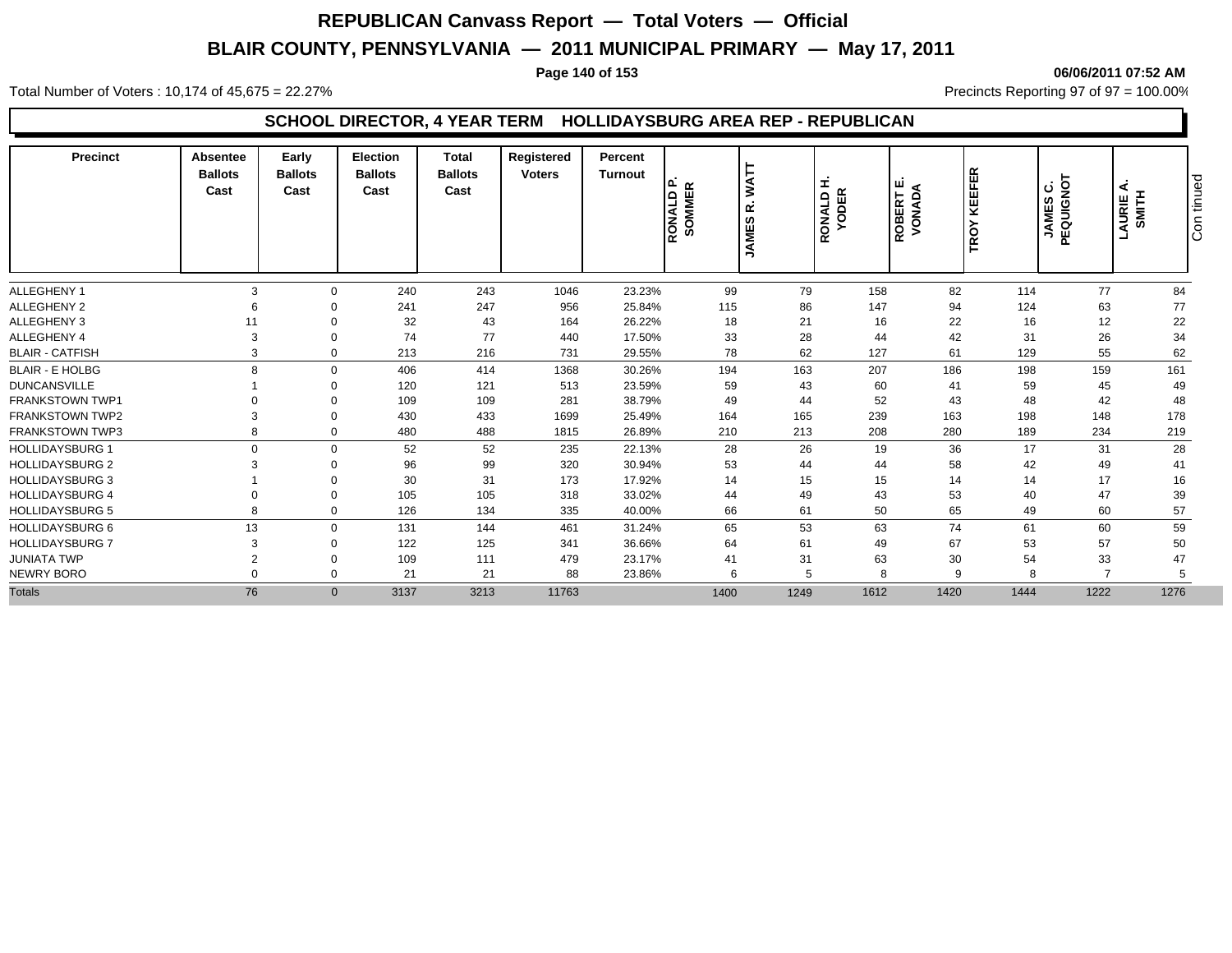#### **Page 141 of 153 06/06/2011 07:52 AM**

Total Number of Voters : 10,174 of 45,675 = 22.27% **Precincts Reporting 97 of 97 = 100.00%** Precincts Reporting 97 of 97 = 100.00%

### **SCHOOL DIRECTOR, 4 YEAR TERM HOLLIDAYSBURG AREA REP - REPUBLICAN**

| <b>Precinct</b>        | Absentee<br><b>Ballots</b><br>Cast | Early<br><b>Ballots</b><br>Cast | Election<br><b>Ballots</b><br>Cast | <b>Total</b><br><b>Ballots</b><br>Cast | Registered<br><b>Voters</b> | Percent<br><b>Turnout</b> | 넓<br>DARLEI | <b>ULIE MALONE<br/>GAROFALO</b><br><b>JULIE</b> | <b>RITCHE</b><br>AARON | $rac{p}{\pm}$<br>Ř | MICHAEL<br>AIGNER | <b>AIGNER</b><br><b>MIKE</b> | <b>BEYER</b><br><b>NHOL</b> | tinued<br>ခြ |
|------------------------|------------------------------------|---------------------------------|------------------------------------|----------------------------------------|-----------------------------|---------------------------|-------------|-------------------------------------------------|------------------------|--------------------|-------------------|------------------------------|-----------------------------|--------------|
| ALLEGHENY 1            | 3                                  | $\Omega$                        | 240                                | 243                                    | 1046                        | 23.23%                    | 122         | 121                                             | 139                    | $\Omega$           | $\Omega$          |                              |                             |              |
| ALLEGHENY 2            |                                    |                                 | 241                                | 247                                    | 956                         | 25.84%                    | 136         | 119                                             | 134                    |                    |                   |                              |                             |              |
| <b>ALLEGHENY 3</b>     |                                    |                                 | 32                                 | 43                                     | 164                         | 26.22%                    | 12          | 16                                              | 13                     | $\Omega$           |                   |                              |                             |              |
| ALLEGHENY 4            |                                    | $\Omega$                        | 74                                 | 77                                     | 440                         | 17.50%                    | 45          | 34                                              | 33                     | $\Omega$           |                   |                              |                             |              |
| <b>BLAIR - CATFISH</b> | 3                                  | $\Omega$                        | 213                                | 216                                    | 731                         | 29.55%                    | 91          | 115                                             | 136                    | $\Omega$           |                   |                              |                             |              |
| <b>BLAIR - E HOLBG</b> | R                                  | $\Omega$                        | 406                                | 414                                    | 1368                        | 30.26%                    | 174         | 182                                             | 192                    |                    | $\Omega$          |                              |                             |              |
| <b>DUNCANSVILLE</b>    |                                    | $\Omega$                        | 120                                | 121                                    | 513                         | 23.59%                    | 65          | 51                                              | 53                     |                    |                   |                              |                             |              |
| <b>FRANKSTOWN TWP1</b> |                                    |                                 | 109                                | 109                                    | 281                         | 38.79%                    | 40          | 37                                              | 47                     |                    |                   |                              |                             |              |
| <b>FRANKSTOWN TWP2</b> |                                    | $\Omega$                        | 430                                | 433                                    | 1699                        | 25.49%                    | 196         | 194                                             | 203                    |                    |                   |                              |                             |              |
| <b>FRANKSTOWN TWP3</b> |                                    | $\Omega$                        | 480                                | 488                                    | 1815                        | 26.89%                    | 197         | 199                                             | 160                    | 0                  |                   |                              |                             |              |
| <b>HOLLIDAYSBURG 1</b> | $\Omega$                           | $\Omega$                        | 52                                 | 52                                     | 235                         | 22.13%                    | 19          | 14                                              | 18                     | $\Omega$           | $\Omega$          |                              |                             |              |
| <b>HOLLIDAYSBURG 2</b> |                                    |                                 | 96                                 | 99                                     | 320                         | 30.94%                    | 44          | 42                                              | 39                     |                    |                   |                              |                             |              |
| <b>HOLLIDAYSBURG 3</b> |                                    |                                 | 30                                 | 31                                     | 173                         | 17.92%                    | 13          | 10                                              | $\overline{7}$         |                    |                   |                              |                             |              |
| <b>HOLLIDAYSBURG 4</b> |                                    |                                 | 105                                | 105                                    | 318                         | 33.02%                    | 44          | 40                                              | 39                     |                    |                   |                              |                             |              |
| <b>HOLLIDAYSBURG 5</b> |                                    | 0                               | 126                                | 134                                    | 335                         | 40.00%                    | 60          | 54                                              | 45                     | $\overline{0}$     |                   |                              |                             |              |
| <b>HOLLIDAYSBURG 6</b> | 13                                 | $\Omega$                        | 131                                | 144                                    | 461                         | 31.24%                    | 71          | 64                                              | 51                     | $\overline{0}$     | $\Omega$          |                              |                             |              |
| <b>HOLLIDAYSBURG 7</b> | 3                                  | $\Omega$                        | 122                                | 125                                    | 341                         | 36.66%                    | 52          | 45                                              | 54                     | $\Omega$           |                   |                              |                             |              |
| <b>JUNIATA TWP</b>     | $\Omega$                           | $\Omega$                        | 109                                | 111                                    | 479                         | 23.17%                    | 48          | 51                                              | 64                     |                    |                   |                              |                             |              |
| NEWRY BORO             |                                    | $\Omega$                        | 21                                 | 21                                     | 88                          | 23.86%                    | 12          | 5                                               | 11                     | 0                  |                   |                              |                             |              |
| <b>Totals</b>          | 76                                 |                                 | $\mathbf{0}$<br>3137               | 3213                                   | 11763                       |                           | 1441        | 1393                                            | 1438                   |                    |                   |                              | $\overline{2}$              |              |
|                        |                                    |                                 |                                    |                                        |                             |                           |             |                                                 |                        |                    |                   |                              |                             |              |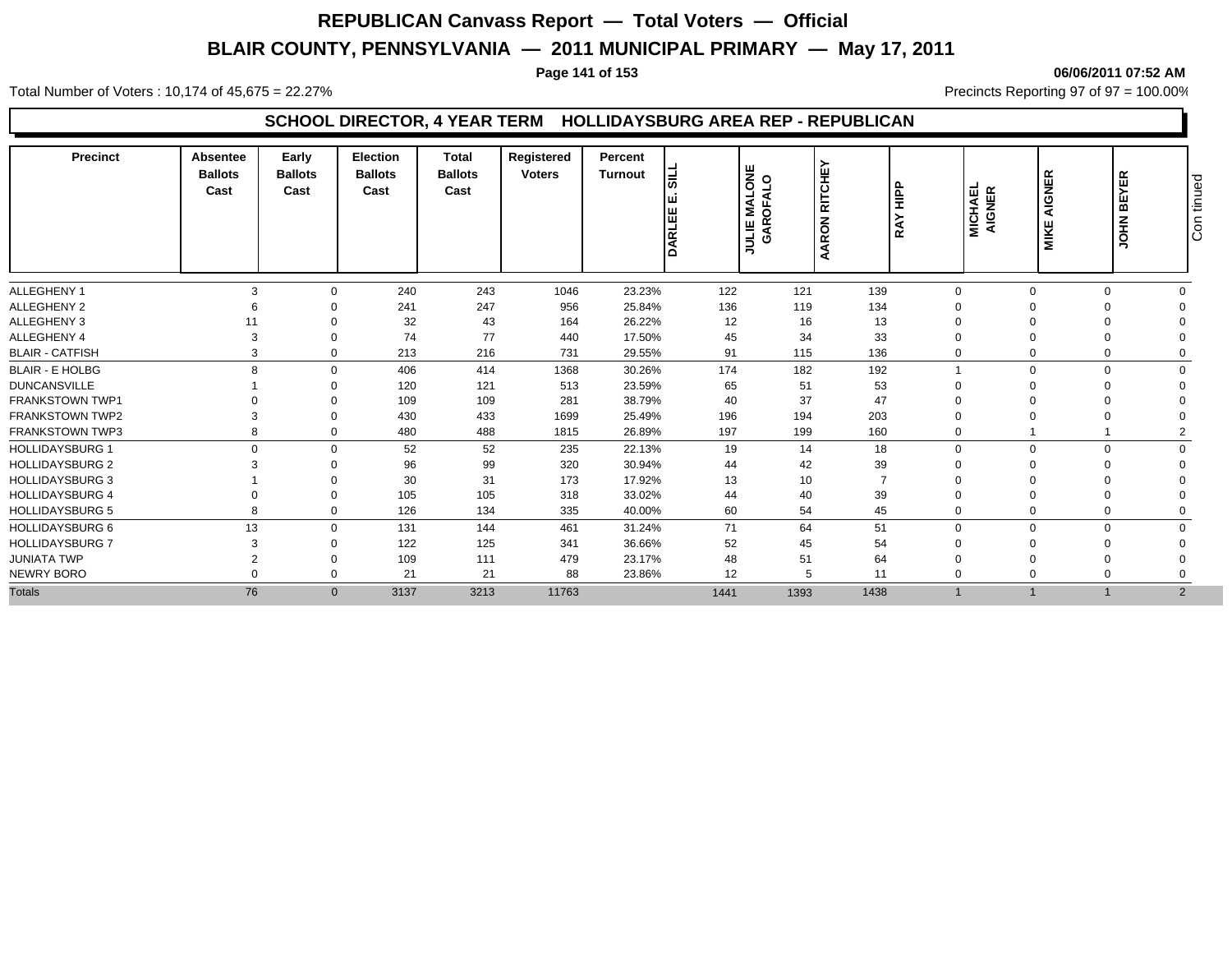#### **Page 142 of 153 06/06/2011 07:52 AM**

Total Number of Voters : 10,174 of 45,675 = 22.27% **Precincts Reporting 97 of 97 = 100.00%** Precincts Reporting 97 of 97 = 100.00%

### **SCHOOL DIRECTOR, 4 YEAR TERM HOLLIDAYSBURG AREA REP - REPUBLICAN**

| <b>Precinct</b>        | <b>Absentee</b><br><b>Ballots</b><br>Cast | Early<br><b>Ballots</b><br>Cast | <b>Election</b><br><b>Ballots</b><br>Cast | <b>Total</b><br><b>Ballots</b><br>Cast | Registered<br><b>Voters</b> | Percent<br><b>Turnout</b> | <b>JOSH KRIDER</b> | ш<br>ROBERT | <b>REFFNER</b><br>ğ | <b>WERSTIL</b><br>GREG | WEYANT<br><b>RAND</b> | Totals |  |
|------------------------|-------------------------------------------|---------------------------------|-------------------------------------------|----------------------------------------|-----------------------------|---------------------------|--------------------|-------------|---------------------|------------------------|-----------------------|--------|--|
| ALLEGHENY 1            | 3                                         | O                               | 240                                       | 243                                    | 1046                        | 23.23%                    | $\Omega$           | $\Omega$    | $\Omega$            | $\Omega$               | $\Omega$              | 1075   |  |
| <b>ALLEGHENY 2</b>     | 6                                         |                                 | 241                                       | 247                                    | 956                         | 25.84%                    |                    | $\Omega$    | $\Omega$            | $\Omega$               | $\Omega$              | 1095   |  |
| <b>ALLEGHENY 3</b>     | 11                                        | 0                               | 32                                        | 43                                     | 164                         | 26.22%                    | O                  | $\Omega$    | $\Omega$            | $\Omega$               | $\Omega$              | 168    |  |
| ALLEGHENY 4            | 3                                         | 0                               | 74                                        | 77                                     | 440                         | 17.50%                    | $\Omega$           | $\Omega$    | $\Omega$            | $\Omega$               | $\Omega$              | 350    |  |
| <b>BLAIR - CATFISH</b> | 3                                         | $\mathbf 0$                     | 213                                       | 216                                    | 731                         | 29.55%                    | 0                  | $\mathbf 0$ | $\Omega$            | $\mathbf 0$            | 0                     | 916    |  |
| <b>BLAIR - E HOLBG</b> | 8                                         | $\Omega$                        | 406                                       | 414                                    | 1368                        | 30.26%                    | $\mathbf{0}$       | $\Omega$    | $\Omega$            | $\mathbf 0$            | $\mathbf{0}$          | 1817   |  |
| <b>DUNCANSVILLE</b>    |                                           |                                 | 120                                       | 121                                    | 513                         | 23.59%                    |                    | $\Omega$    |                     | 0                      | $\Omega$              | 525    |  |
| <b>FRANKSTOWN TWP1</b> |                                           | 0                               | 109                                       | 109                                    | 281                         | 38.79%                    |                    | $\Omega$    |                     | 0                      | $\Omega$              | 450    |  |
| <b>FRANKSTOWN TWP2</b> | 3                                         | $\Omega$                        | 430                                       | 433                                    | 1699                        | 25.49%                    | $\Omega$           | $\Omega$    |                     | $\Omega$               |                       | 1850   |  |
| <b>FRANKSTOWN TWP3</b> | 8                                         | $\Omega$                        | 480                                       | 488                                    | 1815                        | 26.89%                    | $\mathbf 0$        | $\mathbf 0$ | $\mathbf 0$         | $\mathbf 0$            | $\mathbf{0}$          | 2113   |  |
| <b>HOLLIDAYSBURG 1</b> | $\Omega$                                  | $\Omega$                        | 52                                        | 52                                     | 235                         | 22.13%                    | $\mathbf 0$        | $\Omega$    | $\Omega$            | $\mathbf 0$            | $\Omega$              | 236    |  |
| <b>HOLLIDAYSBURG 2</b> | 3                                         | 0                               | 96                                        | 99                                     | 320                         | 30.94%                    | $\Omega$           | $\Omega$    | $\Omega$            | $\Omega$               | $\Omega$              | 456    |  |
| <b>HOLLIDAYSBURG 3</b> |                                           | 0                               | 30                                        | 31                                     | 173                         | 17.92%                    | 0                  | $\Omega$    | $\Omega$            | 0                      | $\Omega$              | 135    |  |
| <b>HOLLIDAYSBURG 4</b> | $\Omega$                                  | $\Omega$                        | 105                                       | 105                                    | 318                         | 33.02%                    | $\Omega$           | $\Omega$    | $\Omega$            |                        | $\Omega$              | 439    |  |
| <b>HOLLIDAYSBURG 5</b> | 8                                         | $\mathbf 0$                     | 126                                       | 134                                    | 335                         | 40.00%                    | 0                  | $\Omega$    | $\Omega$            | $\mathbf 0$            | 0                     | 567    |  |
| <b>HOLLIDAYSBURG 6</b> | 13                                        | $\Omega$                        | 131                                       | 144                                    | 461                         | 31.24%                    |                    |             | $\mathbf 0$         | $\mathbf 0$            | $\mathbf{0}$          | 623    |  |
| <b>HOLLIDAYSBURG 7</b> | 3                                         | $\Omega$                        | 122                                       | 125                                    | 341                         | 36.66%                    | $\Omega$           | $\Omega$    | $\Omega$            | $\Omega$               | $\Omega$              | 552    |  |
| <b>JUNIATA TWP</b>     | $\overline{2}$                            | $\Omega$                        | 109                                       | 111                                    | 479                         | 23.17%                    | 0                  | $\Omega$    | $\Omega$            | $\Omega$               | $\Omega$              | 462    |  |
| NEWRY BORO             | $\Omega$                                  | $\Omega$                        | 21                                        | 21                                     | 88                          | 23.86%                    | 0                  | $\Omega$    | $\Omega$            | 0                      | $\Omega$              | 76     |  |
| <b>Totals</b>          | 76                                        | $\overline{0}$                  | 3137                                      | 3213                                   | 11763                       |                           |                    |             | $\mathbf 1$         | $\overline{1}$         |                       | 13905  |  |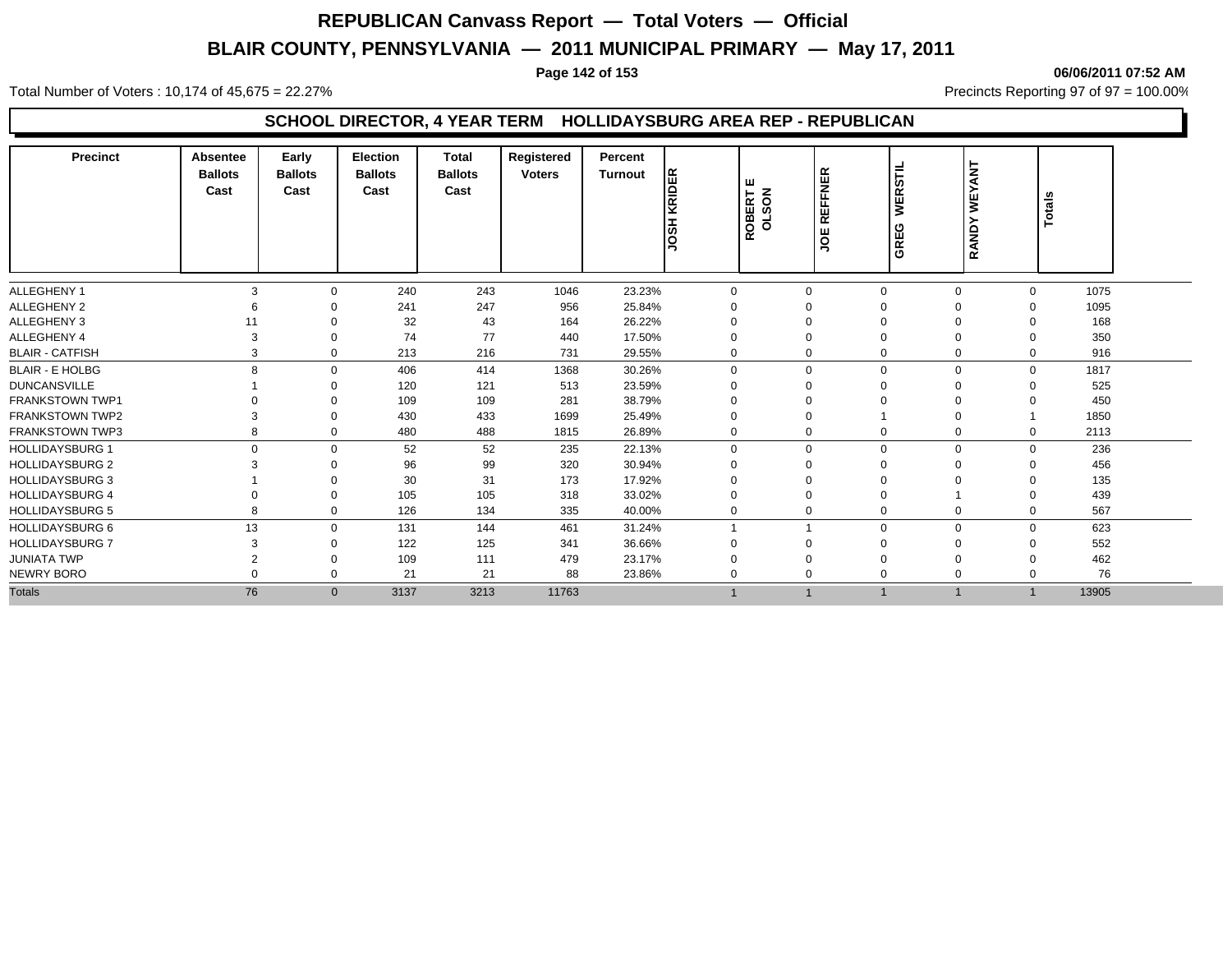### **Page 143 of 153 06/06/2011 07:52 AM**

Total Number of Voters : 10,174 of 45,675 = 22.27% **Precincts Reporting 97 of 97 = 100.00%** Precincts Reporting 97 of 97 = 100.00%

### **SCHOOL DIRECTOR, 4 YEAR TERM SPRING COVE REP - REPUBLICAN**

| <b>Precinct</b>      | Absentee<br><b>Ballots</b><br>Cast | Early<br><b>Ballots</b><br>Cast | <b>Election</b><br><b>Ballots</b><br>Cast | <b>Total</b><br><b>Ballots</b><br>Cast | Registered<br><b>Voters</b> | Percent<br>Turnout | z<br>▫<br>$\circ$<br>ξĪ<br>Ε<br>$\circ$<br>≳ | Ξ<br><b>BRENNECKE</b><br>¬<br>AROLD<br>(JEFF)<br>H | O<br><b>JENNIFER<br/>URNYACK-G</b><br><b>RNER</b><br>⋝ | SMITI<br>AMY<br>R-KNI<br>၊ ဖာ<br>Ë | <b>BIDDLE</b><br>≏<br>, œ̀<br><b>NHOL</b> |     | ⊻ ທ<br><b>DONNA</b><br>HAINES | ு<br>tinue<br>Ιē |
|----------------------|------------------------------------|---------------------------------|-------------------------------------------|----------------------------------------|-----------------------------|--------------------|----------------------------------------------|----------------------------------------------------|--------------------------------------------------------|------------------------------------|-------------------------------------------|-----|-------------------------------|------------------|
| FREEDOM TWP 1        |                                    |                                 | 83                                        | 83                                     | 453                         | 18.32%             | 55                                           | 31                                                 | 42                                                     | 46                                 | 31                                        | 37  | 51                            |                  |
| FREEDOM TWP 2        |                                    |                                 | 156                                       | 159                                    | 859                         | 18.51%             | 89                                           | 51                                                 | 74                                                     | 85                                 | 57                                        | 94  | 78                            |                  |
| <b>HUSTON TWP</b>    |                                    |                                 | 109                                       | 109                                    | 558                         | 19.53%             | 60                                           | 35                                                 | 55                                                     | 56                                 | 63                                        | 59  | 63                            |                  |
| <b>MARTINSBURG 1</b> |                                    |                                 | 105                                       | 107                                    | 402                         | 26.62%             | 45                                           | 31                                                 | 69                                                     | 69                                 | 46                                        | 63  | 41                            |                  |
| <b>MARTINSBURG 2</b> |                                    | $\Omega$                        | 98                                        | 99                                     | 528                         | 18.75%             | 42                                           | 25                                                 | 53                                                     | 54                                 | 44                                        | 55  | 38                            |                  |
| NORTH WOODBURY       |                                    | $\Omega$                        | 208                                       | 213                                    | 1254                        | 16.99%             | 86                                           | 83                                                 | 147                                                    | 129                                | 93                                        | 129 | 80                            |                  |
| <b>ROARING SPG 1</b> |                                    |                                 | 45                                        | 45                                     | 249                         | 18.07%             | 27                                           | 13                                                 | 28                                                     | 31                                 | 17                                        | 23  | 22                            |                  |
| <b>ROARING SPG 2</b> |                                    |                                 | 99                                        | 100                                    | 432                         | 23.15%             | 46                                           | 37                                                 | 60                                                     | 66                                 | 37                                        | 60  | 31                            |                  |
| <b>ROARING SPG 3</b> |                                    |                                 | 79                                        | 83                                     | 341                         | 24.34%             | 30                                           | 24                                                 | 51                                                     | 48                                 | 34                                        | 49  | 23                            |                  |
| <b>TAYLOR TWP</b>    |                                    |                                 | 235                                       | 235                                    | 1181                        | 19.90%             | 119                                          | 95                                                 | 129                                                    | 132                                | 111                                       | 131 | 89                            |                  |
| <b>Totals</b>        | 16                                 | $\mathbf{0}$                    | 1217                                      | 1233                                   | 6257                        |                    | 599                                          | 425                                                | 708                                                    | 716                                | 533                                       | 700 | 516                           |                  |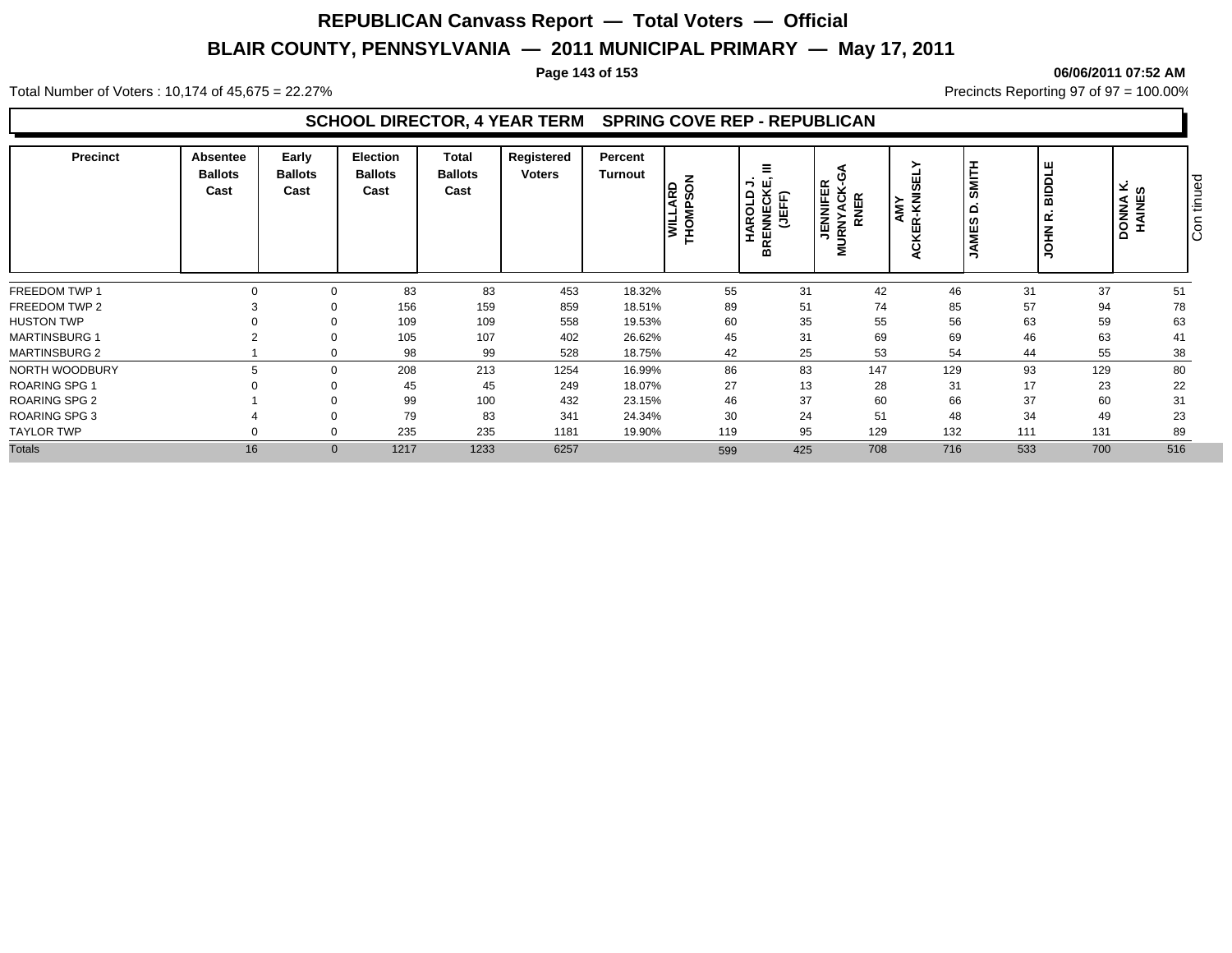#### **Page 144 of 153 06/06/2011 07:52 AM**

Total Number of Voters : 10,174 of 45,675 = 22.27% **Precincts Reporting 97 of 97 = 100.00%** Precincts Reporting 97 of 97 = 100.00%

### **SCHOOL DIRECTOR, 4 YEAR TERM SPRING COVE REP - REPUBLICAN**

| <b>Precinct</b>      | Absentee<br><b>Ballots</b><br>Cast | Early<br><b>Ballots</b><br>Cast | <b>Election</b><br><b>Ballots</b><br>Cast | Total<br><b>Ballots</b><br>Cast | Registered<br><b>Voters</b> | Percent<br>Turnout | 로 픽<br>ξ<br>C<br>l≧ & | ×<br>ە<br>است<br>ш<br>$\overline{m}$<br>š | ER<br>∍<br>മ<br>$\leq$ | <b>WO</b><br>z ວັ<br>◀<br>-<br>ပ | KENNETH<br>DOWNS | CORDELL<br>EBERSOLE | <b>AUGH</b><br>۰<br>匞<br>$\overline{g}$ | ு<br>tinue<br>$\overline{\circ}$<br>ΙŌ |
|----------------------|------------------------------------|---------------------------------|-------------------------------------------|---------------------------------|-----------------------------|--------------------|-----------------------|-------------------------------------------|------------------------|----------------------------------|------------------|---------------------|-----------------------------------------|----------------------------------------|
| FREEDOM TWP 1        |                                    |                                 | 83                                        | 83                              | 453                         | 18.32%             | 33                    | 0                                         | $\Omega$               |                                  |                  |                     |                                         |                                        |
| FREEDOM TWP 2        |                                    |                                 | 156                                       | 159                             | 859                         | 18.51%             | 92                    |                                           |                        |                                  |                  |                     |                                         |                                        |
| <b>HUSTON TWP</b>    |                                    |                                 | 109                                       | 109                             | 558                         | 19.53%             | 62                    |                                           |                        |                                  |                  |                     |                                         |                                        |
| <b>MARTINSBURG 1</b> |                                    |                                 | 105                                       | 107                             | 402                         | 26.62%             | 57                    |                                           |                        |                                  |                  |                     |                                         |                                        |
| <b>MARTINSBURG 2</b> |                                    | $\Omega$                        | 98                                        | 99                              | 528                         | 18.75%             | 56                    | 0                                         | $\Omega$               |                                  |                  |                     |                                         |                                        |
| NORTH WOODBURY       |                                    | $\Omega$                        | 208                                       | 213                             | 1254                        | 16.99%             | 102                   | $\mathbf 0$                               |                        |                                  |                  |                     |                                         |                                        |
| <b>ROARING SPG 1</b> |                                    |                                 | 45                                        | 45                              | 249                         | 18.07%             | 21                    |                                           |                        |                                  |                  |                     |                                         |                                        |
| <b>ROARING SPG 2</b> |                                    |                                 | 99                                        | 100                             | 432                         | 23.15%             | 47                    |                                           |                        |                                  |                  |                     |                                         |                                        |
| <b>ROARING SPG 3</b> |                                    |                                 | 79                                        | 83                              | 341                         | 24.34%             | 45                    |                                           |                        |                                  |                  |                     |                                         |                                        |
| <b>TAYLOR TWP</b>    |                                    |                                 | 235                                       | 235                             | 1181                        | 19.90%             | 125                   |                                           |                        |                                  |                  |                     |                                         |                                        |
| <b>Totals</b>        | 16                                 | $\mathbf{0}$                    | 1217                                      | 1233                            | 6257                        |                    | 640                   |                                           |                        |                                  |                  |                     |                                         |                                        |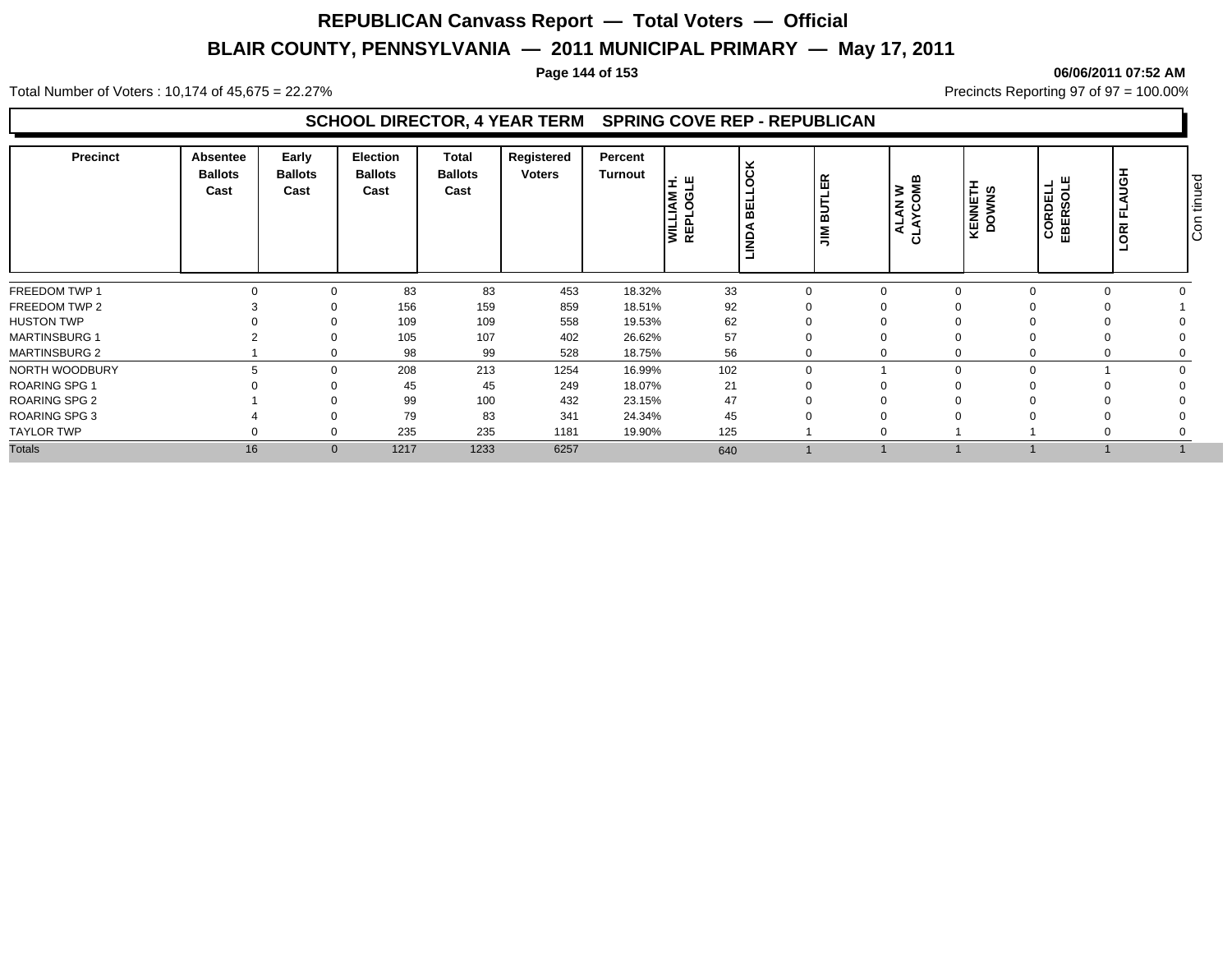#### **Page 145 of 153 06/06/2011 07:52 AM**

Total Number of Voters : 10,174 of 45,675 = 22.27% **Precincts Reporting 97 of 97 = 100.00%** Precincts Reporting 97 of 97 = 100.00%

#### **SCHOOL DIRECTOR, 4 YEAR TERM SPRING COVE REP - REPUBLICAN**

| <b>Precinct</b>      | Absentee<br><b>Ballots</b><br>Cast | Early<br><b>Ballots</b><br>Cast | <b>Election</b><br><b>Ballots</b><br>Cast | Total<br><b>Ballots</b><br>Cast | Registered<br><b>Voters</b> | Percent<br><b>Turnout</b> | 띥<br>≅ ⊂∣<br><b>BREND</b><br>JKE GA | KING<br>న్<br>ã | Ιš<br>SPE<br>z<br>◀<br>$\Omega$ | STERN<br>SO<br>∍ | <b>THOMPSON</b><br>TOM | ෪<br>≻<br>TERR <sup>V</sup><br>WALLA | <b>Totals</b> |      |
|----------------------|------------------------------------|---------------------------------|-------------------------------------------|---------------------------------|-----------------------------|---------------------------|-------------------------------------|-----------------|---------------------------------|------------------|------------------------|--------------------------------------|---------------|------|
| FREEDOM TWP 1        |                                    | $\Omega$                        | 83                                        | 83                              | 453                         | 18.32%                    | $\Omega$                            |                 | 0                               | $\Omega$         |                        | $\Omega$                             | 0             | 326  |
| FREEDOM TWP 2        |                                    | $\Omega$                        | 156                                       | 159                             | 859                         | 18.51%                    |                                     |                 |                                 | $\Omega$         |                        |                                      |               | 621  |
| <b>HUSTON TWP</b>    |                                    | 0                               | 109                                       | 109                             | 558                         | 19.53%                    |                                     |                 |                                 | $\Omega$         |                        |                                      |               | 453  |
| <b>MARTINSBURG 1</b> |                                    | $\Omega$                        | 105                                       | 107                             | 402                         | 26.62%                    |                                     |                 |                                 | $\Omega$         |                        |                                      |               | 421  |
| <b>MARTINSBURG 2</b> |                                    | 0                               | 98                                        | 99                              | 528                         | 18.75%                    |                                     |                 |                                 | $\Omega$         |                        | 0                                    |               | 368  |
| NORTH WOODBURY       |                                    | $\Omega$                        | 208                                       | 213                             | 1254                        | 16.99%                    |                                     |                 |                                 | $\mathbf 0$      |                        | $\Omega$                             | $\Omega$      | 854  |
| <b>ROARING SPG 1</b> |                                    | $\Omega$                        | 45                                        | 45                              | 249                         | 18.07%                    |                                     |                 | υ                               | $\Omega$         |                        |                                      | $\mathbf{0}$  | 182  |
| <b>ROARING SPG 2</b> |                                    |                                 | 99                                        | 100                             | 432                         | 23.15%                    |                                     |                 |                                 | $\Omega$         |                        |                                      |               | 384  |
| <b>ROARING SPG 3</b> |                                    |                                 | 79                                        | 83                              | 341                         | 24.34%                    |                                     |                 |                                 | $\Omega$         |                        |                                      |               | 304  |
| <b>TAYLOR TWP</b>    |                                    | $\Omega$                        | 235                                       | 235                             | 1181                        | 19.90%                    |                                     |                 | $\mathbf{0}$                    |                  |                        |                                      |               | 936  |
| <b>Totals</b>        | 16                                 | $\overline{0}$                  | 1217                                      | 1233                            | 6257                        |                           |                                     |                 |                                 |                  |                        |                                      |               | 4849 |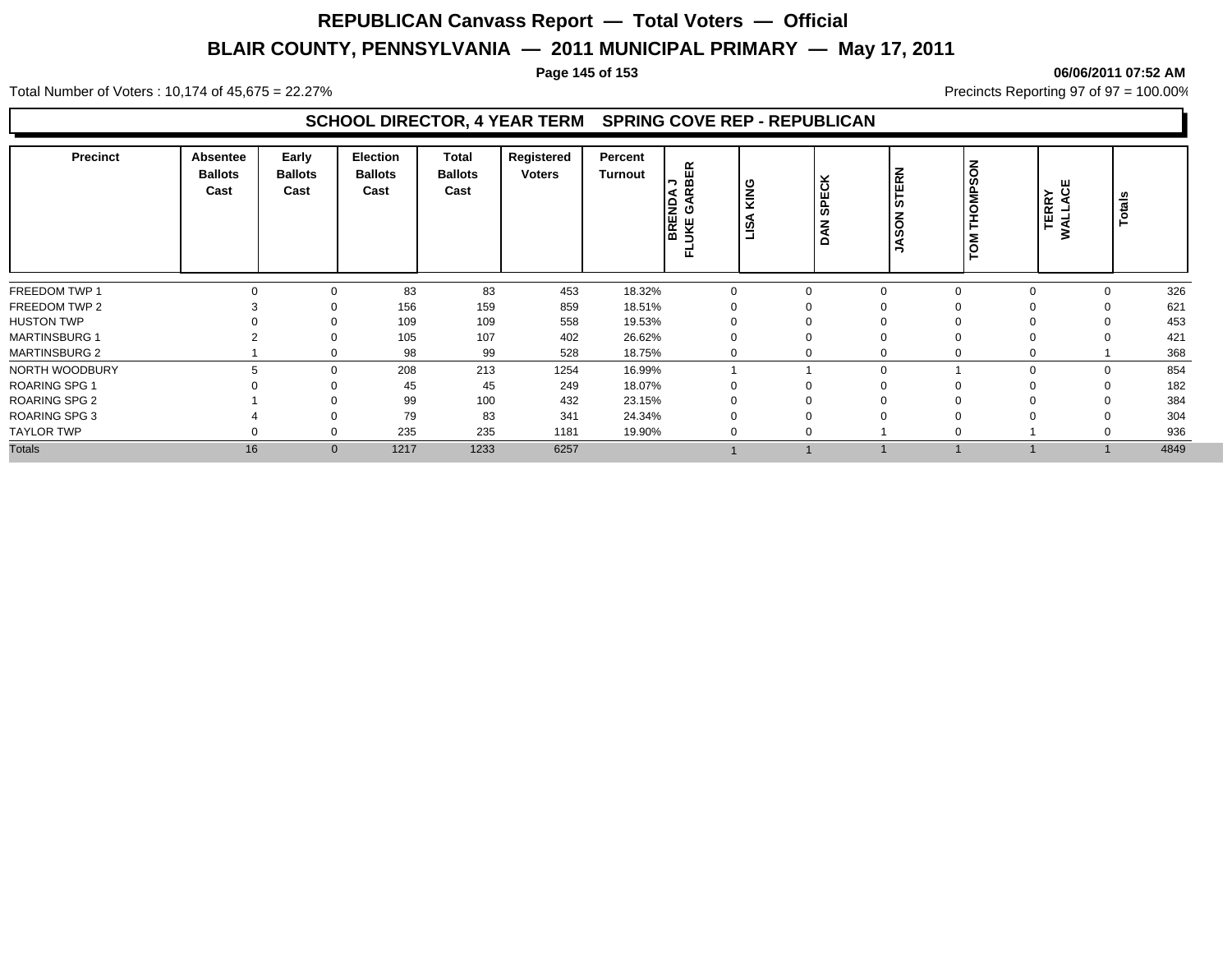#### **Page 146 of 153 06/06/2011 07:52 AM**

Total Number of Voters : 10,174 of 45,675 = 22.27% **Precincts Reporting 97 of 97 = 100.00%** Precincts Reporting 97 of 97 = 100.00%

#### **SCHOOL DIRECTOR, 2 YEAR UNEXPIRED TERM SPRING COVE REP - REPUBLICAN**

| <b>Precinct</b>      | Absentee<br><b>Ballots</b><br>Cast | Early<br><b>Ballots</b><br>Cast | <b>Election</b><br><b>Ballots</b><br>Cast | Total<br><b>Ballots</b><br>Cast | Registered<br><b>Voters</b> | Percent<br><b>Turnout</b> | l⋚<br><b>RAND</b> | <b>LER</b><br>∣ັສ<br>$\sum_{i=1}^{n}$ | Ξ<br><b>HAROLD<br/>BRENNECKE</b> | <b>CORDELL</b><br>EBESOLE | ¦¥<br>맆<br><b>HYS</b> | <b>STERN</b><br>GAR' | Totals         |
|----------------------|------------------------------------|---------------------------------|-------------------------------------------|---------------------------------|-----------------------------|---------------------------|-------------------|---------------------------------------|----------------------------------|---------------------------|-----------------------|----------------------|----------------|
| FREEDOM TWP 1        |                                    | $\Omega$                        | 83                                        | 83                              | 453                         | 18.32%                    | 75                | $\Omega$                              | $\mathbf 0$                      |                           |                       | $\Omega$             | 75<br>$\Omega$ |
| FREEDOM TWP 2        |                                    | 0                               | 156                                       | 159                             | 859                         | 18.51%                    | 128               |                                       |                                  |                           |                       |                      | 129            |
| <b>HUSTON TWP</b>    |                                    | $\Omega$                        | 109                                       | 109                             | 558                         | 19.53%                    | 94                |                                       | $\Omega$                         |                           |                       |                      | 96             |
| <b>MARTINSBURG 1</b> |                                    | 0                               | 105                                       | 107                             | 402                         | 26.62%                    | 86                |                                       | $\Omega$                         |                           |                       |                      | 86             |
| <b>MARTINSBURG 2</b> |                                    | $\Omega$                        | 98                                        | 99                              | 528                         | 18.75%                    | 88                | 0                                     | $\Omega$                         |                           |                       | $\Omega$             | 88<br>0        |
| NORTH WOODBURY       | h                                  | $\mathbf 0$                     | 208                                       | 213                             | 1254                        | 16.99%                    | 161               | 3                                     | $\mathbf 0$                      |                           |                       |                      | 166            |
| <b>ROARING SPG 1</b> |                                    | $\Omega$                        | 45                                        | 45                              | 249                         | 18.07%                    | 41                |                                       | $\Omega$                         |                           |                       |                      | 41<br>0        |
| <b>ROARING SPG 2</b> |                                    |                                 | 99                                        | 100                             | 432                         | 23.15%                    | 82                |                                       | 0                                |                           |                       |                      | 82             |
| <b>ROARING SPG 3</b> |                                    |                                 | 79                                        | 83                              | 341                         | 24.34%                    | 61                |                                       | $\Omega$                         |                           |                       |                      | 61             |
| <b>TAYLOR TWP</b>    |                                    | $\Omega$                        | 235                                       | 235                             | 1181                        | 19.90%                    | 196               | 0                                     | $\overline{2}$                   |                           |                       | 0                    | 198<br>0       |
| <b>Totals</b>        | 16                                 | $\mathbf{0}$                    | 1217                                      | 1233                            | 6257                        |                           | 1012              | 5                                     | $\overline{2}$                   |                           |                       |                      | 1022           |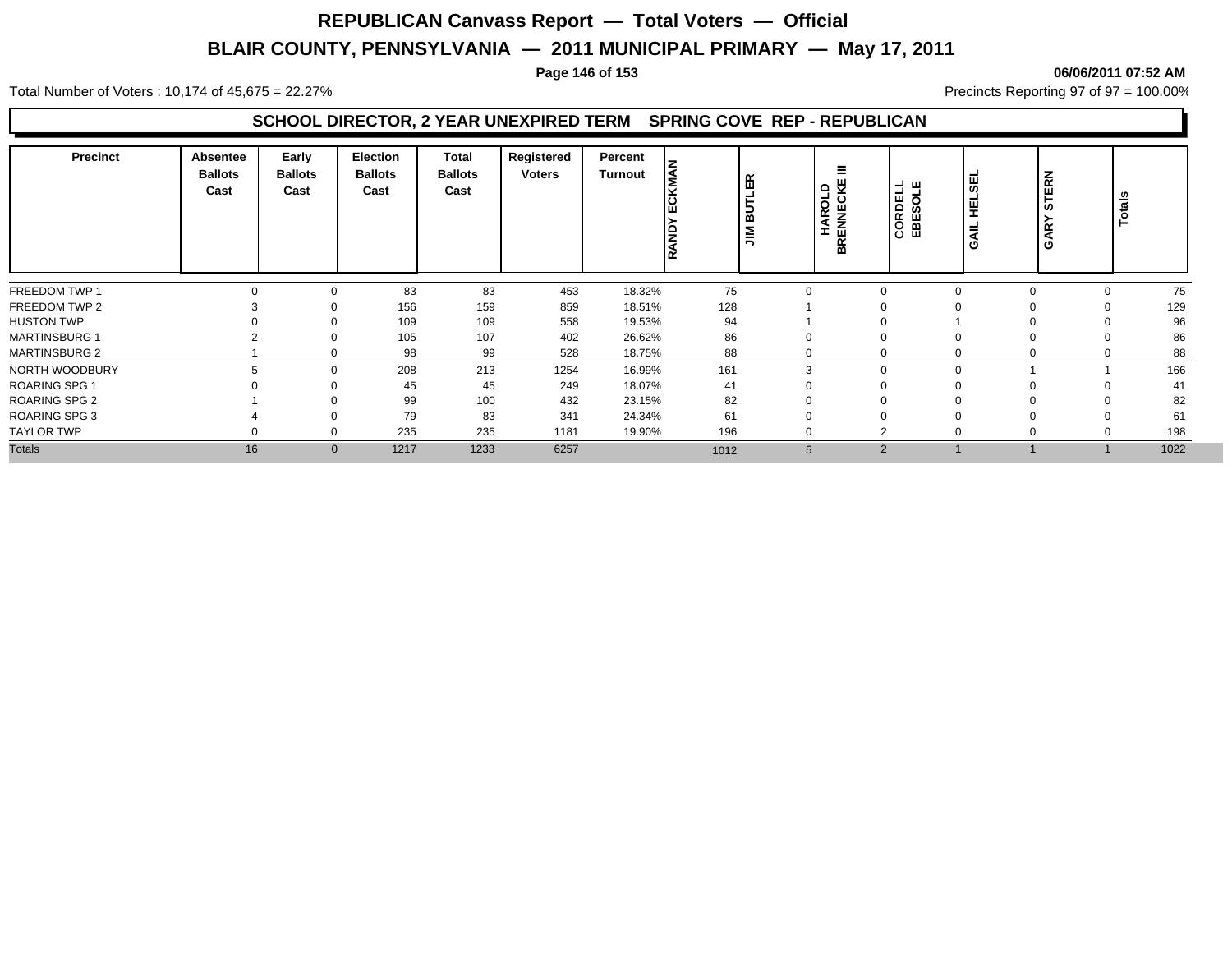#### **Page 147 of 153 06/06/2011 07:52 AM**

Total Number of Voters : 10,174 of 45,675 = 22.27% **Precincts Reporting 97 of 97 = 100.00%** Precincts Reporting 97 of 97 = 100.00%

#### **SCHOOL DIRECTOR, 4 YEAR TERM TYRONE AREA REP - REPUBLICAN**

| <b>Precinct</b>      | Absentee<br><b>Ballots</b><br>Cast | Early<br><b>Ballots</b><br>Cast | <b>Election</b><br><b>Ballots</b><br>Cast | Total<br><b>Ballots</b><br>Cast | Registered<br>Voters | Percent<br>Turnout | <b>NARI</b><br>$\vert$ | ш<br>z<br><b>RMAI</b><br>HUFF<br>$\frac{1}{2}$ | ທ<br>년 뿐<br>ANDREA<br>$\overline{\mathbf{z}}$ | n,<br><b>YNTHIA</b><br>BANAS | ABE<br>$\leq$ | $\overline{\phantom{0}}$<br>UTHER<br>LAIRD | PAULA<br>AULA<br>$\Omega$ | ு<br>ğ<br>έĒ<br>$\circ$<br>ΙO |
|----------------------|------------------------------------|---------------------------------|-------------------------------------------|---------------------------------|----------------------|--------------------|------------------------|------------------------------------------------|-----------------------------------------------|------------------------------|---------------|--------------------------------------------|---------------------------|-------------------------------|
| SNYDER TWP 1         |                                    |                                 | 86                                        | 86                              | 537                  | 16.01%             | 44                     | 69                                             | 24                                            | 51                           | 52            | 49                                         | 63                        |                               |
| SNYDER TWP 2         |                                    |                                 | 133                                       | 133                             | 739                  | 18.00%             | 68                     | 93                                             | 56                                            | 73                           | 70            | 75                                         | 81                        |                               |
| <b>TYRONE TWP 1</b>  |                                    |                                 | 72                                        | 72                              | 373                  | 19.30%             | 24                     | 59                                             | 25                                            | 45                           | 33            | 46                                         | 37                        |                               |
| <b>TYRONE BORO 1</b> |                                    |                                 | 90                                        | 91                              | 346                  | 26.30%             | 45                     | 63                                             | 48                                            | 45                           | 56            | 58                                         | 61                        |                               |
| TYRONE BORO 2        |                                    | $\Omega$                        | 42                                        | 42                              | 249                  | 16.87%             | 18                     | 29                                             | 19                                            | 28                           | 16            | 23                                         | 26                        |                               |
| TYRONE BORO 3        |                                    | $\Omega$                        | 32                                        | 32                              | 213                  | 15.02%             | 10 <sup>1</sup>        | 14                                             | 12                                            | 13                           | 10            | 16                                         | 14                        |                               |
| <b>TYRONE BORO 4</b> |                                    |                                 | 24                                        | 25                              | 157                  | 15.92%             | 10                     | 20                                             | 10                                            | 15                           | 15            | 16                                         | 18                        |                               |
| <b>TYRONE BORO 5</b> |                                    |                                 | 54                                        | 54                              | 208                  | 25.96%             | 33                     | 45                                             | 26                                            | 35                           | 35            | 32                                         | 35                        |                               |
| TYRONE BORO 6        |                                    |                                 | 109                                       | 109                             | 399                  | 27.32%             | 53                     | 87                                             | 42                                            | 74                           | 49            | 80                                         | 69                        |                               |
| <b>TYRONE BORO 7</b> |                                    |                                 | 62                                        | 62                              | 298                  | 20.81%             | 26                     | 50                                             | 23                                            | 36                           | 29            | 37                                         | 44                        |                               |
| <b>Totals</b>        | $\overline{2}$                     | $\mathbf{0}$                    | 704                                       | 706                             | 3519                 |                    | 331                    | 529                                            | 285                                           | 415                          | 365           | 432                                        | 448                       |                               |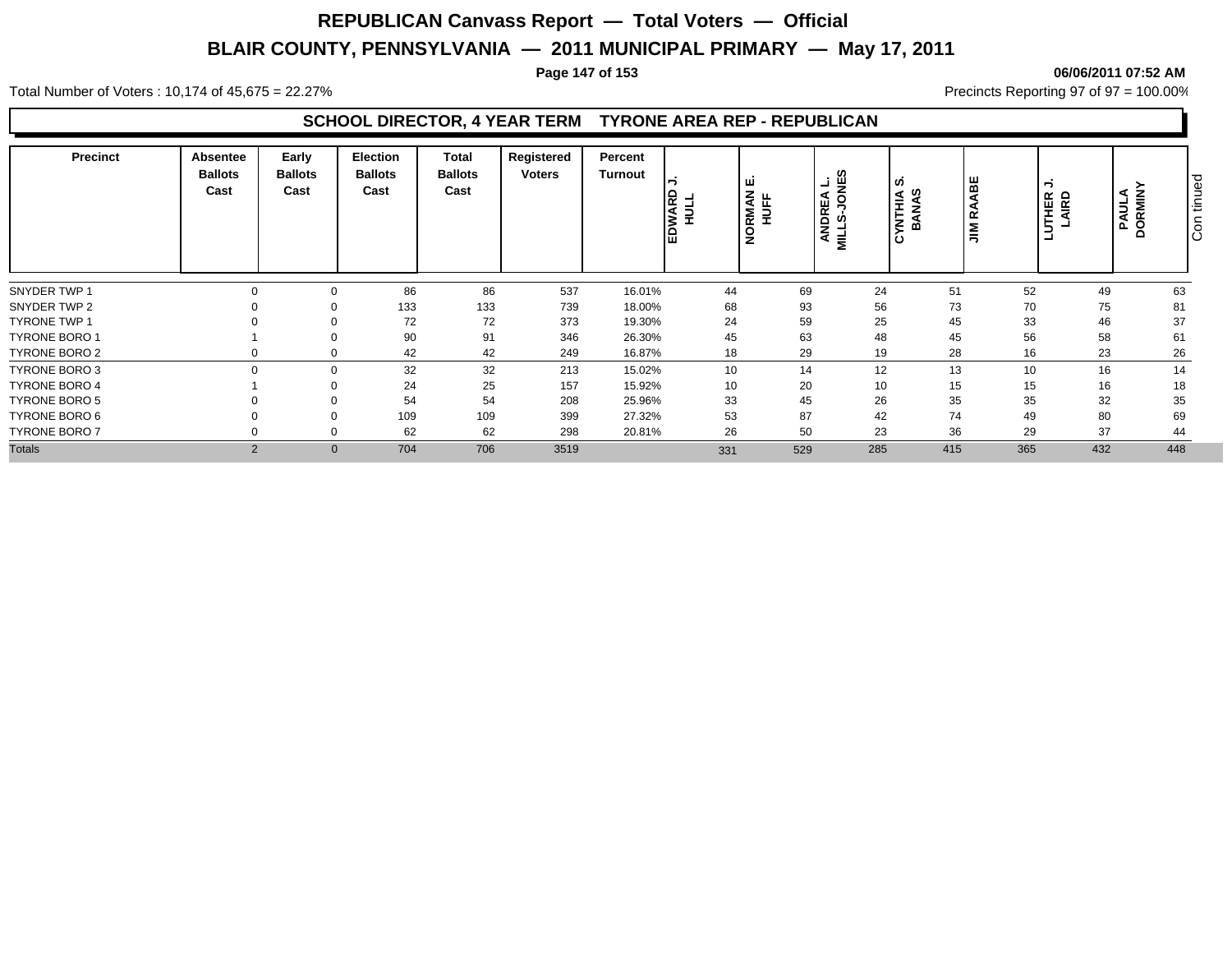#### Total Number of Voters : 10,174 of 45,675 = 22.27% **Precincts Reporting 97 of 97 = 100.00%** Precincts Reporting 97 of 97 = 100.00%

#### **SCHOOL DIRECTOR, 4 YEAR TERM TYRONE AREA REP - REPUBLICAN**

| <b>Precinct</b>      | <b>Absentee</b><br><b>Ballots</b><br>Cast | Early<br><b>Ballots</b><br>Cast | Election<br><b>Ballots</b><br>Cast | Total<br><b>Ballots</b><br>Cast | Registered<br>Voters | Percent<br>Turnout | <b>ORRIT</b><br>Ιā | <b>DUTROW</b><br>PETE | WARNER<br><b>TERR</b> | Totals      |      |
|----------------------|-------------------------------------------|---------------------------------|------------------------------------|---------------------------------|----------------------|--------------------|--------------------|-----------------------|-----------------------|-------------|------|
| SNYDER TWP 1         | 0                                         | $\Omega$                        | 86                                 | 86                              | 537                  | 16.01%             | $\Omega$           |                       |                       | $\Omega$    | 353  |
| SNYDER TWP 2         |                                           |                                 | 133                                | 133                             | 739                  | 18.00%             |                    |                       |                       |             | 517  |
| <b>TYRONE TWP 1</b>  |                                           |                                 | 72                                 | 72                              | 373                  | 19.30%             |                    |                       |                       | $\Omega$    | 269  |
| <b>TYRONE BORO 1</b> |                                           |                                 | 90                                 | 91                              | 346                  | 26.30%             |                    |                       |                       | $\Omega$    | 376  |
| TYRONE BORO 2        |                                           |                                 | 42                                 | 42                              | 249                  | 16.87%             |                    |                       |                       | $\Omega$    | 159  |
| TYRONE BORO 3        | $\Omega$                                  | $\mathbf 0$                     | 32                                 | 32                              | 213                  | 15.02%             | $\Omega$           |                       | 0                     | $\mathbf 0$ | 89   |
| <b>TYRONE BORO 4</b> |                                           |                                 | 24                                 | 25                              | 157                  | 15.92%             |                    |                       |                       | 0           | 105  |
| TYRONE BORO 5        |                                           |                                 | 54                                 | 54                              | 208                  | 25.96%             |                    |                       |                       | $\Omega$    | 241  |
| TYRONE BORO 6        |                                           |                                 | 109                                | 109                             | 399                  | 27.32%             |                    |                       |                       | $\Omega$    | 454  |
| <b>TYRONE BORO 7</b> |                                           | $\Omega$                        | 62                                 | 62                              | 298                  | 20.81%             |                    |                       | 0                     | $\Omega$    | 245  |
| <b>Totals</b>        | $\overline{2}$                            | $\mathbf{0}$                    | 704                                | 706                             | 3519                 |                    |                    |                       |                       |             | 2808 |

#### **Page 148 of 153 06/06/2011 07:52 AM**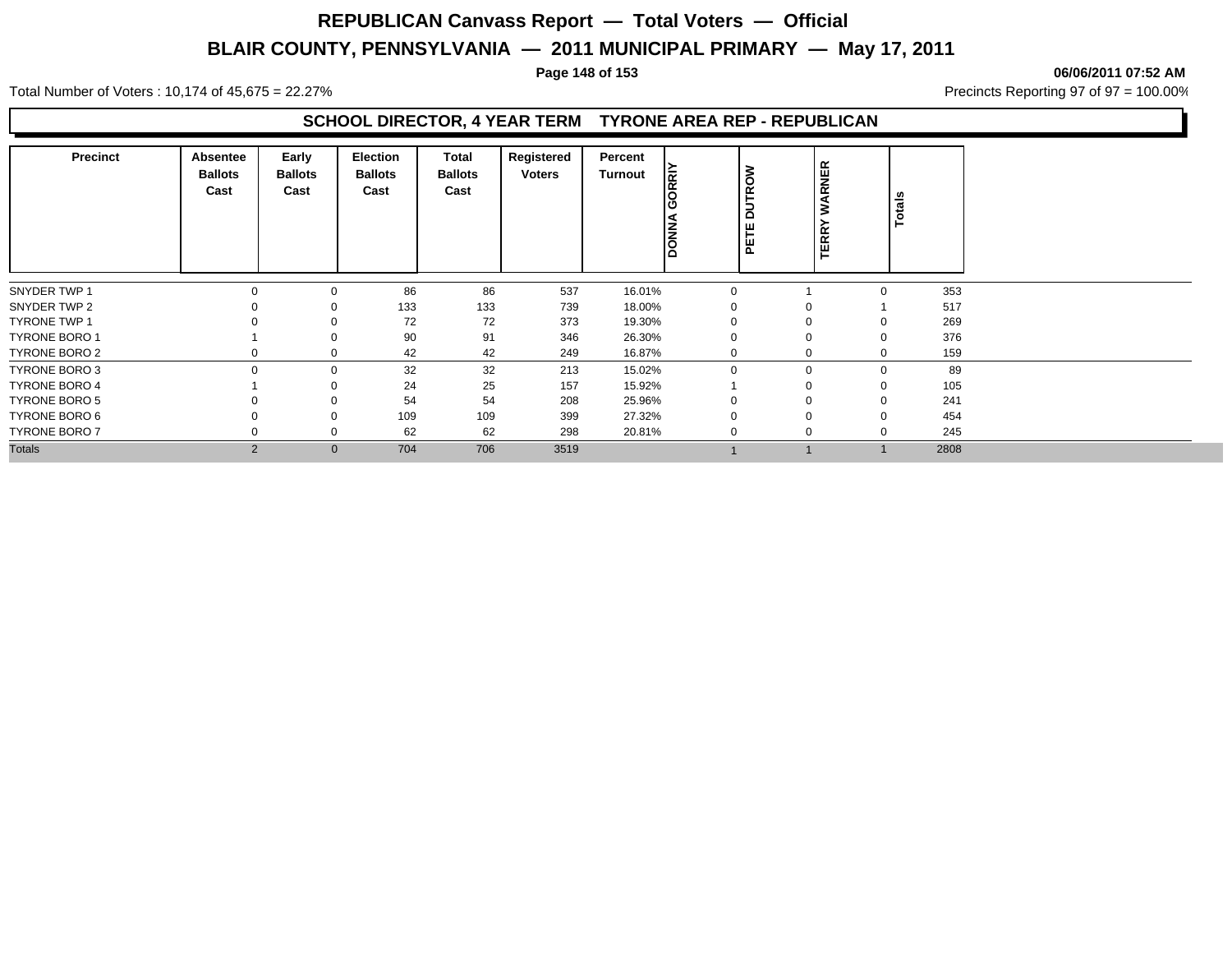#### **Page 149 of 153 06/06/2011 07:52 AM**

Total Number of Voters : 10,174 of 45,675 = 22.27% **Precincts Reporting 97 of 97 = 100.00%** Precincts Reporting 97 of 97 = 100.00%

#### **SCHOOL DIRECTOR, 4 YEAR TERM WILLIAMSBURG COMMUNITY CATHARINE TWP REP - REPUBLICAN**

| <b>Precinct</b>      | Absentee<br><b>Ballots</b><br>Cast | Early<br><b>Ballots</b><br>Cast | Election<br><b>Ballots</b><br>Cast | Total<br><b>Ballots</b><br>Cast | Registered<br><b>Voters</b> | Percent<br>Turnout | -<br>ARR<br>NGLJ<br>نت نما | ш<br>-<br>ັ<br>ш<br>۰ | ≃<br>画<br>-<br>Σ<br>┙<br>-<br>≏ | 쁮<br>€<br>ᇍ | ш<br>-<br>-<br>$\circ$<br>c | ឹ<br>► |  |
|----------------------|------------------------------------|---------------------------------|------------------------------------|---------------------------------|-----------------------------|--------------------|----------------------------|-----------------------|---------------------------------|-------------|-----------------------------|--------|--|
| <b>CATHARINE TWP</b> |                                    |                                 | 119                                | 119                             | 358                         | 33.24%             |                            | 90                    |                                 |             |                             | 94     |  |
| <b>Totals</b>        |                                    | $\Omega$                        | 119                                | 119                             | 358                         |                    |                            | 90                    |                                 |             |                             | 94     |  |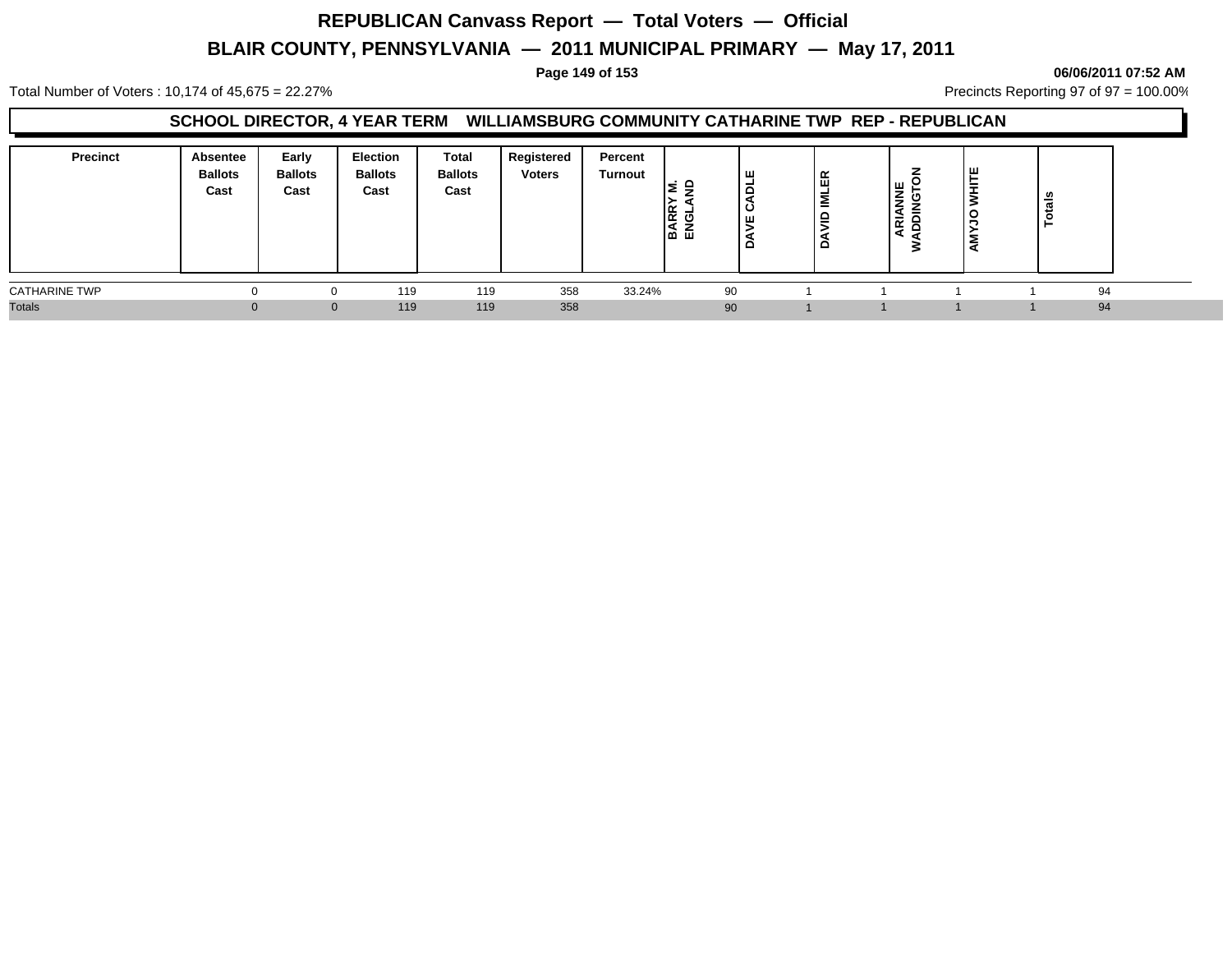# **REPUBLICAN Canvass Report — Total Voters — Official**

## **BLAIR COUNTY, PENNSYLVANIA — 2011 MUNICIPAL PRIMARY — May 17, 2011**

**Page 150 of 153 06/06/2011 07:52 AM**

Total Number of Voters : 10,174 of 45,675 = 22.27% **Precincts Reporting 97 of 97 = 100.00%** Precincts Reporting 97 of 97 = 100.00%

#### **SCHOOL DIRECTOR, 4 YEAR TERM WILLIAMSBURG COMMUNITY WILLIAMSBURG BORO REP - REPUBLICAN**

| <b>Precinct</b> | Absentee<br><b>Ballots</b><br>Cast | Early<br><b>Ballots</b><br>Cast | Election<br><b>Ballots</b><br>Cast | <b>Total</b><br><b>Ballots</b><br>Cast | Registered<br><b>Voters</b> | Percent<br>Turnout | . ய<br>ш.<br>旧<br>띥<br>lĝ | 出<br>۰<br>ທ<br>Ξ<br>ぅ | ဟ   Ш<br>∢<br>5<br>$\circ$<br>$\circ$ | $\frac{1}{a}$ |     |  |
|-----------------|------------------------------------|---------------------------------|------------------------------------|----------------------------------------|-----------------------------|--------------------|---------------------------|-----------------------|---------------------------------------|---------------|-----|--|
| WILLIAMSBURG    |                                    |                                 | 128                                | 128                                    | 516                         | 24.81%             |                           | 91                    | 91                                    |               | 183 |  |
| <b>Totals</b>   |                                    |                                 | 128<br>$\Omega$                    | 128                                    | 516                         |                    |                           | 91                    | 91                                    |               | 183 |  |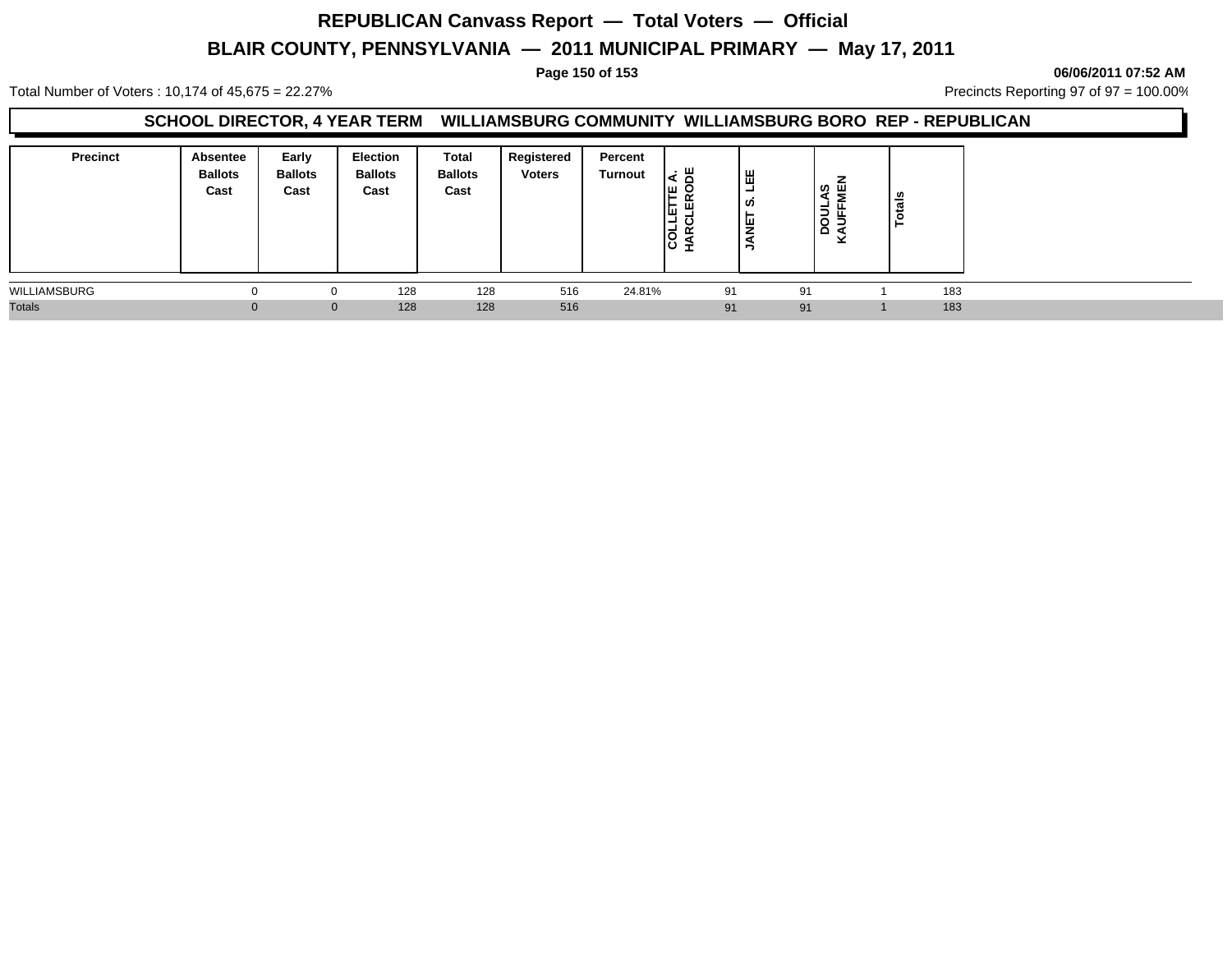# **REPUBLICAN Canvass Report — Total Voters — Official**

## **BLAIR COUNTY, PENNSYLVANIA — 2011 MUNICIPAL PRIMARY — May 17, 2011**

**Page 151 of 153 06/06/2011 07:52 AM**

Total Number of Voters : 10,174 of 45,675 = 22.27% **Precincts Reporting 97 of 97 = 100.00%** Precincts Reporting 97 of 97 = 100.00%

#### **SCHOOL DIRECTOR, 4 YEAR TERM WILLIAMSBURG COMMUNITY WOODBURY TWP REP - REPUBLICAN**

| <b>Precinct</b>     | Absentee<br><b>Ballots</b><br>Cast | Early<br><b>Ballots</b><br>Cast | Election<br><b>Ballots</b><br>Cast | Total<br><b>Ballots</b><br>Cast | Registered<br><b>Voters</b> | Percent<br>Turnout | ≃<br>ш<br><u>ي</u><br>I≃<br>-<br>꿪<br>ته ا | l gi<br>뤂<br>۱ш | Totals |  |
|---------------------|------------------------------------|---------------------------------|------------------------------------|---------------------------------|-----------------------------|--------------------|--------------------------------------------|-----------------|--------|--|
| <b>WOODBURY TWP</b> |                                    | $\Omega$                        | 131                                | 132                             | 638                         | 20.69%             | 107                                        | 103             | 210    |  |
| <b>Totals</b>       |                                    | $\mathbf{0}$                    | 131                                | 132                             | 638                         |                    | 107                                        | 103             | 210    |  |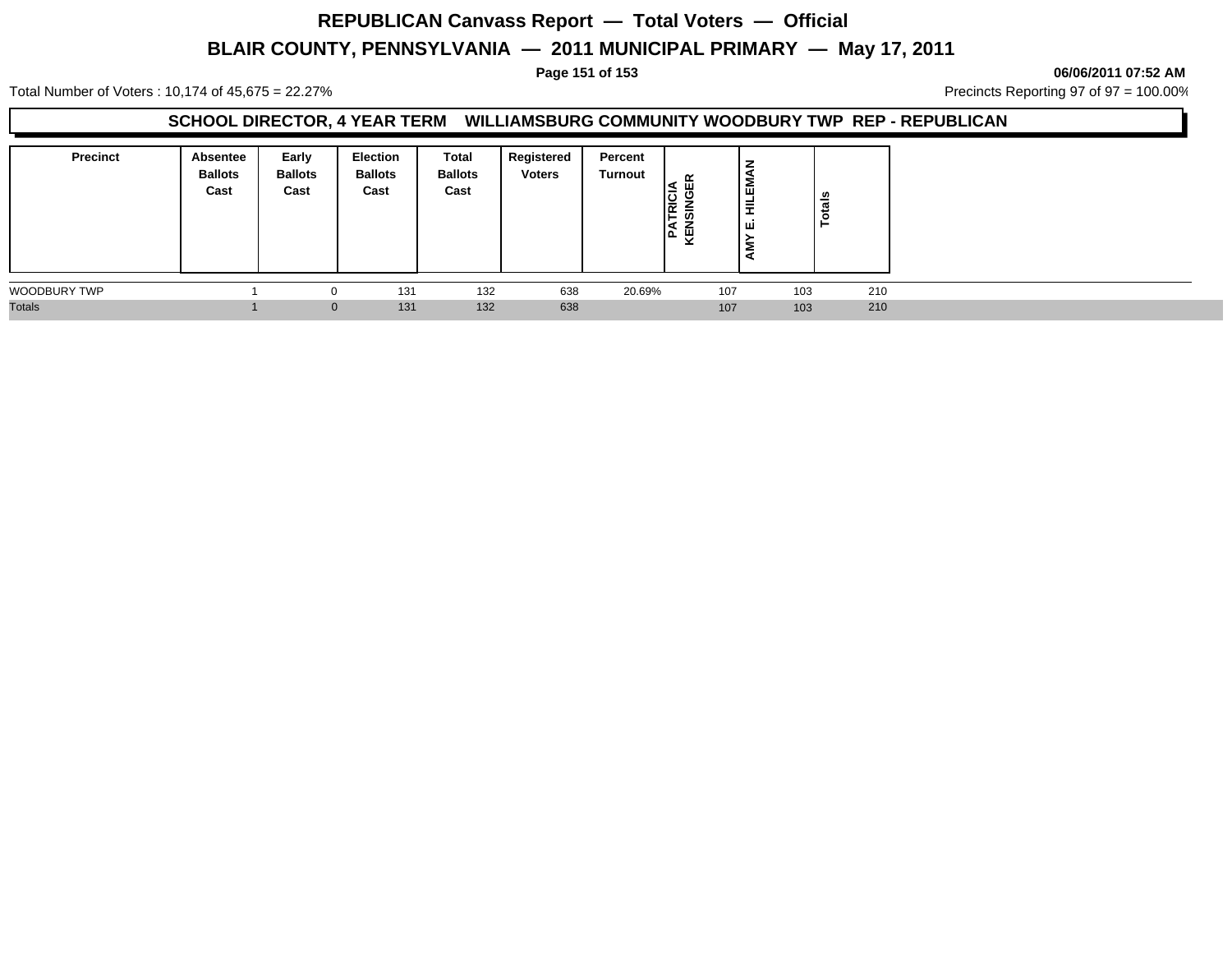#### **Page 152 of 153 06/06/2011 07:52 AM**

Total Number of Voters : 10,174 of 45,675 = 22.27% **Precincts Reporting 97 of 97 = 100.00%** Precincts Reporting 97 of 97 = 100.00%

### **SCHOOL DIRECTOR, 4 YEAR TERM PENN CAMBRIA SCH DIST REP - REPUBLICAN**

| <b>Precinct</b> | <b>Absentee</b><br><b>Ballots</b><br>Cast | Early<br><b>Ballots</b><br>Cast | Election<br><b>Ballots</b><br>Cast | Total<br><b>Ballots</b><br>Cast | Registered<br><b>Voters</b> | Percent<br><b>Turnout</b> | Iш<br>יש ⊔ו<br>د،ا<br>Ιz<br>l¥<br>12 | ட<br>ட<br>ш.<br>O<br>$\alpha$<br>Ë<br>щ.<br>O | ا 1⊻ ا<br>$\blacktriangleleft$<br>-<br>Ø | ≃<br>▭ | ∼ | ≃<br>SKUI<br>č<br>⇒ | : ທ<br>-<br>▵<br>$\overline{\phantom{a}}$<br>eg gl | ັ<br>Φ<br>$\overline{\phantom{a}}$<br>≔<br>ັ<br>ΙÖ |
|-----------------|-------------------------------------------|---------------------------------|------------------------------------|---------------------------------|-----------------------------|---------------------------|--------------------------------------|-----------------------------------------------|------------------------------------------|--------|---|---------------------|----------------------------------------------------|----------------------------------------------------|
| ALLEGHENY 4     |                                           |                                 |                                    |                                 |                             | 00.00%                    |                                      |                                               |                                          |        |   |                     |                                                    |                                                    |
| <b>Totals</b>   |                                           |                                 |                                    |                                 |                             |                           |                                      |                                               |                                          |        |   |                     |                                                    |                                                    |